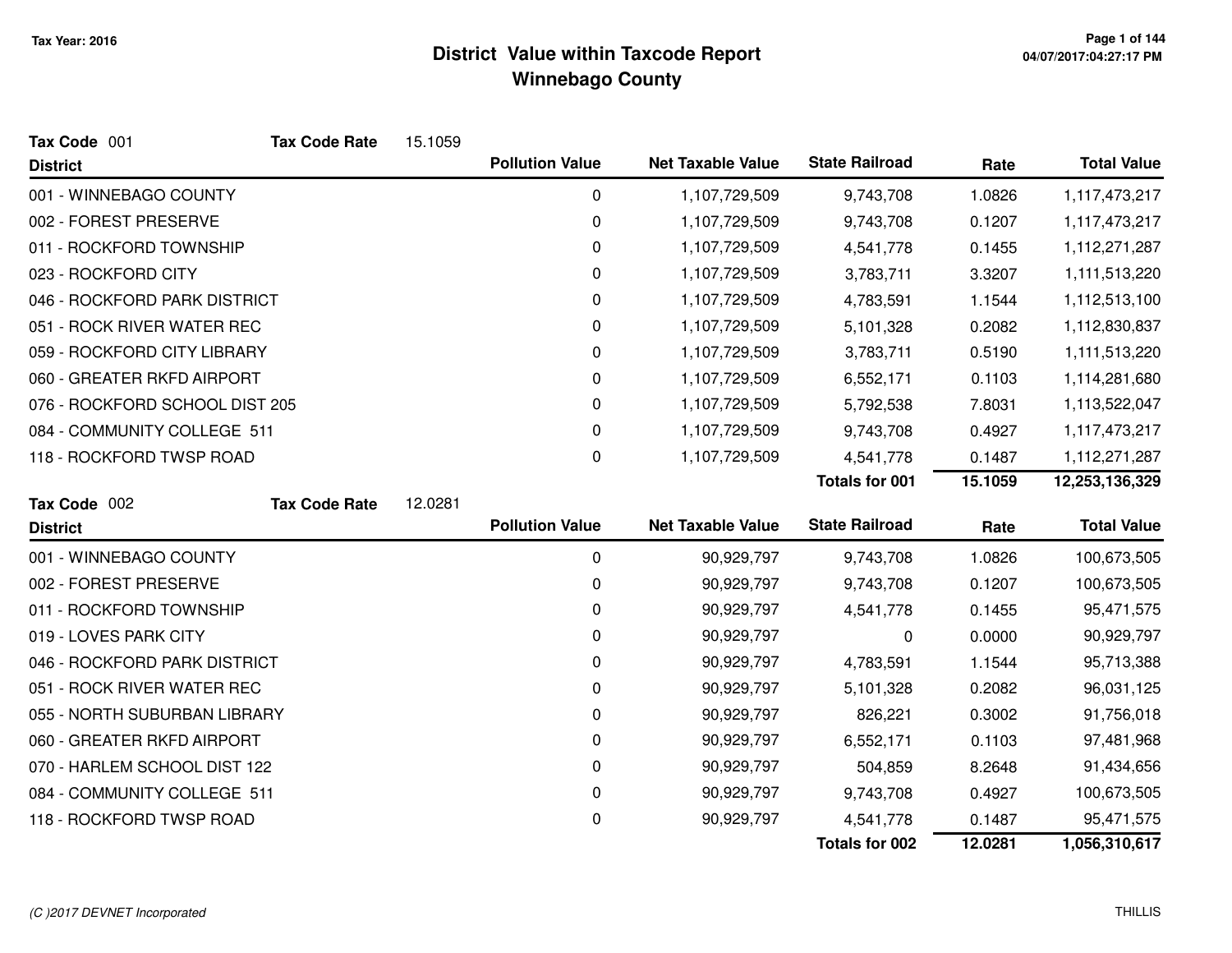| Tax Code 003                   | <b>Tax Code Rate</b> | 12.4730 |                        |                          |                       |         |                    |
|--------------------------------|----------------------|---------|------------------------|--------------------------|-----------------------|---------|--------------------|
| <b>District</b>                |                      |         | <b>Pollution Value</b> | <b>Net Taxable Value</b> | <b>State Railroad</b> | Rate    | <b>Total Value</b> |
| 001 - WINNEBAGO COUNTY         |                      |         | 0                      | 23,447,849               | 9,743,708             | 1.0826  | 33, 191, 557       |
| 002 - FOREST PRESERVE          |                      |         | $\pmb{0}$              | 23,447,849               | 9,743,708             | 0.1207  | 33,191,557         |
| 011 - ROCKFORD TOWNSHIP        |                      |         | 0                      | 23,447,849               | 4,541,778             | 0.1455  | 27,989,627         |
| 031 - CHERRY VALLEY FIRE       |                      |         | 0                      | 23,447,849               | 985,287               | 1.0177  | 24,433,136         |
| 046 - ROCKFORD PARK DISTRICT   |                      |         | 0                      | 23,447,849               | 4,783,591             | 1.1544  | 28,231,440         |
| 054 - CHERRY VALLEY LIBRARY    |                      |         | 0                      | 23,447,849               | 1,049,309             | 0.3973  | 24,497,158         |
| 060 - GREATER RKFD AIRPORT     |                      |         | 0                      | 23,447,849               | 6,552,171             | 0.1103  | 30,000,020         |
| 076 - ROCKFORD SCHOOL DIST 205 |                      |         | 0                      | 23,447,849               | 5,792,538             | 7.8031  | 29,240,387         |
| 084 - COMMUNITY COLLEGE 511    |                      |         | 0                      | 23,447,849               | 9,743,708             | 0.4927  | 33,191,557         |
| 118 - ROCKFORD TWSP ROAD       |                      |         | 0                      | 23,447,849               | 4,541,778             | 0.1487  | 27,989,627         |
|                                |                      |         |                        |                          | <b>Totals for 003</b> | 12.4730 | 291,956,066        |
| Tax Code 005                   | <b>Tax Code Rate</b> | 12.0757 |                        |                          |                       |         |                    |
| <b>District</b>                |                      |         | <b>Pollution Value</b> | <b>Net Taxable Value</b> | <b>State Railroad</b> | Rate    | <b>Total Value</b> |
| 001 - WINNEBAGO COUNTY         |                      |         | $\mathbf 0$            | 9,676,258                | 9,743,708             | 1.0826  | 19,419,966         |
| 002 - FOREST PRESERVE          |                      |         | 0                      | 9,676,258                | 9,743,708             | 0.1207  | 19,419,966         |
| 011 - ROCKFORD TOWNSHIP        |                      |         | 0                      | 9,676,258                | 4,541,778             | 0.1455  | 14,218,036         |
| 031 - CHERRY VALLEY FIRE       |                      |         | 0                      | 9,676,258                | 985,287               | 1.0177  | 10,661,545         |
| 046 - ROCKFORD PARK DISTRICT   |                      |         | $\pmb{0}$              | 9,676,258                | 4,783,591             | 1.1544  | 14,459,849         |
| 060 - GREATER RKFD AIRPORT     |                      |         | 0                      | 9,676,258                | 6,552,171             | 0.1103  | 16,228,429         |
| 076 - ROCKFORD SCHOOL DIST 205 |                      |         | 0                      | 9,676,258                | 5,792,538             | 7.8031  | 15,468,796         |
| 084 - COMMUNITY COLLEGE 511    |                      |         | 0                      | 9,676,258                | 9,743,708             | 0.4927  | 19,419,966         |
| 118 - ROCKFORD TWSP ROAD       |                      |         | $\Omega$               | 9,676,258                | 4,541,778             | 0.1487  | 14,218,036         |
|                                |                      |         |                        |                          | Totals for 005        | 12.0757 | 143,514,589        |
| Tax Code 006                   | <b>Tax Code Rate</b> | 11.8925 | <b>Pollution Value</b> | <b>Net Taxable Value</b> | <b>State Railroad</b> |         | <b>Total Value</b> |
| <b>District</b>                |                      |         |                        |                          |                       | Rate    |                    |
| 001 - WINNEBAGO COUNTY         |                      |         | $\mathbf 0$            | 120,859,512              | 9,743,708             | 1.0826  | 130,603,220        |
| 002 - FOREST PRESERVE          |                      |         | 0                      | 120,859,512              | 9,743,708             | 0.1207  | 130,603,220        |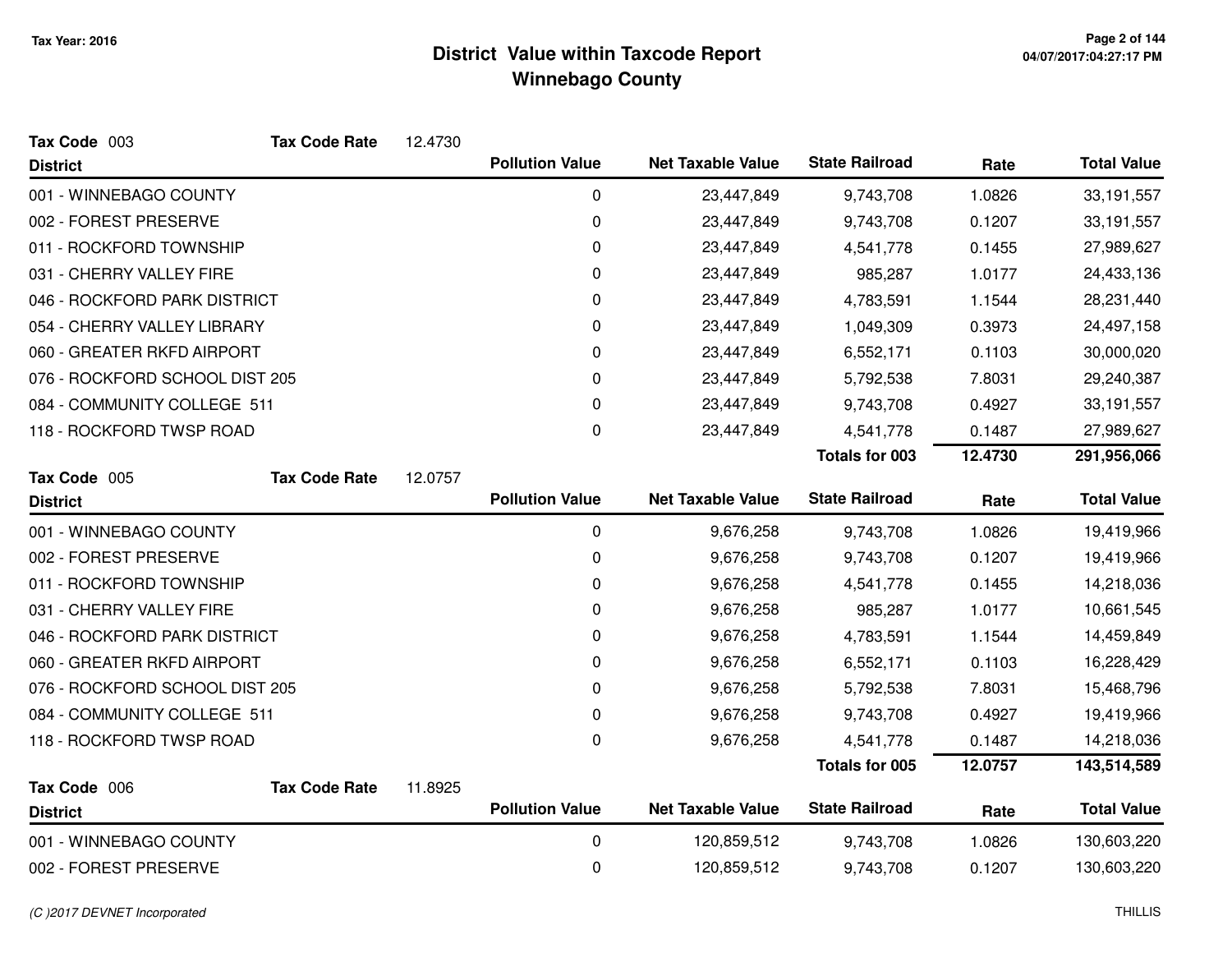| Tax Code 006                 | <b>Tax Code Rate</b> | 11.8925 |                        |                          |                       |         |                    |
|------------------------------|----------------------|---------|------------------------|--------------------------|-----------------------|---------|--------------------|
| <b>District</b>              |                      |         | <b>Pollution Value</b> | <b>Net Taxable Value</b> | <b>State Railroad</b> | Rate    | <b>Total Value</b> |
| 006 - HARLEM TOWNSHIP        |                      |         | 0                      | 120,859,512              | 0                     | 0.1116  | 120,859,512        |
| 019 - LOVES PARK CITY        |                      |         | 0                      | 120,859,512              | 0                     | 0.0000  | 120,859,512        |
| 046 - ROCKFORD PARK DISTRICT |                      |         | 0                      | 120,859,512              | 4,783,591             | 1.1544  | 125,643,103        |
| 051 - ROCK RIVER WATER REC   |                      |         | 0                      | 120,859,512              | 5,101,328             | 0.2082  | 125,960,840        |
| 055 - NORTH SUBURBAN LIBRARY |                      |         | $\pmb{0}$              | 120,859,512              | 826,221               | 0.3002  | 121,685,733        |
| 060 - GREATER RKFD AIRPORT   |                      |         | 0                      | 120,859,512              | 6,552,171             | 0.1103  | 127,411,683        |
| 070 - HARLEM SCHOOL DIST 122 |                      |         | 0                      | 120,859,512              | 504,859               | 8.2648  | 121,364,371        |
| 084 - COMMUNITY COLLEGE 511  |                      |         | 0                      | 120,859,512              | 9,743,708             | 0.4927  | 130,603,220        |
| 113 - HARLEM TWSP ROAD       |                      |         | $\pmb{0}$              | 120,859,512              | 0                     | 0.0470  | 120,859,512        |
|                              |                      |         |                        |                          | <b>Totals for 006</b> | 11.8925 | 1,376,453,926      |
| Tax Code 007                 | <b>Tax Code Rate</b> | 11.6843 |                        |                          |                       |         |                    |
| <b>District</b>              |                      |         | <b>Pollution Value</b> | <b>Net Taxable Value</b> | <b>State Railroad</b> | Rate    | <b>Total Value</b> |
| 001 - WINNEBAGO COUNTY       |                      |         | 0                      | 3,384,146                | 9,743,708             | 1.0826  | 13,127,854         |
| 002 - FOREST PRESERVE        |                      |         | 0                      | 3,384,146                | 9,743,708             | 0.1207  | 13,127,854         |
| 006 - HARLEM TOWNSHIP        |                      |         | 0                      | 3,384,146                | 0                     | 0.1116  | 3,384,146          |
| 019 - LOVES PARK CITY        |                      |         | 0                      | 3,384,146                | 0                     | 0.0000  | 3,384,146          |
| 046 - ROCKFORD PARK DISTRICT |                      |         | 0                      | 3,384,146                | 4,783,591             | 1.1544  | 8,167,737          |
| 055 - NORTH SUBURBAN LIBRARY |                      |         | 0                      | 3,384,146                | 826,221               | 0.3002  | 4,210,367          |
| 060 - GREATER RKFD AIRPORT   |                      |         | 0                      | 3,384,146                | 6,552,171             | 0.1103  | 9,936,317          |
| 070 - HARLEM SCHOOL DIST 122 |                      |         | 0                      | 3,384,146                | 504,859               | 8.2648  | 3,889,005          |
| 084 - COMMUNITY COLLEGE 511  |                      |         | 0                      | 3,384,146                | 9,743,708             | 0.4927  | 13,127,854         |
| 113 - HARLEM TWSP ROAD       |                      |         | 0                      | 3,384,146                | 0                     | 0.0470  | 3,384,146          |
|                              |                      |         |                        |                          | <b>Totals for 007</b> | 11.6843 | 75,739,426         |
| Tax Code 008                 | <b>Tax Code Rate</b> | 11.5664 |                        |                          |                       |         |                    |
| <b>District</b>              |                      |         | <b>Pollution Value</b> | <b>Net Taxable Value</b> | <b>State Railroad</b> | Rate    | <b>Total Value</b> |
| 001 - WINNEBAGO COUNTY       |                      |         | 0                      | 42,535,864               | 9,743,708             | 1.0826  | 52,279,572         |
| 002 - FOREST PRESERVE        |                      |         | 0                      | 42,535,864               | 9,743,708             | 0.1207  | 52,279,572         |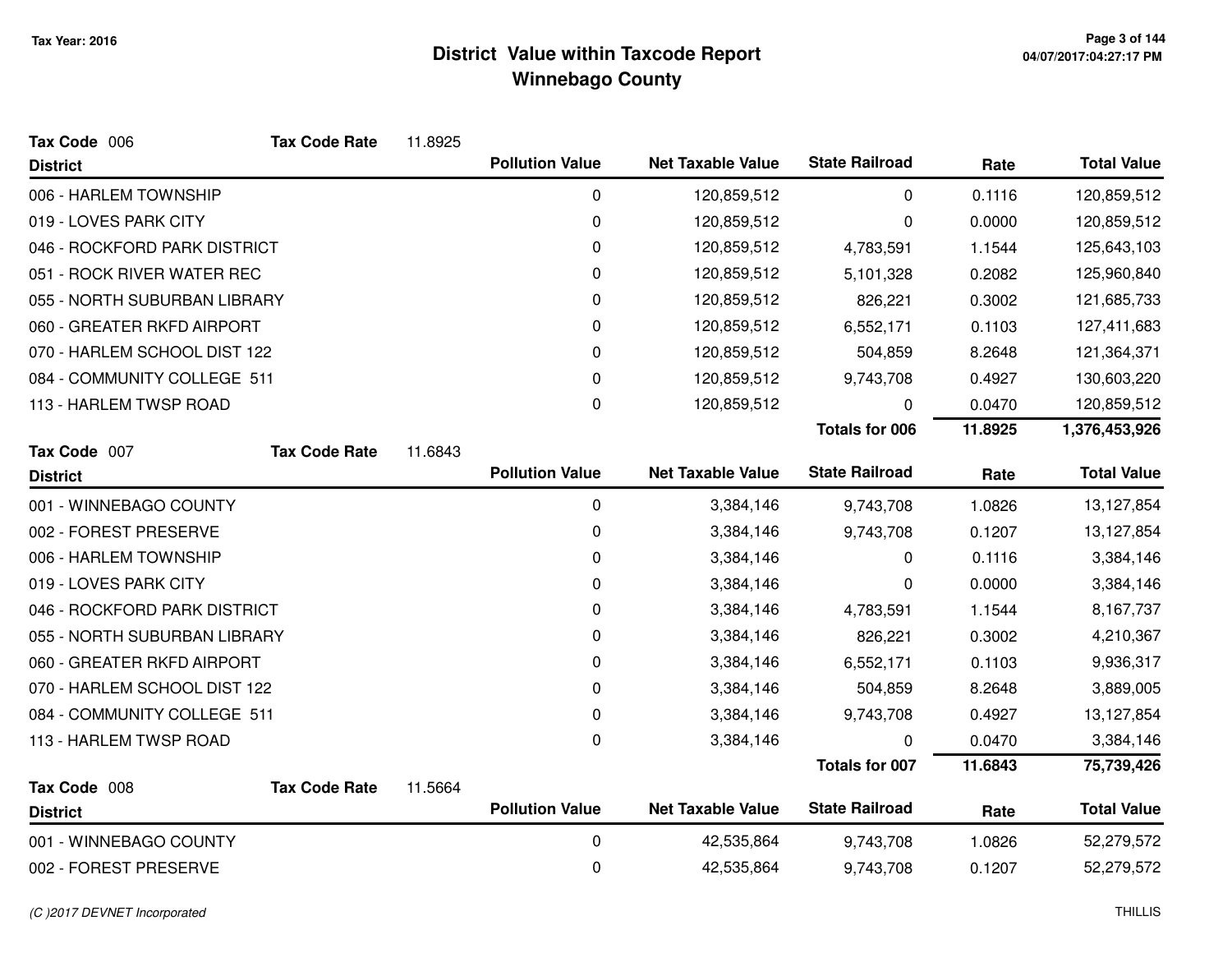| Tax Code 008                   | <b>Tax Code Rate</b> | 11.5664 |                        |                          |                       |         |                    |
|--------------------------------|----------------------|---------|------------------------|--------------------------|-----------------------|---------|--------------------|
| <b>District</b>                |                      |         | <b>Pollution Value</b> | <b>Net Taxable Value</b> | <b>State Railroad</b> | Rate    | <b>Total Value</b> |
| 011 - ROCKFORD TOWNSHIP        |                      |         | 0                      | 42,535,864               | 4,541,778             | 0.1455  | 47,077,642         |
| 019 - LOVES PARK CITY          |                      |         | $\pmb{0}$              | 42,535,864               | 0                     | 0.0000  | 42,535,864         |
| 046 - ROCKFORD PARK DISTRICT   |                      |         | $\pmb{0}$              | 42,535,864               | 4,783,591             | 1.1544  | 47,319,455         |
| 051 - ROCK RIVER WATER REC     |                      |         | 0                      | 42,535,864               | 5,101,328             | 0.2082  | 47,637,192         |
| 055 - NORTH SUBURBAN LIBRARY   |                      |         | 0                      | 42,535,864               | 826,221               | 0.3002  | 43,362,085         |
| 060 - GREATER RKFD AIRPORT     |                      |         | $\Omega$               | 42,535,864               | 6,552,171             | 0.1103  | 49,088,035         |
| 076 - ROCKFORD SCHOOL DIST 205 |                      |         | $\pmb{0}$              | 42,535,864               | 5,792,538             | 7.8031  | 48,328,402         |
| 084 - COMMUNITY COLLEGE 511    |                      |         | 0                      | 42,535,864               | 9,743,708             | 0.4927  | 52,279,572         |
| 118 - ROCKFORD TWSP ROAD       |                      |         | 0                      | 42,535,864               | 4,541,778             | 0.1487  | 47,077,642         |
|                                |                      |         |                        |                          | <b>Totals for 008</b> | 11.5664 | 529,265,033        |
| Tax Code 010                   | <b>Tax Code Rate</b> | 12.4822 |                        |                          |                       |         |                    |
| <b>District</b>                |                      |         | <b>Pollution Value</b> | <b>Net Taxable Value</b> | <b>State Railroad</b> | Rate    | <b>Total Value</b> |
| 001 - WINNEBAGO COUNTY         |                      |         | $\mathbf 0$            | 3,775,648                | 9,743,708             | 1.0826  | 13,519,356         |
| 002 - FOREST PRESERVE          |                      |         | $\pmb{0}$              | 3,775,648                | 9,743,708             | 0.1207  | 13,519,356         |
| 011 - ROCKFORD TOWNSHIP        |                      |         | 0                      | 3,775,648                | 4,541,778             | 0.1455  | 8,317,426          |
| 037 - NORTH PARK FIRE          |                      |         | 0                      | 3,775,648                | 431,574               | 0.4541  | 4,207,222          |
| 046 - ROCKFORD PARK DISTRICT   |                      |         | 0                      | 3,775,648                | 4,783,591             | 1.1544  | 8,559,239          |
| 051 - ROCK RIVER WATER REC     |                      |         | $\pmb{0}$              | 3,775,648                | 5,101,328             | 0.2082  | 8,876,976          |
| 055 - NORTH SUBURBAN LIBRARY   |                      |         | 0                      | 3,775,648                | 826,221               | 0.3002  | 4,601,869          |
| 060 - GREATER RKFD AIRPORT     |                      |         | 0                      | 3,775,648                | 6,552,171             | 0.1103  | 10,327,819         |
| 070 - HARLEM SCHOOL DIST 122   |                      |         | 0                      | 3,775,648                | 504,859               | 8.2648  | 4,280,507          |
| 084 - COMMUNITY COLLEGE 511    |                      |         | 0                      | 3,775,648                | 9,743,708             | 0.4927  | 13,519,356         |
| 118 - ROCKFORD TWSP ROAD       |                      |         | 0                      | 3,775,648                | 4,541,778             | 0.1487  | 8,317,426          |
|                                |                      |         |                        |                          | <b>Totals for 010</b> | 12.4822 | 98,046,552         |
| Tax Code 012                   | <b>Tax Code Rate</b> | 10.0682 |                        |                          |                       |         |                    |
| <b>District</b>                |                      |         | <b>Pollution Value</b> | <b>Net Taxable Value</b> | <b>State Railroad</b> | Rate    | <b>Total Value</b> |
| 001 - WINNEBAGO COUNTY         |                      |         | $\mathbf 0$            | 144,750                  | 9,743,708             | 1.0826  | 9,888,458          |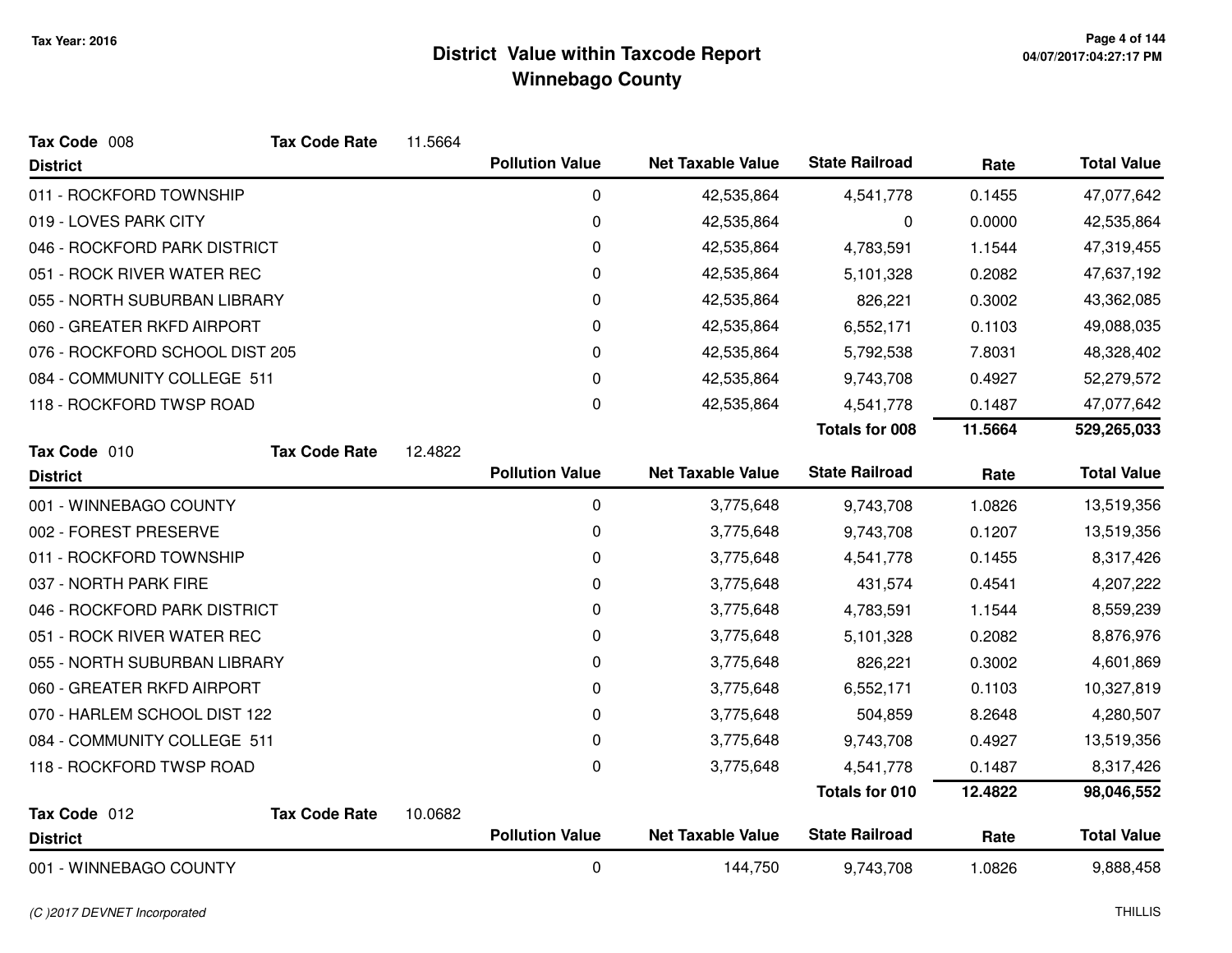| Tax Code 012                   | <b>Tax Code Rate</b> | 10.0682 |                        |                          |                       |            |                    |
|--------------------------------|----------------------|---------|------------------------|--------------------------|-----------------------|------------|--------------------|
| <b>District</b>                |                      |         | <b>Pollution Value</b> | <b>Net Taxable Value</b> | <b>State Railroad</b> | Rate       | <b>Total Value</b> |
| 002 - FOREST PRESERVE          |                      |         | 0                      | 144,750                  | 9,743,708             | 0.1207     | 9,888,458          |
| 006 - HARLEM TOWNSHIP          |                      |         | 0                      | 144,750                  | 0                     | 0.1116     | 144,750            |
| 019 - LOVES PARK CITY          |                      |         | 0                      | 144,750                  | 0                     | 0.0000     | 144,750            |
| 055 - NORTH SUBURBAN LIBRARY   |                      |         | 0                      | 144,750                  | 826,221               | 0.3002     | 970,971            |
| 060 - GREATER RKFD AIRPORT     |                      |         | 0                      | 144,750                  | 6,552,171             | 0.1103     | 6,696,921          |
| 076 - ROCKFORD SCHOOL DIST 205 |                      |         | 0                      | 144,750                  | 5,792,538             | 7.8031     | 5,937,288          |
| 084 - COMMUNITY COLLEGE 511    |                      |         | 0                      | 144,750                  | 9,743,708             | 0.4927     | 9,888,458          |
| 113 - HARLEM TWSP ROAD         |                      |         | 0                      | 144,750                  | 0                     | 0.0470     | 144,750            |
|                                |                      |         |                        |                          | <b>Totals for 012</b> | 10.0682    | 43,704,804         |
| Tax Code 013                   | <b>Tax Code Rate</b> | 11.7203 |                        |                          |                       |            |                    |
| <b>District</b>                |                      |         | <b>Pollution Value</b> | <b>Net Taxable Value</b> | <b>State Railroad</b> | Rate       | <b>Total Value</b> |
| 001 - WINNEBAGO COUNTY         |                      |         | $\mathbf 0$            | 20,010,897               | 9,743,708             | 1.0826     | 29,754,605         |
| 002 - FOREST PRESERVE          |                      |         | 0                      | 20,010,897               | 9,743,708             | 0.1207     | 29,754,605         |
| 011 - ROCKFORD TOWNSHIP        |                      |         | 0                      | 20,010,897               | 4,541,778             | 0.1455     | 24,552,675         |
| 037 - NORTH PARK FIRE          |                      |         | 0                      | 20,010,897               | 431,574               | 0.4541     | 20,442,471         |
| 046 - ROCKFORD PARK DISTRICT   |                      |         | 0                      | 20,010,897               | 4,783,591             | 1.1544     | 24,794,488         |
| 051 - ROCK RIVER WATER REC     |                      |         | 0                      | 20,010,897               | 5,101,328             | 0.2082     | 25, 112, 225       |
| 060 - GREATER RKFD AIRPORT     |                      |         | 0                      | 20,010,897               | 6,552,171             | 0.1103     | 26,563,068         |
| 076 - ROCKFORD SCHOOL DIST 205 |                      |         | 0                      | 20,010,897               | 5,792,538             | 7.8031     | 25,803,435         |
| 084 - COMMUNITY COLLEGE 511    |                      |         | 0                      | 20,010,897               | 9,743,708             | 0.4927     | 29,754,605         |
| 118 - ROCKFORD TWSP ROAD       |                      |         | 0                      | 20,010,897               | 4,541,778             | 0.1487     | 24,552,675         |
|                                |                      |         |                        |                          | <b>Totals for 013</b> | 11.7203    | 261,084,852        |
| Tax Code 014                   | <b>Tax Code Rate</b> | 15.1059 |                        |                          |                       |            |                    |
| <b>District</b>                |                      |         | <b>Pollution Value</b> | <b>Net Taxable Value</b> | <b>State Railroad</b> | Rate       | <b>Total Value</b> |
| 001 - WINNEBAGO COUNTY         |                      |         | $\pmb{0}$              | 1,670,798                | 9,743,708             | 1.0826     | 11,414,506         |
| 002 - FOREST PRESERVE          |                      | 0       | 1,670,798              | 9,743,708                | 0.1207                | 11,414,506 |                    |
| 011 - ROCKFORD TOWNSHIP        |                      |         | 0                      | 1,670,798                | 4,541,778             | 0.1455     | 6,212,576          |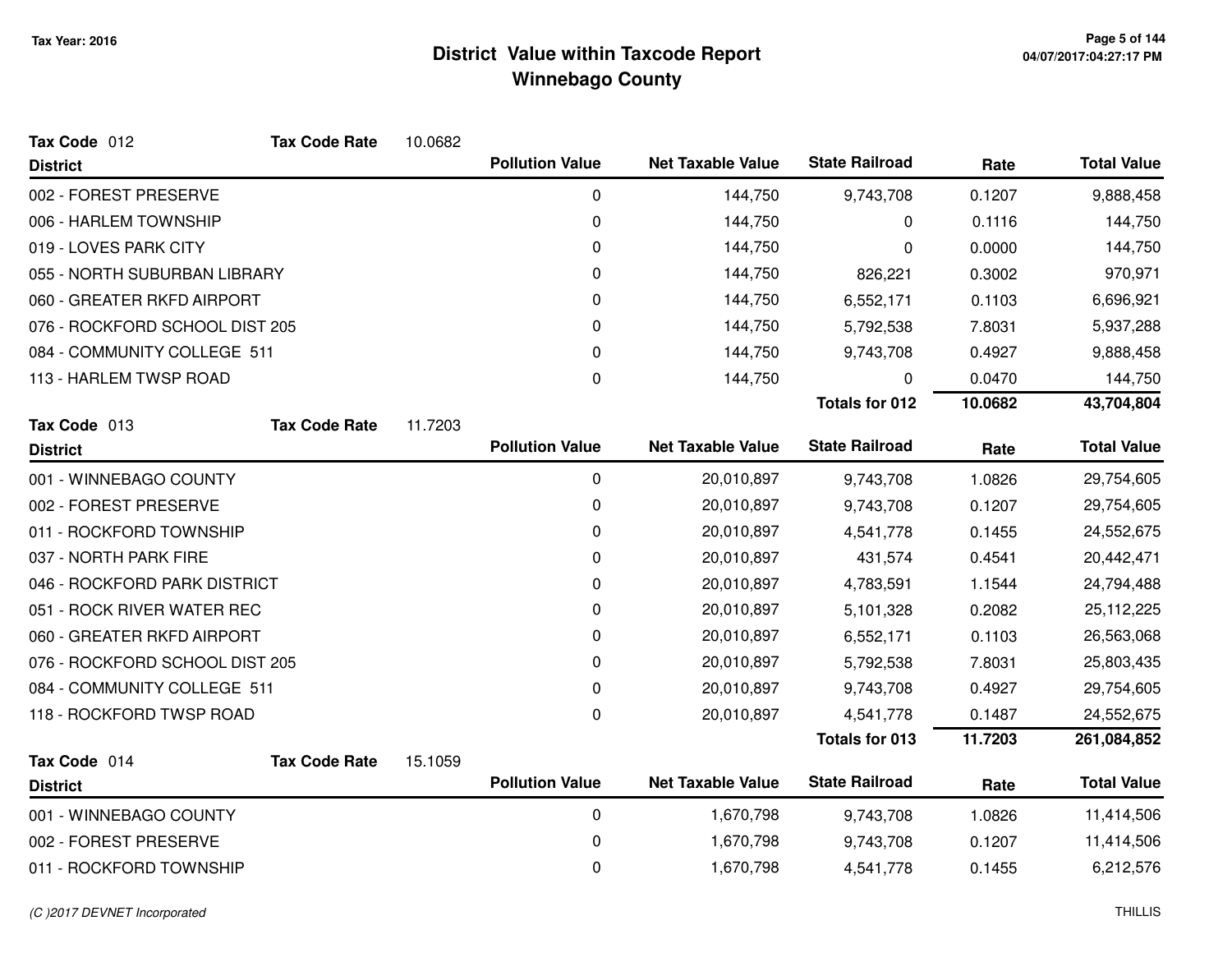| Tax Code 014                   | <b>Tax Code Rate</b> | 15.1059 |                        |                          |                       |         |                    |
|--------------------------------|----------------------|---------|------------------------|--------------------------|-----------------------|---------|--------------------|
| <b>District</b>                |                      |         | <b>Pollution Value</b> | <b>Net Taxable Value</b> | <b>State Railroad</b> | Rate    | <b>Total Value</b> |
| 023 - ROCKFORD CITY            |                      |         | 0                      | 1,670,798                | 3,783,711             | 3.3207  | 5,454,509          |
| 046 - ROCKFORD PARK DISTRICT   |                      |         | 0                      | 1,670,798                | 4,783,591             | 1.1544  | 6,454,389          |
| 051 - ROCK RIVER WATER REC     |                      |         | 0                      | 1,670,798                | 5,101,328             | 0.2082  | 6,772,126          |
| 059 - ROCKFORD CITY LIBRARY    |                      |         | 0                      | 1,670,798                | 3,783,711             | 0.5190  | 5,454,509          |
| 060 - GREATER RKFD AIRPORT     |                      |         | 0                      | 1,670,798                | 6,552,171             | 0.1103  | 8,222,969          |
| 076 - ROCKFORD SCHOOL DIST 205 |                      |         | 0                      | 1,670,798                | 5,792,538             | 7.8031  | 7,463,336          |
| 084 - COMMUNITY COLLEGE 511    |                      |         | 0                      | 1,670,798                | 9,743,708             | 0.4927  | 11,414,506         |
| 104 - SOUTH ROCKFORD TIF       |                      |         | 0                      | 783,344                  | 0                     | 0.0000  | 783,344            |
| 118 - ROCKFORD TWSP ROAD       |                      |         | 0                      | 1,670,798                | 4,541,778             | 0.1487  | 6,212,576          |
|                                |                      |         |                        |                          | <b>Totals for 014</b> | 15.1059 | 87,273,852         |
| Tax Code 016                   | <b>Tax Code Rate</b> | 11.2662 |                        |                          |                       |         |                    |
| <b>District</b>                |                      |         | <b>Pollution Value</b> | <b>Net Taxable Value</b> | <b>State Railroad</b> | Rate    | <b>Total Value</b> |
| 001 - WINNEBAGO COUNTY         |                      |         | 0                      | 4,167                    | 9,743,708             | 1.0826  | 9,747,875          |
| 002 - FOREST PRESERVE          |                      |         | 0                      | 4,167                    | 9,743,708             | 0.1207  | 9,747,875          |
| 011 - ROCKFORD TOWNSHIP        |                      |         | 0                      | 4,167                    | 4,541,778             | 0.1455  | 4,545,945          |
| 046 - ROCKFORD PARK DISTRICT   |                      |         | 0                      | 4,167                    | 4,783,591             | 1.1544  | 4,787,758          |
| 051 - ROCK RIVER WATER REC     |                      |         | 0                      | 4,167                    | 5,101,328             | 0.2082  | 5,105,495          |
| 060 - GREATER RKFD AIRPORT     |                      |         | 0                      | 4,167                    | 6,552,171             | 0.1103  | 6,556,338          |
| 076 - ROCKFORD SCHOOL DIST 205 |                      |         | 0                      | 4,167                    | 5,792,538             | 7.8031  | 5,796,705          |
| 084 - COMMUNITY COLLEGE 511    |                      |         | 0                      | 4,167                    | 9,743,708             | 0.4927  | 9,747,875          |
| 118 - ROCKFORD TWSP ROAD       |                      |         | $\mathbf 0$            | 4,167                    | 4,541,778             | 0.1487  | 4,545,945          |
|                                |                      |         |                        |                          | Totals for 016        | 11.2662 | 60,581,811         |
| Tax Code 017                   | <b>Tax Code Rate</b> | 12.6812 |                        |                          |                       |         |                    |
| <b>District</b>                |                      |         | <b>Pollution Value</b> | <b>Net Taxable Value</b> | <b>State Railroad</b> | Rate    | <b>Total Value</b> |
| 001 - WINNEBAGO COUNTY         |                      |         | 0                      | 19,402,477               | 9,743,708             | 1.0826  | 29,146,185         |
| 002 - FOREST PRESERVE          |                      |         | $\mathbf 0$            | 19,402,477               | 9,743,708             | 0.1207  | 29,146,185         |
| 011 - ROCKFORD TOWNSHIP        |                      |         | 0                      | 19,402,477               | 4,541,778             | 0.1455  | 23,944,255         |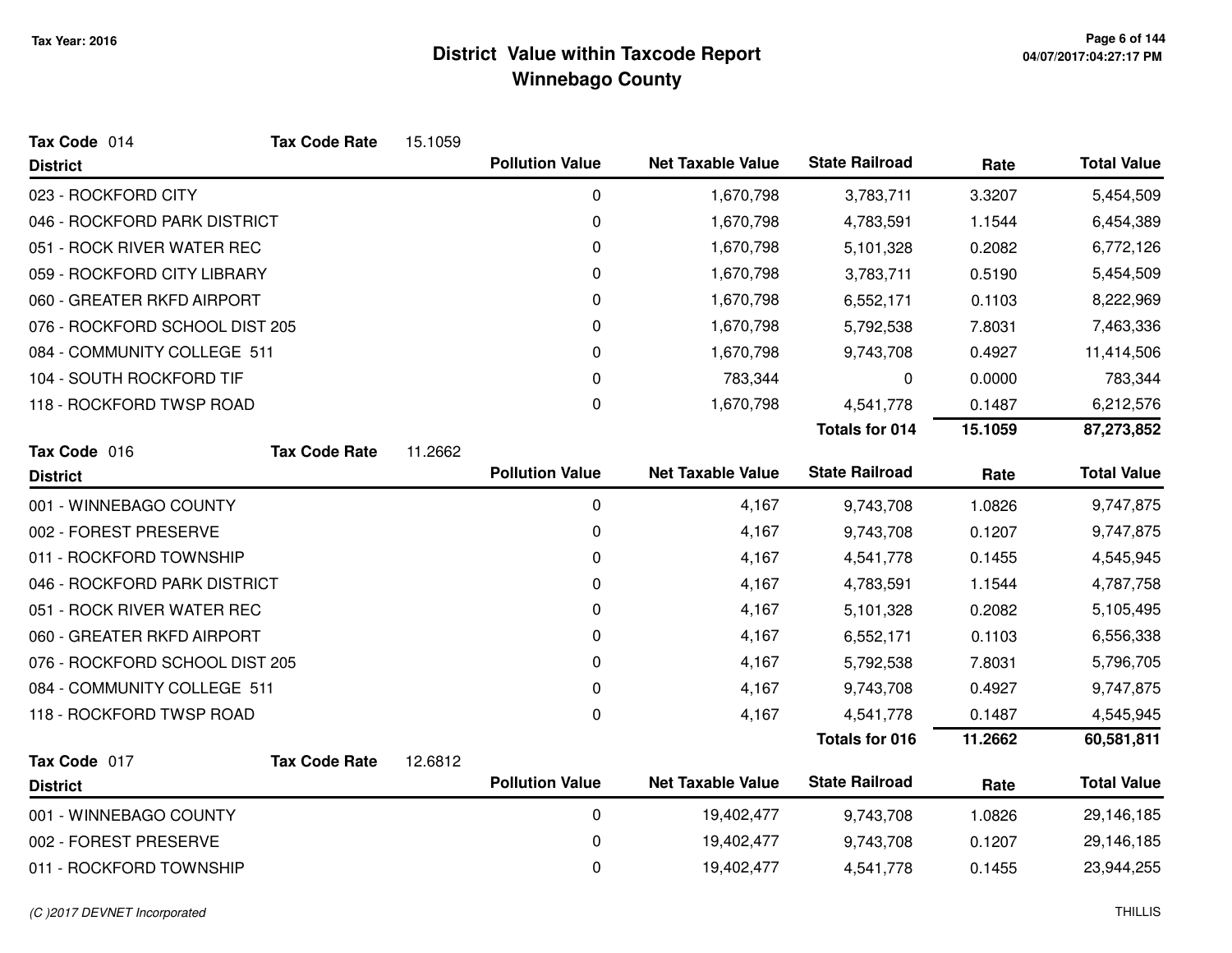| Tax Code 017                   | <b>Tax Code Rate</b> | 12.6812 |                        |                          |                       |           |                    |
|--------------------------------|----------------------|---------|------------------------|--------------------------|-----------------------|-----------|--------------------|
| <b>District</b>                |                      |         | <b>Pollution Value</b> | <b>Net Taxable Value</b> | <b>State Railroad</b> | Rate      | <b>Total Value</b> |
| 031 - CHERRY VALLEY FIRE       |                      |         | $\mathbf 0$            | 19,402,477               | 985,287               | 1.0177    | 20,387,764         |
| 046 - ROCKFORD PARK DISTRICT   |                      |         | 0                      | 19,402,477               | 4,783,591             | 1.1544    | 24,186,068         |
| 051 - ROCK RIVER WATER REC     |                      |         | 0                      | 19,402,477               | 5,101,328             | 0.2082    | 24,503,805         |
| 054 - CHERRY VALLEY LIBRARY    |                      |         | 0                      | 19,402,477               | 1,049,309             | 0.3973    | 20,451,786         |
| 060 - GREATER RKFD AIRPORT     |                      |         | 0                      | 19,402,477               | 6,552,171             | 0.1103    | 25,954,648         |
| 076 - ROCKFORD SCHOOL DIST 205 |                      |         | 0                      | 19,402,477               | 5,792,538             | 7.8031    | 25,195,015         |
| 084 - COMMUNITY COLLEGE 511    |                      |         | 0                      | 19,402,477               | 9,743,708             | 0.4927    | 29,146,185         |
| 118 - ROCKFORD TWSP ROAD       |                      |         | 0                      | 19,402,477               | 4,541,778             | 0.1487    | 23,944,255         |
|                                |                      |         |                        |                          | <b>Totals for 017</b> | 12.6812   | 276,006,151        |
| Tax Code 018                   | <b>Tax Code Rate</b> | 12.2839 |                        |                          |                       |           |                    |
| <b>District</b>                |                      |         | <b>Pollution Value</b> | <b>Net Taxable Value</b> | <b>State Railroad</b> | Rate      | <b>Total Value</b> |
| 001 - WINNEBAGO COUNTY         |                      |         | 0                      | 44,247,925               | 9,743,708             | 1.0826    | 53,991,633         |
| 002 - FOREST PRESERVE          |                      |         | 0                      | 44,247,925               | 9,743,708             | 0.1207    | 53,991,633         |
| 011 - ROCKFORD TOWNSHIP        |                      |         | 0                      | 44,247,925               | 4,541,778             | 0.1455    | 48,789,703         |
| 031 - CHERRY VALLEY FIRE       |                      |         | 0                      | 44,247,925               | 985,287               | 1.0177    | 45,233,212         |
| 046 - ROCKFORD PARK DISTRICT   |                      |         | 0                      | 44,247,925               | 4,783,591             | 1.1544    | 49,031,516         |
| 051 - ROCK RIVER WATER REC     |                      |         | 0                      | 44,247,925               | 5,101,328             | 0.2082    | 49,349,253         |
| 060 - GREATER RKFD AIRPORT     |                      |         | 0                      | 44,247,925               | 6,552,171             | 0.1103    | 50,800,096         |
| 076 - ROCKFORD SCHOOL DIST 205 |                      |         | 0                      | 44,247,925               | 5,792,538             | 7.8031    | 50,040,463         |
| 084 - COMMUNITY COLLEGE 511    |                      |         | 0                      | 44,247,925               | 9,743,708             | 0.4927    | 53,991,633         |
| 118 - ROCKFORD TWSP ROAD       |                      |         | 0                      | 44,247,925               | 4,541,778             | 0.1487    | 48,789,703         |
|                                |                      |         |                        |                          | <b>Totals for 018</b> | 12.2839   | 504,008,845        |
| Tax Code 019                   | <b>Tax Code Rate</b> | 11.3841 |                        |                          |                       |           |                    |
| <b>District</b>                |                      |         | <b>Pollution Value</b> | <b>Net Taxable Value</b> | <b>State Railroad</b> | Rate      | <b>Total Value</b> |
| 001 - WINNEBAGO COUNTY         |                      |         | $\pmb{0}$              | 0                        | 9,743,708             | 1.0826    | 9,743,708          |
| 002 - FOREST PRESERVE          |                      | 0       | 0                      | 9,743,708                | 0.1207                | 9,743,708 |                    |
| 006 - HARLEM TOWNSHIP          |                      |         | 0                      | 0                        | 0                     | 0.1116    | 0                  |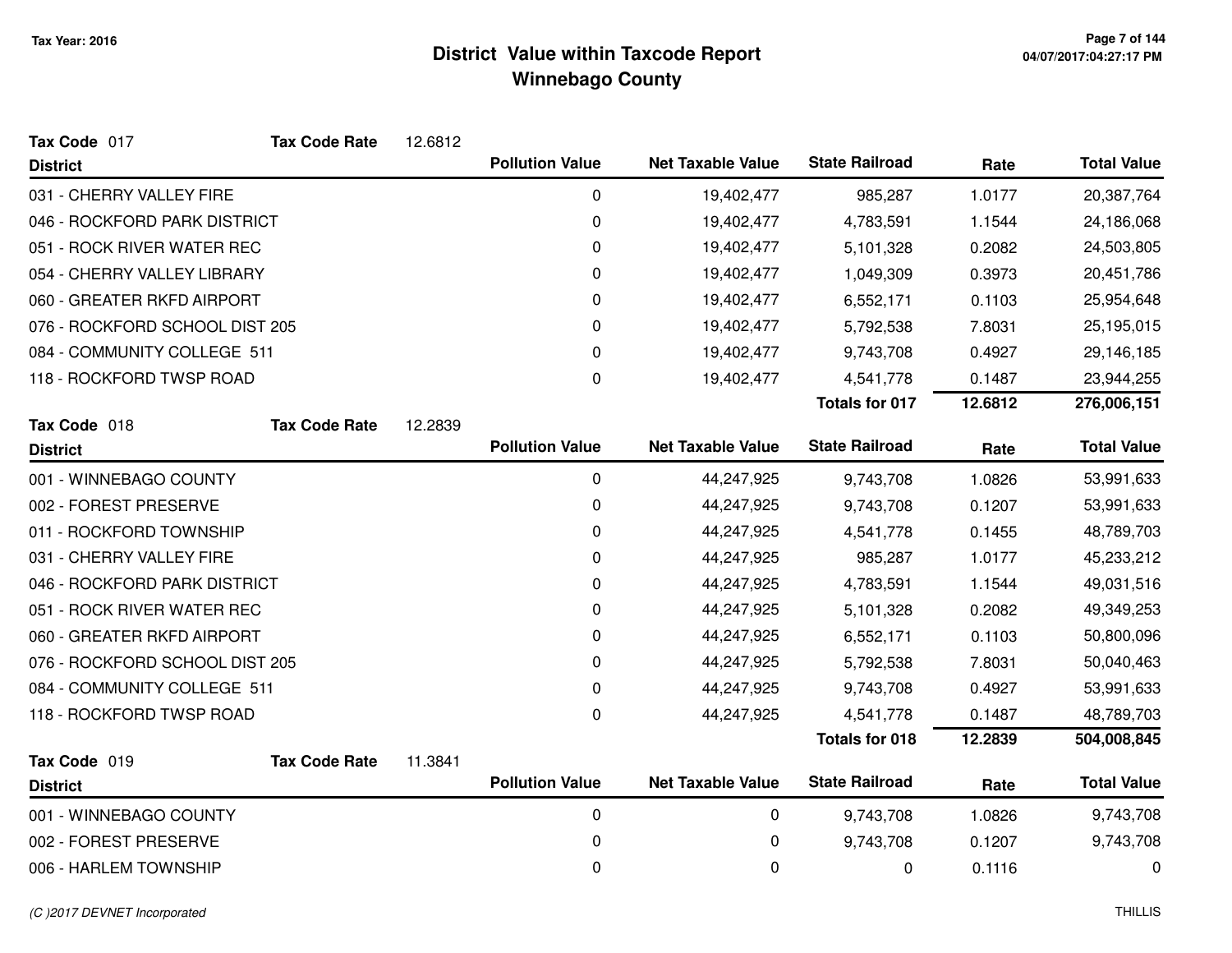| Tax Code 019                   | <b>Tax Code Rate</b> | 11.3841 |                        |                          |                       |         |                    |
|--------------------------------|----------------------|---------|------------------------|--------------------------|-----------------------|---------|--------------------|
| <b>District</b>                |                      |         | <b>Pollution Value</b> | <b>Net Taxable Value</b> | <b>State Railroad</b> | Rate    | <b>Total Value</b> |
| 019 - LOVES PARK CITY          |                      |         | 0                      | 0                        | 0                     | 0.0000  | 0                  |
| 046 - ROCKFORD PARK DISTRICT   |                      |         | 0                      | 0                        | 4,783,591             | 1.1544  | 4,783,591          |
| 060 - GREATER RKFD AIRPORT     |                      |         | 0                      | 0                        | 6,552,171             | 0.1103  | 6,552,171          |
| 070 - HARLEM SCHOOL DIST 122   |                      |         | 0                      | 0                        | 504,859               | 8.2648  | 504,859            |
| 084 - COMMUNITY COLLEGE 511    |                      |         | 0                      | 0                        | 9,743,708             | 0.4927  | 9,743,708          |
| 113 - HARLEM TWSP ROAD         |                      |         | 0                      | 0                        | 0                     | 0.0470  | 0                  |
|                                |                      |         |                        |                          | <b>Totals for 019</b> | 11.3841 | 41,071,745         |
| Tax Code 020                   | <b>Tax Code Rate</b> | 11.2226 |                        |                          |                       |         |                    |
| <b>District</b>                |                      |         | <b>Pollution Value</b> | <b>Net Taxable Value</b> | <b>State Railroad</b> | Rate    | <b>Total Value</b> |
| 001 - WINNEBAGO COUNTY         |                      |         | 0                      | 17,875                   | 9,743,708             | 1.0826  | 9,761,583          |
| 002 - FOREST PRESERVE          |                      |         | 0                      | 17,875                   | 9,743,708             | 0.1207  | 9,761,583          |
| 006 - HARLEM TOWNSHIP          |                      |         | 0                      | 17,875                   | 0                     | 0.1116  | 17,875             |
| 019 - LOVES PARK CITY          |                      |         | 0                      | 17,875                   | 0                     | 0.0000  | 17,875             |
| 046 - ROCKFORD PARK DISTRICT   |                      |         | 0                      | 17,875                   | 4,783,591             | 1.1544  | 4,801,466          |
| 055 - NORTH SUBURBAN LIBRARY   |                      |         | 0                      | 17,875                   | 826,221               | 0.3002  | 844,096            |
| 060 - GREATER RKFD AIRPORT     |                      |         | 0                      | 17,875                   | 6,552,171             | 0.1103  | 6,570,046          |
| 076 - ROCKFORD SCHOOL DIST 205 |                      |         | 0                      | 17,875                   | 5,792,538             | 7.8031  | 5,810,413          |
| 084 - COMMUNITY COLLEGE 511    |                      |         | 0                      | 17,875                   | 9,743,708             | 0.4927  | 9,761,583          |
| 113 - HARLEM TWSP ROAD         |                      |         | $\mathbf 0$            | 17,875                   | 0                     | 0.0470  | 17,875             |
|                                |                      |         |                        |                          | <b>Totals for 020</b> | 11.2226 | 47,364,395         |
| Tax Code 021                   | <b>Tax Code Rate</b> | 15.5676 |                        |                          |                       |         |                    |
| <b>District</b>                |                      |         | <b>Pollution Value</b> | <b>Net Taxable Value</b> | <b>State Railroad</b> | Rate    | <b>Total Value</b> |
| 001 - WINNEBAGO COUNTY         |                      |         | 0                      | 14,434,475               | 9,743,708             | 1.0826  | 24,178,183         |
| 002 - FOREST PRESERVE          |                      |         | 0                      | 14,434,475               | 9,743,708             | 0.1207  | 24,178,183         |
| 011 - ROCKFORD TOWNSHIP        |                      |         | 0                      | 14,434,475               | 4,541,778             | 0.1455  | 18,976,253         |
| 023 - ROCKFORD CITY            |                      |         | 0                      | 14,434,475               | 3,783,711             | 3.3207  | 18,218,186         |
| 046 - ROCKFORD PARK DISTRICT   |                      |         | 0                      | 14,434,475               | 4,783,591             | 1.1544  | 19,218,066         |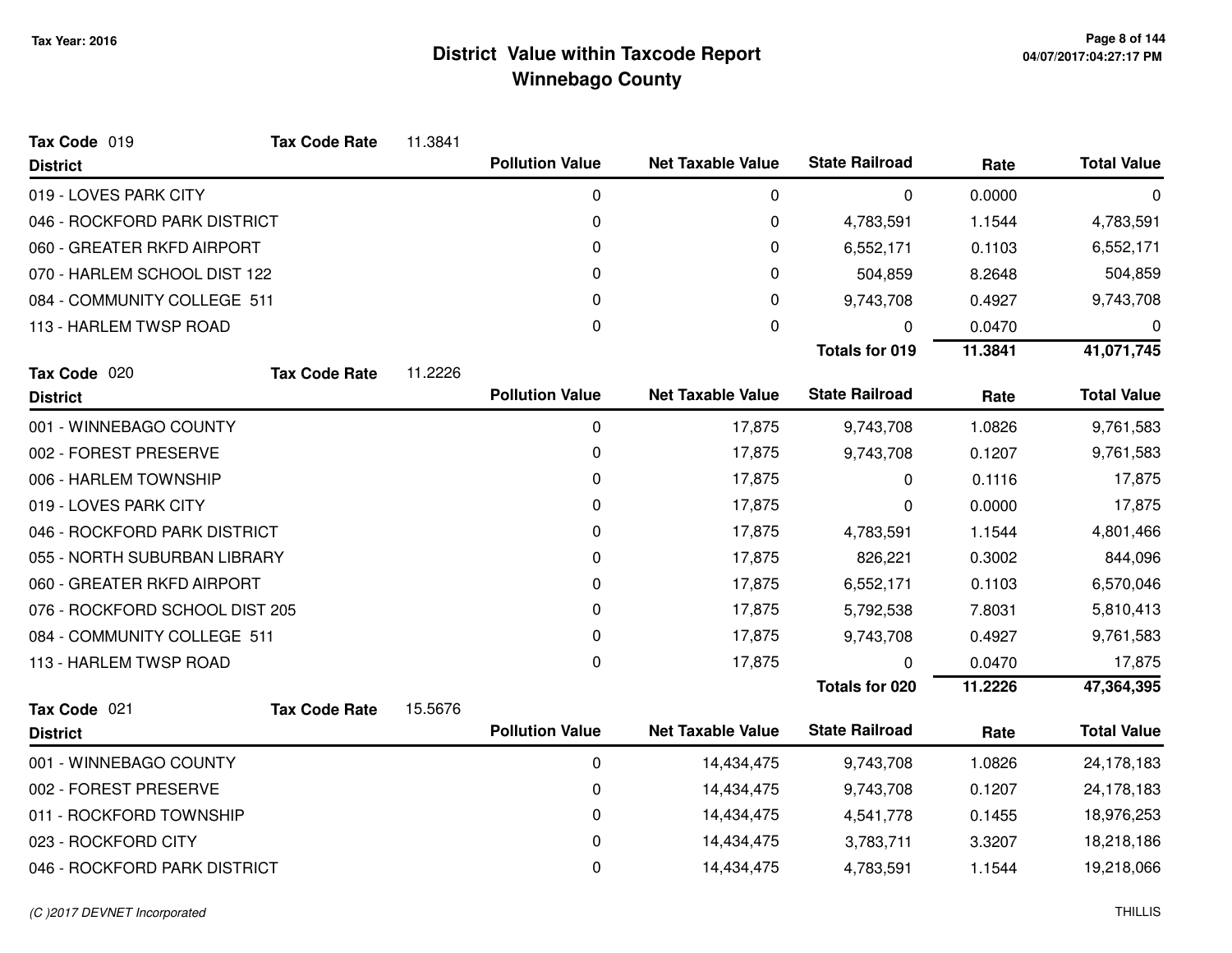| Tax Code 021                   | <b>Tax Code Rate</b> | 15.5676 |                        |                          |                       |         |                    |
|--------------------------------|----------------------|---------|------------------------|--------------------------|-----------------------|---------|--------------------|
| <b>District</b>                |                      |         | <b>Pollution Value</b> | <b>Net Taxable Value</b> | <b>State Railroad</b> | Rate    | <b>Total Value</b> |
| 051 - ROCK RIVER WATER REC     |                      |         | 0                      | 14,434,475               | 5,101,328             | 0.2082  | 19,535,803         |
| 059 - ROCKFORD CITY LIBRARY    |                      |         | 0                      | 14,434,475               | 3,783,711             | 0.5190  | 18,218,186         |
| 060 - GREATER RKFD AIRPORT     |                      |         | 0                      | 14,434,475               | 6,552,171             | 0.1103  | 20,986,646         |
| 070 - HARLEM SCHOOL DIST 122   |                      |         | 0                      | 14,434,475               | 504,859               | 8.2648  | 14,939,334         |
| 084 - COMMUNITY COLLEGE 511    |                      |         | 0                      | 14,434,475               | 9,743,708             | 0.4927  | 24,178,183         |
| 118 - ROCKFORD TWSP ROAD       |                      |         | 0                      | 14,434,475               | 4,541,778             | 0.1487  | 18,976,253         |
|                                |                      |         |                        |                          | <b>Totals for 021</b> | 15.5676 | 221,603,276        |
| Tax Code 026                   | <b>Tax Code Rate</b> | 11.4308 |                        |                          |                       |         |                    |
| <b>District</b>                |                      |         | <b>Pollution Value</b> | <b>Net Taxable Value</b> | <b>State Railroad</b> | Rate    | <b>Total Value</b> |
| 001 - WINNEBAGO COUNTY         |                      |         | 0                      | 25,193,877               | 9,743,708             | 1.0826  | 34,937,585         |
| 002 - FOREST PRESERVE          |                      |         | 0                      | 25,193,877               | 9,743,708             | 0.1207  | 34,937,585         |
| 006 - HARLEM TOWNSHIP          |                      |         | 0                      | 25,193,877               | 0                     | 0.1116  | 25,193,877         |
| 019 - LOVES PARK CITY          |                      |         | 0                      | 25,193,877               | 0                     | 0.0000  | 25,193,877         |
| 046 - ROCKFORD PARK DISTRICT   |                      |         | $\mathbf 0$            | 25,193,877               | 4,783,591             | 1.1544  | 29,977,468         |
| 051 - ROCK RIVER WATER REC     |                      |         | 0                      | 25,193,877               | 5,101,328             | 0.2082  | 30,295,205         |
| 055 - NORTH SUBURBAN LIBRARY   |                      |         | 0                      | 25,193,877               | 826,221               | 0.3002  | 26,020,098         |
| 060 - GREATER RKFD AIRPORT     |                      |         | 0                      | 25,193,877               | 6,552,171             | 0.1103  | 31,746,048         |
| 076 - ROCKFORD SCHOOL DIST 205 |                      |         | 0                      | 25,193,877               | 5,792,538             | 7.8031  | 30,986,415         |
| 084 - COMMUNITY COLLEGE 511    |                      |         | 0                      | 25,193,877               | 9,743,708             | 0.4927  | 34,937,585         |
| 113 - HARLEM TWSP ROAD         |                      |         | 0                      | 25,193,877               |                       | 0.0470  | 25,193,877         |
|                                |                      |         |                        |                          | <b>Totals for 026</b> | 11.4308 | 329,419,620        |
| Tax Code 027                   | <b>Tax Code Rate</b> | 15.1059 |                        |                          |                       |         |                    |
| <b>District</b>                |                      |         | <b>Pollution Value</b> | <b>Net Taxable Value</b> | <b>State Railroad</b> | Rate    | <b>Total Value</b> |
| 001 - WINNEBAGO COUNTY         |                      |         | $\pmb{0}$              | 0                        | 9,743,708             | 1.0826  | 9,743,708          |
| 002 - FOREST PRESERVE          |                      |         | 0                      | 0                        | 9,743,708             | 0.1207  | 9,743,708          |
| 011 - ROCKFORD TOWNSHIP        |                      |         | 0                      | 0                        | 4,541,778             | 0.1455  | 4,541,778          |
| 023 - ROCKFORD CITY            |                      |         | 0                      | 0                        | 3,783,711             | 3.3207  | 3,783,711          |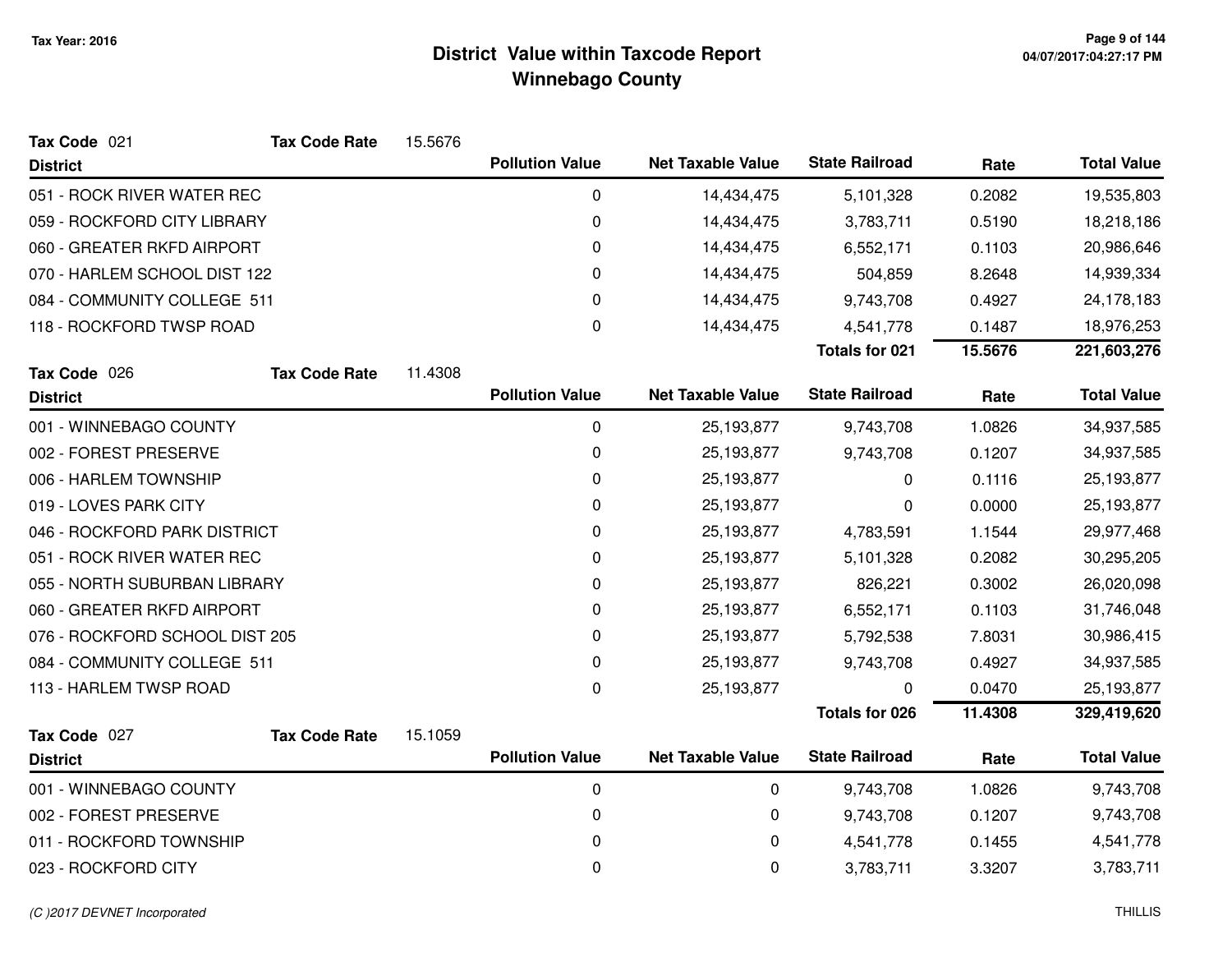| Tax Code 027                   | <b>Tax Code Rate</b> | 15.1059 |                        |                          |                       |         |                    |
|--------------------------------|----------------------|---------|------------------------|--------------------------|-----------------------|---------|--------------------|
| <b>District</b>                |                      |         | <b>Pollution Value</b> | <b>Net Taxable Value</b> | <b>State Railroad</b> | Rate    | <b>Total Value</b> |
| 046 - ROCKFORD PARK DISTRICT   |                      |         | 0                      | 0                        | 4,783,591             | 1.1544  | 4,783,591          |
| 051 - ROCK RIVER WATER REC     |                      |         | 0                      | 0                        | 5,101,328             | 0.2082  | 5,101,328          |
| 059 - ROCKFORD CITY LIBRARY    |                      |         | 0                      | 0                        | 3,783,711             | 0.5190  | 3,783,711          |
| 060 - GREATER RKFD AIRPORT     |                      |         | 0                      | 0                        | 6,552,171             | 0.1103  | 6,552,171          |
| 076 - ROCKFORD SCHOOL DIST 205 |                      |         | 0                      | 0                        | 5,792,538             | 7.8031  | 5,792,538          |
| 084 - COMMUNITY COLLEGE 511    |                      |         | 0                      | 0                        | 9,743,708             | 0.4927  | 9,743,708          |
| 090 - EASTSIDE TIF             |                      |         | 0                      |                          | 0                     | 0.0000  |                    |
| 118 - ROCKFORD TWSP ROAD       |                      |         | 0                      | 0                        | 4,541,778             | 0.1487  | 4,541,778          |
|                                |                      |         |                        |                          | <b>Totals for 027</b> | 15.1059 | 68,111,730         |
| Tax Code 028                   | <b>Tax Code Rate</b> | 15.1059 |                        |                          |                       |         |                    |
| <b>District</b>                |                      |         | <b>Pollution Value</b> | <b>Net Taxable Value</b> | <b>State Railroad</b> | Rate    | <b>Total Value</b> |
| 001 - WINNEBAGO COUNTY         |                      |         | 0                      | 0                        | 9,743,708             | 1.0826  | 9,743,708          |
| 002 - FOREST PRESERVE          |                      |         | 0                      | 0                        | 9,743,708             | 0.1207  | 9,743,708          |
| 011 - ROCKFORD TOWNSHIP        |                      |         | 0                      | 0                        | 4,541,778             | 0.1455  | 4,541,778          |
| 023 - ROCKFORD CITY            |                      |         | 0                      | 0                        | 3,783,711             | 3.3207  | 3,783,711          |
| 046 - ROCKFORD PARK DISTRICT   |                      |         | 0                      | 0                        | 4,783,591             | 1.1544  | 4,783,591          |
| 051 - ROCK RIVER WATER REC     |                      |         | 0                      | 0                        | 5,101,328             | 0.2082  | 5,101,328          |
| 059 - ROCKFORD CITY LIBRARY    |                      |         | 0                      | 0                        | 3,783,711             | 0.5190  | 3,783,711          |
| 060 - GREATER RKFD AIRPORT     |                      |         | 0                      | 0                        | 6,552,171             | 0.1103  | 6,552,171          |
| 076 - ROCKFORD SCHOOL DIST 205 |                      |         | 0                      | 0                        | 5,792,538             | 7.8031  | 5,792,538          |
| 084 - COMMUNITY COLLEGE 511    |                      |         | 0                      | 0                        | 9,743,708             | 0.4927  | 9,743,708          |
| 091 - WESTSIDE TIF             |                      |         | 0                      |                          | 0                     | 0.0000  |                    |
| 118 - ROCKFORD TWSP ROAD       |                      |         | 0                      | 0                        | 4,541,778             | 0.1487  | 4,541,778          |
|                                |                      |         |                        |                          | <b>Totals for 028</b> | 15.1059 | 68,111,730         |
| Tax Code 030                   | <b>Tax Code Rate</b> | 11.2662 |                        |                          |                       |         |                    |
| <b>District</b>                |                      |         | <b>Pollution Value</b> | <b>Net Taxable Value</b> | <b>State Railroad</b> | Rate    | <b>Total Value</b> |
| 001 - WINNEBAGO COUNTY         |                      |         | 0                      | 335,258                  | 9,743,708             | 1.0826  | 10,078,966         |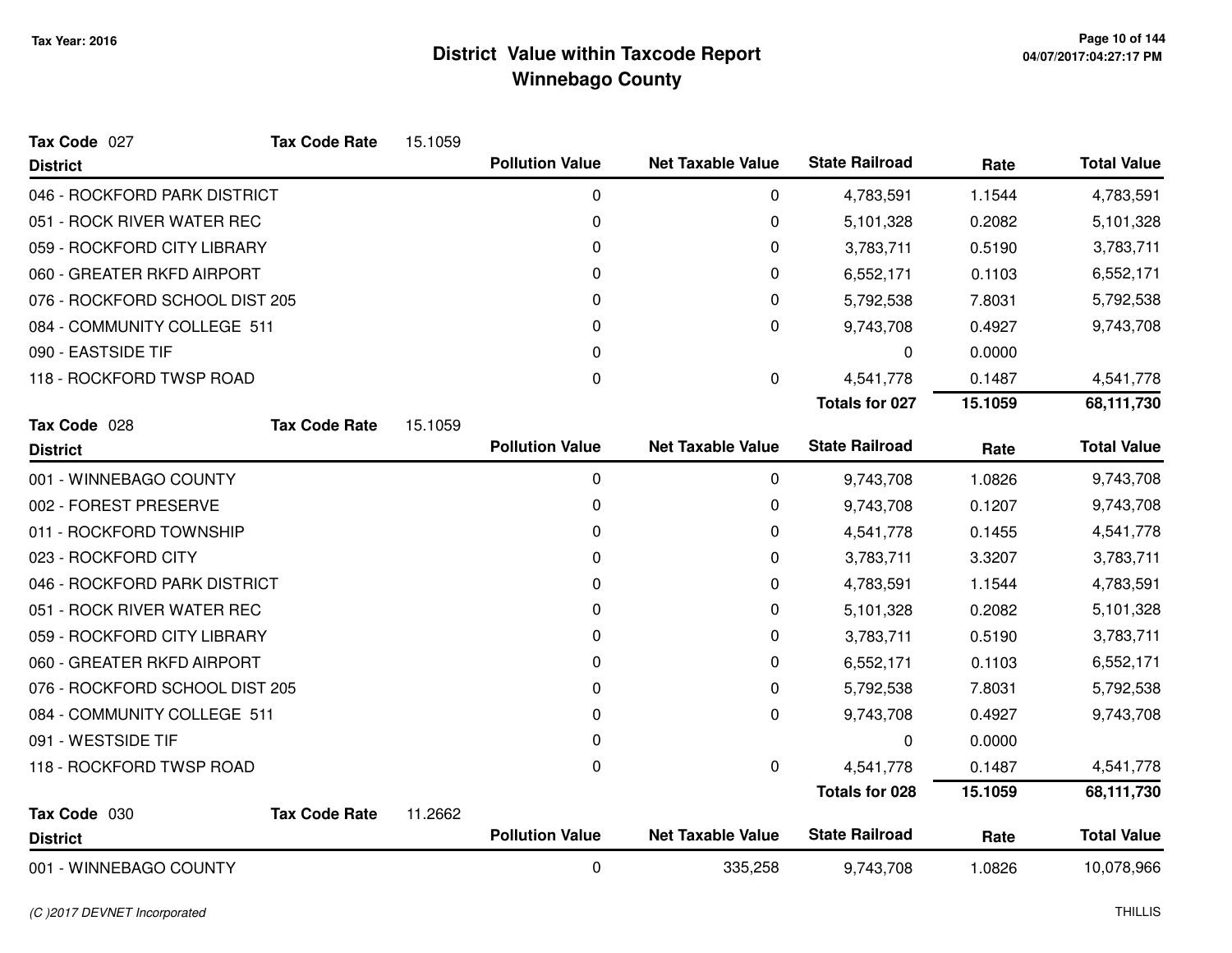| Tax Code 030                   | <b>Tax Code Rate</b> | 11.2662 |                        |                          |                       |         |                    |
|--------------------------------|----------------------|---------|------------------------|--------------------------|-----------------------|---------|--------------------|
| <b>District</b>                |                      |         | <b>Pollution Value</b> | <b>Net Taxable Value</b> | <b>State Railroad</b> | Rate    | <b>Total Value</b> |
| 002 - FOREST PRESERVE          |                      |         | 0                      | 335,258                  | 9,743,708             | 0.1207  | 10,078,966         |
| 011 - ROCKFORD TOWNSHIP        |                      |         | 0                      | 335,258                  | 4,541,778             | 0.1455  | 4,877,036          |
| 019 - LOVES PARK CITY          |                      |         | 0                      | 335,258                  | 0                     | 0.0000  | 335,258            |
| 046 - ROCKFORD PARK DISTRICT   |                      |         | 0                      | 335,258                  | 4,783,591             | 1.1544  | 5,118,849          |
| 051 - ROCK RIVER WATER REC     |                      |         | 0                      | 335,258                  | 5,101,328             | 0.2082  | 5,436,586          |
| 060 - GREATER RKFD AIRPORT     |                      |         | 0                      | 335,258                  | 6,552,171             | 0.1103  | 6,887,429          |
| 076 - ROCKFORD SCHOOL DIST 205 |                      |         | 0                      | 335,258                  | 5,792,538             | 7.8031  | 6,127,796          |
| 084 - COMMUNITY COLLEGE 511    |                      |         | 0                      | 335,258                  | 9,743,708             | 0.4927  | 10,078,966         |
| 118 - ROCKFORD TWSP ROAD       |                      |         | 0                      | 335,258                  | 4,541,778             | 0.1487  | 4,877,036          |
|                                |                      |         |                        |                          | <b>Totals for 030</b> | 11.2662 | 63,896,888         |
| Tax Code 031                   | <b>Tax Code Rate</b> | 11.5121 |                        |                          |                       |         |                    |
| <b>District</b>                |                      |         | <b>Pollution Value</b> | <b>Net Taxable Value</b> | <b>State Railroad</b> | Rate    | <b>Total Value</b> |
| 001 - WINNEBAGO COUNTY         |                      |         | 0                      | 4,046,981                | 9,743,708             | 1.0826  | 13,790,689         |
| 002 - FOREST PRESERVE          |                      |         | 0                      | 4,046,981                | 9,743,708             | 0.1207  | 13,790,689         |
| 011 - ROCKFORD TOWNSHIP        |                      |         | 0                      | 4,046,981                | 4,541,778             | 0.1455  | 8,588,759          |
| 037 - NORTH PARK FIRE          |                      |         | 0                      | 4,046,981                | 431,574               | 0.4541  | 4,478,555          |
| 046 - ROCKFORD PARK DISTRICT   |                      |         | 0                      | 4,046,981                | 4,783,591             | 1.1544  | 8,830,572          |
| 060 - GREATER RKFD AIRPORT     |                      |         | 0                      | 4,046,981                | 6,552,171             | 0.1103  | 10,599,152         |
| 076 - ROCKFORD SCHOOL DIST 205 |                      |         | 0                      | 4,046,981                | 5,792,538             | 7.8031  | 9,839,519          |
| 084 - COMMUNITY COLLEGE 511    |                      |         | 0                      | 4,046,981                | 9,743,708             | 0.4927  | 13,790,689         |
| 118 - ROCKFORD TWSP ROAD       |                      |         | $\pmb{0}$              | 4,046,981                | 4,541,778             | 0.1487  | 8,588,759          |
|                                |                      |         |                        |                          | <b>Totals for 031</b> | 11.5121 | 92,297,383         |
| Tax Code 033                   | <b>Tax Code Rate</b> | 15.1059 |                        |                          |                       |         |                    |
| <b>District</b>                |                      |         | <b>Pollution Value</b> | <b>Net Taxable Value</b> | <b>State Railroad</b> | Rate    | <b>Total Value</b> |
| 001 - WINNEBAGO COUNTY         |                      |         | 0                      | 0                        | 9,743,708             | 1.0826  | 9,743,708          |
| 002 - FOREST PRESERVE          |                      |         | 0                      | 0                        | 9,743,708             | 0.1207  | 9,743,708          |
| 011 - ROCKFORD TOWNSHIP        |                      |         | 0                      | 0                        | 4,541,778             | 0.1455  | 4,541,778          |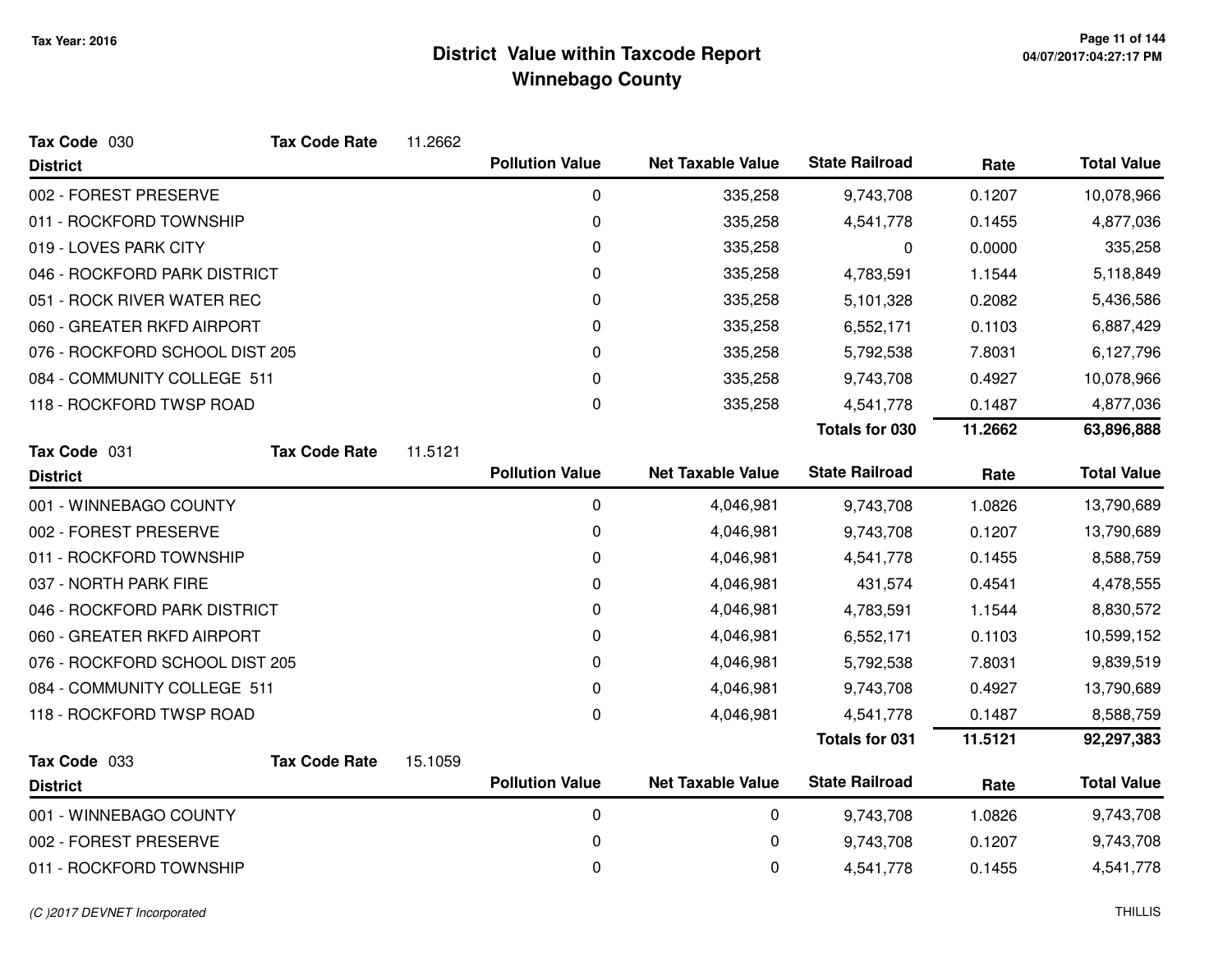| Tax Code 033                   | <b>Tax Code Rate</b> | 15.1059 |                        |                          |                       |         |                    |
|--------------------------------|----------------------|---------|------------------------|--------------------------|-----------------------|---------|--------------------|
| <b>District</b>                |                      |         | <b>Pollution Value</b> | <b>Net Taxable Value</b> | <b>State Railroad</b> | Rate    | <b>Total Value</b> |
| 023 - ROCKFORD CITY            |                      |         | 0                      | 0                        | 3,783,711             | 3.3207  | 3,783,711          |
| 046 - ROCKFORD PARK DISTRICT   |                      |         | 0                      | 0                        | 4,783,591             | 1.1544  | 4,783,591          |
| 051 - ROCK RIVER WATER REC     |                      |         | 0                      | 0                        | 5,101,328             | 0.2082  | 5,101,328          |
| 059 - ROCKFORD CITY LIBRARY    |                      |         | 0                      | 0                        | 3,783,711             | 0.5190  | 3,783,711          |
| 060 - GREATER RKFD AIRPORT     |                      |         | 0                      | 0                        | 6,552,171             | 0.1103  | 6,552,171          |
| 076 - ROCKFORD SCHOOL DIST 205 |                      |         | 0                      | 0                        | 5,792,538             | 7.8031  | 5,792,538          |
| 084 - COMMUNITY COLLEGE 511    |                      |         | 0                      | 0                        | 9,743,708             | 0.4927  | 9,743,708          |
| 091 - WESTSIDE TIF             |                      |         | 0                      |                          | 0                     | 0.0000  |                    |
| 118 - ROCKFORD TWSP ROAD       |                      |         | 0                      | 0                        | 4,541,778             | 0.1487  | 4,541,778          |
|                                |                      |         |                        |                          | <b>Totals for 033</b> | 15.1059 | 68,111,730         |
| Tax Code 034                   | <b>Tax Code Rate</b> | 15.1059 |                        |                          |                       |         |                    |
| <b>District</b>                |                      |         | <b>Pollution Value</b> | <b>Net Taxable Value</b> | <b>State Railroad</b> | Rate    | <b>Total Value</b> |
| 001 - WINNEBAGO COUNTY         |                      |         | 0                      | 0                        | 9,743,708             | 1.0826  | 9,743,708          |
| 002 - FOREST PRESERVE          |                      |         | 0                      | 0                        | 9,743,708             | 0.1207  | 9,743,708          |
| 011 - ROCKFORD TOWNSHIP        |                      |         | 0                      | 0                        | 4,541,778             | 0.1455  | 4,541,778          |
| 023 - ROCKFORD CITY            |                      |         | 0                      | 0                        | 3,783,711             | 3.3207  | 3,783,711          |
| 046 - ROCKFORD PARK DISTRICT   |                      |         | 0                      | 0                        | 4,783,591             | 1.1544  | 4,783,591          |
| 051 - ROCK RIVER WATER REC     |                      |         | 0                      | 0                        | 5,101,328             | 0.2082  | 5,101,328          |
| 059 - ROCKFORD CITY LIBRARY    |                      |         | 0                      | 0                        | 3,783,711             | 0.5190  | 3,783,711          |
| 060 - GREATER RKFD AIRPORT     |                      |         | 0                      | 0                        | 6,552,171             | 0.1103  | 6,552,171          |
| 076 - ROCKFORD SCHOOL DIST 205 |                      |         | 0                      | 0                        | 5,792,538             | 7.8031  | 5,792,538          |
| 084 - COMMUNITY COLLEGE 511    |                      |         | 0                      | 0                        | 9,743,708             | 0.4927  | 9,743,708          |
| 092 - SEVENTH ST TIF           |                      |         | 0                      |                          | 0                     | 0.0000  |                    |
| 118 - ROCKFORD TWSP ROAD       |                      |         | 0                      | 0                        | 4,541,778             | 0.1487  | 4,541,778          |
|                                |                      |         |                        |                          | <b>Totals for 034</b> | 15.1059 | 68,111,730         |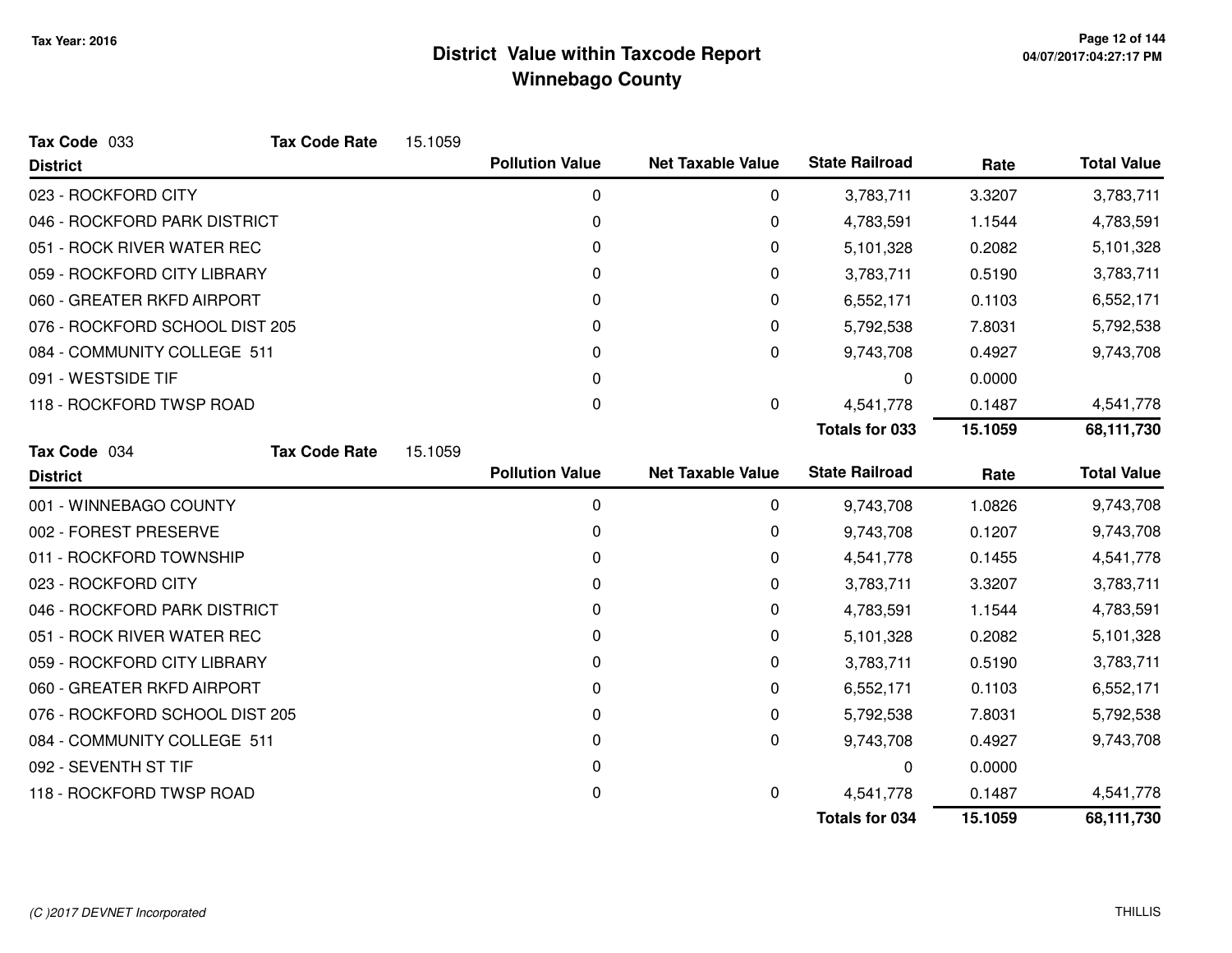| Tax Code 035                   | <b>Tax Code Rate</b> | 11.8199 |                        |                          |                       |         |                    |
|--------------------------------|----------------------|---------|------------------------|--------------------------|-----------------------|---------|--------------------|
| <b>District</b>                |                      |         | <b>Pollution Value</b> | <b>Net Taxable Value</b> | <b>State Railroad</b> | Rate    | <b>Total Value</b> |
| 001 - WINNEBAGO COUNTY         |                      |         | 0                      | 722,194                  | 9,743,708             | 1.0826  | 10,465,902         |
| 002 - FOREST PRESERVE          |                      |         | 0                      | 722,194                  | 9,743,708             | 0.1207  | 10,465,902         |
| 011 - ROCKFORD TOWNSHIP        |                      |         | 0                      | 722,194                  | 4,541,778             | 0.1455  | 5,263,972          |
| 019 - LOVES PARK CITY          |                      |         | 0                      | 722,194                  | 0                     | 0.0000  | 722,194            |
| 046 - ROCKFORD PARK DISTRICT   |                      |         | 0                      | 722,194                  | 4,783,591             | 1.1544  | 5,505,785          |
| 055 - NORTH SUBURBAN LIBRARY   |                      |         | 0                      | 722,194                  | 826,221               | 0.3002  | 1,548,415          |
| 060 - GREATER RKFD AIRPORT     |                      |         | 0                      | 722,194                  | 6,552,171             | 0.1103  | 7,274,365          |
| 070 - HARLEM SCHOOL DIST 122   |                      |         | 0                      | 722,194                  | 504,859               | 8.2648  | 1,227,053          |
| 084 - COMMUNITY COLLEGE 511    |                      |         | 0                      | 722,194                  | 9,743,708             | 0.4927  | 10,465,902         |
| 118 - ROCKFORD TWSP ROAD       |                      |         | $\mathbf 0$            | 722,194                  | 4,541,778             | 0.1487  | 5,263,972          |
|                                |                      |         |                        |                          | <b>Totals for 035</b> | 11.8199 | 58,203,462         |
| Tax Code 036                   | <b>Tax Code Rate</b> | 14.8977 |                        |                          |                       |         |                    |
| <b>District</b>                |                      |         | <b>Pollution Value</b> | <b>Net Taxable Value</b> | <b>State Railroad</b> | Rate    | <b>Total Value</b> |
| 001 - WINNEBAGO COUNTY         |                      |         | 0                      | 11,120,337               | 9,743,708             | 1.0826  | 20,864,045         |
| 002 - FOREST PRESERVE          |                      |         | 0                      | 11,120,337               | 9,743,708             | 0.1207  | 20,864,045         |
| 011 - ROCKFORD TOWNSHIP        |                      |         | 0                      | 11,120,337               | 4,541,778             | 0.1455  | 15,662,115         |
| 023 - ROCKFORD CITY            |                      |         | 0                      | 11,120,337               | 3,783,711             | 3.3207  | 14,904,048         |
| 046 - ROCKFORD PARK DISTRICT   |                      |         | 0                      | 11,120,337               | 4,783,591             | 1.1544  | 15,903,928         |
| 059 - ROCKFORD CITY LIBRARY    |                      |         | 0                      | 11,120,337               | 3,783,711             | 0.5190  | 14,904,048         |
| 060 - GREATER RKFD AIRPORT     |                      |         | 0                      | 11,120,337               | 6,552,171             | 0.1103  | 17,672,508         |
| 076 - ROCKFORD SCHOOL DIST 205 |                      |         | 0                      | 11,120,337               | 5,792,538             | 7.8031  | 16,912,875         |
| 084 - COMMUNITY COLLEGE 511    |                      |         | 0                      | 11,120,337               | 9,743,708             | 0.4927  | 20,864,045         |
| 118 - ROCKFORD TWSP ROAD       |                      |         | 0                      | 11,120,337               | 4,541,778             | 0.1487  | 15,662,115         |
|                                |                      |         |                        |                          | <b>Totals for 036</b> | 14.8977 | 174,213,772        |
| Tax Code 038                   | <b>Tax Code Rate</b> | 15.1059 |                        |                          |                       |         |                    |
| <b>District</b>                |                      |         | <b>Pollution Value</b> | <b>Net Taxable Value</b> | <b>State Railroad</b> | Rate    | <b>Total Value</b> |
| 001 - WINNEBAGO COUNTY         |                      |         | $\pmb{0}$              | 0                        | 9,743,708             | 1.0826  | 9,743,708          |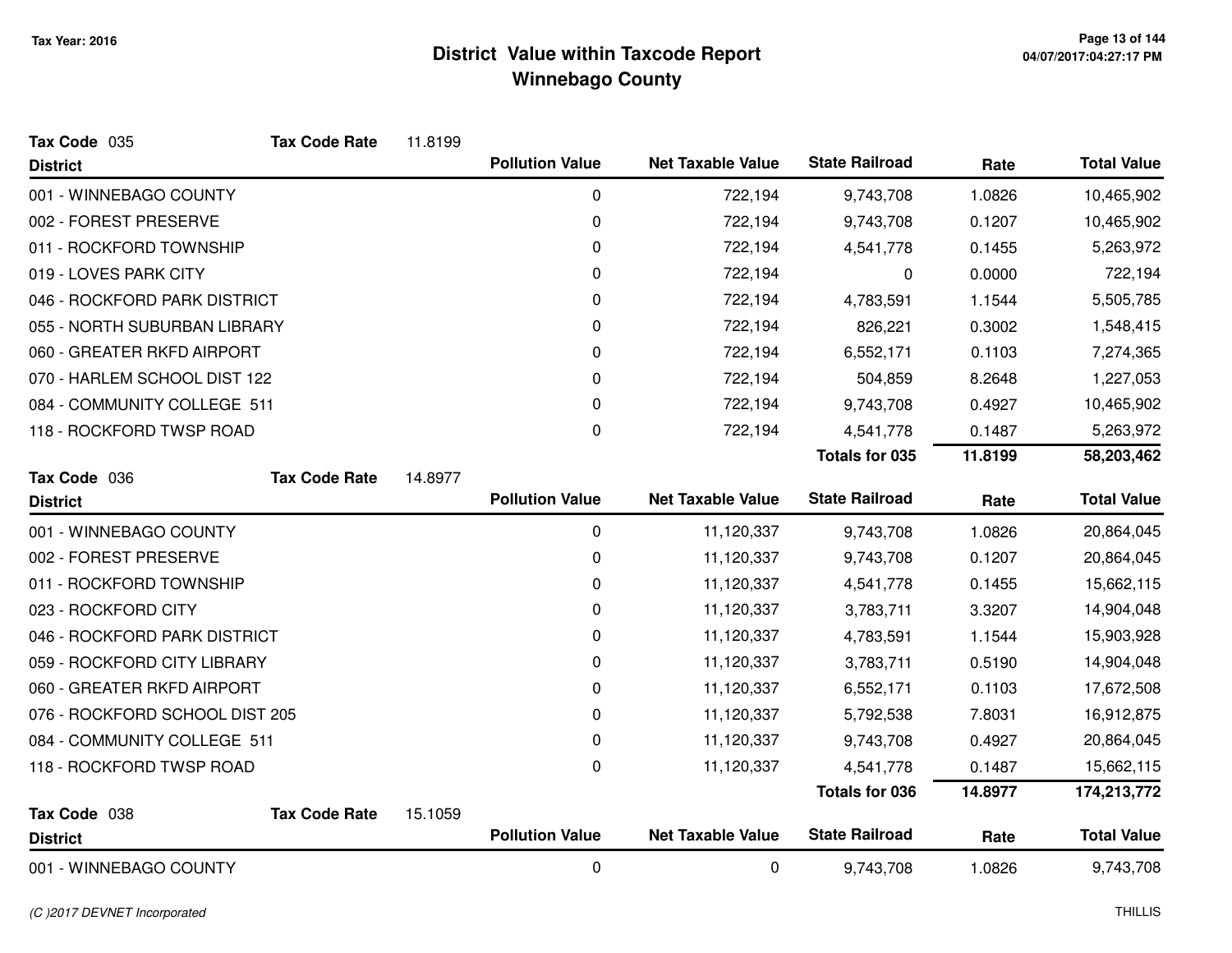| Tax Code 038                   | <b>Tax Code Rate</b> | 15.1059 |                        |                          |                       |         |                    |
|--------------------------------|----------------------|---------|------------------------|--------------------------|-----------------------|---------|--------------------|
| <b>District</b>                |                      |         | <b>Pollution Value</b> | <b>Net Taxable Value</b> | <b>State Railroad</b> | Rate    | <b>Total Value</b> |
| 002 - FOREST PRESERVE          |                      |         | 0                      | 0                        | 9,743,708             | 0.1207  | 9,743,708          |
| 011 - ROCKFORD TOWNSHIP        |                      |         | 0                      | 0                        | 4,541,778             | 0.1455  | 4,541,778          |
| 023 - ROCKFORD CITY            |                      |         | 0                      | 0                        | 3,783,711             | 3.3207  | 3,783,711          |
| 046 - ROCKFORD PARK DISTRICT   |                      |         | 0                      | 0                        | 4,783,591             | 1.1544  | 4,783,591          |
| 051 - ROCK RIVER WATER REC     |                      |         | 0                      | 0                        | 5,101,328             | 0.2082  | 5,101,328          |
| 059 - ROCKFORD CITY LIBRARY    |                      |         | 0                      | 0                        | 3,783,711             | 0.5190  | 3,783,711          |
| 060 - GREATER RKFD AIRPORT     |                      |         | 0                      | 0                        | 6,552,171             | 0.1103  | 6,552,171          |
| 076 - ROCKFORD SCHOOL DIST 205 |                      |         | 0                      | 0                        | 5,792,538             | 7.8031  | 5,792,538          |
| 084 - COMMUNITY COLLEGE 511    |                      |         | 0                      | 0                        | 9,743,708             | 0.4927  | 9,743,708          |
| 091 - WESTSIDE TIF             |                      |         | 0                      |                          | 0                     | 0.0000  |                    |
| 118 - ROCKFORD TWSP ROAD       |                      |         | 0                      | 0                        | 4,541,778             | 0.1487  | 4,541,778          |
|                                |                      |         |                        |                          | <b>Totals for 038</b> | 15.1059 | 68,111,730         |
| Tax Code 039                   | <b>Tax Code Rate</b> | 15.1059 |                        |                          |                       |         |                    |
| <b>District</b>                |                      |         | <b>Pollution Value</b> | <b>Net Taxable Value</b> | <b>State Railroad</b> | Rate    | <b>Total Value</b> |
| 001 - WINNEBAGO COUNTY         |                      |         | 0                      | 0                        | 9,743,708             | 1.0826  | 9,743,708          |
| 002 - FOREST PRESERVE          |                      |         | 0                      | 0                        | 9,743,708             | 0.1207  | 9,743,708          |
| 011 - ROCKFORD TOWNSHIP        |                      |         | 0                      | 0                        | 4,541,778             | 0.1455  | 4,541,778          |
| 023 - ROCKFORD CITY            |                      |         |                        |                          |                       |         |                    |
|                                |                      |         | 0                      | 0                        | 3,783,711             | 3.3207  | 3,783,711          |
| 046 - ROCKFORD PARK DISTRICT   |                      |         | 0                      | 0                        | 4,783,591             | 1.1544  | 4,783,591          |
| 051 - ROCK RIVER WATER REC     |                      |         | 0                      | 0                        | 5,101,328             | 0.2082  | 5,101,328          |
| 059 - ROCKFORD CITY LIBRARY    |                      |         | 0                      | 0                        | 3,783,711             | 0.5190  | 3,783,711          |
| 060 - GREATER RKFD AIRPORT     |                      |         | 0                      | 0                        | 6,552,171             | 0.1103  | 6,552,171          |
| 076 - ROCKFORD SCHOOL DIST 205 |                      |         | 0                      | 0                        | 5,792,538             | 7.8031  | 5,792,538          |
| 084 - COMMUNITY COLLEGE 511    |                      |         | 0                      | 0                        | 9,743,708             | 0.4927  | 9,743,708          |
| 092 - SEVENTH ST TIF           |                      |         | 0                      |                          | 0                     | 0.0000  |                    |
| 118 - ROCKFORD TWSP ROAD       |                      |         | 0                      | 0                        | 4,541,778             | 0.1487  | 4,541,778          |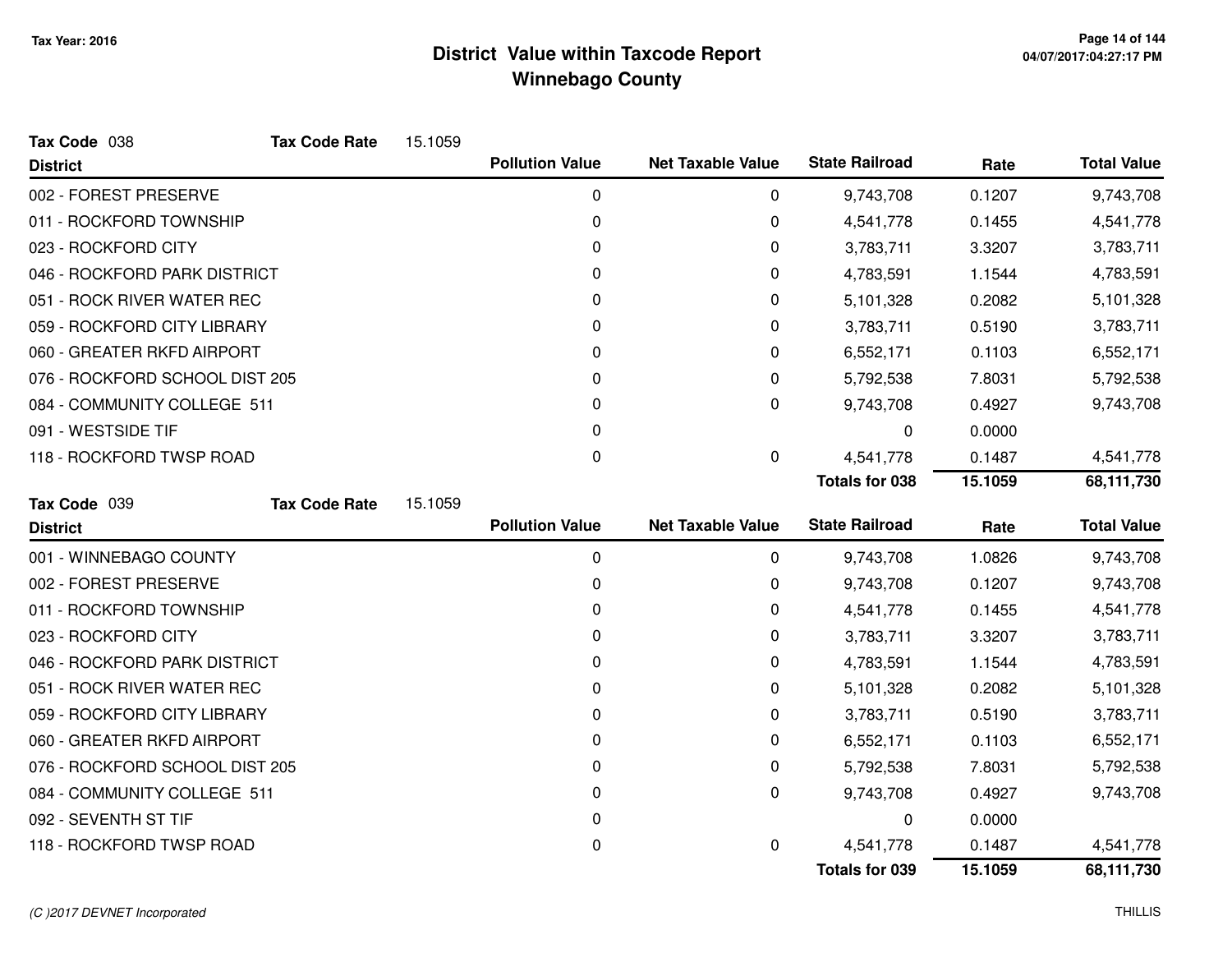| Tax Code 040                   | <b>Tax Code Rate</b> | 11.8123 |                        |                          |                       |         |                         |
|--------------------------------|----------------------|---------|------------------------|--------------------------|-----------------------|---------|-------------------------|
| <b>District</b>                |                      |         | <b>Pollution Value</b> | <b>Net Taxable Value</b> | <b>State Railroad</b> | Rate    | <b>Total Value</b>      |
| 001 - WINNEBAGO COUNTY         |                      |         | 0                      | 70,506                   | 9,743,708             | 1.0826  | 9,814,214               |
| 002 - FOREST PRESERVE          |                      |         | 0                      | 70,506                   | 9,743,708             | 0.1207  | 9,814,214               |
| 011 - ROCKFORD TOWNSHIP        |                      |         | 0                      | 70,506                   | 4,541,778             | 0.1455  | 4,612,284               |
| 037 - NORTH PARK FIRE          |                      |         | 0                      | 70,506                   | 431,574               | 0.4541  | 502,080                 |
| 046 - ROCKFORD PARK DISTRICT   |                      |         | 0                      | 70,506                   | 4,783,591             | 1.1544  | 4,854,097               |
| 055 - NORTH SUBURBAN LIBRARY   |                      |         | 0                      | 70,506                   | 826,221               | 0.3002  | 896,727                 |
| 060 - GREATER RKFD AIRPORT     |                      |         | 0                      | 70,506                   | 6,552,171             | 0.1103  | 6,622,677               |
| 076 - ROCKFORD SCHOOL DIST 205 |                      |         | 0                      | 70,506                   | 5,792,538             | 7.8031  | 5,863,044               |
| 084 - COMMUNITY COLLEGE 511    |                      |         | 0                      | 70,506                   | 9,743,708             | 0.4927  | 9,814,214               |
| 118 - ROCKFORD TWSP ROAD       |                      |         | 0                      | 70,506                   | 4,541,778             | 0.1487  | 4,612,284               |
|                                |                      |         |                        |                          | Totals for 040        | 11.8123 | 57,405,835              |
| Tax Code 042                   | <b>Tax Code Rate</b> | 11.8849 |                        |                          |                       |         |                         |
| <b>District</b>                |                      |         | <b>Pollution Value</b> | <b>Net Taxable Value</b> | <b>State Railroad</b> | Rate    | <b>Total Value</b>      |
| 001 - WINNEBAGO COUNTY         |                      |         | 0                      | 3,172,972                | 9,743,708             | 1.0826  | 12,916,680              |
| 002 - FOREST PRESERVE          |                      |         | 0                      | 3,172,972                | 9,743,708             | 0.1207  | 12,916,680              |
| 006 - HARLEM TOWNSHIP          |                      |         | 0                      | 3,172,972                | 0                     | 0.1116  | 3,172,972               |
| 037 - NORTH PARK FIRE          |                      |         | 0                      | 3,172,972                | 431,574               | 0.4541  | 3,604,546               |
| 046 - ROCKFORD PARK DISTRICT   |                      |         | 0                      | 3,172,972                | 4,783,591             | 1.1544  | 7,956,563               |
| 051 - ROCK RIVER WATER REC     |                      |         | 0                      | 3,172,972                | 5,101,328             | 0.2082  | 8,274,300               |
| 055 - NORTH SUBURBAN LIBRARY   |                      |         | 0                      | 3,172,972                | 826,221               | 0.3002  | 3,999,193               |
| 060 - GREATER RKFD AIRPORT     |                      |         | 0                      | 3,172,972                | 6,552,171             | 0.1103  | 9,725,143               |
| 076 - ROCKFORD SCHOOL DIST 205 |                      |         |                        |                          |                       |         |                         |
|                                |                      |         | 0                      | 3,172,972                | 5,792,538             | 7.8031  |                         |
| 084 - COMMUNITY COLLEGE 511    |                      |         | 0                      | 3,172,972                | 9,743,708             | 0.4927  | 8,965,510<br>12,916,680 |
| 113 - HARLEM TWSP ROAD         |                      |         | 0                      | 3,172,972                | 0                     | 0.0470  | 3,172,972               |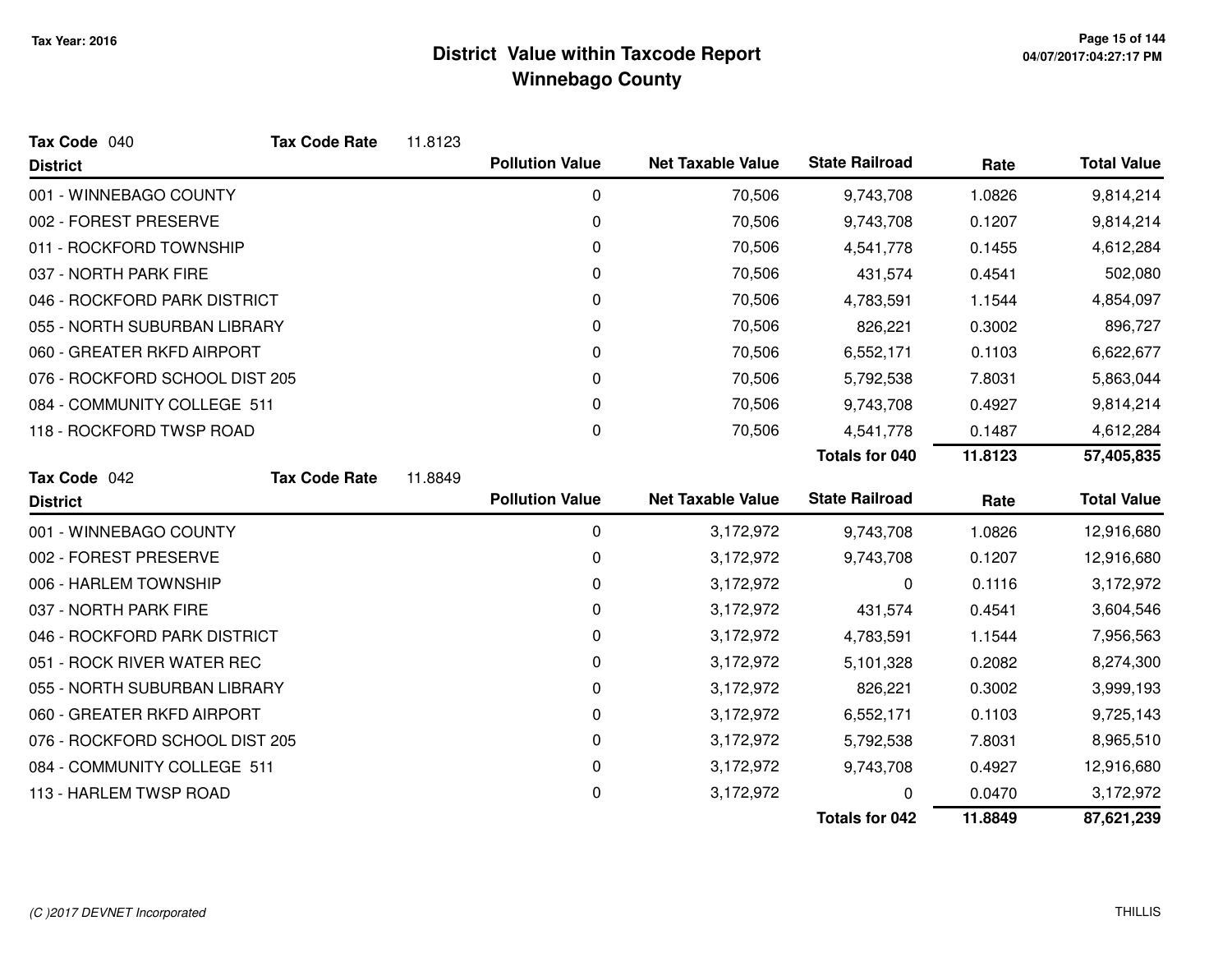| Tax Code 044                   | <b>Tax Code Rate</b> | 11.3582 |                        |                          |                       |         |                    |
|--------------------------------|----------------------|---------|------------------------|--------------------------|-----------------------|---------|--------------------|
| <b>District</b>                |                      |         | <b>Pollution Value</b> | <b>Net Taxable Value</b> | <b>State Railroad</b> | Rate    | <b>Total Value</b> |
| 001 - WINNEBAGO COUNTY         |                      |         | 0                      | 8,544                    | 9,743,708             | 1.0826  | 9,752,252          |
| 002 - FOREST PRESERVE          |                      |         | 0                      | 8,544                    | 9,743,708             | 0.1207  | 9,752,252          |
| 011 - ROCKFORD TOWNSHIP        |                      |         | 0                      | 8,544                    | 4,541,778             | 0.1455  | 4,550,322          |
| 019 - LOVES PARK CITY          |                      |         | 0                      | 8,544                    | 0                     | 0.0000  | 8,544              |
| 046 - ROCKFORD PARK DISTRICT   |                      |         | 0                      | 8,544                    | 4,783,591             | 1.1544  | 4,792,135          |
| 055 - NORTH SUBURBAN LIBRARY   |                      |         | 0                      | 8,544                    | 826,221               | 0.3002  | 834,765            |
| 060 - GREATER RKFD AIRPORT     |                      |         | 0                      | 8,544                    | 6,552,171             | 0.1103  | 6,560,715          |
| 076 - ROCKFORD SCHOOL DIST 205 |                      |         | 0                      | 8,544                    | 5,792,538             | 7.8031  | 5,801,082          |
| 084 - COMMUNITY COLLEGE 511    |                      |         | 0                      | 8,544                    | 9,743,708             | 0.4927  | 9,752,252          |
| 118 - ROCKFORD TWSP ROAD       |                      |         | 0                      | 8,544                    | 4,541,778             | 0.1487  | 4,550,322          |
|                                |                      |         |                        |                          | <b>Totals for 044</b> | 11.3582 | 56,354,641         |
| Tax Code 045                   | <b>Tax Code Rate</b> | 10.2764 |                        |                          |                       |         |                    |
| <b>District</b>                |                      |         | <b>Pollution Value</b> | <b>Net Taxable Value</b> | <b>State Railroad</b> | Rate    | <b>Total Value</b> |
| 001 - WINNEBAGO COUNTY         |                      |         | 0                      | 301,832                  | 9,743,708             | 1.0826  | 10,045,540         |
| 002 - FOREST PRESERVE          |                      |         | 0                      | 301,832                  | 9,743,708             | 0.1207  | 10,045,540         |
| 006 - HARLEM TOWNSHIP          |                      |         | 0                      | 301,832                  | 0                     | 0.1116  | 301,832            |
| 019 - LOVES PARK CITY          |                      |         | 0                      | 301,832                  | 0                     | 0.0000  | 301,832            |
| 051 - ROCK RIVER WATER REC     |                      |         | 0                      | 301,832                  | 5,101,328             | 0.2082  | 5,403,160          |
| 055 - NORTH SUBURBAN LIBRARY   |                      |         | 0                      | 301,832                  | 826,221               | 0.3002  | 1,128,053          |
| 060 - GREATER RKFD AIRPORT     |                      |         | 0                      | 301,832                  | 6,552,171             | 0.1103  | 6,854,003          |
| 076 - ROCKFORD SCHOOL DIST 205 |                      |         | 0                      | 301,832                  | 5,792,538             | 7.8031  | 6,094,370          |
| 084 - COMMUNITY COLLEGE 511    |                      |         | 0                      | 301,832                  | 9,743,708             | 0.4927  | 10,045,540         |
| 113 - HARLEM TWSP ROAD         |                      |         | 0                      | 301,832                  | 0                     | 0.0470  | 301,832            |
|                                |                      |         |                        |                          | <b>Totals for 045</b> | 10.2764 | 50,521,702         |
| Tax Code 046                   | <b>Tax Code Rate</b> | 14.8445 |                        |                          |                       |         |                    |
| <b>District</b>                |                      |         | <b>Pollution Value</b> | <b>Net Taxable Value</b> | <b>State Railroad</b> | Rate    | <b>Total Value</b> |
| 001 - WINNEBAGO COUNTY         |                      |         | 0                      | 30,245                   | 9,743,708             | 1.0826  | 9,773,953          |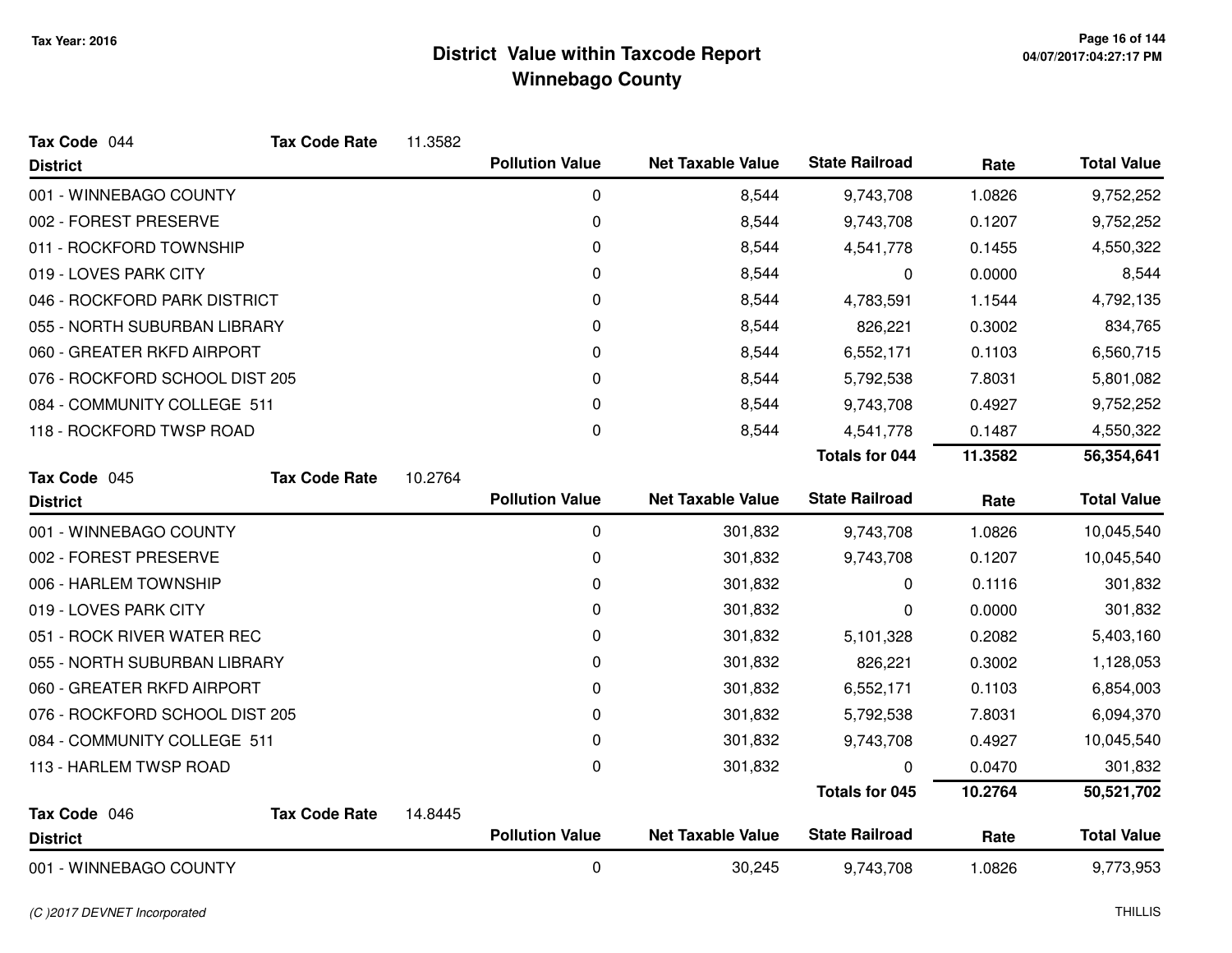| Tax Code 046                   | <b>Tax Code Rate</b> | 14.8445 |                        |                          |                       |         |                    |
|--------------------------------|----------------------|---------|------------------------|--------------------------|-----------------------|---------|--------------------|
| <b>District</b>                |                      |         | <b>Pollution Value</b> | <b>Net Taxable Value</b> | <b>State Railroad</b> | Rate    | <b>Total Value</b> |
| 002 - FOREST PRESERVE          |                      |         | 0                      | 30,245                   | 9,743,708             | 0.1207  | 9,773,953          |
| 009 - OWEN TOWNSHIP            |                      |         | 0                      | 30,245                   | 360,102               | 0.1460  | 390,347            |
| 023 - ROCKFORD CITY            |                      |         | 0                      | 30,245                   | 3,783,711             | 3.3207  | 3,813,956          |
| 046 - ROCKFORD PARK DISTRICT   |                      |         | 0                      | 30,245                   | 4,783,591             | 1.1544  | 4,813,836          |
| 059 - ROCKFORD CITY LIBRARY    |                      |         | 0                      | 30,245                   | 3,783,711             | 0.5190  | 3,813,956          |
| 076 - ROCKFORD SCHOOL DIST 205 |                      |         | 0                      | 30,245                   | 5,792,538             | 7.8031  | 5,822,783          |
| 084 - COMMUNITY COLLEGE 511    |                      |         | 0                      | 30,245                   | 9,743,708             | 0.4927  | 9,773,953          |
| 116 - OWEN TWSP ROAD           |                      |         | $\mathbf 0$            | 30,245                   | 360,102               | 0.2053  | 390,347            |
|                                |                      |         |                        |                          | <b>Totals for 046</b> | 14.8445 | 48,367,084         |
| Tax Code 047                   | <b>Tax Code Rate</b> | 15.1059 |                        |                          |                       |         |                    |
| <b>District</b>                |                      |         | <b>Pollution Value</b> | <b>Net Taxable Value</b> | <b>State Railroad</b> | Rate    | <b>Total Value</b> |
| 001 - WINNEBAGO COUNTY         |                      |         | 0                      | 3,861                    | 9,743,708             | 1.0826  | 9,747,569          |
| 002 - FOREST PRESERVE          |                      |         | 0                      | 3,861                    | 9,743,708             | 0.1207  | 9,747,569          |
| 011 - ROCKFORD TOWNSHIP        |                      |         | 0                      | 3,861                    | 4,541,778             | 0.1455  | 4,545,639          |
| 023 - ROCKFORD CITY            |                      |         | 0                      | 3,861                    | 3,783,711             | 3.3207  | 3,787,572          |
| 046 - ROCKFORD PARK DISTRICT   |                      |         | 0                      | 3,861                    | 4,783,591             | 1.1544  | 4,787,452          |
| 051 - ROCK RIVER WATER REC     |                      |         | 0                      | 3,861                    | 5,101,328             | 0.2082  | 5,105,189          |
| 059 - ROCKFORD CITY LIBRARY    |                      |         | 0                      | 3,861                    | 3,783,711             | 0.5190  | 3,787,572          |
| 060 - GREATER RKFD AIRPORT     |                      |         | 0                      | 3,861                    | 6,552,171             | 0.1103  | 6,556,032          |
| 076 - ROCKFORD SCHOOL DIST 205 |                      |         | 0                      | 3,861                    | 5,792,538             | 7.8031  | 5,796,399          |
| 084 - COMMUNITY COLLEGE 511    |                      |         | 0                      | 3,861                    | 9,743,708             | 0.4927  | 9,747,569          |
| 105 - LINCOLNWOOD TIF          |                      |         | 0                      | 361,520                  | 0                     | 0.0000  | 361,520            |
| 118 - ROCKFORD TWSP ROAD       |                      |         | 0                      | 3,861                    | 4,541,778             | 0.1487  | 4,545,639          |
|                                |                      |         |                        |                          | <b>Totals for 047</b> | 15.1059 | 68,515,721         |
| Tax Code 048                   | <b>Tax Code Rate</b> | 15.1059 |                        |                          |                       |         |                    |
| <b>District</b>                |                      |         | <b>Pollution Value</b> | <b>Net Taxable Value</b> | <b>State Railroad</b> | Rate    | <b>Total Value</b> |
| 001 - WINNEBAGO COUNTY         |                      |         | 0                      | 178,032                  | 9,743,708             | 1.0826  | 9,921,740          |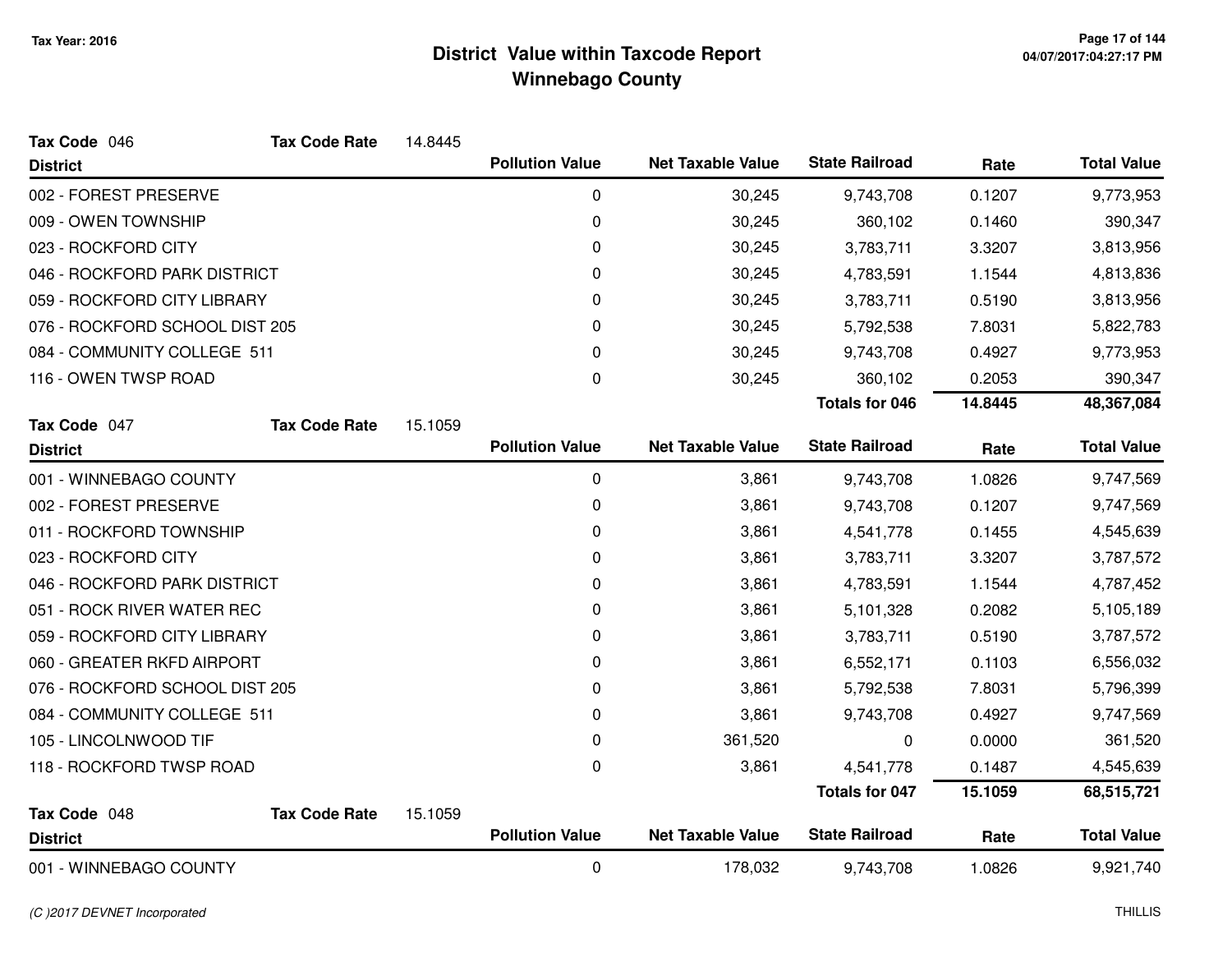| Tax Code 048                   | <b>Tax Code Rate</b> | 15.1059 |                        |                          |                       |         |                    |
|--------------------------------|----------------------|---------|------------------------|--------------------------|-----------------------|---------|--------------------|
| <b>District</b>                |                      |         | <b>Pollution Value</b> | <b>Net Taxable Value</b> | <b>State Railroad</b> | Rate    | <b>Total Value</b> |
| 002 - FOREST PRESERVE          |                      |         | 0                      | 178,032                  | 9,743,708             | 0.1207  | 9,921,740          |
| 011 - ROCKFORD TOWNSHIP        |                      |         | 0                      | 178,032                  | 4,541,778             | 0.1455  | 4,719,810          |
| 023 - ROCKFORD CITY            |                      |         | 0                      | 178,032                  | 3,783,711             | 3.3207  | 3,961,743          |
| 046 - ROCKFORD PARK DISTRICT   |                      |         | 0                      | 178,032                  | 4,783,591             | 1.1544  | 4,961,623          |
| 051 - ROCK RIVER WATER REC     |                      |         | 0                      | 178,032                  | 5,101,328             | 0.2082  | 5,279,360          |
| 059 - ROCKFORD CITY LIBRARY    |                      |         | 0                      | 178,032                  | 3,783,711             | 0.5190  | 3,961,743          |
| 060 - GREATER RKFD AIRPORT     |                      |         | 0                      | 178,032                  | 6,552,171             | 0.1103  | 6,730,203          |
| 076 - ROCKFORD SCHOOL DIST 205 |                      |         | 0                      | 178,032                  | 5,792,538             | 7.8031  | 5,970,570          |
| 084 - COMMUNITY COLLEGE 511    |                      |         | 0                      | 178,032                  | 9,743,708             | 0.4927  | 9,921,740          |
| 107 - SPRINGFIELD CORNERS TIF  |                      |         | 0                      | 1,370,339                | 0                     | 0.0000  | 1,370,339          |
| 118 - ROCKFORD TWSP ROAD       |                      |         | 0                      | 178,032                  | 4,541,778             | 0.1487  | 4,719,810          |
|                                |                      |         |                        |                          | <b>Totals for 048</b> | 15.1059 | 71,440,421         |
| Tax Code 049                   | <b>Tax Code Rate</b> | 12.1538 |                        |                          |                       |         |                    |
| <b>District</b>                |                      |         | <b>Pollution Value</b> | <b>Net Taxable Value</b> | <b>State Railroad</b> | Rate    | <b>Total Value</b> |
| 001 - WINNEBAGO COUNTY         |                      |         | 0                      | 17,523,988               | 9,743,708             | 1.0826  | 27,267,696         |
| 002 - FOREST PRESERVE          |                      |         | 0                      | 17,523,988               | 9,743,708             | 0.1207  | 27,267,696         |
| 006 - HARLEM TOWNSHIP          |                      |         | 0                      | 17,523,988               | 0                     | 0.1116  | 17,523,988         |
| 025 - ROSCOE VILLAGE           |                      |         | 0                      | 17,523,988               | 0                     | 0.6578  | 17,523,988         |
| 035 - HARLEM-ROSCOE FIRE       |                      |         | 0                      | 17,523,988               | 344,889               | 0.7579  | 17,868,877         |
| 051 - ROCK RIVER WATER REC     |                      |         | 0                      | 17,523,988               | 5,101,328             | 0.2082  | 22,625,316         |
| 055 - NORTH SUBURBAN LIBRARY   |                      |         | 0                      | 17,523,988               | 826,221               | 0.3002  | 18,350,209         |
| 060 - GREATER RKFD AIRPORT     |                      |         | 0                      | 17,523,988               | 6,552,171             | 0.1103  | 24,076,159         |
| 070 - HARLEM SCHOOL DIST 122   |                      |         | 0                      | 17,523,988               | 504,859               | 8.2648  | 18,028,847         |
| 084 - COMMUNITY COLLEGE 511    |                      |         | 0                      | 17,523,988               | 9,743,708             | 0.4927  | 27,267,696         |
| 113 - HARLEM TWSP ROAD         |                      |         | 0                      | 17,523,988               | n                     | 0.0470  | 17,523,988         |
|                                |                      |         |                        |                          | <b>Totals for 049</b> | 12.1538 | 235,324,460        |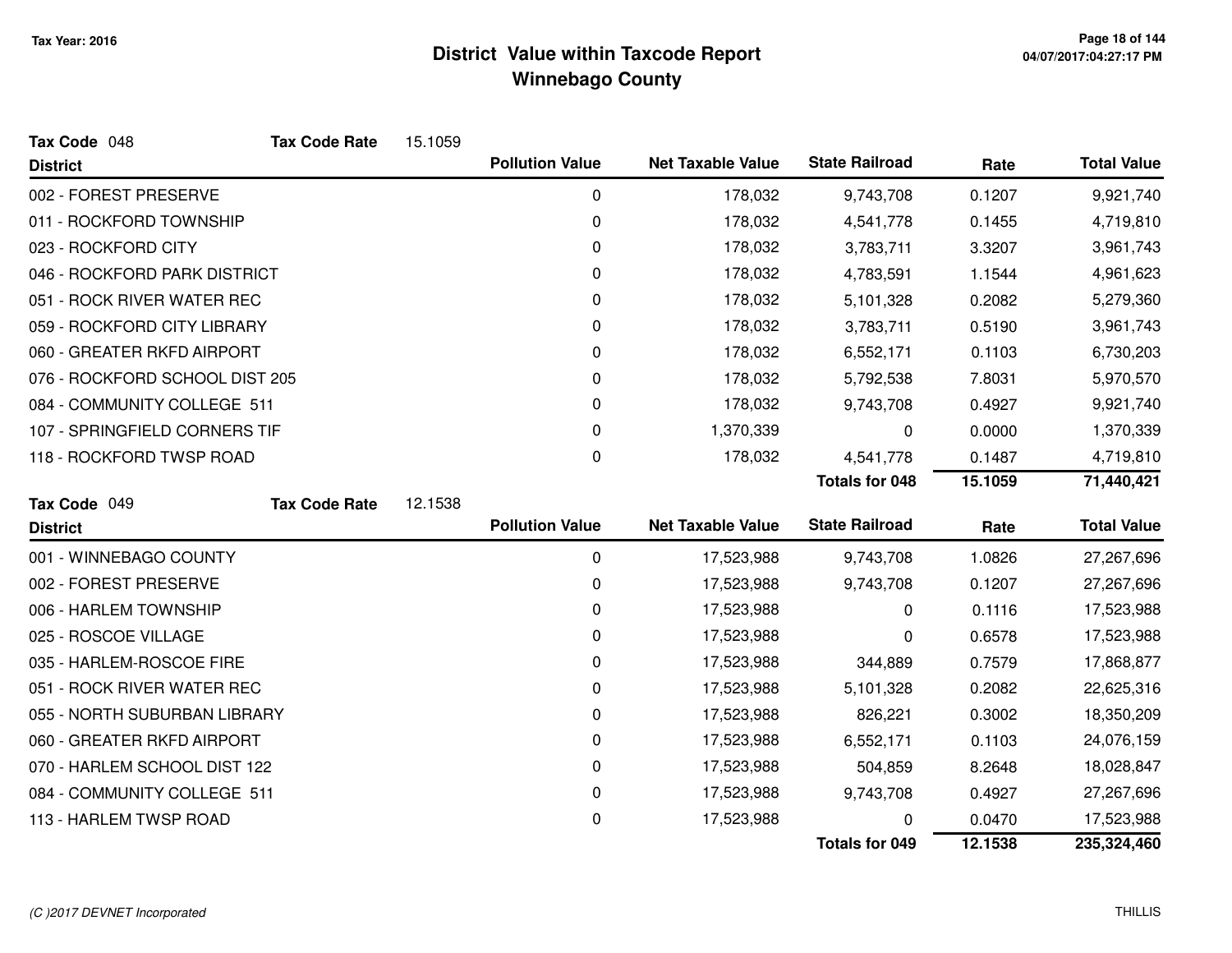| Tax Code 050                                              | <b>Tax Code Rate</b> | 11.8408 |                        |                          |                       |                |                    |
|-----------------------------------------------------------|----------------------|---------|------------------------|--------------------------|-----------------------|----------------|--------------------|
| <b>District</b>                                           |                      |         | <b>Pollution Value</b> | <b>Net Taxable Value</b> | <b>State Railroad</b> | Rate           | <b>Total Value</b> |
| 001 - WINNEBAGO COUNTY                                    |                      |         | 0                      | 5,799,702                | 9,743,708             | 1.0826         | 15,543,410         |
| 002 - FOREST PRESERVE                                     |                      |         | $\pmb{0}$              | 5,799,702                | 9,743,708             | 0.1207         | 15,543,410         |
| 011 - ROCKFORD TOWNSHIP                                   |                      |         | 0                      | 5,799,702                | 4,541,778             | 0.1455         | 10,341,480         |
| 038 - NORTHWEST FIRE                                      |                      |         | 0                      | 5,799,702                | 279,809               | 0.5746         | 6,079,511          |
| 046 - ROCKFORD PARK DISTRICT                              |                      |         | 0                      | 5,799,702                | 4,783,591             | 1.1544         | 10,583,293         |
| 051 - ROCK RIVER WATER REC                                |                      |         | 0                      | 5,799,702                | 5,101,328             | 0.2082         | 10,901,030         |
| 060 - GREATER RKFD AIRPORT                                |                      |         | 0                      | 5,799,702                | 6,552,171             | 0.1103         | 12,351,873         |
| 076 - ROCKFORD SCHOOL DIST 205                            |                      |         | 0                      | 5,799,702                | 5,792,538             | 7.8031         | 11,592,240         |
| 084 - COMMUNITY COLLEGE 511                               |                      |         | 0                      | 5,799,702                | 9,743,708             | 0.4927         | 15,543,410         |
| 118 - ROCKFORD TWSP ROAD                                  |                      |         | 0                      | 5,799,702                | 4,541,778             | 0.1487         | 10,341,480         |
|                                                           |                      |         |                        |                          | <b>Totals for 050</b> | 11.8408        | 118,821,137        |
| Tax Code 051                                              | <b>Tax Code Rate</b> | 11.6326 |                        |                          |                       |                |                    |
| <b>District</b>                                           |                      |         | <b>Pollution Value</b> | <b>Net Taxable Value</b> | <b>State Railroad</b> | Rate           | <b>Total Value</b> |
| 001 - WINNEBAGO COUNTY                                    |                      |         | $\mathbf 0$            | 8,360,050                | 9,743,708             | 1.0826         | 18,103,758         |
| 002 - FOREST PRESERVE                                     |                      |         | 0                      | 8,360,050                | 9,743,708             | 0.1207         | 18,103,758         |
| 011 - ROCKFORD TOWNSHIP                                   |                      |         | 0                      | 8,360,050                | 4,541,778             | 0.1455         | 12,901,828         |
| 038 - NORTHWEST FIRE                                      |                      |         | 0                      | 8,360,050                | 279,809               | 0.5746         | 8,639,859          |
| 046 - ROCKFORD PARK DISTRICT                              |                      |         | $\pmb{0}$              | 8,360,050                | 4,783,591             | 1.1544         | 13,143,641         |
| 060 - GREATER RKFD AIRPORT                                |                      |         | 0                      | 8,360,050                | 6,552,171             | 0.1103         | 14,912,221         |
| 076 - ROCKFORD SCHOOL DIST 205                            |                      |         | 0                      | 8,360,050                | 5,792,538             | 7.8031         | 14,152,588         |
| 084 - COMMUNITY COLLEGE 511                               |                      |         | $\pmb{0}$              | 8,360,050                | 9,743,708             | 0.4927         | 18,103,758         |
| 118 - ROCKFORD TWSP ROAD                                  |                      |         | $\Omega$               | 8,360,050                | 4,541,778             | 0.1487         | 12,901,828         |
|                                                           |                      |         |                        |                          | <b>Totals for 051</b> | 11.6326        | 130,963,239        |
|                                                           |                      |         | <b>Pollution Value</b> | <b>Net Taxable Value</b> | <b>State Railroad</b> |                | <b>Total Value</b> |
|                                                           |                      |         |                        |                          |                       |                | 10,097,332         |
| 002 - FOREST PRESERVE                                     |                      |         | 0                      | 353,624                  | 9,743,708             | 0.1207         | 10,097,332         |
| Tax Code 052<br><b>District</b><br>001 - WINNEBAGO COUNTY | <b>Tax Code Rate</b> | 11.4292 | 0                      | 353,624                  | 9,743,708             | Rate<br>1.0826 |                    |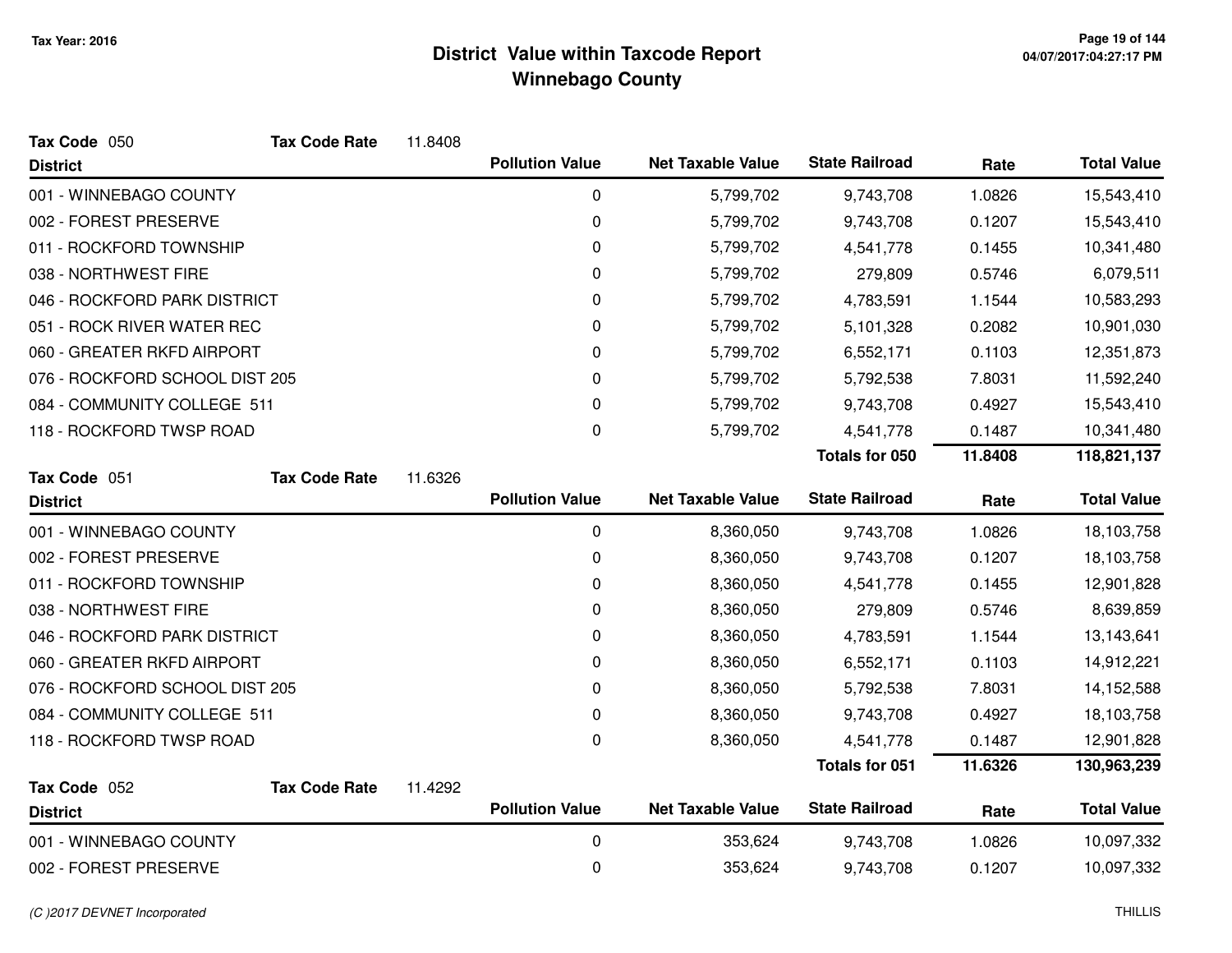| Tax Code 052                   | <b>Tax Code Rate</b> | 11.4292 |                        |                          |                       |         |                    |
|--------------------------------|----------------------|---------|------------------------|--------------------------|-----------------------|---------|--------------------|
| <b>District</b>                |                      |         | <b>Pollution Value</b> | <b>Net Taxable Value</b> | <b>State Railroad</b> | Rate    | <b>Total Value</b> |
| 011 - ROCKFORD TOWNSHIP        |                      |         | 0                      | 353,624                  | 4,541,778             | 0.1455  | 4,895,402          |
| 038 - NORTHWEST FIRE           |                      |         | 0                      | 353,624                  | 279,809               | 0.5746  | 633,433            |
| 046 - ROCKFORD PARK DISTRICT   |                      |         | 0                      | 353,624                  | 4,783,591             | 1.1544  | 5,137,215          |
| 058 - WINNEBAGO LIBRARY        |                      |         | 0                      | 353,624                  | 0                     | 0.2177  | 353,624            |
| 060 - GREATER RKFD AIRPORT     |                      |         | 0                      | 353,624                  | 6,552,171             | 0.1103  | 6,905,795          |
| 082 - WINNEBAGO UNIT SD #323   |                      |         | 0                      | 353,624                  | 1,880,267             | 7.3820  | 2,233,891          |
| 084 - COMMUNITY COLLEGE 511    |                      |         | 0                      | 353,624                  | 9,743,708             | 0.4927  | 10,097,332         |
| 118 - ROCKFORD TWSP ROAD       |                      |         | 0                      | 353,624                  | 4,541,778             | 0.1487  | 4,895,402          |
|                                |                      |         |                        |                          | <b>Totals for 052</b> | 11.4292 | 55,346,758         |
| Tax Code 053                   | <b>Tax Code Rate</b> | 12.0658 |                        |                          |                       |         |                    |
| <b>District</b>                |                      |         | <b>Pollution Value</b> | <b>Net Taxable Value</b> | <b>State Railroad</b> | Rate    | <b>Total Value</b> |
| 001 - WINNEBAGO COUNTY         |                      |         | $\mathbf 0$            | 1,485,246                | 9,743,708             | 1.0826  | 11,228,954         |
| 002 - FOREST PRESERVE          |                      |         | 0                      | 1,485,246                | 9,743,708             | 0.1207  | 11,228,954         |
| 011 - ROCKFORD TOWNSHIP        |                      |         | 0                      | 1,485,246                | 4,541,778             | 0.1455  | 6,027,024          |
| 036 - NEW MILFORD FIRE         |                      |         | 0                      | 1,485,246                | 43,474                | 0.7996  | 1,528,720          |
| 046 - ROCKFORD PARK DISTRICT   |                      |         | 0                      | 1,485,246                | 4,783,591             | 1.1544  | 6,268,837          |
| 051 - ROCK RIVER WATER REC     |                      |         | 0                      | 1,485,246                | 5,101,328             | 0.2082  | 6,586,574          |
| 060 - GREATER RKFD AIRPORT     |                      |         | 0                      | 1,485,246                | 6,552,171             | 0.1103  | 8,037,417          |
| 076 - ROCKFORD SCHOOL DIST 205 |                      |         | 0                      | 1,485,246                | 5,792,538             | 7.8031  | 7,277,784          |
| 084 - COMMUNITY COLLEGE 511    |                      |         | 0                      | 1,485,246                | 9,743,708             | 0.4927  | 11,228,954         |
| 118 - ROCKFORD TWSP ROAD       |                      |         | 0                      | 1,485,246                | 4,541,778             | 0.1487  | 6,027,024          |
|                                |                      |         |                        |                          | Totals for 053        | 12.0658 | 75,440,242         |
| Tax Code 056                   | <b>Tax Code Rate</b> | 15.1059 |                        |                          |                       |         |                    |
| <b>District</b>                |                      |         | <b>Pollution Value</b> | <b>Net Taxable Value</b> | <b>State Railroad</b> | Rate    | <b>Total Value</b> |
| 001 - WINNEBAGO COUNTY         |                      |         | $\pmb{0}$              | 314,289                  | 9,743,708             | 1.0826  | 10,057,997         |
| 002 - FOREST PRESERVE          |                      |         | 0                      | 314,289                  | 9,743,708             | 0.1207  | 10,057,997         |
| 011 - ROCKFORD TOWNSHIP        |                      |         | 0                      | 314,289                  | 4,541,778             | 0.1455  | 4,856,067          |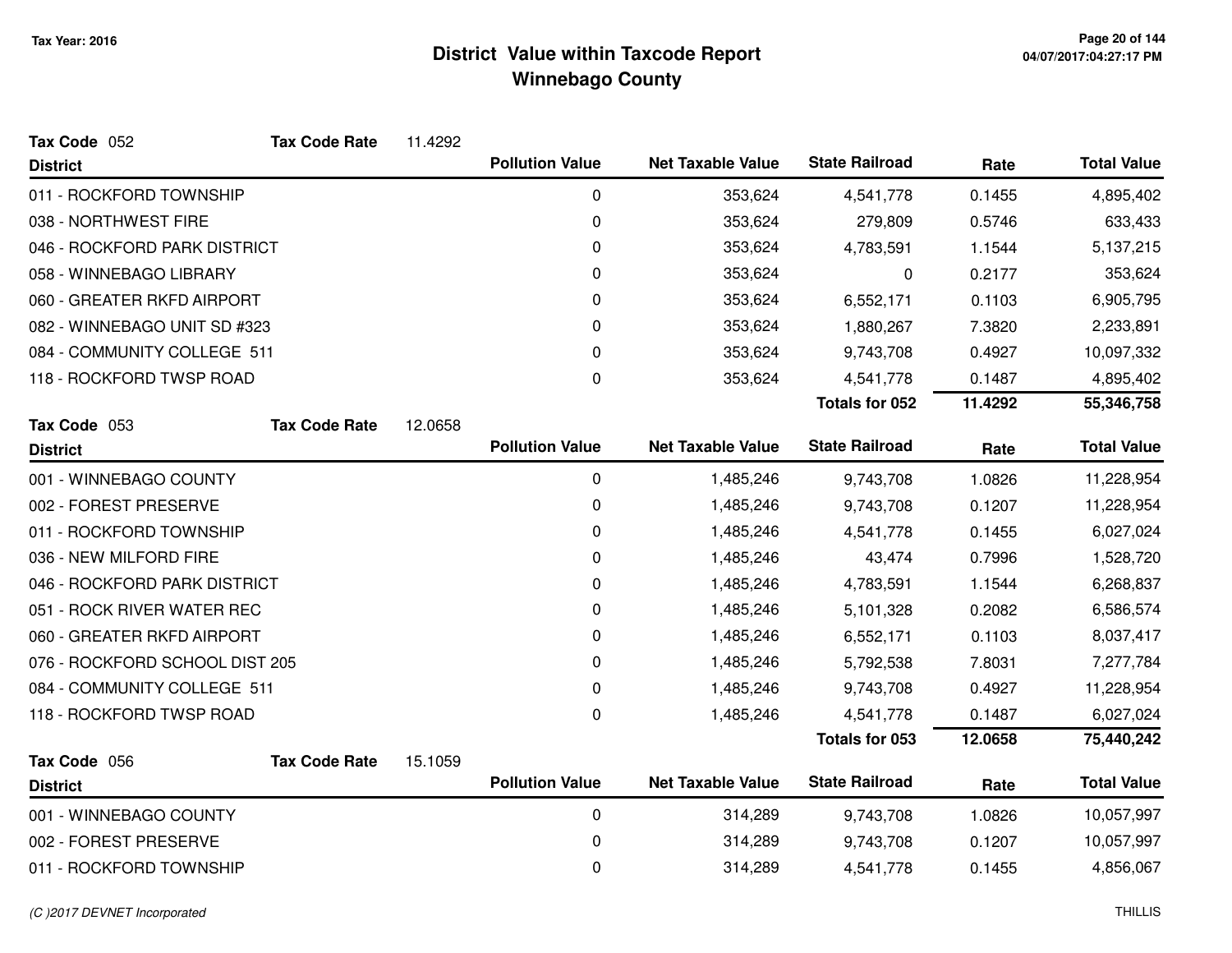| Tax Code 056                   | <b>Tax Code Rate</b> | 15.1059 |                        |                          |                       |         |                    |
|--------------------------------|----------------------|---------|------------------------|--------------------------|-----------------------|---------|--------------------|
| <b>District</b>                |                      |         | <b>Pollution Value</b> | <b>Net Taxable Value</b> | <b>State Railroad</b> | Rate    | <b>Total Value</b> |
| 023 - ROCKFORD CITY            |                      |         | 0                      | 314,289                  | 3,783,711             | 3.3207  | 4,098,000          |
| 046 - ROCKFORD PARK DISTRICT   |                      |         | 0                      | 314,289                  | 4,783,591             | 1.1544  | 5,097,880          |
| 051 - ROCK RIVER WATER REC     |                      |         | 0                      | 314,289                  | 5,101,328             | 0.2082  | 5,415,617          |
| 059 - ROCKFORD CITY LIBRARY    |                      |         | 0                      | 314,289                  | 3,783,711             | 0.5190  | 4,098,000          |
| 060 - GREATER RKFD AIRPORT     |                      |         | 0                      | 314,289                  | 6,552,171             | 0.1103  | 6,866,460          |
| 076 - ROCKFORD SCHOOL DIST 205 |                      |         | 0                      | 314,289                  | 5,792,538             | 7.8031  | 6,106,827          |
| 084 - COMMUNITY COLLEGE 511    |                      |         | 0                      | 314,289                  | 9,743,708             | 0.4927  | 10,057,997         |
| 109 - COUNTRY OAKS SSA         |                      |         | 0                      | 314,289                  | 0                     | 0.0000  | 314,289            |
| 118 - ROCKFORD TWSP ROAD       |                      |         | $\mathbf{0}$           | 314,289                  | 4,541,778             | 0.1487  | 4,856,067          |
|                                |                      |         |                        |                          | <b>Totals for 056</b> | 15.1059 | 71,883,198         |
| Tax Code 057                   | <b>Tax Code Rate</b> | 11.8424 |                        |                          |                       |         |                    |
| <b>District</b>                |                      |         | <b>Pollution Value</b> | <b>Net Taxable Value</b> | <b>State Railroad</b> | Rate    | <b>Total Value</b> |
| 001 - WINNEBAGO COUNTY         |                      |         | 0                      | 8,626,767                | 9,743,708             | 1.0826  | 18,370,475         |
| 002 - FOREST PRESERVE          |                      |         | 0                      | 8,626,767                | 9,743,708             | 0.1207  | 18,370,475         |
| 011 - ROCKFORD TOWNSHIP        |                      |         | 0                      | 8,626,767                | 4,541,778             | 0.1455  | 13,168,545         |
| 043 - WEST SUBURBAN FIRE       |                      |         | 0                      | 8,626,767                | 38,874                | 0.5762  | 8,665,641          |
| 046 - ROCKFORD PARK DISTRICT   |                      |         | 0                      | 8,626,767                | 4,783,591             | 1.1544  | 13,410,358         |
| 051 - ROCK RIVER WATER REC     |                      |         | 0                      | 8,626,767                | 5,101,328             | 0.2082  | 13,728,095         |
| 060 - GREATER RKFD AIRPORT     |                      |         | 0                      | 8,626,767                | 6,552,171             | 0.1103  | 15,178,938         |
| 076 - ROCKFORD SCHOOL DIST 205 |                      |         | 0                      | 8,626,767                | 5,792,538             | 7.8031  | 14,419,305         |
| 084 - COMMUNITY COLLEGE 511    |                      |         | 0                      | 8,626,767                | 9,743,708             | 0.4927  | 18,370,475         |
| 118 - ROCKFORD TWSP ROAD       |                      |         | 0                      | 8,626,767                | 4,541,778             | 0.1487  | 13,168,545         |
|                                |                      |         |                        |                          | <b>Totals for 057</b> | 11.8424 | 146,850,852        |
| Tax Code 058                   | <b>Tax Code Rate</b> | 11.6342 |                        |                          |                       |         |                    |
| <b>District</b>                |                      |         | <b>Pollution Value</b> | <b>Net Taxable Value</b> | <b>State Railroad</b> | Rate    | <b>Total Value</b> |
| 001 - WINNEBAGO COUNTY         |                      |         | 0                      | 1,442,432                | 9,743,708             | 1.0826  | 11,186,140         |
| 002 - FOREST PRESERVE          |                      |         | 0                      | 1,442,432                | 9,743,708             | 0.1207  | 11,186,140         |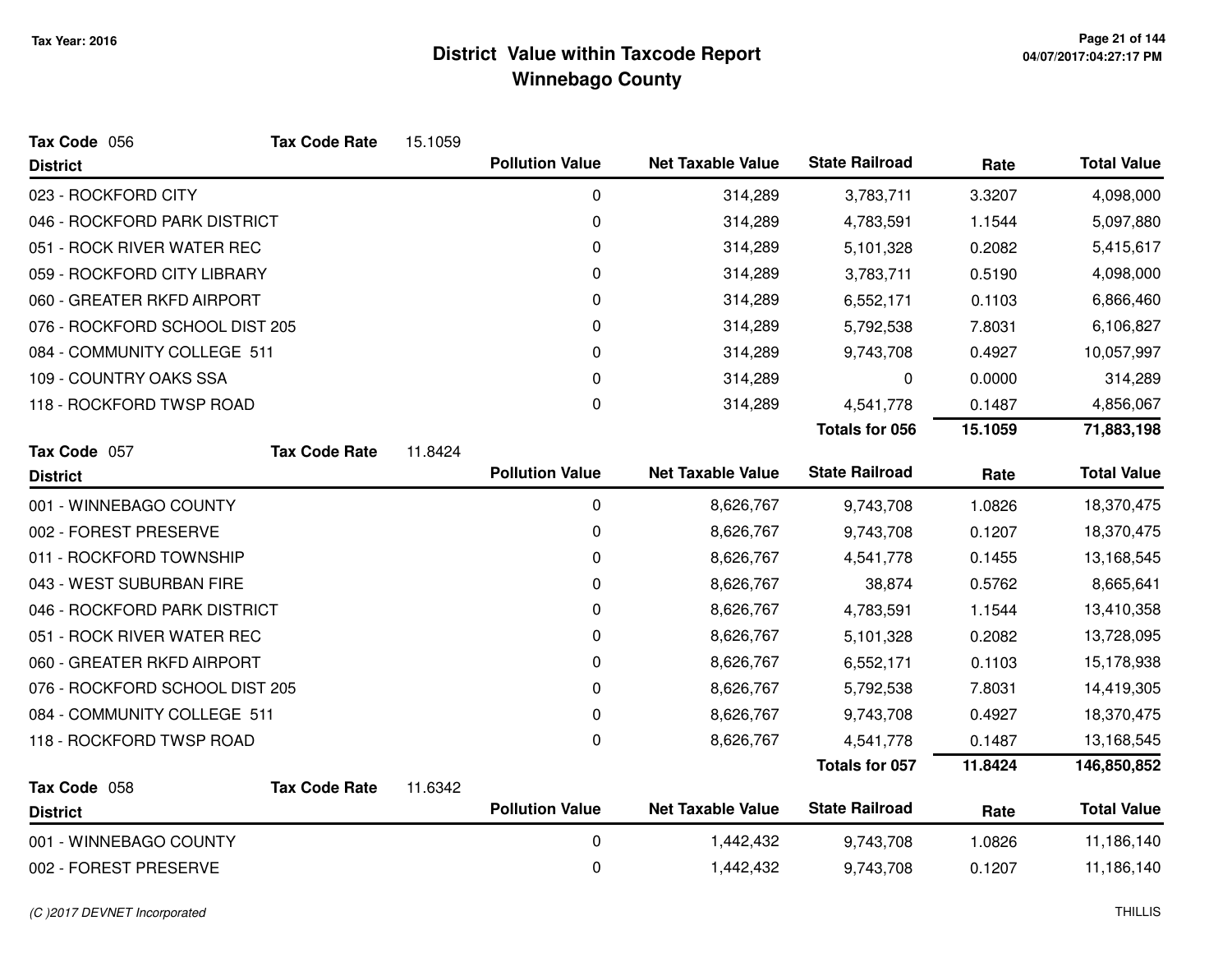| Tax Code 058                       | <b>Tax Code Rate</b> | 11.6342 |                        |                          |                       |         |                    |
|------------------------------------|----------------------|---------|------------------------|--------------------------|-----------------------|---------|--------------------|
| <b>District</b>                    |                      |         | <b>Pollution Value</b> | <b>Net Taxable Value</b> | <b>State Railroad</b> | Rate    | <b>Total Value</b> |
| 011 - ROCKFORD TOWNSHIP            |                      |         | 0                      | 1,442,432                | 4,541,778             | 0.1455  | 5,984,210          |
| 043 - WEST SUBURBAN FIRE           |                      |         | $\mathbf 0$            | 1,442,432                | 38,874                | 0.5762  | 1,481,306          |
| 046 - ROCKFORD PARK DISTRICT       |                      |         | 0                      | 1,442,432                | 4,783,591             | 1.1544  | 6,226,023          |
| 060 - GREATER RKFD AIRPORT         |                      |         | $\mathbf 0$            | 1,442,432                | 6,552,171             | 0.1103  | 7,994,603          |
| 076 - ROCKFORD SCHOOL DIST 205     |                      |         | 0                      | 1,442,432                | 5,792,538             | 7.8031  | 7,234,970          |
| 084 - COMMUNITY COLLEGE 511        |                      |         | 0                      | 1,442,432                | 9,743,708             | 0.4927  | 11,186,140         |
| 118 - ROCKFORD TWSP ROAD           |                      |         | $\mathbf 0$            | 1,442,432                | 4,541,778             | 0.1487  | 5,984,210          |
|                                    |                      |         |                        |                          | <b>Totals for 058</b> | 11.6342 | 68,463,742         |
| Tax Code 059                       | <b>Tax Code Rate</b> | 12.7222 |                        |                          |                       |         |                    |
| <b>District</b>                    |                      |         | <b>Pollution Value</b> | <b>Net Taxable Value</b> | <b>State Railroad</b> | Rate    | <b>Total Value</b> |
| 001 - WINNEBAGO COUNTY             |                      |         | $\pmb{0}$              | 1,402,804                | 9,743,708             | 1.0826  | 11,146,512         |
| 002 - FOREST PRESERVE              |                      |         | 0                      | 1,402,804                | 9,743,708             | 0.1207  | 11,146,512         |
| 011 - ROCKFORD TOWNSHIP            |                      |         | 0                      | 1,402,804                | 4,541,778             | 0.1455  | 5,944,582          |
| 043 - WEST SUBURBAN FIRE           |                      |         | 0                      | 1,402,804                | 38,874                | 0.5762  | 1,441,678          |
| 046 - ROCKFORD PARK DISTRICT       |                      |         | 0                      | 1,402,804                | 4,783,591             | 1.1544  | 6,186,395          |
| 051 - ROCK RIVER WATER REC         |                      |         | $\mathbf 0$            | 1,402,804                | 5,101,328             | 0.2082  | 6,504,132          |
| 060 - GREATER RKFD AIRPORT         |                      |         | 0                      | 1,402,804                | 6,552,171             | 0.1103  | 7,954,975          |
| 065 - WASHINGTON PARK STREET LIGHT |                      |         | $\mathbf 0$            | 1,402,804                | 0                     | 0.8798  | 1,402,804          |
| 076 - ROCKFORD SCHOOL DIST 205     |                      |         | 0                      | 1,402,804                | 5,792,538             | 7.8031  | 7,195,342          |
| 084 - COMMUNITY COLLEGE 511        |                      |         | $\Omega$               | 1,402,804                | 9,743,708             | 0.4927  | 11,146,512         |
| 118 - ROCKFORD TWSP ROAD           |                      |         | $\mathbf 0$            | 1,402,804                | 4,541,778             | 0.1487  | 5,944,582          |
|                                    |                      |         |                        |                          | Totals for 059        | 12.7222 | 76,014,026         |
| Tax Code 060                       | <b>Tax Code Rate</b> | 11.6342 |                        |                          |                       |         |                    |
| <b>District</b>                    |                      |         | <b>Pollution Value</b> | <b>Net Taxable Value</b> | <b>State Railroad</b> | Rate    | <b>Total Value</b> |
| 001 - WINNEBAGO COUNTY             |                      |         | $\pmb{0}$              | 1,507,738                | 9,743,708             | 1.0826  | 11,251,446         |
| 002 - FOREST PRESERVE              |                      |         | 0                      | 1,507,738                | 9,743,708             | 0.1207  | 11,251,446         |
| 011 - ROCKFORD TOWNSHIP            |                      |         | $\mathbf 0$            | 1,507,738                | 4,541,778             | 0.1455  | 6,049,516          |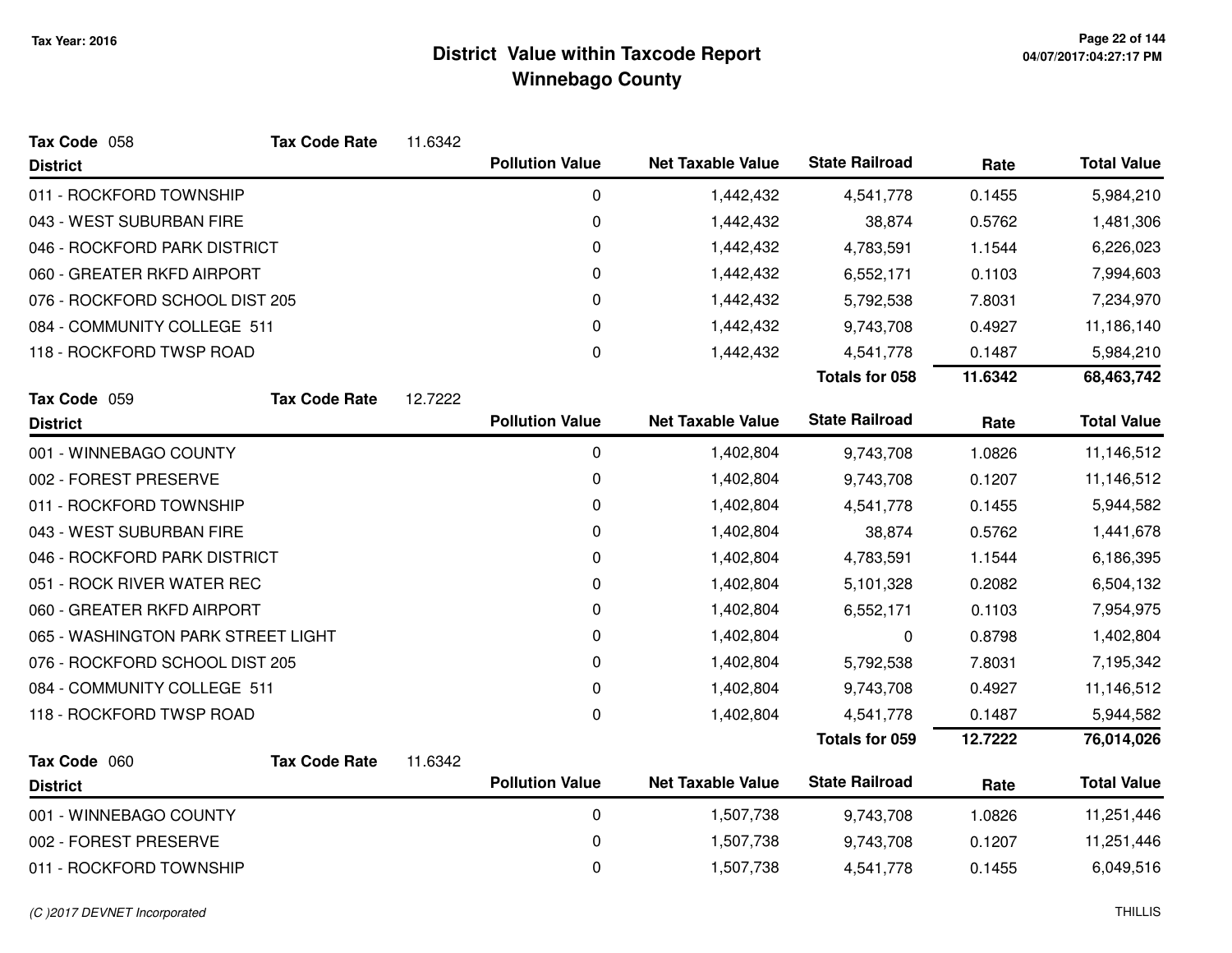| Tax Code 060                   | <b>Tax Code Rate</b> | 11.6342 |                        |                          |                       |         |                    |
|--------------------------------|----------------------|---------|------------------------|--------------------------|-----------------------|---------|--------------------|
| <b>District</b>                |                      |         | <b>Pollution Value</b> | <b>Net Taxable Value</b> | <b>State Railroad</b> | Rate    | <b>Total Value</b> |
| 043 - WEST SUBURBAN FIRE       |                      |         | 0                      | 1,507,738                | 38,874                | 0.5762  | 1,546,612          |
| 046 - ROCKFORD PARK DISTRICT   |                      |         | $\mathbf 0$            | 1,507,738                | 4,783,591             | 1.1544  | 6,291,329          |
| 060 - GREATER RKFD AIRPORT     |                      |         | $\mathbf 0$            | 1,507,738                | 6,552,171             | 0.1103  | 8,059,909          |
| 062 - RKFD - WINN DRAINAGE     |                      |         | 0                      | 1,507,738                | 0                     | 0.0000  | 1,507,738          |
| 076 - ROCKFORD SCHOOL DIST 205 |                      |         | $\mathbf 0$            | 1,507,738                | 5,792,538             | 7.8031  | 7,300,276          |
| 084 - COMMUNITY COLLEGE 511    |                      |         | 0                      | 1,507,738                | 9,743,708             | 0.4927  | 11,251,446         |
| 118 - ROCKFORD TWSP ROAD       |                      |         | $\mathbf 0$            | 1,507,738                | 4,541,778             | 0.1487  | 6,049,516          |
|                                |                      |         |                        |                          | <b>Totals for 060</b> | 11.6342 | 70,559,234         |
| Tax Code 061                   | <b>Tax Code Rate</b> | 12.0205 |                        |                          |                       |         |                    |
| <b>District</b>                |                      |         | <b>Pollution Value</b> | <b>Net Taxable Value</b> | <b>State Railroad</b> | Rate    | <b>Total Value</b> |
| 001 - WINNEBAGO COUNTY         |                      |         | $\mathbf 0$            | 2,538,277                | 9,743,708             | 1.0826  | 12,281,985         |
| 002 - FOREST PRESERVE          |                      |         | 0                      | 2,538,277                | 9,743,708             | 0.1207  | 12,281,985         |
| 011 - ROCKFORD TOWNSHIP        |                      |         | 0                      | 2,538,277                | 4,541,778             | 0.1455  | 7,080,055          |
| 037 - NORTH PARK FIRE          |                      |         | $\mathbf 0$            | 2,538,277                | 431,574               | 0.4541  | 2,969,851          |
| 046 - ROCKFORD PARK DISTRICT   |                      |         | 0                      | 2,538,277                | 4,783,591             | 1.1544  | 7,321,868          |
| 051 - ROCK RIVER WATER REC     |                      |         | 0                      | 2,538,277                | 5,101,328             | 0.2082  | 7,639,605          |
| 055 - NORTH SUBURBAN LIBRARY   |                      |         | $\mathbf 0$            | 2,538,277                | 826,221               | 0.3002  | 3,364,498          |
| 060 - GREATER RKFD AIRPORT     |                      |         | 0                      | 2,538,277                | 6,552,171             | 0.1103  | 9,090,448          |
| 076 - ROCKFORD SCHOOL DIST 205 |                      |         | 0                      | 2,538,277                | 5,792,538             | 7.8031  | 8,330,815          |
| 084 - COMMUNITY COLLEGE 511    |                      |         | 0                      | 2,538,277                | 9,743,708             | 0.4927  | 12,281,985         |
| 118 - ROCKFORD TWSP ROAD       |                      |         | $\boldsymbol{0}$       | 2,538,277                | 4,541,778             | 0.1487  | 7,080,055          |
|                                |                      |         |                        |                          | <b>Totals for 061</b> | 12.0205 | 89,723,150         |
| Tax Code 062                   | <b>Tax Code Rate</b> | 11.8424 |                        |                          |                       |         |                    |
| <b>District</b>                |                      |         | <b>Pollution Value</b> | <b>Net Taxable Value</b> | <b>State Railroad</b> | Rate    | <b>Total Value</b> |
| 001 - WINNEBAGO COUNTY         |                      |         | $\mathbf 0$            | 5,992,773                | 9,743,708             | 1.0826  | 15,736,481         |
| 002 - FOREST PRESERVE          |                      |         | 0                      | 5,992,773                | 9,743,708             | 0.1207  | 15,736,481         |
| 011 - ROCKFORD TOWNSHIP        |                      |         | $\mathbf 0$            | 5,992,773                | 4,541,778             | 0.1455  | 10,534,551         |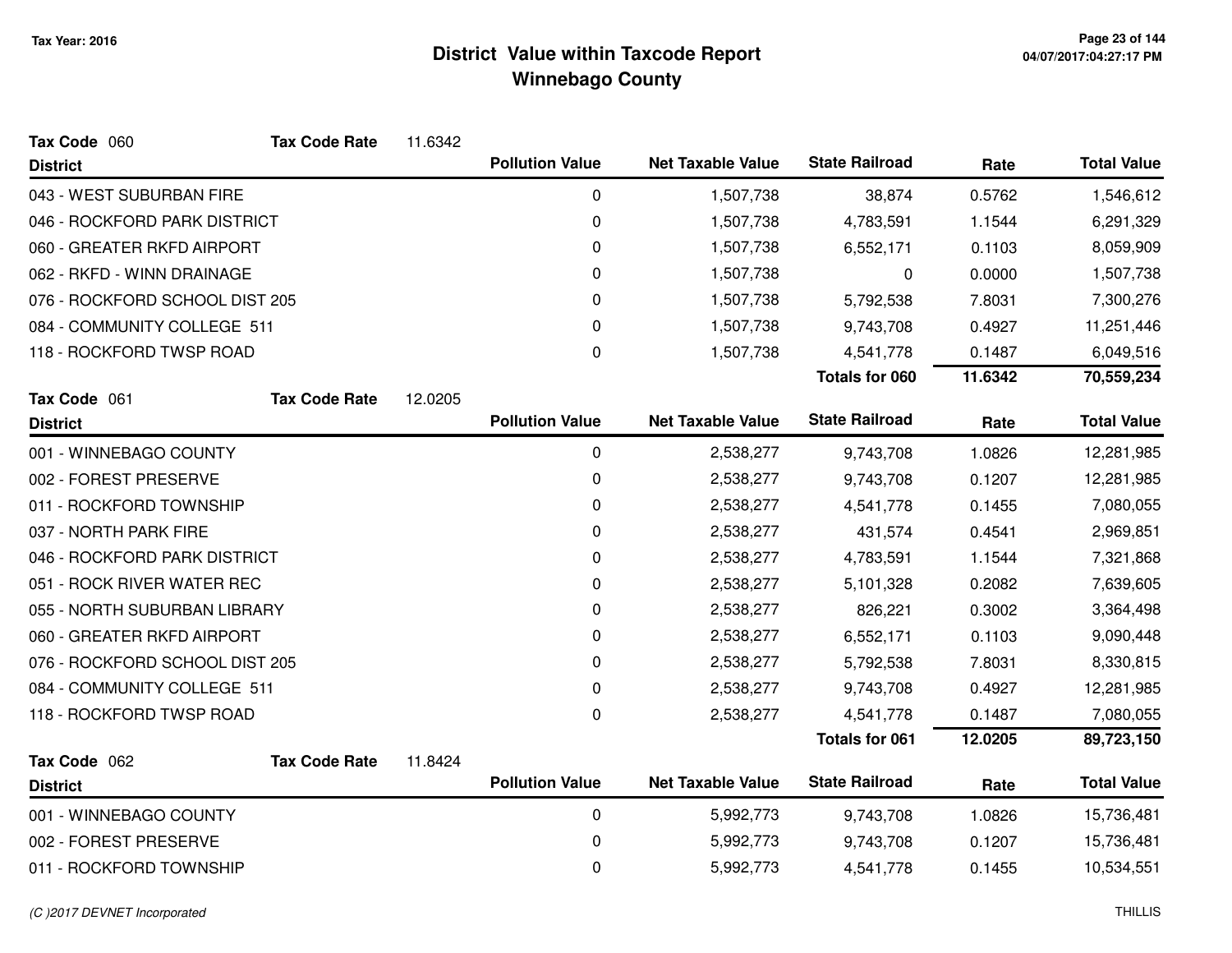| Tax Code 062                   | <b>Tax Code Rate</b> | 11.8424 |                        |                          |                       |         |                    |
|--------------------------------|----------------------|---------|------------------------|--------------------------|-----------------------|---------|--------------------|
| <b>District</b>                |                      |         | <b>Pollution Value</b> | <b>Net Taxable Value</b> | <b>State Railroad</b> | Rate    | <b>Total Value</b> |
| 043 - WEST SUBURBAN FIRE       |                      |         | 0                      | 5,992,773                | 38,874                | 0.5762  | 6,031,647          |
| 046 - ROCKFORD PARK DISTRICT   |                      |         | 0                      | 5,992,773                | 4,783,591             | 1.1544  | 10,776,364         |
| 051 - ROCK RIVER WATER REC     |                      |         | 0                      | 5,992,773                | 5,101,328             | 0.2082  | 11,094,101         |
| 060 - GREATER RKFD AIRPORT     |                      |         | 0                      | 5,992,773                | 6,552,171             | 0.1103  | 12,544,944         |
| 062 - RKFD - WINN DRAINAGE     |                      |         | 0                      | 5,992,773                | 0                     | 0.0000  | 5,992,773          |
| 076 - ROCKFORD SCHOOL DIST 205 |                      |         | 0                      | 5,992,773                | 5,792,538             | 7.8031  | 11,785,311         |
| 084 - COMMUNITY COLLEGE 511    |                      |         | 0                      | 5,992,773                | 9,743,708             | 0.4927  | 15,736,481         |
| 118 - ROCKFORD TWSP ROAD       |                      |         | 0                      | 5,992,773                | 4,541,778             | 0.1487  | 10,534,551         |
|                                |                      |         |                        |                          | <b>Totals for 062</b> | 11.8424 | 126,503,685        |
| Tax Code 063                   | <b>Tax Code Rate</b> | 11.4308 |                        |                          |                       |         |                    |
| <b>District</b>                |                      |         | <b>Pollution Value</b> | <b>Net Taxable Value</b> | <b>State Railroad</b> | Rate    | <b>Total Value</b> |
| 001 - WINNEBAGO COUNTY         |                      |         | $\mathbf 0$            | 1,867,406                | 9,743,708             | 1.0826  | 11,611,114         |
| 002 - FOREST PRESERVE          |                      |         | 0                      | 1,867,406                | 9,743,708             | 0.1207  | 11,611,114         |
| 011 - ROCKFORD TOWNSHIP        |                      |         | 0                      | 1,867,406                | 4,541,778             | 0.1455  | 6,409,184          |
| 043 - WEST SUBURBAN FIRE       |                      |         | 0                      | 1,867,406                | 38,874                | 0.5762  | 1,906,280          |
| 046 - ROCKFORD PARK DISTRICT   |                      |         | 0                      | 1,867,406                | 4,783,591             | 1.1544  | 6,650,997          |
| 058 - WINNEBAGO LIBRARY        |                      |         | 0                      | 1,867,406                | 0                     | 0.2177  | 1,867,406          |
| 060 - GREATER RKFD AIRPORT     |                      |         | 0                      | 1,867,406                | 6,552,171             | 0.1103  | 8,419,577          |
| 082 - WINNEBAGO UNIT SD #323   |                      |         | 0                      | 1,867,406                | 1,880,267             | 7.3820  | 3,747,673          |
| 084 - COMMUNITY COLLEGE 511    |                      |         | 0                      | 1,867,406                | 9,743,708             | 0.4927  | 11,611,114         |
| 118 - ROCKFORD TWSP ROAD       |                      |         | 0                      | 1,867,406                | 4,541,778             | 0.1487  | 6,409,184          |
|                                |                      |         |                        |                          | <b>Totals for 063</b> | 11.4308 | 70,243,643         |
| Tax Code 064                   | <b>Tax Code Rate</b> | 11.5702 |                        |                          |                       |         |                    |
| <b>District</b>                |                      |         | <b>Pollution Value</b> | <b>Net Taxable Value</b> | <b>State Railroad</b> | Rate    | <b>Total Value</b> |
| 001 - WINNEBAGO COUNTY         |                      |         | $\mathbf 0$            | 11,848,459               | 9,743,708             | 1.0826  | 21,592,167         |
| 002 - FOREST PRESERVE          |                      |         | 0                      | 11,848,459               | 9,743,708             | 0.1207  | 21,592,167         |
| 011 - ROCKFORD TOWNSHIP        |                      |         | 0                      | 11,848,459               | 4,541,778             | 0.1455  | 16,390,237         |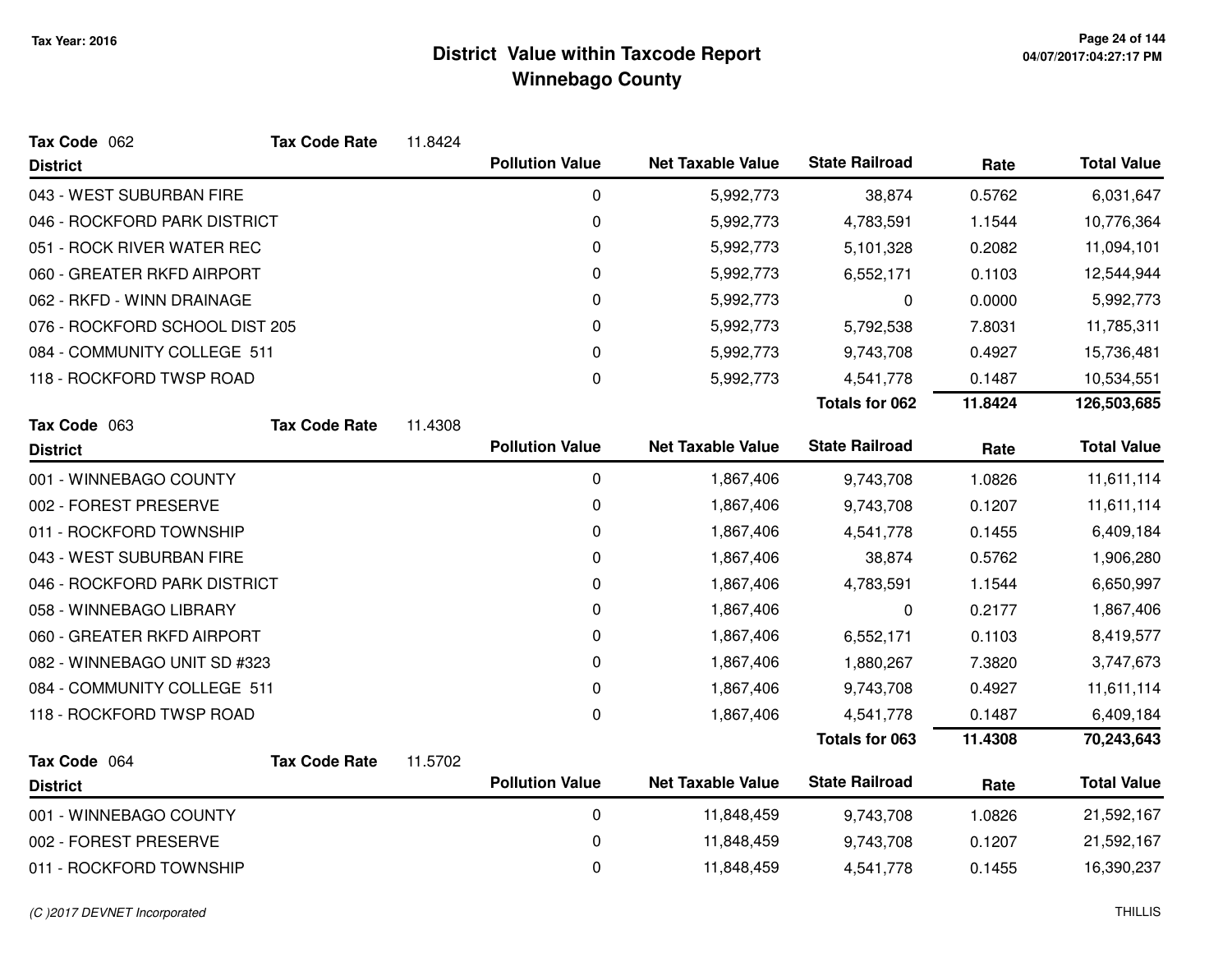| Tax Code 064                   | <b>Tax Code Rate</b> | 11.5702 |                        |                          |                       |         |                    |
|--------------------------------|----------------------|---------|------------------------|--------------------------|-----------------------|---------|--------------------|
| <b>District</b>                |                      |         | <b>Pollution Value</b> | <b>Net Taxable Value</b> | <b>State Railroad</b> | Rate    | <b>Total Value</b> |
| 030 - BLACKHAWK FIRE           |                      |         | $\boldsymbol{0}$       | 11,848,459               | 304,915               | 0.5122  | 12,153,374         |
| 046 - ROCKFORD PARK DISTRICT   |                      |         | 0                      | 11,848,459               | 4,783,591             | 1.1544  | 16,632,050         |
| 060 - GREATER RKFD AIRPORT     |                      |         | 0                      | 11,848,459               | 6,552,171             | 0.1103  | 18,400,630         |
| 076 - ROCKFORD SCHOOL DIST 205 |                      |         | 0                      | 11,848,459               | 5,792,538             | 7.8031  | 17,640,997         |
| 084 - COMMUNITY COLLEGE 511    |                      |         | 0                      | 11,848,459               | 9,743,708             | 0.4927  | 21,592,167         |
| 118 - ROCKFORD TWSP ROAD       |                      |         | 0                      | 11,848,459               | 4,541,778             | 0.1487  | 16,390,237         |
|                                |                      |         |                        |                          | <b>Totals for 064</b> | 11.5702 | 162,384,026        |
| Tax Code 066                   | <b>Tax Code Rate</b> | 11.7784 |                        |                          |                       |         |                    |
| <b>District</b>                |                      |         | <b>Pollution Value</b> | <b>Net Taxable Value</b> | <b>State Railroad</b> | Rate    | <b>Total Value</b> |
| 001 - WINNEBAGO COUNTY         |                      |         | $\mathbf 0$            | 11,010,548               | 9,743,708             | 1.0826  | 20,754,256         |
| 002 - FOREST PRESERVE          |                      |         | 0                      | 11,010,548               | 9,743,708             | 0.1207  | 20,754,256         |
| 011 - ROCKFORD TOWNSHIP        |                      |         | 0                      | 11,010,548               | 4,541,778             | 0.1455  | 15,552,326         |
| 030 - BLACKHAWK FIRE           |                      |         | 0                      | 11,010,548               | 304,915               | 0.5122  | 11,315,463         |
| 046 - ROCKFORD PARK DISTRICT   |                      |         | 0                      | 11,010,548               | 4,783,591             | 1.1544  | 15,794,139         |
| 051 - ROCK RIVER WATER REC     |                      |         | 0                      | 11,010,548               | 5,101,328             | 0.2082  | 16,111,876         |
| 060 - GREATER RKFD AIRPORT     |                      |         | 0                      | 11,010,548               | 6,552,171             | 0.1103  | 17,562,719         |
| 076 - ROCKFORD SCHOOL DIST 205 |                      |         | 0                      | 11,010,548               | 5,792,538             | 7.8031  | 16,803,086         |
| 084 - COMMUNITY COLLEGE 511    |                      |         | 0                      | 11,010,548               | 9,743,708             | 0.4927  | 20,754,256         |
| 118 - ROCKFORD TWSP ROAD       |                      |         | 0                      | 11,010,548               | 4,541,778             | 0.1487  | 15,552,326         |
|                                |                      |         |                        |                          | <b>Totals for 066</b> | 11.7784 | 170,954,703        |
| Tax Code 068                   | <b>Tax Code Rate</b> | 10.8947 |                        |                          |                       |         |                    |
| <b>District</b>                |                      |         | <b>Pollution Value</b> | <b>Net Taxable Value</b> | <b>State Railroad</b> | Rate    | <b>Total Value</b> |
| 001 - WINNEBAGO COUNTY         |                      |         | $\boldsymbol{0}$       | 1,405,982                | 9,743,708             | 1.0826  | 11,149,690         |
| 002 - FOREST PRESERVE          |                      |         | 0                      | 1,405,982                | 9,743,708             | 0.1207  | 11,149,690         |
| 013 - ROSCOE TOWNSHIP          |                      |         | 0                      | 1,405,982                | 629,087               | 0.1472  | 2,035,069          |
| 025 - ROSCOE VILLAGE           |                      |         | 0                      | 1,405,982                | 0                     | 0.6578  | 1,405,982          |
| 035 - HARLEM-ROSCOE FIRE       |                      |         | 0                      | 1,405,982                | 344,889               | 0.7579  | 1,750,871          |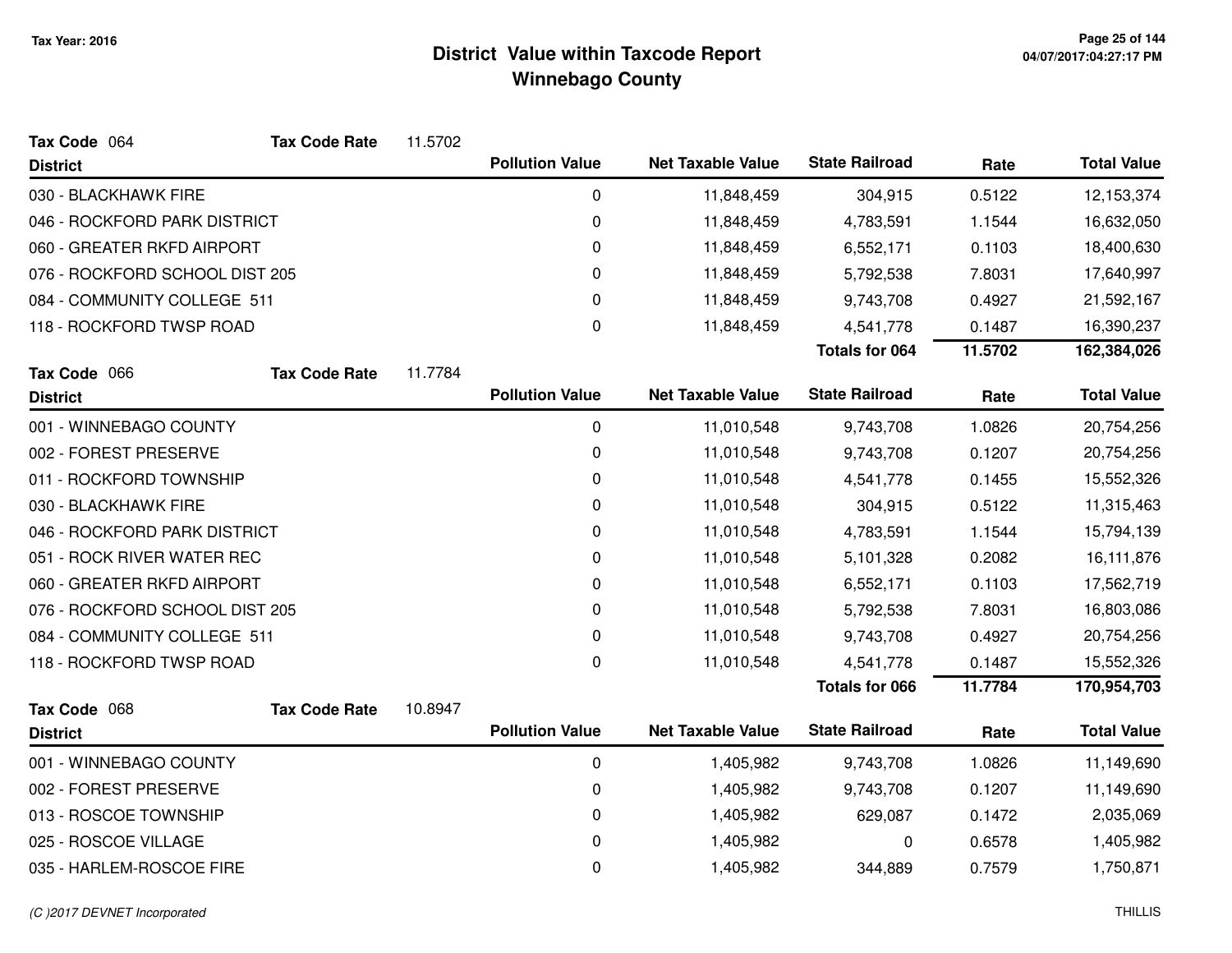| Tax Code 068                    | <b>Tax Code Rate</b> | 10.8947 |                        |                          |                       |         |                    |
|---------------------------------|----------------------|---------|------------------------|--------------------------|-----------------------|---------|--------------------|
| <b>District</b>                 |                      |         | <b>Pollution Value</b> | <b>Net Taxable Value</b> | <b>State Railroad</b> | Rate    | <b>Total Value</b> |
| 051 - ROCK RIVER WATER REC      |                      |         | 0                      | 1,405,982                | 5,101,328             | 0.2082  | 6,507,310          |
| 055 - NORTH SUBURBAN LIBRARY    |                      |         | $\pmb{0}$              | 1,405,982                | 826,221               | 0.3002  | 2,232,203          |
| 072 - PRAIRIE HILL SCH DIST 133 |                      |         | $\pmb{0}$              | 1,405,982                | 0                     | 4.3951  | 1,405,982          |
| 077 - HONONEGAH HIGH SD #207    |                      |         | 0                      | 1,405,982                | 473,437               | 2.5511  | 1,879,419          |
| 084 - COMMUNITY COLLEGE 511     |                      |         | 0                      | 1,405,982                | 9,743,708             | 0.4927  | 11,149,690         |
| 120 - ROSCOE TWSP ROAD          |                      |         | $\Omega$               | 1,405,982                | 629,087               | 0.1812  | 2,035,069          |
|                                 |                      |         |                        |                          | <b>Totals for 068</b> | 10.8947 | 52,700,975         |
| Tax Code 069                    | <b>Tax Code Rate</b> | 11.5750 |                        |                          |                       |         |                    |
| <b>District</b>                 |                      |         | <b>Pollution Value</b> | <b>Net Taxable Value</b> | <b>State Railroad</b> | Rate    | <b>Total Value</b> |
| 001 - WINNEBAGO COUNTY          |                      |         | $\mathbf 0$            | 6,054,105                | 9,743,708             | 1.0826  | 15,797,813         |
| 002 - FOREST PRESERVE           |                      |         | 0                      | 6,054,105                | 9,743,708             | 0.1207  | 15,797,813         |
| 011 - ROCKFORD TOWNSHIP         |                      |         | 0                      | 6,054,105                | 4,541,778             | 0.1455  | 10,595,883         |
| 030 - BLACKHAWK FIRE            |                      |         | 0                      | 6,054,105                | 304,915               | 0.5122  | 6,359,020          |
| 046 - ROCKFORD PARK DISTRICT    |                      |         | $\pmb{0}$              | 6,054,105                | 4,783,591             | 1.1544  | 10,837,696         |
| 051 - ROCK RIVER WATER REC      |                      |         | 0                      | 6,054,105                | 5,101,328             | 0.2082  | 11,155,433         |
| 058 - WINNEBAGO LIBRARY         |                      |         | 0                      | 6,054,105                | 0                     | 0.2177  | 6,054,105          |
| 060 - GREATER RKFD AIRPORT      |                      |         | 0                      | 6,054,105                | 6,552,171             | 0.1103  | 12,606,276         |
| 082 - WINNEBAGO UNIT SD #323    |                      |         | 0                      | 6,054,105                | 1,880,267             | 7.3820  | 7,934,372          |
| 084 - COMMUNITY COLLEGE 511     |                      |         | 0                      | 6,054,105                | 9,743,708             | 0.4927  | 15,797,813         |
| 118 - ROCKFORD TWSP ROAD        |                      |         | 0                      | 6,054,105                | 4,541,778             | 0.1487  | 10,595,883         |
|                                 |                      |         |                        |                          | <b>Totals for 069</b> | 11.5750 | 123,532,107        |
| Tax Code 070                    | <b>Tax Code Rate</b> | 11.5664 |                        |                          |                       |         |                    |
| <b>District</b>                 |                      |         | <b>Pollution Value</b> | <b>Net Taxable Value</b> | <b>State Railroad</b> | Rate    | <b>Total Value</b> |
| 001 - WINNEBAGO COUNTY          |                      |         | $\pmb{0}$              | 1,944,657                | 9,743,708             | 1.0826  | 11,688,365         |
| 002 - FOREST PRESERVE           |                      |         | $\pmb{0}$              | 1,944,657                | 9,743,708             | 0.1207  | 11,688,365         |
| 011 - ROCKFORD TOWNSHIP         |                      |         | 0                      | 1,944,657                | 4,541,778             | 0.1455  | 6,486,435          |
| 019 - LOVES PARK CITY           |                      |         | 0                      | 1,944,657                | 0                     | 0.0000  | 1,944,657          |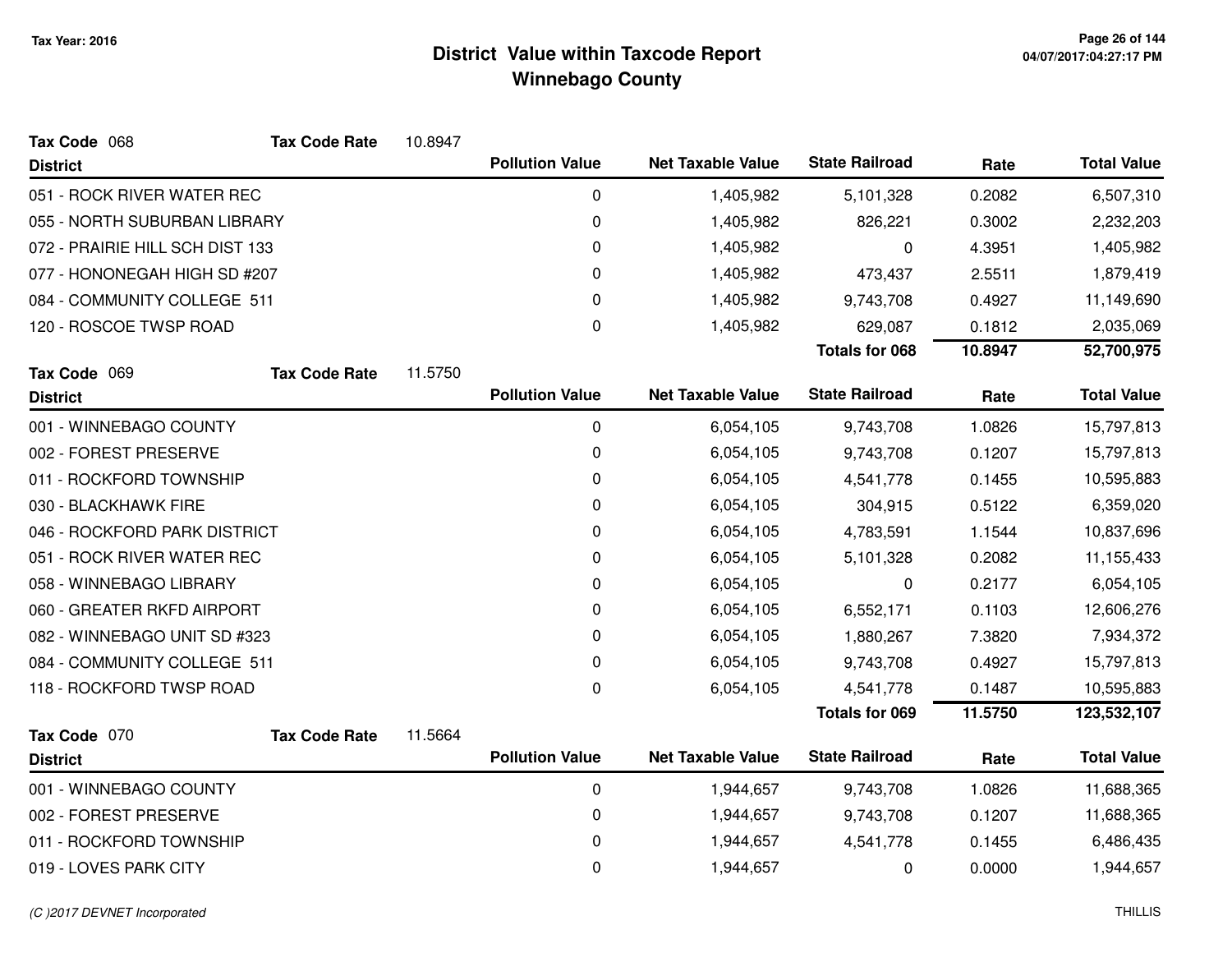| Tax Code 070                   | <b>Tax Code Rate</b> | 11.5664 |                        |                          |                       |         |                    |
|--------------------------------|----------------------|---------|------------------------|--------------------------|-----------------------|---------|--------------------|
| <b>District</b>                |                      |         | <b>Pollution Value</b> | <b>Net Taxable Value</b> | <b>State Railroad</b> | Rate    | <b>Total Value</b> |
| 046 - ROCKFORD PARK DISTRICT   |                      |         | $\mathbf 0$            | 1,944,657                | 4,783,591             | 1.1544  | 6,728,248          |
| 051 - ROCK RIVER WATER REC     |                      |         | 0                      | 1,944,657                | 5,101,328             | 0.2082  | 7,045,985          |
| 055 - NORTH SUBURBAN LIBRARY   |                      |         | 0                      | 1,944,657                | 826,221               | 0.3002  | 2,770,878          |
| 060 - GREATER RKFD AIRPORT     |                      |         | 0                      | 1,944,657                | 6,552,171             | 0.1103  | 8,496,828          |
| 076 - ROCKFORD SCHOOL DIST 205 |                      |         | 0                      | 1,944,657                | 5,792,538             | 7.8031  | 7,737,195          |
| 084 - COMMUNITY COLLEGE 511    |                      |         | 0                      | 1,944,657                | 9,743,708             | 0.4927  | 11,688,365         |
| 118 - ROCKFORD TWSP ROAD       |                      |         | 0                      | 1,944,657                | 4,541,778             | 0.1487  | 6,486,435          |
| 136 - HARVEST HILLS SSA        |                      |         | $\mathbf 0$            | 1,944,657                | 0                     | 0.0000  | 1,944,657          |
|                                |                      |         |                        |                          | Totals for 070        | 11.5664 | 84,706,413         |
| Tax Code 071                   | <b>Tax Code Rate</b> | 11.3668 |                        |                          |                       |         |                    |
| <b>District</b>                |                      |         | <b>Pollution Value</b> | <b>Net Taxable Value</b> | <b>State Railroad</b> | Rate    | <b>Total Value</b> |
| 001 - WINNEBAGO COUNTY         |                      |         | $\mathbf 0$            | 9,333,135                | 9,743,708             | 1.0826  | 19,076,843         |
| 002 - FOREST PRESERVE          |                      |         | 0                      | 9,333,135                | 9,743,708             | 0.1207  | 19,076,843         |
| 011 - ROCKFORD TOWNSHIP        |                      |         | 0                      | 9,333,135                | 4,541,778             | 0.1455  | 13,874,913         |
| 030 - BLACKHAWK FIRE           |                      |         | 0                      | 9,333,135                | 304,915               | 0.5122  | 9,638,050          |
| 046 - ROCKFORD PARK DISTRICT   |                      |         | 0                      | 9,333,135                | 4,783,591             | 1.1544  | 14,116,726         |
| 058 - WINNEBAGO LIBRARY        |                      |         | 0                      | 9,333,135                | 0                     | 0.2177  | 9,333,135          |
| 060 - GREATER RKFD AIRPORT     |                      |         | 0                      | 9,333,135                | 6,552,171             | 0.1103  | 15,885,306         |
| 082 - WINNEBAGO UNIT SD #323   |                      |         | 0                      | 9,333,135                | 1,880,267             | 7.3820  | 11,213,402         |
| 084 - COMMUNITY COLLEGE 511    |                      |         | 0                      | 9,333,135                | 9,743,708             | 0.4927  | 19,076,843         |
| 118 - ROCKFORD TWSP ROAD       |                      |         | 0                      | 9,333,135                | 4,541,778             | 0.1487  | 13,874,913         |
|                                |                      |         |                        |                          | <b>Totals for 071</b> | 11.3668 | 145,166,974        |
| Tax Code 072                   | <b>Tax Code Rate</b> | 11.3186 |                        |                          |                       |         |                    |
| <b>District</b>                |                      |         | <b>Pollution Value</b> | <b>Net Taxable Value</b> | <b>State Railroad</b> | Rate    | <b>Total Value</b> |
| 001 - WINNEBAGO COUNTY         |                      |         | $\pmb{0}$              | 38,433                   | 9,743,708             | 1.0826  | 9,782,141          |
| 002 - FOREST PRESERVE          |                      |         | 0                      | 38,433                   | 9,743,708             | 0.1207  | 9,782,141          |
| 011 - ROCKFORD TOWNSHIP        |                      |         | 0                      | 38,433                   | 4,541,778             | 0.1455  | 4,580,211          |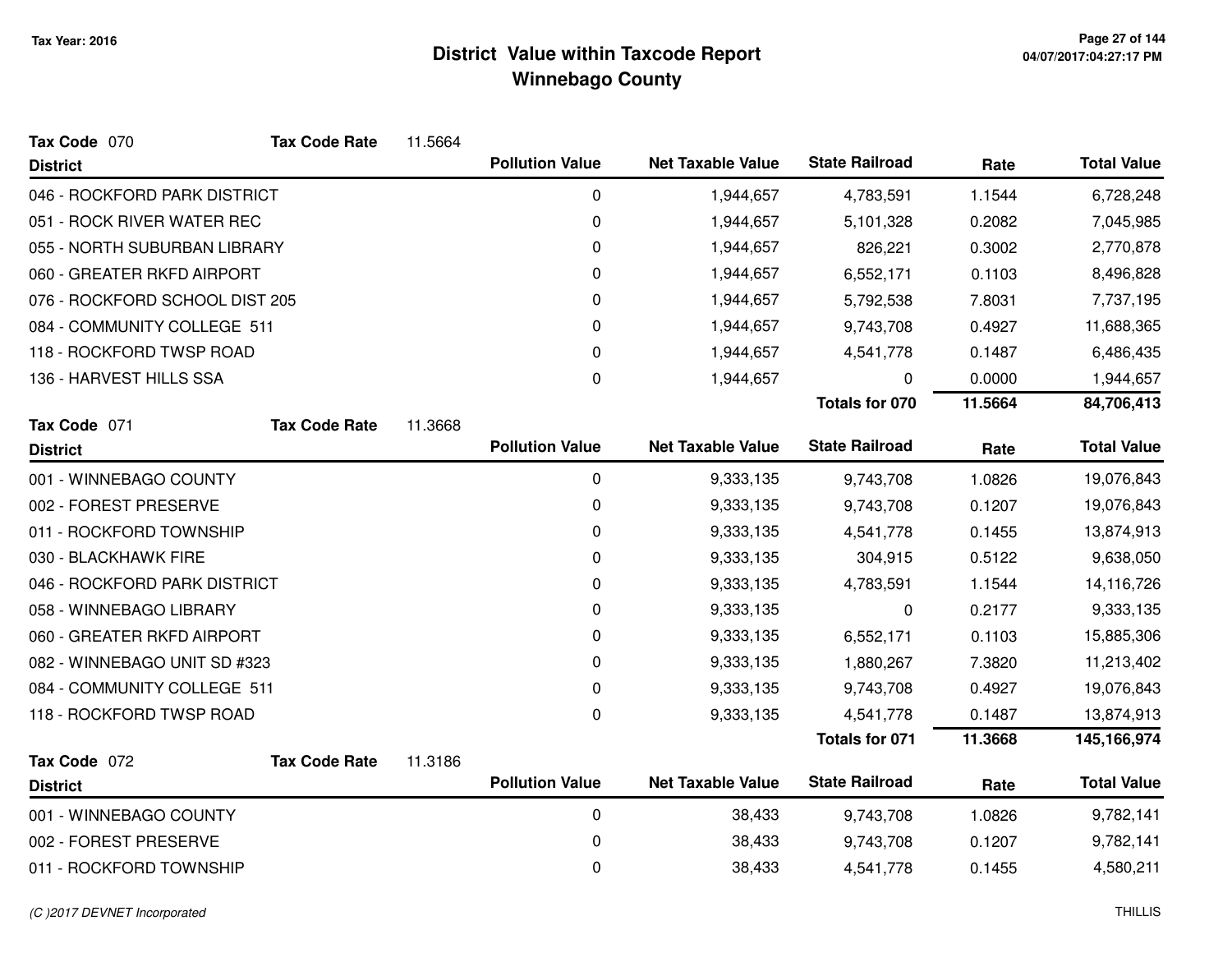| Tax Code 072                   | <b>Tax Code Rate</b> | 11.3186 |                        |                          |                       |         |                    |
|--------------------------------|----------------------|---------|------------------------|--------------------------|-----------------------|---------|--------------------|
| <b>District</b>                |                      |         | <b>Pollution Value</b> | <b>Net Taxable Value</b> | <b>State Railroad</b> | Rate    | <b>Total Value</b> |
| 017 - CHERRY VALLEY VILLAGE    |                      |         | 0                      | 38,433                   | 178,660               | 0.0000  | 217,093            |
| 031 - CHERRY VALLEY FIRE       |                      |         | $\mathbf 0$            | 38,433                   | 985,287               | 1.0177  | 1,023,720          |
| 054 - CHERRY VALLEY LIBRARY    |                      |         | $\mathbf 0$            | 38,433                   | 1,049,309             | 0.3973  | 1,087,742          |
| 060 - GREATER RKFD AIRPORT     |                      |         | $\mathbf 0$            | 38,433                   | 6,552,171             | 0.1103  | 6,590,604          |
| 076 - ROCKFORD SCHOOL DIST 205 |                      |         | 0                      | 38,433                   | 5,792,538             | 7.8031  | 5,830,971          |
| 084 - COMMUNITY COLLEGE 511    |                      |         | $\Omega$               | 38,433                   | 9,743,708             | 0.4927  | 9,782,141          |
| 118 - ROCKFORD TWSP ROAD       |                      |         | $\mathbf 0$            | 38,433                   | 4,541,778             | 0.1487  | 4,580,211          |
|                                |                      |         |                        |                          | <b>Totals for 072</b> | 11.3186 | 53,256,975         |
| Tax Code 073                   | <b>Tax Code Rate</b> | 11.4308 |                        |                          |                       |         |                    |
| <b>District</b>                |                      |         | <b>Pollution Value</b> | <b>Net Taxable Value</b> | <b>State Railroad</b> | Rate    | <b>Total Value</b> |
| 001 - WINNEBAGO COUNTY         |                      |         | $\mathbf 0$            | 30,560                   | 9,743,708             | 1.0826  | 9,774,268          |
| 002 - FOREST PRESERVE          |                      |         | $\mathbf 0$            | 30,560                   | 9,743,708             | 0.1207  | 9,774,268          |
| 011 - ROCKFORD TOWNSHIP        |                      |         | 0                      | 30,560                   | 4,541,778             | 0.1455  | 4,572,338          |
| 043 - WEST SUBURBAN FIRE       |                      |         | 0                      | 30,560                   | 38,874                | 0.5762  | 69,434             |
| 046 - ROCKFORD PARK DISTRICT   |                      |         | 0                      | 30,560                   | 4,783,591             | 1.1544  | 4,814,151          |
| 058 - WINNEBAGO LIBRARY        |                      |         | 0                      | 30,560                   | 0                     | 0.2177  | 30,560             |
| 060 - GREATER RKFD AIRPORT     |                      |         | $\mathbf 0$            | 30,560                   | 6,552,171             | 0.1103  | 6,582,731          |
| 062 - RKFD - WINN DRAINAGE     |                      |         | 0                      | 30,560                   | 0                     | 0.0000  | 30,560             |
| 082 - WINNEBAGO UNIT SD #323   |                      |         | 0                      | 30,560                   | 1,880,267             | 7.3820  | 1,910,827          |
| 084 - COMMUNITY COLLEGE 511    |                      |         | $\Omega$               | 30,560                   | 9,743,708             | 0.4927  | 9,774,268          |
| 118 - ROCKFORD TWSP ROAD       |                      |         | $\boldsymbol{0}$       | 30,560                   | 4,541,778             | 0.1487  | 4,572,338          |
|                                |                      |         |                        |                          | <b>Totals for 073</b> | 11.4308 | 51,905,743         |
| Tax Code 076                   | <b>Tax Code Rate</b> | 11.3582 |                        |                          |                       |         |                    |
| <b>District</b>                |                      |         | <b>Pollution Value</b> | <b>Net Taxable Value</b> | <b>State Railroad</b> | Rate    | <b>Total Value</b> |
| 001 - WINNEBAGO COUNTY         |                      |         | $\mathbf 0$            | 1,007,980                | 9,743,708             | 1.0826  | 10,751,688         |
| 002 - FOREST PRESERVE          |                      |         | 0                      | 1,007,980                | 9,743,708             | 0.1207  | 10,751,688         |
| 011 - ROCKFORD TOWNSHIP        |                      |         | $\mathbf 0$            | 1,007,980                | 4,541,778             | 0.1455  | 5,549,758          |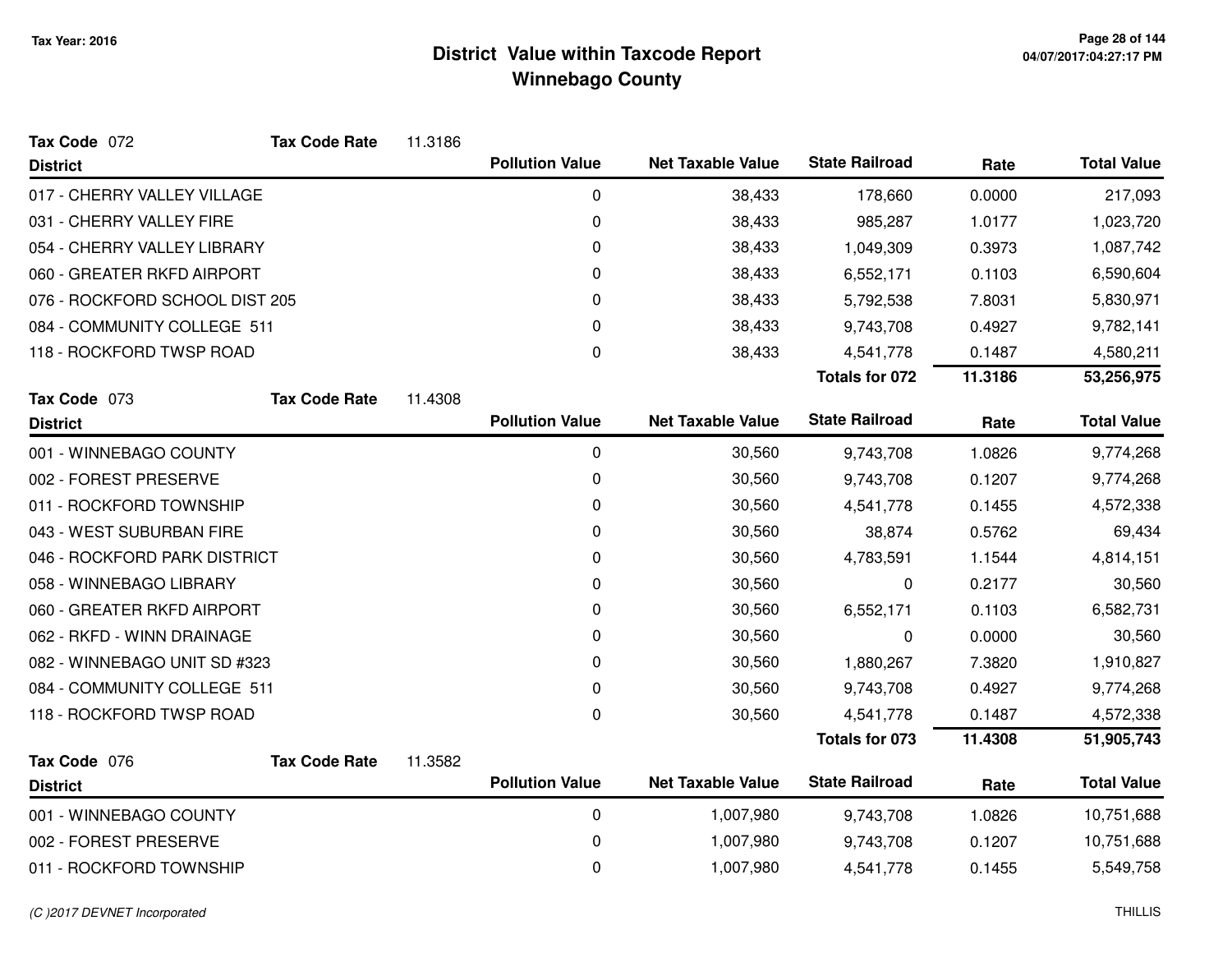| Tax Code 076                    | <b>Tax Code Rate</b> | 11.3582 |                        |                          |                       |         |                    |
|---------------------------------|----------------------|---------|------------------------|--------------------------|-----------------------|---------|--------------------|
| <b>District</b>                 |                      |         | <b>Pollution Value</b> | <b>Net Taxable Value</b> | <b>State Railroad</b> | Rate    | <b>Total Value</b> |
| 019 - LOVES PARK CITY           |                      |         | $\mathbf 0$            | 1,007,980                | 0                     | 0.0000  | 1,007,980          |
| 046 - ROCKFORD PARK DISTRICT    |                      |         | 0                      | 1,007,980                | 4,783,591             | 1.1544  | 5,791,571          |
| 055 - NORTH SUBURBAN LIBRARY    |                      |         | 0                      | 1,007,980                | 826,221               | 0.3002  | 1,834,201          |
| 060 - GREATER RKFD AIRPORT      |                      |         | 0                      | 1,007,980                | 6,552,171             | 0.1103  | 7,560,151          |
| 076 - ROCKFORD SCHOOL DIST 205  |                      |         | 0                      | 1,007,980                | 5,792,538             | 7.8031  | 6,800,518          |
| 084 - COMMUNITY COLLEGE 511     |                      |         | 0                      | 1,007,980                | 9,743,708             | 0.4927  | 10,751,688         |
| 118 - ROCKFORD TWSP ROAD        |                      |         | 0                      | 1,007,980                | 4,541,778             | 0.1487  | 5,549,758          |
| 136 - HARVEST HILLS SSA         |                      |         | 0                      | 1,007,980                | 0                     | 0.0000  | 1,007,980          |
|                                 |                      |         |                        |                          | <b>Totals for 076</b> | 11.3582 | 67,356,981         |
| Tax Code 077                    | <b>Tax Code Rate</b> | 11.2662 |                        |                          |                       |         |                    |
| <b>District</b>                 |                      |         | <b>Pollution Value</b> | <b>Net Taxable Value</b> | <b>State Railroad</b> | Rate    | <b>Total Value</b> |
| 001 - WINNEBAGO COUNTY          |                      |         | $\mathbf 0$            | 130,653                  | 9,743,708             | 1.0826  | 9,874,361          |
| 002 - FOREST PRESERVE           |                      |         | 0                      | 130,653                  | 9,743,708             | 0.1207  | 9,874,361          |
| 011 - ROCKFORD TOWNSHIP         |                      |         | 0                      | 130,653                  | 4,541,778             | 0.1455  | 4,672,431          |
| 019 - LOVES PARK CITY           |                      |         | 0                      | 130,653                  | 0                     | 0.0000  | 130,653            |
| 046 - ROCKFORD PARK DISTRICT    |                      |         | 0                      | 130,653                  | 4,783,591             | 1.1544  | 4,914,244          |
| 051 - ROCK RIVER WATER REC      |                      |         | 0                      | 130,653                  | 5,101,328             | 0.2082  | 5,231,981          |
| 060 - GREATER RKFD AIRPORT      |                      |         | 0                      | 130,653                  | 6,552,171             | 0.1103  | 6,682,824          |
| 076 - ROCKFORD SCHOOL DIST 205  |                      |         | 0                      | 130,653                  | 5,792,538             | 7.8031  | 5,923,191          |
| 084 - COMMUNITY COLLEGE 511     |                      |         | 0                      | 130,653                  | 9,743,708             | 0.4927  | 9,874,361          |
| 118 - ROCKFORD TWSP ROAD        |                      |         | 0                      | 130,653                  | 4,541,778             | 0.1487  | 4,672,431          |
| 136 - HARVEST HILLS SSA         |                      |         | $\Omega$               | 130,653                  | 0                     | 0.0000  | 130,653            |
|                                 |                      |         |                        |                          | Totals for 077        | 11.2662 | 61,981,491         |
| Tax Code 078<br><b>District</b> | <b>Tax Code Rate</b> | 11.1306 | <b>Pollution Value</b> | <b>Net Taxable Value</b> | <b>State Railroad</b> | Rate    | <b>Total Value</b> |
| 001 - WINNEBAGO COUNTY          |                      |         | $\mathbf 0$            | 278,262                  | 9,743,708             | 1.0826  | 10,021,970         |
| 002 - FOREST PRESERVE           |                      |         | 0                      | 278,262                  | 9,743,708             | 0.1207  | 10,021,970         |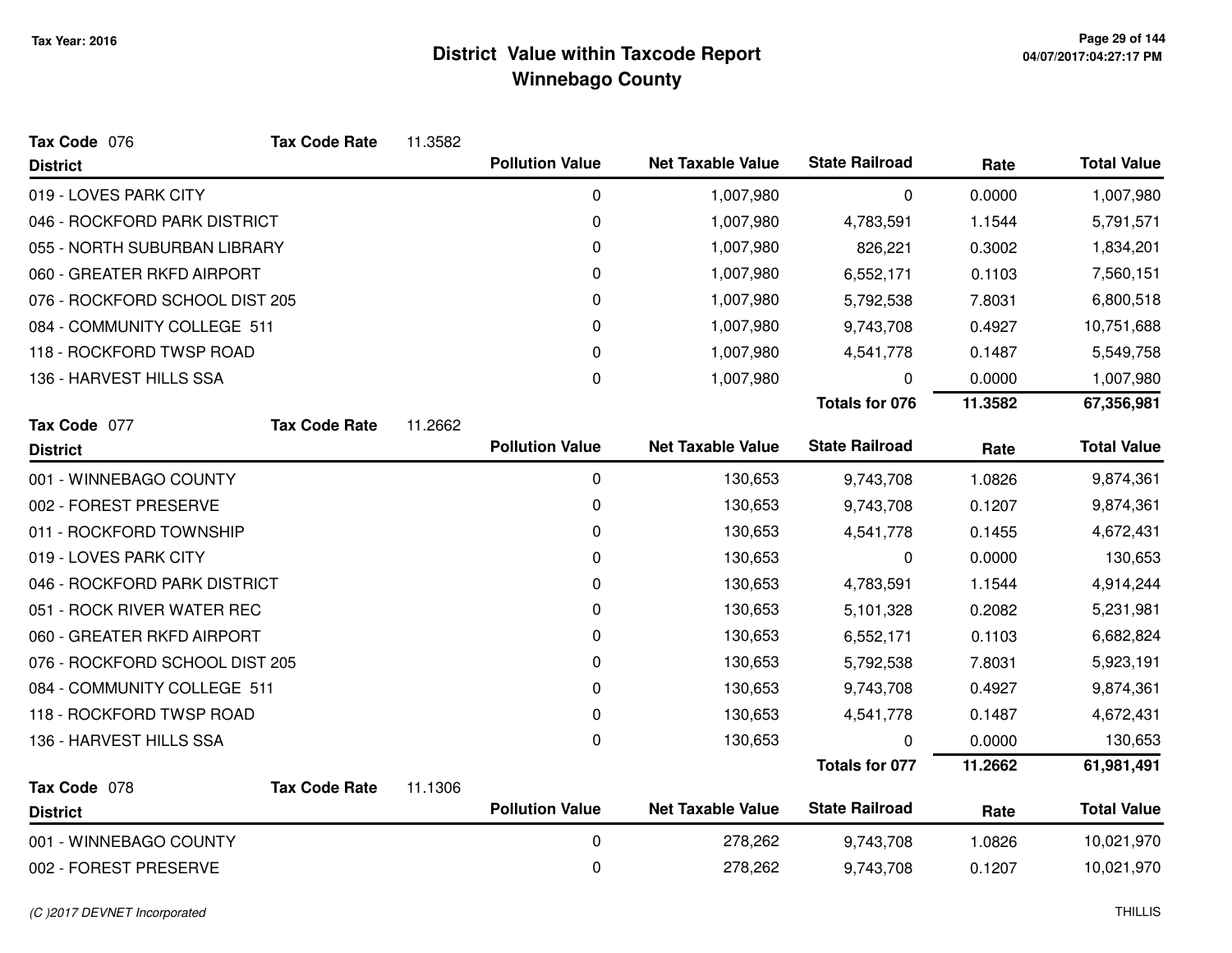| Tax Code 078                   | <b>Tax Code Rate</b> | 11.1306 |                        |                          |                       |         |                    |
|--------------------------------|----------------------|---------|------------------------|--------------------------|-----------------------|---------|--------------------|
| <b>District</b>                |                      |         | <b>Pollution Value</b> | <b>Net Taxable Value</b> | <b>State Railroad</b> | Rate    | <b>Total Value</b> |
| 006 - HARLEM TOWNSHIP          |                      |         | 0                      | 278,262                  | 0                     | 0.1116  | 278,262            |
| 019 - LOVES PARK CITY          |                      |         | 0                      | 278,262                  | 0                     | 0.0000  | 278,262            |
| 046 - ROCKFORD PARK DISTRICT   |                      |         | 0                      | 278,262                  | 4,783,591             | 1.1544  | 5,061,853          |
| 051 - ROCK RIVER WATER REC     |                      |         | 0                      | 278,262                  | 5,101,328             | 0.2082  | 5,379,590          |
| 060 - GREATER RKFD AIRPORT     |                      |         | 0                      | 278,262                  | 6,552,171             | 0.1103  | 6,830,433          |
| 076 - ROCKFORD SCHOOL DIST 205 |                      |         | 0                      | 278,262                  | 5,792,538             | 7.8031  | 6,070,800          |
| 084 - COMMUNITY COLLEGE 511    |                      |         | 0                      | 278,262                  | 9,743,708             | 0.4927  | 10,021,970         |
| 113 - HARLEM TWSP ROAD         |                      |         | 0                      | 278,262                  | 0                     | 0.0470  | 278,262            |
|                                |                      |         |                        |                          | <b>Totals for 078</b> | 11.1306 | 54,243,372         |
| Tax Code 082                   | <b>Tax Code Rate</b> | 15.1059 |                        |                          |                       |         |                    |
| <b>District</b>                |                      |         | <b>Pollution Value</b> | <b>Net Taxable Value</b> | <b>State Railroad</b> | Rate    | <b>Total Value</b> |
| 001 - WINNEBAGO COUNTY         |                      |         | 0                      | 340,978                  | 9,743,708             | 1.0826  | 10,084,686         |
| 002 - FOREST PRESERVE          |                      |         | 0                      | 340,978                  | 9,743,708             | 0.1207  | 10,084,686         |
| 011 - ROCKFORD TOWNSHIP        |                      |         | 0                      | 340,978                  | 4,541,778             | 0.1455  | 4,882,756          |
| 023 - ROCKFORD CITY            |                      |         | 0                      | 340,978                  | 3,783,711             | 3.3207  | 4,124,689          |
| 046 - ROCKFORD PARK DISTRICT   |                      |         | 0                      | 340,978                  | 4,783,591             | 1.1544  | 5,124,569          |
| 051 - ROCK RIVER WATER REC     |                      |         | 0                      | 340,978                  | 5,101,328             | 0.2082  | 5,442,306          |
| 059 - ROCKFORD CITY LIBRARY    |                      |         | 0                      | 340,978                  | 3,783,711             | 0.5190  | 4,124,689          |
| 060 - GREATER RKFD AIRPORT     |                      |         | 0                      | 340,978                  | 6,552,171             | 0.1103  | 6,893,149          |
| 063 - WESTSIDE TIF #2          |                      |         | 0                      | 5,358                    | 0                     | 0.0000  | 5,358              |
| 076 - ROCKFORD SCHOOL DIST 205 |                      |         | 0                      | 340,978                  | 5,792,538             | 7.8031  | 6,133,516          |
| 084 - COMMUNITY COLLEGE 511    |                      |         | 0                      | 340,978                  | 9,743,708             | 0.4927  | 10,084,686         |
| 118 - ROCKFORD TWSP ROAD       |                      |         | 0                      | 340,978                  | 4,541,778             | 0.1487  | 4,882,756          |
|                                |                      |         |                        |                          | <b>Totals for 082</b> | 15.1059 | 71,867,846         |
| Tax Code 083                   | <b>Tax Code Rate</b> | 11.8424 |                        |                          |                       |         |                    |
| <b>District</b>                |                      |         | <b>Pollution Value</b> | <b>Net Taxable Value</b> | <b>State Railroad</b> | Rate    | <b>Total Value</b> |
| 001 - WINNEBAGO COUNTY         |                      |         | 0                      | 570,020                  | 9,743,708             | 1.0826  | 10,313,728         |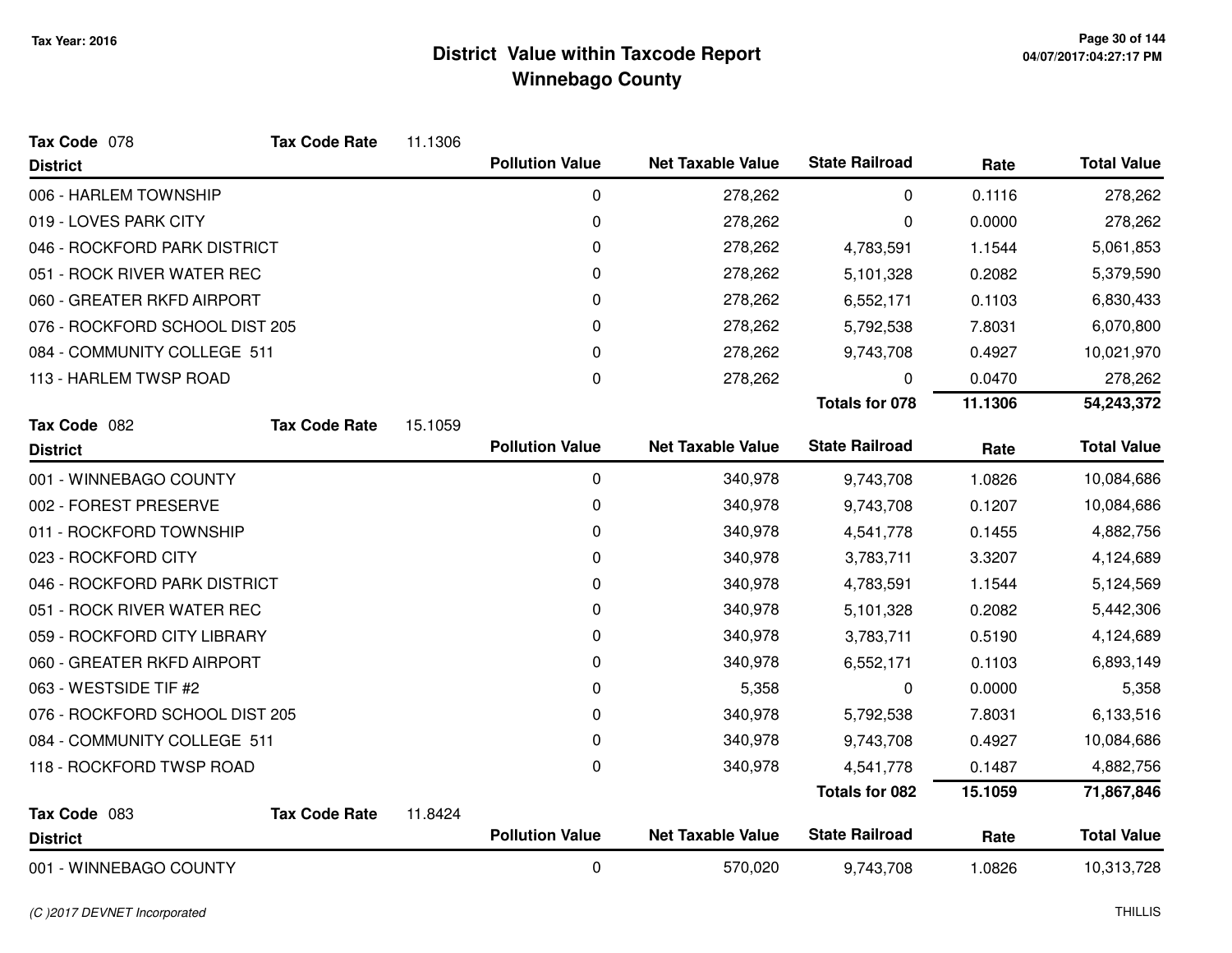| Tax Code 083                     | <b>Tax Code Rate</b> | 11.8424 |                        |                          |                       |         |                    |
|----------------------------------|----------------------|---------|------------------------|--------------------------|-----------------------|---------|--------------------|
| <b>District</b>                  |                      |         | <b>Pollution Value</b> | <b>Net Taxable Value</b> | <b>State Railroad</b> | Rate    | <b>Total Value</b> |
| 002 - FOREST PRESERVE            |                      |         | 0                      | 570,020                  | 9,743,708             | 0.1207  | 10,313,728         |
| 011 - ROCKFORD TOWNSHIP          |                      |         | 0                      | 570,020                  | 4,541,778             | 0.1455  | 5,111,798          |
| 043 - WEST SUBURBAN FIRE         |                      |         | 0                      | 570,020                  | 38,874                | 0.5762  | 608,894            |
| 046 - ROCKFORD PARK DISTRICT     |                      |         | 0                      | 570,020                  | 4,783,591             | 1.1544  | 5,353,611          |
| 051 - ROCK RIVER WATER REC       |                      |         | 0                      | 570,020                  | 5,101,328             | 0.2082  | 5,671,348          |
| 060 - GREATER RKFD AIRPORT       |                      |         | 0                      | 570,020                  | 6,552,171             | 0.1103  | 7,122,191          |
| 064 - LINCOLN-ACRES STREET LIGHT |                      |         | 0                      | 570,020                  | 0                     | 0.0000  | 570,020            |
| 076 - ROCKFORD SCHOOL DIST 205   |                      |         | 0                      | 570,020                  | 5,792,538             | 7.8031  | 6,362,558          |
| 084 - COMMUNITY COLLEGE 511      |                      |         | 0                      | 570,020                  | 9,743,708             | 0.4927  | 10,313,728         |
| 118 - ROCKFORD TWSP ROAD         |                      |         | 0                      | 570,020                  | 4,541,778             | 0.1487  | 5,111,798          |
|                                  |                      |         |                        |                          | <b>Totals for 083</b> | 11.8424 | 66,853,402         |
| Tax Code 084                     | <b>Tax Code Rate</b> | 11.1489 |                        |                          |                       |         |                    |
| <b>District</b>                  |                      |         | <b>Pollution Value</b> | <b>Net Taxable Value</b> | <b>State Railroad</b> | Rate    | <b>Total Value</b> |
| 001 - WINNEBAGO COUNTY           |                      |         | $\mathbf 0$            | 513,217                  | 9,743,708             | 1.0826  | 10,256,925         |
| 002 - FOREST PRESERVE            |                      |         | 0                      | 513,217                  | 9,743,708             | 0.1207  | 10,256,925         |
| 011 - ROCKFORD TOWNSHIP          |                      |         | 0                      | 513,217                  | 4,541,778             | 0.1455  | 5,054,995          |
| 040 - ROCK RIVER FIRE            |                      |         | 0                      | 513,217                  | 0                     | 0.0909  | 513,217            |
| 046 - ROCKFORD PARK DISTRICT     |                      |         | 0                      | 513,217                  | 4,783,591             | 1.1544  | 5,296,808          |
| 060 - GREATER RKFD AIRPORT       |                      |         | 0                      | 513,217                  | 6,552,171             | 0.1103  | 7,065,388          |
| 076 - ROCKFORD SCHOOL DIST 205   |                      |         | 0                      | 513,217                  | 5,792,538             | 7.8031  | 6,305,755          |
| 084 - COMMUNITY COLLEGE 511      |                      |         | 0                      | 513,217                  | 9,743,708             | 0.4927  | 10,256,925         |
| 118 - ROCKFORD TWSP ROAD         |                      |         | 0                      | 513,217                  | 4,541,778             | 0.1487  | 5,054,995          |
|                                  |                      |         |                        |                          | <b>Totals for 084</b> | 11.1489 | 60,061,933         |
| Tax Code 085<br><b>District</b>  | <b>Tax Code Rate</b> | 15.1059 | <b>Pollution Value</b> | <b>Net Taxable Value</b> | <b>State Railroad</b> | Rate    | <b>Total Value</b> |
| 001 - WINNEBAGO COUNTY           |                      |         | 0                      | 9,795,708                | 9,743,708             | 1.0826  | 19,539,416         |
| 002 - FOREST PRESERVE            |                      |         | 0                      | 9,795,708                | 9,743,708             | 0.1207  | 19,539,416         |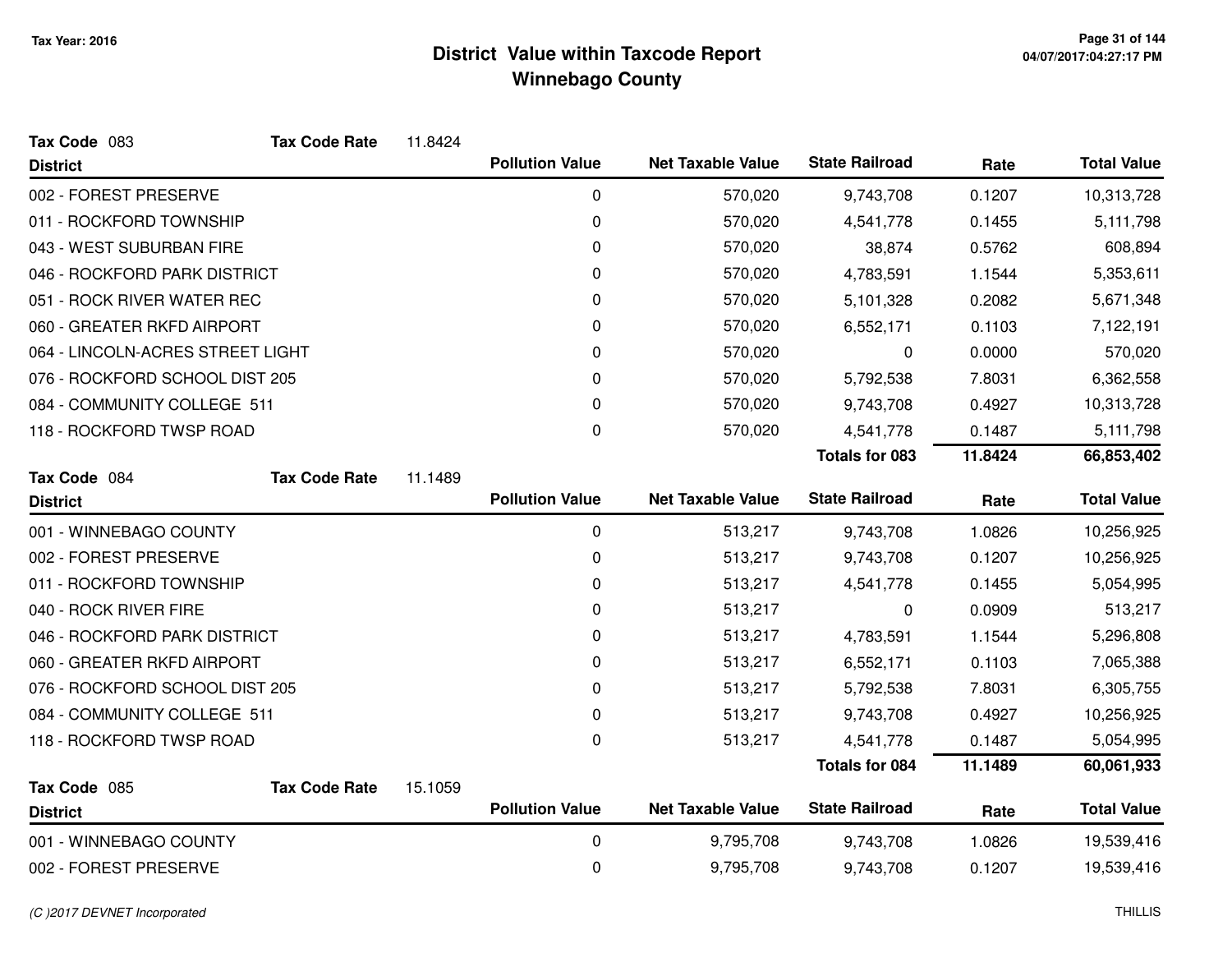| Tax Code 085                   | <b>Tax Code Rate</b> | 15.1059 |                        |                          |                       |         |                    |
|--------------------------------|----------------------|---------|------------------------|--------------------------|-----------------------|---------|--------------------|
| <b>District</b>                |                      |         | <b>Pollution Value</b> | <b>Net Taxable Value</b> | <b>State Railroad</b> | Rate    | <b>Total Value</b> |
| 011 - ROCKFORD TOWNSHIP        |                      |         | $\pmb{0}$              | 9,795,708                | 4,541,778             | 0.1455  | 14,337,486         |
| 023 - ROCKFORD CITY            |                      |         | 0                      | 9,795,708                | 3,783,711             | 3.3207  | 13,579,419         |
| 046 - ROCKFORD PARK DISTRICT   |                      |         | 0                      | 9,795,708                | 4,783,591             | 1.1544  | 14,579,299         |
| 051 - ROCK RIVER WATER REC     |                      |         | 0                      | 9,795,708                | 5,101,328             | 0.2082  | 14,897,036         |
| 059 - ROCKFORD CITY LIBRARY    |                      |         | 0                      | 9,795,708                | 3,783,711             | 0.5190  | 13,579,419         |
| 060 - GREATER RKFD AIRPORT     |                      |         | 0                      | 9,795,708                | 6,552,171             | 0.1103  | 16,347,879         |
| 067 - WEST STATE & CENTRAL TIF |                      |         | 0                      | 552,398                  | 0                     | 0.0000  | 552,398            |
| 076 - ROCKFORD SCHOOL DIST 205 |                      |         | 0                      | 9,795,708                | 5,792,538             | 7.8031  | 15,588,246         |
| 084 - COMMUNITY COLLEGE 511    |                      |         | 0                      | 9,795,708                | 9,743,708             | 0.4927  | 19,539,416         |
| 118 - ROCKFORD TWSP ROAD       |                      |         | 0                      | 9,795,708                | 4,541,778             | 0.1487  | 14,337,486         |
|                                |                      |         |                        |                          | <b>Totals for 085</b> | 15.1059 | 176,416,916        |
| Tax Code 086                   | <b>Tax Code Rate</b> | 14.9956 |                        |                          |                       |         |                    |
| <b>District</b>                |                      |         | <b>Pollution Value</b> | <b>Net Taxable Value</b> | <b>State Railroad</b> | Rate    | <b>Total Value</b> |
| 001 - WINNEBAGO COUNTY         |                      |         | 0                      | 1,127,130                | 9,743,708             | 1.0826  | 10,870,838         |
| 002 - FOREST PRESERVE          |                      |         | $\mathbf 0$            | 1,127,130                | 9,743,708             | 0.1207  | 10,870,838         |
| 011 - ROCKFORD TOWNSHIP        |                      |         | 0                      | 1,127,130                | 4,541,778             | 0.1455  | 5,668,908          |
| 023 - ROCKFORD CITY            |                      |         | 0                      | 1,127,130                | 3,783,711             | 3.3207  | 4,910,841          |
| 046 - ROCKFORD PARK DISTRICT   |                      |         | 0                      | 1,127,130                | 4,783,591             | 1.1544  | 5,910,721          |
| 051 - ROCK RIVER WATER REC     |                      |         | 0                      | 1,127,130                | 5,101,328             | 0.2082  | 6,228,458          |
| 059 - ROCKFORD CITY LIBRARY    |                      |         | 0                      | 1,127,130                | 3,783,711             | 0.5190  | 4,910,841          |
| 076 - ROCKFORD SCHOOL DIST 205 |                      |         | 0                      | 1,127,130                | 5,792,538             | 7.8031  | 6,919,668          |
| 084 - COMMUNITY COLLEGE 511    |                      |         | 0                      | 1,127,130                | 9,743,708             | 0.4927  | 10,870,838         |
| 088 - NORTH MAIN & AUBURN TIF  |                      |         | 0                      | 108,944                  | 0                     | 0.0000  | 108,944            |
| 118 - ROCKFORD TWSP ROAD       |                      |         | 0                      | 1,127,130                | 4,541,778             | 0.1487  | 5,668,908          |
|                                |                      |         |                        |                          | <b>Totals for 086</b> | 14.9956 | 72,939,803         |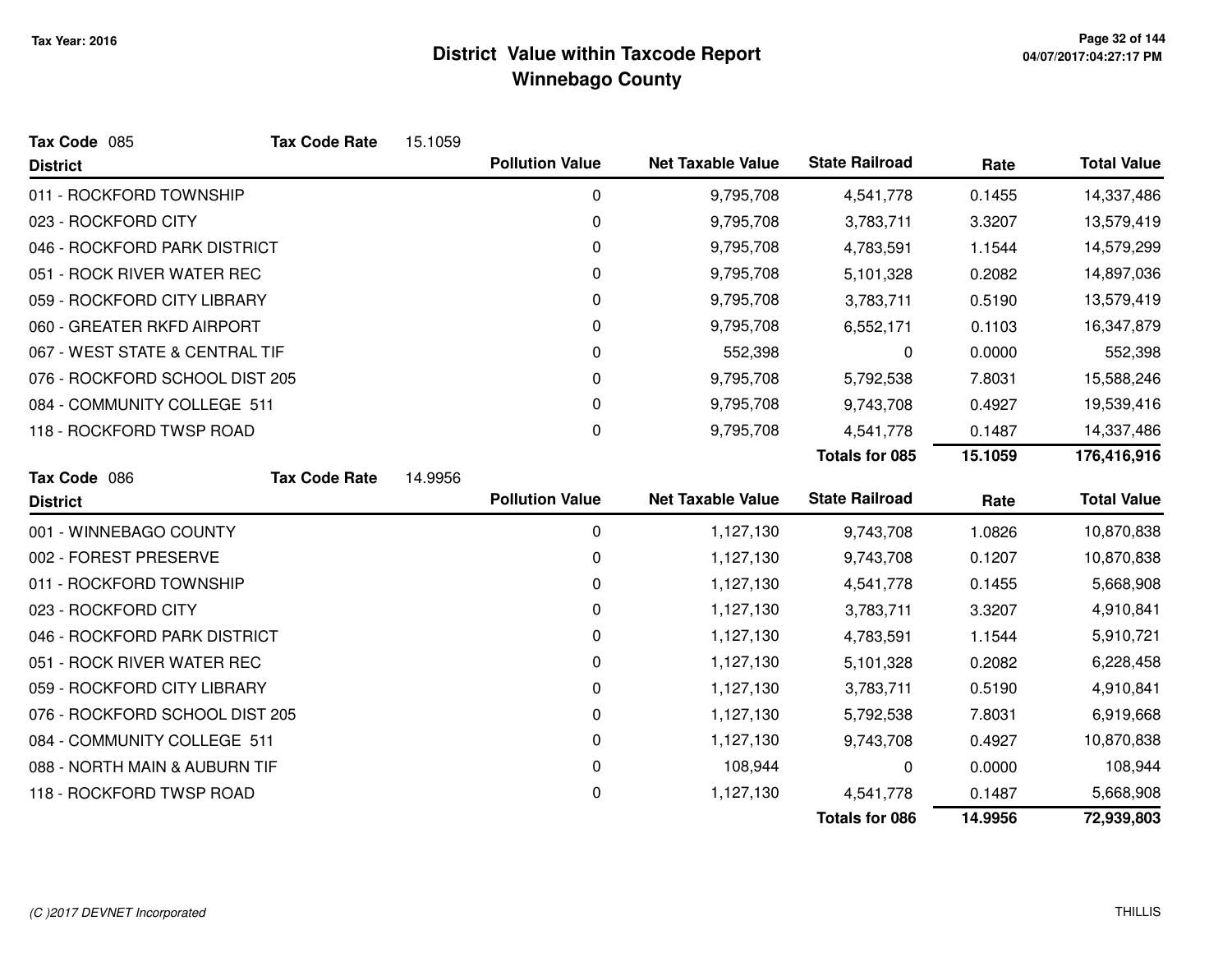| Tax Code 090                   | <b>Tax Code Rate</b> | 10.5952 |                        |                          |                       |         |                    |
|--------------------------------|----------------------|---------|------------------------|--------------------------|-----------------------|---------|--------------------|
| <b>District</b>                |                      |         | <b>Pollution Value</b> | <b>Net Taxable Value</b> | <b>State Railroad</b> | Rate    | <b>Total Value</b> |
| 001 - WINNEBAGO COUNTY         |                      |         | 0                      | 3,508                    | 9,743,708             | 1.0826  | 9,747,216          |
| 002 - FOREST PRESERVE          |                      |         | $\mathbf 0$            | 3,508                    | 9,743,708             | 0.1207  | 9,747,216          |
| 011 - ROCKFORD TOWNSHIP        |                      |         | $\mathbf 0$            | 3,508                    | 4,541,778             | 0.1455  | 4,545,286          |
| 042 - STILLMAN FIRE            |                      |         | 0                      | 3,508                    | 0                     | 0.6916  | 3,508              |
| 060 - GREATER RKFD AIRPORT     |                      |         | $\mathbf 0$            | 3,508                    | 6,552,171             | 0.1103  | 6,555,679          |
| 076 - ROCKFORD SCHOOL DIST 205 |                      |         | 0                      | 3,508                    | 5,792,538             | 7.8031  | 5,796,046          |
| 084 - COMMUNITY COLLEGE 511    |                      |         | 0                      | 3,508                    | 9,743,708             | 0.4927  | 9,747,216          |
| 118 - ROCKFORD TWSP ROAD       |                      |         | 0                      | 3,508                    | 4,541,778             | 0.1487  | 4,545,286          |
|                                |                      |         |                        |                          | <b>Totals for 090</b> | 10.5952 | 50,687,453         |
| Tax Code 091                   | <b>Tax Code Rate</b> | 8.8236  |                        |                          |                       |         |                    |
| <b>District</b>                |                      |         | <b>Pollution Value</b> | <b>Net Taxable Value</b> | <b>State Railroad</b> | Rate    | <b>Total Value</b> |
| 001 - WINNEBAGO COUNTY         |                      |         | 0                      | 8,153,618                | 9,743,708             | 1.0826  | 17,897,326         |
| 002 - FOREST PRESERVE          |                      |         | $\mathbf 0$            | 8,153,618                | 9,743,708             | 0.1207  | 17,897,326         |
| 011 - ROCKFORD TOWNSHIP        |                      |         | $\mathbf 0$            | 8,153,618                | 4,541,778             | 0.1455  | 12,695,396         |
| 042 - STILLMAN FIRE            |                      |         | 0                      | 8,153,618                | 0                     | 0.6916  | 8,153,618          |
| 060 - GREATER RKFD AIRPORT     |                      |         | 0                      | 8,153,618                | 6,552,171             | 0.1103  | 14,705,789         |
| 078 - MERIDIAN SCHOOL DIST 223 |                      |         | 0                      | 8,153,618                | 11,758                | 6.0315  | 8,165,376          |
| 084 - COMMUNITY COLLEGE 511    |                      |         | 0                      | 8,153,618                | 9,743,708             | 0.4927  | 17,897,326         |
| 118 - ROCKFORD TWSP ROAD       |                      |         | 0                      | 8,153,618                | 4,541,778             | 0.1487  | 12,695,396         |
|                                |                      |         |                        |                          | <b>Totals for 091</b> | 8.8236  | 110,107,553        |
| Tax Code 092                   | <b>Tax Code Rate</b> | 10.7032 |                        |                          |                       |         |                    |
| <b>District</b>                |                      |         | <b>Pollution Value</b> | <b>Net Taxable Value</b> | <b>State Railroad</b> | Rate    | <b>Total Value</b> |
| 001 - WINNEBAGO COUNTY         |                      |         | $\mathbf 0$            | 4,048,409                | 9,743,708             | 1.0826  | 13,792,117         |
| 002 - FOREST PRESERVE          |                      |         | 0                      | 4,048,409                | 9,743,708             | 0.1207  | 13,792,117         |
| 011 - ROCKFORD TOWNSHIP        |                      |         | 0                      | 4,048,409                | 4,541,778             | 0.1455  | 8,590,187          |
| 036 - NEW MILFORD FIRE         |                      |         | 0                      | 4,048,409                | 43,474                | 0.7996  | 4,091,883          |
| 060 - GREATER RKFD AIRPORT     |                      |         | 0                      | 4,048,409                | 6,552,171             | 0.1103  | 10,600,580         |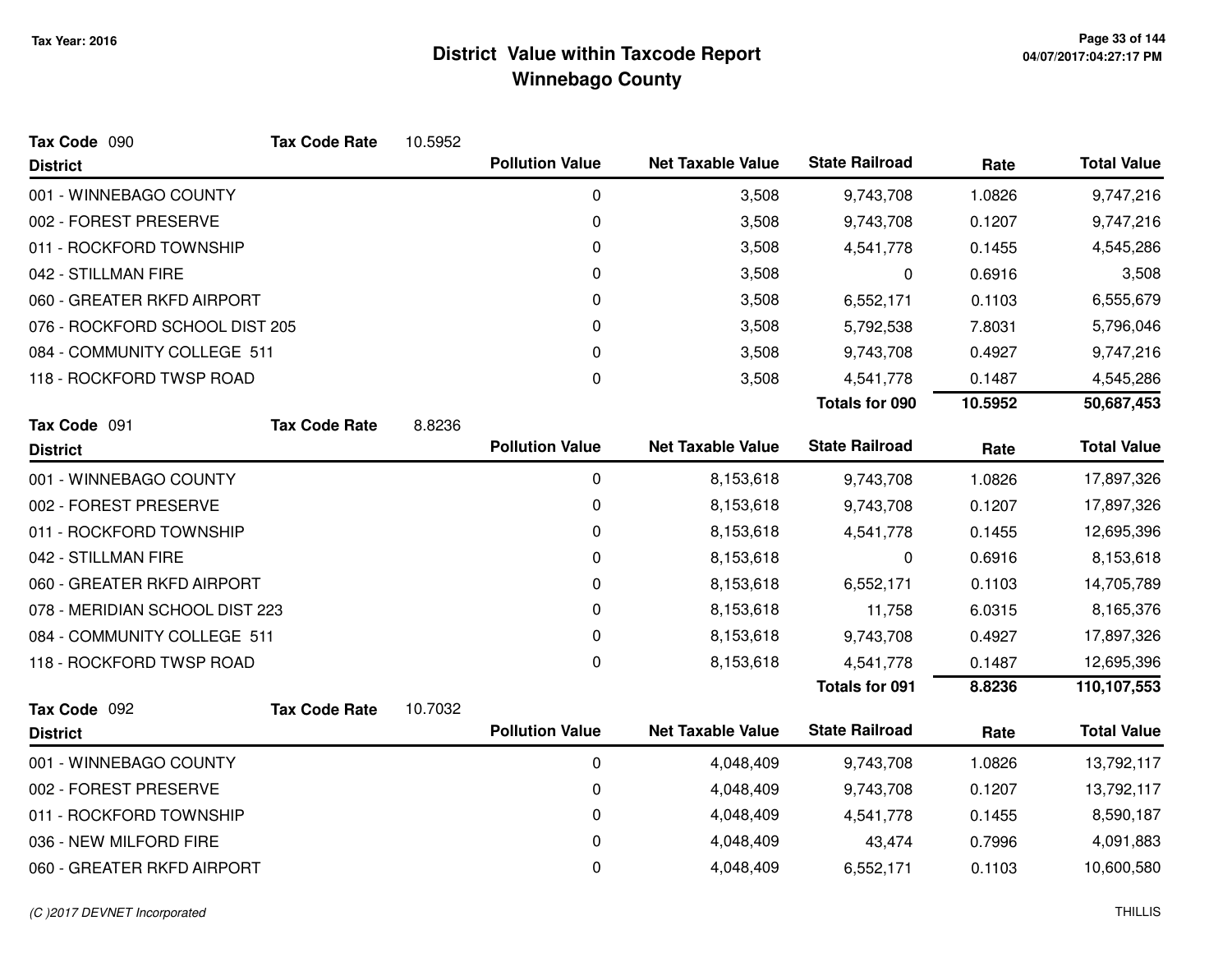| Tax Code 092                   | <b>Tax Code Rate</b> | 10.7032 |                        |                          |                       |         |                    |
|--------------------------------|----------------------|---------|------------------------|--------------------------|-----------------------|---------|--------------------|
| <b>District</b>                |                      |         | <b>Pollution Value</b> | <b>Net Taxable Value</b> | <b>State Railroad</b> | Rate    | <b>Total Value</b> |
| 076 - ROCKFORD SCHOOL DIST 205 |                      |         | 0                      | 4,048,409                | 5,792,538             | 7.8031  | 9,840,947          |
| 084 - COMMUNITY COLLEGE 511    |                      |         | 0                      | 4,048,409                | 9,743,708             | 0.4927  | 13,792,117         |
| 118 - ROCKFORD TWSP ROAD       |                      |         | 0                      | 4,048,409                | 4,541,778             | 0.1487  | 8,590,187          |
|                                |                      |         |                        |                          | <b>Totals for 092</b> | 10.7032 | 83,090,135         |
| Tax Code 093                   | <b>Tax Code Rate</b> | 8.9316  |                        |                          |                       |         |                    |
| <b>District</b>                |                      |         | <b>Pollution Value</b> | <b>Net Taxable Value</b> | <b>State Railroad</b> | Rate    | <b>Total Value</b> |
| 001 - WINNEBAGO COUNTY         |                      |         | 0                      | 1,140,418                | 9,743,708             | 1.0826  | 10,884,126         |
| 002 - FOREST PRESERVE          |                      |         | 0                      | 1,140,418                | 9,743,708             | 0.1207  | 10,884,126         |
| 011 - ROCKFORD TOWNSHIP        |                      |         | 0                      | 1,140,418                | 4,541,778             | 0.1455  | 5,682,196          |
| 036 - NEW MILFORD FIRE         |                      |         | 0                      | 1,140,418                | 43,474                | 0.7996  | 1,183,892          |
| 060 - GREATER RKFD AIRPORT     |                      |         | 0                      | 1,140,418                | 6,552,171             | 0.1103  | 7,692,589          |
| 078 - MERIDIAN SCHOOL DIST 223 |                      |         | 0                      | 1,140,418                | 11,758                | 6.0315  | 1,152,176          |
| 084 - COMMUNITY COLLEGE 511    |                      |         | 0                      | 1,140,418                | 9,743,708             | 0.4927  | 10,884,126         |
| 118 - ROCKFORD TWSP ROAD       |                      |         | $\mathbf 0$            | 1,140,418                | 4,541,778             | 0.1487  | 5,682,196          |
|                                |                      |         |                        |                          | Totals for 093        | 8.9316  | 54,045,427         |
| Tax Code 095                   | <b>Tax Code Rate</b> | 11.1005 |                        |                          |                       |         |                    |
| <b>District</b>                |                      |         | <b>Pollution Value</b> | <b>Net Taxable Value</b> | <b>State Railroad</b> | Rate    | <b>Total Value</b> |
| 001 - WINNEBAGO COUNTY         |                      |         | 0                      | 3,966,790                | 9,743,708             | 1.0826  | 13,710,498         |
| 002 - FOREST PRESERVE          |                      |         | 0                      | 3,966,790                | 9,743,708             | 0.1207  | 13,710,498         |
| 011 - ROCKFORD TOWNSHIP        |                      |         | 0                      | 3,966,790                | 4,541,778             | 0.1455  | 8,508,568          |
| 036 - NEW MILFORD FIRE         |                      |         | 0                      | 3,966,790                | 43,474                | 0.7996  | 4,010,264          |
| 054 - CHERRY VALLEY LIBRARY    |                      |         | 0                      | 3,966,790                | 1,049,309             | 0.3973  | 5,016,099          |
| 060 - GREATER RKFD AIRPORT     |                      |         | 0                      | 3,966,790                | 6,552,171             | 0.1103  | 10,518,961         |
| 076 - ROCKFORD SCHOOL DIST 205 |                      |         | 0                      | 3,966,790                | 5,792,538             | 7.8031  | 9,759,328          |
| 084 - COMMUNITY COLLEGE 511    |                      |         | 0                      | 3,966,790                | 9,743,708             | 0.4927  | 13,710,498         |
| 118 - ROCKFORD TWSP ROAD       |                      |         | 0                      | 3,966,790                | 4,541,778             | 0.1487  | 8,508,568          |
|                                |                      |         |                        |                          | <b>Totals for 095</b> | 11.1005 | 87,453,282         |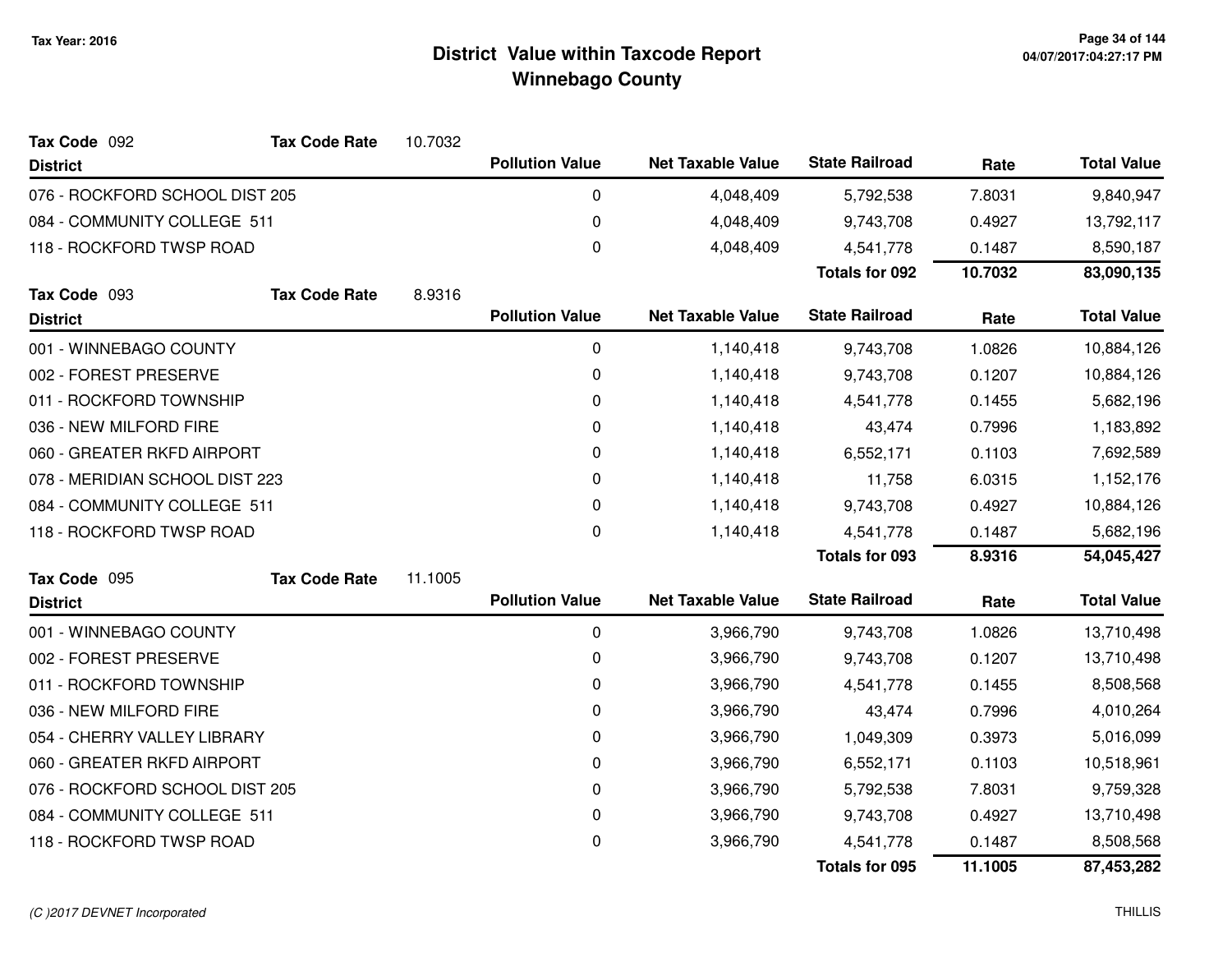| Tax Code 096                    | <b>Tax Code Rate</b> | 12.2549 |                        |                          |                       |         |                    |
|---------------------------------|----------------------|---------|------------------------|--------------------------|-----------------------|---------|--------------------|
| <b>District</b>                 |                      |         | <b>Pollution Value</b> | <b>Net Taxable Value</b> | <b>State Railroad</b> | Rate    | <b>Total Value</b> |
| 001 - WINNEBAGO COUNTY          |                      |         | 0                      | 6,773,722                | 9,743,708             | 1.0826  | 16,517,430         |
| 002 - FOREST PRESERVE           |                      |         | 0                      | 6,773,722                | 9,743,708             | 0.1207  | 16,517,430         |
| 011 - ROCKFORD TOWNSHIP         |                      |         | 0                      | 6,773,722                | 4,541,778             | 0.1455  | 11,315,500         |
| 036 - NEW MILFORD FIRE          |                      |         | 0                      | 6,773,722                | 43,474                | 0.7996  | 6,817,196          |
| 046 - ROCKFORD PARK DISTRICT    |                      |         | 0                      | 6,773,722                | 4,783,591             | 1.1544  | 11,557,313         |
| 054 - CHERRY VALLEY LIBRARY     |                      |         | 0                      | 6,773,722                | 1,049,309             | 0.3973  | 7,823,031          |
| 060 - GREATER RKFD AIRPORT      |                      |         | 0                      | 6,773,722                | 6,552,171             | 0.1103  | 13,325,893         |
| 076 - ROCKFORD SCHOOL DIST 205  |                      |         | 0                      | 6,773,722                | 5,792,538             | 7.8031  | 12,566,260         |
| 084 - COMMUNITY COLLEGE 511     |                      |         | $\Omega$               | 6,773,722                | 9,743,708             | 0.4927  | 16,517,430         |
| 118 - ROCKFORD TWSP ROAD        |                      |         | 0                      | 6,773,722                | 4,541,778             | 0.1487  | 11,315,500         |
|                                 |                      |         |                        |                          | <b>Totals for 096</b> | 12.2549 | 124,272,983        |
| Tax Code 099                    | <b>Tax Code Rate</b> | 11.8576 |                        |                          |                       |         |                    |
| <b>District</b>                 |                      |         | <b>Pollution Value</b> | <b>Net Taxable Value</b> | <b>State Railroad</b> | Rate    | <b>Total Value</b> |
| 001 - WINNEBAGO COUNTY          |                      |         | $\pmb{0}$              | 5,068,279                | 9,743,708             | 1.0826  | 14,811,987         |
| 002 - FOREST PRESERVE           |                      |         | 0                      | 5,068,279                | 9,743,708             | 0.1207  | 14,811,987         |
| 011 - ROCKFORD TOWNSHIP         |                      |         | 0                      | 5,068,279                | 4,541,778             | 0.1455  | 9,610,057          |
| 036 - NEW MILFORD FIRE          |                      |         | 0                      | 5,068,279                | 43,474                | 0.7996  | 5,111,753          |
| 046 - ROCKFORD PARK DISTRICT    |                      |         | 0                      | 5,068,279                | 4,783,591             | 1.1544  | 9,851,870          |
| 060 - GREATER RKFD AIRPORT      |                      |         | 0                      | 5,068,279                | 6,552,171             | 0.1103  | 11,620,450         |
| 076 - ROCKFORD SCHOOL DIST 205  |                      |         | 0                      | 5,068,279                | 5,792,538             | 7.8031  | 10,860,817         |
| 084 - COMMUNITY COLLEGE 511     |                      |         | 0                      | 5,068,279                | 9,743,708             | 0.4927  | 14,811,987         |
| 118 - ROCKFORD TWSP ROAD        |                      |         | 0                      | 5,068,279                | 4,541,778             | 0.1487  | 9,610,057          |
|                                 |                      |         |                        |                          | <b>Totals for 099</b> | 11.8576 | 101,100,965        |
| Tax Code 104<br><b>District</b> | <b>Tax Code Rate</b> | 11.3571 | <b>Pollution Value</b> | <b>Net Taxable Value</b> | <b>State Railroad</b> | Rate    | <b>Total Value</b> |
|                                 |                      |         |                        |                          |                       |         |                    |
| 001 - WINNEBAGO COUNTY          |                      |         | 0                      | 1,926,936                | 9,743,708             | 1.0826  | 11,670,644         |
| 002 - FOREST PRESERVE           |                      |         | 0                      | 1,926,936                | 9,743,708             | 0.1207  | 11,670,644         |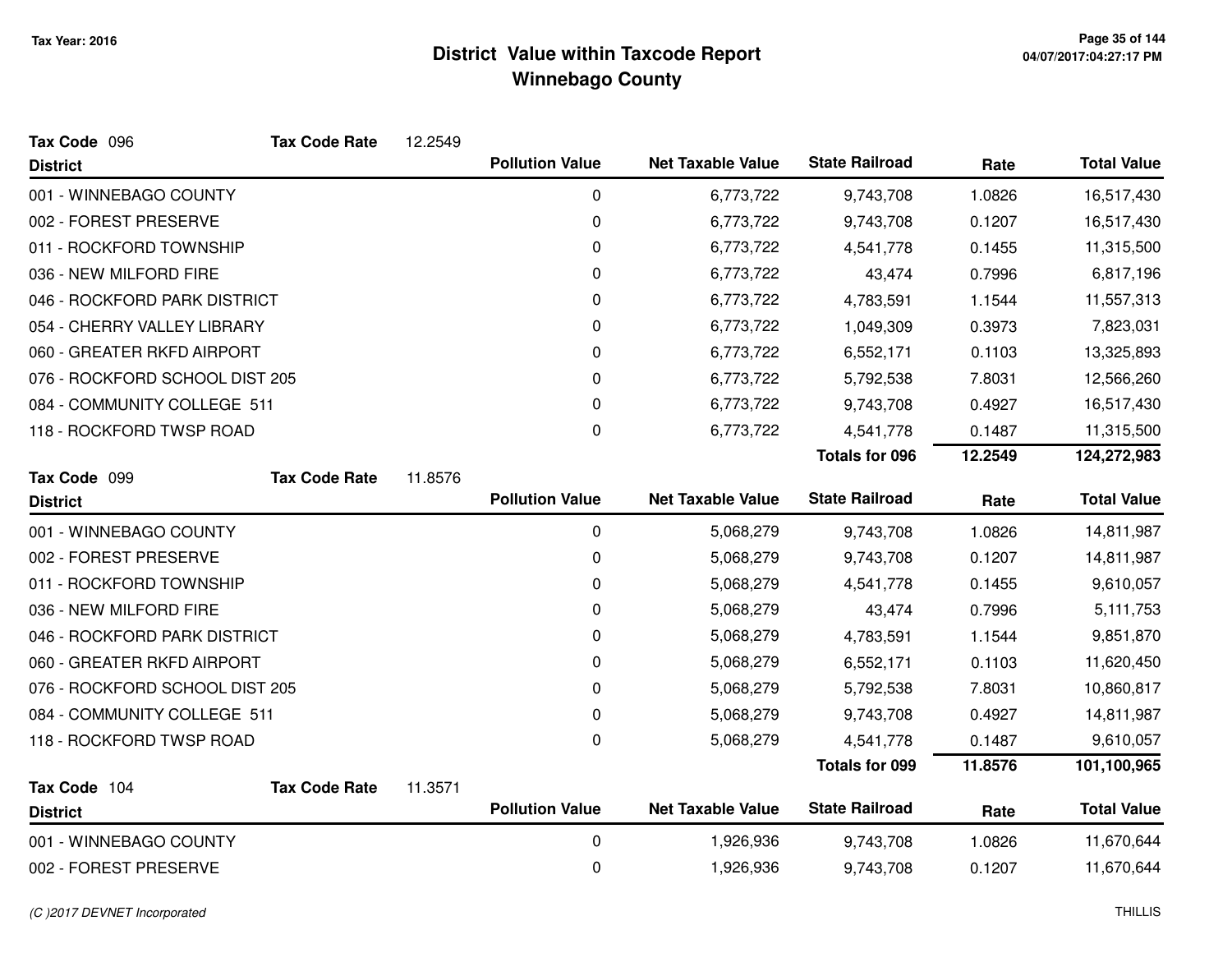| Tax Code 104                   | <b>Tax Code Rate</b> | 11.3571 |                        |                          |                       |         |                    |
|--------------------------------|----------------------|---------|------------------------|--------------------------|-----------------------|---------|--------------------|
| <b>District</b>                |                      |         | <b>Pollution Value</b> | <b>Net Taxable Value</b> | <b>State Railroad</b> | Rate    | <b>Total Value</b> |
| 011 - ROCKFORD TOWNSHIP        |                      |         | 0                      | 1,926,936                | 4,541,778             | 0.1455  | 6,468,714          |
| 040 - ROCK RIVER FIRE          |                      |         | 0                      | 1,926,936                | 0                     | 0.0909  | 1,926,936          |
| 046 - ROCKFORD PARK DISTRICT   |                      |         | 0                      | 1,926,936                | 4,783,591             | 1.1544  | 6,710,527          |
| 051 - ROCK RIVER WATER REC     |                      |         | 0                      | 1,926,936                | 5,101,328             | 0.2082  | 7,028,264          |
| 060 - GREATER RKFD AIRPORT     |                      |         | 0                      | 1,926,936                | 6,552,171             | 0.1103  | 8,479,107          |
| 076 - ROCKFORD SCHOOL DIST 205 |                      |         | 0                      | 1,926,936                | 5,792,538             | 7.8031  | 7,719,474          |
| 084 - COMMUNITY COLLEGE 511    |                      |         | 0                      | 1,926,936                | 9,743,708             | 0.4927  | 11,670,644         |
| 118 - ROCKFORD TWSP ROAD       |                      |         | $\Omega$               | 1,926,936                | 4,541,778             | 0.1487  | 6,468,714          |
|                                |                      |         |                        |                          | Totals for 104        | 11.3571 | 79,813,668         |
| Tax Code 108                   | <b>Tax Code Rate</b> | 10.8261 |                        |                          |                       |         |                    |
| <b>District</b>                |                      |         | <b>Pollution Value</b> | <b>Net Taxable Value</b> | <b>State Railroad</b> | Rate    | <b>Total Value</b> |
| 001 - WINNEBAGO COUNTY         |                      |         | 0                      | 21,721                   | 9,743,708             | 1.0826  | 9,765,429          |
| 002 - FOREST PRESERVE          |                      |         | 0                      | 21,721                   | 9,743,708             | 0.1207  | 9,765,429          |
| 006 - HARLEM TOWNSHIP          |                      |         | 0                      | 21,721                   | 0                     | 0.1116  | 21,721             |
| 020 - MACHESNEY PARK VILLAGE   |                      |         | 0                      | 21,721                   | 0                     | 0.0000  | 21,721             |
| 035 - HARLEM-ROSCOE FIRE       |                      |         | 0                      | 21,721                   | 344,889               | 0.7579  | 366,610            |
| 055 - NORTH SUBURBAN LIBRARY   |                      |         | 0                      | 21,721                   | 826,221               | 0.3002  | 847,942            |
| 060 - GREATER RKFD AIRPORT     |                      |         | 0                      | 21,721                   | 6,552,171             | 0.1103  | 6,573,892          |
| 076 - ROCKFORD SCHOOL DIST 205 |                      |         | 0                      | 21,721                   | 5,792,538             | 7.8031  | 5,814,259          |
| 084 - COMMUNITY COLLEGE 511    |                      |         | 0                      | 21,721                   | 9,743,708             | 0.4927  | 9,765,429          |
| 113 - HARLEM TWSP ROAD         |                      |         | $\pmb{0}$              | 21,721                   | 0                     | 0.0470  | 21,721             |
|                                |                      |         |                        |                          | <b>Totals for 108</b> | 10.8261 | 42,964,153         |
| Tax Code 109                   | <b>Tax Code Rate</b> | 11.0343 |                        |                          |                       |         |                    |
| <b>District</b>                |                      |         | <b>Pollution Value</b> | <b>Net Taxable Value</b> | <b>State Railroad</b> | Rate    | <b>Total Value</b> |
| 001 - WINNEBAGO COUNTY         |                      |         | $\pmb{0}$              | 23,466,437               | 9,743,708             | 1.0826  | 33,210,145         |
| 002 - FOREST PRESERVE          |                      |         | 0                      | 23,466,437               | 9,743,708             | 0.1207  | 33,210,145         |
| 006 - HARLEM TOWNSHIP          |                      |         | 0                      | 23,466,437               | 0                     | 0.1116  | 23,466,437         |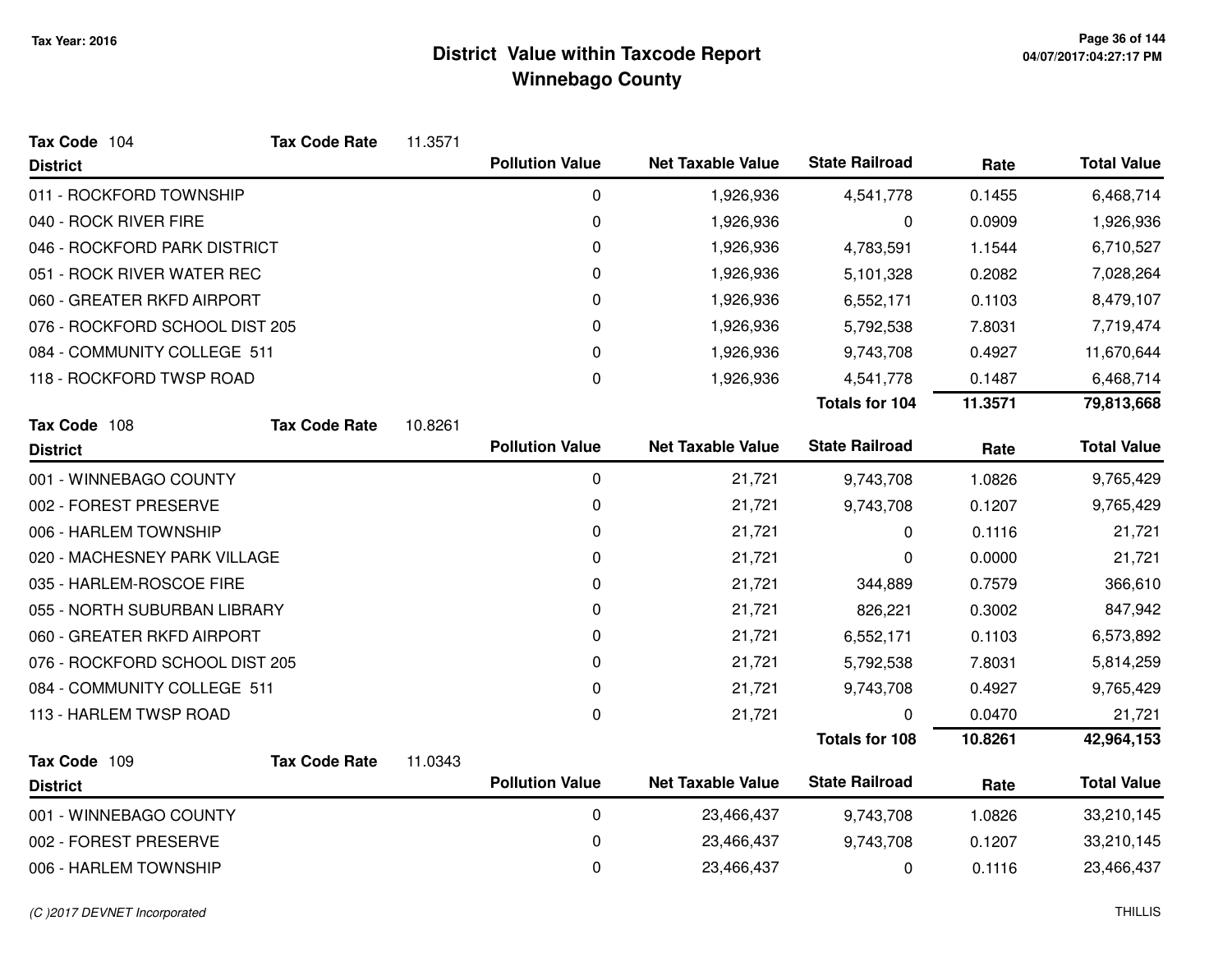| Tax Code 109                   | <b>Tax Code Rate</b> | 11.0343 |                        |                          |                       |         |                    |
|--------------------------------|----------------------|---------|------------------------|--------------------------|-----------------------|---------|--------------------|
| <b>District</b>                |                      |         | <b>Pollution Value</b> | <b>Net Taxable Value</b> | <b>State Railroad</b> | Rate    | <b>Total Value</b> |
| 020 - MACHESNEY PARK VILLAGE   |                      |         | 0                      | 23,466,437               | 0                     | 0.0000  | 23,466,437         |
| 035 - HARLEM-ROSCOE FIRE       |                      |         | 0                      | 23,466,437               | 344,889               | 0.7579  | 23,811,326         |
| 051 - ROCK RIVER WATER REC     |                      |         | 0                      | 23,466,437               | 5,101,328             | 0.2082  | 28,567,765         |
| 055 - NORTH SUBURBAN LIBRARY   |                      |         | 0                      | 23,466,437               | 826,221               | 0.3002  | 24,292,658         |
| 060 - GREATER RKFD AIRPORT     |                      |         | 0                      | 23,466,437               | 6,552,171             | 0.1103  | 30,018,608         |
| 076 - ROCKFORD SCHOOL DIST 205 |                      |         | 0                      | 23,466,437               | 5,792,538             | 7.8031  | 29,258,975         |
| 084 - COMMUNITY COLLEGE 511    |                      |         | 0                      | 23,466,437               | 9,743,708             | 0.4927  | 33,210,145         |
| 113 - HARLEM TWSP ROAD         |                      |         | 0                      | 23,466,437               | 0                     | 0.0470  | 23,466,437         |
|                                |                      |         |                        |                          | <b>Totals for 109</b> | 11.0343 | 305,979,078        |
| Tax Code 110                   | <b>Tax Code Rate</b> | 11.6464 |                        |                          |                       |         |                    |
| <b>District</b>                |                      |         | <b>Pollution Value</b> | <b>Net Taxable Value</b> | <b>State Railroad</b> | Rate    | <b>Total Value</b> |
| 001 - WINNEBAGO COUNTY         |                      |         | 0                      | 26,286,424               | 9,743,708             | 1.0826  | 36,030,132         |
| 002 - FOREST PRESERVE          |                      |         | 0                      | 26,286,424               | 9,743,708             | 0.1207  | 36,030,132         |
| 004 - CHERRY VALLEY TOWNSHIP   |                      |         | $\mathbf 0$            | 26,286,424               | 1,650,291             | 0.1404  | 27,936,715         |
| 031 - CHERRY VALLEY FIRE       |                      |         | 0                      | 26,286,424               | 985,287               | 1.0177  | 27,271,711         |
| 051 - ROCK RIVER WATER REC     |                      |         | 0                      | 26,286,424               | 5,101,328             | 0.2082  | 31,387,752         |
| 054 - CHERRY VALLEY LIBRARY    |                      |         | 0                      | 26,286,424               | 1,049,309             | 0.3973  | 27,335,733         |
| 060 - GREATER RKFD AIRPORT     |                      |         | 0                      | 26,286,424               | 6,552,171             | 0.1103  | 32,838,595         |
| 076 - ROCKFORD SCHOOL DIST 205 |                      |         | 0                      | 26,286,424               | 5,792,538             | 7.8031  | 32,078,962         |
| 084 - COMMUNITY COLLEGE 511    |                      |         | 0                      | 26,286,424               | 9,743,708             | 0.4927  | 36,030,132         |
| 111 - CHERRY VALLEY TWSP ROAD  |                      |         | 0                      | 26,286,424               | 1,650,291             | 0.2734  | 27,936,715         |
|                                |                      |         |                        |                          | <b>Totals for 110</b> | 11.6464 | 314,876,579        |
| Tax Code 111                   | <b>Tax Code Rate</b> | 11.2491 |                        |                          |                       |         |                    |
| <b>District</b>                |                      |         | <b>Pollution Value</b> | <b>Net Taxable Value</b> | <b>State Railroad</b> | Rate    | <b>Total Value</b> |
| 001 - WINNEBAGO COUNTY         |                      |         | 0                      | 8,057,684                | 9,743,708             | 1.0826  | 17,801,392         |
| 002 - FOREST PRESERVE          |                      |         | 0                      | 8,057,684                | 9,743,708             | 0.1207  | 17,801,392         |
| 004 - CHERRY VALLEY TOWNSHIP   |                      |         | 0                      | 8,057,684                | 1,650,291             | 0.1404  | 9,707,975          |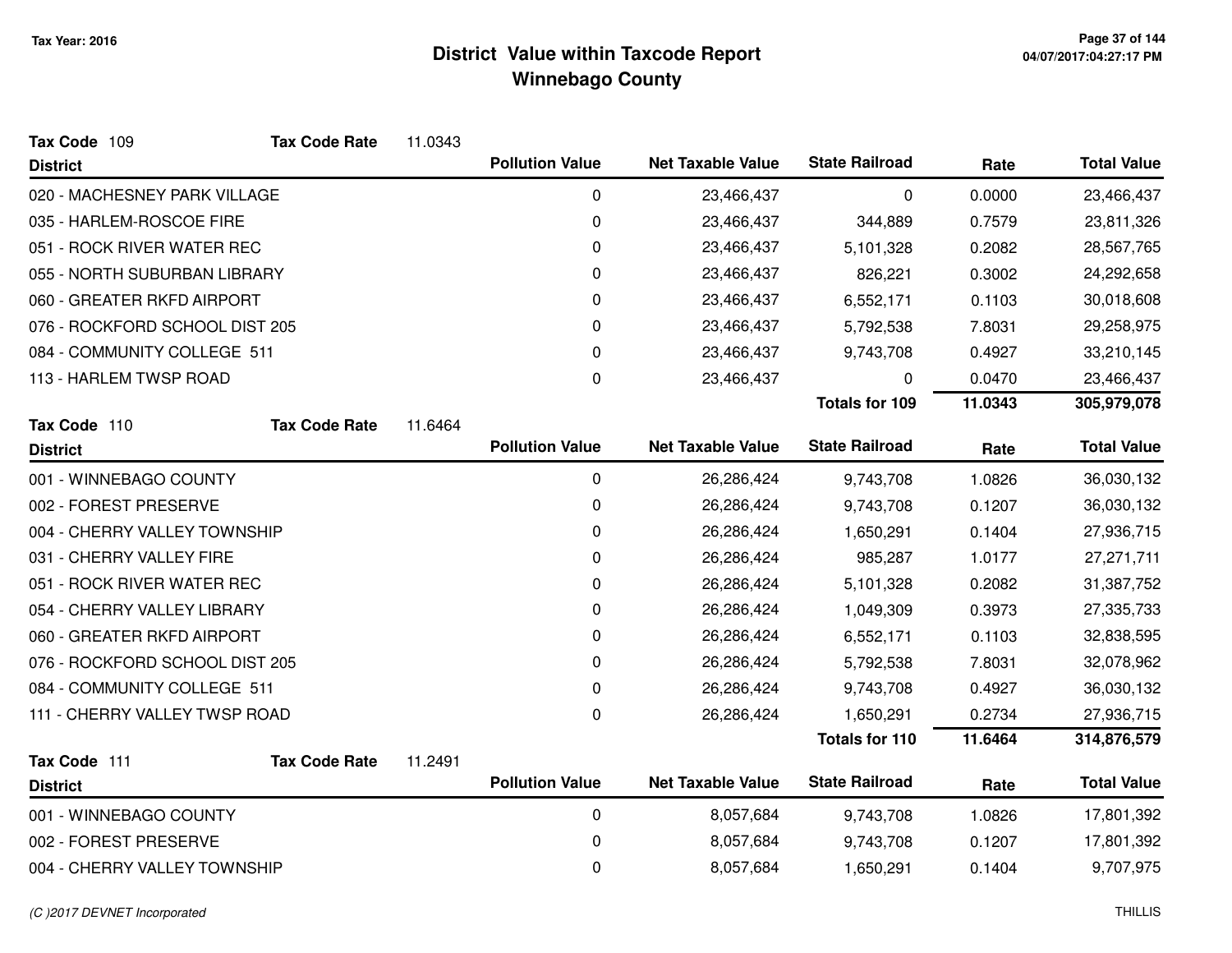| Tax Code 111                   | <b>Tax Code Rate</b> | 11.2491 |                        |                          |                       |         |                    |
|--------------------------------|----------------------|---------|------------------------|--------------------------|-----------------------|---------|--------------------|
| <b>District</b>                |                      |         | <b>Pollution Value</b> | <b>Net Taxable Value</b> | <b>State Railroad</b> | Rate    | <b>Total Value</b> |
| 031 - CHERRY VALLEY FIRE       |                      |         | 0                      | 8,057,684                | 985,287               | 1.0177  | 9,042,971          |
| 051 - ROCK RIVER WATER REC     |                      |         | 0                      | 8,057,684                | 5,101,328             | 0.2082  | 13,159,012         |
| 060 - GREATER RKFD AIRPORT     |                      |         | 0                      | 8,057,684                | 6,552,171             | 0.1103  | 14,609,855         |
| 076 - ROCKFORD SCHOOL DIST 205 |                      |         | 0                      | 8,057,684                | 5,792,538             | 7.8031  | 13,850,222         |
| 084 - COMMUNITY COLLEGE 511    |                      |         | 0                      | 8,057,684                | 9,743,708             | 0.4927  | 17,801,392         |
| 111 - CHERRY VALLEY TWSP ROAD  |                      |         | 0                      | 8,057,684                | 1,650,291             | 0.2734  | 9,707,975          |
|                                |                      |         |                        |                          | <b>Totals for 111</b> | 11.2491 | 123,482,186        |
| Tax Code 112                   | <b>Tax Code Rate</b> | 14.0711 |                        |                          |                       |         |                    |
| <b>District</b>                |                      |         | <b>Pollution Value</b> | <b>Net Taxable Value</b> | <b>State Railroad</b> | Rate    | <b>Total Value</b> |
| 001 - WINNEBAGO COUNTY         |                      |         | 0                      | 2,049,845                | 9,743,708             | 1.0826  | 11,793,553         |
| 002 - FOREST PRESERVE          |                      |         | 0                      | 2,049,845                | 9,743,708             | 0.1207  | 11,793,553         |
| 004 - CHERRY VALLEY TOWNSHIP   |                      |         | 0                      | 2,049,845                | 1,650,291             | 0.1404  | 3,700,136          |
| 023 - ROCKFORD CITY            |                      |         | 0                      | 2,049,845                | 3,783,711             | 3.3207  | 5,833,556          |
| 051 - ROCK RIVER WATER REC     |                      |         | 0                      | 2,049,845                | 5,101,328             | 0.2082  | 7,151,173          |
| 059 - ROCKFORD CITY LIBRARY    |                      |         | 0                      | 2,049,845                | 3,783,711             | 0.5190  | 5,833,556          |
| 060 - GREATER RKFD AIRPORT     |                      |         | 0                      | 2,049,845                | 6,552,171             | 0.1103  | 8,602,016          |
| 076 - ROCKFORD SCHOOL DIST 205 |                      |         | 0                      | 2,049,845                | 5,792,538             | 7.8031  | 7,842,383          |
| 084 - COMMUNITY COLLEGE 511    |                      |         | 0                      | 2,049,845                | 9,743,708             | 0.4927  | 11,793,553         |
| 111 - CHERRY VALLEY TWSP ROAD  |                      |         | 0                      | 2,049,845                | 1,650,291             | 0.2734  | 3,700,136          |
|                                |                      |         |                        |                          | <b>Totals for 112</b> | 14.0711 | 78,043,615         |
| Tax Code 113                   | <b>Tax Code Rate</b> | 12.8008 |                        |                          |                       |         |                    |
| <b>District</b>                |                      |         | <b>Pollution Value</b> | <b>Net Taxable Value</b> | <b>State Railroad</b> | Rate    | <b>Total Value</b> |
| 001 - WINNEBAGO COUNTY         |                      |         | 0                      | 8,632,685                | 9,743,708             | 1.0826  | 18,376,393         |
| 002 - FOREST PRESERVE          |                      |         | 0                      | 8,632,685                | 9,743,708             | 0.1207  | 18,376,393         |
| 004 - CHERRY VALLEY TOWNSHIP   |                      |         | 0                      | 8,632,685                | 1,650,291             | 0.1404  | 10,282,976         |
| 031 - CHERRY VALLEY FIRE       |                      |         | 0                      | 8,632,685                | 985,287               | 1.0177  | 9,617,972          |
| 046 - ROCKFORD PARK DISTRICT   |                      |         | 0                      | 8,632,685                | 4,783,591             | 1.1544  | 13,416,276         |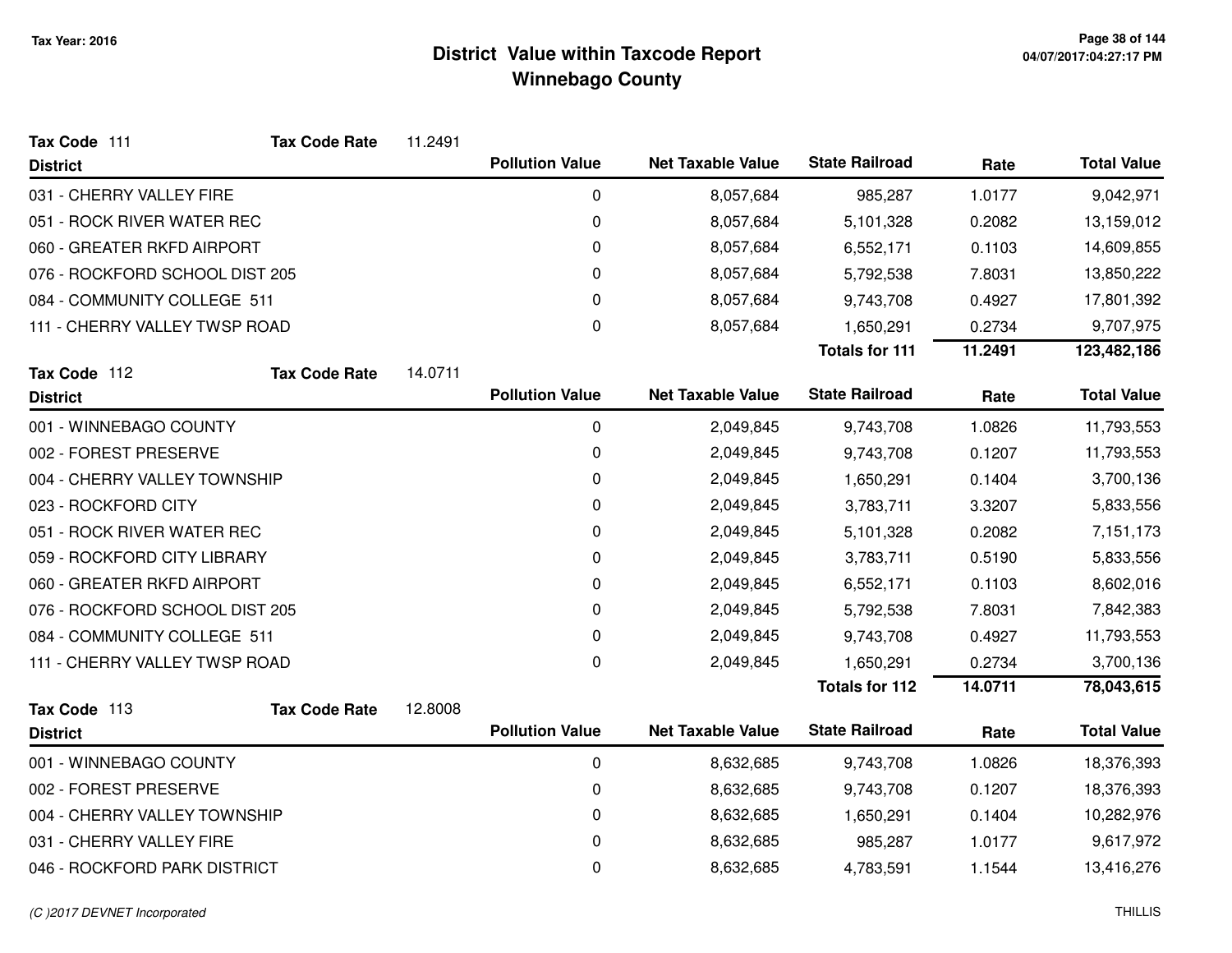| Tax Code 113                   | <b>Tax Code Rate</b>        | 12.8008 |                        |                          |                       |         |                    |
|--------------------------------|-----------------------------|---------|------------------------|--------------------------|-----------------------|---------|--------------------|
| <b>District</b>                |                             |         | <b>Pollution Value</b> | <b>Net Taxable Value</b> | <b>State Railroad</b> | Rate    | <b>Total Value</b> |
| 051 - ROCK RIVER WATER REC     |                             |         | 0                      | 8,632,685                | 5,101,328             | 0.2082  | 13,734,013         |
| 054 - CHERRY VALLEY LIBRARY    |                             |         | 0                      | 8,632,685                | 1,049,309             | 0.3973  | 9,681,994          |
| 060 - GREATER RKFD AIRPORT     |                             |         | 0                      | 8,632,685                | 6,552,171             | 0.1103  | 15,184,856         |
| 076 - ROCKFORD SCHOOL DIST 205 |                             |         | 0                      | 8,632,685                | 5,792,538             | 7.8031  | 14,425,223         |
|                                | 084 - COMMUNITY COLLEGE 511 |         | 0                      | 8,632,685                | 9,743,708             | 0.4927  | 18,376,393         |
| 111 - CHERRY VALLEY TWSP ROAD  |                             |         | 0                      | 8,632,685                | 1,650,291             | 0.2734  | 10,282,976         |
|                                |                             |         |                        |                          | <b>Totals for 113</b> | 12.8008 | 151,755,465        |
| Tax Code 114                   | <b>Tax Code Rate</b>        | 11.4382 |                        |                          |                       |         |                    |
| <b>District</b>                |                             |         | <b>Pollution Value</b> | <b>Net Taxable Value</b> | <b>State Railroad</b> | Rate    | <b>Total Value</b> |
| 001 - WINNEBAGO COUNTY         |                             |         | 0                      | 66,163,125               | 9,743,708             | 1.0826  | 75,906,833         |
| 002 - FOREST PRESERVE          |                             |         | 0                      | 66,163,125               | 9,743,708             | 0.1207  | 75,906,833         |
| 004 - CHERRY VALLEY TOWNSHIP   |                             |         | 0                      | 66,163,125               | 1,650,291             | 0.1404  | 67,813,416         |
| 031 - CHERRY VALLEY FIRE       |                             |         | 0                      | 66,163,125               | 985,287               | 1.0177  | 67,148,412         |
| 054 - CHERRY VALLEY LIBRARY    |                             |         | 0                      | 66,163,125               | 1,049,309             | 0.3973  | 67,212,434         |
| 060 - GREATER RKFD AIRPORT     |                             |         | 0                      | 66,163,125               | 6,552,171             | 0.1103  | 72,715,296         |
| 076 - ROCKFORD SCHOOL DIST 205 |                             |         | 0                      | 66,163,125               | 5,792,538             | 7.8031  | 71,955,663         |
| 084 - COMMUNITY COLLEGE 511    |                             |         | 0                      | 66,163,125               | 9,743,708             | 0.4927  | 75,906,833         |
| 111 - CHERRY VALLEY TWSP ROAD  |                             |         | 0                      | 66,163,125               | 1,650,291             | 0.2734  | 67,813,416         |
|                                |                             |         |                        |                          | <b>Totals for 114</b> | 11.4382 | 642,379,136        |
| Tax Code 115                   | <b>Tax Code Rate</b>        | 11.0409 |                        |                          |                       |         |                    |
| <b>District</b>                |                             |         | <b>Pollution Value</b> | <b>Net Taxable Value</b> | <b>State Railroad</b> | Rate    | <b>Total Value</b> |
| 001 - WINNEBAGO COUNTY         |                             |         | 0                      | 5,103,848                | 9,743,708             | 1.0826  | 14,847,556         |
| 002 - FOREST PRESERVE          |                             |         | 0                      | 5,103,848                | 9,743,708             | 0.1207  | 14,847,556         |
| 004 - CHERRY VALLEY TOWNSHIP   |                             |         | 0                      | 5,103,848                | 1,650,291             | 0.1404  | 6,754,139          |
| 031 - CHERRY VALLEY FIRE       |                             |         | 0                      | 5,103,848                | 985,287               | 1.0177  | 6,089,135          |
| 060 - GREATER RKFD AIRPORT     |                             |         | 0                      | 5,103,848                | 6,552,171             | 0.1103  | 11,656,019         |
| 076 - ROCKFORD SCHOOL DIST 205 |                             |         | 0                      | 5,103,848                | 5,792,538             | 7.8031  | 10,896,386         |

#### (C )2017 DEVNET Incorporated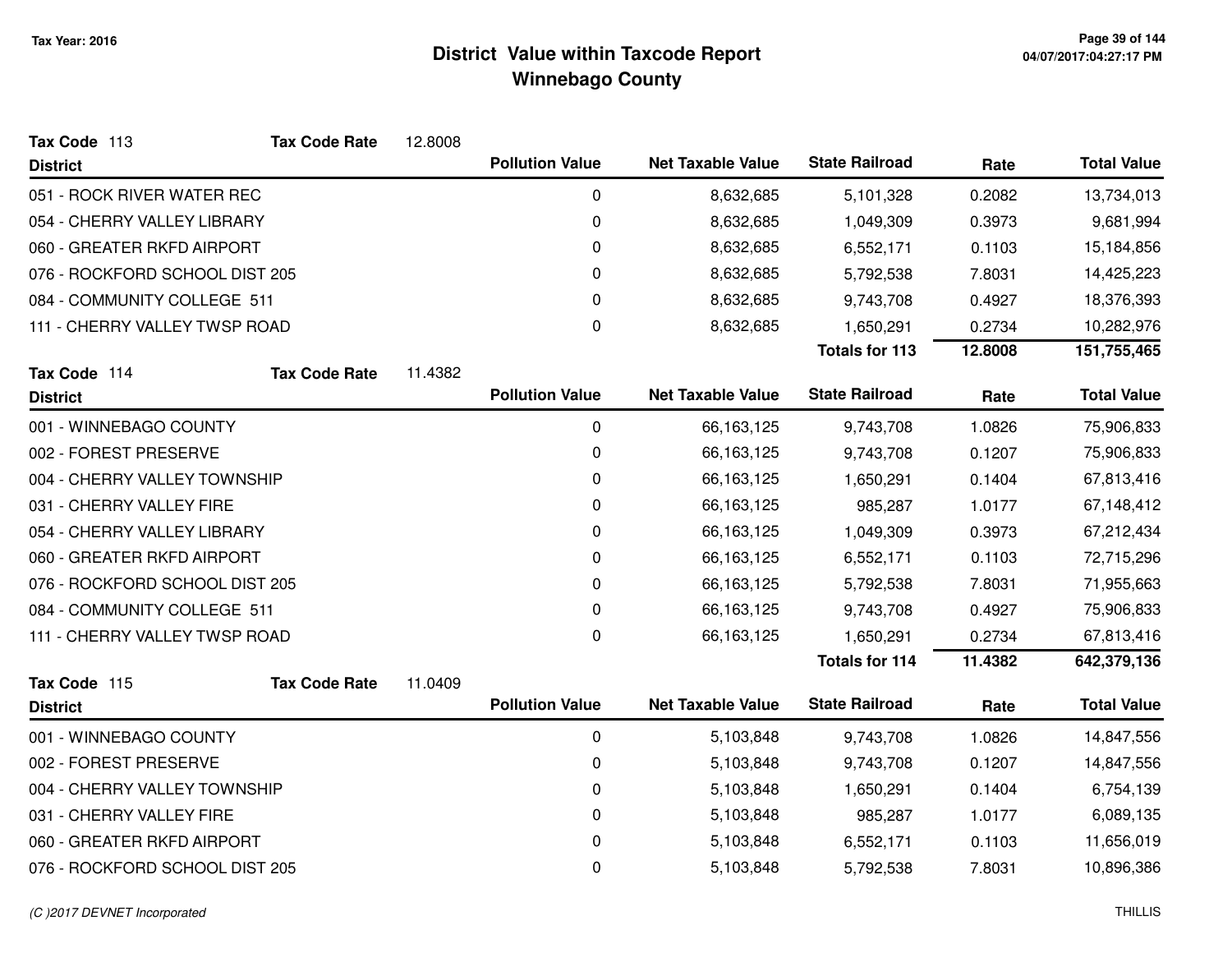| Tax Code 115                   | <b>Tax Code Rate</b> | 11.0409 |                        |                          |                       |         |                    |
|--------------------------------|----------------------|---------|------------------------|--------------------------|-----------------------|---------|--------------------|
| <b>District</b>                |                      |         | <b>Pollution Value</b> | <b>Net Taxable Value</b> | <b>State Railroad</b> | Rate    | <b>Total Value</b> |
| 084 - COMMUNITY COLLEGE 511    |                      |         | 0                      | 5,103,848                | 9,743,708             | 0.4927  | 14,847,556         |
| 111 - CHERRY VALLEY TWSP ROAD  |                      |         | $\mathbf 0$            | 5,103,848                | 1,650,291             | 0.2734  | 6,754,139          |
|                                |                      |         |                        |                          | <b>Totals for 115</b> | 11.0409 | 86,692,486         |
| Tax Code 116                   | <b>Tax Code Rate</b> | 13.8629 |                        |                          |                       |         |                    |
| <b>District</b>                |                      |         | <b>Pollution Value</b> | <b>Net Taxable Value</b> | <b>State Railroad</b> | Rate    | <b>Total Value</b> |
| 001 - WINNEBAGO COUNTY         |                      |         | $\pmb{0}$              | 21,154                   | 9,743,708             | 1.0826  | 9,764,862          |
| 002 - FOREST PRESERVE          |                      |         | 0                      | 21,154                   | 9,743,708             | 0.1207  | 9,764,862          |
| 004 - CHERRY VALLEY TOWNSHIP   |                      |         | 0                      | 21,154                   | 1,650,291             | 0.1404  | 1,671,445          |
| 023 - ROCKFORD CITY            |                      |         | 0                      | 21,154                   | 3,783,711             | 3.3207  | 3,804,865          |
| 059 - ROCKFORD CITY LIBRARY    |                      |         | 0                      | 21,154                   | 3,783,711             | 0.5190  | 3,804,865          |
| 060 - GREATER RKFD AIRPORT     |                      |         | 0                      | 21,154                   | 6,552,171             | 0.1103  | 6,573,325          |
| 076 - ROCKFORD SCHOOL DIST 205 |                      |         | 0                      | 21,154                   | 5,792,538             | 7.8031  | 5,813,692          |
| 084 - COMMUNITY COLLEGE 511    |                      |         | 0                      | 21,154                   | 9,743,708             | 0.4927  | 9,764,862          |
| 111 - CHERRY VALLEY TWSP ROAD  |                      |         | $\mathbf 0$            | 21,154                   | 1,650,291             | 0.2734  | 1,671,445          |
|                                |                      |         |                        |                          | <b>Totals for 116</b> | 13.8629 | 52,634,223         |
| Tax Code 117                   | <b>Tax Code Rate</b> | 15.1059 |                        |                          |                       |         |                    |
| <b>District</b>                |                      |         | <b>Pollution Value</b> | <b>Net Taxable Value</b> | <b>State Railroad</b> | Rate    | <b>Total Value</b> |
| 001 - WINNEBAGO COUNTY         |                      |         | $\pmb{0}$              | 10,500,129               | 9,743,708             | 1.0826  | 20,243,837         |
| 002 - FOREST PRESERVE          |                      |         | 0                      | 10,500,129               | 9,743,708             | 0.1207  | 20,243,837         |
| 011 - ROCKFORD TOWNSHIP        |                      |         | 0                      | 10,500,129               | 4,541,778             | 0.1455  | 15,041,907         |
| 023 - ROCKFORD CITY            |                      |         | 0                      | 10,500,129               | 3,783,711             | 3.3207  | 14,283,840         |
| 046 - ROCKFORD PARK DISTRICT   |                      |         | 0                      | 10,500,129               | 4,783,591             | 1.1544  | 15,283,720         |
| 051 - ROCK RIVER WATER REC     |                      |         | 0                      | 10,500,129               | 5,101,328             | 0.2082  | 15,601,457         |
| 059 - ROCKFORD CITY LIBRARY    |                      |         | 0                      | 10,500,129               | 3,783,711             | 0.5190  | 14,283,840         |
| 060 - GREATER RKFD AIRPORT     |                      |         | 0                      | 10,500,129               | 6,552,171             | 0.1103  | 17,052,300         |
| 066 - EAST STATE & ALPINE TIF  |                      |         | 0                      | 749,637                  | 0                     | 0.0000  | 749,637            |
| 076 - ROCKFORD SCHOOL DIST 205 |                      |         | 0                      | 10,500,129               | 5,792,538             | 7.8031  | 16,292,667         |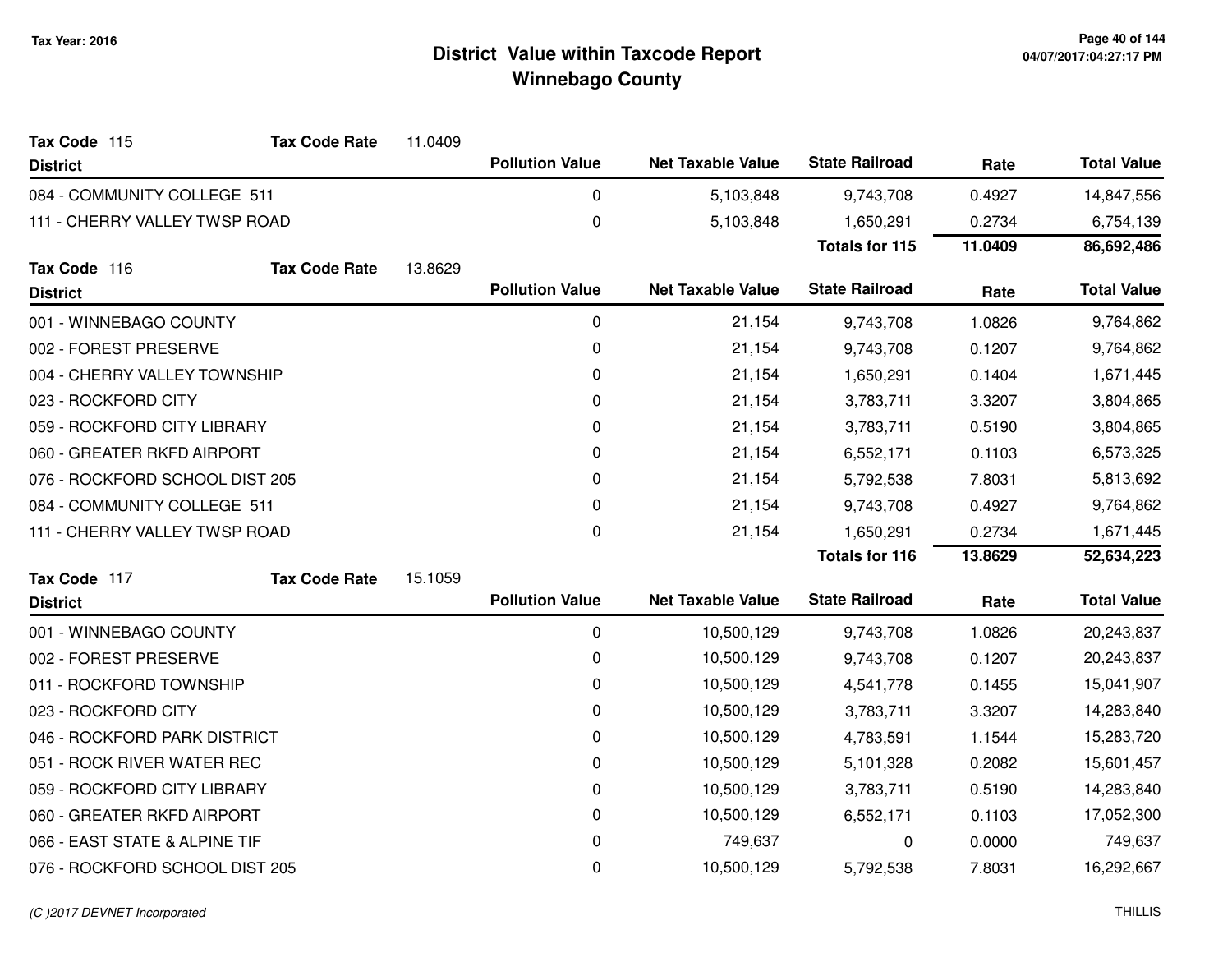| Tax Code 117                 | <b>Tax Code Rate</b> | 15.1059 |                        |                          |                       |         |                    |
|------------------------------|----------------------|---------|------------------------|--------------------------|-----------------------|---------|--------------------|
| <b>District</b>              |                      |         | <b>Pollution Value</b> | <b>Net Taxable Value</b> | <b>State Railroad</b> | Rate    | <b>Total Value</b> |
| 084 - COMMUNITY COLLEGE 511  |                      |         | 0                      | 10,500,129               | 9,743,708             | 0.4927  | 20,243,837         |
| 118 - ROCKFORD TWSP ROAD     |                      |         | $\boldsymbol{0}$       | 10,500,129               | 4,541,778             | 0.1487  | 15,041,907         |
|                              |                      |         |                        |                          | <b>Totals for 117</b> | 15.1059 | 184,362,786        |
| Tax Code 118                 | <b>Tax Code Rate</b> | 11.4960 |                        |                          |                       |         |                    |
| <b>District</b>              |                      |         | <b>Pollution Value</b> | <b>Net Taxable Value</b> | <b>State Railroad</b> | Rate    | <b>Total Value</b> |
| 001 - WINNEBAGO COUNTY       |                      |         | $\pmb{0}$              | 366,998                  | 9,743,708             | 1.0826  | 10,110,706         |
| 002 - FOREST PRESERVE        |                      |         | $\mathbf 0$            | 366,998                  | 9,743,708             | 0.1207  | 10,110,706         |
| 006 - HARLEM TOWNSHIP        |                      |         | 0                      | 366,998                  | 0                     | 0.1116  | 366,998            |
| 020 - MACHESNEY PARK VILLAGE |                      |         | 0                      | 366,998                  | 0                     | 0.0000  | 366,998            |
| 035 - HARLEM-ROSCOE FIRE     |                      |         | 0                      | 366,998                  | 344,889               | 0.7579  | 711,887            |
| 051 - ROCK RIVER WATER REC   |                      |         | $\pmb{0}$              | 366,998                  | 5,101,328             | 0.2082  | 5,468,326          |
| 055 - NORTH SUBURBAN LIBRARY |                      |         | $\mathbf 0$            | 366,998                  | 826,221               | 0.3002  | 1,193,219          |
| 060 - GREATER RKFD AIRPORT   |                      |         | 0                      | 366,998                  | 6,552,171             | 0.1103  | 6,919,169          |
| 070 - HARLEM SCHOOL DIST 122 |                      |         | $\mathbf 0$            | 366,998                  | 504,859               | 8.2648  | 871,857            |
| 084 - COMMUNITY COLLEGE 511  |                      |         | 0                      | 366,998                  | 9,743,708             | 0.4927  | 10,110,706         |
| 098 - MACHESNEY PARK TIF     |                      |         | $\mathbf 0$            | 8,014,228                | 0                     | 0.0000  | 8,014,228          |
| 113 - HARLEM TWSP ROAD       |                      |         | $\mathbf 0$            | 366,998                  | 0                     | 0.0470  | 366,998            |
|                              |                      |         |                        |                          | <b>Totals for 118</b> | 11.4960 | 54,611,798         |
| Tax Code 119                 | <b>Tax Code Rate</b> | 11.6464 |                        |                          |                       |         |                    |
| <b>District</b>              |                      |         | <b>Pollution Value</b> | <b>Net Taxable Value</b> | <b>State Railroad</b> | Rate    | <b>Total Value</b> |
| 001 - WINNEBAGO COUNTY       |                      |         | $\mathbf 0$            | 11,974,341               | 9,743,708             | 1.0826  | 21,718,049         |
| 002 - FOREST PRESERVE        |                      |         | $\mathbf 0$            | 11,974,341               | 9,743,708             | 0.1207  | 21,718,049         |
| 004 - CHERRY VALLEY TOWNSHIP |                      |         | $\pmb{0}$              | 11,974,341               | 1,650,291             | 0.1404  | 13,624,632         |
| 017 - CHERRY VALLEY VILLAGE  |                      |         | $\mathbf 0$            | 11,974,341               | 178,660               | 0.0000  | 12,153,001         |
| 031 - CHERRY VALLEY FIRE     |                      |         | $\pmb{0}$              | 11,974,341               | 985,287               | 1.0177  | 12,959,628         |
| 051 - ROCK RIVER WATER REC   |                      |         | 0                      | 11,974,341               | 5,101,328             | 0.2082  | 17,075,669         |
| 054 - CHERRY VALLEY LIBRARY  |                      |         | $\pmb{0}$              | 11,974,341               | 1,049,309             | 0.3973  | 13,023,650         |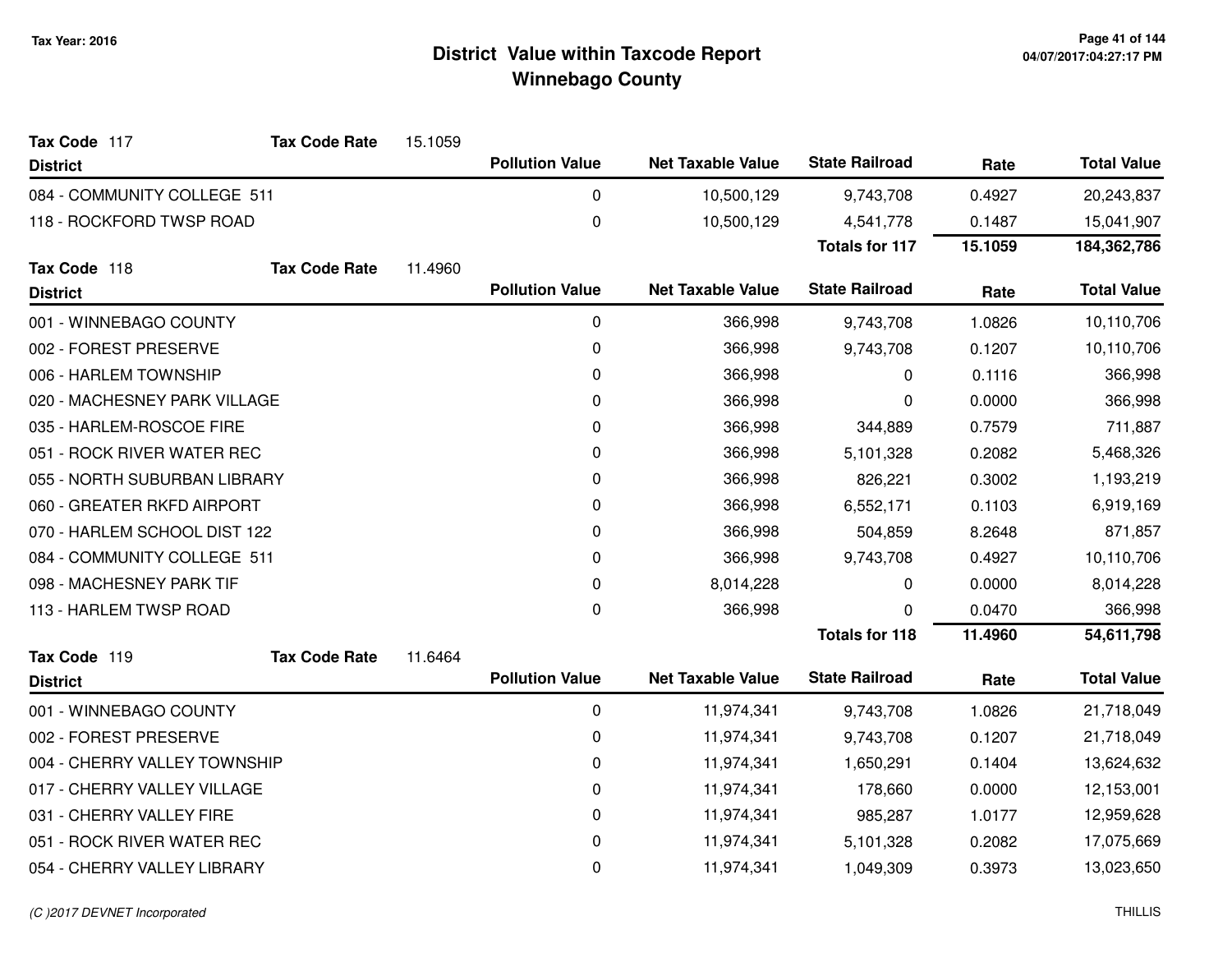| Tax Code 119                   | <b>Tax Code Rate</b> | 11.6464 |                        |                          |                       |         |                    |
|--------------------------------|----------------------|---------|------------------------|--------------------------|-----------------------|---------|--------------------|
| <b>District</b>                |                      |         | <b>Pollution Value</b> | <b>Net Taxable Value</b> | <b>State Railroad</b> | Rate    | <b>Total Value</b> |
| 060 - GREATER RKFD AIRPORT     |                      |         | 0                      | 11,974,341               | 6,552,171             | 0.1103  | 18,526,512         |
| 076 - ROCKFORD SCHOOL DIST 205 |                      |         | 0                      | 11,974,341               | 5,792,538             | 7.8031  | 17,766,879         |
| 084 - COMMUNITY COLLEGE 511    |                      |         | 0                      | 11,974,341               | 9,743,708             | 0.4927  | 21,718,049         |
| 111 - CHERRY VALLEY TWSP ROAD  |                      |         | 0                      | 11,974,341               | 1,650,291             | 0.2734  | 13,624,632         |
|                                |                      |         |                        |                          | <b>Totals for 119</b> | 11.6464 | 183,908,750        |
| Tax Code 120                   | <b>Tax Code Rate</b> | 11.4382 |                        |                          |                       |         |                    |
| <b>District</b>                |                      |         | <b>Pollution Value</b> | <b>Net Taxable Value</b> | <b>State Railroad</b> | Rate    | <b>Total Value</b> |
| 001 - WINNEBAGO COUNTY         |                      |         | 0                      | 3,297,531                | 9,743,708             | 1.0826  | 13,041,239         |
| 002 - FOREST PRESERVE          |                      |         | 0                      | 3,297,531                | 9,743,708             | 0.1207  | 13,041,239         |
| 004 - CHERRY VALLEY TOWNSHIP   |                      |         | 0                      | 3,297,531                | 1,650,291             | 0.1404  | 4,947,822          |
| 017 - CHERRY VALLEY VILLAGE    |                      |         | 0                      | 3,297,531                | 178,660               | 0.0000  | 3,476,191          |
| 031 - CHERRY VALLEY FIRE       |                      |         | 0                      | 3,297,531                | 985,287               | 1.0177  | 4,282,818          |
| 054 - CHERRY VALLEY LIBRARY    |                      |         | 0                      | 3,297,531                | 1,049,309             | 0.3973  | 4,346,840          |
| 060 - GREATER RKFD AIRPORT     |                      |         | 0                      | 3,297,531                | 6,552,171             | 0.1103  | 9,849,702          |
| 076 - ROCKFORD SCHOOL DIST 205 |                      |         | 0                      | 3,297,531                | 5,792,538             | 7.8031  | 9,090,069          |
| 084 - COMMUNITY COLLEGE 511    |                      |         | 0                      | 3,297,531                | 9,743,708             | 0.4927  | 13,041,239         |
| 111 - CHERRY VALLEY TWSP ROAD  |                      |         | 0                      | 3,297,531                | 1,650,291             | 0.2734  | 4,947,822          |
|                                |                      |         |                        |                          | <b>Totals for 120</b> | 11.4382 | 80,064,981         |
| Tax Code 122                   | <b>Tax Code Rate</b> | 10.2422 |                        |                          |                       |         |                    |
| <b>District</b>                |                      |         | <b>Pollution Value</b> | <b>Net Taxable Value</b> | <b>State Railroad</b> | Rate    | <b>Total Value</b> |
| 001 - WINNEBAGO COUNTY         |                      |         | 0                      | 484,541                  | 9,743,708             | 1.0826  | 10,228,249         |
| 002 - FOREST PRESERVE          |                      |         | 0                      | 484,541                  | 9,743,708             | 0.1207  | 10,228,249         |
| 004 - CHERRY VALLEY TOWNSHIP   |                      |         | 0                      | 484,541                  | 1,650,291             | 0.1404  | 2,134,832          |
| 031 - CHERRY VALLEY FIRE       |                      |         | 0                      | 484,541                  | 985,287               | 1.0177  | 1,469,828          |
| 054 - CHERRY VALLEY LIBRARY    |                      |         | 0                      | 484,541                  | 1,049,309             | 0.3973  | 1,533,850          |
| 060 - GREATER RKFD AIRPORT     |                      |         | 0                      | 484,541                  | 6,552,171             | 0.1103  | 7,036,712          |
| 083 - HIAWATHA SCHOOL DIST 426 |                      |         | 0                      | 484,541                  | 0                     | 6.4312  | 484,541            |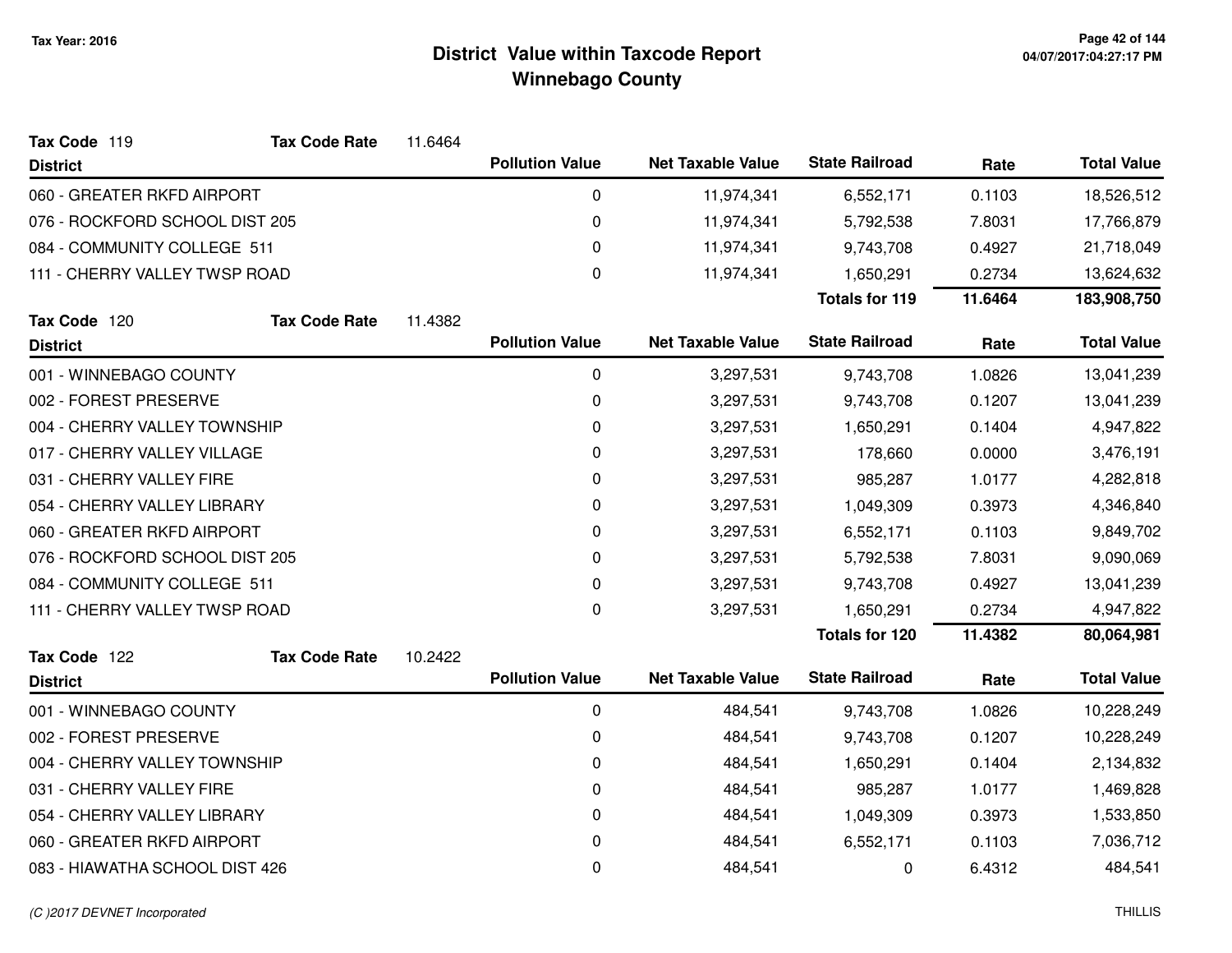| Tax Code 122                   | <b>Tax Code Rate</b> | 10.2422 |                        |                          |                       |         |                    |
|--------------------------------|----------------------|---------|------------------------|--------------------------|-----------------------|---------|--------------------|
| <b>District</b>                |                      |         | <b>Pollution Value</b> | <b>Net Taxable Value</b> | <b>State Railroad</b> | Rate    | <b>Total Value</b> |
| 085 - COMMUNITY COLLEGE 523    |                      |         | 0                      | 484,541                  | 0                     | 0.6686  | 484,541            |
| 111 - CHERRY VALLEY TWSP ROAD  |                      |         | 0                      | 484,541                  | 1,650,291             | 0.2734  | 2,134,832          |
|                                |                      |         |                        |                          | <b>Totals for 122</b> | 10.2422 | 35,735,634         |
| Tax Code 123                   | <b>Tax Code Rate</b> | 13.9515 |                        |                          |                       |         |                    |
| <b>District</b>                |                      |         | <b>Pollution Value</b> | <b>Net Taxable Value</b> | <b>State Railroad</b> | Rate    | <b>Total Value</b> |
| 001 - WINNEBAGO COUNTY         |                      |         | $\pmb{0}$              | 595,969                  | 9,743,708             | 1.0826  | 10,339,677         |
| 002 - FOREST PRESERVE          |                      |         | 0                      | 595,969                  | 9,743,708             | 0.1207  | 10,339,677         |
| 011 - ROCKFORD TOWNSHIP        |                      |         | 0                      | 595,969                  | 4,541,778             | 0.1455  | 5,137,747          |
| 023 - ROCKFORD CITY            |                      |         | 0                      | 595,969                  | 3,783,711             | 3.3207  | 4,379,680          |
| 051 - ROCK RIVER WATER REC     |                      |         | 0                      | 595,969                  | 5,101,328             | 0.2082  | 5,697,297          |
| 059 - ROCKFORD CITY LIBRARY    |                      |         | 0                      | 595,969                  | 3,783,711             | 0.5190  | 4,379,680          |
| 060 - GREATER RKFD AIRPORT     |                      |         | 0                      | 595,969                  | 6,552,171             | 0.1103  | 7,148,140          |
| 076 - ROCKFORD SCHOOL DIST 205 |                      |         | 0                      | 595,969                  | 5,792,538             | 7.8031  | 6,388,507          |
| 084 - COMMUNITY COLLEGE 511    |                      |         | 0                      | 595,969                  | 9,743,708             | 0.4927  | 10,339,677         |
| 118 - ROCKFORD TWSP ROAD       |                      |         | 0                      | 595,969                  | 4,541,778             | 0.1487  | 5,137,747          |
|                                |                      |         |                        |                          | <b>Totals for 123</b> | 13.9515 | 69,287,829         |
| Tax Code 124                   | <b>Tax Code Rate</b> | 12.8008 |                        |                          |                       |         |                    |
| <b>District</b>                |                      |         | <b>Pollution Value</b> | <b>Net Taxable Value</b> | <b>State Railroad</b> | Rate    | <b>Total Value</b> |
| 001 - WINNEBAGO COUNTY         |                      |         | 0                      | 6,351,139                | 9,743,708             | 1.0826  | 16,094,847         |
| 002 - FOREST PRESERVE          |                      |         | 0                      | 6,351,139                | 9,743,708             | 0.1207  | 16,094,847         |
| 004 - CHERRY VALLEY TOWNSHIP   |                      |         | 0                      | 6,351,139                | 1,650,291             | 0.1404  | 8,001,430          |
| 017 - CHERRY VALLEY VILLAGE    |                      |         | 0                      | 6,351,139                | 178,660               | 0.0000  | 6,529,799          |
| 031 - CHERRY VALLEY FIRE       |                      |         | 0                      | 6,351,139                | 985,287               | 1.0177  | 7,336,426          |
| 046 - ROCKFORD PARK DISTRICT   |                      |         | 0                      | 6,351,139                | 4,783,591             | 1.1544  | 11,134,730         |
| 051 - ROCK RIVER WATER REC     |                      |         | 0                      | 6,351,139                | 5,101,328             | 0.2082  | 11,452,467         |
| 054 - CHERRY VALLEY LIBRARY    |                      |         | 0                      | 6,351,139                | 1,049,309             | 0.3973  | 7,400,448          |
| 060 - GREATER RKFD AIRPORT     |                      |         | 0                      | 6,351,139                | 6,552,171             | 0.1103  | 12,903,310         |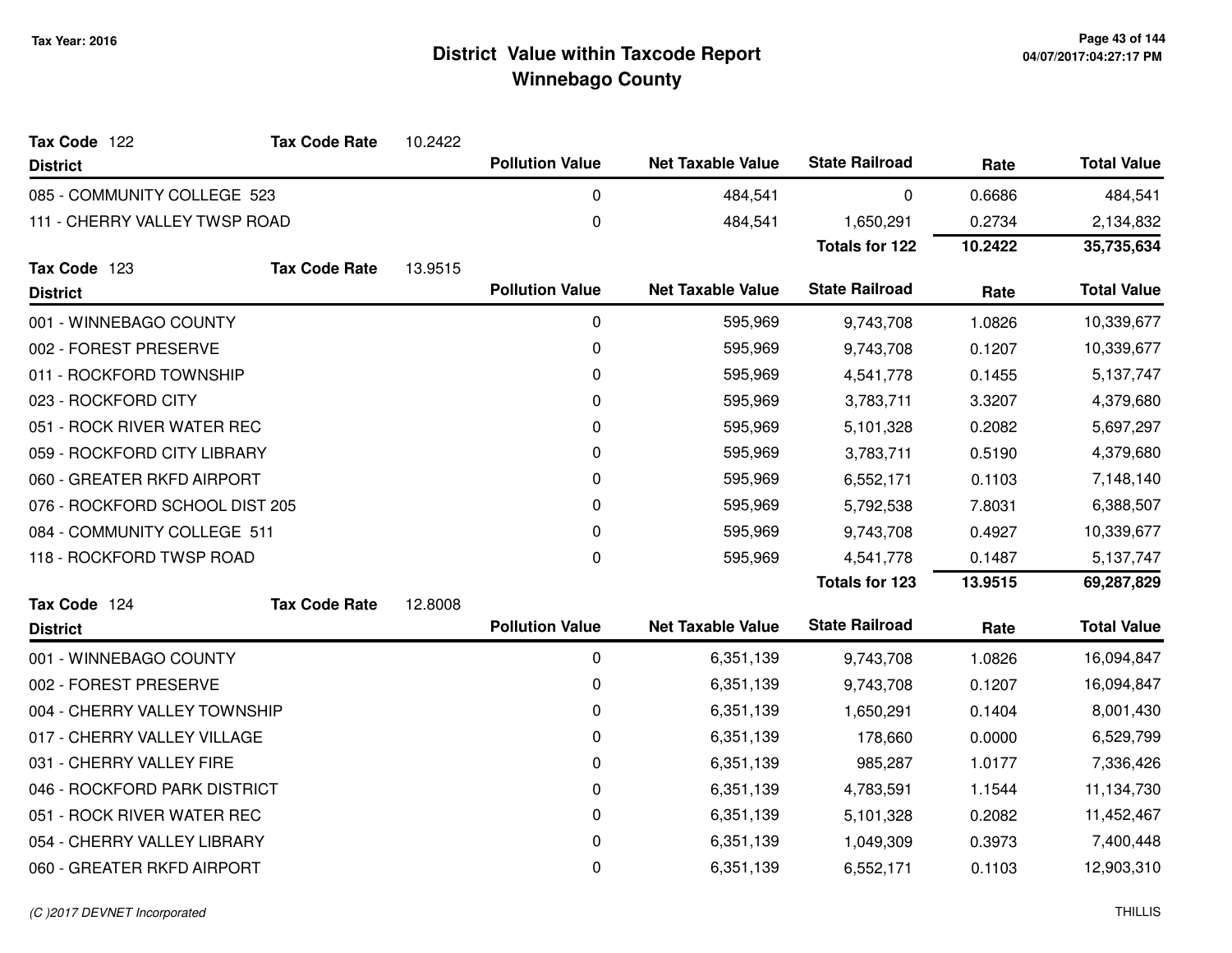| Tax Code 124                   | <b>Tax Code Rate</b> | 12.8008 |                        |                          |                       |         |                    |
|--------------------------------|----------------------|---------|------------------------|--------------------------|-----------------------|---------|--------------------|
| <b>District</b>                |                      |         | <b>Pollution Value</b> | <b>Net Taxable Value</b> | <b>State Railroad</b> | Rate    | <b>Total Value</b> |
| 076 - ROCKFORD SCHOOL DIST 205 |                      |         | 0                      | 6,351,139                | 5,792,538             | 7.8031  | 12,143,677         |
| 084 - COMMUNITY COLLEGE 511    |                      |         | 0                      | 6,351,139                | 9,743,708             | 0.4927  | 16,094,847         |
| 111 - CHERRY VALLEY TWSP ROAD  |                      |         | 0                      | 6,351,139                | 1,650,291             | 0.2734  | 8,001,430          |
|                                |                      |         |                        |                          | <b>Totals for 124</b> | 12.8008 | 133,188,258        |
| Tax Code 125                   | <b>Tax Code Rate</b> | 12.5926 |                        |                          |                       |         |                    |
| <b>District</b>                |                      |         | <b>Pollution Value</b> | <b>Net Taxable Value</b> | <b>State Railroad</b> | Rate    | <b>Total Value</b> |
| 001 - WINNEBAGO COUNTY         |                      |         | $\mathbf 0$            | 111,457                  | 9,743,708             | 1.0826  | 9,855,165          |
| 002 - FOREST PRESERVE          |                      |         | 0                      | 111,457                  | 9,743,708             | 0.1207  | 9,855,165          |
| 004 - CHERRY VALLEY TOWNSHIP   |                      |         | 0                      | 111,457                  | 1,650,291             | 0.1404  | 1,761,748          |
| 017 - CHERRY VALLEY VILLAGE    |                      |         | 0                      | 111,457                  | 178,660               | 0.0000  | 290,117            |
| 031 - CHERRY VALLEY FIRE       |                      |         | 0                      | 111,457                  | 985,287               | 1.0177  | 1,096,744          |
| 046 - ROCKFORD PARK DISTRICT   |                      |         | 0                      | 111,457                  | 4,783,591             | 1.1544  | 4,895,048          |
| 054 - CHERRY VALLEY LIBRARY    |                      |         | 0                      | 111,457                  | 1,049,309             | 0.3973  | 1,160,766          |
| 060 - GREATER RKFD AIRPORT     |                      |         | $\pmb{0}$              | 111,457                  | 6,552,171             | 0.1103  | 6,663,628          |
| 076 - ROCKFORD SCHOOL DIST 205 |                      |         | 0                      | 111,457                  | 5,792,538             | 7.8031  | 5,903,995          |
| 084 - COMMUNITY COLLEGE 511    |                      |         | 0                      | 111,457                  | 9,743,708             | 0.4927  | 9,855,165          |
| 111 - CHERRY VALLEY TWSP ROAD  |                      |         | $\pmb{0}$              | 111,457                  | 1,650,291             | 0.2734  | 1,761,748          |
|                                |                      |         |                        |                          | <b>Totals for 125</b> | 12.5926 | 53,099,289         |
| Tax Code 126                   | <b>Tax Code Rate</b> | 15.1059 |                        |                          |                       |         |                    |
| <b>District</b>                |                      |         | <b>Pollution Value</b> | <b>Net Taxable Value</b> | <b>State Railroad</b> | Rate    | <b>Total Value</b> |
| 001 - WINNEBAGO COUNTY         |                      |         | $\pmb{0}$              | 1,633,792                | 9,743,708             | 1.0826  | 11,377,500         |
| 002 - FOREST PRESERVE          |                      |         | 0                      | 1,633,792                | 9,743,708             | 0.1207  | 11,377,500         |
| 011 - ROCKFORD TOWNSHIP        |                      |         | 0                      | 1,633,792                | 4,541,778             | 0.1455  | 6,175,570          |
| 023 - ROCKFORD CITY            |                      |         | 0                      | 1,633,792                | 3,783,711             | 3.3207  | 5,417,503          |
| 046 - ROCKFORD PARK DISTRICT   |                      |         | 0                      | 1,633,792                | 4,783,591             | 1.1544  | 6,417,383          |
| 051 - ROCK RIVER WATER REC     |                      |         | 0                      | 1,633,792                | 5,101,328             | 0.2082  | 6,735,120          |
| 052 - PRESTON & CENTRAL TIF    |                      |         | 0                      | 524,689                  | 0                     | 0.0000  | 524,689            |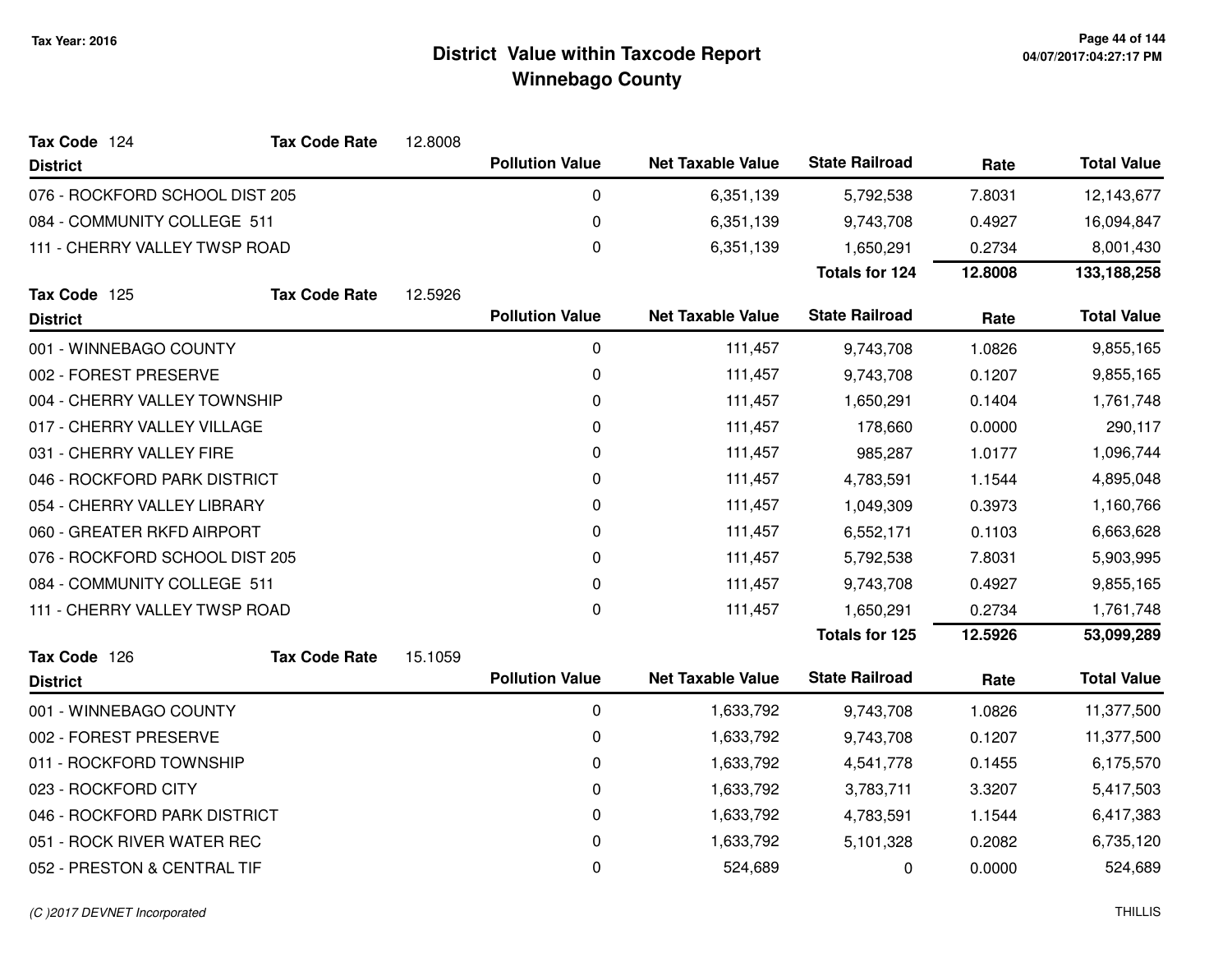| Tax Code 126                   | <b>Tax Code Rate</b> | 15.1059 |                        |                          |                       |         |                    |
|--------------------------------|----------------------|---------|------------------------|--------------------------|-----------------------|---------|--------------------|
| <b>District</b>                |                      |         | <b>Pollution Value</b> | <b>Net Taxable Value</b> | <b>State Railroad</b> | Rate    | <b>Total Value</b> |
| 059 - ROCKFORD CITY LIBRARY    |                      |         | $\pmb{0}$              | 1,633,792                | 3,783,711             | 0.5190  | 5,417,503          |
| 060 - GREATER RKFD AIRPORT     |                      |         | 0                      | 1,633,792                | 6,552,171             | 0.1103  | 8,185,963          |
| 076 - ROCKFORD SCHOOL DIST 205 |                      |         | 0                      | 1,633,792                | 5,792,538             | 7.8031  | 7,426,330          |
| 084 - COMMUNITY COLLEGE 511    |                      |         | 0                      | 1,633,792                | 9,743,708             | 0.4927  | 11,377,500         |
| 118 - ROCKFORD TWSP ROAD       |                      |         | $\pmb{0}$              | 1,633,792                | 4,541,778             | 0.1487  | 6,175,570          |
|                                |                      |         |                        |                          | <b>Totals for 126</b> | 15.1059 | 86,608,131         |
| Tax Code 127                   | <b>Tax Code Rate</b> | 15.2255 |                        |                          |                       |         |                    |
| <b>District</b>                |                      |         | <b>Pollution Value</b> | <b>Net Taxable Value</b> | <b>State Railroad</b> | Rate    | <b>Total Value</b> |
| 001 - WINNEBAGO COUNTY         |                      |         | $\pmb{0}$              | 101,712,105              | 9,743,708             | 1.0826  | 111,455,813        |
| 002 - FOREST PRESERVE          |                      |         | 0                      | 101,712,105              | 9,743,708             | 0.1207  | 111,455,813        |
| 004 - CHERRY VALLEY TOWNSHIP   |                      |         | 0                      | 101,712,105              | 1,650,291             | 0.1404  | 103,362,396        |
| 023 - ROCKFORD CITY            |                      |         | 0                      | 101,712,105              | 3,783,711             | 3.3207  | 105,495,816        |
| 046 - ROCKFORD PARK DISTRICT   |                      |         | 0                      | 101,712,105              | 4,783,591             | 1.1544  | 106,495,696        |
| 051 - ROCK RIVER WATER REC     |                      |         | 0                      | 101,712,105              | 5,101,328             | 0.2082  | 106,813,433        |
| 059 - ROCKFORD CITY LIBRARY    |                      |         | 0                      | 101,712,105              | 3,783,711             | 0.5190  | 105,495,816        |
| 060 - GREATER RKFD AIRPORT     |                      |         | 0                      | 101,712,105              | 6,552,171             | 0.1103  | 108,264,276        |
| 076 - ROCKFORD SCHOOL DIST 205 |                      |         | 0                      | 101,712,105              | 5,792,538             | 7.8031  | 107,504,643        |
| 084 - COMMUNITY COLLEGE 511    |                      |         | 0                      | 101,712,105              | 9,743,708             | 0.4927  | 111,455,813        |
| 111 - CHERRY VALLEY TWSP ROAD  |                      |         | $\pmb{0}$              | 101,712,105              | 1,650,291             | 0.2734  | 103,362,396        |
|                                |                      |         |                        |                          | <b>Totals for 127</b> | 15.2255 | 1,181,161,911      |
| Tax Code 128                   | <b>Tax Code Rate</b> | 12.1953 |                        |                          |                       |         |                    |
| <b>District</b>                |                      |         | <b>Pollution Value</b> | <b>Net Taxable Value</b> | <b>State Railroad</b> | Rate    | <b>Total Value</b> |
| 001 - WINNEBAGO COUNTY         |                      |         | 0                      | 1,615,339                | 9,743,708             | 1.0826  | 11,359,047         |
| 002 - FOREST PRESERVE          |                      |         | 0                      | 1,615,339                | 9,743,708             | 0.1207  | 11,359,047         |
| 004 - CHERRY VALLEY TOWNSHIP   |                      |         | $\pmb{0}$              | 1,615,339                | 1,650,291             | 0.1404  | 3,265,630          |
| 031 - CHERRY VALLEY FIRE       |                      |         | 0                      | 1,615,339                | 985,287               | 1.0177  | 2,600,626          |
| 046 - ROCKFORD PARK DISTRICT   |                      |         | 0                      | 1,615,339                | 4,783,591             | 1.1544  | 6,398,930          |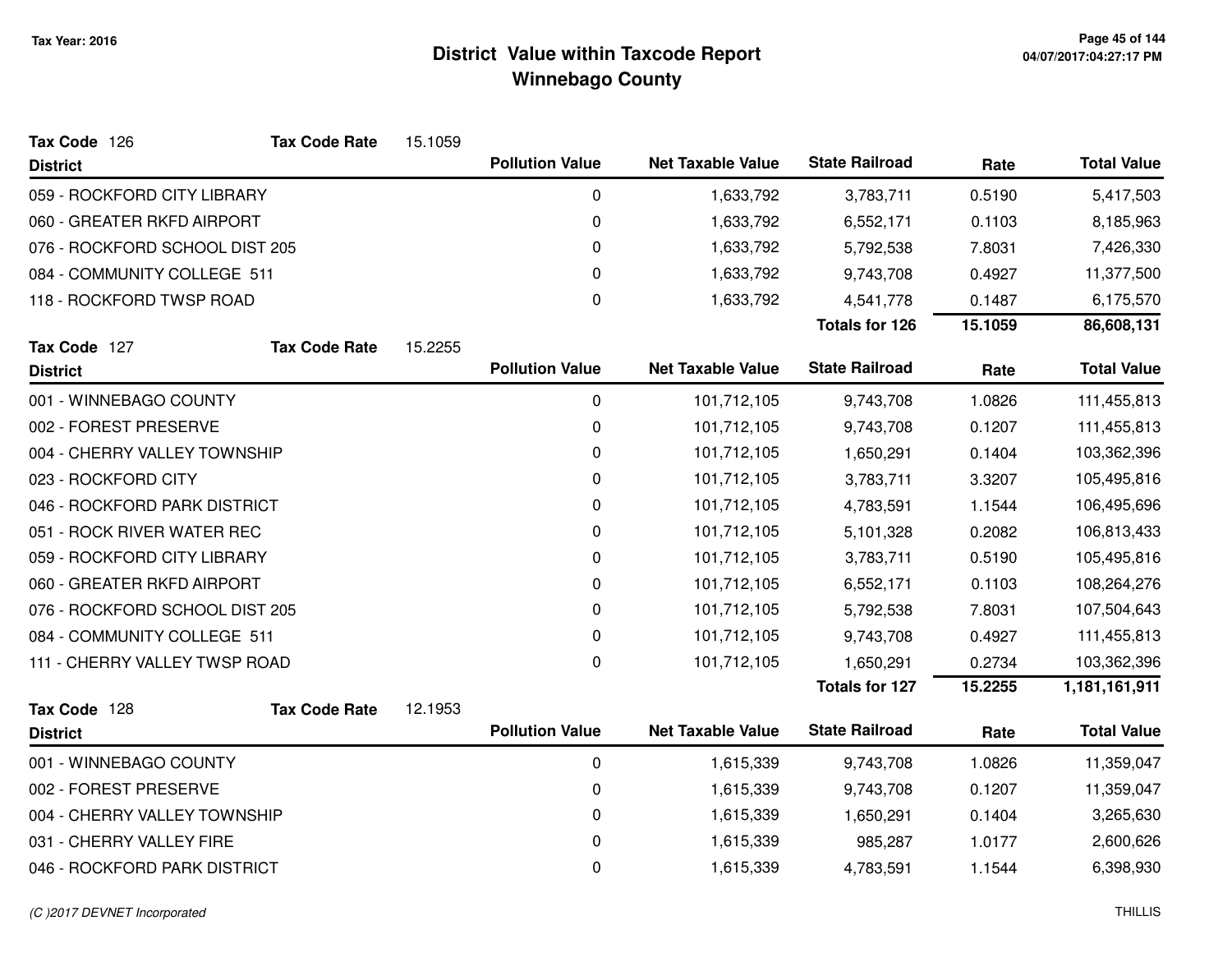| Tax Code 128                   | <b>Tax Code Rate</b> | 12.1953 |                        |                          |                       |         |                    |
|--------------------------------|----------------------|---------|------------------------|--------------------------|-----------------------|---------|--------------------|
| <b>District</b>                |                      |         | <b>Pollution Value</b> | <b>Net Taxable Value</b> | <b>State Railroad</b> | Rate    | <b>Total Value</b> |
| 060 - GREATER RKFD AIRPORT     |                      |         | 0                      | 1,615,339                | 6,552,171             | 0.1103  | 8,167,510          |
| 076 - ROCKFORD SCHOOL DIST 205 |                      |         | 0                      | 1,615,339                | 5,792,538             | 7.8031  | 7,407,877          |
| 084 - COMMUNITY COLLEGE 511    |                      |         | 0                      | 1,615,339                | 9,743,708             | 0.4927  | 11,359,047         |
| 111 - CHERRY VALLEY TWSP ROAD  |                      |         | 0                      | 1,615,339                | 1,650,291             | 0.2734  | 3,265,630          |
|                                |                      |         |                        |                          | <b>Totals for 128</b> | 12.1953 | 65,183,344         |
| Tax Code 129                   | <b>Tax Code Rate</b> | 12.5926 |                        |                          |                       |         |                    |
| <b>District</b>                |                      |         | <b>Pollution Value</b> | <b>Net Taxable Value</b> | <b>State Railroad</b> | Rate    | <b>Total Value</b> |
| 001 - WINNEBAGO COUNTY         |                      |         | 0                      | 11,918,909               | 9,743,708             | 1.0826  | 21,662,617         |
| 002 - FOREST PRESERVE          |                      |         | 0                      | 11,918,909               | 9,743,708             | 0.1207  | 21,662,617         |
| 004 - CHERRY VALLEY TOWNSHIP   |                      |         | 0                      | 11,918,909               | 1,650,291             | 0.1404  | 13,569,200         |
| 031 - CHERRY VALLEY FIRE       |                      |         | $\pmb{0}$              | 11,918,909               | 985,287               | 1.0177  | 12,904,196         |
| 046 - ROCKFORD PARK DISTRICT   |                      |         | 0                      | 11,918,909               | 4,783,591             | 1.1544  | 16,702,500         |
| 054 - CHERRY VALLEY LIBRARY    |                      |         | 0                      | 11,918,909               | 1,049,309             | 0.3973  | 12,968,218         |
| 060 - GREATER RKFD AIRPORT     |                      |         | 0                      | 11,918,909               | 6,552,171             | 0.1103  | 18,471,080         |
| 076 - ROCKFORD SCHOOL DIST 205 |                      |         | 0                      | 11,918,909               | 5,792,538             | 7.8031  | 17,711,447         |
| 084 - COMMUNITY COLLEGE 511    |                      |         | 0                      | 11,918,909               | 9,743,708             | 0.4927  | 21,662,617         |
| 111 - CHERRY VALLEY TWSP ROAD  |                      |         | 0                      | 11,918,909               | 1,650,291             | 0.2734  | 13,569,200         |
|                                |                      |         |                        |                          | <b>Totals for 129</b> | 12.5926 | 170,883,692        |
| Tax Code 130                   | <b>Tax Code Rate</b> | 11.4839 |                        |                          |                       |         |                    |
| <b>District</b>                |                      |         | <b>Pollution Value</b> | <b>Net Taxable Value</b> | <b>State Railroad</b> | Rate    | <b>Total Value</b> |
| 001 - WINNEBAGO COUNTY         |                      |         | $\pmb{0}$              | 3,881,684                | 9,743,708             | 1.0826  | 13,625,392         |
| 002 - FOREST PRESERVE          |                      |         | 0                      | 3,881,684                | 9,743,708             | 0.1207  | 13,625,392         |
| 006 - HARLEM TOWNSHIP          |                      |         | 0                      | 3,881,684                | 0                     | 0.1116  | 3,881,684          |
| 025 - ROSCOE VILLAGE           |                      |         | 0                      | 3,881,684                | 0                     | 0.6578  | 3,881,684          |
| 035 - HARLEM-ROSCOE FIRE       |                      |         | 0                      | 3,881,684                | 344,889               | 0.7579  | 4,226,573          |
| 055 - NORTH SUBURBAN LIBRARY   |                      |         | 0                      | 3,881,684                | 826,221               | 0.3002  | 4,707,905          |
| 060 - GREATER RKFD AIRPORT     |                      |         | 0                      | 3,881,684                | 6,552,171             | 0.1103  | 10,433,855         |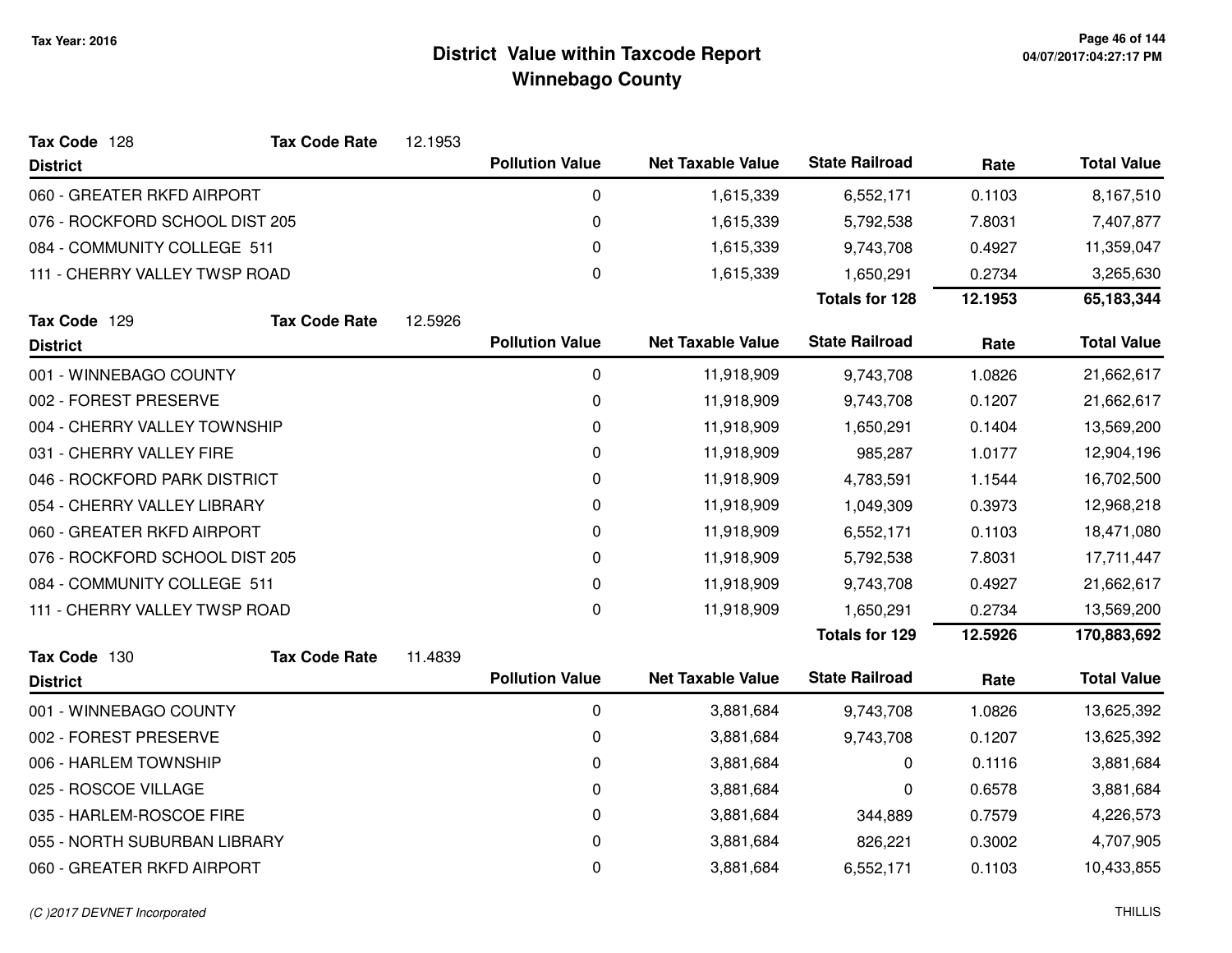| Tax Code 130                   | <b>Tax Code Rate</b> | 11.4839 |                        |                          |                       |         |                    |
|--------------------------------|----------------------|---------|------------------------|--------------------------|-----------------------|---------|--------------------|
| <b>District</b>                |                      |         | <b>Pollution Value</b> | <b>Net Taxable Value</b> | <b>State Railroad</b> | Rate    | <b>Total Value</b> |
| 076 - ROCKFORD SCHOOL DIST 205 |                      |         | 0                      | 3,881,684                | 5,792,538             | 7.8031  | 9,674,222          |
| 084 - COMMUNITY COLLEGE 511    |                      |         | 0                      | 3,881,684                | 9,743,708             | 0.4927  | 13,625,392         |
| 113 - HARLEM TWSP ROAD         |                      |         | 0                      | 3,881,684                | 0                     | 0.0470  | 3,881,684          |
|                                |                      |         |                        |                          | <b>Totals for 130</b> | 11.4839 | 81,563,783         |
| Tax Code 131                   | <b>Tax Code Rate</b> | 13.7433 |                        |                          |                       |         |                    |
| <b>District</b>                |                      |         | <b>Pollution Value</b> | <b>Net Taxable Value</b> | <b>State Railroad</b> | Rate    | <b>Total Value</b> |
| 001 - WINNEBAGO COUNTY         |                      |         | 0                      | 3,396                    | 9,743,708             | 1.0826  | 9,747,104          |
| 002 - FOREST PRESERVE          |                      |         | 0                      | 3,396                    | 9,743,708             | 0.1207  | 9,747,104          |
| 011 - ROCKFORD TOWNSHIP        |                      |         | 0                      | 3,396                    | 4,541,778             | 0.1455  | 4,545,174          |
| 023 - ROCKFORD CITY            |                      |         | 0                      | 3,396                    | 3,783,711             | 3.3207  | 3,787,107          |
| 059 - ROCKFORD CITY LIBRARY    |                      |         | 0                      | 3,396                    | 3,783,711             | 0.5190  | 3,787,107          |
| 060 - GREATER RKFD AIRPORT     |                      |         | 0                      | 3,396                    | 6,552,171             | 0.1103  | 6,555,567          |
| 076 - ROCKFORD SCHOOL DIST 205 |                      |         | 0                      | 3,396                    | 5,792,538             | 7.8031  | 5,795,934          |
| 084 - COMMUNITY COLLEGE 511    |                      |         | 0                      | 3,396                    | 9,743,708             | 0.4927  | 9,747,104          |
| 118 - ROCKFORD TWSP ROAD       |                      |         | 0                      | 3,396                    | 4,541,778             | 0.1487  | 4,545,174          |
|                                |                      |         |                        |                          | <b>Totals for 131</b> | 13.7433 | 58,257,375         |
| Tax Code 133                   | <b>Tax Code Rate</b> | 11.4960 |                        |                          |                       |         |                    |
| <b>District</b>                |                      |         | <b>Pollution Value</b> | <b>Net Taxable Value</b> | <b>State Railroad</b> | Rate    | <b>Total Value</b> |
| 001 - WINNEBAGO COUNTY         |                      |         | 0                      | 98,128,148               | 9,743,708             | 1.0826  | 107,871,856        |
| 002 - FOREST PRESERVE          |                      |         | 0                      | 98,128,148               | 9,743,708             | 0.1207  | 107,871,856        |
| 006 - HARLEM TOWNSHIP          |                      |         | 0                      | 98,128,148               | 0                     | 0.1116  | 98,128,148         |
| 020 - MACHESNEY PARK VILLAGE   |                      |         | 0                      | 98,128,148               | 0                     | 0.0000  | 98,128,148         |
| 035 - HARLEM-ROSCOE FIRE       |                      |         | 0                      | 98,128,148               | 344,889               | 0.7579  | 98,473,037         |
| 051 - ROCK RIVER WATER REC     |                      |         | 0                      | 98,128,148               | 5,101,328             | 0.2082  | 103,229,476        |
| 055 - NORTH SUBURBAN LIBRARY   |                      |         | 0                      | 98,128,148               | 826,221               | 0.3002  | 98,954,369         |
| 060 - GREATER RKFD AIRPORT     |                      |         | 0                      | 98,128,148               | 6,552,171             | 0.1103  | 104,680,319        |
| 070 - HARLEM SCHOOL DIST 122   |                      |         | 0                      | 98,128,148               | 504,859               | 8.2648  | 98,633,007         |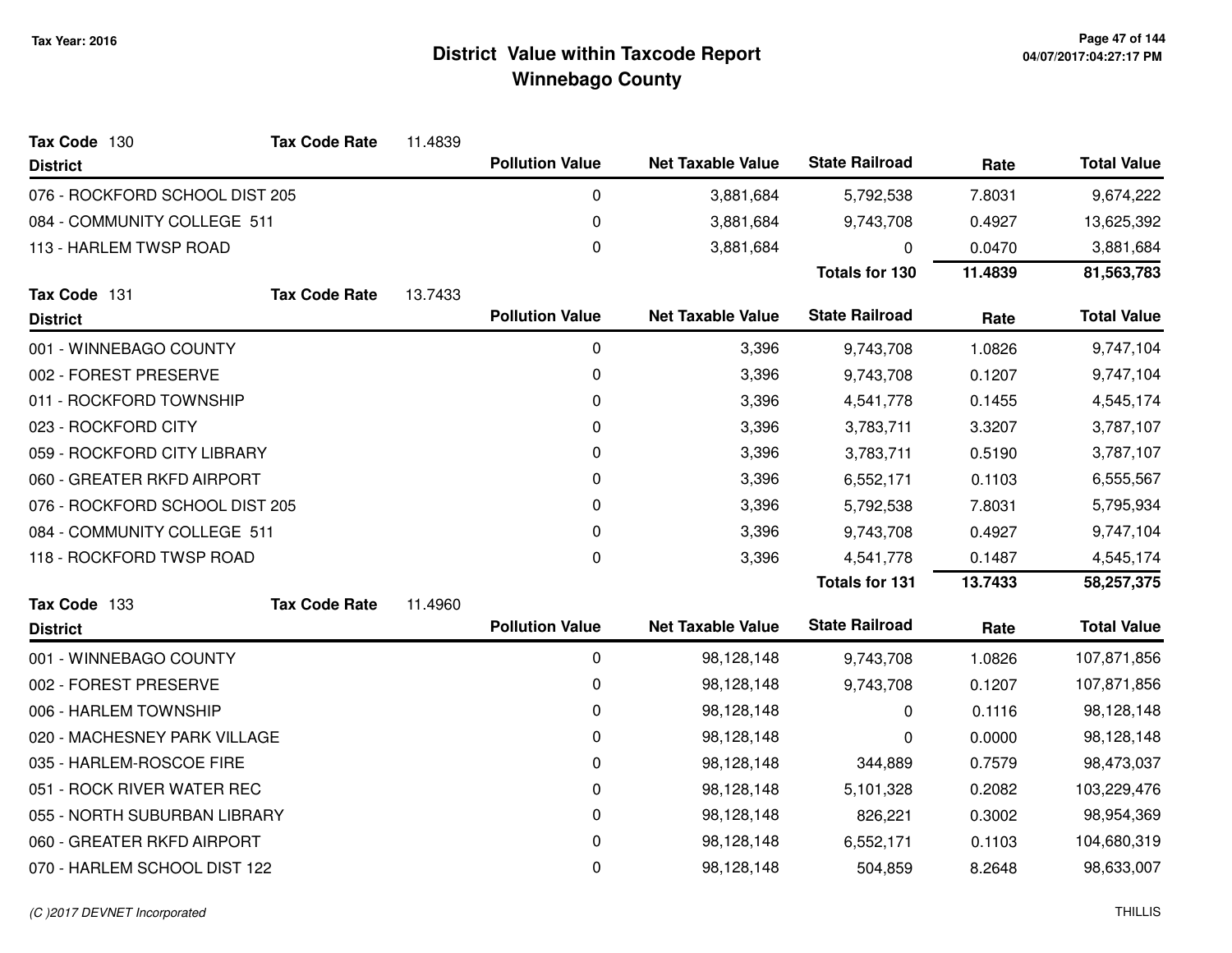| Tax Code 133                   | <b>Tax Code Rate</b> | 11.4960 |                        |                          |                       |           |                    |
|--------------------------------|----------------------|---------|------------------------|--------------------------|-----------------------|-----------|--------------------|
| <b>District</b>                |                      |         | <b>Pollution Value</b> | <b>Net Taxable Value</b> | <b>State Railroad</b> | Rate      | <b>Total Value</b> |
| 084 - COMMUNITY COLLEGE 511    |                      |         | 0                      | 98,128,148               | 9,743,708             | 0.4927    | 107,871,856        |
| 113 - HARLEM TWSP ROAD         |                      |         | $\pmb{0}$              | 98,128,148               | $\Omega$              | 0.0470    | 98,128,148         |
|                                |                      |         |                        |                          | <b>Totals for 133</b> | 11.4960   | 1,121,970,220      |
| Tax Code 134                   | <b>Tax Code Rate</b> | 10.5299 |                        |                          |                       |           |                    |
| <b>District</b>                |                      |         | <b>Pollution Value</b> | <b>Net Taxable Value</b> | <b>State Railroad</b> | Rate      | <b>Total Value</b> |
| 001 - WINNEBAGO COUNTY         |                      |         | 0                      | 28,592                   | 9,743,708             | 1.0826    | 9,772,300          |
| 002 - FOREST PRESERVE          |                      |         | 0                      | 28,592                   | 9,743,708             | 0.1207    | 9,772,300          |
| 006 - HARLEM TOWNSHIP          |                      |         | 0                      | 28,592                   | 0                     | 0.1116    | 28,592             |
| 019 - LOVES PARK CITY          |                      |         | 0                      | 28,592                   | 0                     | 0.0000    | 28,592             |
| 055 - NORTH SUBURBAN LIBRARY   |                      | 0       | 28,592                 | 826,221                  | 0.3002                | 854,813   |                    |
| 060 - GREATER RKFD AIRPORT     |                      |         | 0                      | 28,592                   | 6,552,171             | 0.1103    | 6,580,763          |
| 070 - HARLEM SCHOOL DIST 122   |                      |         | 0                      | 28,592                   | 504,859               | 8.2648    | 533,451            |
| 084 - COMMUNITY COLLEGE 511    |                      | 0       | 28,592                 | 9,743,708                | 0.4927                | 9,772,300 |                    |
| 113 - HARLEM TWSP ROAD         |                      |         | 0                      | 28,592                   | 0                     | 0.0470    | 28,592             |
|                                |                      |         |                        |                          | <b>Totals for 134</b> | 10.5299   | 37,371,703         |
| Tax Code 135                   | <b>Tax Code Rate</b> | 10.8261 |                        |                          |                       |           |                    |
| <b>District</b>                |                      |         | <b>Pollution Value</b> | <b>Net Taxable Value</b> | <b>State Railroad</b> | Rate      | <b>Total Value</b> |
| 001 - WINNEBAGO COUNTY         |                      |         | 0                      | 6,780,486                | 9,743,708             | 1.0826    | 16,524,194         |
| 002 - FOREST PRESERVE          |                      |         | 0                      | 6,780,486                | 9,743,708             | 0.1207    | 16,524,194         |
| 006 - HARLEM TOWNSHIP          |                      |         | 0                      | 6,780,486                | $\Omega$              | 0.1116    | 6,780,486          |
| 035 - HARLEM-ROSCOE FIRE       |                      |         | 0                      | 6,780,486                | 344,889               | 0.7579    | 7,125,375          |
| 055 - NORTH SUBURBAN LIBRARY   |                      |         | 0                      | 6,780,486                | 826,221               | 0.3002    | 7,606,707          |
| 060 - GREATER RKFD AIRPORT     |                      |         | 0                      | 6,780,486                | 6,552,171             | 0.1103    | 13,332,657         |
| 076 - ROCKFORD SCHOOL DIST 205 |                      |         | 0                      | 6,780,486                | 5,792,538             | 7.8031    | 12,573,024         |
| 084 - COMMUNITY COLLEGE 511    |                      |         | 0                      | 6,780,486                | 9,743,708             | 0.4927    | 16,524,194         |
| 113 - HARLEM TWSP ROAD         |                      |         | 0                      | 6,780,486                |                       | 0.0470    | 6,780,486          |
|                                |                      |         |                        |                          | <b>Totals for 135</b> | 10.8261   | 103,771,317        |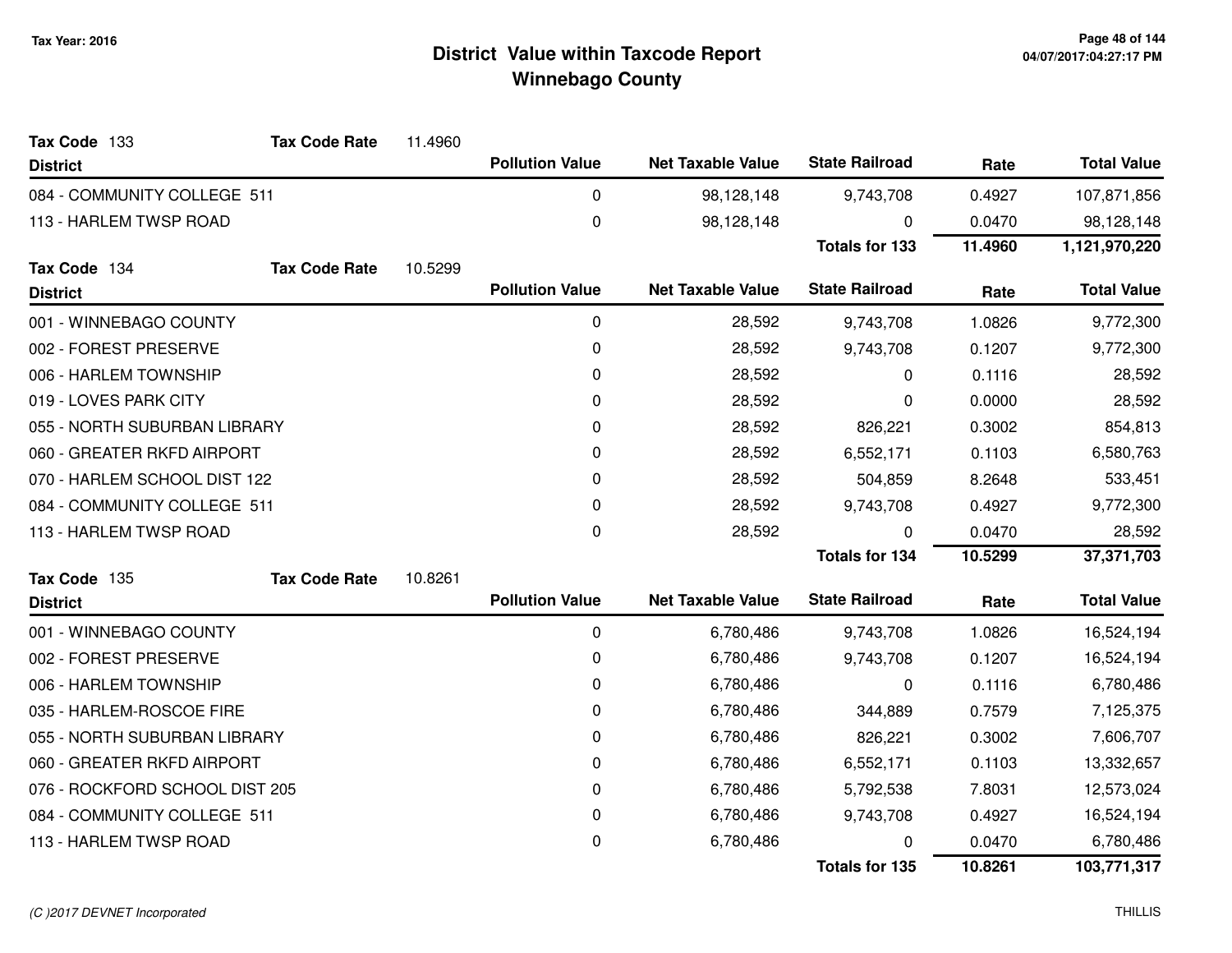| Tax Code 136                 | <b>Tax Code Rate</b> | 9.8444  |                        |                          |                       |         |                    |
|------------------------------|----------------------|---------|------------------------|--------------------------|-----------------------|---------|--------------------|
| <b>District</b>              |                      |         | <b>Pollution Value</b> | <b>Net Taxable Value</b> | <b>State Railroad</b> | Rate    | <b>Total Value</b> |
| 001 - WINNEBAGO COUNTY       |                      |         | 0                      | 25,304,272               | 9,743,708             | 1.0826  | 35,047,980         |
| 002 - FOREST PRESERVE        |                      |         | 0                      | 25,304,272               | 9,743,708             | 0.1207  | 35,047,980         |
| 006 - HARLEM TOWNSHIP        |                      |         | 0                      | 25,304,272               | 0                     | 0.1116  | 25,304,272         |
| 035 - HARLEM-ROSCOE FIRE     |                      |         | 0                      | 25,304,272               | 344,889               | 0.7579  | 25,649,161         |
| 055 - NORTH SUBURBAN LIBRARY |                      |         | $\mathbf 0$            | 25,304,272               | 826,221               | 0.3002  | 26,130,493         |
| 060 - GREATER RKFD AIRPORT   |                      |         | 0                      | 25,304,272               | 6,552,171             | 0.1103  | 31,856,443         |
| 071 - KINNIKINNICK SD #131   |                      |         | 0                      | 25,304,272               | 85,354                | 4.2703  | 25,389,626         |
| 077 - HONONEGAH HIGH SD #207 |                      |         | 0                      | 25,304,272               | 473,437               | 2.5511  | 25,777,709         |
| 084 - COMMUNITY COLLEGE 511  |                      |         | 0                      | 25,304,272               | 9,743,708             | 0.4927  | 35,047,980         |
| 113 - HARLEM TWSP ROAD       |                      |         | 0                      | 25,304,272               | $\mathbf{0}$          | 0.0470  | 25,304,272         |
|                              |                      |         |                        |                          | <b>Totals for 136</b> | 9.8444  | 290,555,916        |
| Tax Code 137                 | <b>Tax Code Rate</b> | 11.2878 |                        |                          |                       |         |                    |
| <b>District</b>              |                      |         | <b>Pollution Value</b> | <b>Net Taxable Value</b> | <b>State Railroad</b> | Rate    | <b>Total Value</b> |
| 001 - WINNEBAGO COUNTY       |                      |         | $\pmb{0}$              | 46,244,305               | 9,743,708             | 1.0826  | 55,988,013         |
| 002 - FOREST PRESERVE        |                      |         | $\mathbf 0$            | 46,244,305               | 9,743,708             | 0.1207  | 55,988,013         |
| 006 - HARLEM TOWNSHIP        |                      |         | 0                      | 46,244,305               | 0                     | 0.1116  | 46,244,305         |
| 020 - MACHESNEY PARK VILLAGE |                      |         | 0                      | 46,244,305               | 0                     | 0.0000  | 46,244,305         |
| 035 - HARLEM-ROSCOE FIRE     |                      |         | 0                      | 46,244,305               | 344,889               | 0.7579  | 46,589,194         |
| 055 - NORTH SUBURBAN LIBRARY |                      |         | 0                      | 46,244,305               | 826,221               | 0.3002  | 47,070,526         |
| 060 - GREATER RKFD AIRPORT   |                      |         | 0                      | 46,244,305               | 6,552,171             | 0.1103  | 52,796,476         |
| 070 - HARLEM SCHOOL DIST 122 |                      |         | 0                      | 46,244,305               | 504,859               | 8.2648  | 46,749,164         |
| 084 - COMMUNITY COLLEGE 511  |                      |         | 0                      | 46,244,305               | 9,743,708             | 0.4927  | 55,988,013         |
| 113 - HARLEM TWSP ROAD       |                      |         | 0                      | 46,244,305               | 0                     | 0.0470  | 46,244,305         |
|                              |                      |         |                        |                          | <b>Totals for 137</b> | 11.2878 | 499,902,314        |
| Tax Code 139                 | <b>Tax Code Rate</b> | 10.9840 |                        |                          |                       |         |                    |
| <b>District</b>              |                      |         | <b>Pollution Value</b> | <b>Net Taxable Value</b> | <b>State Railroad</b> | Rate    | <b>Total Value</b> |
| 001 - WINNEBAGO COUNTY       |                      |         | 0                      | 7,248,622                | 9,743,708             | 1.0826  | 16,992,330         |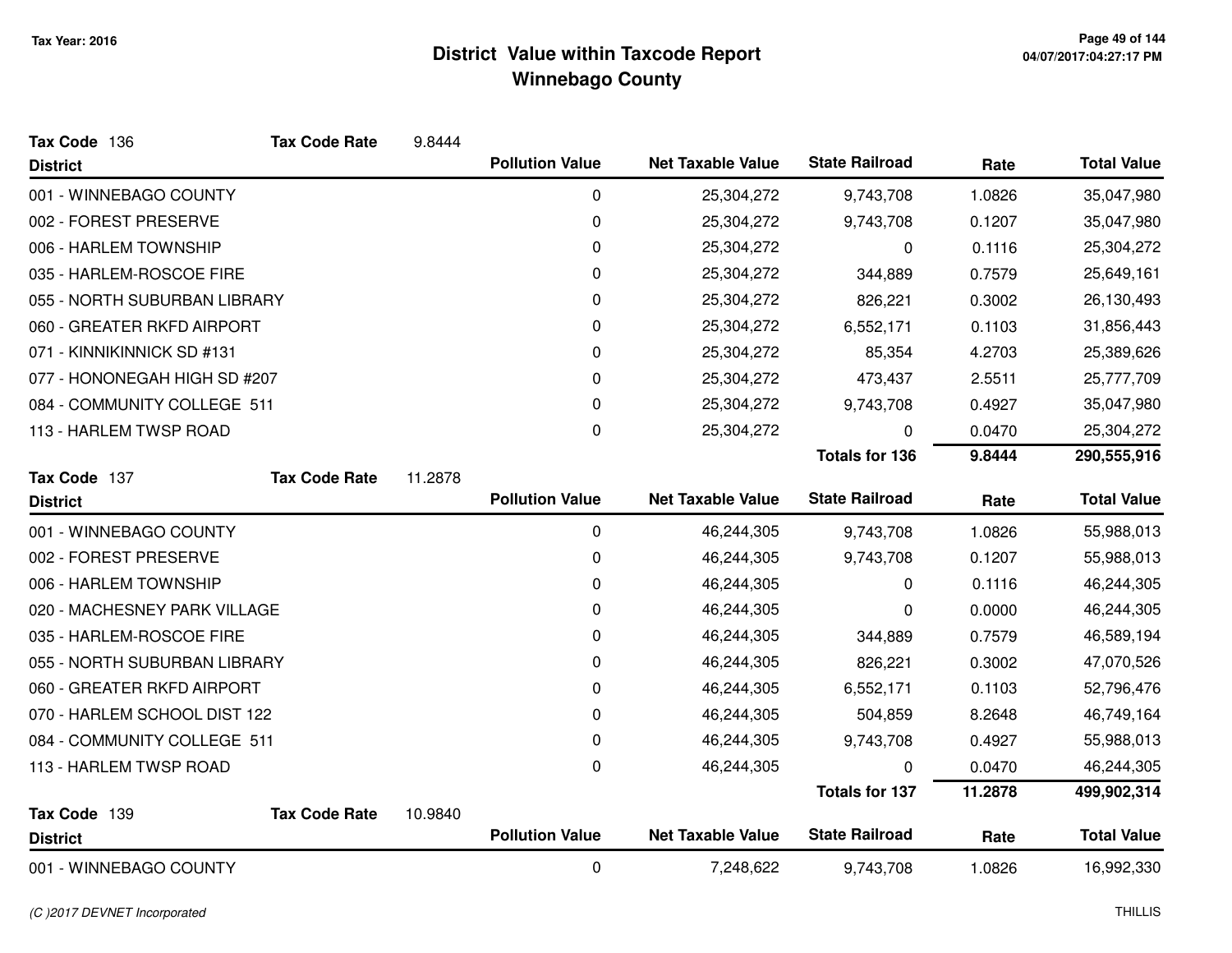| 10.9840 |                        |                          |                          |                                                |                    |
|---------|------------------------|--------------------------|--------------------------|------------------------------------------------|--------------------|
|         | <b>Pollution Value</b> | <b>Net Taxable Value</b> | <b>State Railroad</b>    | Rate                                           | <b>Total Value</b> |
|         | 0                      | 7,248,622                | 9,743,708                | 0.1207                                         | 16,992,330         |
|         | 0                      | 7,248,622                | 0                        | 0.1116                                         | 7,248,622          |
|         | 0                      | 7,248,622                | 0                        | 0.0000                                         | 7,248,622          |
|         | 0                      | 7,248,622                | 431,574                  | 0.4541                                         | 7,680,196          |
|         | 0                      | 7,248,622                | 826,221                  | 0.3002                                         | 8,074,843          |
|         | 0                      | 7,248,622                | 6,552,171                | 0.1103                                         | 13,800,793         |
|         | 0                      | 7,248,622                | 504,859                  | 8.2648                                         | 7,753,481          |
|         | 0                      | 7,248,622                | 9,743,708                | 0.4927                                         | 16,992,330         |
|         | 0                      | 7,248,622                | 0                        | 0.0470                                         | 7,248,622          |
|         |                        |                          | <b>Totals for 139</b>    | 10.9840                                        | 110,032,169        |
| 10.2221 |                        |                          |                          |                                                |                    |
|         |                        |                          |                          | Rate                                           | <b>Total Value</b> |
|         | 0                      | 48,710                   | 9,743,708                | 1.0826                                         | 9,792,418          |
|         | $\mathbf 0$            | 48,710                   | 9,743,708                | 0.1207                                         | 9,792,418          |
|         | 0                      | 48,710                   | 0                        | 0.1116                                         | 48,710             |
|         | 0                      | 48,710                   | 431,574                  | 0.4541                                         | 480,284            |
|         | 0                      | 48,710                   | 6,552,171                | 0.1103                                         | 6,600,881          |
|         | 0                      | 48,710                   | 5,792,538                | 7.8031                                         | 5,841,248          |
|         | 0                      | 48,710                   | 9,743,708                | 0.4927                                         | 9,792,418          |
|         | 0                      | 48,710                   |                          | 0.0470                                         | 48,710             |
|         |                        |                          | <b>Totals for 140</b>    | 10.2221                                        | 42,397,087         |
| 11.2878 |                        |                          |                          |                                                |                    |
|         | <b>Pollution Value</b> | <b>Net Taxable Value</b> |                          | Rate                                           | <b>Total Value</b> |
|         | 0                      | 220,793                  | 9,743,708                | 1.0826                                         | 9,964,501          |
|         | 0                      | 220,793                  | 9,743,708                | 0.1207                                         | 9,964,501          |
|         | 0                      | 220,793                  | 0                        | 0.1116                                         | 220,793            |
|         | 0                      | 220,793                  | 0                        | 0.0000                                         | 220,793            |
|         |                        | <b>Pollution Value</b>   | <b>Net Taxable Value</b> | <b>State Railroad</b><br><b>State Railroad</b> |                    |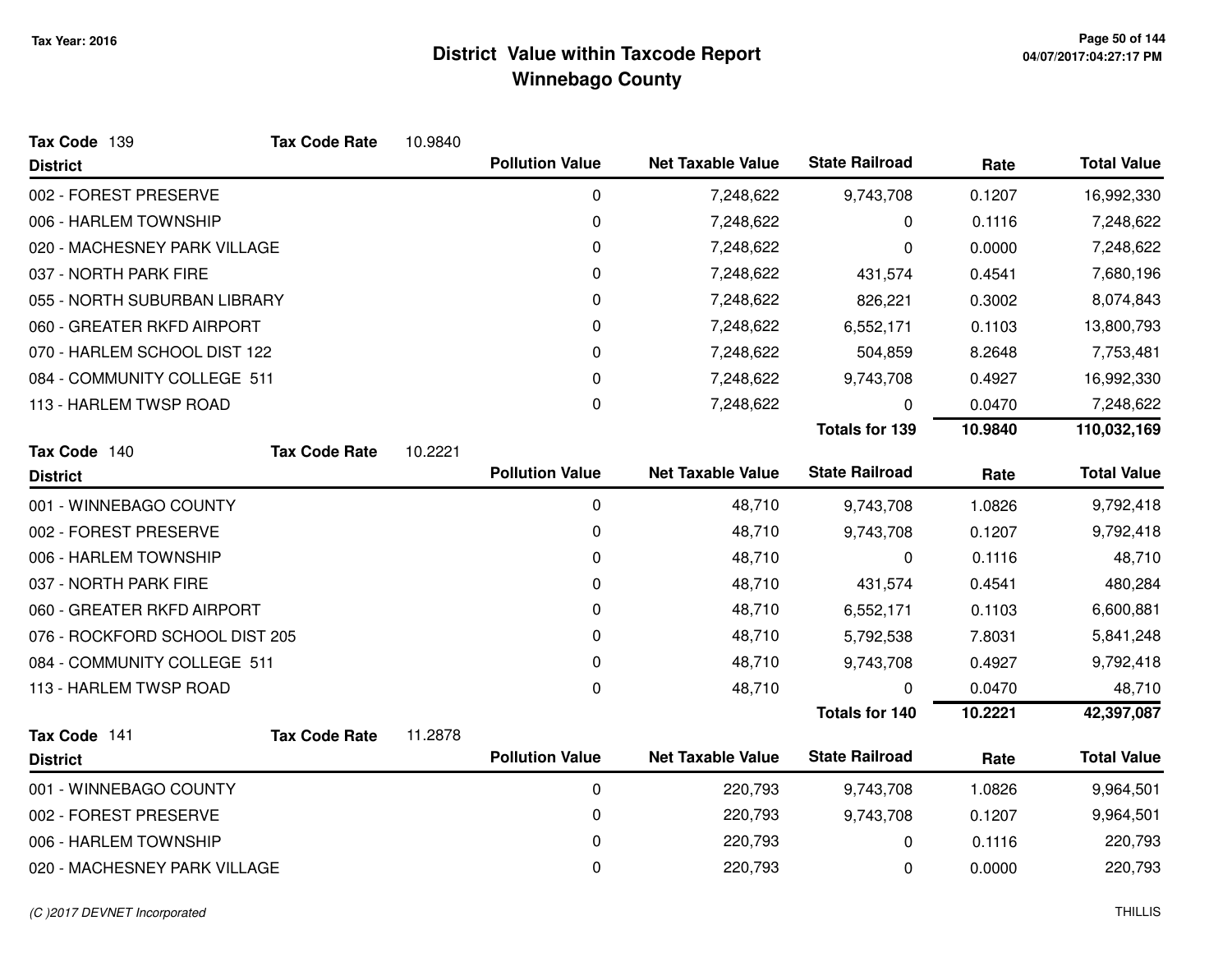| Tax Code 141                 | <b>Tax Code Rate</b> | 11.2878 |                        |                          |                       |         |                    |
|------------------------------|----------------------|---------|------------------------|--------------------------|-----------------------|---------|--------------------|
| <b>District</b>              |                      |         | <b>Pollution Value</b> | <b>Net Taxable Value</b> | <b>State Railroad</b> | Rate    | <b>Total Value</b> |
| 035 - HARLEM-ROSCOE FIRE     |                      |         | 0                      | 220,793                  | 344,889               | 0.7579  | 565,682            |
| 055 - NORTH SUBURBAN LIBRARY |                      |         | 0                      | 220,793                  | 826,221               | 0.3002  | 1,047,014          |
| 060 - GREATER RKFD AIRPORT   |                      |         | 0                      | 220,793                  | 6,552,171             | 0.1103  | 6,772,964          |
| 070 - HARLEM SCHOOL DIST 122 |                      |         | 0                      | 220,793                  | 504,859               | 8.2648  | 725,652            |
| 084 - COMMUNITY COLLEGE 511  |                      |         | 0                      | 220,793                  | 9,743,708             | 0.4927  | 9,964,501          |
| 098 - MACHESNEY PARK TIF     |                      |         | 0                      | 547,567                  | 0                     | 0.0000  | 547,567            |
| 113 - HARLEM TWSP ROAD       |                      |         | $\pmb{0}$              | 220,793                  | 0                     | 0.0470  | 220,793            |
|                              |                      |         |                        |                          | <b>Totals for 141</b> | 11.2878 | 40,214,761         |
| Tax Code 142                 | <b>Tax Code Rate</b> | 12.1384 |                        |                          |                       |         |                    |
| <b>District</b>              |                      |         | <b>Pollution Value</b> | <b>Net Taxable Value</b> | <b>State Railroad</b> | Rate    | <b>Total Value</b> |
| 001 - WINNEBAGO COUNTY       |                      |         | $\pmb{0}$              | 3,788                    | 9,743,708             | 1.0826  | 9,747,496          |
| 002 - FOREST PRESERVE        |                      |         | 0                      | 3,788                    | 9,743,708             | 0.1207  | 9,747,496          |
| 006 - HARLEM TOWNSHIP        |                      |         | 0                      | 3,788                    | 0                     | 0.1116  | 3,788              |
| 037 - NORTH PARK FIRE        |                      |         | 0                      | 3,788                    | 431,574               | 0.4541  | 435,362            |
| 046 - ROCKFORD PARK DISTRICT |                      |         | 0                      | 3,788                    | 4,783,591             | 1.1544  | 4,787,379          |
| 055 - NORTH SUBURBAN LIBRARY |                      |         | 0                      | 3,788                    | 826,221               | 0.3002  | 830,009            |
| 060 - GREATER RKFD AIRPORT   |                      |         | 0                      | 3,788                    | 6,552,171             | 0.1103  | 6,555,959          |
| 070 - HARLEM SCHOOL DIST 122 |                      |         | 0                      | 3,788                    | 504,859               | 8.2648  | 508,647            |
| 084 - COMMUNITY COLLEGE 511  |                      |         | 0                      | 3,788                    | 9,743,708             | 0.4927  | 9,747,496          |
| 113 - HARLEM TWSP ROAD       |                      |         | 0                      | 3,788                    | 0                     | 0.0470  | 3,788              |
|                              |                      |         |                        |                          | <b>Totals for 142</b> | 12.1384 | 42,367,420         |
| Tax Code 143                 | <b>Tax Code Rate</b> | 10.7381 |                        |                          |                       |         |                    |
| <b>District</b>              |                      |         | <b>Pollution Value</b> | <b>Net Taxable Value</b> | <b>State Railroad</b> | Rate    | <b>Total Value</b> |
| 001 - WINNEBAGO COUNTY       |                      |         | 0                      | 2,280,580                | 9,743,708             | 1.0826  | 12,024,288         |
| 002 - FOREST PRESERVE        |                      |         | $\pmb{0}$              | 2,280,580                | 9,743,708             | 0.1207  | 12,024,288         |
| 006 - HARLEM TOWNSHIP        |                      |         | 0                      | 2,280,580                | 0                     | 0.1116  | 2,280,580          |
| 019 - LOVES PARK CITY        |                      |         | 0                      | 2,280,580                | 0                     | 0.0000  | 2,280,580          |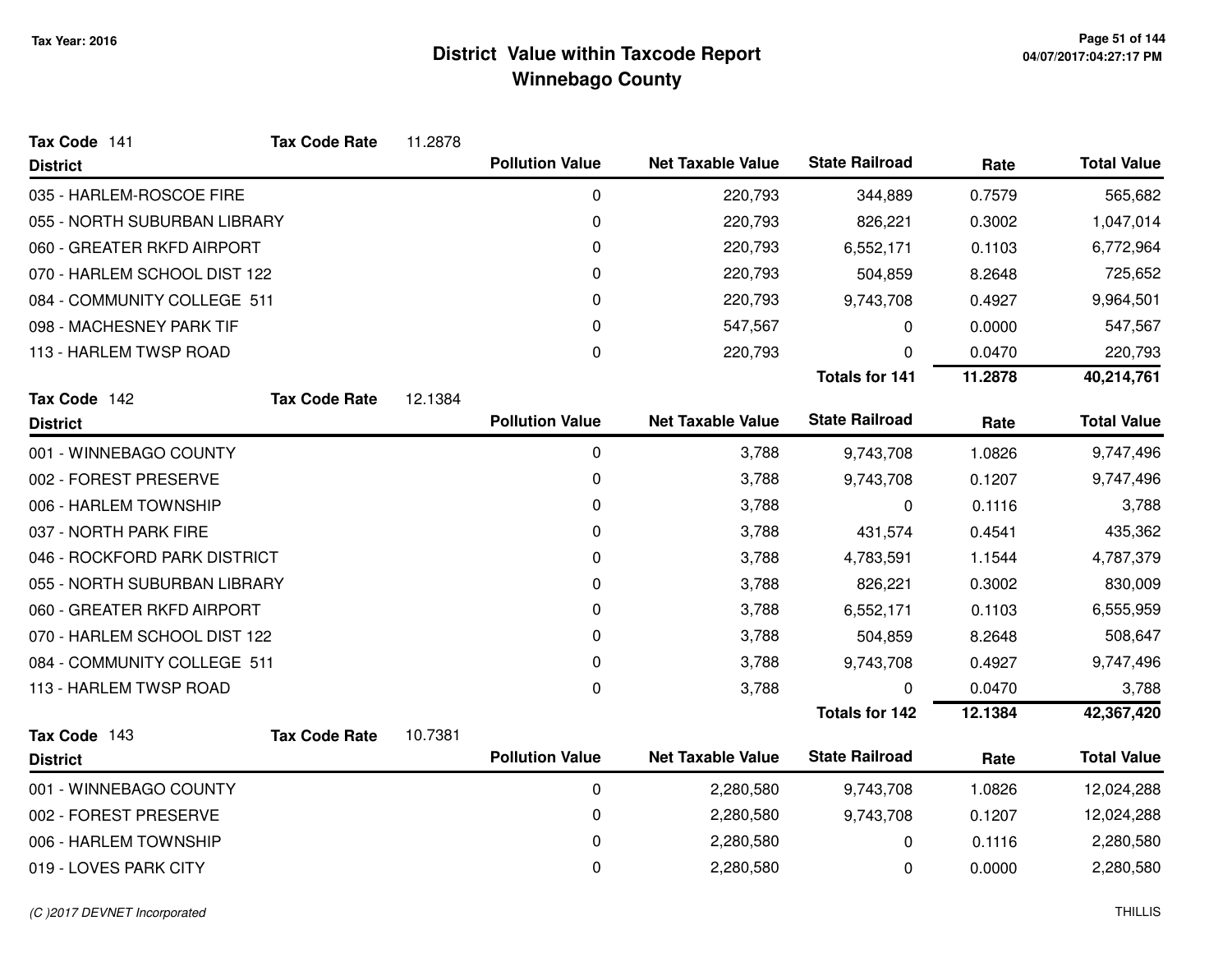| Tax Code 143                 | <b>Tax Code Rate</b> | 10.7381 |                        |                          |                       |         |                    |
|------------------------------|----------------------|---------|------------------------|--------------------------|-----------------------|---------|--------------------|
| <b>District</b>              |                      |         | <b>Pollution Value</b> | <b>Net Taxable Value</b> | <b>State Railroad</b> | Rate    | <b>Total Value</b> |
| 051 - ROCK RIVER WATER REC   |                      |         | 0                      | 2,280,580                | 5,101,328             | 0.2082  | 7,381,908          |
| 055 - NORTH SUBURBAN LIBRARY |                      |         | 0                      | 2,280,580                | 826,221               | 0.3002  | 3,106,801          |
| 060 - GREATER RKFD AIRPORT   |                      |         | 0                      | 2,280,580                | 6,552,171             | 0.1103  | 8,832,751          |
| 070 - HARLEM SCHOOL DIST 122 |                      |         | 0                      | 2,280,580                | 504,859               | 8.2648  | 2,785,439          |
| 084 - COMMUNITY COLLEGE 511  |                      |         | 0                      | 2,280,580                | 9,743,708             | 0.4927  | 12,024,288         |
| 113 - HARLEM TWSP ROAD       |                      |         | 0                      | 2,280,580                | 0                     | 0.0470  | 2,280,580          |
|                              |                      |         |                        |                          | <b>Totals for 143</b> | 10.7381 | 65,021,503         |
| Tax Code 144                 | <b>Tax Code Rate</b> | 11.1922 |                        |                          |                       |         |                    |
| <b>District</b>              |                      |         | <b>Pollution Value</b> | <b>Net Taxable Value</b> | <b>State Railroad</b> | Rate    | <b>Total Value</b> |
| 001 - WINNEBAGO COUNTY       |                      |         | 0                      | 100,429,167              | 9,743,708             | 1.0826  | 110,172,875        |
| 002 - FOREST PRESERVE        |                      |         | 0                      | 100,429,167              | 9,743,708             | 0.1207  | 110,172,875        |
| 006 - HARLEM TOWNSHIP        |                      |         | 0                      | 100,429,167              | 0                     | 0.1116  | 100,429,167        |
| 020 - MACHESNEY PARK VILLAGE |                      |         | 0                      | 100,429,167              | 0                     | 0.0000  | 100,429,167        |
| 037 - NORTH PARK FIRE        |                      |         | $\pmb{0}$              | 100,429,167              | 431,574               | 0.4541  | 100,860,741        |
| 051 - ROCK RIVER WATER REC   |                      |         | 0                      | 100,429,167              | 5,101,328             | 0.2082  | 105,530,495        |
| 055 - NORTH SUBURBAN LIBRARY |                      |         | 0                      | 100,429,167              | 826,221               | 0.3002  | 101,255,388        |
| 060 - GREATER RKFD AIRPORT   |                      |         | 0                      | 100,429,167              | 6,552,171             | 0.1103  | 106,981,338        |
| 070 - HARLEM SCHOOL DIST 122 |                      |         | 0                      | 100,429,167              | 504,859               | 8.2648  | 100,934,026        |
| 084 - COMMUNITY COLLEGE 511  |                      |         | 0                      | 100,429,167              | 9,743,708             | 0.4927  | 110,172,875        |
| 113 - HARLEM TWSP ROAD       |                      |         | 0                      | 100,429,167              | 0                     | 0.0470  | 100,429,167        |
|                              |                      |         |                        |                          | <b>Totals for 144</b> | 11.1922 | 1,147,368,114      |
| Tax Code 145                 | <b>Tax Code Rate</b> | 10.5223 |                        |                          |                       |         |                    |
| <b>District</b>              |                      |         | <b>Pollution Value</b> | <b>Net Taxable Value</b> | <b>State Railroad</b> | Rate    | <b>Total Value</b> |
| 001 - WINNEBAGO COUNTY       |                      |         | 0                      | 4,146,276                | 9,743,708             | 1.0826  | 13,889,984         |
| 002 - FOREST PRESERVE        |                      |         | 0                      | 4,146,276                | 9,743,708             | 0.1207  | 13,889,984         |
| 006 - HARLEM TOWNSHIP        |                      |         | 0                      | 4,146,276                | 0                     | 0.1116  | 4,146,276          |
| 037 - NORTH PARK FIRE        |                      |         | 0                      | 4,146,276                | 431,574               | 0.4541  | 4,577,850          |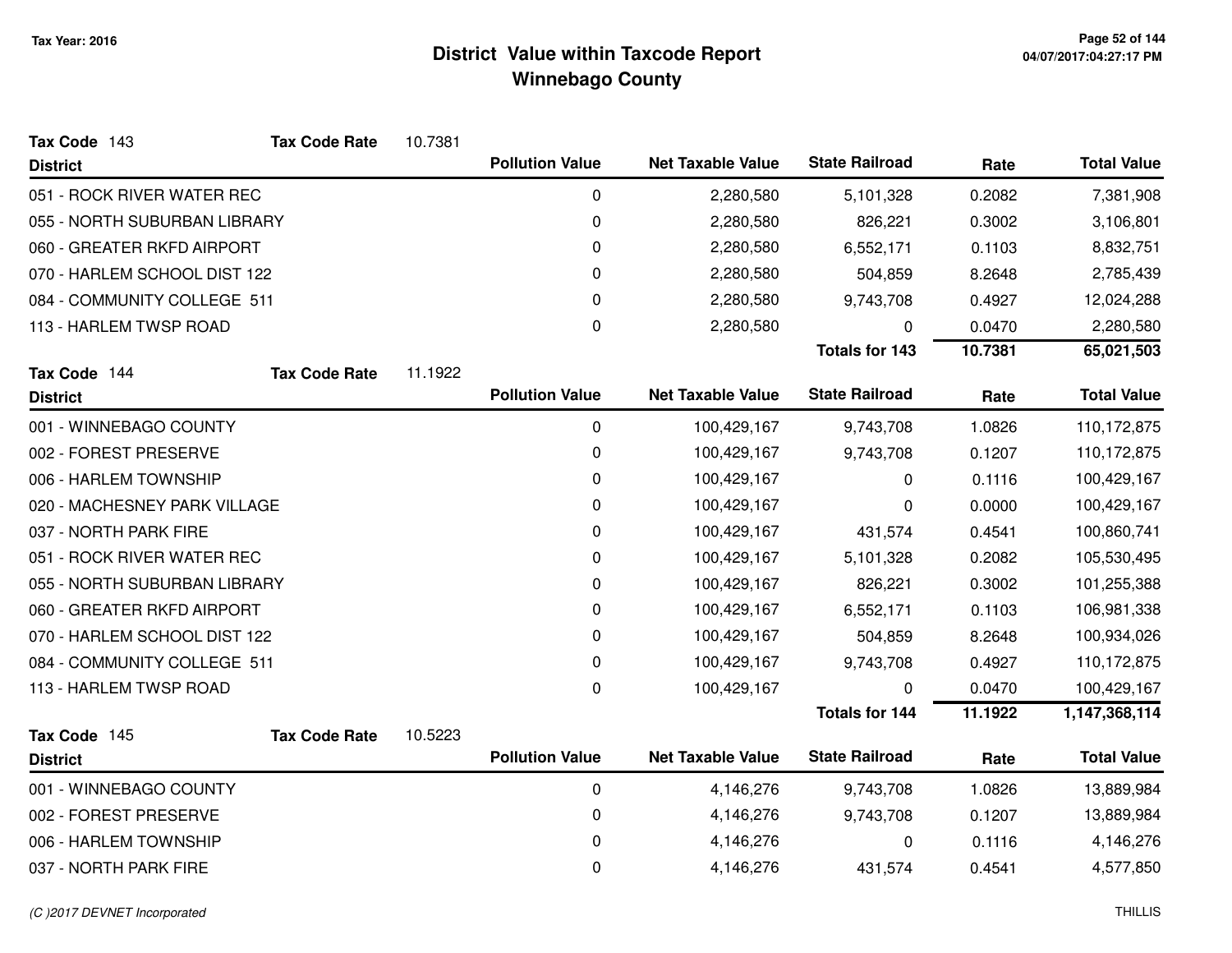| Tax Code 145                   | <b>Tax Code Rate</b> | 10.5223 |                        |                          |                       |         |                    |
|--------------------------------|----------------------|---------|------------------------|--------------------------|-----------------------|---------|--------------------|
| <b>District</b>                |                      |         | <b>Pollution Value</b> | <b>Net Taxable Value</b> | <b>State Railroad</b> | Rate    | <b>Total Value</b> |
| 055 - NORTH SUBURBAN LIBRARY   |                      |         | 0                      | 4,146,276                | 826,221               | 0.3002  | 4,972,497          |
| 060 - GREATER RKFD AIRPORT     |                      |         | 0                      | 4,146,276                | 6,552,171             | 0.1103  | 10,698,447         |
| 076 - ROCKFORD SCHOOL DIST 205 |                      |         | 0                      | 4,146,276                | 5,792,538             | 7.8031  | 9,938,814          |
| 084 - COMMUNITY COLLEGE 511    |                      |         | 0                      | 4,146,276                | 9,743,708             | 0.4927  | 13,889,984         |
| 113 - HARLEM TWSP ROAD         |                      |         | 0                      | 4,146,276                | 0                     | 0.0470  | 4,146,276          |
|                                |                      |         |                        |                          | <b>Totals for 145</b> | 10.5223 | 80,150,112         |
| Tax Code 146                   | <b>Tax Code Rate</b> | 15.1630 |                        |                          |                       |         |                    |
| <b>District</b>                |                      |         | <b>Pollution Value</b> | <b>Net Taxable Value</b> | <b>State Railroad</b> | Rate    | <b>Total Value</b> |
| 001 - WINNEBAGO COUNTY         |                      |         | 0                      | 16,923,638               | 9,743,708             | 1.0826  | 26,667,346         |
| 002 - FOREST PRESERVE          |                      |         | 0                      | 16,923,638               | 9,743,708             | 0.1207  | 26,667,346         |
| 009 - OWEN TOWNSHIP            |                      |         | 0                      | 16,923,638               | 360,102               | 0.1460  | 17,283,740         |
| 023 - ROCKFORD CITY            |                      |         | 0                      | 16,923,638               | 3,783,711             | 3.3207  | 20,707,349         |
| 046 - ROCKFORD PARK DISTRICT   |                      |         | 0                      | 16,923,638               | 4,783,591             | 1.1544  | 21,707,229         |
| 051 - ROCK RIVER WATER REC     |                      |         | 0                      | 16,923,638               | 5,101,328             | 0.2082  | 22,024,966         |
| 059 - ROCKFORD CITY LIBRARY    |                      |         | 0                      | 16,923,638               | 3,783,711             | 0.5190  | 20,707,349         |
| 060 - GREATER RKFD AIRPORT     |                      |         | 0                      | 16,923,638               | 6,552,171             | 0.1103  | 23,475,809         |
| 076 - ROCKFORD SCHOOL DIST 205 |                      |         | 0                      | 16,923,638               | 5,792,538             | 7.8031  | 22,716,176         |
| 084 - COMMUNITY COLLEGE 511    |                      |         | 0                      | 16,923,638               | 9,743,708             | 0.4927  | 26,667,346         |
| 116 - OWEN TWSP ROAD           |                      |         | 0                      | 16,923,638               | 360,102               | 0.2053  | 17,283,740         |
|                                |                      |         |                        |                          | <b>Totals for 146</b> | 15.1630 | 245,908,396        |
| Tax Code 147                   | <b>Tax Code Rate</b> | 12.3466 |                        |                          |                       |         |                    |
| <b>District</b>                |                      |         | <b>Pollution Value</b> | <b>Net Taxable Value</b> | <b>State Railroad</b> | Rate    | <b>Total Value</b> |
| 001 - WINNEBAGO COUNTY         |                      |         | 0                      | 65,514                   | 9,743,708             | 1.0826  | 9,809,222          |
| 002 - FOREST PRESERVE          |                      |         | 0                      | 65,514                   | 9,743,708             | 0.1207  | 9,809,222          |
| 006 - HARLEM TOWNSHIP          |                      |         | 0                      | 65,514                   | 0                     | 0.1116  | 65,514             |
| 037 - NORTH PARK FIRE          |                      |         | 0                      | 65,514                   | 431,574               | 0.4541  | 497,088            |
| 046 - ROCKFORD PARK DISTRICT   |                      |         | 0                      | 65,514                   | 4,783,591             | 1.1544  | 4,849,105          |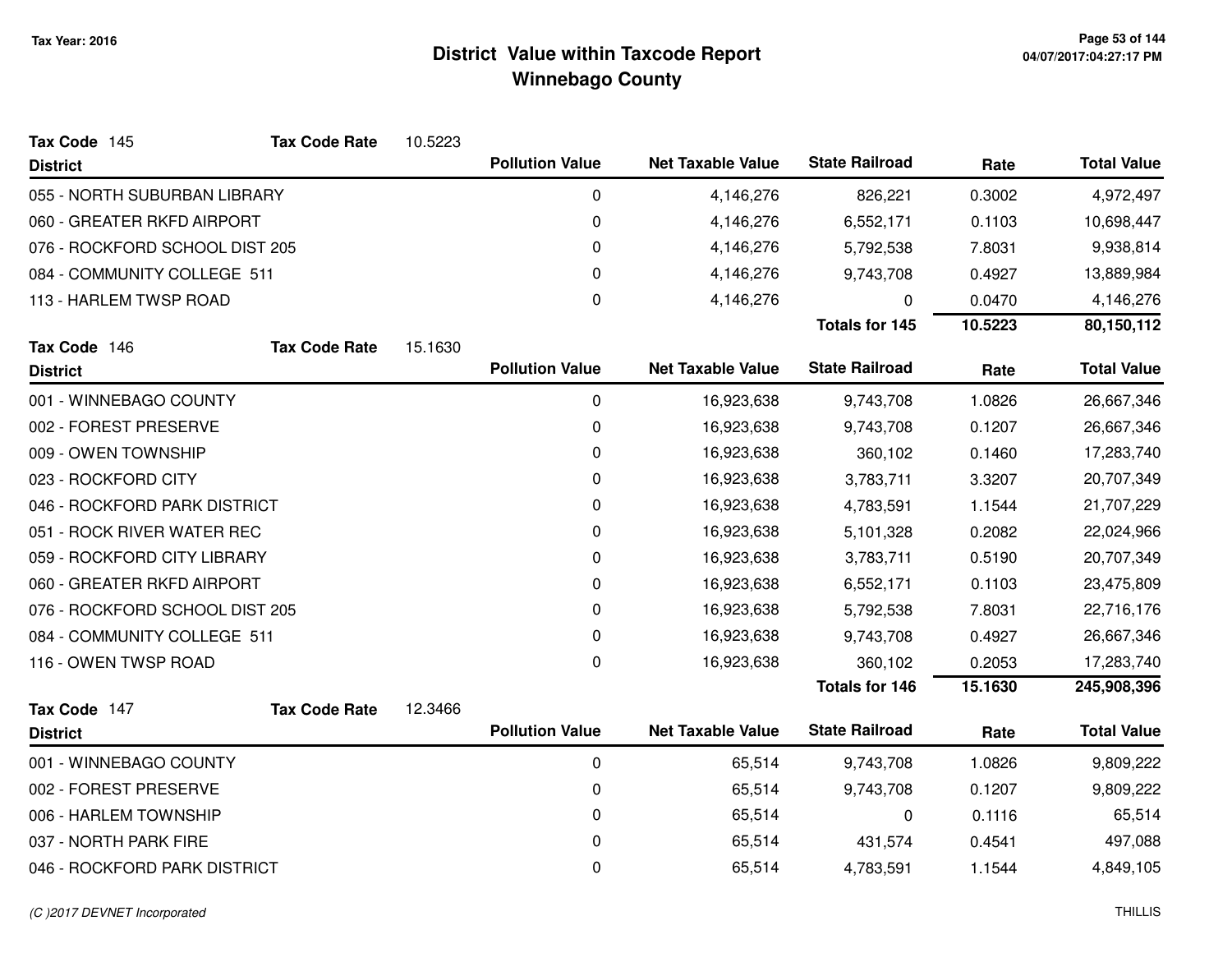| Tax Code 147                   | <b>Tax Code Rate</b> | 12.3466 |                        |                          |                       |         |                    |
|--------------------------------|----------------------|---------|------------------------|--------------------------|-----------------------|---------|--------------------|
| <b>District</b>                |                      |         | <b>Pollution Value</b> | <b>Net Taxable Value</b> | <b>State Railroad</b> | Rate    | <b>Total Value</b> |
| 051 - ROCK RIVER WATER REC     |                      |         | $\mathbf 0$            | 65,514                   | 5,101,328             | 0.2082  | 5,166,842          |
| 055 - NORTH SUBURBAN LIBRARY   |                      |         | 0                      | 65,514                   | 826,221               | 0.3002  | 891,735            |
| 060 - GREATER RKFD AIRPORT     |                      |         | $\pmb{0}$              | 65,514                   | 6,552,171             | 0.1103  | 6,617,685          |
| 070 - HARLEM SCHOOL DIST 122   |                      |         | 0                      | 65,514                   | 504,859               | 8.2648  | 570,373            |
| 084 - COMMUNITY COLLEGE 511    |                      |         | 0                      | 65,514                   | 9,743,708             | 0.4927  | 9,809,222          |
| 113 - HARLEM TWSP ROAD         |                      |         | 0                      | 65,514                   | 0                     | 0.0470  | 65,514             |
|                                |                      |         |                        |                          | <b>Totals for 147</b> | 12.3466 | 48, 151, 522       |
| Tax Code 148                   | <b>Tax Code Rate</b> | 10.6332 |                        |                          |                       |         |                    |
| <b>District</b>                |                      |         | <b>Pollution Value</b> | <b>Net Taxable Value</b> | <b>State Railroad</b> | Rate    | <b>Total Value</b> |
| 001 - WINNEBAGO COUNTY         |                      |         | 0                      | 849                      | 9,743,708             | 1.0826  | 9,744,557          |
| 002 - FOREST PRESERVE          |                      |         | 0                      | 849                      | 9,743,708             | 0.1207  | 9,744,557          |
| 009 - OWEN TOWNSHIP            |                      |         | 0                      | 849                      | 360,102               | 0.1460  | 360,951            |
| 038 - NORTHWEST FIRE           |                      |         | 0                      | 849                      | 279,809               | 0.5746  | 280,658            |
| 051 - ROCK RIVER WATER REC     |                      |         | 0                      | 849                      | 5,101,328             | 0.2082  | 5,102,177          |
| 076 - ROCKFORD SCHOOL DIST 205 |                      |         | 0                      | 849                      | 5,792,538             | 7.8031  | 5,793,387          |
| 084 - COMMUNITY COLLEGE 511    |                      |         | 0                      | 849                      | 9,743,708             | 0.4927  | 9,744,557          |
| 116 - OWEN TWSP ROAD           |                      |         | 0                      | 849                      | 360,102               | 0.2053  | 360,951            |
|                                |                      |         |                        |                          | <b>Totals for 148</b> | 10.6332 | 41,131,795         |
| Tax Code 149                   | <b>Tax Code Rate</b> | 11.9456 |                        |                          |                       |         |                    |
| <b>District</b>                |                      |         | <b>Pollution Value</b> | <b>Net Taxable Value</b> | <b>State Railroad</b> | Rate    | <b>Total Value</b> |
| 001 - WINNEBAGO COUNTY         |                      |         | $\mathbf 0$            | 29,044,543               | 9,743,708             | 1.0826  | 38,788,251         |
| 002 - FOREST PRESERVE          |                      |         | 0                      | 29,044,543               | 9,743,708             | 0.1207  | 38,788,251         |
| 006 - HARLEM TOWNSHIP          |                      |         | 0                      | 29,044,543               | 0                     | 0.1116  | 29,044,543         |
| 025 - ROSCOE VILLAGE           |                      |         | 0                      | 29,044,543               | 0                     | 0.6578  | 29,044,543         |
| 035 - HARLEM-ROSCOE FIRE       |                      |         | 0                      | 29,044,543               | 344,889               | 0.7579  | 29,389,432         |
| 055 - NORTH SUBURBAN LIBRARY   |                      |         | 0                      | 29,044,543               | 826,221               | 0.3002  | 29,870,764         |
| 060 - GREATER RKFD AIRPORT     |                      |         | 0                      | 29,044,543               | 6,552,171             | 0.1103  | 35,596,714         |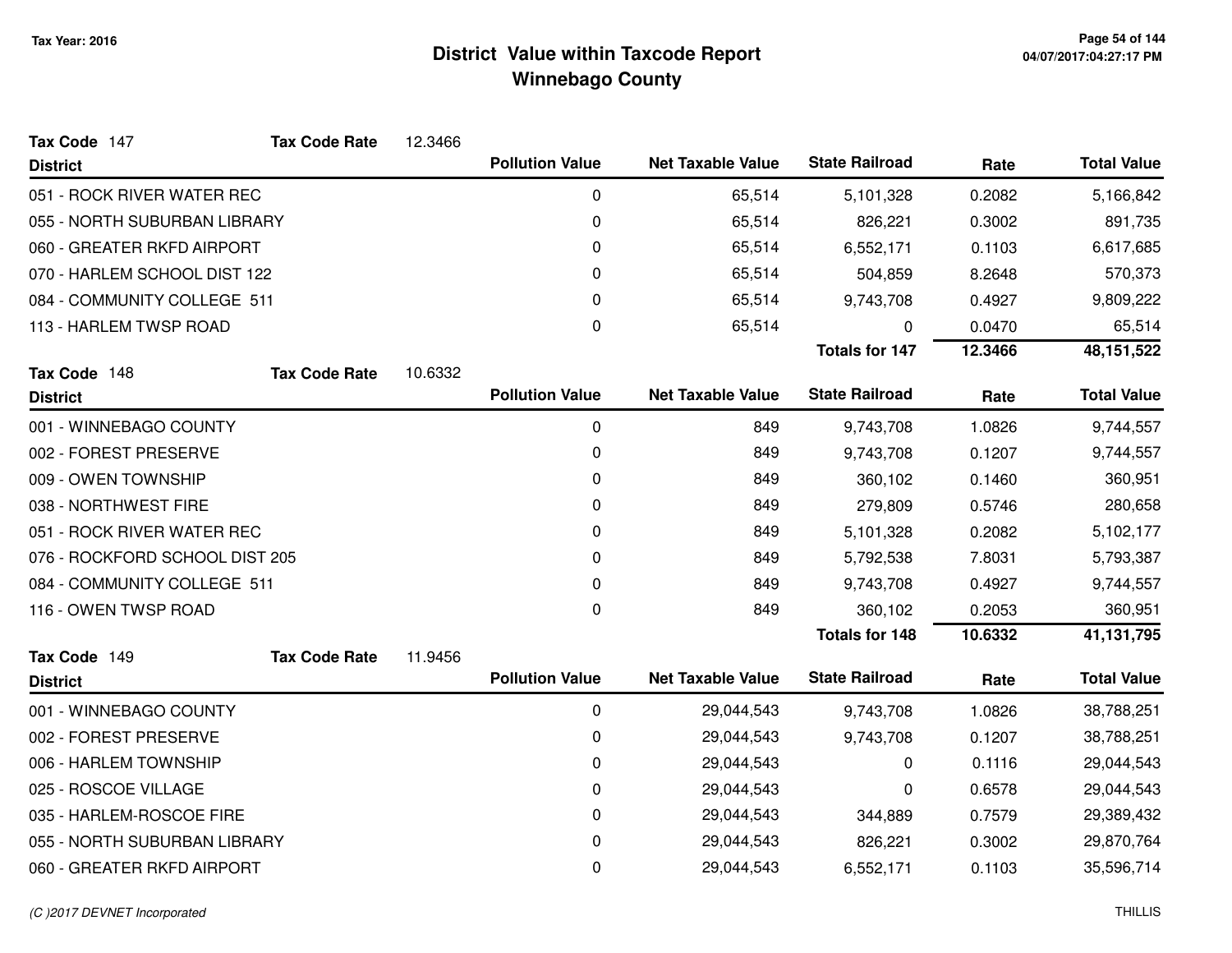| Tax Code 149                   | <b>Tax Code Rate</b> | 11.9456 |                        |                          |                       |         |                    |
|--------------------------------|----------------------|---------|------------------------|--------------------------|-----------------------|---------|--------------------|
| <b>District</b>                |                      |         | <b>Pollution Value</b> | <b>Net Taxable Value</b> | <b>State Railroad</b> | Rate    | <b>Total Value</b> |
| 070 - HARLEM SCHOOL DIST 122   |                      |         | 0                      | 29,044,543               | 504,859               | 8.2648  | 29,549,402         |
| 084 - COMMUNITY COLLEGE 511    |                      |         | 0                      | 29,044,543               | 9,743,708             | 0.4927  | 38,788,251         |
| 113 - HARLEM TWSP ROAD         |                      |         | 0                      | 29,044,543               | 0                     | 0.0470  | 29,044,543         |
|                                |                      |         |                        |                          | <b>Totals for 149</b> | 11.9456 | 327,904,694        |
| Tax Code 150                   | <b>Tax Code Rate</b> | 11.6897 |                        |                          |                       |         |                    |
| <b>District</b>                |                      |         | <b>Pollution Value</b> | <b>Net Taxable Value</b> | <b>State Railroad</b> | Rate    | <b>Total Value</b> |
| 001 - WINNEBAGO COUNTY         |                      |         | 0                      | 106,172                  | 9,743,708             | 1.0826  | 9,849,880          |
| 002 - FOREST PRESERVE          |                      |         | 0                      | 106,172                  | 9,743,708             | 0.1207  | 9,849,880          |
| 009 - OWEN TOWNSHIP            |                      |         | 0                      | 106,172                  | 360,102               | 0.1460  | 466,274            |
| 038 - NORTHWEST FIRE           |                      |         | 0                      | 106,172                  | 279,809               | 0.5746  | 385,981            |
| 046 - ROCKFORD PARK DISTRICT   |                      |         | 0                      | 106,172                  | 4,783,591             | 1.1544  | 4,889,763          |
| 060 - GREATER RKFD AIRPORT     |                      |         | 0                      | 106,172                  | 6,552,171             | 0.1103  | 6,658,343          |
| 076 - ROCKFORD SCHOOL DIST 205 |                      |         | 0                      | 106,172                  | 5,792,538             | 7.8031  | 5,898,710          |
| 084 - COMMUNITY COLLEGE 511    |                      |         | 0                      | 106,172                  | 9,743,708             | 0.4927  | 9,849,880          |
| 116 - OWEN TWSP ROAD           |                      |         | $\Omega$               | 106,172                  | 360,102               | 0.2053  | 466,274            |
|                                |                      |         |                        |                          | <b>Totals for 150</b> | 11.6897 | 48,314,985         |
| Tax Code 151                   | <b>Tax Code Rate</b> | 12.6504 |                        |                          |                       |         |                    |
| <b>District</b>                |                      |         | <b>Pollution Value</b> | <b>Net Taxable Value</b> | <b>State Railroad</b> | Rate    | <b>Total Value</b> |
| 001 - WINNEBAGO COUNTY         |                      |         | 0                      | 747                      | 9,743,708             | 1.0826  | 9,744,455          |
| 002 - FOREST PRESERVE          |                      |         | 0                      | 747                      | 9,743,708             | 0.1207  | 9,744,455          |
| 006 - HARLEM TOWNSHIP          |                      |         | 0                      | 747                      | $\mathbf 0$           | 0.1116  | 747                |
| 035 - HARLEM-ROSCOE FIRE       |                      |         | 0                      | 747                      | 344,889               | 0.7579  | 345,636            |
| 046 - ROCKFORD PARK DISTRICT   |                      |         | 0                      | 747                      | 4,783,591             | 1.1544  | 4,784,338          |
| 051 - ROCK RIVER WATER REC     |                      |         | 0                      | 747                      | 5,101,328             | 0.2082  | 5,102,075          |
| 055 - NORTH SUBURBAN LIBRARY   |                      |         | 0                      | 747                      | 826,221               | 0.3002  | 826,968            |
| 060 - GREATER RKFD AIRPORT     |                      |         | 0                      | 747                      | 6,552,171             | 0.1103  | 6,552,918          |
| 070 - HARLEM SCHOOL DIST 122   |                      |         | 0                      | 747                      | 504,859               | 8.2648  | 505,606            |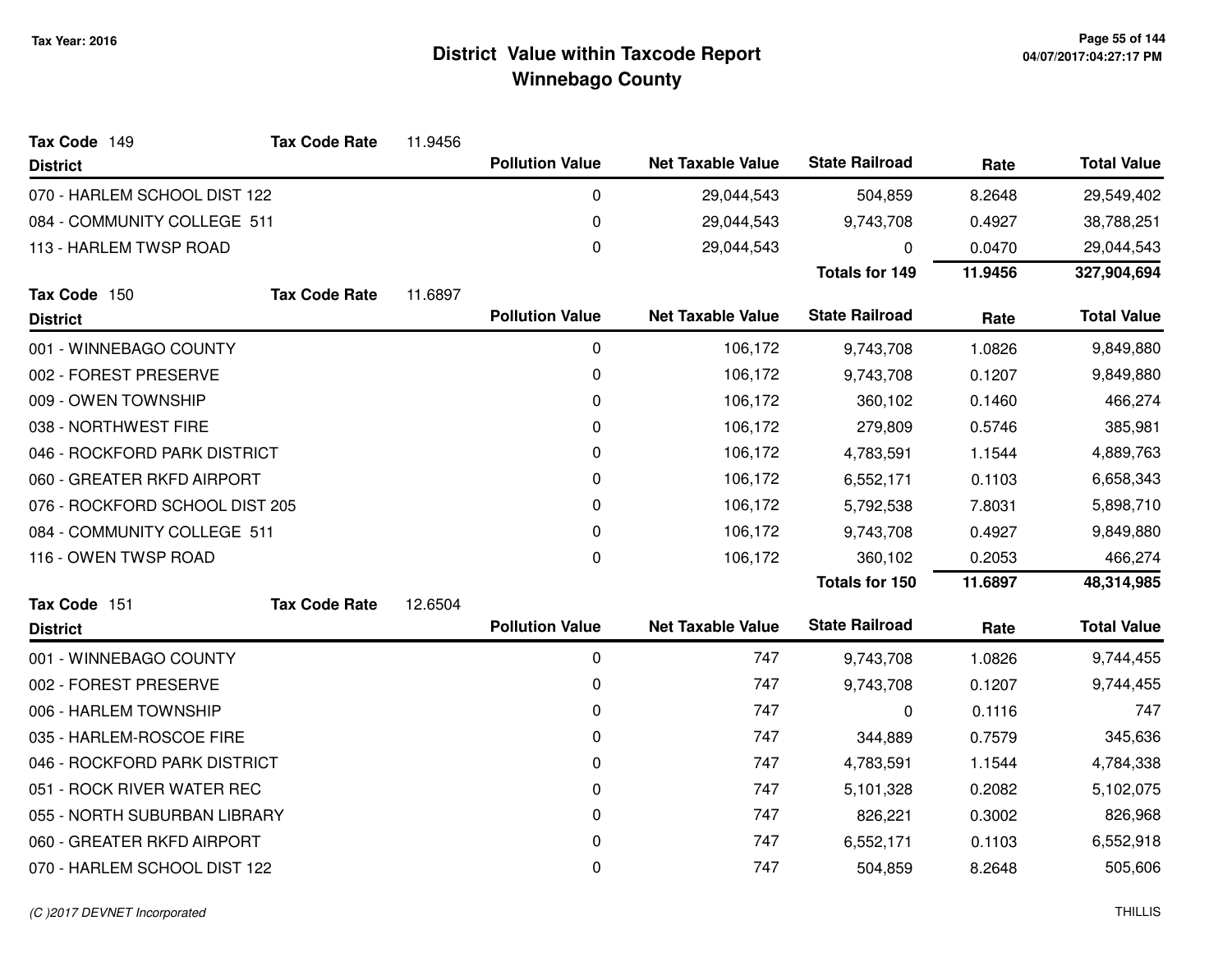| Tax Code 151                 | <b>Tax Code Rate</b> | 12.6504 |                        |                          |                       |         |                    |
|------------------------------|----------------------|---------|------------------------|--------------------------|-----------------------|---------|--------------------|
| <b>District</b>              |                      |         | <b>Pollution Value</b> | <b>Net Taxable Value</b> | <b>State Railroad</b> | Rate    | <b>Total Value</b> |
| 084 - COMMUNITY COLLEGE 511  |                      |         | $\mathbf 0$            | 747                      | 9,743,708             | 0.4927  | 9,744,455          |
| 113 - HARLEM TWSP ROAD       |                      |         | $\boldsymbol{0}$       | 747                      | $\mathbf 0$           | 0.0470  | 747                |
|                              |                      |         |                        |                          | <b>Totals for 151</b> | 12.6504 | 47,352,400         |
| Tax Code 152                 | <b>Tax Code Rate</b> | 12.6504 |                        |                          |                       |         |                    |
| <b>District</b>              |                      |         | <b>Pollution Value</b> | <b>Net Taxable Value</b> | <b>State Railroad</b> | Rate    | <b>Total Value</b> |
| 001 - WINNEBAGO COUNTY       |                      |         | $\mathbf 0$            | 4,042,250                | 9,743,708             | 1.0826  | 13,785,958         |
| 002 - FOREST PRESERVE        |                      |         | 0                      | 4,042,250                | 9,743,708             | 0.1207  | 13,785,958         |
| 006 - HARLEM TOWNSHIP        |                      |         | $\mathbf 0$            | 4,042,250                | 0                     | 0.1116  | 4,042,250          |
| 020 - MACHESNEY PARK VILLAGE |                      |         | 0                      | 4,042,250                | 0                     | 0.0000  | 4,042,250          |
| 035 - HARLEM-ROSCOE FIRE     |                      |         | 0                      | 4,042,250                | 344,889               | 0.7579  | 4,387,139          |
| 046 - ROCKFORD PARK DISTRICT |                      |         | $\mathbf 0$            | 4,042,250                | 4,783,591             | 1.1544  | 8,825,841          |
| 051 - ROCK RIVER WATER REC   |                      |         | 0                      | 4,042,250                | 5,101,328             | 0.2082  | 9,143,578          |
| 055 - NORTH SUBURBAN LIBRARY |                      |         | 0                      | 4,042,250                | 826,221               | 0.3002  | 4,868,471          |
| 060 - GREATER RKFD AIRPORT   |                      |         | 0                      | 4,042,250                | 6,552,171             | 0.1103  | 10,594,421         |
| 070 - HARLEM SCHOOL DIST 122 |                      |         | $\mathbf 0$            | 4,042,250                | 504,859               | 8.2648  | 4,547,109          |
| 084 - COMMUNITY COLLEGE 511  |                      |         | $\mathbf 0$            | 4,042,250                | 9,743,708             | 0.4927  | 13,785,958         |
| 113 - HARLEM TWSP ROAD       |                      |         | $\mathbf 0$            | 4,042,250                | $\mathbf 0$           | 0.0470  | 4,042,250          |
|                              |                      |         |                        |                          | <b>Totals for 152</b> | 12.6504 | 95,851,183         |
| Tax Code 153                 | <b>Tax Code Rate</b> | 11.4960 |                        |                          |                       |         |                    |
| <b>District</b>              |                      |         | <b>Pollution Value</b> | <b>Net Taxable Value</b> | <b>State Railroad</b> | Rate    | <b>Total Value</b> |
| 001 - WINNEBAGO COUNTY       |                      |         | $\mathbf 0$            | 762,028                  | 9,743,708             | 1.0826  | 10,505,736         |
| 002 - FOREST PRESERVE        |                      |         | 0                      | 762,028                  | 9,743,708             | 0.1207  | 10,505,736         |
| 006 - HARLEM TOWNSHIP        |                      |         | 0                      | 762,028                  | $\mathbf 0$           | 0.1116  | 762,028            |
| 035 - HARLEM-ROSCOE FIRE     |                      |         | $\mathbf 0$            | 762,028                  | 344,889               | 0.7579  | 1,106,917          |
| 051 - ROCK RIVER WATER REC   |                      |         | $\mathbf 0$            | 762,028                  | 5,101,328             | 0.2082  | 5,863,356          |
| 055 - NORTH SUBURBAN LIBRARY |                      |         | 0                      | 762,028                  | 826,221               | 0.3002  | 1,588,249          |
| 060 - GREATER RKFD AIRPORT   |                      |         | 0                      | 762,028                  | 6,552,171             | 0.1103  | 7,314,199          |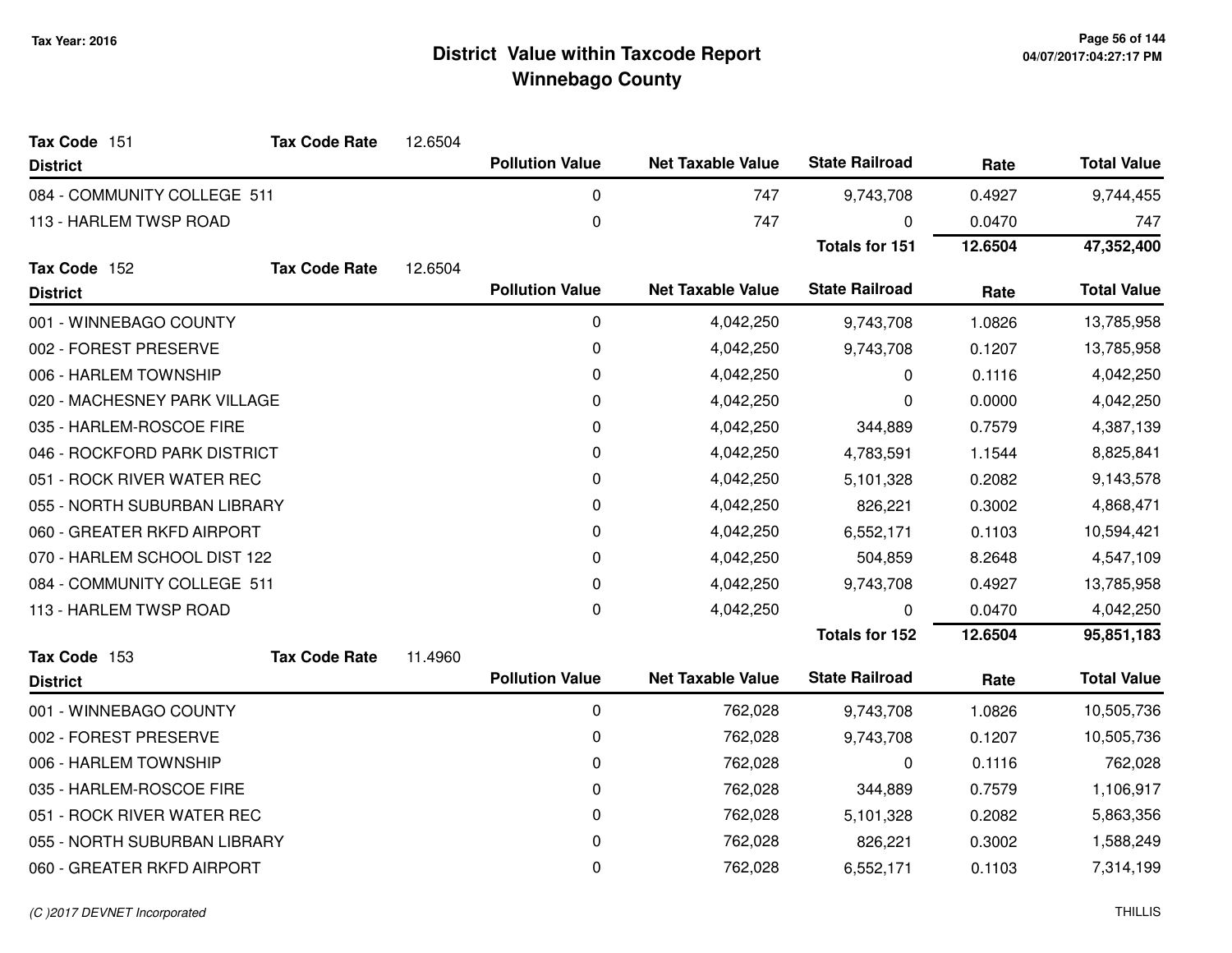| Tax Code 153                   | <b>Tax Code Rate</b> | 11.4960   |                        |                          |                       |         |                    |
|--------------------------------|----------------------|-----------|------------------------|--------------------------|-----------------------|---------|--------------------|
| <b>District</b>                |                      |           | <b>Pollution Value</b> | <b>Net Taxable Value</b> | <b>State Railroad</b> | Rate    | <b>Total Value</b> |
| 070 - HARLEM SCHOOL DIST 122   |                      |           | 0                      | 762,028                  | 504,859               | 8.2648  | 1,266,887          |
| 084 - COMMUNITY COLLEGE 511    |                      |           | 0                      | 762,028                  | 9,743,708             | 0.4927  | 10,505,736         |
| 113 - HARLEM TWSP ROAD         |                      | $\pmb{0}$ | 762,028                | 0                        | 0.0470                | 762,028 |                    |
|                                |                      |           |                        |                          | <b>Totals for 153</b> | 11.4960 | 50,180,872         |
| Tax Code 154                   | <b>Tax Code Rate</b> | 14.9548   |                        |                          |                       |         |                    |
| <b>District</b>                |                      |           | <b>Pollution Value</b> | <b>Net Taxable Value</b> | <b>State Railroad</b> | Rate    | <b>Total Value</b> |
| 001 - WINNEBAGO COUNTY         |                      |           | 0                      | 96,424                   | 9,743,708             | 1.0826  | 9,840,132          |
| 002 - FOREST PRESERVE          |                      |           | 0                      | 96,424                   | 9,743,708             | 0.1207  | 9,840,132          |
| 009 - OWEN TOWNSHIP            |                      |           | 0                      | 96,424                   | 360,102               | 0.1460  | 456,526            |
| 023 - ROCKFORD CITY            |                      |           | 0                      | 96,424                   | 3,783,711             | 3.3207  | 3,880,135          |
| 046 - ROCKFORD PARK DISTRICT   |                      |           | 0                      | 96,424                   | 4,783,591             | 1.1544  | 4,880,015          |
| 059 - ROCKFORD CITY LIBRARY    |                      |           | 0                      | 96,424                   | 3,783,711             | 0.5190  | 3,880,135          |
| 060 - GREATER RKFD AIRPORT     |                      |           | 0                      | 96,424                   | 6,552,171             | 0.1103  | 6,648,595          |
| 076 - ROCKFORD SCHOOL DIST 205 |                      |           | 0                      | 96,424                   | 5,792,538             | 7.8031  | 5,888,962          |
| 084 - COMMUNITY COLLEGE 511    |                      |           | 0                      | 96,424                   | 9,743,708             | 0.4927  | 9,840,132          |
| 116 - OWEN TWSP ROAD           |                      |           | 0                      | 96,424                   | 360,102               | 0.2053  | 456,526            |
|                                |                      |           |                        |                          | <b>Totals for 154</b> | 14.9548 | 55,611,290         |
| Tax Code 155                   | <b>Tax Code Rate</b> | 10.7162   |                        |                          |                       |         |                    |
| <b>District</b>                |                      |           | <b>Pollution Value</b> | <b>Net Taxable Value</b> | <b>State Railroad</b> | Rate    | <b>Total Value</b> |
| 001 - WINNEBAGO COUNTY         |                      |           | 0                      | 7,299,923                | 9,743,708             | 1.0826  | 17,043,631         |
| 002 - FOREST PRESERVE          |                      |           | 0                      | 7,299,923                | 9,743,708             | 0.1207  | 17,043,631         |
| 009 - OWEN TOWNSHIP            |                      |           | 0                      | 7,299,923                | 360,102               | 0.1460  | 7,660,025          |
| 041 - ROCKTON FIRE             |                      |           | 0                      | 7,299,923                | 417,280               | 0.7555  | 7,717,203          |
| 060 - GREATER RKFD AIRPORT     |                      |           | 0                      | 7,299,923                | 6,552,171             | 0.1103  | 13,852,094         |
| 076 - ROCKFORD SCHOOL DIST 205 |                      |           | 0                      | 7,299,923                | 5,792,538             | 7.8031  | 13,092,461         |
| 084 - COMMUNITY COLLEGE 511    |                      |           | 0                      | 7,299,923                | 9,743,708             | 0.4927  | 17,043,631         |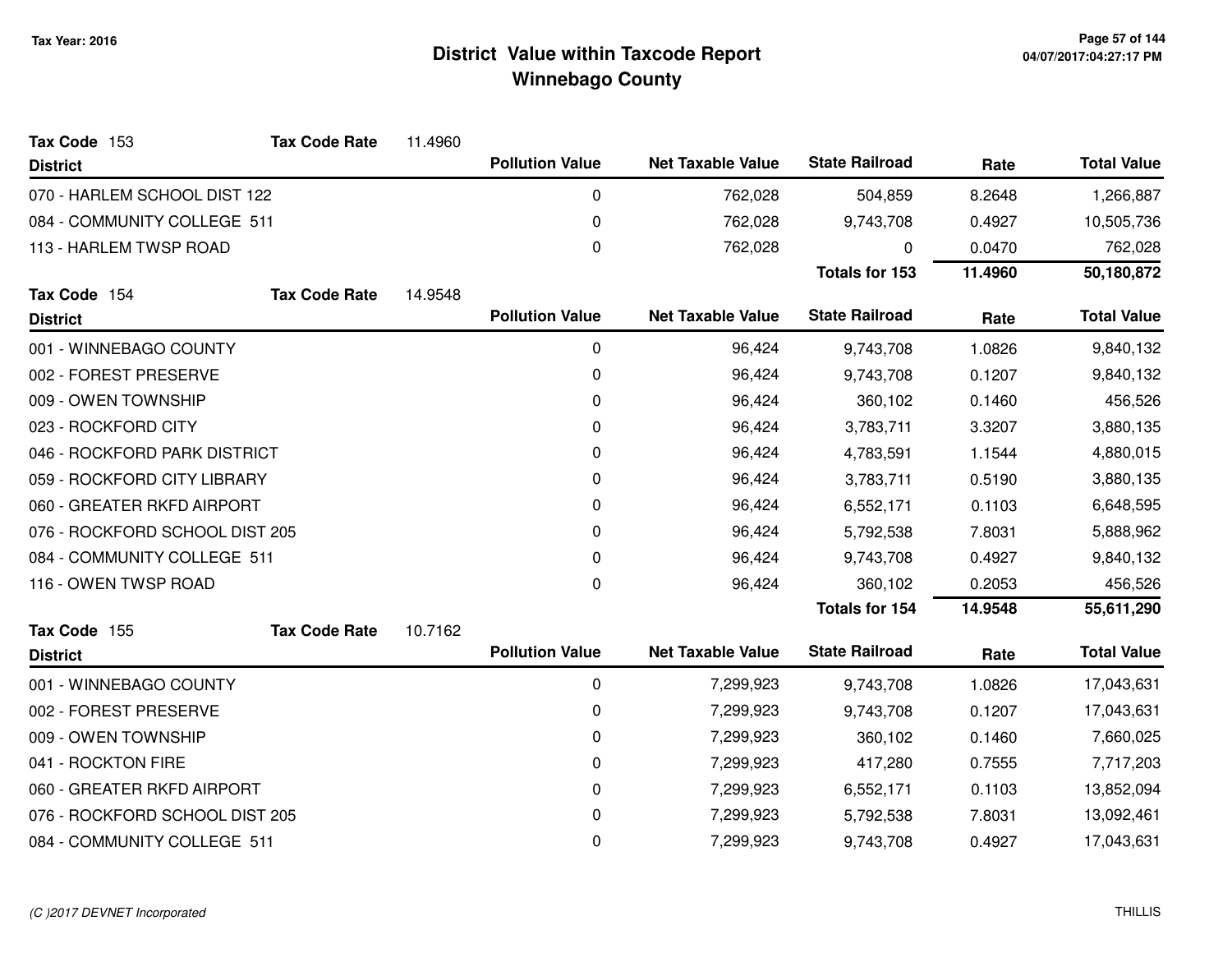| Tax Code 155                   | <b>Tax Code Rate</b> | 10.7162 |                        |                          |                       |         |                    |
|--------------------------------|----------------------|---------|------------------------|--------------------------|-----------------------|---------|--------------------|
| <b>District</b>                |                      |         | <b>Pollution Value</b> | <b>Net Taxable Value</b> | <b>State Railroad</b> | Rate    | <b>Total Value</b> |
| 116 - OWEN TWSP ROAD           |                      |         | 0                      | 7,299,923                | 360,102               | 0.2053  | 7,660,025          |
|                                |                      |         |                        |                          | <b>Totals for 155</b> | 10.7162 | 101,112,701        |
| Tax Code 156                   | <b>Tax Code Rate</b> | 10.5353 |                        |                          |                       |         |                    |
| <b>District</b>                |                      |         | <b>Pollution Value</b> | <b>Net Taxable Value</b> | <b>State Railroad</b> | Rate    | <b>Total Value</b> |
| 001 - WINNEBAGO COUNTY         |                      |         | 0                      | 16,282,047               | 9,743,708             | 1.0826  | 26,025,755         |
| 002 - FOREST PRESERVE          |                      |         | 0                      | 16,282,047               | 9,743,708             | 0.1207  | 26,025,755         |
| 009 - OWEN TOWNSHIP            |                      |         | 0                      | 16,282,047               | 360,102               | 0.1460  | 16,642,149         |
| 038 - NORTHWEST FIRE           |                      |         | 0                      | 16,282,047               | 279,809               | 0.5746  | 16,561,856         |
| 060 - GREATER RKFD AIRPORT     |                      |         | 0                      | 16,282,047               | 6,552,171             | 0.1103  | 22,834,218         |
| 076 - ROCKFORD SCHOOL DIST 205 |                      |         | 0                      | 16,282,047               | 5,792,538             | 7.8031  | 22,074,585         |
| 084 - COMMUNITY COLLEGE 511    |                      |         | 0                      | 16,282,047               | 9,743,708             | 0.4927  | 26,025,755         |
| 116 - OWEN TWSP ROAD           |                      |         | 0                      | 16,282,047               | 360,102               | 0.2053  | 16,642,149         |
|                                |                      |         |                        |                          | <b>Totals for 156</b> | 10.5353 | 172,832,222        |
| Tax Code 157                   | <b>Tax Code Rate</b> | 13.8004 |                        |                          |                       |         |                    |
| <b>District</b>                |                      |         | <b>Pollution Value</b> | <b>Net Taxable Value</b> | <b>State Railroad</b> | Rate    | <b>Total Value</b> |
| 001 - WINNEBAGO COUNTY         |                      |         | 0                      | 67,915                   | 9,743,708             | 1.0826  | 9,811,623          |
| 002 - FOREST PRESERVE          |                      |         | 0                      | 67,915                   | 9,743,708             | 0.1207  | 9,811,623          |
| 009 - OWEN TOWNSHIP            |                      |         | 0                      | 67,915                   | 360,102               | 0.1460  | 428,017            |
| 023 - ROCKFORD CITY            |                      |         | 0                      | 67,915                   | 3,783,711             | 3.3207  | 3,851,626          |
| 059 - ROCKFORD CITY LIBRARY    |                      |         | 0                      | 67,915                   | 3,783,711             | 0.5190  | 3,851,626          |
| 060 - GREATER RKFD AIRPORT     |                      |         | 0                      | 67,915                   | 6,552,171             | 0.1103  | 6,620,086          |
| 076 - ROCKFORD SCHOOL DIST 205 |                      |         | 0                      | 67,915                   | 5,792,538             | 7.8031  | 5,860,453          |
| 084 - COMMUNITY COLLEGE 511    |                      |         | 0                      | 67,915                   | 9,743,708             | 0.4927  | 9,811,623          |
| 116 - OWEN TWSP ROAD           |                      |         | 0                      | 67,915                   | 360,102               | 0.2053  | 428,017            |
|                                |                      |         |                        |                          | Totals for 157        | 13.8004 | 50,474,694         |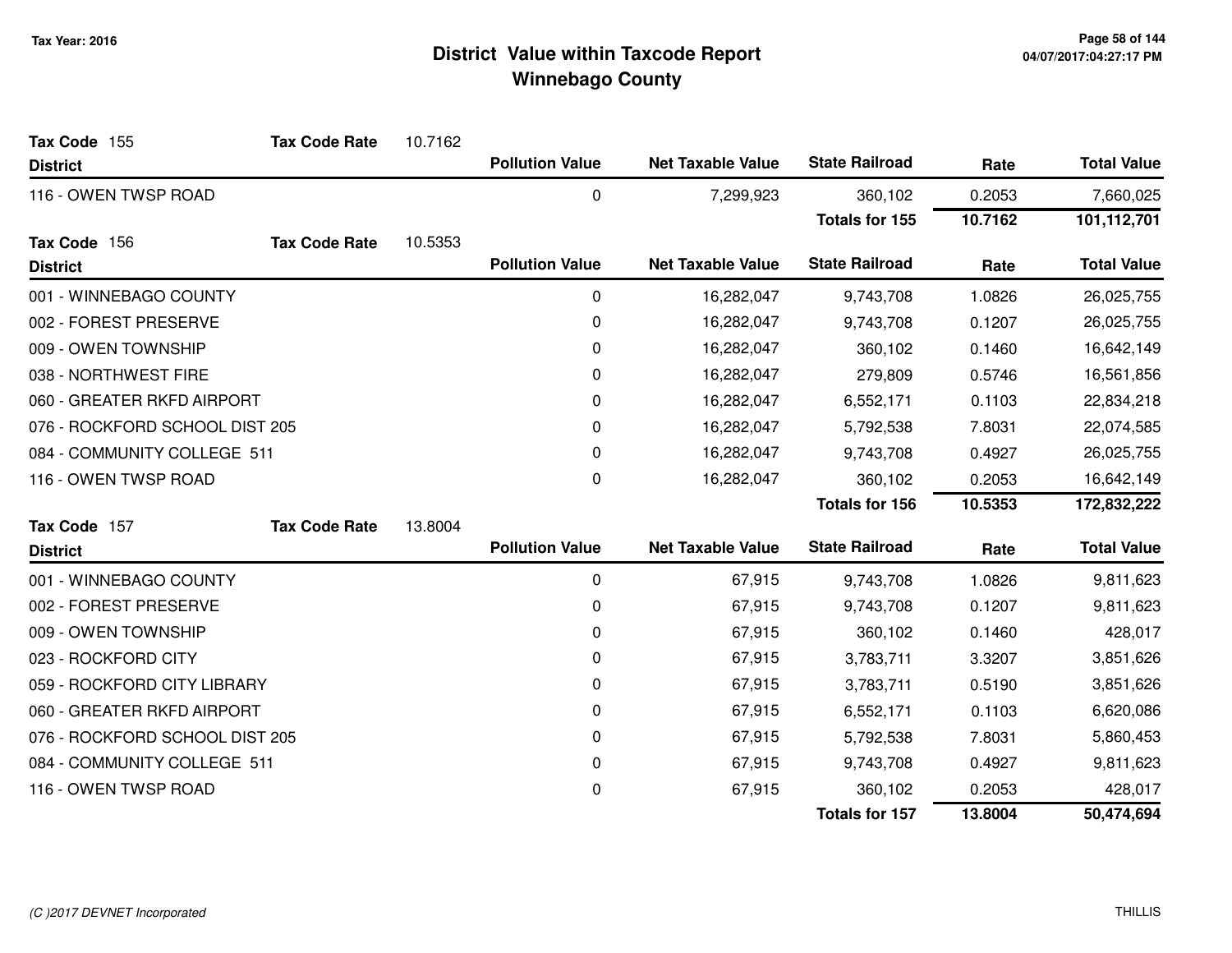| Tax Code 158                   | <b>Tax Code Rate</b> | 12.3466 |                        |                          |                       |         |                    |
|--------------------------------|----------------------|---------|------------------------|--------------------------|-----------------------|---------|--------------------|
| <b>District</b>                |                      |         | <b>Pollution Value</b> | <b>Net Taxable Value</b> | <b>State Railroad</b> | Rate    | <b>Total Value</b> |
| 001 - WINNEBAGO COUNTY         |                      |         | 0                      | 5,764,543                | 9,743,708             | 1.0826  | 15,508,251         |
| 002 - FOREST PRESERVE          |                      |         | 0                      | 5,764,543                | 9,743,708             | 0.1207  | 15,508,251         |
| 006 - HARLEM TOWNSHIP          |                      |         | 0                      | 5,764,543                | 0                     | 0.1116  | 5,764,543          |
| 020 - MACHESNEY PARK VILLAGE   |                      |         | 0                      | 5,764,543                | 0                     | 0.0000  | 5,764,543          |
| 037 - NORTH PARK FIRE          |                      |         | 0                      | 5,764,543                | 431,574               | 0.4541  | 6,196,117          |
| 046 - ROCKFORD PARK DISTRICT   |                      |         | 0                      | 5,764,543                | 4,783,591             | 1.1544  | 10,548,134         |
| 051 - ROCK RIVER WATER REC     |                      |         | 0                      | 5,764,543                | 5,101,328             | 0.2082  | 10,865,871         |
| 055 - NORTH SUBURBAN LIBRARY   |                      |         | 0                      | 5,764,543                | 826,221               | 0.3002  | 6,590,764          |
| 060 - GREATER RKFD AIRPORT     |                      |         | 0                      | 5,764,543                | 6,552,171             | 0.1103  | 12,316,714         |
| 070 - HARLEM SCHOOL DIST 122   |                      |         | 0                      | 5,764,543                | 504,859               | 8.2648  | 6,269,402          |
| 084 - COMMUNITY COLLEGE 511    |                      |         | 0                      | 5,764,543                | 9,743,708             | 0.4927  | 15,508,251         |
| 113 - HARLEM TWSP ROAD         |                      |         | 0                      | 5,764,543                | 0                     | 0.0470  | 5,764,543          |
|                                |                      |         |                        |                          | <b>Totals for 158</b> | 12.3466 | 116,605,384        |
| Tax Code 159                   | <b>Tax Code Rate</b> | 11.6767 |                        |                          |                       |         |                    |
| <b>District</b>                |                      |         | <b>Pollution Value</b> | <b>Net Taxable Value</b> | <b>State Railroad</b> | Rate    | <b>Total Value</b> |
| 001 - WINNEBAGO COUNTY         |                      |         | $\mathbf 0$            | 221,078                  | 9,743,708             | 1.0826  | 9,964,786          |
| 002 - FOREST PRESERVE          |                      |         | 0                      | 221,078                  | 9,743,708             | 0.1207  | 9,964,786          |
| 006 - HARLEM TOWNSHIP          |                      |         | 0                      | 221,078                  | 0                     | 0.1116  | 221,078            |
| 037 - NORTH PARK FIRE          |                      |         | 0                      | 221,078                  | 431,574               | 0.4541  | 652,652            |
| 046 - ROCKFORD PARK DISTRICT   |                      |         | 0                      | 221,078                  | 4,783,591             | 1.1544  | 5,004,669          |
| 055 - NORTH SUBURBAN LIBRARY   |                      |         | 0                      | 221,078                  | 826,221               | 0.3002  | 1,047,299          |
| 060 - GREATER RKFD AIRPORT     |                      |         | 0                      | 221,078                  | 6,552,171             | 0.1103  | 6,773,249          |
| 076 - ROCKFORD SCHOOL DIST 205 |                      |         | 0                      | 221,078                  | 5,792,538             | 7.8031  | 6,013,616          |
| 084 - COMMUNITY COLLEGE 511    |                      |         | 0                      | 221,078                  | 9,743,708             | 0.4927  | 9,964,786          |
| 113 - HARLEM TWSP ROAD         |                      |         | 0                      | 221,078                  |                       | 0.0470  | 221,078            |
|                                |                      |         |                        |                          | <b>Totals for 159</b> | 11.6767 | 49,827,999         |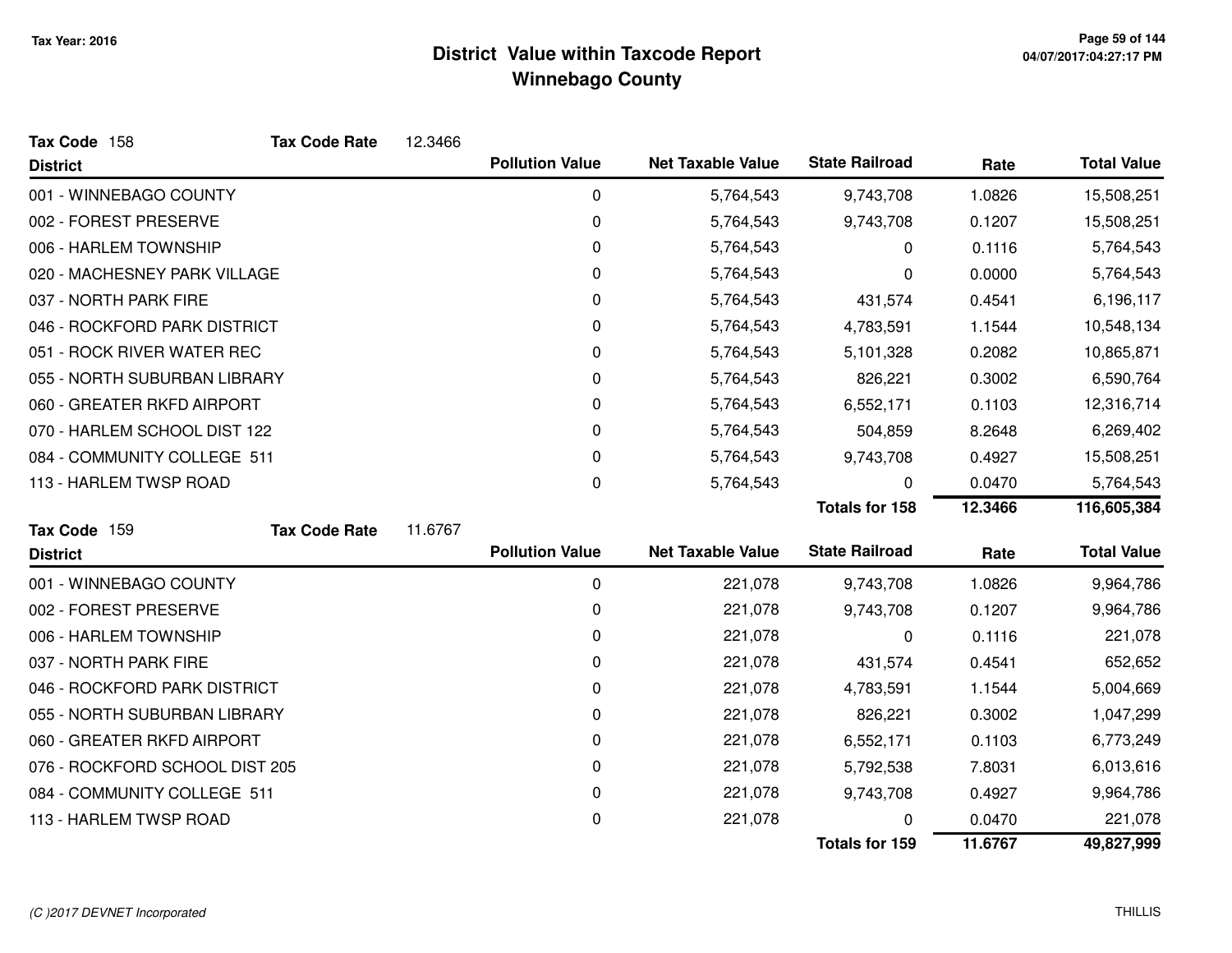| Tax Code 160                  | <b>Tax Code Rate</b> | 11.1922 |                        |                          |                       |         |                    |
|-------------------------------|----------------------|---------|------------------------|--------------------------|-----------------------|---------|--------------------|
| <b>District</b>               |                      |         | <b>Pollution Value</b> | <b>Net Taxable Value</b> | <b>State Railroad</b> | Rate    | <b>Total Value</b> |
| 001 - WINNEBAGO COUNTY        |                      |         | $\mathbf 0$            | 569,311                  | 9,743,708             | 1.0826  | 10,313,019         |
| 002 - FOREST PRESERVE         |                      |         | 0                      | 569,311                  | 9,743,708             | 0.1207  | 10,313,019         |
| 006 - HARLEM TOWNSHIP         |                      |         | 0                      | 569,311                  | 0                     | 0.1116  | 569,311            |
| 037 - NORTH PARK FIRE         |                      |         | 0                      | 569,311                  | 431,574               | 0.4541  | 1,000,885          |
| 051 - ROCK RIVER WATER REC    |                      |         | 0                      | 569,311                  | 5,101,328             | 0.2082  | 5,670,639          |
| 055 - NORTH SUBURBAN LIBRARY  |                      |         | 0                      | 569,311                  | 826,221               | 0.3002  | 1,395,532          |
| 060 - GREATER RKFD AIRPORT    |                      |         | 0                      | 569,311                  | 6,552,171             | 0.1103  | 7,121,482          |
| 070 - HARLEM SCHOOL DIST 122  |                      |         | 0                      | 569,311                  | 504,859               | 8.2648  | 1,074,170          |
| 084 - COMMUNITY COLLEGE 511   |                      |         | 0                      | 569,311                  | 9,743,708             | 0.4927  | 10,313,019         |
| 113 - HARLEM TWSP ROAD        |                      |         | 0                      | 569,311                  | 0                     | 0.0470  | 569,311            |
|                               |                      |         |                        |                          | <b>Totals for 160</b> | 11.1922 | 48,340,387         |
| Tax Code 161                  | <b>Tax Code Rate</b> | 9.1216  |                        |                          |                       |         |                    |
| <b>District</b>               |                      |         | <b>Pollution Value</b> | <b>Net Taxable Value</b> | <b>State Railroad</b> | Rate    | <b>Total Value</b> |
| 001 - WINNEBAGO COUNTY        |                      |         | $\boldsymbol{0}$       | 96,655                   | 9,743,708             | 1.0826  | 9,840,363          |
| 002 - FOREST PRESERVE         |                      |         | 0                      | 96,655                   | 9,743,708             | 0.1207  | 9,840,363          |
| 009 - OWEN TOWNSHIP           |                      |         | 0                      | 96,655                   | 360,102               | 0.1460  | 456,757            |
| 038 - NORTHWEST FIRE          |                      |         | 0                      | 96,655                   | 279,809               | 0.5746  | 376,464            |
| 060 - GREATER RKFD AIRPORT    |                      |         | 0                      | 96,655                   | 6,552,171             | 0.1103  | 6,648,826          |
| 074 - ROCKTON SCHOOL DIST 140 |                      |         | 0                      | 96,655                   | 388,083               | 3.8383  | 484,738            |
| 077 - HONONEGAH HIGH SD #207  |                      |         | 0                      | 96,655                   | 473,437               | 2.5511  | 570,092            |
| 084 - COMMUNITY COLLEGE 511   |                      |         | 0                      | 96,655                   | 9,743,708             | 0.4927  | 9,840,363          |
| 116 - OWEN TWSP ROAD          |                      |         | 0                      | 96,655                   | 360,102               | 0.2053  | 456,757            |
|                               |                      |         |                        |                          | <b>Totals for 161</b> | 9.1216  | 38,514,723         |
| Tax Code 162                  | <b>Tax Code Rate</b> | 10.3319 |                        |                          |                       |         |                    |
| <b>District</b>               |                      |         | <b>Pollution Value</b> | <b>Net Taxable Value</b> | <b>State Railroad</b> | Rate    | <b>Total Value</b> |
| 001 - WINNEBAGO COUNTY        |                      |         | 0                      | 467,453                  | 9,743,708             | 1.0826  | 10,211,161         |
| 002 - FOREST PRESERVE         |                      |         | 0                      | 467,453                  | 9,743,708             | 0.1207  | 10,211,161         |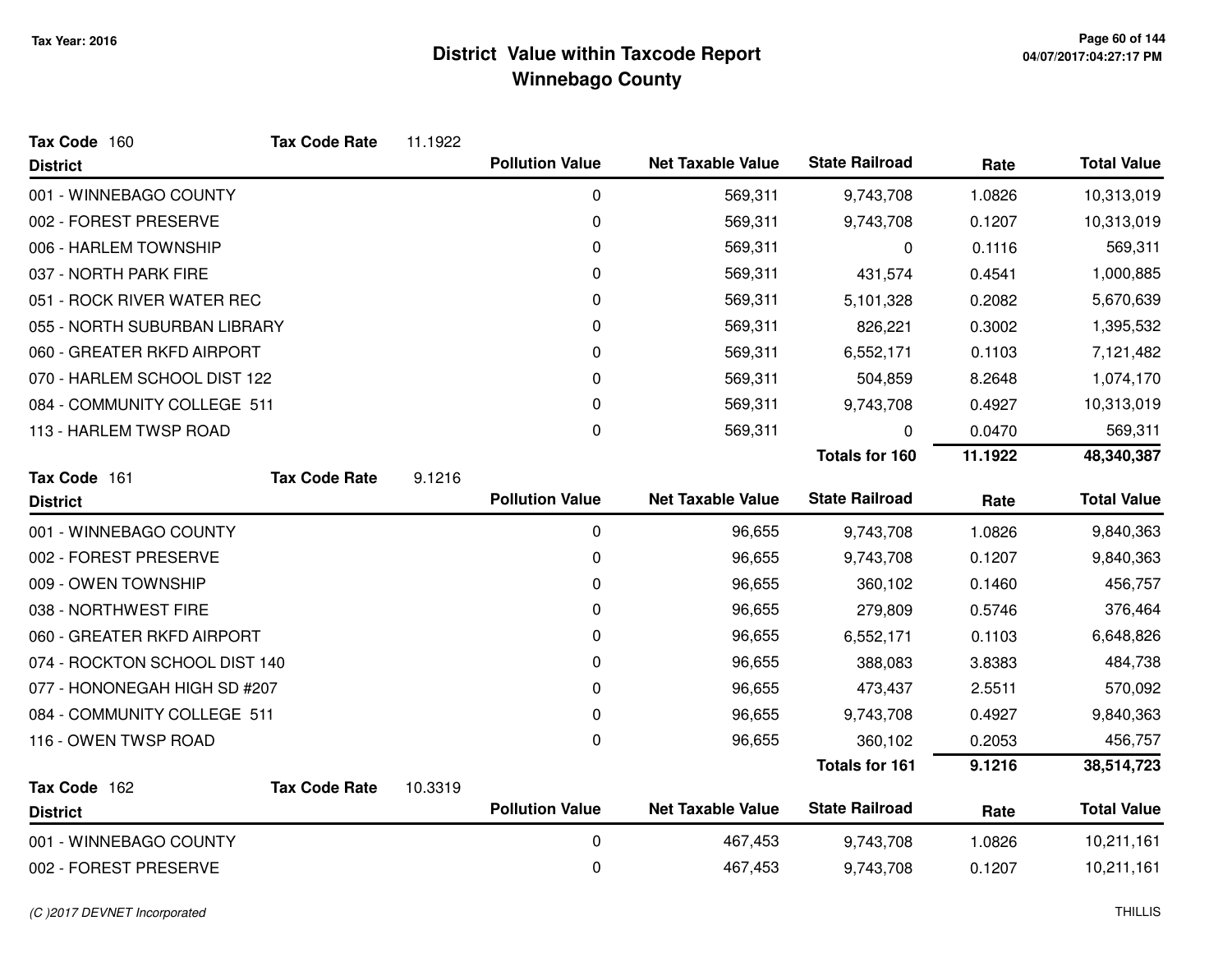| Tax Code 162                 | <b>Tax Code Rate</b> | 10.3319 |                        |                          |                       |         |                    |
|------------------------------|----------------------|---------|------------------------|--------------------------|-----------------------|---------|--------------------|
| <b>District</b>              |                      |         | <b>Pollution Value</b> | <b>Net Taxable Value</b> | <b>State Railroad</b> | Rate    | <b>Total Value</b> |
| 009 - OWEN TOWNSHIP          |                      |         | 0                      | 467,453                  | 360,102               | 0.1460  | 827,555            |
| 038 - NORTHWEST FIRE         |                      |         | 0                      | 467,453                  | 279,809               | 0.5746  | 747,262            |
| 058 - WINNEBAGO LIBRARY      |                      |         | 0                      | 467,453                  | 0                     | 0.2177  | 467,453            |
| 060 - GREATER RKFD AIRPORT   |                      |         | 0                      | 467,453                  | 6,552,171             | 0.1103  | 7,019,624          |
| 082 - WINNEBAGO UNIT SD #323 |                      |         | 0                      | 467,453                  | 1,880,267             | 7.3820  | 2,347,720          |
| 084 - COMMUNITY COLLEGE 511  |                      |         | 0                      | 467,453                  | 9,743,708             | 0.4927  | 10,211,161         |
| 116 - OWEN TWSP ROAD         |                      |         | 0                      | 467,453                  | 360,102               | 0.2053  | 827,555            |
|                              |                      |         |                        |                          | <b>Totals for 162</b> | 10.3319 | 42,870,652         |
| Tax Code 163                 | <b>Tax Code Rate</b> | 11.2878 |                        |                          |                       |         |                    |
| <b>District</b>              |                      |         | <b>Pollution Value</b> | <b>Net Taxable Value</b> | <b>State Railroad</b> | Rate    | <b>Total Value</b> |
| 001 - WINNEBAGO COUNTY       |                      |         | 0                      | 1,673,108                | 9,743,708             | 1.0826  | 11,416,816         |
| 002 - FOREST PRESERVE        |                      |         | 0                      | 1,673,108                | 9,743,708             | 0.1207  | 11,416,816         |
| 006 - HARLEM TOWNSHIP        |                      |         | 0                      | 1,673,108                | 0                     | 0.1116  | 1,673,108          |
| 035 - HARLEM-ROSCOE FIRE     |                      |         | 0                      | 1,673,108                | 344,889               | 0.7579  | 2,017,997          |
| 055 - NORTH SUBURBAN LIBRARY |                      |         | 0                      | 1,673,108                | 826,221               | 0.3002  | 2,499,329          |
| 060 - GREATER RKFD AIRPORT   |                      |         | 0                      | 1,673,108                | 6,552,171             | 0.1103  | 8,225,279          |
| 070 - HARLEM SCHOOL DIST 122 |                      |         | 0                      | 1,673,108                | 504,859               | 8.2648  | 2,177,967          |
| 084 - COMMUNITY COLLEGE 511  |                      |         | 0                      | 1,673,108                | 9,743,708             | 0.4927  | 11,416,816         |
| 113 - HARLEM TWSP ROAD       |                      |         | 0                      | 1,673,108                | 0                     | 0.0470  | 1,673,108          |
|                              |                      |         |                        |                          | <b>Totals for 163</b> | 11.2878 | 52,517,236         |
| Tax Code 164                 | <b>Tax Code Rate</b> | 10.9840 |                        |                          |                       |         |                    |
| <b>District</b>              |                      |         | <b>Pollution Value</b> | <b>Net Taxable Value</b> | <b>State Railroad</b> | Rate    | <b>Total Value</b> |
| 001 - WINNEBAGO COUNTY       |                      |         | 0                      | 81,526                   | 9,743,708             | 1.0826  | 9,825,234          |
| 002 - FOREST PRESERVE        |                      |         | 0                      | 81,526                   | 9,743,708             | 0.1207  | 9,825,234          |
| 006 - HARLEM TOWNSHIP        |                      |         | 0                      | 81,526                   | 0                     | 0.1116  | 81,526             |
| 037 - NORTH PARK FIRE        |                      |         | 0                      | 81,526                   | 431,574               | 0.4541  | 513,100            |
| 055 - NORTH SUBURBAN LIBRARY |                      |         | 0                      | 81,526                   | 826,221               | 0.3002  | 907,747            |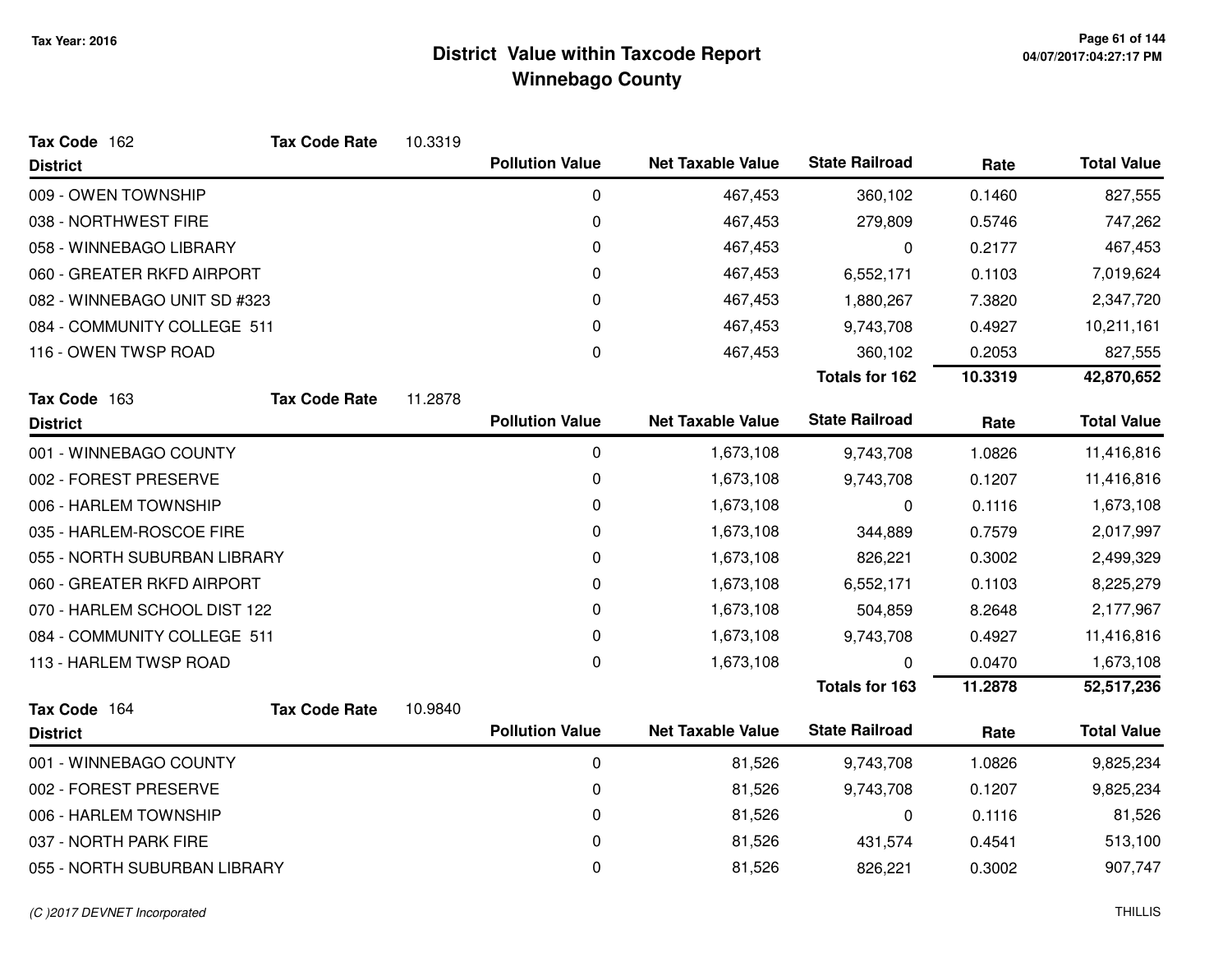| Tax Code 164                   | <b>Tax Code Rate</b> | 10.9840 |                        |                          |                       |            |                    |
|--------------------------------|----------------------|---------|------------------------|--------------------------|-----------------------|------------|--------------------|
| <b>District</b>                |                      |         | <b>Pollution Value</b> | <b>Net Taxable Value</b> | <b>State Railroad</b> | Rate       | <b>Total Value</b> |
| 060 - GREATER RKFD AIRPORT     |                      |         | 0                      | 81,526                   | 6,552,171             | 0.1103     | 6,633,697          |
| 070 - HARLEM SCHOOL DIST 122   |                      |         | $\pmb{0}$              | 81,526                   | 504,859               | 8.2648     | 586,385            |
| 084 - COMMUNITY COLLEGE 511    |                      |         | 0                      | 81,526                   | 9,743,708             | 0.4927     | 9,825,234          |
| 113 - HARLEM TWSP ROAD         |                      |         | 0                      | 81,526                   | 0                     | 0.0470     | 81,526             |
|                                |                      |         |                        |                          | <b>Totals for 164</b> | 10.9840    | 38,279,683         |
| Tax Code 165                   | <b>Tax Code Rate</b> | 9.3025  |                        |                          |                       |            |                    |
| <b>District</b>                |                      |         | <b>Pollution Value</b> | <b>Net Taxable Value</b> | <b>State Railroad</b> | Rate       | <b>Total Value</b> |
| 001 - WINNEBAGO COUNTY         |                      |         | 0                      | 12,845,806               | 9,743,708             | 1.0826     | 22,589,514         |
| 002 - FOREST PRESERVE          |                      |         | 0                      | 12,845,806               | 9,743,708             | 0.1207     | 22,589,514         |
| 009 - OWEN TOWNSHIP            |                      |         | 0                      | 12,845,806               | 360,102               | 0.1460     | 13,205,908         |
| 041 - ROCKTON FIRE             |                      |         | 0                      | 12,845,806               | 417,280               | 0.7555     | 13,263,086         |
| 060 - GREATER RKFD AIRPORT     |                      | 0       | 12,845,806             | 6,552,171                | 0.1103                | 19,397,977 |                    |
| 074 - ROCKTON SCHOOL DIST 140  |                      | 0       | 12,845,806             | 388,083                  | 3.8383                | 13,233,889 |                    |
| 077 - HONONEGAH HIGH SD #207   |                      |         | 0                      | 12,845,806               | 473,437               | 2.5511     | 13,319,243         |
| 084 - COMMUNITY COLLEGE 511    |                      |         | 0                      | 12,845,806               | 9,743,708             | 0.4927     | 22,589,514         |
| 116 - OWEN TWSP ROAD           |                      |         | $\Omega$               | 12,845,806               | 360,102               | 0.2053     | 13,205,908         |
|                                |                      |         |                        |                          | <b>Totals for 165</b> | 9.3025     | 153,394,553        |
| Tax Code 167                   | <b>Tax Code Rate</b> | 10.4250 |                        |                          |                       |            |                    |
| <b>District</b>                |                      |         | <b>Pollution Value</b> | <b>Net Taxable Value</b> | <b>State Railroad</b> | Rate       | <b>Total Value</b> |
| 001 - WINNEBAGO COUNTY         |                      |         | 0                      | 4,882,724                | 9,743,708             | 1.0826     | 14,626,432         |
| 002 - FOREST PRESERVE          |                      |         | 0                      | 4,882,724                | 9,743,708             | 0.1207     | 14,626,432         |
| 009 - OWEN TOWNSHIP            |                      |         | 0                      | 4,882,724                | 360,102               | 0.1460     | 5,242,826          |
| 038 - NORTHWEST FIRE           |                      |         | 0                      | 4,882,724                | 279,809               | 0.5746     | 5,162,533          |
| 076 - ROCKFORD SCHOOL DIST 205 |                      |         | 0                      | 4,882,724                | 5,792,538             | 7.8031     | 10,675,262         |
| 084 - COMMUNITY COLLEGE 511    |                      |         | 0                      | 4,882,724                | 9,743,708             | 0.4927     | 14,626,432         |
| 116 - OWEN TWSP ROAD           |                      |         | 0                      | 4,882,724                | 360,102               | 0.2053     | 5,242,826          |
|                                |                      |         |                        |                          | <b>Totals for 167</b> | 10.4250    | 70,202,743         |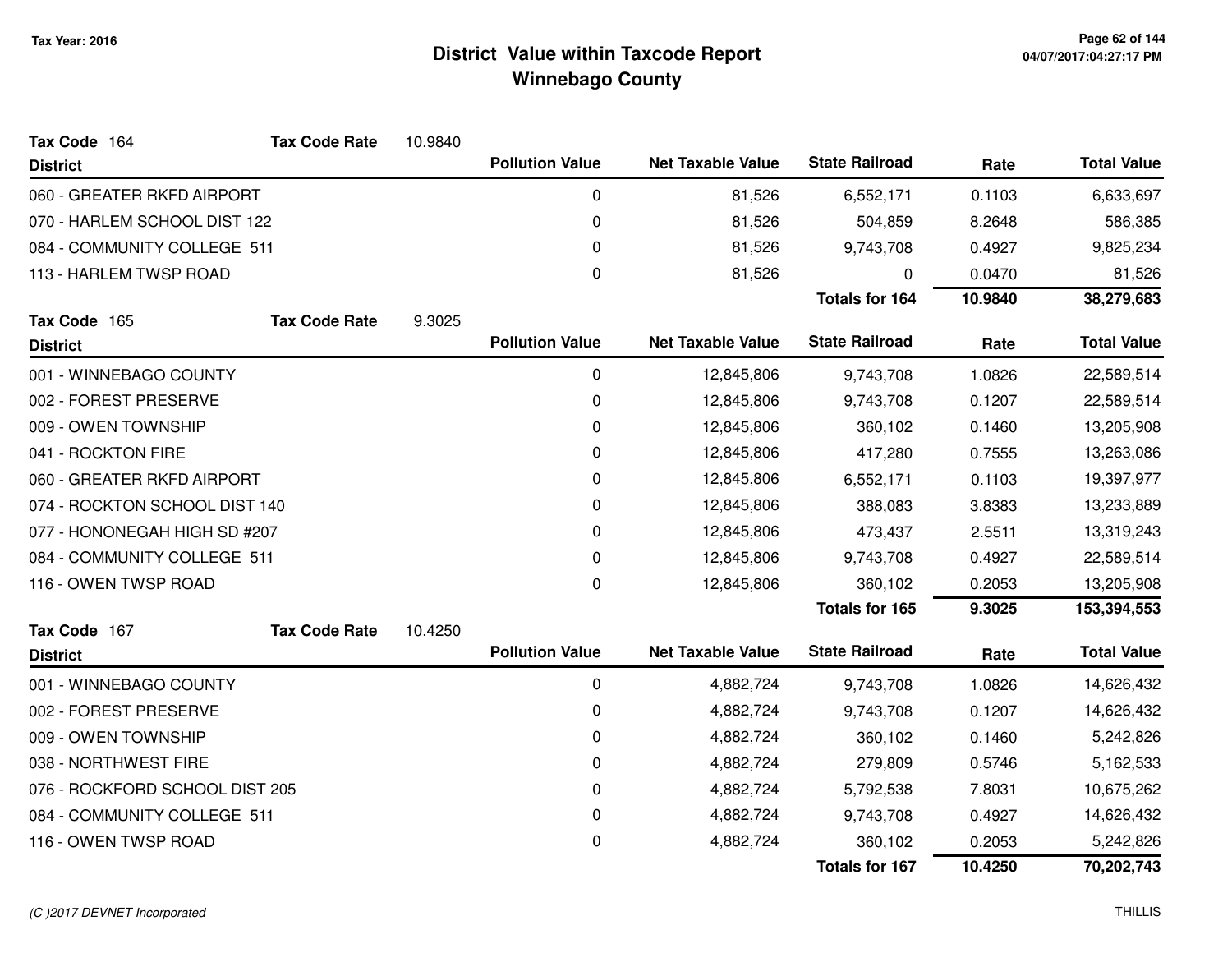| Tax Code 168                   | <b>Tax Code Rate</b> | 9.3025  |                        |                          |                       |         |                    |
|--------------------------------|----------------------|---------|------------------------|--------------------------|-----------------------|---------|--------------------|
| <b>District</b>                |                      |         | <b>Pollution Value</b> | <b>Net Taxable Value</b> | <b>State Railroad</b> | Rate    | <b>Total Value</b> |
| 001 - WINNEBAGO COUNTY         |                      |         | 0                      | 0                        | 9,743,708             | 1.0826  | 9,743,708          |
| 002 - FOREST PRESERVE          |                      |         | 0                      | 0                        | 9,743,708             | 0.1207  | 9,743,708          |
| 009 - OWEN TOWNSHIP            |                      |         | 0                      | 0                        | 360,102               | 0.1460  | 360,102            |
| 020 - MACHESNEY PARK VILLAGE   |                      |         | 0                      | 0                        | 0                     | 0.0000  | 0                  |
| 041 - ROCKTON FIRE             |                      |         | 0                      | 0                        | 417,280               | 0.7555  | 417,280            |
| 060 - GREATER RKFD AIRPORT     |                      |         | 0                      | 0                        | 6,552,171             | 0.1103  | 6,552,171          |
| 074 - ROCKTON SCHOOL DIST 140  |                      |         | 0                      | 0                        | 388,083               | 3.8383  | 388,083            |
| 077 - HONONEGAH HIGH SD #207   |                      |         | 0                      | 0                        | 473,437               | 2.5511  | 473,437            |
| 084 - COMMUNITY COLLEGE 511    |                      |         | 0                      | 0                        | 9,743,708             | 0.4927  | 9,743,708          |
| 116 - OWEN TWSP ROAD           |                      |         | 0                      | $\mathbf 0$              | 360,102               | 0.2053  | 360,102            |
|                                |                      |         |                        |                          | <b>Totals for 168</b> | 9.3025  | 37,782,299         |
| Tax Code 169                   | <b>Tax Code Rate</b> | 10.8355 |                        |                          |                       |         |                    |
| <b>District</b>                |                      |         | <b>Pollution Value</b> | <b>Net Taxable Value</b> | <b>State Railroad</b> | Rate    | <b>Total Value</b> |
| 001 - WINNEBAGO COUNTY         |                      |         | 0                      | 7,181,015                | 9,743,708             | 1.0826  | 16,924,723         |
| 002 - FOREST PRESERVE          |                      |         | 0                      | 7,181,015                | 9,743,708             | 0.1207  | 16,924,723         |
| 009 - OWEN TOWNSHIP            |                      |         | 0                      | 7,181,015                | 360,102               | 0.1460  | 7,541,117          |
| 038 - NORTHWEST FIRE           |                      |         | 0                      | 7,181,015                | 279,809               | 0.5746  | 7,460,824          |
| 055 - NORTH SUBURBAN LIBRARY   |                      |         | 0                      | 7,181,015                | 826,221               | 0.3002  | 8,007,236          |
| 060 - GREATER RKFD AIRPORT     |                      |         | 0                      | 7,181,015                | 6,552,171             | 0.1103  | 13,733,186         |
| 076 - ROCKFORD SCHOOL DIST 205 |                      |         | 0                      | 7,181,015                | 5,792,538             | 7.8031  | 12,973,553         |
| 084 - COMMUNITY COLLEGE 511    |                      |         | 0                      | 7,181,015                | 9,743,708             | 0.4927  | 16,924,723         |
| 116 - OWEN TWSP ROAD           |                      |         | 0                      | 7,181,015                | 360,102               | 0.2053  | 7,541,117          |
|                                |                      |         |                        |                          | Totals for 169        | 10.8355 | 108,031,202        |
| Tax Code 170                   | <b>Tax Code Rate</b> | 10.7435 |                        |                          |                       |         |                    |
| <b>District</b>                |                      |         | <b>Pollution Value</b> | <b>Net Taxable Value</b> | <b>State Railroad</b> | Rate    | <b>Total Value</b> |
| 001 - WINNEBAGO COUNTY         |                      |         | 0                      | 96,856                   | 9,743,708             | 1.0826  | 9,840,564          |
| 002 - FOREST PRESERVE          |                      |         | 0                      | 96,856                   | 9,743,708             | 0.1207  | 9,840,564          |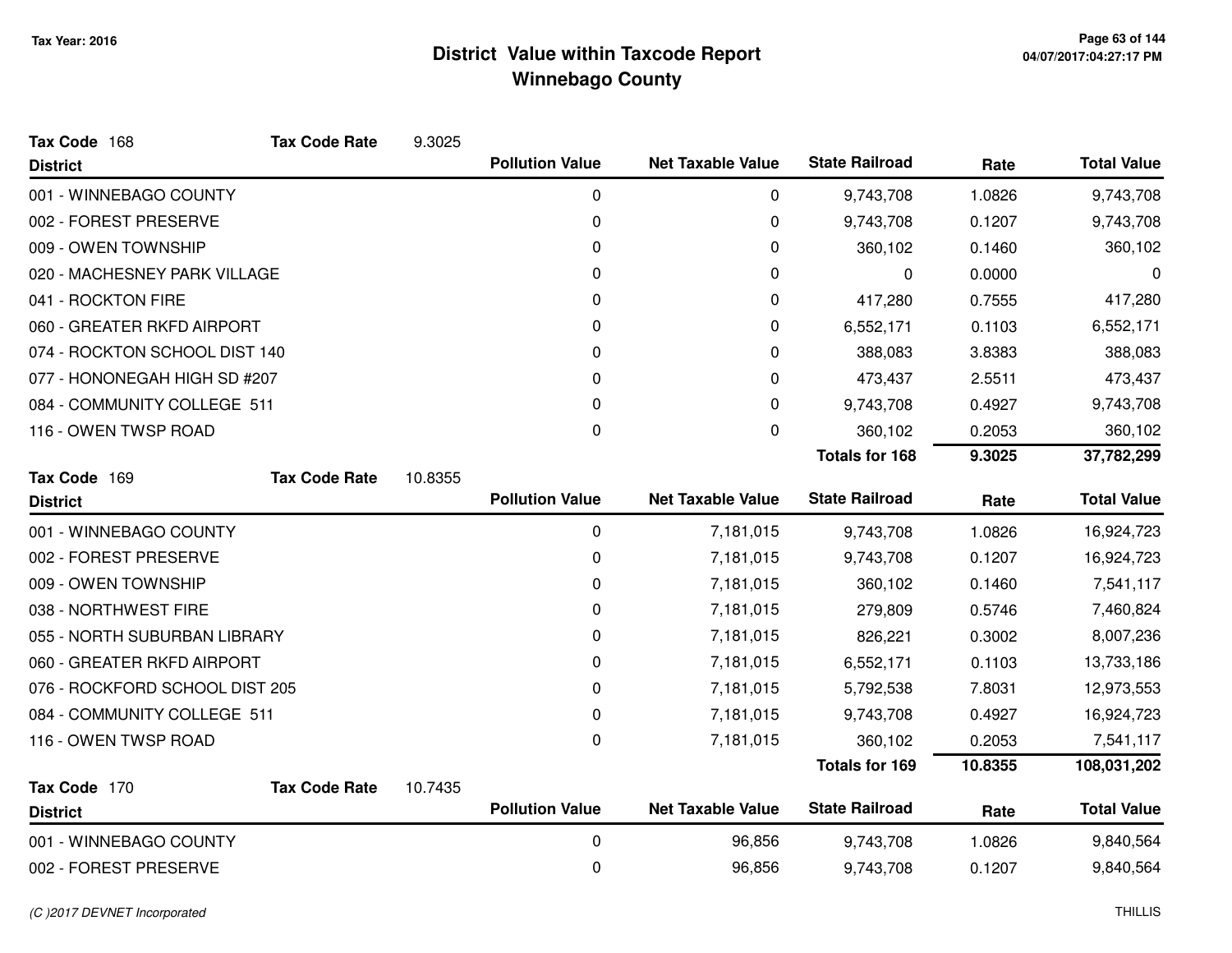| Tax Code 170                   | <b>Tax Code Rate</b> | 10.7435 |                        |                          |                       |         |                    |
|--------------------------------|----------------------|---------|------------------------|--------------------------|-----------------------|---------|--------------------|
| <b>District</b>                |                      |         | <b>Pollution Value</b> | <b>Net Taxable Value</b> | <b>State Railroad</b> | Rate    | <b>Total Value</b> |
| 009 - OWEN TOWNSHIP            |                      |         | 0                      | 96,856                   | 360,102               | 0.1460  | 456,958            |
| 038 - NORTHWEST FIRE           |                      |         | 0                      | 96,856                   | 279,809               | 0.5746  | 376,665            |
| 051 - ROCK RIVER WATER REC     |                      |         | 0                      | 96,856                   | 5,101,328             | 0.2082  | 5,198,184          |
| 060 - GREATER RKFD AIRPORT     |                      |         | 0                      | 96,856                   | 6,552,171             | 0.1103  | 6,649,027          |
| 076 - ROCKFORD SCHOOL DIST 205 |                      |         | 0                      | 96,856                   | 5,792,538             | 7.8031  | 5,889,394          |
| 084 - COMMUNITY COLLEGE 511    |                      |         | 0                      | 96,856                   | 9,743,708             | 0.4927  | 9,840,564          |
| 116 - OWEN TWSP ROAD           |                      |         | 0                      | 96,856                   | 360,102               | 0.2053  | 456,958            |
|                                |                      |         |                        |                          | <b>Totals for 170</b> | 10.7435 | 48,548,878         |
| Tax Code 171                   | <b>Tax Code Rate</b> | 11.8979 |                        |                          |                       |         |                    |
| <b>District</b>                |                      |         | <b>Pollution Value</b> | <b>Net Taxable Value</b> | <b>State Railroad</b> | Rate    | <b>Total Value</b> |
| 001 - WINNEBAGO COUNTY         |                      |         | 0                      | 122,984                  | 9,743,708             | 1.0826  | 9,866,692          |
| 002 - FOREST PRESERVE          |                      |         | 0                      | 122,984                  | 9,743,708             | 0.1207  | 9,866,692          |
| 009 - OWEN TOWNSHIP            |                      |         | 0                      | 122,984                  | 360,102               | 0.1460  | 483,086            |
| 038 - NORTHWEST FIRE           |                      |         | 0                      | 122,984                  | 279,809               | 0.5746  | 402,793            |
| 046 - ROCKFORD PARK DISTRICT   |                      |         | 0                      | 122,984                  | 4,783,591             | 1.1544  | 4,906,575          |
| 051 - ROCK RIVER WATER REC     |                      |         | 0                      | 122,984                  | 5,101,328             | 0.2082  | 5,224,312          |
| 060 - GREATER RKFD AIRPORT     |                      |         | 0                      | 122,984                  | 6,552,171             | 0.1103  | 6,675,155          |
| 076 - ROCKFORD SCHOOL DIST 205 |                      |         | 0                      | 122,984                  | 5,792,538             | 7.8031  | 5,915,522          |
| 084 - COMMUNITY COLLEGE 511    |                      |         | 0                      | 122,984                  | 9,743,708             | 0.4927  | 9,866,692          |
| 116 - OWEN TWSP ROAD           |                      |         | 0                      | 122,984                  | 360,102               | 0.2053  | 483,086            |
|                                |                      |         |                        |                          | <b>Totals for 171</b> | 11.8979 | 53,690,605         |
| Tax Code 172                   | <b>Tax Code Rate</b> | 15.0527 |                        |                          |                       |         |                    |
| <b>District</b>                |                      |         | <b>Pollution Value</b> | <b>Net Taxable Value</b> | <b>State Railroad</b> | Rate    | <b>Total Value</b> |
| 001 - WINNEBAGO COUNTY         |                      |         | 0                      | 223,298                  | 9,743,708             | 1.0826  | 9,967,006          |
| 002 - FOREST PRESERVE          |                      |         | 0                      | 223,298                  | 9,743,708             | 0.1207  | 9,967,006          |
| 009 - OWEN TOWNSHIP            |                      |         | 0                      | 223,298                  | 360,102               | 0.1460  | 583,400            |
| 023 - ROCKFORD CITY            |                      |         | 0                      | 223,298                  | 3,783,711             | 3.3207  | 4,007,009          |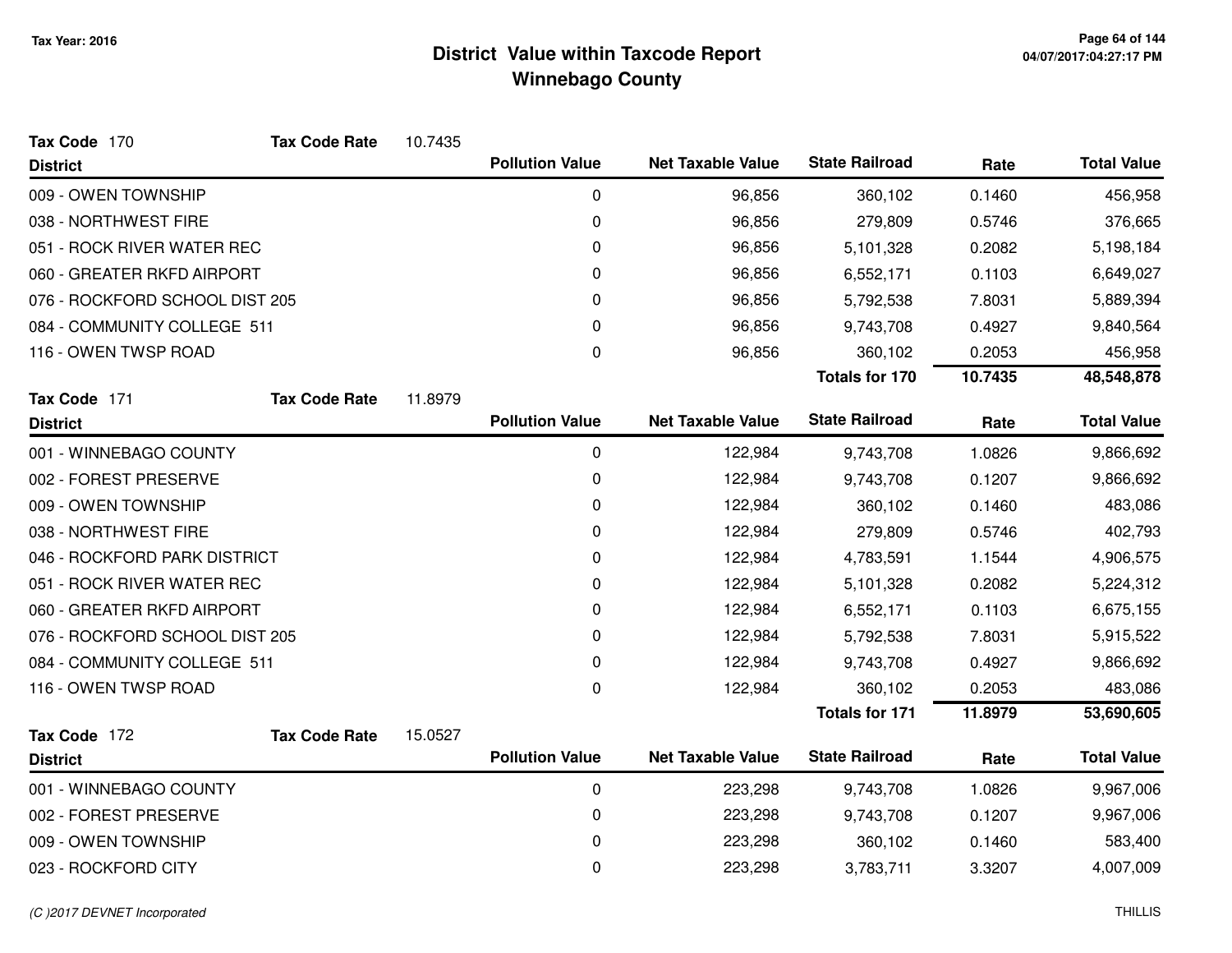| Tax Code 172                    | <b>Tax Code Rate</b> | 15.0527 |                        |                          |                       |         |                    |
|---------------------------------|----------------------|---------|------------------------|--------------------------|-----------------------|---------|--------------------|
| <b>District</b>                 |                      |         | <b>Pollution Value</b> | <b>Net Taxable Value</b> | <b>State Railroad</b> | Rate    | <b>Total Value</b> |
| 046 - ROCKFORD PARK DISTRICT    |                      |         | 0                      | 223,298                  | 4,783,591             | 1.1544  | 5,006,889          |
| 051 - ROCK RIVER WATER REC      |                      |         | 0                      | 223,298                  | 5,101,328             | 0.2082  | 5,324,626          |
| 059 - ROCKFORD CITY LIBRARY     |                      |         | 0                      | 223,298                  | 3,783,711             | 0.5190  | 4,007,009          |
| 076 - ROCKFORD SCHOOL DIST 205  |                      |         | 0                      | 223,298                  | 5,792,538             | 7.8031  | 6,015,836          |
| 084 - COMMUNITY COLLEGE 511     |                      |         | 0                      | 223,298                  | 9,743,708             | 0.4927  | 9,967,006          |
| 116 - OWEN TWSP ROAD            |                      |         | $\Omega$               | 223,298                  | 360,102               | 0.2053  | 583,400            |
|                                 |                      |         |                        |                          | <b>Totals for 172</b> | 15.0527 | 55,429,187         |
| Tax Code 175                    | <b>Tax Code Rate</b> | 10.3511 |                        |                          |                       |         |                    |
| <b>District</b>                 |                      |         | <b>Pollution Value</b> | <b>Net Taxable Value</b> | <b>State Railroad</b> | Rate    | <b>Total Value</b> |
| 001 - WINNEBAGO COUNTY          |                      |         | 0                      | 37,304,991               | 9,743,708             | 1.0826  | 47,048,699         |
| 002 - FOREST PRESERVE           |                      |         | 0                      | 37,304,991               | 9,743,708             | 0.1207  | 47,048,699         |
| 013 - ROSCOE TOWNSHIP           |                      |         | 0                      | 37,304,991               | 629,087               | 0.1472  | 37,934,078         |
| 026 - SOUTH BELOIT CITY         |                      |         | 0                      | 37,304,991               | 994,981               | 1.1690  | 38,299,972         |
| 061 - SOUTH BELOIT CITY LIBRARY |                      |         | $\pmb{0}$              | 37,304,991               | 994,981               | 0.2115  | 38,299,972         |
| 072 - PRAIRIE HILL SCH DIST 133 |                      |         | 0                      | 37,304,991               | 0                     | 4.3951  | 37,304,991         |
| 077 - HONONEGAH HIGH SD #207    |                      |         | 0                      | 37,304,991               | 473,437               | 2.5511  | 37,778,428         |
| 084 - COMMUNITY COLLEGE 511     |                      |         | 0                      | 37,304,991               | 9,743,708             | 0.4927  | 47,048,699         |
| 120 - ROSCOE TWSP ROAD          |                      |         | 0                      | 37,304,991               | 629,087               | 0.1812  | 37,934,078         |
|                                 |                      |         |                        |                          | <b>Totals for 175</b> | 10.3511 | 368,697,616        |
| Tax Code 176                    | <b>Tax Code Rate</b> | 9.2708  |                        |                          |                       |         |                    |
| <b>District</b>                 |                      |         | <b>Pollution Value</b> | <b>Net Taxable Value</b> | <b>State Railroad</b> | Rate    | <b>Total Value</b> |
| 001 - WINNEBAGO COUNTY          |                      |         | $\mathbf 0$            | 315,141                  | 9,743,708             | 1.0826  | 10,058,849         |
| 002 - FOREST PRESERVE           |                      |         | 0                      | 315,141                  | 9,743,708             | 0.1207  | 10,058,849         |
| 013 - ROSCOE TOWNSHIP           |                      |         | 0                      | 315,141                  | 629,087               | 0.1472  | 944,228            |
| 055 - NORTH SUBURBAN LIBRARY    |                      |         | 0                      | 315,141                  | 826,221               | 0.3002  | 1,141,362          |
| 072 - PRAIRIE HILL SCH DIST 133 |                      |         | 0                      | 315,141                  | 0                     | 4.3951  | 315,141            |
| 077 - HONONEGAH HIGH SD #207    |                      |         | 0                      | 315,141                  | 473,437               | 2.5511  | 788,578            |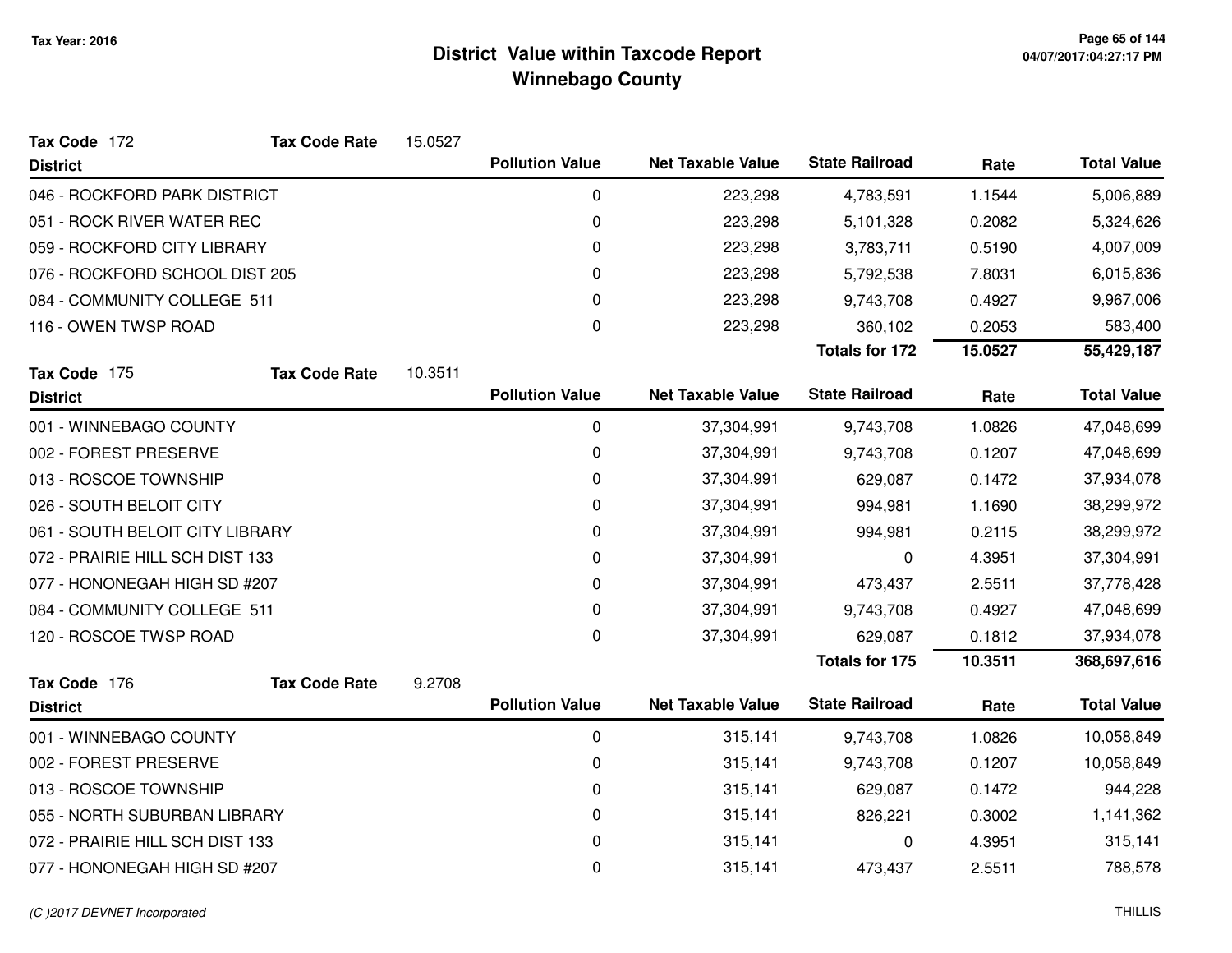| Tax Code 176                    | <b>Tax Code Rate</b> | 9.2708  |                        |                          |                       |            |                    |
|---------------------------------|----------------------|---------|------------------------|--------------------------|-----------------------|------------|--------------------|
| <b>District</b>                 |                      |         | <b>Pollution Value</b> | <b>Net Taxable Value</b> | <b>State Railroad</b> | Rate       | <b>Total Value</b> |
| 084 - COMMUNITY COLLEGE 511     |                      |         | 0                      | 315,141                  | 9,743,708             | 0.4927     | 10,058,849         |
| 120 - ROSCOE TWSP ROAD          |                      |         | 0                      | 315,141                  | 629,087               | 0.1812     | 944,228            |
|                                 |                      |         |                        |                          | <b>Totals for 176</b> | 9.2708     | 34,310,084         |
| Tax Code 177                    | <b>Tax Code Rate</b> | 10.3840 |                        |                          |                       |            |                    |
| <b>District</b>                 |                      |         | <b>Pollution Value</b> | <b>Net Taxable Value</b> | <b>State Railroad</b> | Rate       | <b>Total Value</b> |
| 001 - WINNEBAGO COUNTY          |                      |         | 0                      | 10,473,725               | 9,743,708             | 1.0826     | 20,217,433         |
| 002 - FOREST PRESERVE           |                      |         | 0                      | 10,473,725               | 9,743,708             | 0.1207     | 20,217,433         |
| 013 - ROSCOE TOWNSHIP           |                      |         | 0                      | 10,473,725               | 629,087               | 0.1472     | 11,102,812         |
| 026 - SOUTH BELOIT CITY         |                      |         | 0                      | 10,473,725               | 994,981               | 1.1690     | 11,468,706         |
| 061 - SOUTH BELOIT CITY LIBRARY |                      |         | 0                      | 10,473,725               | 994,981               | 0.2115     | 11,468,706         |
| 079 - SOUTH BELOIT SD #320      |                      |         | 0                      | 10,473,725               | 1,080,849             | 6.9791     | 11,554,574         |
| 084 - COMMUNITY COLLEGE 511     |                      | 0       | 10,473,725             | 9,743,708                | 0.4927                | 20,217,433 |                    |
| 120 - ROSCOE TWSP ROAD          |                      |         | 0                      | 10,473,725               | 629,087               | 0.1812     | 11,102,812         |
|                                 |                      |         |                        |                          | <b>Totals for 177</b> | 10.3840    | 117,349,909        |
| Tax Code 178                    | <b>Tax Code Rate</b> | 9.3037  |                        |                          |                       |            |                    |
| <b>District</b>                 |                      |         | <b>Pollution Value</b> | <b>Net Taxable Value</b> | <b>State Railroad</b> | Rate       | <b>Total Value</b> |
| 001 - WINNEBAGO COUNTY          |                      |         | 0                      | 18,895                   | 9,743,708             | 1.0826     | 9,762,603          |
| 002 - FOREST PRESERVE           |                      |         | 0                      | 18,895                   | 9,743,708             | 0.1207     | 9,762,603          |
| 013 - ROSCOE TOWNSHIP           |                      |         | 0                      | 18,895                   | 629,087               | 0.1472     | 647,982            |
| 055 - NORTH SUBURBAN LIBRARY    |                      |         | 0                      | 18,895                   | 826,221               | 0.3002     | 845,116            |
| 079 - SOUTH BELOIT SD #320      |                      |         | 0                      | 18,895                   | 1,080,849             | 6.9791     | 1,099,744          |
| 084 - COMMUNITY COLLEGE 511     |                      |         | 0                      | 18,895                   | 9,743,708             | 0.4927     | 9,762,603          |
| 120 - ROSCOE TWSP ROAD          |                      |         | 0                      | 18,895                   | 629,087               | 0.1812     | 647,982            |
|                                 |                      |         |                        |                          | <b>Totals for 178</b> | 9.3037     | 32,528,633         |
| Tax Code 179                    | <b>Tax Code Rate</b> | 10.0616 |                        |                          |                       |            |                    |
| <b>District</b>                 |                      |         | <b>Pollution Value</b> | <b>Net Taxable Value</b> | <b>State Railroad</b> | Rate       | <b>Total Value</b> |
| 001 - WINNEBAGO COUNTY          |                      |         | 0                      | 9,532,343                | 9,743,708             | 1.0826     | 19,276,051         |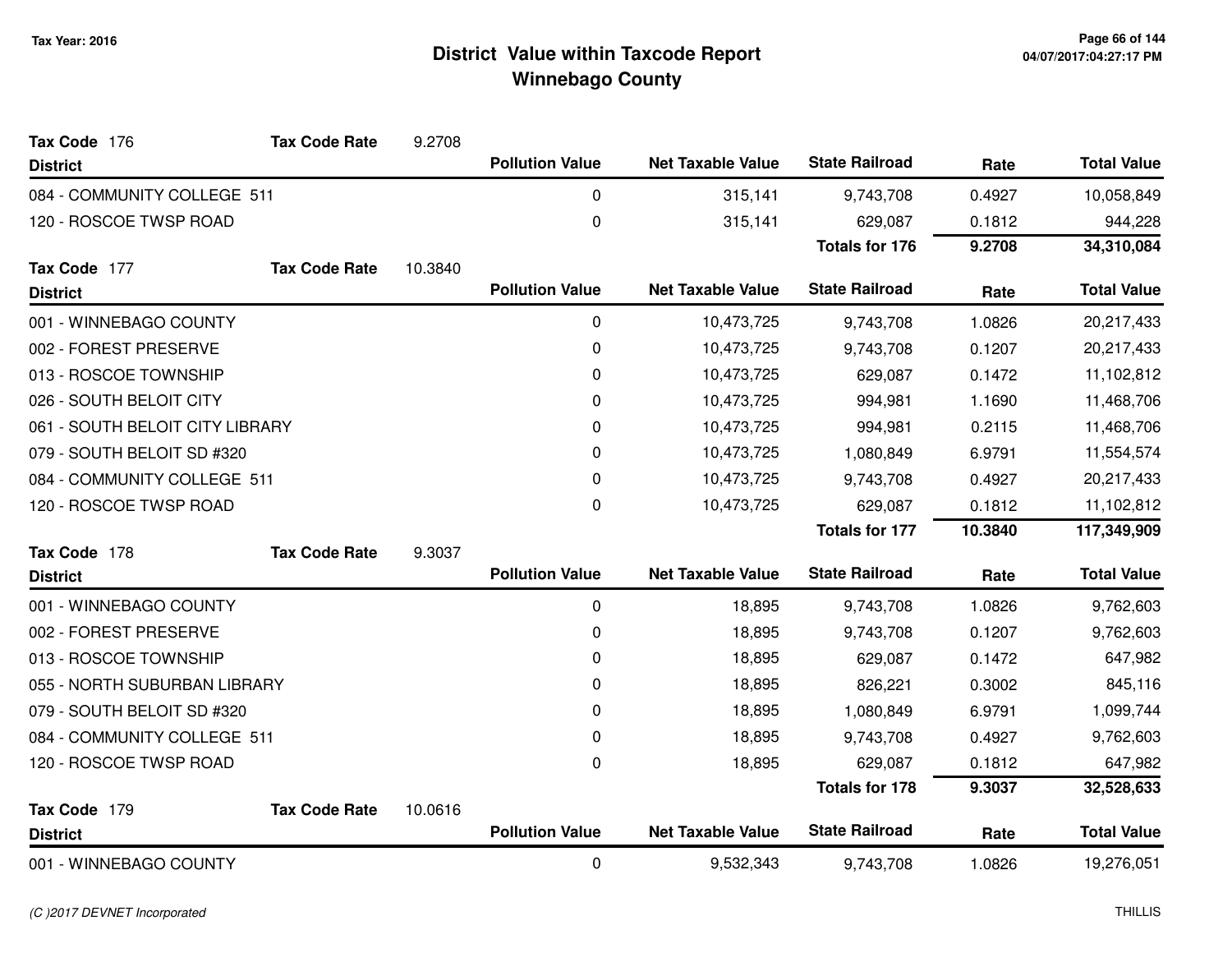| Tax Code 179                    | <b>Tax Code Rate</b> | 10.0616 |                        |                          |                       |         |                    |
|---------------------------------|----------------------|---------|------------------------|--------------------------|-----------------------|---------|--------------------|
| <b>District</b>                 |                      |         | <b>Pollution Value</b> | <b>Net Taxable Value</b> | <b>State Railroad</b> | Rate    | <b>Total Value</b> |
| 002 - FOREST PRESERVE           |                      |         | 0                      | 9,532,343                | 9,743,708             | 0.1207  | 19,276,051         |
| 013 - ROSCOE TOWNSHIP           |                      |         | 0                      | 9,532,343                | 629,087               | 0.1472  | 10,161,430         |
| 035 - HARLEM-ROSCOE FIRE        |                      |         | 0                      | 9,532,343                | 344,889               | 0.7579  | 9,877,232          |
| 055 - NORTH SUBURBAN LIBRARY    |                      |         | 0                      | 9,532,343                | 826,221               | 0.3002  | 10,358,564         |
| 079 - SOUTH BELOIT SD #320      |                      |         | 0                      | 9,532,343                | 1,080,849             | 6.9791  | 10,613,192         |
| 084 - COMMUNITY COLLEGE 511     |                      |         | 0                      | 9,532,343                | 9,743,708             | 0.4927  | 19,276,051         |
| 120 - ROSCOE TWSP ROAD          |                      |         | 0                      | 9,532,343                | 629,087               | 0.1812  | 10,161,430         |
|                                 |                      |         |                        |                          | <b>Totals for 179</b> | 10.0616 | 109,000,001        |
| Tax Code 180                    | <b>Tax Code Rate</b> | 10.0287 |                        |                          |                       |         |                    |
| <b>District</b>                 |                      |         | <b>Pollution Value</b> | <b>Net Taxable Value</b> | <b>State Railroad</b> | Rate    | <b>Total Value</b> |
| 001 - WINNEBAGO COUNTY          |                      |         | 0                      | 63,538,515               | 9,743,708             | 1.0826  | 73,282,223         |
| 002 - FOREST PRESERVE           |                      |         | 0                      | 63,538,515               | 9,743,708             | 0.1207  | 73,282,223         |
| 013 - ROSCOE TOWNSHIP           |                      |         | 0                      | 63,538,515               | 629,087               | 0.1472  | 64,167,602         |
| 035 - HARLEM-ROSCOE FIRE        |                      |         | 0                      | 63,538,515               | 344,889               | 0.7579  | 63,883,404         |
| 055 - NORTH SUBURBAN LIBRARY    |                      |         | 0                      | 63,538,515               | 826,221               | 0.3002  | 64,364,736         |
| 072 - PRAIRIE HILL SCH DIST 133 |                      |         | 0                      | 63,538,515               | 0                     | 4.3951  | 63,538,515         |
| 077 - HONONEGAH HIGH SD #207    |                      |         | 0                      | 63,538,515               | 473,437               | 2.5511  | 64,011,952         |
| 084 - COMMUNITY COLLEGE 511     |                      |         | 0                      | 63,538,515               | 9,743,708             | 0.4927  | 73,282,223         |
| 120 - ROSCOE TWSP ROAD          |                      |         | 0                      | 63,538,515               | 629,087               | 0.1812  | 64,167,602         |
|                                 |                      |         |                        |                          | <b>Totals for 180</b> | 10.0287 | 603,980,480        |
| Tax Code 181                    | <b>Tax Code Rate</b> | 9.9039  |                        |                          | <b>State Railroad</b> |         |                    |
| <b>District</b>                 |                      |         | <b>Pollution Value</b> | <b>Net Taxable Value</b> |                       | Rate    | <b>Total Value</b> |
| 001 - WINNEBAGO COUNTY          |                      |         | 0                      | 129,390,825              | 9,743,708             | 1.0826  | 139,134,533        |
| 002 - FOREST PRESERVE           |                      |         | 0                      | 129,390,825              | 9,743,708             | 0.1207  | 139,134,533        |
| 013 - ROSCOE TOWNSHIP           |                      |         | 0                      | 129,390,825              | 629,087               | 0.1472  | 130,019,912        |
| 035 - HARLEM-ROSCOE FIRE        |                      |         | 0                      | 129,390,825              | 344,889               | 0.7579  | 129,735,714        |
| 055 - NORTH SUBURBAN LIBRARY    |                      |         | 0                      | 129,390,825              | 826,221               | 0.3002  | 130,217,046        |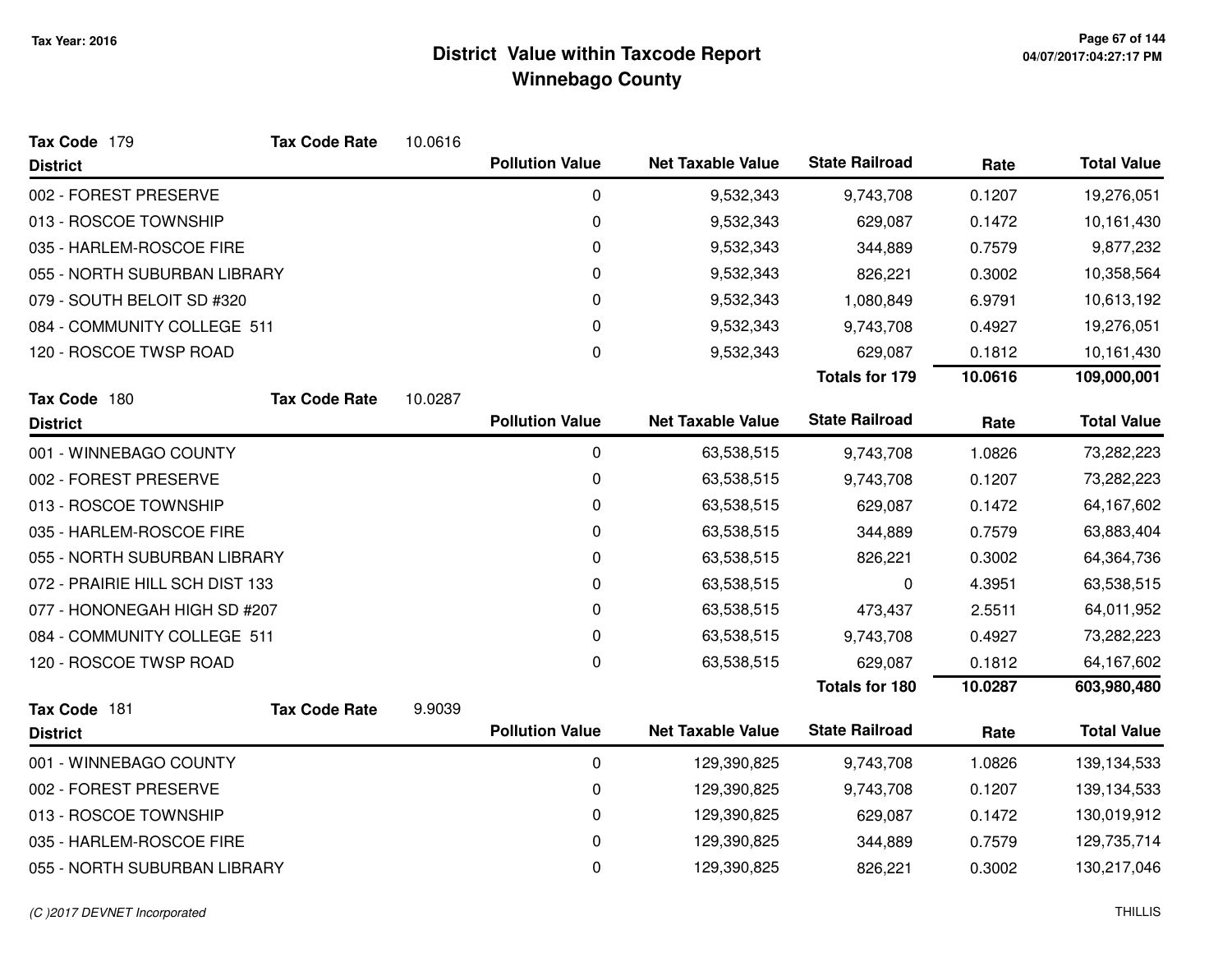| Tax Code 181                  | <b>Tax Code Rate</b> | 9.9039 |                        |                          |                       |        |                    |
|-------------------------------|----------------------|--------|------------------------|--------------------------|-----------------------|--------|--------------------|
| <b>District</b>               |                      |        | <b>Pollution Value</b> | <b>Net Taxable Value</b> | <b>State Railroad</b> | Rate   | <b>Total Value</b> |
| 071 - KINNIKINNICK SD #131    |                      |        | 0                      | 129,390,825              | 85,354                | 4.2703 | 129,476,179        |
| 077 - HONONEGAH HIGH SD #207  |                      |        | 0                      | 129,390,825              | 473,437               | 2.5511 | 129,864,262        |
| 084 - COMMUNITY COLLEGE 511   |                      |        | 0                      | 129,390,825              | 9,743,708             | 0.4927 | 139,134,533        |
| 120 - ROSCOE TWSP ROAD        |                      |        | 0                      | 129,390,825              | 629,087               | 0.1812 | 130,019,912        |
|                               |                      |        |                        |                          | <b>Totals for 181</b> | 9.9039 | 1,196,736,624      |
| Tax Code 182                  | <b>Tax Code Rate</b> | 9.1717 |                        |                          |                       |        |                    |
| <b>District</b>               |                      |        | <b>Pollution Value</b> | <b>Net Taxable Value</b> | <b>State Railroad</b> | Rate   | <b>Total Value</b> |
| 001 - WINNEBAGO COUNTY        |                      |        | 0                      | 579,706                  | 9,743,708             | 1.0826 | 10,323,414         |
| 002 - FOREST PRESERVE         |                      |        | 0                      | 579,706                  | 9,743,708             | 0.1207 | 10,323,414         |
| 013 - ROSCOE TOWNSHIP         |                      |        | 0                      | 579,706                  | 629,087               | 0.1472 | 1,208,793          |
| 035 - HARLEM-ROSCOE FIRE      |                      |        | 0                      | 579,706                  | 344,889               | 0.7579 | 924,595            |
| 074 - ROCKTON SCHOOL DIST 140 |                      |        | 0                      | 579,706                  | 388,083               | 3.8383 | 967,789            |
| 077 - HONONEGAH HIGH SD #207  |                      |        | 0                      | 579,706                  | 473,437               | 2.5511 | 1,053,143          |
| 084 - COMMUNITY COLLEGE 511   |                      |        | 0                      | 579,706                  | 9,743,708             | 0.4927 | 10,323,414         |
| 120 - ROSCOE TWSP ROAD        |                      |        | $\pmb{0}$              | 579,706                  | 629,087               | 0.1812 | 1,208,793          |
|                               |                      |        |                        |                          | <b>Totals for 182</b> | 9.1717 | 36,333,355         |
| Tax Code 183                  | <b>Tax Code Rate</b> | 9.1717 |                        |                          |                       |        |                    |
| <b>District</b>               |                      |        | <b>Pollution Value</b> | <b>Net Taxable Value</b> | <b>State Railroad</b> | Rate   | <b>Total Value</b> |
| 001 - WINNEBAGO COUNTY        |                      |        | 0                      | 0                        | 9,743,708             | 1.0826 | 9,743,708          |
| 002 - FOREST PRESERVE         |                      |        | 0                      | 0                        | 9,743,708             | 0.1207 | 9,743,708          |
| 013 - ROSCOE TOWNSHIP         |                      |        | 0                      | 0                        | 629,087               | 0.1472 | 629,087            |
| 020 - MACHESNEY PARK VILLAGE  |                      |        | 0                      | 0                        | 0                     | 0.0000 | 0                  |
| 035 - HARLEM-ROSCOE FIRE      |                      |        | 0                      | 0                        | 344,889               | 0.7579 | 344,889            |
| 074 - ROCKTON SCHOOL DIST 140 |                      |        | 0                      | 0                        | 388,083               | 3.8383 | 388,083            |
| 077 - HONONEGAH HIGH SD #207  |                      |        | 0                      | 0                        | 473,437               | 2.5511 | 473,437            |
| 084 - COMMUNITY COLLEGE 511   |                      |        | 0                      | 0                        | 9,743,708             | 0.4927 | 9,743,708          |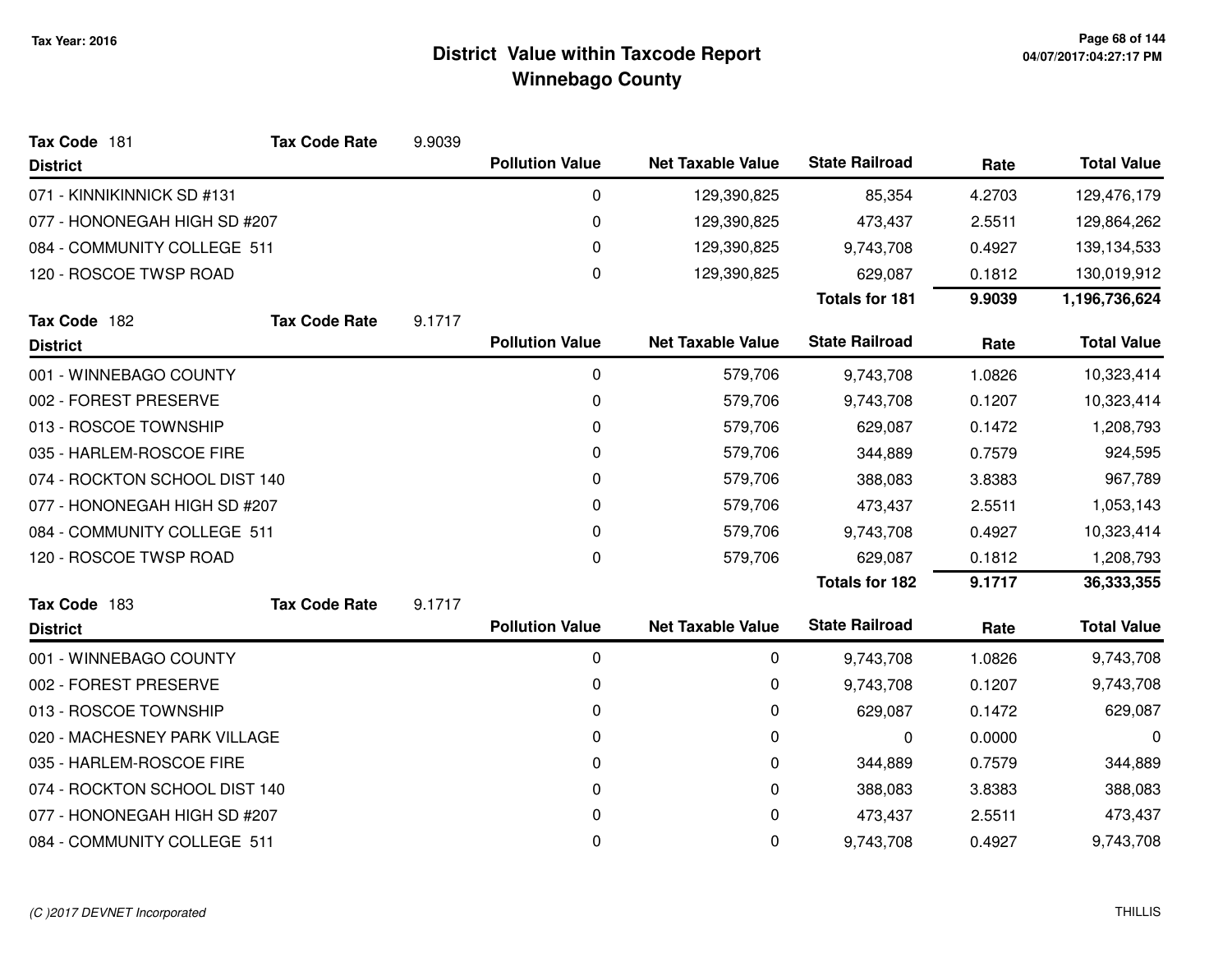| Tax Code 183                 | <b>Tax Code Rate</b> | 9.1717  |                        |                          |                       |         |                    |
|------------------------------|----------------------|---------|------------------------|--------------------------|-----------------------|---------|--------------------|
| <b>District</b>              |                      |         | <b>Pollution Value</b> | <b>Net Taxable Value</b> | <b>State Railroad</b> | Rate    | <b>Total Value</b> |
| 120 - ROSCOE TWSP ROAD       |                      |         | 0                      | 0                        | 629,087               | 0.1812  | 629,087            |
|                              |                      |         |                        |                          | <b>Totals for 183</b> | 9.1717  | 31,695,707         |
| Tax Code 184                 | <b>Tax Code Rate</b> | 11.6000 |                        |                          |                       |         |                    |
| <b>District</b>              |                      |         | <b>Pollution Value</b> | <b>Net Taxable Value</b> | <b>State Railroad</b> | Rate    | <b>Total Value</b> |
| 001 - WINNEBAGO COUNTY       |                      |         | 0                      | 912,702                  | 9,743,708             | 1.0826  | 10,656,410         |
| 002 - FOREST PRESERVE        |                      |         | 0                      | 912,702                  | 9,743,708             | 0.1207  | 10,656,410         |
| 013 - ROSCOE TOWNSHIP        |                      |         | 0                      | 912,702                  | 629,087               | 0.1472  | 1,541,789          |
| 035 - HARLEM-ROSCOE FIRE     |                      |         | 0                      | 912,702                  | 344,889               | 0.7579  | 1,257,591          |
| 055 - NORTH SUBURBAN LIBRARY |                      |         | 0                      | 912,702                  | 826,221               | 0.3002  | 1,738,923          |
| 075 - NORTH BOONE SD #200    |                      |         | 0                      | 912,702                  | 0                     | 8.5175  | 912,702            |
| 084 - COMMUNITY COLLEGE 511  |                      |         | 0                      | 912,702                  | 9,743,708             | 0.4927  | 10,656,410         |
| 120 - ROSCOE TWSP ROAD       |                      |         | 0                      | 912,702                  | 629,087               | 0.1812  | 1,541,789          |
|                              |                      |         |                        |                          | <b>Totals for 184</b> | 11.6000 | 38,962,024         |
| Tax Code 185                 | <b>Tax Code Rate</b> | 10.5617 |                        |                          |                       |         |                    |
| <b>District</b>              |                      |         | <b>Pollution Value</b> | <b>Net Taxable Value</b> | <b>State Railroad</b> | Rate    | <b>Total Value</b> |
| 001 - WINNEBAGO COUNTY       |                      |         | 0                      | 9,648,168                | 9,743,708             | 1.0826  | 19,391,876         |
| 002 - FOREST PRESERVE        |                      |         | 0                      | 9,648,168                | 9,743,708             | 0.1207  | 19,391,876         |
| 013 - ROSCOE TOWNSHIP        |                      |         | 0                      | 9,648,168                | 629,087               | 0.1472  | 10,277,255         |
| 025 - ROSCOE VILLAGE         |                      |         | 0                      | 9,648,168                | 0                     | 0.6578  | 9,648,168          |
| 035 - HARLEM-ROSCOE FIRE     |                      |         | 0                      | 9,648,168                | 344,889               | 0.7579  | 9,993,057          |
| 055 - NORTH SUBURBAN LIBRARY |                      |         | 0                      | 9,648,168                | 826,221               | 0.3002  | 10,474,389         |
| 071 - KINNIKINNICK SD #131   |                      |         | 0                      | 9,648,168                | 85,354                | 4.2703  | 9,733,522          |
| 077 - HONONEGAH HIGH SD #207 |                      |         | 0                      | 9,648,168                | 473,437               | 2.5511  | 10,121,605         |
| 084 - COMMUNITY COLLEGE 511  |                      |         | 0                      | 9,648,168                | 9,743,708             | 0.4927  | 19,391,876         |
| 120 - ROSCOE TWSP ROAD       |                      |         | 0                      | 9,648,168                | 629,087               | 0.1812  | 10,277,255         |
|                              |                      |         |                        |                          | <b>Totals for 185</b> | 10.5617 | 128,700,879        |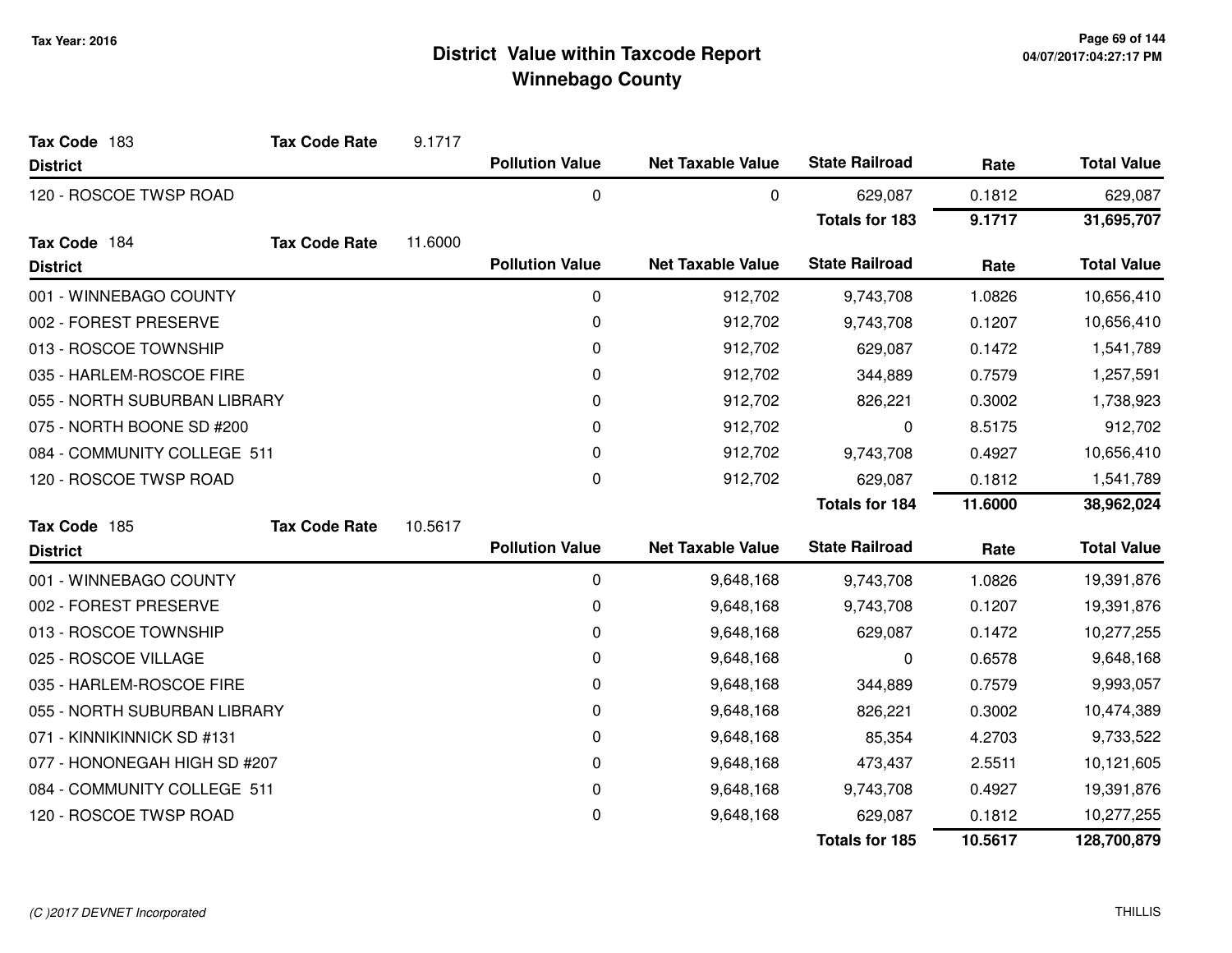| Tax Code 187                    | <b>Tax Code Rate</b> | 10.1121 |                        |                          |                       |         |                    |
|---------------------------------|----------------------|---------|------------------------|--------------------------|-----------------------|---------|--------------------|
| <b>District</b>                 |                      |         | <b>Pollution Value</b> | <b>Net Taxable Value</b> | <b>State Railroad</b> | Rate    | <b>Total Value</b> |
| 001 - WINNEBAGO COUNTY          |                      |         | 0                      | 2,523,026                | 9,743,708             | 1.0826  | 12,266,734         |
| 002 - FOREST PRESERVE           |                      |         | 0                      | 2,523,026                | 9,743,708             | 0.1207  | 12,266,734         |
| 013 - ROSCOE TOWNSHIP           |                      |         | 0                      | 2,523,026                | 629,087               | 0.1472  | 3,152,113          |
| 035 - HARLEM-ROSCOE FIRE        |                      |         | 0                      | 2,523,026                | 344,889               | 0.7579  | 2,867,915          |
| 051 - ROCK RIVER WATER REC      |                      |         | 0                      | 2,523,026                | 5,101,328             | 0.2082  | 7,624,354          |
| 055 - NORTH SUBURBAN LIBRARY    |                      |         | 0                      | 2,523,026                | 826,221               | 0.3002  | 3,349,247          |
| 071 - KINNIKINNICK SD #131      |                      |         | 0                      | 2,523,026                | 85,354                | 4.2703  | 2,608,380          |
| 077 - HONONEGAH HIGH SD #207    |                      |         | 0                      | 2,523,026                | 473,437               | 2.5511  | 2,996,463          |
| 084 - COMMUNITY COLLEGE 511     |                      |         | 0                      | 2,523,026                | 9,743,708             | 0.4927  | 12,266,734         |
| 120 - ROSCOE TWSP ROAD          |                      |         | 0                      | 2,523,026                | 629,087               | 0.1812  | 3,152,113          |
|                                 |                      |         |                        |                          | <b>Totals for 187</b> | 10.1121 | 62,550,787         |
| Tax Code 188                    | <b>Tax Code Rate</b> | 10.2369 |                        |                          |                       |         |                    |
| <b>District</b>                 |                      |         | <b>Pollution Value</b> | <b>Net Taxable Value</b> | <b>State Railroad</b> | Rate    | <b>Total Value</b> |
| 001 - WINNEBAGO COUNTY          |                      |         | $\mathbf 0$            | 552,994                  | 9,743,708             | 1.0826  | 10,296,702         |
| 002 - FOREST PRESERVE           |                      |         | 0                      | 552,994                  | 9,743,708             | 0.1207  | 10,296,702         |
| 013 - ROSCOE TOWNSHIP           |                      |         | 0                      | 552,994                  | 629,087               | 0.1472  | 1,182,081          |
| 035 - HARLEM-ROSCOE FIRE        |                      |         | 0                      | 552,994                  | 344,889               | 0.7579  | 897,883            |
| 051 - ROCK RIVER WATER REC      |                      |         | 0                      | 552,994                  | 5,101,328             | 0.2082  | 5,654,322          |
| 055 - NORTH SUBURBAN LIBRARY    |                      |         | 0                      | 552,994                  | 826,221               | 0.3002  | 1,379,215          |
| 072 - PRAIRIE HILL SCH DIST 133 |                      |         | 0                      | 552,994                  | 0                     | 4.3951  | 552,994            |
| 077 - HONONEGAH HIGH SD #207    |                      |         | 0                      | 552,994                  | 473,437               | 2.5511  | 1,026,431          |
| 084 - COMMUNITY COLLEGE 511     |                      |         | 0                      | 552,994                  | 9,743,708             | 0.4927  | 10,296,702         |
| 120 - ROSCOE TWSP ROAD          |                      |         | 0                      | 552,994                  | 629,087               | 0.1812  | 1,182,081          |
|                                 |                      |         |                        |                          | <b>Totals for 188</b> | 10.2369 | 42,765,113         |
| Tax Code 189                    | <b>Tax Code Rate</b> | 10.7699 |                        |                          |                       |         |                    |
| <b>District</b>                 |                      |         | <b>Pollution Value</b> | <b>Net Taxable Value</b> | <b>State Railroad</b> | Rate    | <b>Total Value</b> |
| 001 - WINNEBAGO COUNTY          |                      |         | $\mathbf 0$            | 67,243,181               | 9,743,708             | 1.0826  | 76,986,889         |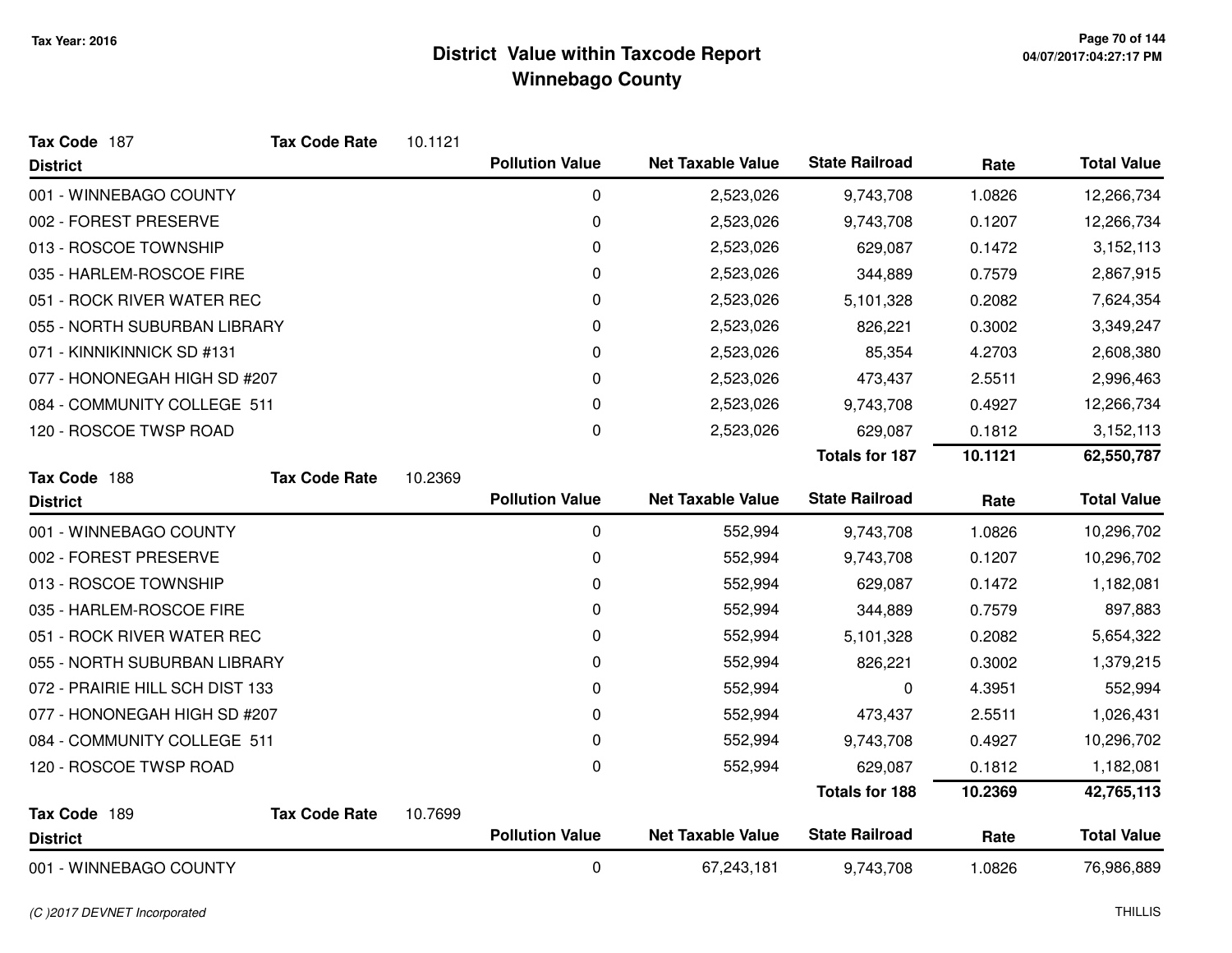| Tax Code 189                    | <b>Tax Code Rate</b> | 10.7699 |                        |                          |                       |         |                    |
|---------------------------------|----------------------|---------|------------------------|--------------------------|-----------------------|---------|--------------------|
| <b>District</b>                 |                      |         | <b>Pollution Value</b> | <b>Net Taxable Value</b> | <b>State Railroad</b> | Rate    | <b>Total Value</b> |
| 002 - FOREST PRESERVE           |                      |         | $\pmb{0}$              | 67,243,181               | 9,743,708             | 0.1207  | 76,986,889         |
| 013 - ROSCOE TOWNSHIP           |                      |         | $\mathbf 0$            | 67,243,181               | 629,087               | 0.1472  | 67,872,268         |
| 025 - ROSCOE VILLAGE            |                      |         | 0                      | 67,243,181               | 0                     | 0.6578  | 67,243,181         |
| 035 - HARLEM-ROSCOE FIRE        |                      |         | 0                      | 67,243,181               | 344,889               | 0.7579  | 67,588,070         |
| 051 - ROCK RIVER WATER REC      |                      |         | $\mathbf 0$            | 67,243,181               | 5,101,328             | 0.2082  | 72,344,509         |
| 055 - NORTH SUBURBAN LIBRARY    |                      |         | $\mathbf 0$            | 67,243,181               | 826,221               | 0.3002  | 68,069,402         |
| 071 - KINNIKINNICK SD #131      |                      |         | 0                      | 67,243,181               | 85,354                | 4.2703  | 67,328,535         |
| 077 - HONONEGAH HIGH SD #207    |                      |         | 0                      | 67,243,181               | 473,437               | 2.5511  | 67,716,618         |
| 084 - COMMUNITY COLLEGE 511     |                      |         | $\pmb{0}$              | 67,243,181               | 9,743,708             | 0.4927  | 76,986,889         |
| 120 - ROSCOE TWSP ROAD          |                      |         | $\pmb{0}$              | 67,243,181               | 629,087               | 0.1812  | 67,872,268         |
|                                 |                      |         |                        |                          | <b>Totals for 189</b> | 10.7699 | 776,995,518        |
| Tax Code 190                    | <b>Tax Code Rate</b> | 10.4163 |                        |                          |                       |         |                    |
| <b>District</b>                 |                      |         | <b>Pollution Value</b> | <b>Net Taxable Value</b> | <b>State Railroad</b> | Rate    | <b>Total Value</b> |
| 001 - WINNEBAGO COUNTY          |                      |         | $\mathbf 0$            | 34,450,693               | 9,743,708             | 1.0826  | 44,194,401         |
| 002 - FOREST PRESERVE           |                      |         | 0                      | 34,450,693               | 9,743,708             | 0.1207  | 44,194,401         |
| 012 - ROCKTON TOWNSHIP          |                      |         | $\mathbf 0$            | 34,450,693               | 886,269               | 0.2013  | 35,336,962         |
| 026 - SOUTH BELOIT CITY         |                      |         | 0                      | 34,450,693               | 994,981               | 1.1690  | 35,445,674         |
| 061 - SOUTH BELOIT CITY LIBRARY |                      |         | 0                      | 34,450,693               | 994,981               | 0.2115  | 35,445,674         |
| 079 - SOUTH BELOIT SD #320      |                      |         | $\mathbf 0$            | 34,450,693               | 1,080,849             | 6.9791  | 35,531,542         |
| 084 - COMMUNITY COLLEGE 511     |                      |         | 0                      | 34,450,693               | 9,743,708             | 0.4927  | 44,194,401         |
| 119 - ROCKTON TWSP ROAD         |                      |         | $\pmb{0}$              | 34,450,693               | 886,269               | 0.1594  | 35,336,962         |
|                                 |                      |         |                        |                          | <b>Totals for 190</b> | 10.4163 | 309,680,017        |
| Tax Code 191                    | <b>Tax Code Rate</b> | 10.0093 |                        |                          |                       |         |                    |
| <b>District</b>                 |                      |         | <b>Pollution Value</b> | <b>Net Taxable Value</b> | <b>State Railroad</b> | Rate    | <b>Total Value</b> |
| 001 - WINNEBAGO COUNTY          |                      |         | $\mathbf 0$            | 11,175,314               | 9,743,708             | 1.0826  | 20,919,022         |
| 002 - FOREST PRESERVE           |                      |         | $\mathbf 0$            | 11,175,314               | 9,743,708             | 0.1207  | 20,919,022         |
| 012 - ROCKTON TOWNSHIP          |                      |         | $\mathbf 0$            | 11,175,314               | 886,269               | 0.2013  | 12,061,583         |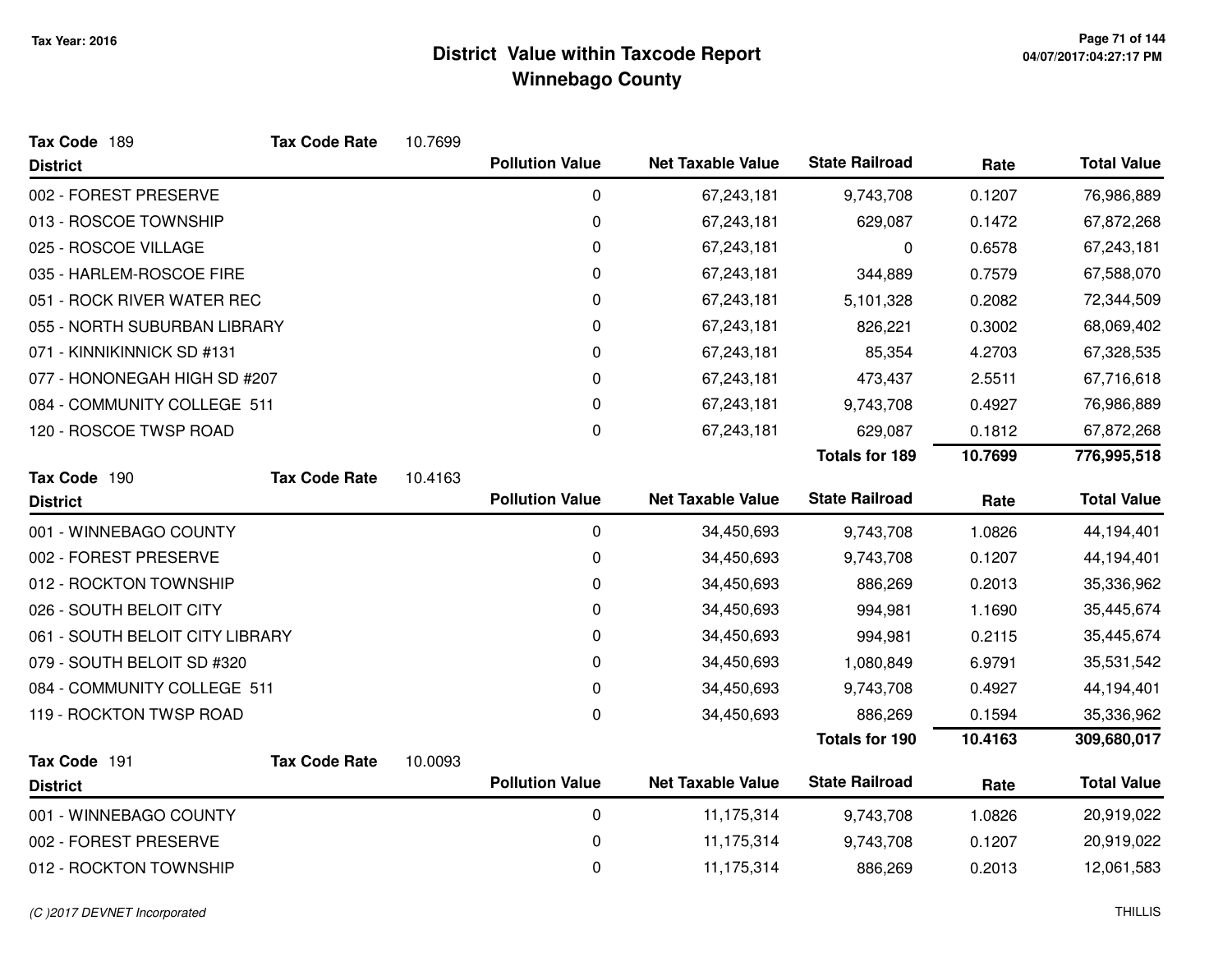| Tax Code 191                    | <b>Tax Code Rate</b> | 10.0093 |                        |                          |                       |         |                    |
|---------------------------------|----------------------|---------|------------------------|--------------------------|-----------------------|---------|--------------------|
| <b>District</b>                 |                      |         | <b>Pollution Value</b> | <b>Net Taxable Value</b> | <b>State Railroad</b> | Rate    | <b>Total Value</b> |
| 041 - ROCKTON FIRE              |                      |         | 0                      | 11,175,314               | 417,280               | 0.7555  | 11,592,594         |
| 057 - TALCOTT FREE LIBRARY      |                      |         | 0                      | 11,175,314               | 293,191               | 0.2180  | 11,468,505         |
| 079 - SOUTH BELOIT SD #320      |                      |         | 0                      | 11,175,314               | 1,080,849             | 6.9791  | 12,256,163         |
| 084 - COMMUNITY COLLEGE 511     |                      |         | 0                      | 11,175,314               | 9,743,708             | 0.4927  | 20,919,022         |
| 119 - ROCKTON TWSP ROAD         |                      |         | 0                      | 11,175,314               | 886,269               | 0.1594  | 12,061,583         |
|                                 |                      |         |                        |                          | <b>Totals for 191</b> | 10.0093 | 122,197,494        |
| Tax Code 192                    | <b>Tax Code Rate</b> | 10.6865 |                        |                          |                       |         |                    |
| <b>District</b>                 |                      |         | <b>Pollution Value</b> | <b>Net Taxable Value</b> | <b>State Railroad</b> | Rate    | <b>Total Value</b> |
| 001 - WINNEBAGO COUNTY          |                      |         | $\mathbf 0$            | 14,443,090               | 9,743,708             | 1.0826  | 24,186,798         |
| 002 - FOREST PRESERVE           |                      |         | $\mathbf 0$            | 14,443,090               | 9,743,708             | 0.1207  | 24,186,798         |
| 013 - ROSCOE TOWNSHIP           |                      |         | 0                      | 14,443,090               | 629,087               | 0.1472  | 15,072,177         |
| 025 - ROSCOE VILLAGE            |                      |         | 0                      | 14,443,090               | 0                     | 0.6578  | 14,443,090         |
| 035 - HARLEM-ROSCOE FIRE        |                      |         | 0                      | 14,443,090               | 344,889               | 0.7579  | 14,787,979         |
| 055 - NORTH SUBURBAN LIBRARY    |                      |         | 0                      | 14,443,090               | 826,221               | 0.3002  | 15,269,311         |
| 072 - PRAIRIE HILL SCH DIST 133 |                      |         | 0                      | 14,443,090               | 0                     | 4.3951  | 14,443,090         |
| 077 - HONONEGAH HIGH SD #207    |                      |         | 0                      | 14,443,090               | 473,437               | 2.5511  | 14,916,527         |
| 084 - COMMUNITY COLLEGE 511     |                      |         | 0                      | 14,443,090               | 9,743,708             | 0.4927  | 24,186,798         |
| 120 - ROSCOE TWSP ROAD          |                      |         | 0                      | 14,443,090               | 629,087               | 0.1812  | 15,072,177         |
|                                 |                      |         |                        |                          | <b>Totals for 192</b> | 10.6865 | 176,564,745        |
| Tax Code 193                    | <b>Tax Code Rate</b> | 9.6302  |                        |                          |                       |         |                    |
| <b>District</b>                 |                      |         | <b>Pollution Value</b> | <b>Net Taxable Value</b> | <b>State Railroad</b> | Rate    | <b>Total Value</b> |
| 001 - WINNEBAGO COUNTY          |                      |         | 0                      | 7,485,080                | 9,743,708             | 1.0826  | 17,228,788         |
| 002 - FOREST PRESERVE           |                      |         | 0                      | 7,485,080                | 9,743,708             | 0.1207  | 17,228,788         |
| 012 - ROCKTON TOWNSHIP          |                      |         | 0                      | 7,485,080                | 886,269               | 0.2013  | 8,371,349          |
| 041 - ROCKTON FIRE              |                      |         | 0                      | 7,485,080                | 417,280               | 0.7555  | 7,902,360          |
| 057 - TALCOTT FREE LIBRARY      |                      |         | 0                      | 7,485,080                | 293,191               | 0.2180  | 7,778,271          |
| 073 - SHIRLAND SCHOOL DIST 134  |                      |         | 0                      | 7,485,080                | 0                     | 4.0489  | 7,485,080          |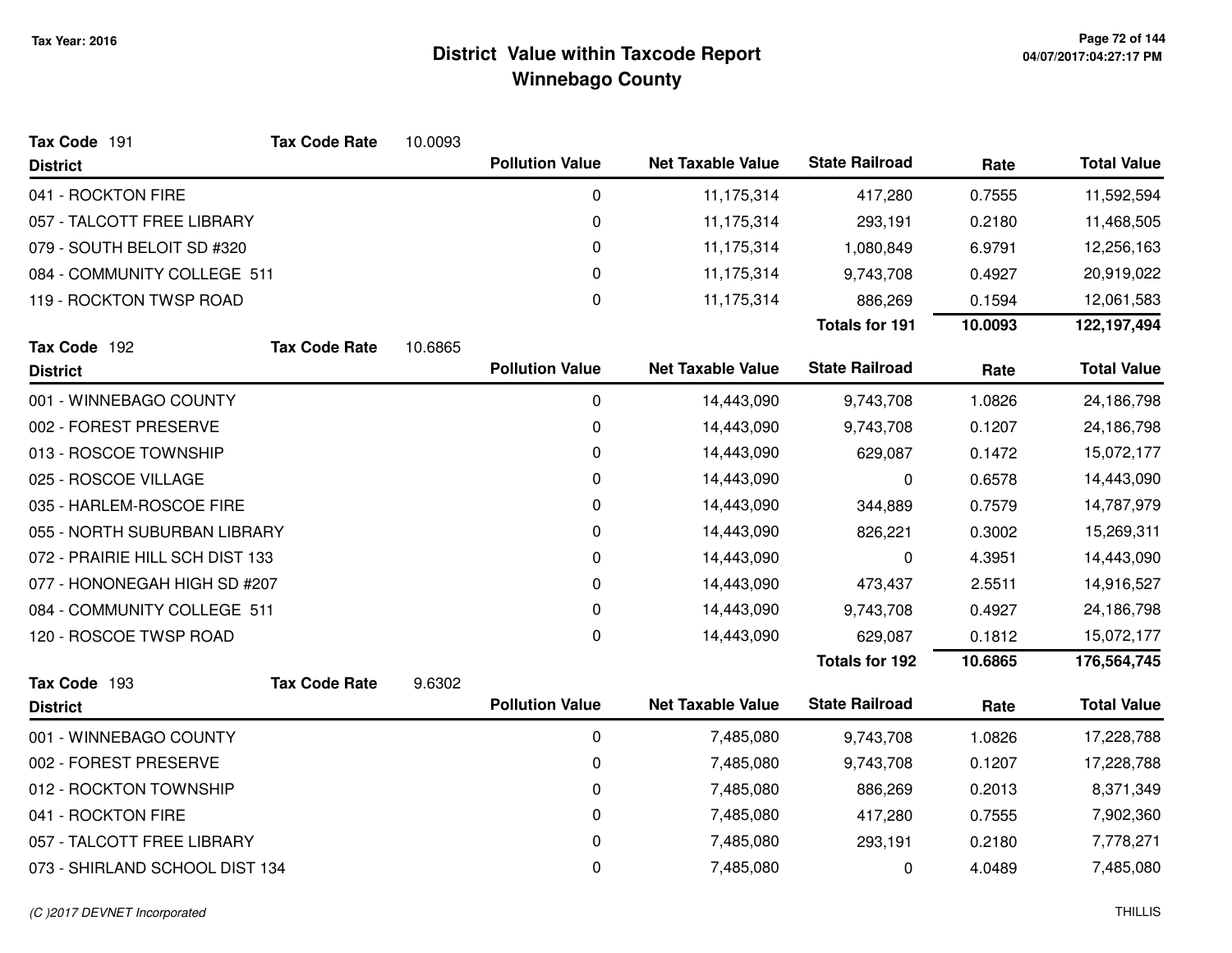| Tax Code 193                   | <b>Tax Code Rate</b> | 9.6302  |                        |                          |                       |         |                    |
|--------------------------------|----------------------|---------|------------------------|--------------------------|-----------------------|---------|--------------------|
| <b>District</b>                |                      |         | <b>Pollution Value</b> | <b>Net Taxable Value</b> | <b>State Railroad</b> | Rate    | <b>Total Value</b> |
| 077 - HONONEGAH HIGH SD #207   |                      |         | $\mathbf 0$            | 7,485,080                | 473,437               | 2.5511  | 7,958,517          |
| 084 - COMMUNITY COLLEGE 511    |                      |         | 0                      | 7,485,080                | 9,743,708             | 0.4927  | 17,228,788         |
| 119 - ROCKTON TWSP ROAD        |                      |         | 0                      | 7,485,080                | 886,269               | 0.1594  | 8,371,349          |
|                                |                      |         |                        |                          | <b>Totals for 193</b> | 9.6302  | 99,553,290         |
| Tax Code 194                   | <b>Tax Code Rate</b> | 10.7305 |                        |                          |                       |         |                    |
| <b>District</b>                |                      |         | <b>Pollution Value</b> | <b>Net Taxable Value</b> | <b>State Railroad</b> | Rate    | <b>Total Value</b> |
| 001 - WINNEBAGO COUNTY         |                      |         | $\mathbf 0$            | 2,695,497                | 9,743,708             | 1.0826  | 12,439,205         |
| 002 - FOREST PRESERVE          |                      |         | 0                      | 2,695,497                | 9,743,708             | 0.1207  | 12,439,205         |
| 006 - HARLEM TOWNSHIP          |                      |         | 0                      | 2,695,497                | 0                     | 0.1116  | 2,695,497          |
| 037 - NORTH PARK FIRE          |                      |         | 0                      | 2,695,497                | 431,574               | 0.4541  | 3,127,071          |
| 051 - ROCK RIVER WATER REC     |                      |         | 0                      | 2,695,497                | 5,101,328             | 0.2082  | 7,796,825          |
| 055 - NORTH SUBURBAN LIBRARY   |                      |         | 0                      | 2,695,497                | 826,221               | 0.3002  | 3,521,718          |
| 060 - GREATER RKFD AIRPORT     |                      |         | 0                      | 2,695,497                | 6,552,171             | 0.1103  | 9,247,668          |
| 076 - ROCKFORD SCHOOL DIST 205 |                      |         | 0                      | 2,695,497                | 5,792,538             | 7.8031  | 8,488,035          |
| 084 - COMMUNITY COLLEGE 511    |                      |         | 0                      | 2,695,497                | 9,743,708             | 0.4927  | 12,439,205         |
| 113 - HARLEM TWSP ROAD         |                      |         | 0                      | 2,695,497                | 0                     | 0.0470  | 2,695,497          |
|                                |                      |         |                        |                          | <b>Totals for 194</b> | 10.7305 | 74,889,926         |
| Tax Code 196                   | <b>Tax Code Rate</b> | 9.3799  |                        |                          |                       |         |                    |
| <b>District</b>                |                      |         | <b>Pollution Value</b> | <b>Net Taxable Value</b> | <b>State Railroad</b> | Rate    | <b>Total Value</b> |
| 001 - WINNEBAGO COUNTY         |                      |         | 0                      | 7,645                    | 9,743,708             | 1.0826  | 9,751,353          |
| 002 - FOREST PRESERVE          |                      |         | 0                      | 7,645                    | 9,743,708             | 0.1207  | 9,751,353          |
| 013 - ROSCOE TOWNSHIP          |                      |         | 0                      | 7,645                    | 629,087               | 0.1472  | 636,732            |
| 035 - HARLEM-ROSCOE FIRE       |                      |         | 0                      | 7,645                    | 344,889               | 0.7579  | 352,534            |
| 051 - ROCK RIVER WATER REC     |                      |         | 0                      | 7,645                    | 5,101,328             | 0.2082  | 5,108,973          |
| 074 - ROCKTON SCHOOL DIST 140  |                      |         | 0                      | 7,645                    | 388,083               | 3.8383  | 395,728            |
| 077 - HONONEGAH HIGH SD #207   |                      |         | 0                      | 7,645                    | 473,437               | 2.5511  | 481,082            |
| 084 - COMMUNITY COLLEGE 511    |                      |         | 0                      | 7,645                    | 9,743,708             | 0.4927  | 9,751,353          |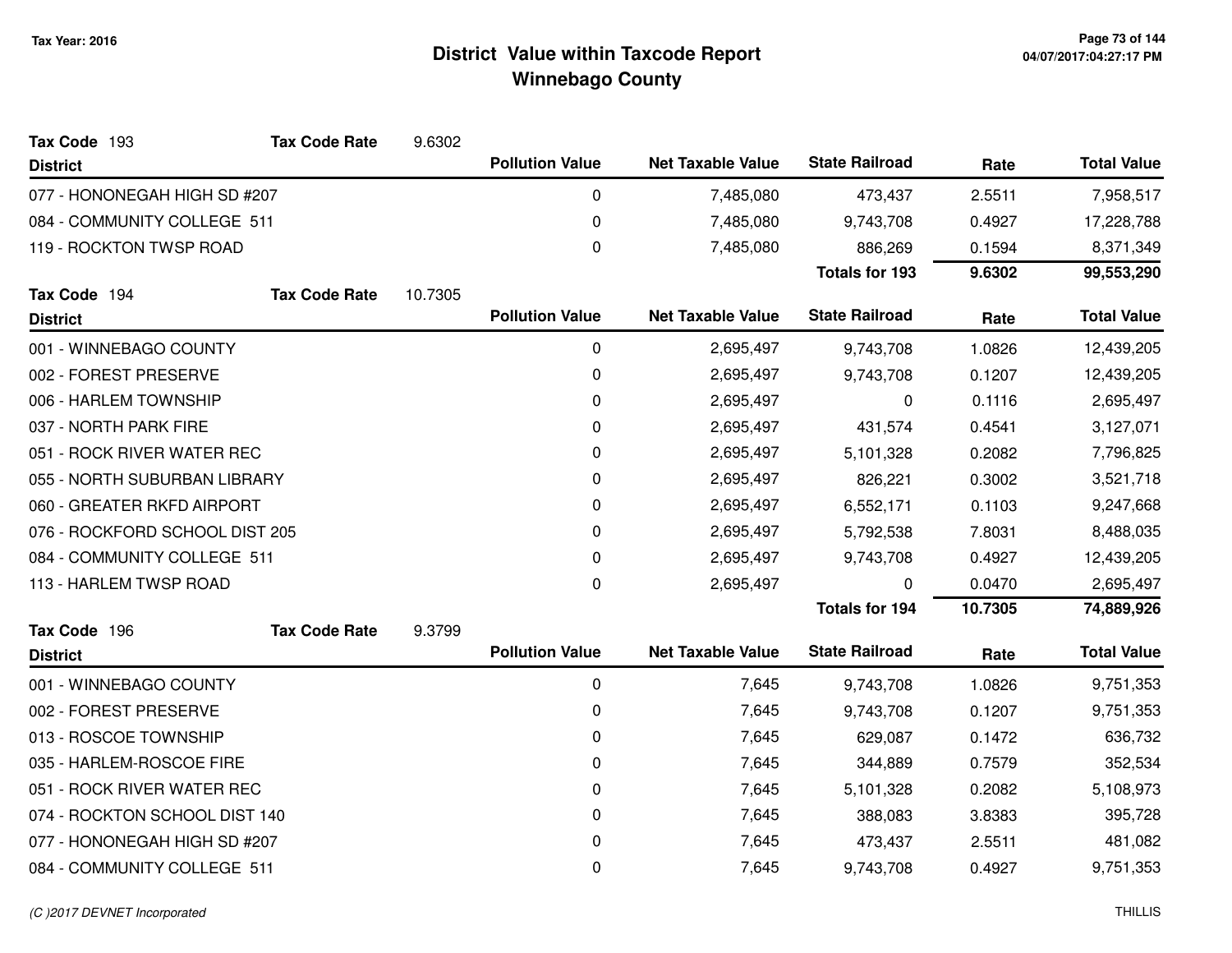| Tax Code 196                  | <b>Tax Code Rate</b> | 9.3799  |                        |                          |                       |         |                    |
|-------------------------------|----------------------|---------|------------------------|--------------------------|-----------------------|---------|--------------------|
| <b>District</b>               |                      |         | <b>Pollution Value</b> | <b>Net Taxable Value</b> | <b>State Railroad</b> | Rate    | <b>Total Value</b> |
| 120 - ROSCOE TWSP ROAD        |                      |         | 0                      | 7,645                    | 629,087               | 0.1812  | 636,732            |
|                               |                      |         |                        |                          | <b>Totals for 196</b> | 9.3799  | 36,865,840         |
| Tax Code 197                  | <b>Tax Code Rate</b> | 10.0813 |                        |                          |                       |         |                    |
| <b>District</b>               |                      |         | <b>Pollution Value</b> | <b>Net Taxable Value</b> | <b>State Railroad</b> | Rate    | <b>Total Value</b> |
| 001 - WINNEBAGO COUNTY        |                      |         | 0                      | 94,668,863               | 9,743,708             | 1.0826  | 104,412,571        |
| 002 - FOREST PRESERVE         |                      |         | 0                      | 94,668,863               | 9,743,708             | 0.1207  | 104,412,571        |
| 012 - ROCKTON TOWNSHIP        |                      |         | 0                      | 94,668,863               | 886,269               | 0.2013  | 95,555,132         |
| 024 - ROCKTON VILLAGE         |                      |         | 0                      | 94,668,863               | 102,799               | 0.6617  | 94,771,662         |
| 041 - ROCKTON FIRE            |                      |         | $\pmb{0}$              | 94,668,863               | 417,280               | 0.7555  | 95,086,143         |
| 057 - TALCOTT FREE LIBRARY    |                      |         | 0                      | 94,668,863               | 293,191               | 0.2180  | 94,962,054         |
| 074 - ROCKTON SCHOOL DIST 140 |                      |         | 0                      | 94,668,863               | 388,083               | 3.8383  | 95,056,946         |
| 077 - HONONEGAH HIGH SD #207  |                      |         | $\pmb{0}$              | 94,668,863               | 473,437               | 2.5511  | 95,142,300         |
| 084 - COMMUNITY COLLEGE 511   |                      |         | 0                      | 94,668,863               | 9,743,708             | 0.4927  | 104,412,571        |
| 119 - ROCKTON TWSP ROAD       |                      |         | 0                      | 94,668,863               | 886,269               | 0.1594  | 95,555,132         |
|                               |                      |         |                        |                          | <b>Totals for 197</b> | 10.0813 | 979,367,082        |
| Tax Code 198                  | <b>Tax Code Rate</b> | 10.5656 |                        |                          |                       |         |                    |
| <b>District</b>               |                      |         | <b>Pollution Value</b> | <b>Net Taxable Value</b> | <b>State Railroad</b> | Rate    | <b>Total Value</b> |
| 001 - WINNEBAGO COUNTY        |                      |         | $\pmb{0}$              | 4,985,453                | 9,743,708             | 1.0826  | 14,729,161         |
| 002 - FOREST PRESERVE         |                      |         | 0                      | 4,985,453                | 9,743,708             | 0.1207  | 14,729,161         |
| 013 - ROSCOE TOWNSHIP         |                      |         | 0                      | 4,985,453                | 629,087               | 0.1472  | 5,614,540          |
| 024 - ROCKTON VILLAGE         |                      |         | 0                      | 4,985,453                | 102,799               | 0.6617  | 5,088,252          |
| 035 - HARLEM-ROSCOE FIRE      |                      |         | 0                      | 4,985,453                | 344,889               | 0.7579  | 5,330,342          |
| 055 - NORTH SUBURBAN LIBRARY  |                      |         | 0                      | 4,985,453                | 826,221               | 0.3002  | 5,811,674          |
| 071 - KINNIKINNICK SD #131    |                      |         | 0                      | 4,985,453                | 85,354                | 4.2703  | 5,070,807          |
| 077 - HONONEGAH HIGH SD #207  |                      |         | 0                      | 4,985,453                | 473,437               | 2.5511  | 5,458,890          |
| 084 - COMMUNITY COLLEGE 511   |                      |         | 0                      | 4,985,453                | 9,743,708             | 0.4927  | 14,729,161         |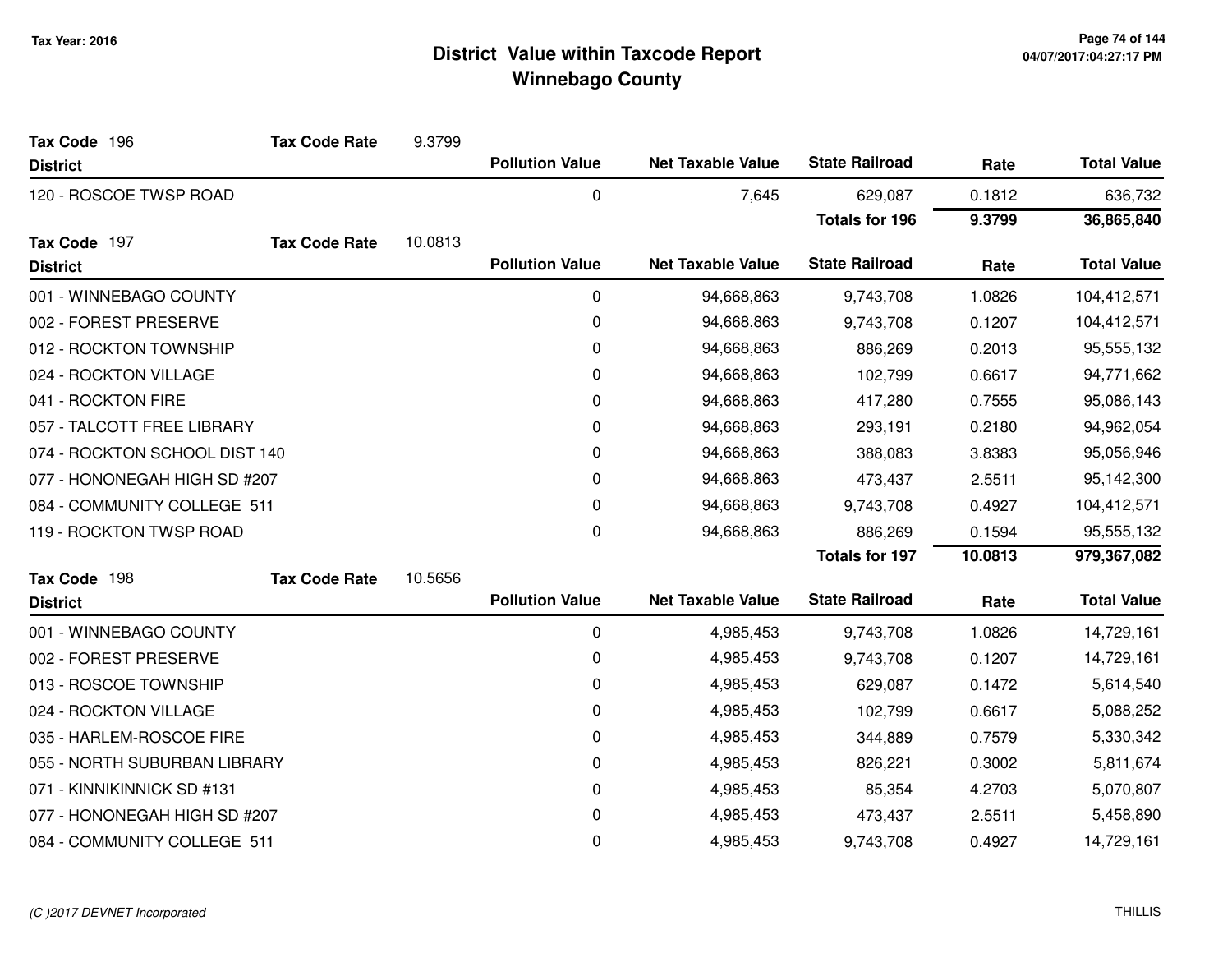| Tax Code 198                  | <b>Tax Code Rate</b> | 10.5656 |                        |                          |                       |         |                    |
|-------------------------------|----------------------|---------|------------------------|--------------------------|-----------------------|---------|--------------------|
| <b>District</b>               |                      |         | <b>Pollution Value</b> | <b>Net Taxable Value</b> | <b>State Railroad</b> | Rate    | <b>Total Value</b> |
| 120 - ROSCOE TWSP ROAD        |                      |         | 0                      | 4,985,453                | 629,087               | 0.1812  | 5,614,540          |
|                               |                      |         |                        |                          | <b>Totals for 198</b> | 10.5656 | 82,176,528         |
| Tax Code 199                  | <b>Tax Code Rate</b> | 10.7738 |                        |                          |                       |         |                    |
| <b>District</b>               |                      |         | <b>Pollution Value</b> | <b>Net Taxable Value</b> | <b>State Railroad</b> | Rate    | <b>Total Value</b> |
| 001 - WINNEBAGO COUNTY        |                      |         | 0                      | 38,481,989               | 9,743,708             | 1.0826  | 48,225,697         |
| 002 - FOREST PRESERVE         |                      |         | 0                      | 38,481,989               | 9,743,708             | 0.1207  | 48,225,697         |
| 013 - ROSCOE TOWNSHIP         |                      |         | 0                      | 38,481,989               | 629,087               | 0.1472  | 39,111,076         |
| 024 - ROCKTON VILLAGE         |                      |         | 0                      | 38,481,989               | 102,799               | 0.6617  | 38,584,788         |
| 035 - HARLEM-ROSCOE FIRE      |                      |         | 0                      | 38,481,989               | 344,889               | 0.7579  | 38,826,878         |
| 051 - ROCK RIVER WATER REC    |                      |         | 0                      | 38,481,989               | 5,101,328             | 0.2082  | 43,583,317         |
| 055 - NORTH SUBURBAN LIBRARY  |                      |         | 0                      | 38,481,989               | 826,221               | 0.3002  | 39,308,210         |
| 071 - KINNIKINNICK SD #131    |                      |         | 0                      | 38,481,989               | 85,354                | 4.2703  | 38,567,343         |
| 077 - HONONEGAH HIGH SD #207  |                      |         | 0                      | 38,481,989               | 473,437               | 2.5511  | 38,955,426         |
| 084 - COMMUNITY COLLEGE 511   |                      |         | 0                      | 38,481,989               | 9,743,708             | 0.4927  | 48,225,697         |
| 120 - ROSCOE TWSP ROAD        |                      |         | 0                      | 38,481,989               | 629,087               | 0.1812  | 39,111,076         |
|                               |                      |         |                        |                          | <b>Totals for 199</b> | 10.7738 | 460,725,205        |
| Tax Code 200                  | <b>Tax Code Rate</b> | 10.4687 |                        |                          |                       |         |                    |
| <b>District</b>               |                      |         | <b>Pollution Value</b> | <b>Net Taxable Value</b> | <b>State Railroad</b> | Rate    | <b>Total Value</b> |
| 001 - WINNEBAGO COUNTY        |                      |         | 0                      | 1,641,982                | 9,743,708             | 1.0826  | 11,385,690         |
| 002 - FOREST PRESERVE         |                      |         | 0                      | 1,641,982                | 9,743,708             | 0.1207  | 11,385,690         |
| 009 - OWEN TOWNSHIP           |                      |         | 0                      | 1,641,982                | 360,102               | 0.1460  | 2,002,084          |
| 025 - ROSCOE VILLAGE          |                      |         | 0                      | 1,641,982                | 0                     | 0.6578  | 1,641,982          |
| 041 - ROCKTON FIRE            |                      |         | 0                      | 1,641,982                | 417,280               | 0.7555  | 2,059,262          |
| 051 - ROCK RIVER WATER REC    |                      |         | 0                      | 1,641,982                | 5,101,328             | 0.2082  | 6,743,310          |
| 055 - NORTH SUBURBAN LIBRARY  |                      |         | 0                      | 1,641,982                | 826,221               | 0.3002  | 2,468,203          |
| 060 - GREATER RKFD AIRPORT    |                      |         | 0                      | 1,641,982                | 6,552,171             | 0.1103  | 8,194,153          |
| 074 - ROCKTON SCHOOL DIST 140 |                      |         | 0                      | 1,641,982                | 388,083               | 3.8383  | 2,030,065          |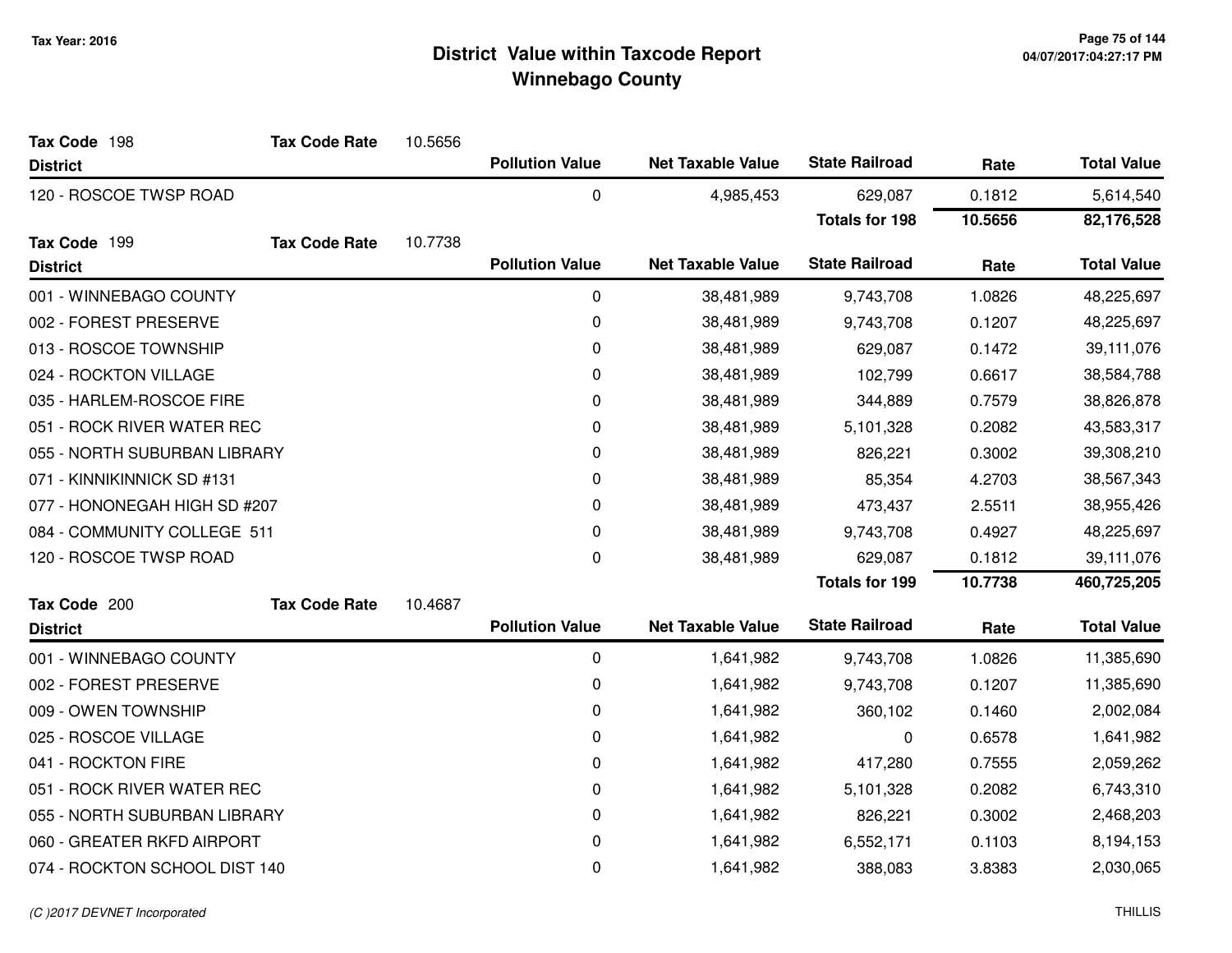| Tax Code 200                    | <b>Tax Code Rate</b> | 10.4687 |                        |                          |                       |            |                    |
|---------------------------------|----------------------|---------|------------------------|--------------------------|-----------------------|------------|--------------------|
| <b>District</b>                 |                      |         | <b>Pollution Value</b> | <b>Net Taxable Value</b> | <b>State Railroad</b> | Rate       | <b>Total Value</b> |
| 077 - HONONEGAH HIGH SD #207    |                      |         | 0                      | 1,641,982                | 473,437               | 2.5511     | 2,115,419          |
| 084 - COMMUNITY COLLEGE 511     |                      |         | 0                      | 1,641,982                | 9,743,708             | 0.4927     | 11,385,690         |
| 116 - OWEN TWSP ROAD            |                      |         | $\pmb{0}$              | 1,641,982                | 360,102               | 0.2053     | 2,002,084          |
|                                 |                      |         |                        |                          | <b>Totals for 200</b> | 10.4687    | 63,413,632         |
| Tax Code 201                    | <b>Tax Code Rate</b> | 9.8266  |                        |                          |                       |            |                    |
| <b>District</b>                 |                      |         | <b>Pollution Value</b> | <b>Net Taxable Value</b> | <b>State Railroad</b> | Rate       | <b>Total Value</b> |
| 001 - WINNEBAGO COUNTY          |                      |         | 0                      | 15,704,925               | 9,743,708             | 1.0826     | 25,448,633         |
| 002 - FOREST PRESERVE           |                      |         | 0                      | 15,704,925               | 9,743,708             | 0.1207     | 25,448,633         |
| 012 - ROCKTON TOWNSHIP          |                      |         | 0                      | 15,704,925               | 886,269               | 0.2013     | 16,591,194         |
| 026 - SOUTH BELOIT CITY         |                      |         | 0                      | 15,704,925               | 994,981               | 1.1690     | 16,699,906         |
| 061 - SOUTH BELOIT CITY LIBRARY |                      | 0       | 15,704,925             | 994,981                  | 0.2115                | 16,699,906 |                    |
| 074 - ROCKTON SCHOOL DIST 140   |                      | 0       | 15,704,925             | 388,083                  | 3.8383                | 16,093,008 |                    |
| 077 - HONONEGAH HIGH SD #207    |                      |         | 0                      | 15,704,925               | 473,437               | 2.5511     | 16,178,362         |
| 084 - COMMUNITY COLLEGE 511     |                      |         | 0                      | 15,704,925               | 9,743,708             | 0.4927     | 25,448,633         |
| 119 - ROCKTON TWSP ROAD         |                      |         | $\pmb{0}$              | 15,704,925               | 886,269               | 0.1594     | 16,591,194         |
|                                 |                      |         |                        |                          | <b>Totals for 201</b> | 9.8266     | 175,199,469        |
| Tax Code 202                    | <b>Tax Code Rate</b> | 9.4196  |                        |                          |                       |            |                    |
| <b>District</b>                 |                      |         | <b>Pollution Value</b> | <b>Net Taxable Value</b> | <b>State Railroad</b> | Rate       | <b>Total Value</b> |
| 001 - WINNEBAGO COUNTY          |                      |         | 0                      | 40,071,520               | 9,743,708             | 1.0826     | 49,815,228         |
| 002 - FOREST PRESERVE           |                      |         | 0                      | 40,071,520               | 9,743,708             | 0.1207     | 49,815,228         |
| 012 - ROCKTON TOWNSHIP          |                      |         | 0                      | 40,071,520               | 886,269               | 0.2013     | 40,957,789         |
| 041 - ROCKTON FIRE              |                      |         | 0                      | 40,071,520               | 417,280               | 0.7555     | 40,488,800         |
| 057 - TALCOTT FREE LIBRARY      |                      |         | 0                      | 40,071,520               | 293,191               | 0.2180     | 40,364,711         |
| 074 - ROCKTON SCHOOL DIST 140   |                      |         | 0                      | 40,071,520               | 388,083               | 3.8383     | 40,459,603         |
| 077 - HONONEGAH HIGH SD #207    |                      |         | 0                      | 40,071,520               | 473,437               | 2.5511     | 40,544,957         |
| 084 - COMMUNITY COLLEGE 511     |                      |         | 0                      | 40,071,520               | 9,743,708             | 0.4927     | 49,815,228         |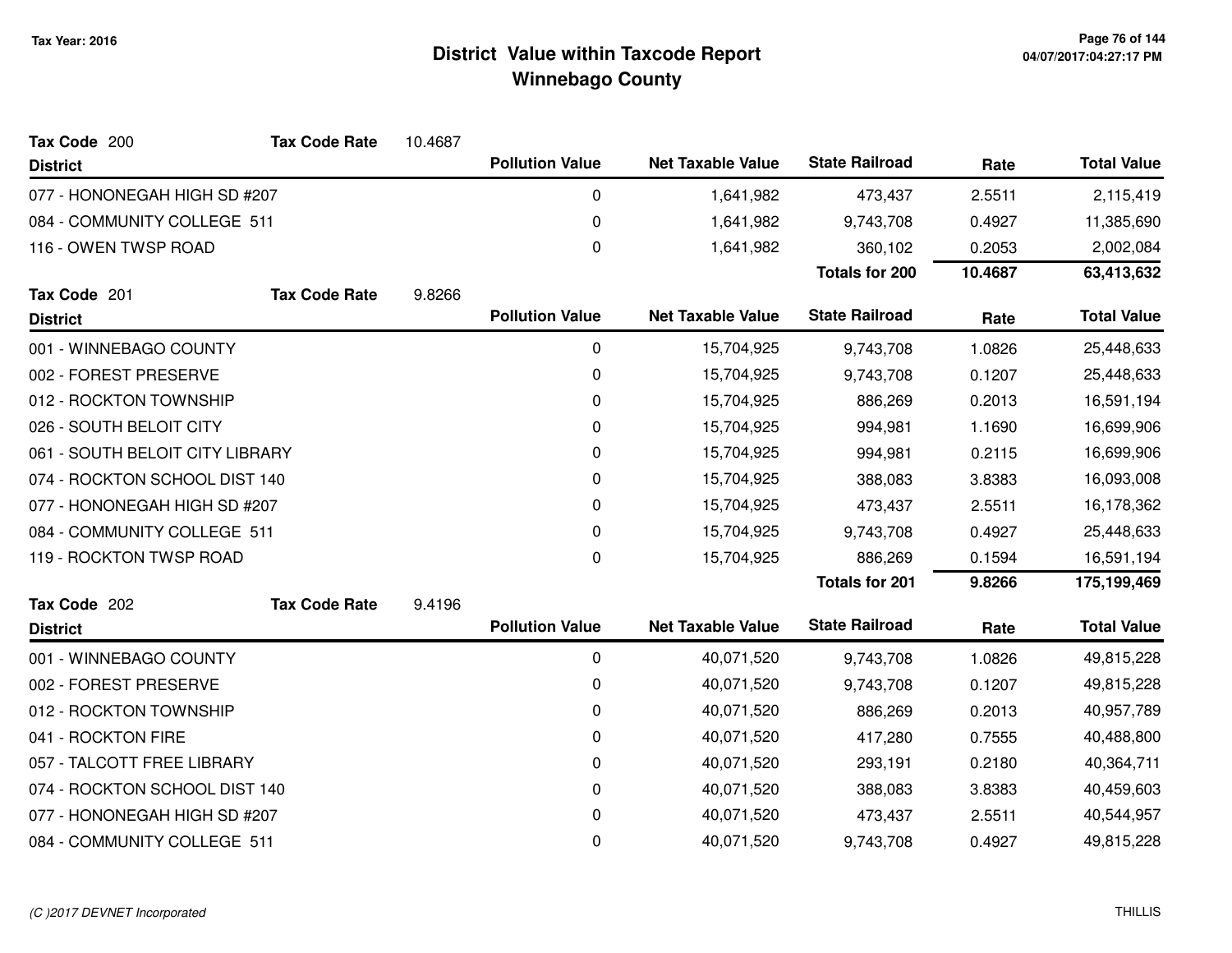| Tax Code 202                 | <b>Tax Code Rate</b> | 9.4196  |                        |                          |                       |         |                    |
|------------------------------|----------------------|---------|------------------------|--------------------------|-----------------------|---------|--------------------|
| <b>District</b>              |                      |         | <b>Pollution Value</b> | <b>Net Taxable Value</b> | <b>State Railroad</b> | Rate    | <b>Total Value</b> |
| 119 - ROCKTON TWSP ROAD      |                      |         | 0                      | 40,071,520               | 886,269               | 0.1594  | 40,957,789         |
|                              |                      |         |                        |                          | <b>Totals for 202</b> | 9.4196  | 393,219,333        |
| Tax Code 203                 | <b>Tax Code Rate</b> | 9.8516  |                        |                          |                       |         |                    |
| <b>District</b>              |                      |         | <b>Pollution Value</b> | <b>Net Taxable Value</b> | <b>State Railroad</b> | Rate    | <b>Total Value</b> |
| 001 - WINNEBAGO COUNTY       |                      |         | 0                      | 4,435,536                | 9,743,708             | 1.0826  | 14,179,244         |
| 002 - FOREST PRESERVE        |                      |         | 0                      | 4,435,536                | 9,743,708             | 0.1207  | 14,179,244         |
| 012 - ROCKTON TOWNSHIP       |                      |         | 0                      | 4,435,536                | 886,269               | 0.2013  | 5,321,805          |
| 041 - ROCKTON FIRE           |                      |         | 0                      | 4,435,536                | 417,280               | 0.7555  | 4,852,816          |
| 057 - TALCOTT FREE LIBRARY   |                      |         | 0                      | 4,435,536                | 293,191               | 0.2180  | 4,728,727          |
| 071 - KINNIKINNICK SD #131   |                      |         | 0                      | 4,435,536                | 85,354                | 4.2703  | 4,520,890          |
| 077 - HONONEGAH HIGH SD #207 |                      |         | 0                      | 4,435,536                | 473,437               | 2.5511  | 4,908,973          |
| 084 - COMMUNITY COLLEGE 511  |                      |         | 0                      | 4,435,536                | 9,743,708             | 0.4927  | 14,179,244         |
| 119 - ROCKTON TWSP ROAD      |                      |         | 0                      | 4,435,536                | 886,269               | 0.1594  | 5,321,805          |
|                              |                      |         |                        |                          | <b>Totals for 203</b> | 9.8516  | 72,192,748         |
| Tax Code 205                 | <b>Tax Code Rate</b> | 10.5094 |                        |                          |                       |         |                    |
| <b>District</b>              |                      |         | <b>Pollution Value</b> | <b>Net Taxable Value</b> | <b>State Railroad</b> | Rate    | <b>Total Value</b> |
| 001 - WINNEBAGO COUNTY       |                      |         | $\pmb{0}$              | 117,162                  | 9,743,708             | 1.0826  | 9,860,870          |
| 002 - FOREST PRESERVE        |                      |         | 0                      | 117,162                  | 9,743,708             | 0.1207  | 9,860,870          |
| 012 - ROCKTON TOWNSHIP       |                      |         | 0                      | 117,162                  | 886,269               | 0.2013  | 1,003,431          |
| 025 - ROSCOE VILLAGE         |                      |         | 0                      | 117,162                  | 0                     | 0.6578  | 117,162            |
| 041 - ROCKTON FIRE           |                      |         | 0                      | 117,162                  | 417,280               | 0.7555  | 534,442            |
| 057 - TALCOTT FREE LIBRARY   |                      |         | 0                      | 117,162                  | 293,191               | 0.2180  | 410,353            |
| 071 - KINNIKINNICK SD #131   |                      |         | 0                      | 117,162                  | 85,354                | 4.2703  | 202,516            |
| 077 - HONONEGAH HIGH SD #207 |                      |         | 0                      | 117,162                  | 473,437               | 2.5511  | 590,599            |
| 084 - COMMUNITY COLLEGE 511  |                      |         | 0                      | 117,162                  | 9,743,708             | 0.4927  | 9,860,870          |
| 119 - ROCKTON TWSP ROAD      |                      |         | 0                      | 117,162                  | 886,269               | 0.1594  | 1,003,431          |
|                              |                      |         |                        |                          | <b>Totals for 205</b> | 10.5094 | 33,444,544         |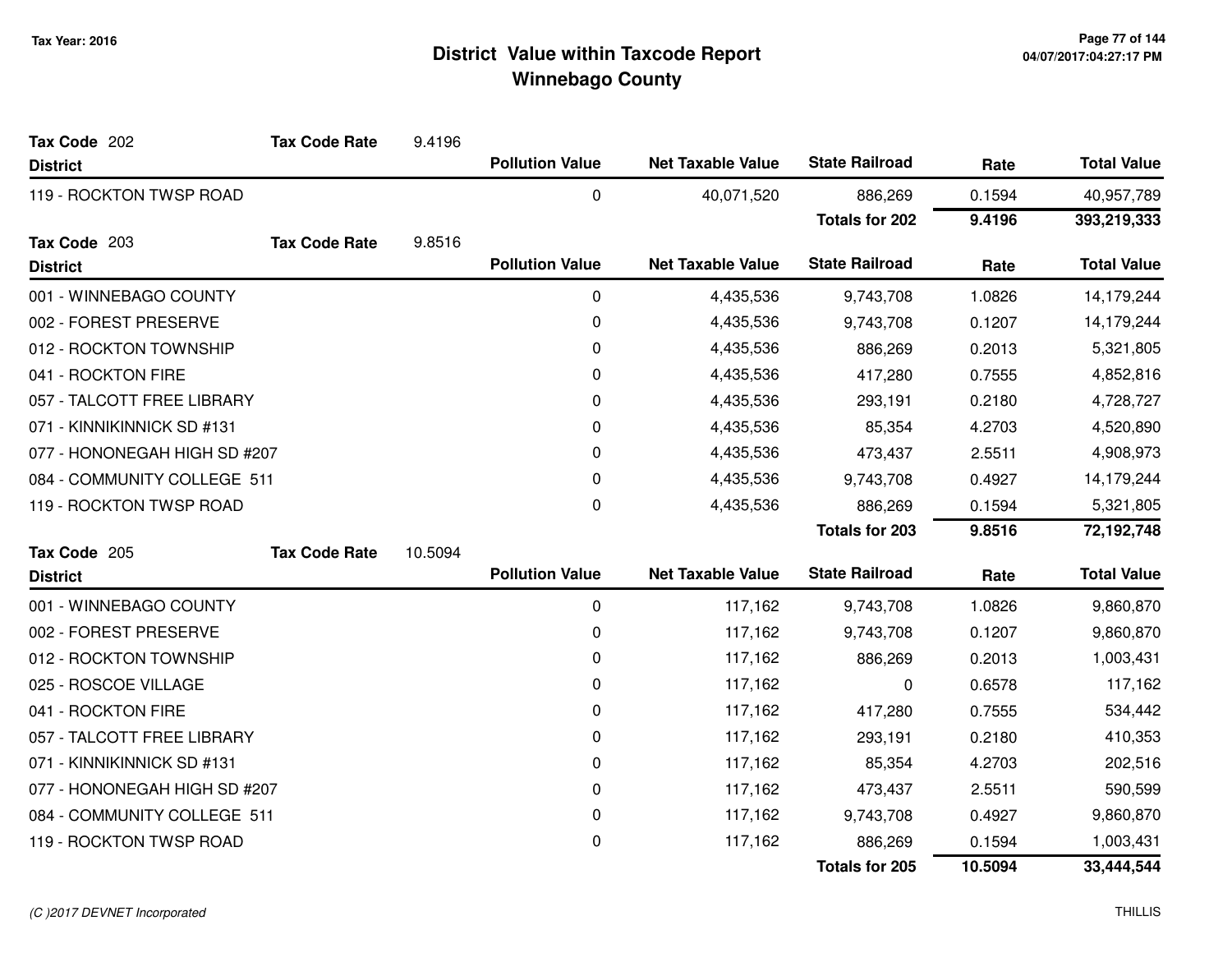| Tax Code 206                  | <b>Tax Code Rate</b> | 10.7176 |                        |                          |                       |         |                    |
|-------------------------------|----------------------|---------|------------------------|--------------------------|-----------------------|---------|--------------------|
| <b>District</b>               |                      |         | <b>Pollution Value</b> | <b>Net Taxable Value</b> | <b>State Railroad</b> | Rate    | <b>Total Value</b> |
| 001 - WINNEBAGO COUNTY        |                      |         | 0                      | 18,473,891               | 9,743,708             | 1.0826  | 28,217,599         |
| 002 - FOREST PRESERVE         |                      |         | 0                      | 18,473,891               | 9,743,708             | 0.1207  | 28,217,599         |
| 012 - ROCKTON TOWNSHIP        |                      |         | 0                      | 18,473,891               | 886,269               | 0.2013  | 19,360,160         |
| 025 - ROSCOE VILLAGE          |                      |         | 0                      | 18,473,891               | 0                     | 0.6578  | 18,473,891         |
| 041 - ROCKTON FIRE            |                      |         | 0                      | 18,473,891               | 417,280               | 0.7555  | 18,891,171         |
| 051 - ROCK RIVER WATER REC    |                      |         | 0                      | 18,473,891               | 5,101,328             | 0.2082  | 23,575,219         |
| 057 - TALCOTT FREE LIBRARY    |                      |         | 0                      | 18,473,891               | 293,191               | 0.2180  | 18,767,082         |
| 071 - KINNIKINNICK SD #131    |                      |         | 0                      | 18,473,891               | 85,354                | 4.2703  | 18,559,245         |
| 077 - HONONEGAH HIGH SD #207  |                      |         | 0                      | 18,473,891               | 473,437               | 2.5511  | 18,947,328         |
| 084 - COMMUNITY COLLEGE 511   |                      |         | 0                      | 18,473,891               | 9,743,708             | 0.4927  | 28,217,599         |
| 119 - ROCKTON TWSP ROAD       |                      |         | 0                      | 18,473,891               | 886,269               | 0.1594  | 19,360,160         |
|                               |                      |         |                        |                          | <b>Totals for 206</b> | 10.7176 | 240,587,053        |
| Tax Code 207                  | <b>Tax Code Rate</b> | 10.0377 |                        |                          |                       |         |                    |
| <b>District</b>               |                      |         | <b>Pollution Value</b> | <b>Net Taxable Value</b> | <b>State Railroad</b> | Rate    | <b>Total Value</b> |
| 001 - WINNEBAGO COUNTY        |                      |         | 0                      | 0                        | 9,743,708             | 1.0826  | 9,743,708          |
| 002 - FOREST PRESERVE         |                      |         | 0                      | 0                        | 9,743,708             | 0.1207  | 9,743,708          |
| 013 - ROSCOE TOWNSHIP         |                      |         | 0                      | 0                        | 629,087               | 0.1472  | 629,087            |
| 025 - ROSCOE VILLAGE          |                      |         | 0                      | 0                        | 0                     | 0.6578  | 0                  |
| 035 - HARLEM-ROSCOE FIRE      |                      |         | 0                      | 0                        | 344,889               | 0.7579  | 344,889            |
| 051 - ROCK RIVER WATER REC    |                      |         | 0                      | 0                        | 5,101,328             | 0.2082  | 5,101,328          |
| 074 - ROCKTON SCHOOL DIST 140 |                      |         | 0                      | 0                        | 388,083               | 3.8383  | 388,083            |
| 077 - HONONEGAH HIGH SD #207  |                      |         | 0                      | 0                        | 473,437               | 2.5511  | 473,437            |
| 084 - COMMUNITY COLLEGE 511   |                      |         | 0                      | 0                        | 9,743,708             | 0.4927  | 9,743,708          |
| 120 - ROSCOE TWSP ROAD        |                      |         | 0                      | 0                        | 629,087               | 0.1812  | 629,087            |
|                               |                      |         |                        |                          | <b>Totals for 207</b> | 10.0377 | 36,797,035         |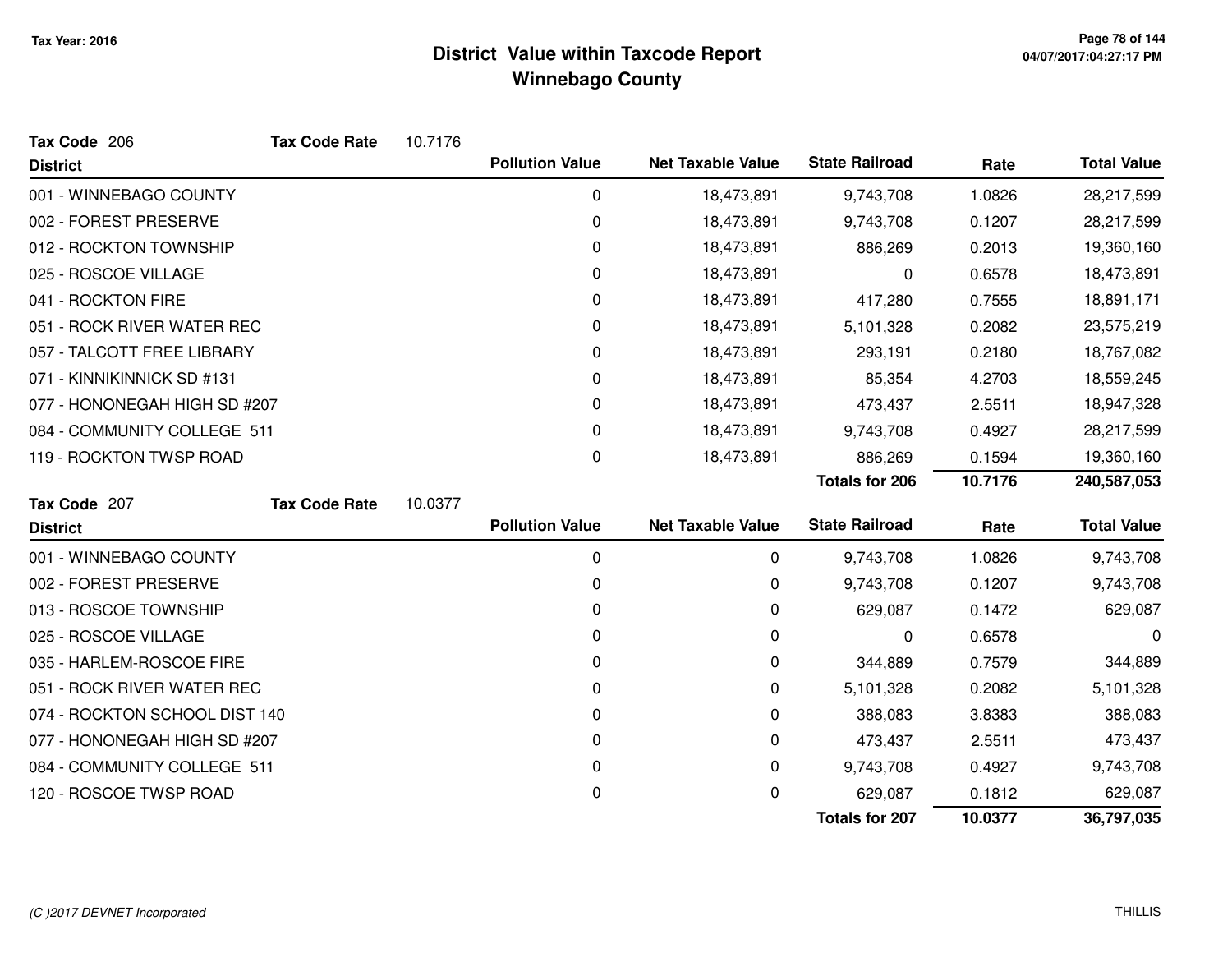| Tax Code 208                   | <b>Tax Code Rate</b> | 11.0343 |                        |                          |                       |         |                    |
|--------------------------------|----------------------|---------|------------------------|--------------------------|-----------------------|---------|--------------------|
| <b>District</b>                |                      |         | <b>Pollution Value</b> | <b>Net Taxable Value</b> | <b>State Railroad</b> | Rate    | <b>Total Value</b> |
| 001 - WINNEBAGO COUNTY         |                      |         | 0                      | 43,094                   | 9,743,708             | 1.0826  | 9,786,802          |
| 002 - FOREST PRESERVE          |                      |         | 0                      | 43,094                   | 9,743,708             | 0.1207  | 9,786,802          |
| 006 - HARLEM TOWNSHIP          |                      |         | 0                      | 43,094                   | 0                     | 0.1116  | 43,094             |
| 035 - HARLEM-ROSCOE FIRE       |                      |         | 0                      | 43,094                   | 344,889               | 0.7579  | 387,983            |
| 051 - ROCK RIVER WATER REC     |                      |         | 0                      | 43,094                   | 5,101,328             | 0.2082  | 5,144,422          |
| 055 - NORTH SUBURBAN LIBRARY   |                      |         | 0                      | 43,094                   | 826,221               | 0.3002  | 869,315            |
| 060 - GREATER RKFD AIRPORT     |                      |         | 0                      | 43,094                   | 6,552,171             | 0.1103  | 6,595,265          |
| 076 - ROCKFORD SCHOOL DIST 205 |                      |         | 0                      | 43,094                   | 5,792,538             | 7.8031  | 5,835,632          |
| 084 - COMMUNITY COLLEGE 511    |                      |         | 0                      | 43,094                   | 9,743,708             | 0.4927  | 9,786,802          |
| 113 - HARLEM TWSP ROAD         |                      |         | 0                      | 43,094                   | 0                     | 0.0470  | 43,094             |
|                                |                      |         |                        |                          | <b>Totals for 208</b> | 11.0343 | 48,279,211         |
| Tax Code 209                   | <b>Tax Code Rate</b> | 10.3379 |                        |                          |                       |         |                    |
| <b>District</b>                |                      |         | <b>Pollution Value</b> | <b>Net Taxable Value</b> | <b>State Railroad</b> | Rate    | <b>Total Value</b> |
| 001 - WINNEBAGO COUNTY         |                      |         | 0                      | 35,362,215               | 9,743,708             | 1.0826  | 45,105,923         |
| 002 - FOREST PRESERVE          |                      |         | 0                      | 35,362,215               | 9,743,708             | 0.1207  | 45,105,923         |
| 013 - ROSCOE TOWNSHIP          |                      |         | 0                      | 35,362,215               | 629,087               | 0.1472  | 35,991,302         |
| 025 - ROSCOE VILLAGE           |                      |         | 0                      | 35,362,215               | 0                     | 0.6578  | 35,362,215         |
| 035 - HARLEM-ROSCOE FIRE       |                      |         | 0                      | 35,362,215               | 344,889               | 0.7579  | 35,707,104         |
| 051 - ROCK RIVER WATER REC     |                      |         | 0                      | 35,362,215               | 5,101,328             | 0.2082  | 40,463,543         |
| 055 - NORTH SUBURBAN LIBRARY   |                      |         | 0                      | 35,362,215               | 826,221               | 0.3002  | 36,188,436         |
| 074 - ROCKTON SCHOOL DIST 140  |                      |         | 0                      | 35,362,215               | 388,083               | 3.8383  | 35,750,298         |
| 077 - HONONEGAH HIGH SD #207   |                      |         | 0                      | 35,362,215               | 473,437               | 2.5511  | 35,835,652         |
| 084 - COMMUNITY COLLEGE 511    |                      |         | 0                      | 35,362,215               | 9,743,708             | 0.4927  | 45,105,923         |
| 120 - ROSCOE TWSP ROAD         |                      |         | 0                      | 35,362,215               | 629,087               | 0.1812  | 35,991,302         |
|                                |                      |         |                        |                          | <b>Totals for 209</b> | 10.3379 | 426,607,621        |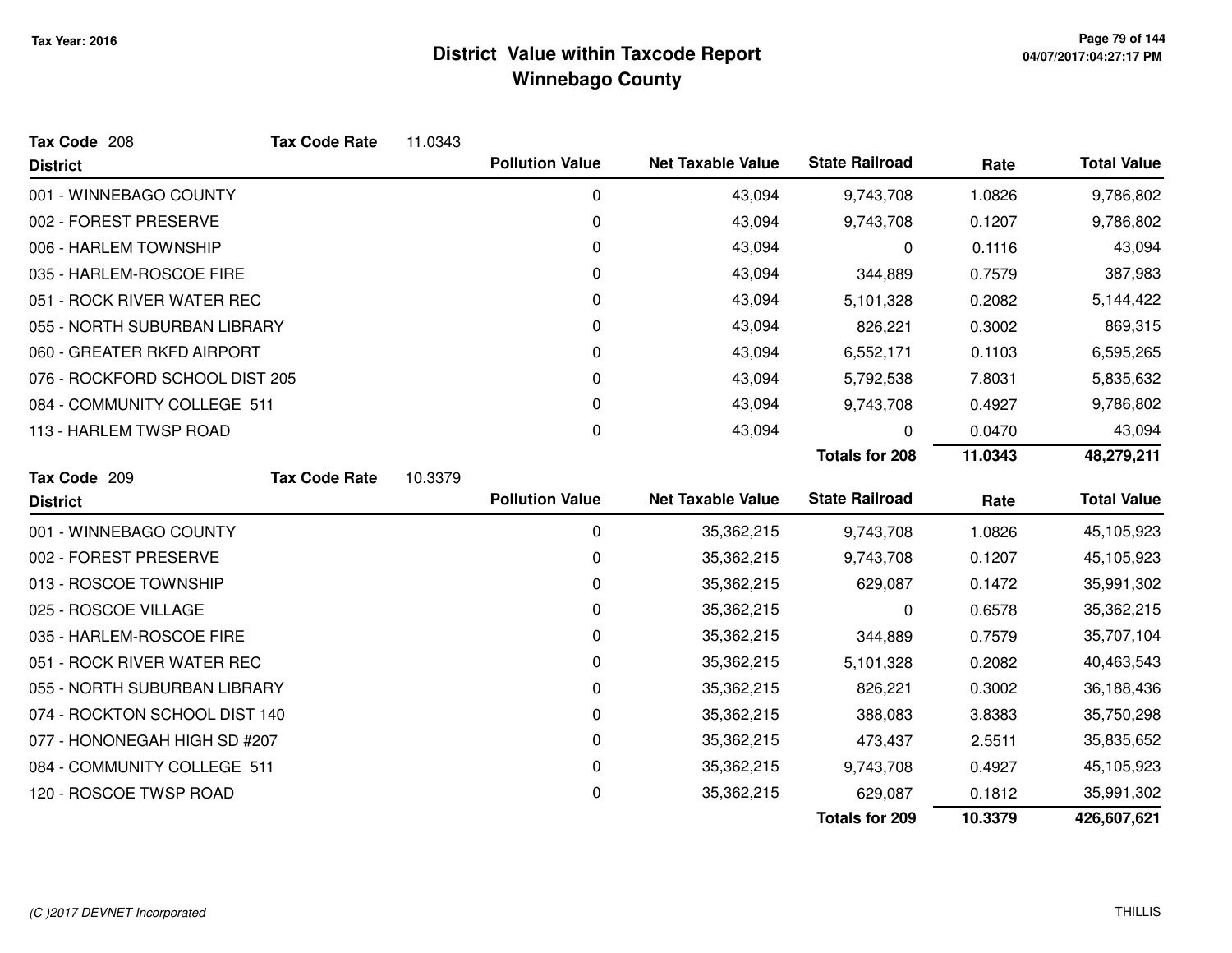| Tax Code 210                   | <b>Tax Code Rate</b> | 9.3912 |                        |                          |                       |        |                    |
|--------------------------------|----------------------|--------|------------------------|--------------------------|-----------------------|--------|--------------------|
| <b>District</b>                |                      |        | <b>Pollution Value</b> | <b>Net Taxable Value</b> | <b>State Railroad</b> | Rate   | <b>Total Value</b> |
| 001 - WINNEBAGO COUNTY         |                      |        | 0                      | 6,548,052                | 9,743,708             | 1.0826 | 16,291,760         |
| 002 - FOREST PRESERVE          |                      |        | 0                      | 6,548,052                | 9,743,708             | 0.1207 | 16,291,760         |
| 015 - SHIRLAND TOWNSHIP        |                      |        | 0                      | 6,548,052                | 0                     | 0.2196 | 6,548,052          |
| 041 - ROCKTON FIRE             |                      |        | 0                      | 6,548,052                | 417,280               | 0.7555 | 6,965,332          |
| 073 - SHIRLAND SCHOOL DIST 134 |                      |        | 0                      | 6,548,052                | 0                     | 4.0489 | 6,548,052          |
| 077 - HONONEGAH HIGH SD #207   |                      |        | 0                      | 6,548,052                | 473,437               | 2.5511 | 7,021,489          |
| 084 - COMMUNITY COLLEGE 511    |                      |        | 0                      | 6,548,052                | 9,743,708             | 0.4927 | 16,291,760         |
| 122 - SHIRLAND TWSP ROAD       |                      |        | 0                      | 6,548,052                | 0                     | 0.1201 | 6,548,052          |
|                                |                      |        |                        |                          | <b>Totals for 210</b> | 9.3912 | 82,506,257         |
| Tax Code 211                   | <b>Tax Code Rate</b> | 9.4201 |                        |                          |                       |        |                    |
| <b>District</b>                |                      |        | <b>Pollution Value</b> | <b>Net Taxable Value</b> | <b>State Railroad</b> | Rate   | <b>Total Value</b> |
| 001 - WINNEBAGO COUNTY         |                      |        | 0                      | 15,024,346               | 9,743,708             | 1.0826 | 24,768,054         |
| 002 - FOREST PRESERVE          |                      |        | 0                      | 15,024,346               | 9,743,708             | 0.1207 | 24,768,054         |
| 015 - SHIRLAND TOWNSHIP        |                      |        | 0                      | 15,024,346               | 0                     | 0.2196 | 15,024,346         |
| 033 - FIRE 1                   |                      |        | 0                      | 15,024,346               | 0                     | 0.7844 | 15,024,346         |
| 073 - SHIRLAND SCHOOL DIST 134 |                      |        | 0                      | 15,024,346               | 0                     | 4.0489 | 15,024,346         |
| 077 - HONONEGAH HIGH SD #207   |                      |        | 0                      | 15,024,346               | 473,437               | 2.5511 | 15,497,783         |
| 084 - COMMUNITY COLLEGE 511    |                      |        | 0                      | 15,024,346               | 9,743,708             | 0.4927 | 24,768,054         |
| 122 - SHIRLAND TWSP ROAD       |                      |        | 0                      | 15,024,346               | $\Omega$              | 0.1201 | 15,024,346         |
|                                |                      |        |                        |                          | <b>Totals for 211</b> | 9.4201 | 149,899,329        |
| Tax Code 212                   | <b>Tax Code Rate</b> | 9.4107 |                        |                          |                       |        |                    |
| <b>District</b>                |                      |        | <b>Pollution Value</b> | <b>Net Taxable Value</b> | <b>State Railroad</b> | Rate   | <b>Total Value</b> |
| 001 - WINNEBAGO COUNTY         |                      |        | 0                      | 0                        | 9,743,708             | 1.0826 | 9,743,708          |
| 002 - FOREST PRESERVE          |                      |        | 0                      | 0                        | 9,743,708             | 0.1207 | 9,743,708          |
| 008 - LAONA TOWNSHIP           |                      |        | 0                      | 0                        | 0                     | 0.1215 | 0                  |
| 033 - FIRE 1                   |                      |        | 0                      | 0                        | 0                     | 0.7844 | 0                  |
| 073 - SHIRLAND SCHOOL DIST 134 |                      |        | 0                      | 0                        | 0                     | 4.0489 | 0                  |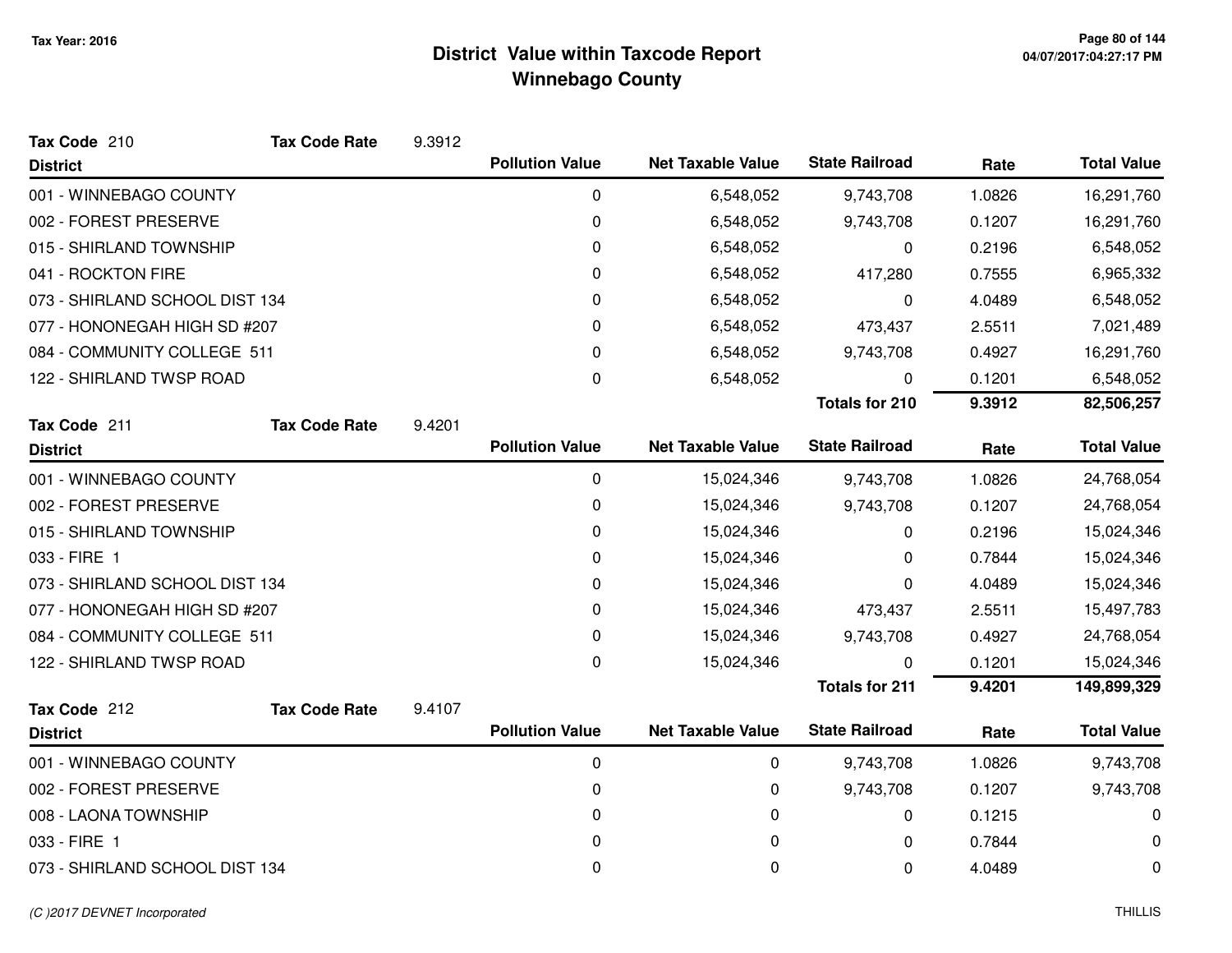| Tax Code 212                   | <b>Tax Code Rate</b> | 9.4107  |                        |                          |                       |         |                    |
|--------------------------------|----------------------|---------|------------------------|--------------------------|-----------------------|---------|--------------------|
| <b>District</b>                |                      |         | <b>Pollution Value</b> | <b>Net Taxable Value</b> | <b>State Railroad</b> | Rate    | <b>Total Value</b> |
| 077 - HONONEGAH HIGH SD #207   |                      |         | 0                      | 0                        | 473,437               | 2.5511  | 473,437            |
| 084 - COMMUNITY COLLEGE 511    |                      |         | 0                      | 0                        | 9,743,708             | 0.4927  | 9,743,708          |
| 115 - LAONA TWSP ROAD          |                      |         | 0                      | $\mathbf{0}$             | 0                     | 0.2088  | 0                  |
|                                |                      |         |                        |                          | <b>Totals for 212</b> | 9.4107  | 29,704,561         |
| Tax Code 220                   | <b>Tax Code Rate</b> | 11.1356 |                        |                          |                       |         |                    |
| <b>District</b>                |                      |         | <b>Pollution Value</b> | <b>Net Taxable Value</b> | <b>State Railroad</b> | Rate    | <b>Total Value</b> |
| 001 - WINNEBAGO COUNTY         |                      |         | 0                      | 32,407,747               | 9,743,708             | 1.0826  | 42, 151, 455       |
| 002 - FOREST PRESERVE          |                      |         | 0                      | 32,407,747               | 9,743,708             | 0.1207  | 42, 151, 455       |
| 008 - LAONA TOWNSHIP           |                      |         | 0                      | 32,407,747               | 0                     | 0.1215  | 32,407,747         |
| 033 - FIRE 1                   |                      |         | 0                      | 32,407,747               | 0                     | 0.7844  | 32,407,747         |
| 081 - DURAND UNIT SD #322      |                      |         | 0                      | 32,407,747               | 0                     | 8.2845  | 32,407,747         |
| 084 - COMMUNITY COLLEGE 511    |                      |         | 0                      | 32,407,747               | 9,743,708             | 0.4927  | 42, 151, 455       |
| 102 - DU/LA MULTI TOWNSHIP     |                      |         | 0                      | 32,407,747               | 0                     | 0.0404  | 32,407,747         |
| 115 - LAONA TWSP ROAD          |                      |         | 0                      | 32,407,747               | 0                     | 0.2088  | 32,407,747         |
|                                |                      |         |                        |                          | <b>Totals for 220</b> | 11.1356 | 288,493,100        |
| Tax Code 223                   | <b>Tax Code Rate</b> | 15.1059 |                        |                          |                       |         |                    |
| <b>District</b>                |                      |         | <b>Pollution Value</b> | <b>Net Taxable Value</b> | <b>State Railroad</b> | Rate    | <b>Total Value</b> |
| 001 - WINNEBAGO COUNTY         |                      |         | $\mathbf 0$            | 6,070,185                | 9,743,708             | 1.0826  | 15,813,893         |
| 002 - FOREST PRESERVE          |                      |         | 0                      | 6,070,185                | 9,743,708             | 0.1207  | 15,813,893         |
| 011 - ROCKFORD TOWNSHIP        |                      |         | 0                      | 6,070,185                | 4,541,778             | 0.1455  | 10,611,963         |
| 023 - ROCKFORD CITY            |                      |         | 0                      | 6,070,185                | 3,783,711             | 3.3207  | 9,853,896          |
| 046 - ROCKFORD PARK DISTRICT   |                      |         | 0                      | 6,070,185                | 4,783,591             | 1.1544  | 10,853,776         |
| 051 - ROCK RIVER WATER REC     |                      |         | 0                      | 6,070,185                | 5,101,328             | 0.2082  | 11, 171, 513       |
| 059 - ROCKFORD CITY LIBRARY    |                      |         | 0                      | 6,070,185                | 3,783,711             | 0.5190  | 9,853,896          |
| 060 - GREATER RKFD AIRPORT     |                      |         | 0                      | 6,070,185                | 6,552,171             | 0.1103  | 12,622,356         |
| 076 - ROCKFORD SCHOOL DIST 205 |                      |         | 0                      | 6,070,185                | 5,792,538             | 7.8031  | 11,862,723         |
| 084 - COMMUNITY COLLEGE 511    |                      |         | 0                      | 6,070,185                | 9,743,708             | 0.4927  | 15,813,893         |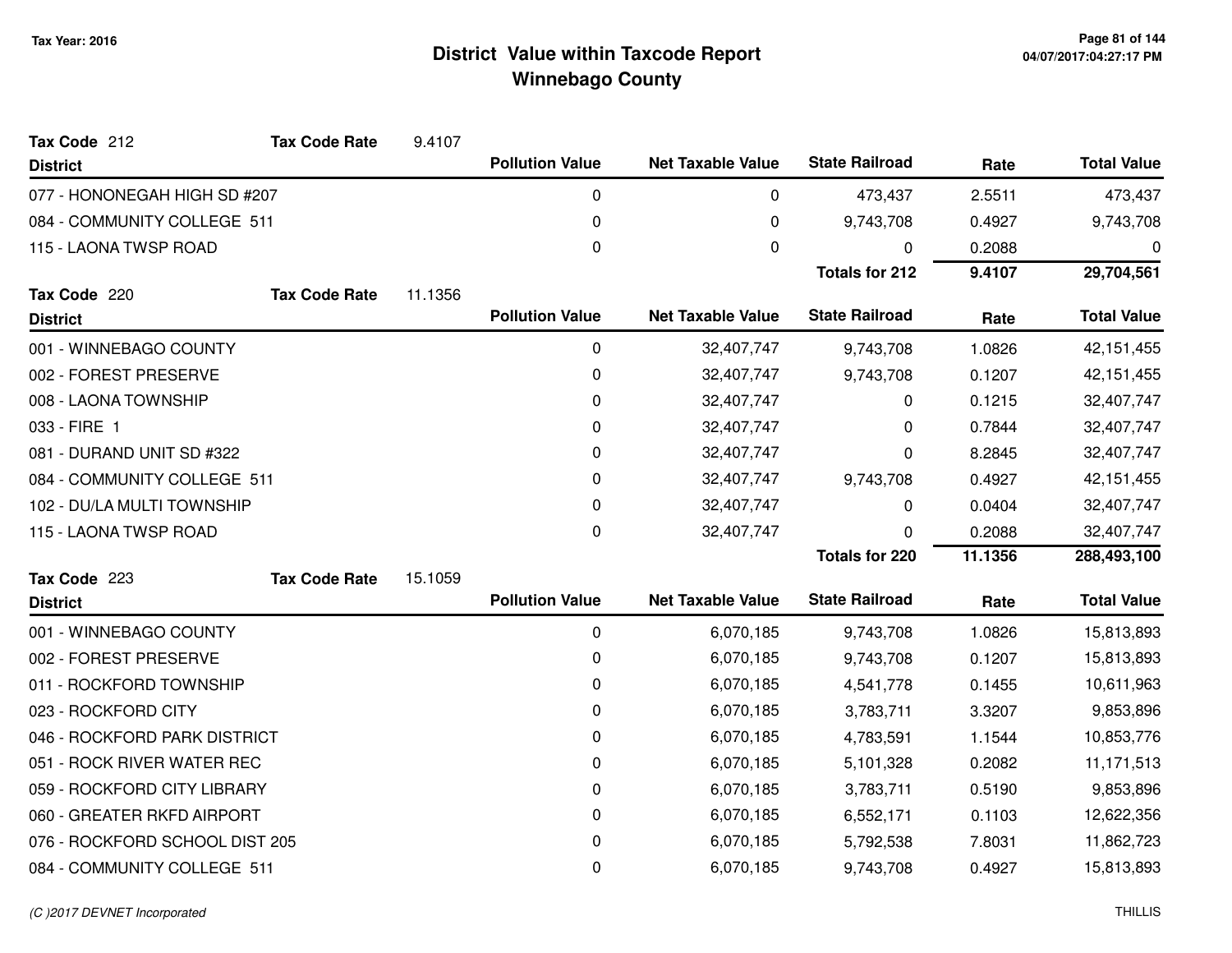| Tax Code 223                   | <b>Tax Code Rate</b> | 15.1059 |                        |                          |                       |         |                    |
|--------------------------------|----------------------|---------|------------------------|--------------------------|-----------------------|---------|--------------------|
| <b>District</b>                |                      |         | <b>Pollution Value</b> | <b>Net Taxable Value</b> | <b>State Railroad</b> | Rate    | <b>Total Value</b> |
| 089 - JACKSON SCHOOL TIF       |                      |         | 0                      | 204,761                  | 0                     | 0.0000  | 204,761            |
| 118 - ROCKFORD TWSP ROAD       |                      |         | $\pmb{0}$              | 6,070,185                | 4,541,778             | 0.1487  | 10,611,963         |
|                                |                      |         |                        |                          | <b>Totals for 223</b> | 15.1059 | 135,088,526        |
| Tax Code 226                   | <b>Tax Code Rate</b> | 15.1059 |                        |                          |                       |         |                    |
| <b>District</b>                |                      |         | <b>Pollution Value</b> | <b>Net Taxable Value</b> | <b>State Railroad</b> | Rate    | <b>Total Value</b> |
| 001 - WINNEBAGO COUNTY         |                      |         | $\pmb{0}$              | 694,157                  | 9,743,708             | 1.0826  | 10,437,865         |
| 002 - FOREST PRESERVE          |                      |         | 0                      | 694,157                  | 9,743,708             | 0.1207  | 10,437,865         |
| 011 - ROCKFORD TOWNSHIP        |                      |         | 0                      | 694,157                  | 4,541,778             | 0.1455  | 5,235,935          |
| 023 - ROCKFORD CITY            |                      |         | 0                      | 694,157                  | 3,783,711             | 3.3207  | 4,477,868          |
| 046 - ROCKFORD PARK DISTRICT   |                      |         | 0                      | 694,157                  | 4,783,591             | 1.1544  | 5,477,748          |
| 051 - ROCK RIVER WATER REC     |                      |         | 0                      | 694,157                  | 5,101,328             | 0.2082  | 5,795,485          |
| 059 - ROCKFORD CITY LIBRARY    |                      |         | 0                      | 694,157                  | 3,783,711             | 0.5190  | 4,477,868          |
| 060 - GREATER RKFD AIRPORT     |                      |         | 0                      | 694,157                  | 6,552,171             | 0.1103  | 7,246,328          |
| 068 - WEST STATE & KILBURN TIF |                      |         | 0                      | 118,169                  | 0                     | 0.0000  | 118,169            |
| 076 - ROCKFORD SCHOOL DIST 205 |                      |         | 0                      | 694,157                  | 5,792,538             | 7.8031  | 6,486,695          |
| 084 - COMMUNITY COLLEGE 511    |                      |         | 0                      | 694,157                  | 9,743,708             | 0.4927  | 10,437,865         |
| 118 - ROCKFORD TWSP ROAD       |                      |         | 0                      | 694,157                  | 4,541,778             | 0.1487  | 5,235,935          |
|                                |                      |         |                        |                          | <b>Totals for 226</b> | 15.1059 | 75,865,626         |
| Tax Code 228                   | <b>Tax Code Rate</b> | 11.6458 |                        |                          |                       |         |                    |
| <b>District</b>                |                      |         | <b>Pollution Value</b> | <b>Net Taxable Value</b> | <b>State Railroad</b> | Rate    | <b>Total Value</b> |
| 001 - WINNEBAGO COUNTY         |                      |         | 0                      | 1,274,226                | 9,743,708             | 1.0826  | 11,017,934         |
| 002 - FOREST PRESERVE          |                      |         | 0                      | 1,274,226                | 9,743,708             | 0.1207  | 11,017,934         |
| 005 - DURAND TOWNSHIP          |                      |         | 0                      | 1,274,226                | 0                     | 0.1786  | 1,274,226          |
| 018 - DURAND VILLAGE           |                      |         | 0                      | 1,274,226                | 0                     | 0.3326  | 1,274,226          |
| 033 - FIRE 1                   |                      |         | $\pmb{0}$              | 1,274,226                | 0                     | 0.7844  | 1,274,226          |
| 050 - DURAND SANITARY          |                      |         | 0                      | 1,274,226                | 0                     | 0.0440  | 1,274,226          |
| 081 - DURAND UNIT SD #322      |                      |         | 0                      | 1,274,226                | 0                     | 8.2845  | 1,274,226          |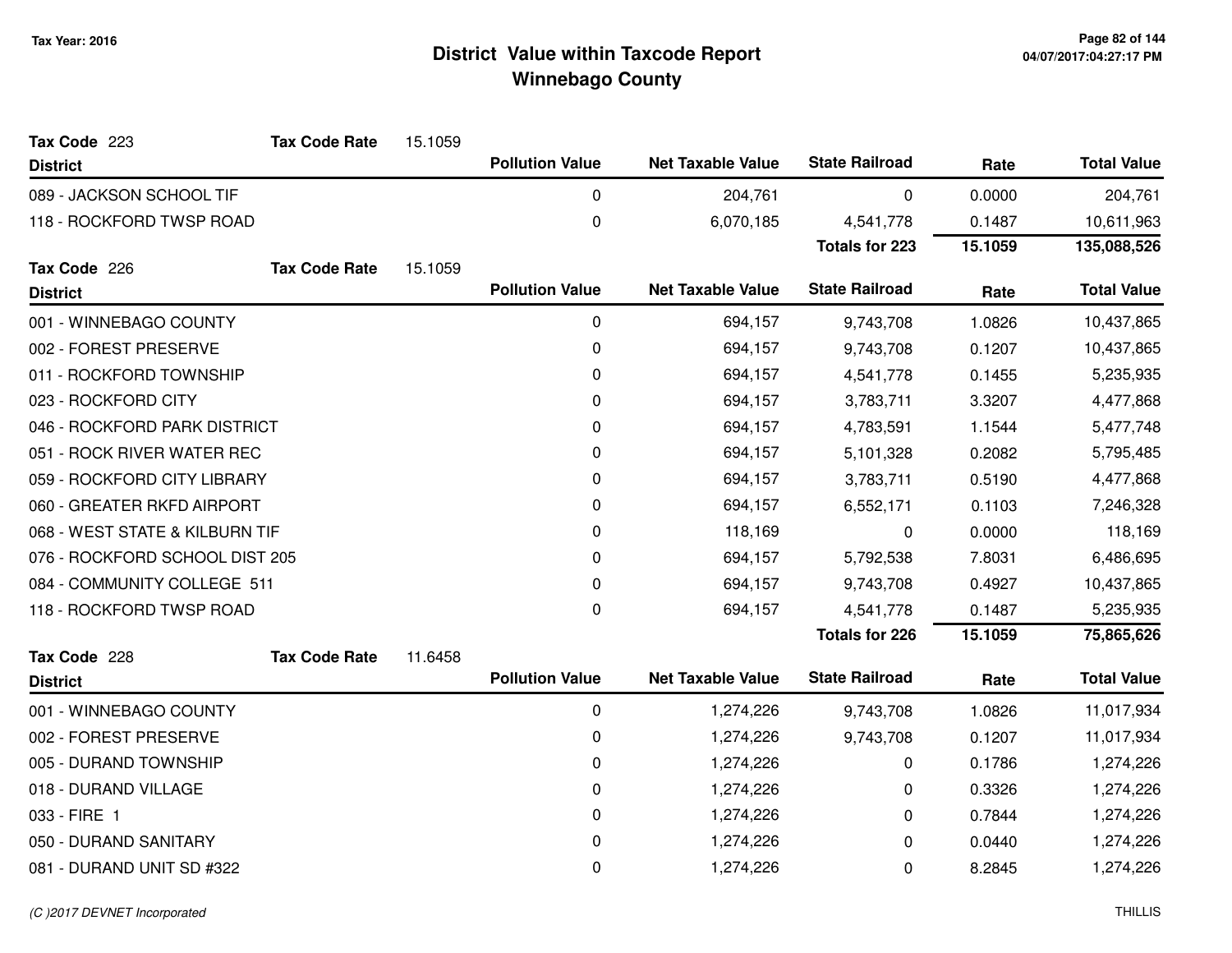| Tax Code 228                | <b>Tax Code Rate</b> | 11.6458 |                        |                          |                       |         |                    |
|-----------------------------|----------------------|---------|------------------------|--------------------------|-----------------------|---------|--------------------|
| <b>District</b>             |                      |         | <b>Pollution Value</b> | <b>Net Taxable Value</b> | <b>State Railroad</b> | Rate    | <b>Total Value</b> |
| 084 - COMMUNITY COLLEGE 511 |                      |         | 0                      | 1,274,226                | 9,743,708             | 0.4927  | 11,017,934         |
| 102 - DU/LA MULTI TOWNSHIP  |                      |         | 0                      | 1,274,226                | 0                     | 0.0404  | 1,274,226          |
| 106 - DURAND VILLAGE TIF    |                      |         | 0                      | 233,546                  | 0                     | 0.0000  | 233,546            |
| 112 - DURAND TWSP ROAD      |                      |         | 0                      | 1,274,226                | 0                     | 0.2853  | 1,274,226          |
|                             |                      |         |                        |                          | <b>Totals for 228</b> | 11.6458 | 42,206,930         |
| Tax Code 229                | <b>Tax Code Rate</b> | 11.6018 |                        |                          |                       |         |                    |
| <b>District</b>             |                      |         | <b>Pollution Value</b> | <b>Net Taxable Value</b> | <b>State Railroad</b> | Rate    | <b>Total Value</b> |
| 001 - WINNEBAGO COUNTY      |                      |         | 0                      | 1,625,958                | 9,743,708             | 1.0826  | 11,369,666         |
| 002 - FOREST PRESERVE       |                      |         | 0                      | 1,625,958                | 9,743,708             | 0.1207  | 11,369,666         |
| 005 - DURAND TOWNSHIP       |                      |         | 0                      | 1,625,958                | 0                     | 0.1786  | 1,625,958          |
| 018 - DURAND VILLAGE        |                      |         | 0                      | 1,625,958                | 0                     | 0.3326  | 1,625,958          |
| 033 - FIRE 1                |                      |         | 0                      | 1,625,958                | 0                     | 0.7844  | 1,625,958          |
| 081 - DURAND UNIT SD #322   |                      |         | 0                      | 1,625,958                | 0                     | 8.2845  | 1,625,958          |
| 084 - COMMUNITY COLLEGE 511 |                      |         | 0                      | 1,625,958                | 9,743,708             | 0.4927  | 11,369,666         |
| 102 - DU/LA MULTI TOWNSHIP  |                      |         | 0                      | 1,625,958                | 0                     | 0.0404  | 1,625,958          |
| 112 - DURAND TWSP ROAD      |                      |         | 0                      | 1,625,958                | 0                     | 0.2853  | 1,625,958          |
|                             |                      |         |                        |                          | <b>Totals for 229</b> | 11.6018 | 43,864,746         |
| Tax Code 230                | <b>Tax Code Rate</b> | 11.2692 |                        |                          |                       |         |                    |
| <b>District</b>             |                      |         | <b>Pollution Value</b> | <b>Net Taxable Value</b> | <b>State Railroad</b> | Rate    | <b>Total Value</b> |
| 001 - WINNEBAGO COUNTY      |                      |         | 0                      | 19,027,333               | 9,743,708             | 1.0826  | 28,771,041         |
| 002 - FOREST PRESERVE       |                      |         | 0                      | 19,027,333               | 9,743,708             | 0.1207  | 28,771,041         |
| 005 - DURAND TOWNSHIP       |                      |         | 0                      | 19,027,333               | 0                     | 0.1786  | 19,027,333         |
| 033 - FIRE 1                |                      |         | 0                      | 19,027,333               | 0                     | 0.7844  | 19,027,333         |
| 081 - DURAND UNIT SD #322   |                      |         | 0                      | 19,027,333               | 0                     | 8.2845  | 19,027,333         |
| 084 - COMMUNITY COLLEGE 511 |                      |         | 0                      | 19,027,333               | 9,743,708             | 0.4927  | 28,771,041         |
| 102 - DU/LA MULTI TOWNSHIP  |                      |         | 0                      | 19,027,333               | 0                     | 0.0404  | 19,027,333         |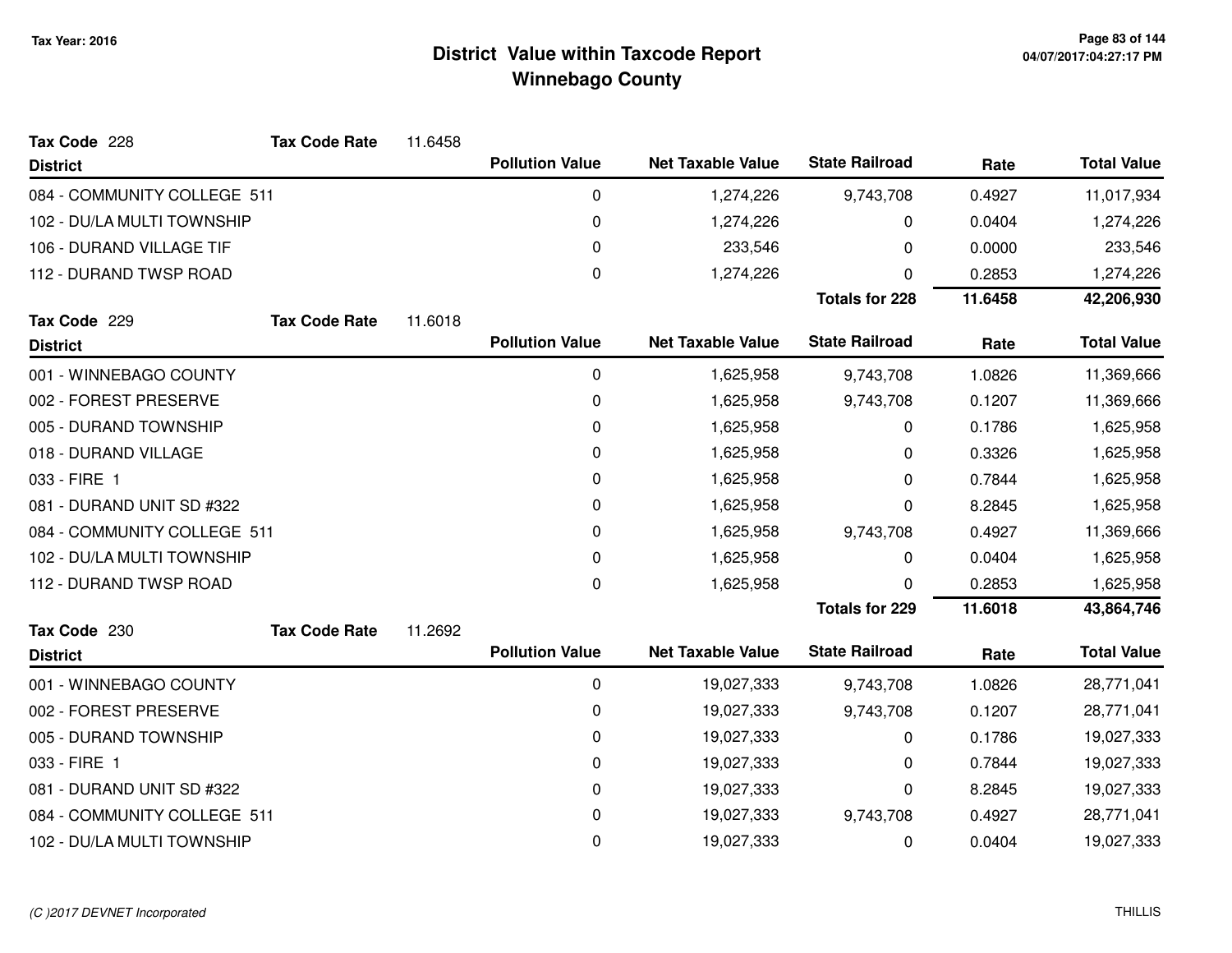| Tax Code 230                  | <b>Tax Code Rate</b> | 11.2692 |                        |                          |                       |         |                    |
|-------------------------------|----------------------|---------|------------------------|--------------------------|-----------------------|---------|--------------------|
| <b>District</b>               |                      |         | <b>Pollution Value</b> | <b>Net Taxable Value</b> | <b>State Railroad</b> | Rate    | <b>Total Value</b> |
| 112 - DURAND TWSP ROAD        |                      |         | $\pmb{0}$              | 19,027,333               | 0                     | 0.2853  | 19,027,333         |
|                               |                      |         |                        |                          | <b>Totals for 230</b> | 11.2692 | 181,449,788        |
| Tax Code 231                  | <b>Tax Code Rate</b> | 11.4642 |                        |                          |                       |         |                    |
| <b>District</b>               |                      |         | <b>Pollution Value</b> | <b>Net Taxable Value</b> | <b>State Railroad</b> | Rate    | <b>Total Value</b> |
| 001 - WINNEBAGO COUNTY        |                      |         | 0                      | 117,395                  | 9,743,708             | 1.0826  | 9,861,103          |
| 002 - FOREST PRESERVE         |                      |         | $\pmb{0}$              | 117,395                  | 9,743,708             | 0.1207  | 9,861,103          |
| 005 - DURAND TOWNSHIP         |                      |         | 0                      | 117,395                  | 0                     | 0.1786  | 117,395            |
| 033 - FIRE 1                  |                      |         | $\Omega$               | 117,395                  | 0                     | 0.7844  | 117,395            |
| 056 - PECATONICA LIBRARY      |                      |         | 0                      | 117,395                  | 0                     | 0.1950  | 117,395            |
| 081 - DURAND UNIT SD #322     |                      |         | 0                      | 117,395                  | 0                     | 8.2845  | 117,395            |
| 084 - COMMUNITY COLLEGE 511   |                      |         | 0                      | 117,395                  | 9,743,708             | 0.4927  | 9,861,103          |
| 102 - DU/LA MULTI TOWNSHIP    |                      |         | 0                      | 117,395                  | 0                     | 0.0404  | 117,395            |
| 112 - DURAND TWSP ROAD        |                      |         | 0                      | 117,395                  | 0                     | 0.2853  | 117,395            |
|                               |                      |         |                        |                          | <b>Totals for 231</b> | 11.4642 | 30,287,679         |
| Tax Code 232                  | <b>Tax Code Rate</b> | 10.6732 |                        |                          |                       |         |                    |
| <b>District</b>               |                      |         | <b>Pollution Value</b> | <b>Net Taxable Value</b> | <b>State Railroad</b> | Rate    | <b>Total Value</b> |
| 001 - WINNEBAGO COUNTY        |                      |         | 0                      | 854,788                  | 9,743,708             | 1.0826  | 10,598,496         |
| 002 - FOREST PRESERVE         |                      |         | 0                      | 854,788                  | 9,743,708             | 0.1207  | 10,598,496         |
| 005 - DURAND TOWNSHIP         |                      |         | 0                      | 854,788                  | 0                     | 0.1786  | 854,788            |
| 033 - FIRE 1                  |                      |         | 0                      | 854,788                  | 0                     | 0.7844  | 854,788            |
| 056 - PECATONICA LIBRARY      |                      |         | 0                      | 854,788                  | 0                     | 0.1950  | 854,788            |
| 080 - PECATONICA UNIT SD #321 |                      |         | 0                      | 854,788                  | 0                     | 7.4935  | 854,788            |
| 084 - COMMUNITY COLLEGE 511   |                      |         | 0                      | 854,788                  | 9,743,708             | 0.4927  | 10,598,496         |
| 102 - DU/LA MULTI TOWNSHIP    |                      |         | 0                      | 854,788                  | 0                     | 0.0404  | 854,788            |
| 112 - DURAND TWSP ROAD        |                      |         | 0                      | 854,788                  | U                     | 0.2853  | 854,788            |
|                               |                      |         |                        |                          | <b>Totals for 232</b> | 10.6732 | 36,924,216         |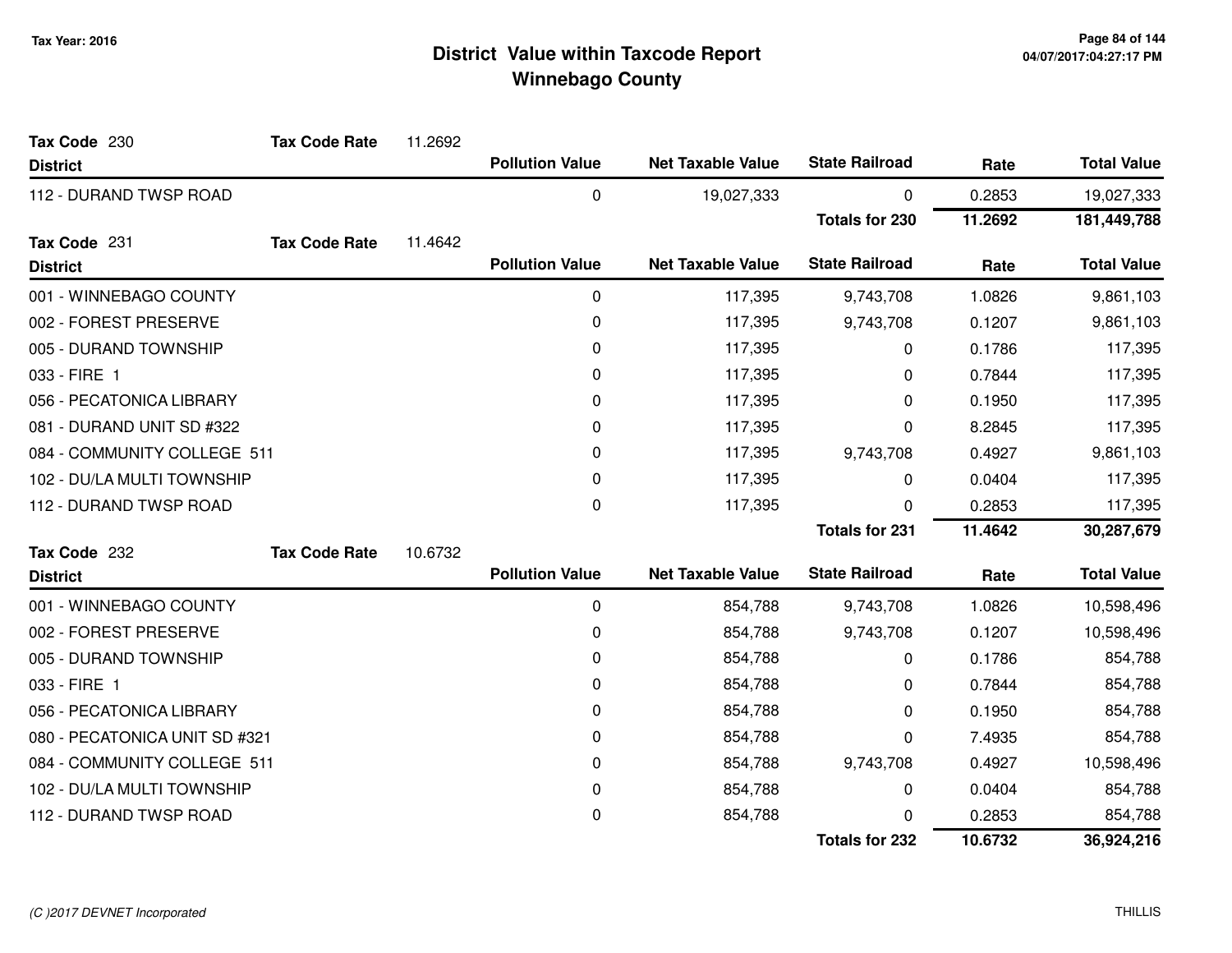| Tax Code 233                    | <b>Tax Code Rate</b> | 11.6458 |                        |                          |                       |         |                    |
|---------------------------------|----------------------|---------|------------------------|--------------------------|-----------------------|---------|--------------------|
| <b>District</b>                 |                      |         | <b>Pollution Value</b> | <b>Net Taxable Value</b> | <b>State Railroad</b> | Rate    | <b>Total Value</b> |
| 001 - WINNEBAGO COUNTY          |                      |         | 0                      | 13,154,560               | 9,743,708             | 1.0826  | 22,898,268         |
| 002 - FOREST PRESERVE           |                      |         | $\pmb{0}$              | 13,154,560               | 9,743,708             | 0.1207  | 22,898,268         |
| 005 - DURAND TOWNSHIP           |                      |         | 0                      | 13,154,560               | 0                     | 0.1786  | 13,154,560         |
| 018 - DURAND VILLAGE            |                      |         | 0                      | 13,154,560               | 0                     | 0.3326  | 13,154,560         |
| 033 - FIRE 1                    |                      |         | $\pmb{0}$              | 13,154,560               | 0                     | 0.7844  | 13,154,560         |
| 050 - DURAND SANITARY           |                      |         | 0                      | 13,154,560               | 0                     | 0.0440  | 13,154,560         |
| 081 - DURAND UNIT SD #322       |                      |         | $\pmb{0}$              | 13,154,560               | 0                     | 8.2845  | 13,154,560         |
| 084 - COMMUNITY COLLEGE 511     |                      |         | 0                      | 13,154,560               | 9,743,708             | 0.4927  | 22,898,268         |
| 102 - DU/LA MULTI TOWNSHIP      |                      |         | 0                      | 13,154,560               | 0                     | 0.0404  | 13,154,560         |
| 112 - DURAND TWSP ROAD          |                      |         | 0                      | 13,154,560               | 0                     | 0.2853  | 13,154,560         |
|                                 |                      |         |                        |                          | <b>Totals for 233</b> | 11.6458 | 160,776,724        |
| Tax Code 234                    | <b>Tax Code Rate</b> | 11.3132 |                        |                          |                       |         |                    |
| <b>District</b>                 |                      |         | <b>Pollution Value</b> | <b>Net Taxable Value</b> | <b>State Railroad</b> | Rate    | <b>Total Value</b> |
| 001 - WINNEBAGO COUNTY          |                      |         | $\pmb{0}$              | 255,993                  | 9,743,708             | 1.0826  | 9,999,701          |
| 002 - FOREST PRESERVE           |                      |         | 0                      | 255,993                  | 9,743,708             | 0.1207  | 9,999,701          |
| 005 - DURAND TOWNSHIP           |                      |         | 0                      | 255,993                  | 0                     | 0.1786  | 255,993            |
| 033 - FIRE 1                    |                      |         | 0                      | 255,993                  | 0                     | 0.7844  | 255,993            |
| 050 - DURAND SANITARY           |                      |         | 0                      | 255,993                  | 0                     | 0.0440  | 255,993            |
| 081 - DURAND UNIT SD #322       |                      |         | 0                      | 255,993                  | 0                     | 8.2845  | 255,993            |
| 084 - COMMUNITY COLLEGE 511     |                      |         | 0                      | 255,993                  | 9,743,708             | 0.4927  | 9,999,701          |
| 102 - DU/LA MULTI TOWNSHIP      |                      |         | 0                      | 255,993                  | 0                     | 0.0404  | 255,993            |
| 112 - DURAND TWSP ROAD          |                      |         | 0                      | 255,993                  | 0                     | 0.2853  | 255,993            |
|                                 |                      |         |                        |                          | <b>Totals for 234</b> | 11.3132 | 31,535,061         |
| Tax Code 246<br><b>District</b> | <b>Tax Code Rate</b> | 11.1638 | <b>Pollution Value</b> | <b>Net Taxable Value</b> | <b>State Railroad</b> | Rate    | <b>Total Value</b> |
| 001 - WINNEBAGO COUNTY          |                      |         | 0                      | 7,366,315                | 9,743,708             | 1.0826  | 17,110,023         |
| 002 - FOREST PRESERVE           |                      |         | 0                      | 7,366,315                | 9,743,708             | 0.1207  | 17,110,023         |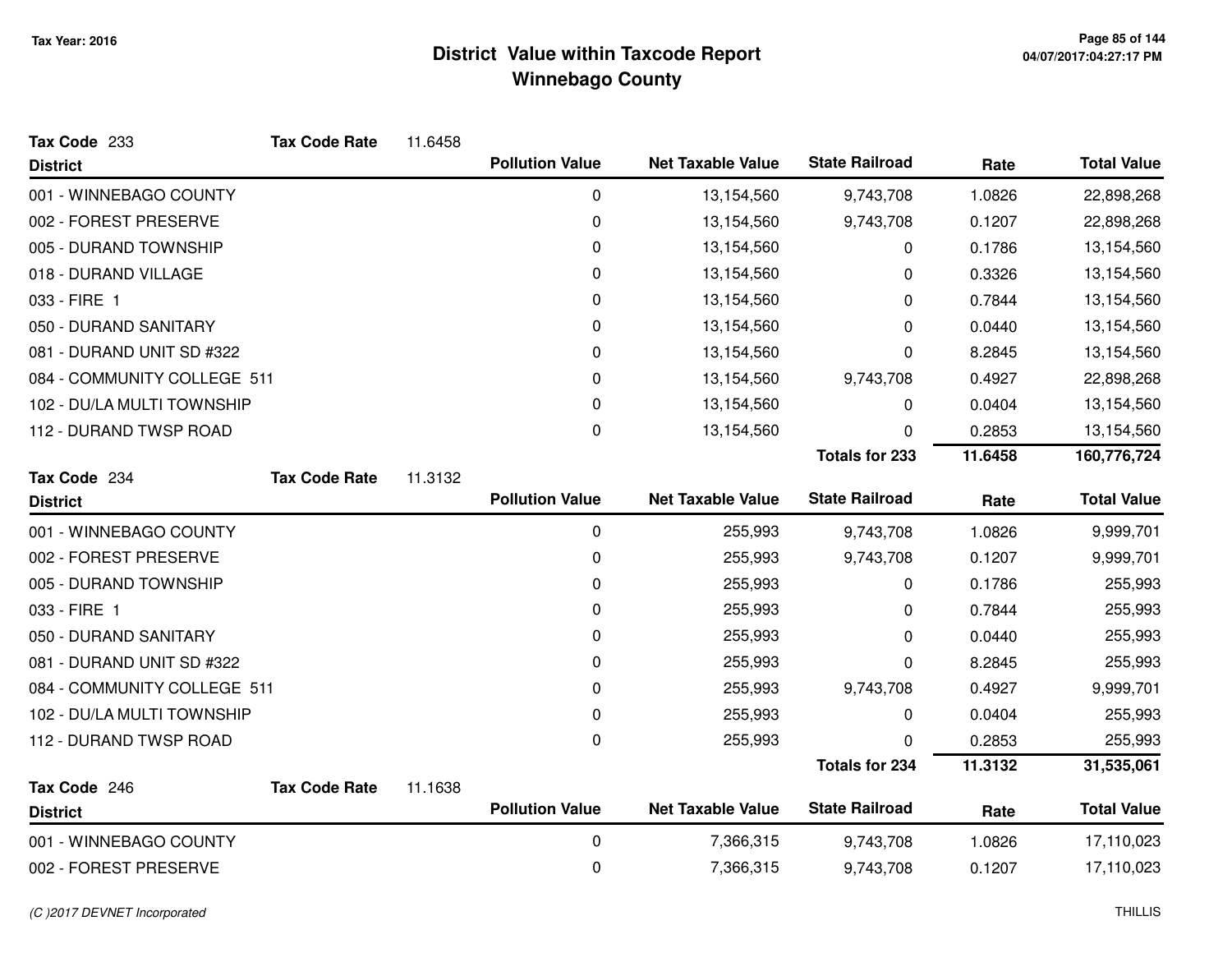| Tax Code 246                  | <b>Tax Code Rate</b> | 11.1638 |                        |                          |                       |            |                    |
|-------------------------------|----------------------|---------|------------------------|--------------------------|-----------------------|------------|--------------------|
| <b>District</b>               |                      |         | <b>Pollution Value</b> | <b>Net Taxable Value</b> | <b>State Railroad</b> | Rate       | <b>Total Value</b> |
| 007 - HARRISON TOWNSHIP       |                      |         | 0                      | 7,366,315                | 0                     | 0.1305     | 7,366,315          |
| 033 - FIRE 1                  |                      |         | $\pmb{0}$              | 7,366,315                | 0                     | 0.7844     | 7,366,315          |
| 081 - DURAND UNIT SD #322     |                      |         | 0                      | 7,366,315                | 0                     | 8.2845     | 7,366,315          |
| 084 - COMMUNITY COLLEGE 511   |                      | 0       | 7,366,315              | 9,743,708                | 0.4927                | 17,110,023 |                    |
| 101 - BU/HA MULTI TOWNSHIP    |                      |         | 0                      | 7,366,315                | 0                     | 0.0511     | 7,366,315          |
| 114 - HARRISON TWSP ROAD      |                      |         | 0                      | 7,366,315                | 0                     | 0.2173     | 7,366,315          |
|                               |                      |         |                        |                          | <b>Totals for 246</b> | 11.1638    | 88,161,644         |
| Tax Code 247                  | <b>Tax Code Rate</b> | 9.2687  |                        |                          |                       |            |                    |
| <b>District</b>               |                      |         | <b>Pollution Value</b> | <b>Net Taxable Value</b> | <b>State Railroad</b> | Rate       | <b>Total Value</b> |
| 001 - WINNEBAGO COUNTY        |                      |         | 0                      | 5,874,679                | 9,743,708             | 1.0826     | 15,618,387         |
| 002 - FOREST PRESERVE         |                      |         | 0                      | 5,874,679                | 9,743,708             | 0.1207     | 15,618,387         |
| 007 - HARRISON TOWNSHIP       |                      |         | 0                      | 5,874,679                | 0                     | 0.1305     | 5,874,679          |
| 033 - FIRE 1                  |                      |         | 0                      | 5,874,679                | 0                     | 0.7844     | 5,874,679          |
| 074 - ROCKTON SCHOOL DIST 140 |                      |         | 0                      | 5,874,679                | 388,083               | 3.8383     | 6,262,762          |
| 077 - HONONEGAH HIGH SD #207  |                      |         | 0                      | 5,874,679                | 473,437               | 2.5511     | 6,348,116          |
| 084 - COMMUNITY COLLEGE 511   |                      |         | 0                      | 5,874,679                | 9,743,708             | 0.4927     | 15,618,387         |
| 101 - BU/HA MULTI TOWNSHIP    |                      |         | 0                      | 5,874,679                | 0                     | 0.0511     | 5,874,679          |
| 114 - HARRISON TWSP ROAD      |                      |         | $\Omega$               | 5,874,679                | 0                     | 0.2173     | 5,874,679          |
|                               |                      |         |                        |                          | <b>Totals for 247</b> | 9.2687     | 82,964,755         |
| Tax Code 248                  | <b>Tax Code Rate</b> | 10.4790 |                        |                          |                       |            |                    |
| <b>District</b>               |                      |         | <b>Pollution Value</b> | <b>Net Taxable Value</b> | <b>State Railroad</b> | Rate       | <b>Total Value</b> |
| 001 - WINNEBAGO COUNTY        |                      |         | 0                      | 46,602                   | 9,743,708             | 1.0826     | 9,790,310          |
| 002 - FOREST PRESERVE         |                      |         | 0                      | 46,602                   | 9,743,708             | 0.1207     | 9,790,310          |
| 007 - HARRISON TOWNSHIP       |                      |         | 0                      | 46,602                   | 0                     | 0.1305     | 46,602             |
| 033 - FIRE 1                  |                      |         | 0                      | 46,602                   | 0                     | 0.7844     | 46,602             |
| 058 - WINNEBAGO LIBRARY       |                      |         | 0                      | 46,602                   | 0                     | 0.2177     | 46,602             |
| 082 - WINNEBAGO UNIT SD #323  |                      |         | 0                      | 46,602                   | 1,880,267             | 7.3820     | 1,926,869          |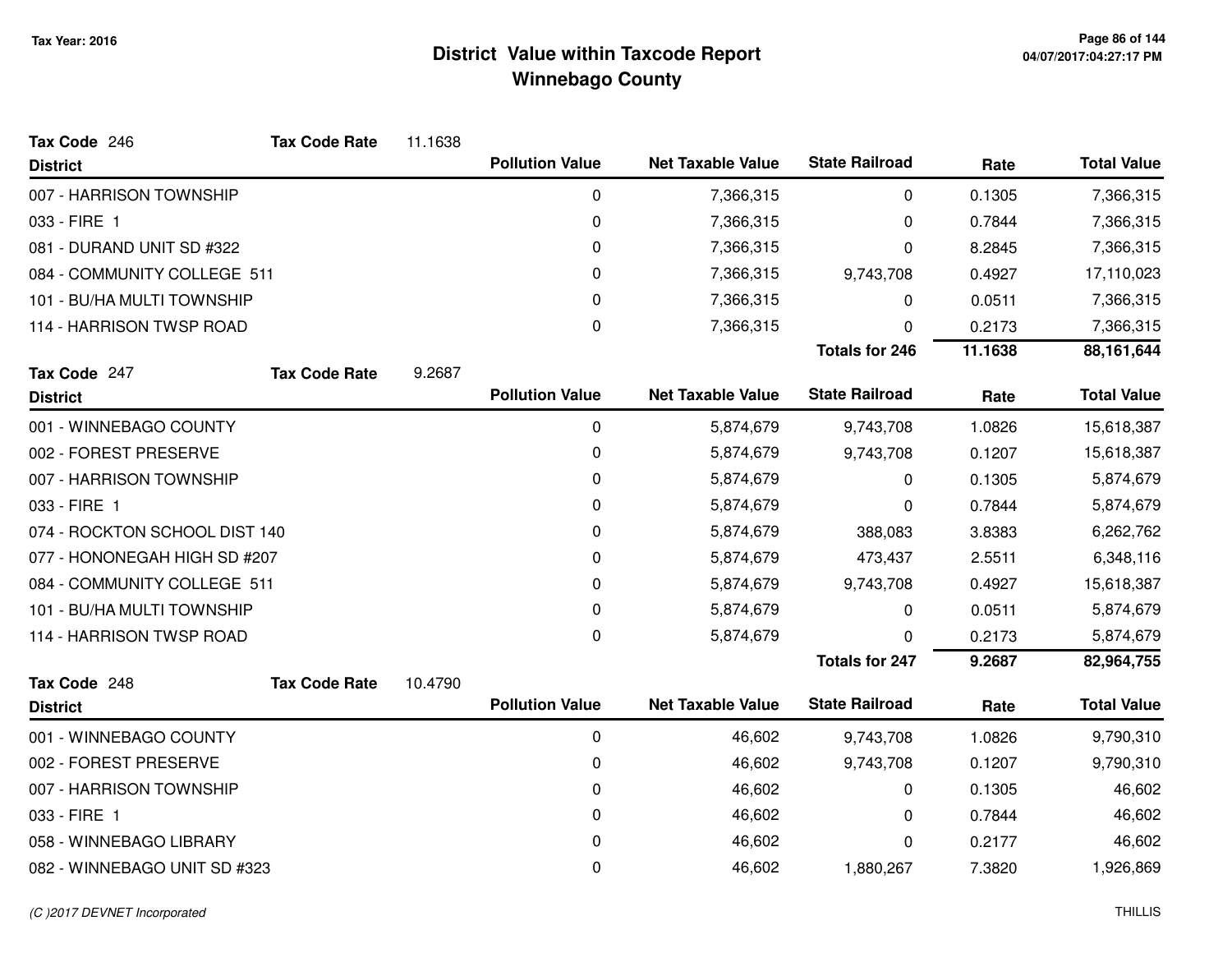| Tax Code 248                 | <b>Tax Code Rate</b> | 10.4790 |                        |                          |                       |         |                    |
|------------------------------|----------------------|---------|------------------------|--------------------------|-----------------------|---------|--------------------|
| <b>District</b>              |                      |         | <b>Pollution Value</b> | <b>Net Taxable Value</b> | <b>State Railroad</b> | Rate    | <b>Total Value</b> |
| 084 - COMMUNITY COLLEGE 511  |                      |         | 0                      | 46,602                   | 9,743,708             | 0.4927  | 9,790,310          |
| 101 - BU/HA MULTI TOWNSHIP   |                      |         | 0                      | 46,602                   | 0                     | 0.0511  | 46,602             |
| 114 - HARRISON TWSP ROAD     |                      |         | 0                      | 46,602                   | 0                     | 0.2173  | 46,602             |
|                              |                      |         |                        |                          | <b>Totals for 248</b> | 10.4790 | 31,530,809         |
| Tax Code 254                 | <b>Tax Code Rate</b> | 10.4284 |                        |                          |                       |         |                    |
| <b>District</b>              |                      |         | <b>Pollution Value</b> | <b>Net Taxable Value</b> | <b>State Railroad</b> | Rate    | <b>Total Value</b> |
| 001 - WINNEBAGO COUNTY       |                      |         | 0                      | 170,056                  | 9,743,708             | 1.0826  | 9,913,764          |
| 002 - FOREST PRESERVE        |                      |         | 0                      | 170,056                  | 9,743,708             | 0.1207  | 9,913,764          |
| 003 - BURRITT TOWNSHIP       |                      |         | 0                      | 170,056                  | 0                     | 0.1841  | 170,056            |
| 044 - W B S FIRE             |                      |         | $\Omega$               | 170,056                  | 898,709               | 0.6873  | 1,068,765          |
| 058 - WINNEBAGO LIBRARY      |                      |         | 0                      | 170,056                  | 0                     | 0.2177  | 170,056            |
| 062 - RKFD - WINN DRAINAGE   |                      |         | 0                      | 170,056                  | 0                     | 0.0000  | 170,056            |
| 082 - WINNEBAGO UNIT SD #323 |                      |         | 0                      | 170,056                  | 1,880,267             | 7.3820  | 2,050,323          |
| 084 - COMMUNITY COLLEGE 511  |                      |         | $\pmb{0}$              | 170,056                  | 9,743,708             | 0.4927  | 9,913,764          |
| 101 - BU/HA MULTI TOWNSHIP   |                      |         | 0                      | 170,056                  | 0                     | 0.0511  | 170,056            |
| 110 - BURRITT TWSP ROAD      |                      |         | 0                      | 170,056                  | 0                     | 0.2102  | 170,056            |
|                              |                      |         |                        |                          | <b>Totals for 254</b> | 10.4284 | 33,710,660         |
| Tax Code 258                 | <b>Tax Code Rate</b> | 13.3631 |                        |                          |                       |         |                    |
| <b>District</b>              |                      |         | <b>Pollution Value</b> | <b>Net Taxable Value</b> | <b>State Railroad</b> | Rate    | <b>Total Value</b> |
| 001 - WINNEBAGO COUNTY       |                      |         | 0                      | 0                        | 9,743,708             | 1.0826  | 9,743,708          |
| 002 - FOREST PRESERVE        |                      |         | 0                      | 0                        | 9,743,708             | 0.1207  | 9,743,708          |
| 003 - BURRITT TOWNSHIP       |                      |         | 0                      | 0                        | $\mathbf{0}$          | 0.1841  | 0                  |
| 023 - ROCKFORD CITY          |                      |         | 0                      | 0                        | 3,783,711             | 3.3207  | 3,783,711          |
| 059 - ROCKFORD CITY LIBRARY  |                      |         | 0                      | 0                        | 3,783,711             | 0.5190  | 3,783,711          |
| 082 - WINNEBAGO UNIT SD #323 |                      |         | 0                      | 0                        | 1,880,267             | 7.3820  | 1,880,267          |
| 084 - COMMUNITY COLLEGE 511  |                      |         | 0                      | 0                        | 9,743,708             | 0.4927  | 9,743,708          |
| 101 - BU/HA MULTI TOWNSHIP   |                      |         | 0                      | 0                        | 0                     | 0.0511  | 0                  |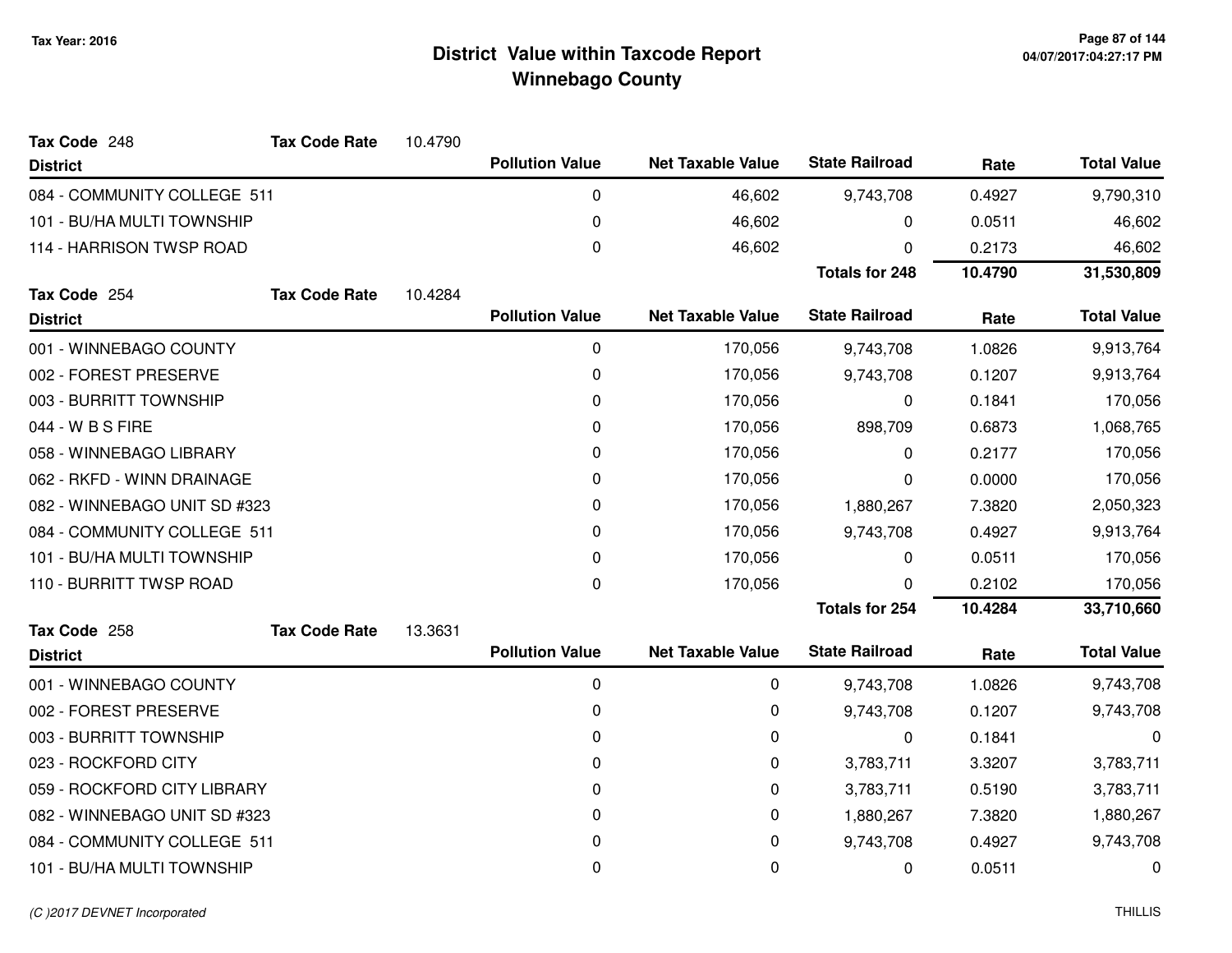| Tax Code 258                  | <b>Tax Code Rate</b> | 13.3631 |                        |                          |                       |         |                    |
|-------------------------------|----------------------|---------|------------------------|--------------------------|-----------------------|---------|--------------------|
| <b>District</b>               |                      |         | <b>Pollution Value</b> | <b>Net Taxable Value</b> | <b>State Railroad</b> | Rate    | <b>Total Value</b> |
| 110 - BURRITT TWSP ROAD       |                      |         | $\mathbf 0$            | 0                        | 0                     | 0.2102  | 0                  |
|                               |                      |         |                        |                          | <b>Totals for 258</b> | 13.3631 | 38,678,813         |
| Tax Code 259                  | <b>Tax Code Rate</b> | 13.4746 |                        |                          |                       |         |                    |
| <b>District</b>               |                      |         | <b>Pollution Value</b> | <b>Net Taxable Value</b> | <b>State Railroad</b> | Rate    | <b>Total Value</b> |
| 001 - WINNEBAGO COUNTY        |                      |         | 0                      | 0                        | 9,743,708             | 1.0826  | 9,743,708          |
| 002 - FOREST PRESERVE         |                      |         | $\mathbf 0$            | 0                        | 9,743,708             | 0.1207  | 9,743,708          |
| 003 - BURRITT TOWNSHIP        |                      |         | $\mathbf 0$            | 0                        | 0                     | 0.1841  | 0                  |
| 023 - ROCKFORD CITY           |                      |         | $\Omega$               | 0                        | 3,783,711             | 3.3207  | 3,783,711          |
| 059 - ROCKFORD CITY LIBRARY   |                      |         | 0                      | 0                        | 3,783,711             | 0.5190  | 3,783,711          |
| 080 - PECATONICA UNIT SD #321 |                      |         | $\Omega$               | 0                        | 0                     | 7.4935  | 0                  |
| 084 - COMMUNITY COLLEGE 511   |                      |         | 0                      | 0                        | 9,743,708             | 0.4927  | 9,743,708          |
| 101 - BU/HA MULTI TOWNSHIP    |                      |         | 0                      | 0                        | 0                     | 0.0511  | 0                  |
| 110 - BURRITT TWSP ROAD       |                      |         | 0                      | 0                        | 0                     | 0.2102  | 0                  |
|                               |                      |         |                        |                          | <b>Totals for 259</b> | 13.4746 | 36,798,546         |
| Tax Code 260                  | <b>Tax Code Rate</b> | 10.4284 |                        |                          |                       |         |                    |
| <b>District</b>               |                      |         | <b>Pollution Value</b> | <b>Net Taxable Value</b> | <b>State Railroad</b> | Rate    | <b>Total Value</b> |
| 001 - WINNEBAGO COUNTY        |                      |         | 0                      | 12,734,513               | 9,743,708             | 1.0826  | 22,478,221         |
| 002 - FOREST PRESERVE         |                      |         | 0                      | 12,734,513               | 9,743,708             | 0.1207  | 22,478,221         |
| 003 - BURRITT TOWNSHIP        |                      |         | 0                      | 12,734,513               | 0                     | 0.1841  | 12,734,513         |
| 044 - W B S FIRE              |                      |         | 0                      | 12,734,513               | 898,709               | 0.6873  | 13,633,222         |
| 058 - WINNEBAGO LIBRARY       |                      |         | 0                      | 12,734,513               | 0                     | 0.2177  | 12,734,513         |
| 082 - WINNEBAGO UNIT SD #323  |                      |         | 0                      | 12,734,513               | 1,880,267             | 7.3820  | 14,614,780         |
| 084 - COMMUNITY COLLEGE 511   |                      |         | $\pmb{0}$              | 12,734,513               | 9,743,708             | 0.4927  | 22,478,221         |
| 101 - BU/HA MULTI TOWNSHIP    |                      |         | 0                      | 12,734,513               | 0                     | 0.0511  | 12,734,513         |
| 110 - BURRITT TWSP ROAD       |                      |         | 0                      | 12,734,513               | n                     | 0.2102  | 12,734,513         |
|                               |                      |         |                        |                          | <b>Totals for 260</b> | 10.4284 | 146,620,717        |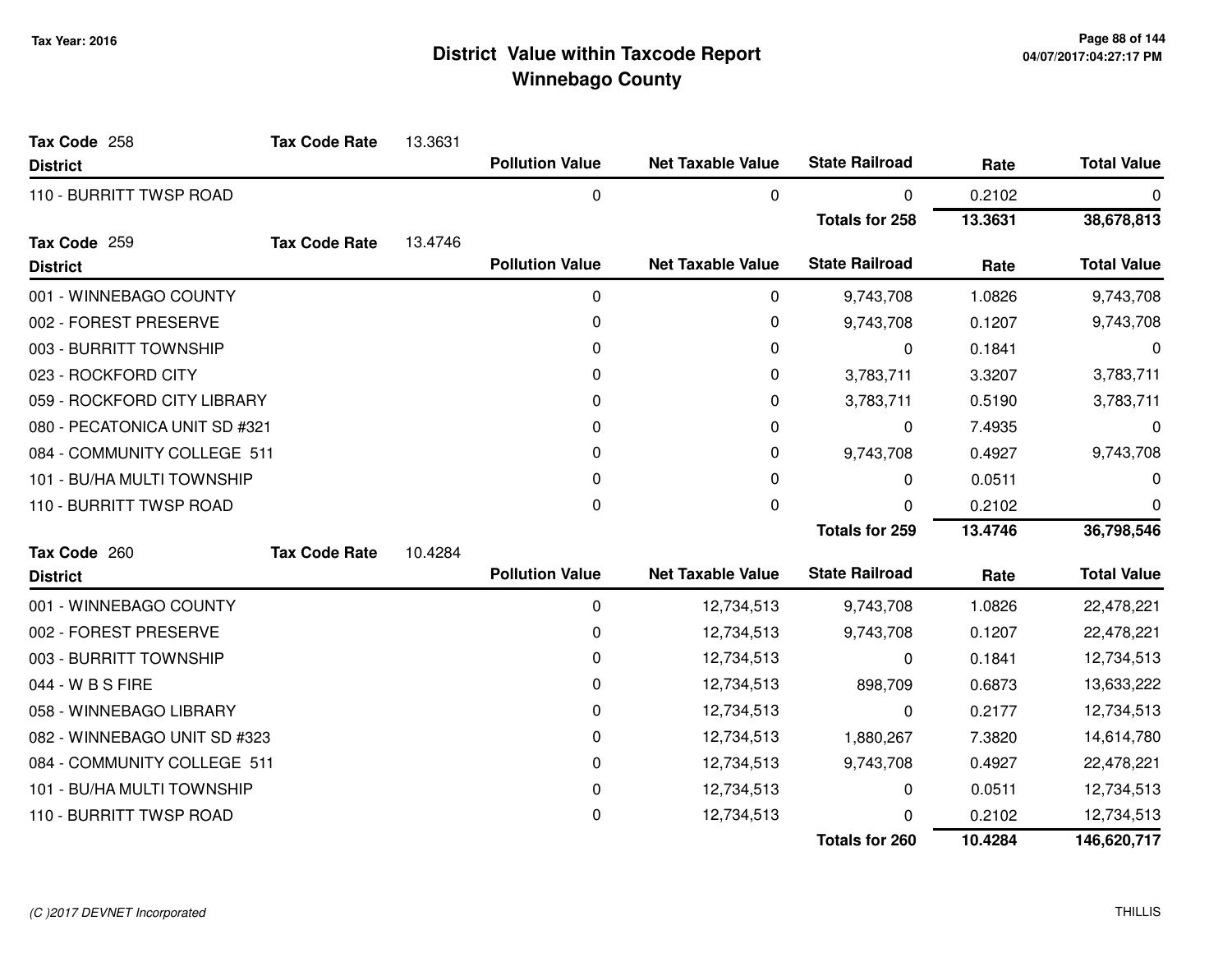| Tax Code 262                 | <b>Tax Code Rate</b> | 10.2107 |                        |                          |                       |         |                    |
|------------------------------|----------------------|---------|------------------------|--------------------------|-----------------------|---------|--------------------|
| <b>District</b>              |                      |         | <b>Pollution Value</b> | <b>Net Taxable Value</b> | <b>State Railroad</b> | Rate    | <b>Total Value</b> |
| 001 - WINNEBAGO COUNTY       |                      |         | $\mathbf 0$            | 170,038                  | 9,743,708             | 1.0826  | 9,913,746          |
| 002 - FOREST PRESERVE        |                      |         | 0                      | 170,038                  | 9,743,708             | 0.1207  | 9,913,746          |
| 003 - BURRITT TOWNSHIP       |                      |         | 0                      | 170,038                  | 0                     | 0.1841  | 170,038            |
| 044 - W B S FIRE             |                      |         | 0                      | 170,038                  | 898,709               | 0.6873  | 1,068,747          |
| 082 - WINNEBAGO UNIT SD #323 |                      |         | 0                      | 170,038                  | 1,880,267             | 7.3820  | 2,050,305          |
| 084 - COMMUNITY COLLEGE 511  |                      |         | 0                      | 170,038                  | 9,743,708             | 0.4927  | 9,913,746          |
| 101 - BU/HA MULTI TOWNSHIP   |                      |         | 0                      | 170,038                  | 0                     | 0.0511  | 170,038            |
| 110 - BURRITT TWSP ROAD      |                      |         | 0                      | 170,038                  | 0                     | 0.2102  | 170,038            |
|                              |                      |         |                        |                          | <b>Totals for 262</b> | 10.2107 | 33,370,404         |
| Tax Code 263                 | <b>Tax Code Rate</b> | 10.1823 |                        |                          |                       |         |                    |
| <b>District</b>              |                      |         | <b>Pollution Value</b> | <b>Net Taxable Value</b> | <b>State Railroad</b> | Rate    | <b>Total Value</b> |
| 001 - WINNEBAGO COUNTY       |                      |         | $\mathbf 0$            | 175,124                  | 9,743,708             | 1.0826  | 9,918,832          |
| 002 - FOREST PRESERVE        |                      |         | 0                      | 175,124                  | 9,743,708             | 0.1207  | 9,918,832          |
| 003 - BURRITT TOWNSHIP       |                      |         | 0                      | 175,124                  | 0                     | 0.1841  | 175,124            |
| 039 - PECATONICA FIRE        |                      |         | 0                      | 175,124                  | 777,472               | 0.4412  | 952,596            |
| 058 - WINNEBAGO LIBRARY      |                      |         | 0                      | 175,124                  | 0                     | 0.2177  | 175,124            |
| 082 - WINNEBAGO UNIT SD #323 |                      |         | 0                      | 175,124                  | 1,880,267             | 7.3820  | 2,055,391          |
| 084 - COMMUNITY COLLEGE 511  |                      |         | 0                      | 175,124                  | 9,743,708             | 0.4927  | 9,918,832          |
| 101 - BU/HA MULTI TOWNSHIP   |                      |         | 0                      | 175,124                  | 0                     | 0.0511  | 175,124            |
| 110 - BURRITT TWSP ROAD      |                      |         | 0                      | 175,124                  | 0                     | 0.2102  | 175,124            |
|                              |                      |         |                        |                          | <b>Totals for 263</b> | 10.1823 | 33,464,979         |
| Tax Code 265                 | <b>Tax Code Rate</b> | 10.4057 |                        |                          |                       |         |                    |
| <b>District</b>              |                      |         | <b>Pollution Value</b> | <b>Net Taxable Value</b> | <b>State Railroad</b> | Rate    | <b>Total Value</b> |
| 001 - WINNEBAGO COUNTY       |                      |         | $\mathbf 0$            | 790,205                  | 9,743,708             | 1.0826  | 10,533,913         |
| 002 - FOREST PRESERVE        |                      |         | 0                      | 790,205                  | 9,743,708             | 0.1207  | 10,533,913         |
| 003 - BURRITT TOWNSHIP       |                      |         | 0                      | 790,205                  | 0                     | 0.1841  | 790,205            |
| 044 - W B S FIRE             |                      |         | 0                      | 790,205                  | 898,709               | 0.6873  | 1,688,914          |
|                              |                      |         |                        |                          |                       |         |                    |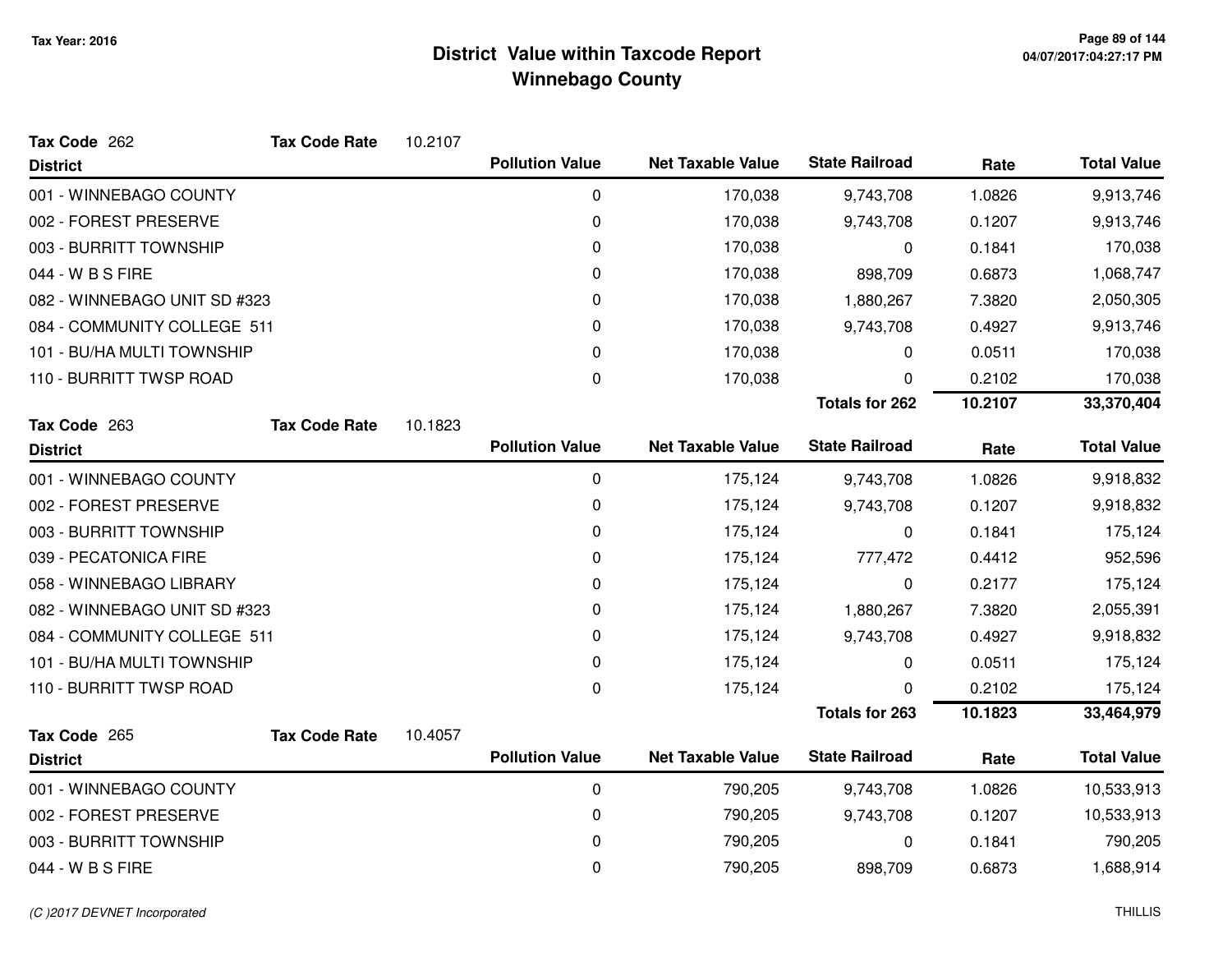| Tax Code 265                  | <b>Tax Code Rate</b> | 10.4057 |                        |                          |                       |         |                    |
|-------------------------------|----------------------|---------|------------------------|--------------------------|-----------------------|---------|--------------------|
| <b>District</b>               |                      |         | <b>Pollution Value</b> | <b>Net Taxable Value</b> | <b>State Railroad</b> | Rate    | <b>Total Value</b> |
| 056 - PECATONICA LIBRARY      |                      |         | 0                      | 790,205                  | 0                     | 0.1950  | 790,205            |
| 082 - WINNEBAGO UNIT SD #323  |                      |         | 0                      | 790,205                  | 1,880,267             | 7.3820  | 2,670,472          |
| 084 - COMMUNITY COLLEGE 511   |                      |         | 0                      | 790,205                  | 9,743,708             | 0.4927  | 10,533,913         |
| 101 - BU/HA MULTI TOWNSHIP    |                      |         | 0                      | 790,205                  | 0                     | 0.0511  | 790,205            |
| 110 - BURRITT TWSP ROAD       |                      |         | $\pmb{0}$              | 790,205                  | 0                     | 0.2102  | 790,205            |
|                               |                      |         |                        |                          | <b>Totals for 265</b> | 10.4057 | 39,121,945         |
| Tax Code 266                  | <b>Tax Code Rate</b> | 10.5172 |                        |                          |                       |         |                    |
| <b>District</b>               |                      |         | <b>Pollution Value</b> | <b>Net Taxable Value</b> | <b>State Railroad</b> | Rate    | <b>Total Value</b> |
| 001 - WINNEBAGO COUNTY        |                      |         | 0                      | 5,485,263                | 9,743,708             | 1.0826  | 15,228,971         |
| 002 - FOREST PRESERVE         |                      |         | 0                      | 5,485,263                | 9,743,708             | 0.1207  | 15,228,971         |
| 003 - BURRITT TOWNSHIP        |                      |         | 0                      | 5,485,263                | 0                     | 0.1841  | 5,485,263          |
| 044 - W B S FIRE              |                      |         | 0                      | 5,485,263                | 898,709               | 0.6873  | 6,383,972          |
| 056 - PECATONICA LIBRARY      |                      |         | 0                      | 5,485,263                | 0                     | 0.1950  | 5,485,263          |
| 080 - PECATONICA UNIT SD #321 |                      |         | 0                      | 5,485,263                | 0                     | 7.4935  | 5,485,263          |
| 084 - COMMUNITY COLLEGE 511   |                      |         | 0                      | 5,485,263                | 9,743,708             | 0.4927  | 15,228,971         |
| 101 - BU/HA MULTI TOWNSHIP    |                      |         | 0                      | 5,485,263                | 0                     | 0.0511  | 5,485,263          |
| 110 - BURRITT TWSP ROAD       |                      |         | $\pmb{0}$              | 5,485,263                | 0                     | 0.2102  | 5,485,263          |
|                               |                      |         |                        |                          | <b>Totals for 266</b> | 10.5172 | 79,497,200         |
| Tax Code 267                  | <b>Tax Code Rate</b> | 10.1596 |                        |                          |                       |         |                    |
| <b>District</b>               |                      |         | <b>Pollution Value</b> | <b>Net Taxable Value</b> | <b>State Railroad</b> | Rate    | <b>Total Value</b> |
| 001 - WINNEBAGO COUNTY        |                      |         | $\pmb{0}$              | 1,167,923                | 9,743,708             | 1.0826  | 10,911,631         |
| 002 - FOREST PRESERVE         |                      |         | 0                      | 1,167,923                | 9,743,708             | 0.1207  | 10,911,631         |
| 003 - BURRITT TOWNSHIP        |                      |         | 0                      | 1,167,923                | 0                     | 0.1841  | 1,167,923          |
| 039 - PECATONICA FIRE         |                      |         | 0                      | 1,167,923                | 777,472               | 0.4412  | 1,945,395          |
| 056 - PECATONICA LIBRARY      |                      |         | 0                      | 1,167,923                | 0                     | 0.1950  | 1,167,923          |
| 082 - WINNEBAGO UNIT SD #323  |                      |         | 0                      | 1,167,923                | 1,880,267             | 7.3820  | 3,048,190          |
| 084 - COMMUNITY COLLEGE 511   |                      |         | 0                      | 1,167,923                | 9,743,708             | 0.4927  | 10,911,631         |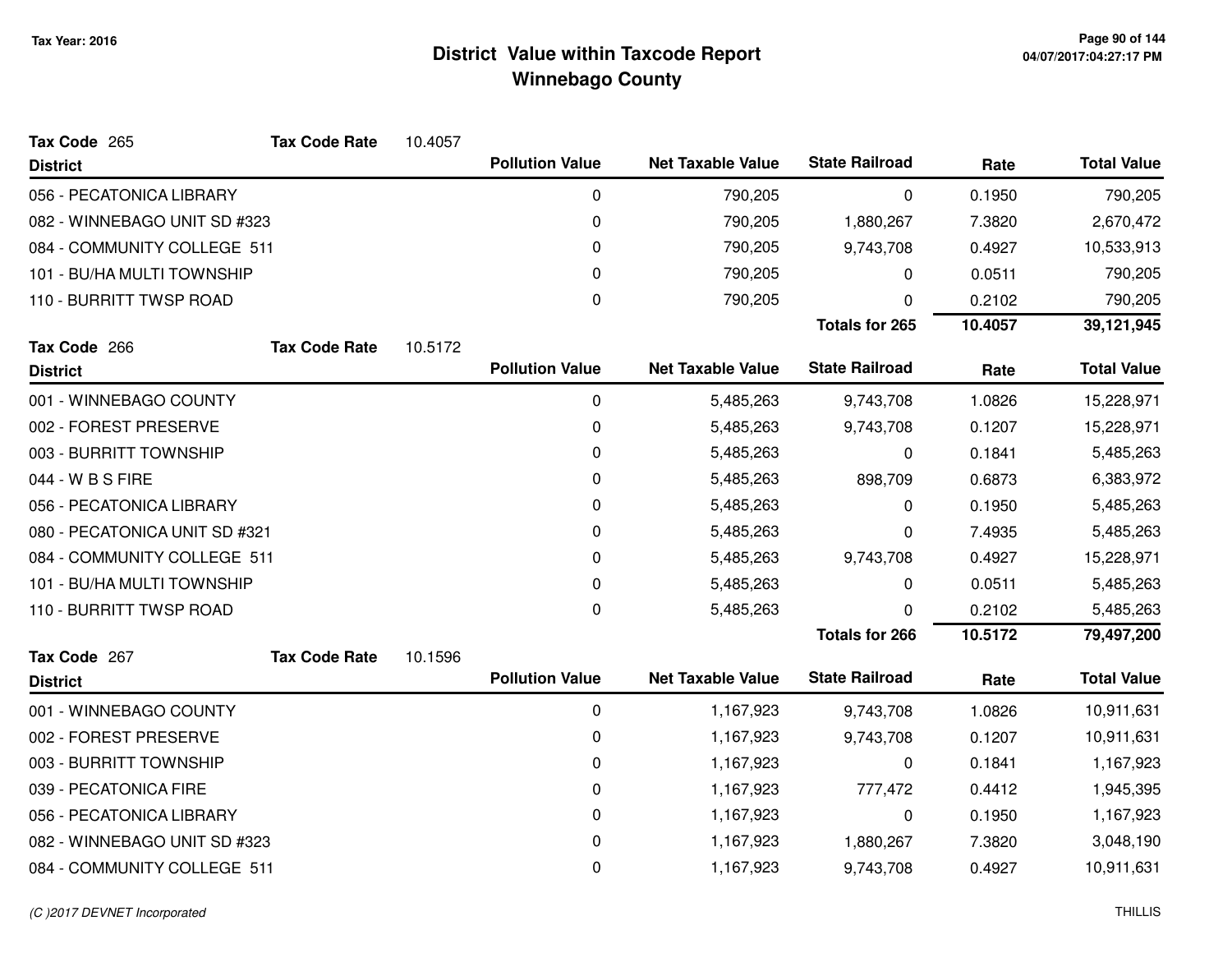| <b>District</b>               |                      |         | <b>Pollution Value</b> | <b>Net Taxable Value</b> | <b>State Railroad</b> | Rate      | <b>Total Value</b> |
|-------------------------------|----------------------|---------|------------------------|--------------------------|-----------------------|-----------|--------------------|
| 101 - BU/HA MULTI TOWNSHIP    |                      |         | $\mathbf 0$            | 1,167,923                | 0                     | 0.0511    | 1,167,923          |
| 110 - BURRITT TWSP ROAD       |                      |         | 0                      | 1,167,923                | 0                     | 0.2102    | 1,167,923          |
|                               |                      |         |                        |                          | <b>Totals for 267</b> | 10.1596   | 42,400,170         |
| Tax Code 268                  | <b>Tax Code Rate</b> | 10.2711 |                        |                          |                       |           |                    |
| <b>District</b>               |                      |         | <b>Pollution Value</b> | <b>Net Taxable Value</b> | <b>State Railroad</b> | Rate      | <b>Total Value</b> |
| 001 - WINNEBAGO COUNTY        |                      |         | 0                      | 3,123,397                | 9,743,708             | 1.0826    | 12,867,105         |
| 002 - FOREST PRESERVE         |                      |         | 0                      | 3,123,397                | 9,743,708             | 0.1207    | 12,867,105         |
| 003 - BURRITT TOWNSHIP        |                      |         | 0                      | 3,123,397                | 0                     | 0.1841    | 3,123,397          |
| 039 - PECATONICA FIRE         |                      |         | 0                      | 3,123,397                | 777,472               | 0.4412    | 3,900,869          |
| 056 - PECATONICA LIBRARY      |                      |         | 0                      | 3,123,397                | 0                     | 0.1950    | 3,123,397          |
| 080 - PECATONICA UNIT SD #321 |                      | 0       | 3,123,397              | 0                        | 7.4935                | 3,123,397 |                    |
| 084 - COMMUNITY COLLEGE 511   |                      |         | 0                      | 3,123,397                | 9,743,708             | 0.4927    | 12,867,105         |
| 101 - BU/HA MULTI TOWNSHIP    |                      |         | 0                      | 3,123,397                | 0                     | 0.0511    | 3,123,397          |
| 110 - BURRITT TWSP ROAD       |                      |         | 0                      | 3,123,397                | U                     | 0.2102    | 3,123,397          |
|                               |                      |         |                        |                          | <b>Totals for 268</b> | 10.2711   | 58,119,169         |
| Tax Code 281                  | <b>Tax Code Rate</b> | 10.3993 |                        |                          |                       |           |                    |
| <b>District</b>               |                      |         | <b>Pollution Value</b> | <b>Net Taxable Value</b> | <b>State Railroad</b> | Rate      | <b>Total Value</b> |
| 001 - WINNEBAGO COUNTY        |                      |         | 0                      | 39,521,221               | 9,743,708             | 1.0826    | 49,264,929         |
| 002 - FOREST PRESERVE         |                      |         | 0                      | 39,521,221               | 9,743,708             | 0.1207    | 49,264,929         |
| 010 - PECATONICA TOWNSHIP     |                      |         | 0                      | 39,521,221               | 0                     | 0.1821    | 39,521,221         |
| 039 - PECATONICA FIRE         |                      |         | 0                      | 39,521,221               | 777,472               | 0.4412    | 40,298,693         |
| 047 - SUMNER PARK             |                      |         | 0                      | 39,521,221               | 0                     | 0.1508    | 39,521,221         |
| 056 - PECATONICA LIBRARY      |                      |         | 0                      | 39,521,221               | 0                     | 0.1950    | 39,521,221         |
| 080 - PECATONICA UNIT SD #321 |                      |         | $\pmb{0}$              | 39,521,221               | 0                     | 7.4935    | 39,521,221         |
| 084 - COMMUNITY COLLEGE 511   |                      |         | 0                      | 39,521,221               | 9,743,708             | 0.4927    | 49,264,929         |
| 117 - PECATONICA TWSP ROAD    |                      |         | $\pmb{0}$              | 39,521,221               | 0                     | 0.1866    | 39,521,221         |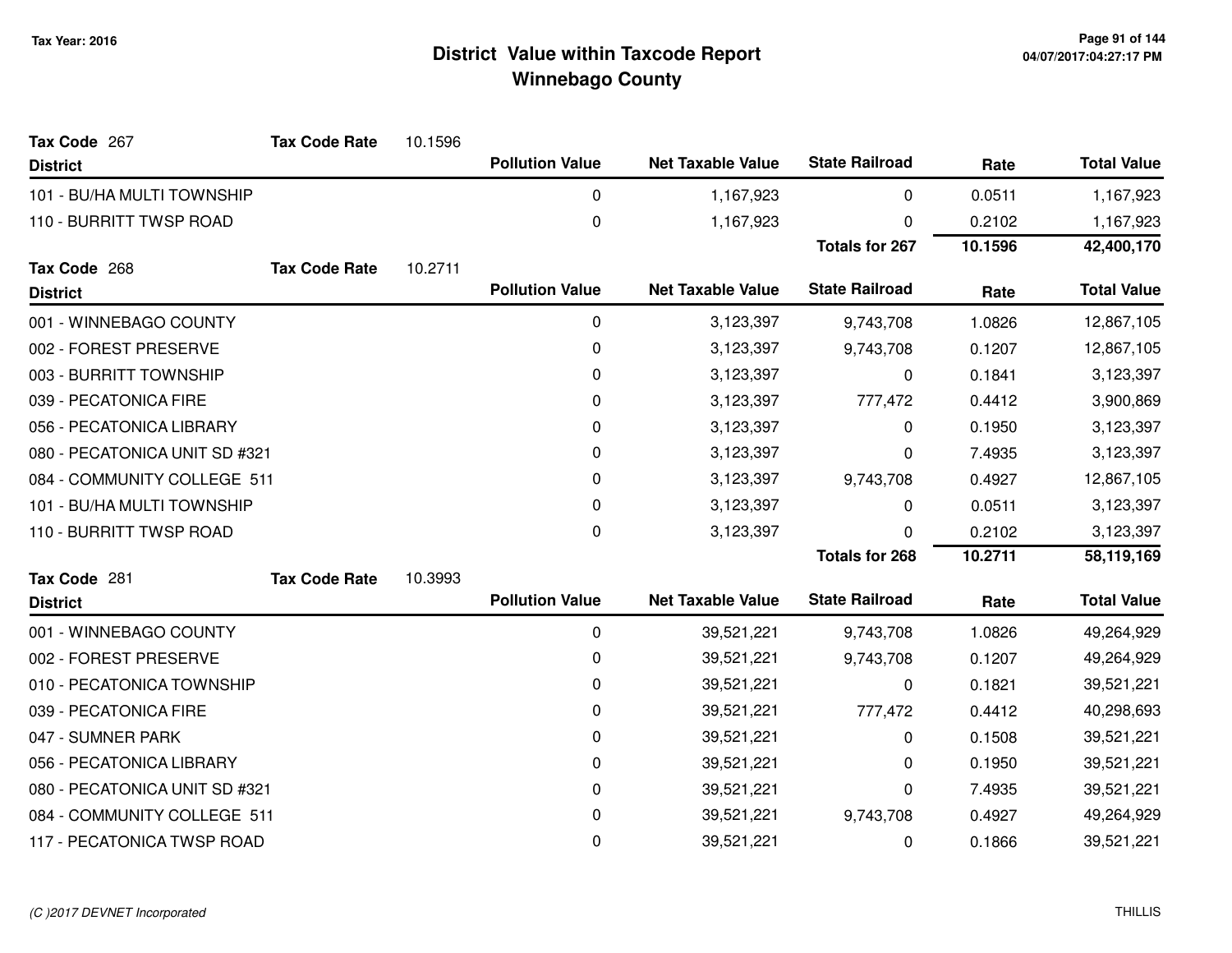| Tax Code 281                 | <b>Tax Code Rate</b> | 10.3993 |                        |                          |                       |         |                    |
|------------------------------|----------------------|---------|------------------------|--------------------------|-----------------------|---------|--------------------|
| <b>District</b>              |                      |         | <b>Pollution Value</b> | <b>Net Taxable Value</b> | <b>State Railroad</b> | Rate    | <b>Total Value</b> |
| 124 - PE/SE MULTI TOWNSHIP   |                      |         | $\mathbf 0$            | 39,521,221               | 0                     | 0.0541  | 39,521,221         |
|                              |                      |         |                        |                          | <b>Totals for 281</b> | 10.3993 | 425,220,806        |
| Tax Code 282                 | <b>Tax Code Rate</b> | 10.2878 |                        |                          |                       |         |                    |
| <b>District</b>              |                      |         | <b>Pollution Value</b> | <b>Net Taxable Value</b> | <b>State Railroad</b> | Rate    | <b>Total Value</b> |
| 001 - WINNEBAGO COUNTY       |                      |         | 0                      | 142,623                  | 9,743,708             | 1.0826  | 9,886,331          |
| 002 - FOREST PRESERVE        |                      |         | 0                      | 142,623                  | 9,743,708             | 0.1207  | 9,886,331          |
| 010 - PECATONICA TOWNSHIP    |                      |         | 0                      | 142,623                  | 0                     | 0.1821  | 142,623            |
| 039 - PECATONICA FIRE        |                      |         | 0                      | 142,623                  | 777,472               | 0.4412  | 920,095            |
| 047 - SUMNER PARK            |                      |         | 0                      | 142,623                  | 0                     | 0.1508  | 142,623            |
| 056 - PECATONICA LIBRARY     |                      |         | 0                      | 142,623                  | 0                     | 0.1950  | 142,623            |
| 082 - WINNEBAGO UNIT SD #323 |                      |         | 0                      | 142,623                  | 1,880,267             | 7.3820  | 2,022,890          |
| 084 - COMMUNITY COLLEGE 511  |                      |         | 0                      | 142,623                  | 9,743,708             | 0.4927  | 9,886,331          |
| 117 - PECATONICA TWSP ROAD   |                      |         | 0                      | 142,623                  | 0                     | 0.1866  | 142,623            |
| 124 - PE/SE MULTI TOWNSHIP   |                      |         | 0                      | 142,623                  | 0                     | 0.0541  | 142,623            |
|                              |                      |         |                        |                          | <b>Totals for 282</b> | 10.2878 | 33,315,093         |
| Tax Code 283                 | <b>Tax Code Rate</b> | 10.5339 |                        |                          |                       |         |                    |
| <b>District</b>              |                      |         | <b>Pollution Value</b> | <b>Net Taxable Value</b> | <b>State Railroad</b> | Rate    | <b>Total Value</b> |
| 001 - WINNEBAGO COUNTY       |                      |         | 0                      | 129,545                  | 9,743,708             | 1.0826  | 9,873,253          |
| 002 - FOREST PRESERVE        |                      |         | 0                      | 129,545                  | 9,743,708             | 0.1207  | 9,873,253          |
| 010 - PECATONICA TOWNSHIP    |                      |         | 0                      | 129,545                  | 0                     | 0.1821  | 129,545            |
| 044 - W B S FIRE             |                      |         | 0                      | 129,545                  | 898,709               | 0.6873  | 1,028,254          |
| 047 - SUMNER PARK            |                      |         | 0                      | 129,545                  | 0                     | 0.1508  | 129,545            |
| 056 - PECATONICA LIBRARY     |                      |         | 0                      | 129,545                  | 0                     | 0.1950  | 129,545            |
| 082 - WINNEBAGO UNIT SD #323 |                      |         | 0                      | 129,545                  | 1,880,267             | 7.3820  | 2,009,812          |
| 084 - COMMUNITY COLLEGE 511  |                      |         | 0                      | 129,545                  | 9,743,708             | 0.4927  | 9,873,253          |
| 117 - PECATONICA TWSP ROAD   |                      |         | 0                      | 129,545                  | 0                     | 0.1866  | 129,545            |
|                              |                      |         |                        |                          |                       |         |                    |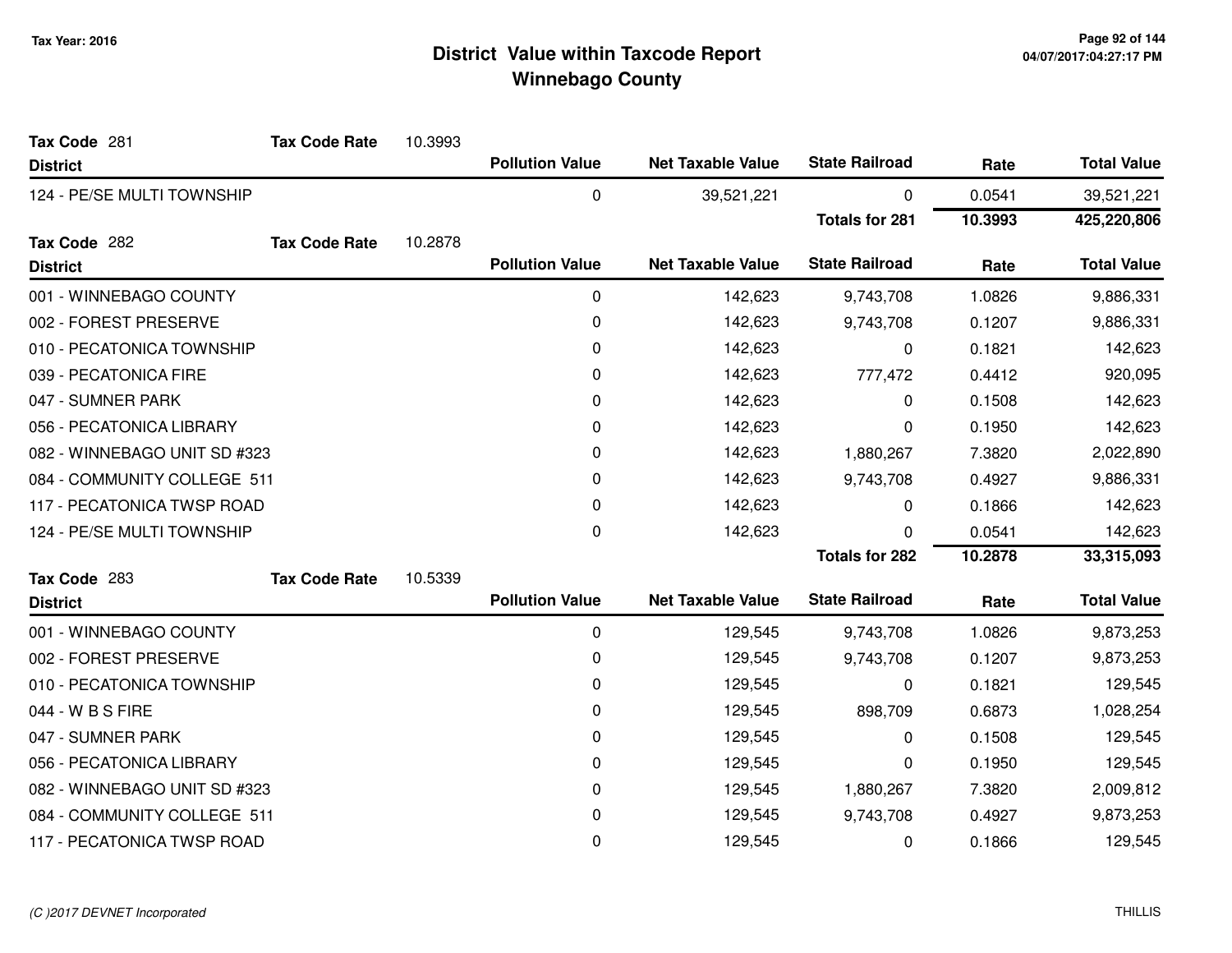| Tax Code 283                  | <b>Tax Code Rate</b> | 10.5339 |                        |                          |                       |         |                    |
|-------------------------------|----------------------|---------|------------------------|--------------------------|-----------------------|---------|--------------------|
| <b>District</b>               |                      |         | <b>Pollution Value</b> | <b>Net Taxable Value</b> | <b>State Railroad</b> | Rate    | <b>Total Value</b> |
| 124 - PE/SE MULTI TOWNSHIP    |                      |         | 0                      | 129,545                  | 0                     | 0.0541  | 129,545            |
|                               |                      |         |                        |                          | <b>Totals for 283</b> | 10.5339 | 33,305,550         |
| Tax Code 284                  | <b>Tax Code Rate</b> | 10.6454 |                        |                          |                       |         |                    |
| <b>District</b>               |                      |         | <b>Pollution Value</b> | <b>Net Taxable Value</b> | <b>State Railroad</b> | Rate    | <b>Total Value</b> |
| 001 - WINNEBAGO COUNTY        |                      |         | 0                      | 30,273                   | 9,743,708             | 1.0826  | 9,773,981          |
| 002 - FOREST PRESERVE         |                      |         | 0                      | 30,273                   | 9,743,708             | 0.1207  | 9,773,981          |
| 010 - PECATONICA TOWNSHIP     |                      |         | 0                      | 30,273                   | 0                     | 0.1821  | 30,273             |
| 044 - W B S FIRE              |                      |         | 0                      | 30,273                   | 898,709               | 0.6873  | 928,982            |
| 047 - SUMNER PARK             |                      |         | 0                      | 30,273                   | 0                     | 0.1508  | 30,273             |
| 056 - PECATONICA LIBRARY      |                      |         | 0                      | 30,273                   | 0                     | 0.1950  | 30,273             |
| 080 - PECATONICA UNIT SD #321 |                      |         | 0                      | 30,273                   | 0                     | 7.4935  | 30,273             |
| 084 - COMMUNITY COLLEGE 511   |                      |         | 0                      | 30,273                   | 9,743,708             | 0.4927  | 9,773,981          |
| 117 - PECATONICA TWSP ROAD    |                      |         | 0                      | 30,273                   | 0                     | 0.1866  | 30,273             |
| 124 - PE/SE MULTI TOWNSHIP    |                      |         | 0                      | 30,273                   | 0                     | 0.0541  | 30,273             |
|                               |                      |         |                        |                          | <b>Totals for 284</b> | 10.6454 | 30,432,563         |
| Tax Code 286                  | <b>Tax Code Rate</b> | 10.7762 |                        |                          |                       |         |                    |
| <b>District</b>               |                      |         | <b>Pollution Value</b> | <b>Net Taxable Value</b> | <b>State Railroad</b> | Rate    | <b>Total Value</b> |
| 001 - WINNEBAGO COUNTY        |                      |         | $\pmb{0}$              | 25,957,037               | 9,743,708             | 1.0826  | 35,700,745         |
| 002 - FOREST PRESERVE         |                      |         | 0                      | 25,957,037               | 9,743,708             | 0.1207  | 35,700,745         |
| 010 - PECATONICA TOWNSHIP     |                      |         | 0                      | 25,957,037               | 0                     | 0.1821  | 25,957,037         |
| 022 - PECATONICA VILLAGE      |                      |         | 0                      | 25,957,037               | 0                     | 0.3769  | 25,957,037         |
| 039 - PECATONICA FIRE         |                      |         | 0                      | 25,957,037               | 777,472               | 0.4412  | 26,734,509         |
| 047 - SUMNER PARK             |                      |         | 0                      | 25,957,037               | 0                     | 0.1508  | 25,957,037         |
| 056 - PECATONICA LIBRARY      |                      |         | 0                      | 25,957,037               | 0                     | 0.1950  | 25,957,037         |
| 080 - PECATONICA UNIT SD #321 |                      |         | 0                      | 25,957,037               | 0                     | 7.4935  | 25,957,037         |
| 084 - COMMUNITY COLLEGE 511   |                      |         | 0                      | 25,957,037               | 9,743,708             | 0.4927  | 35,700,745         |
| 117 - PECATONICA TWSP ROAD    |                      |         | 0                      | 25,957,037               | 0                     | 0.1866  | 25,957,037         |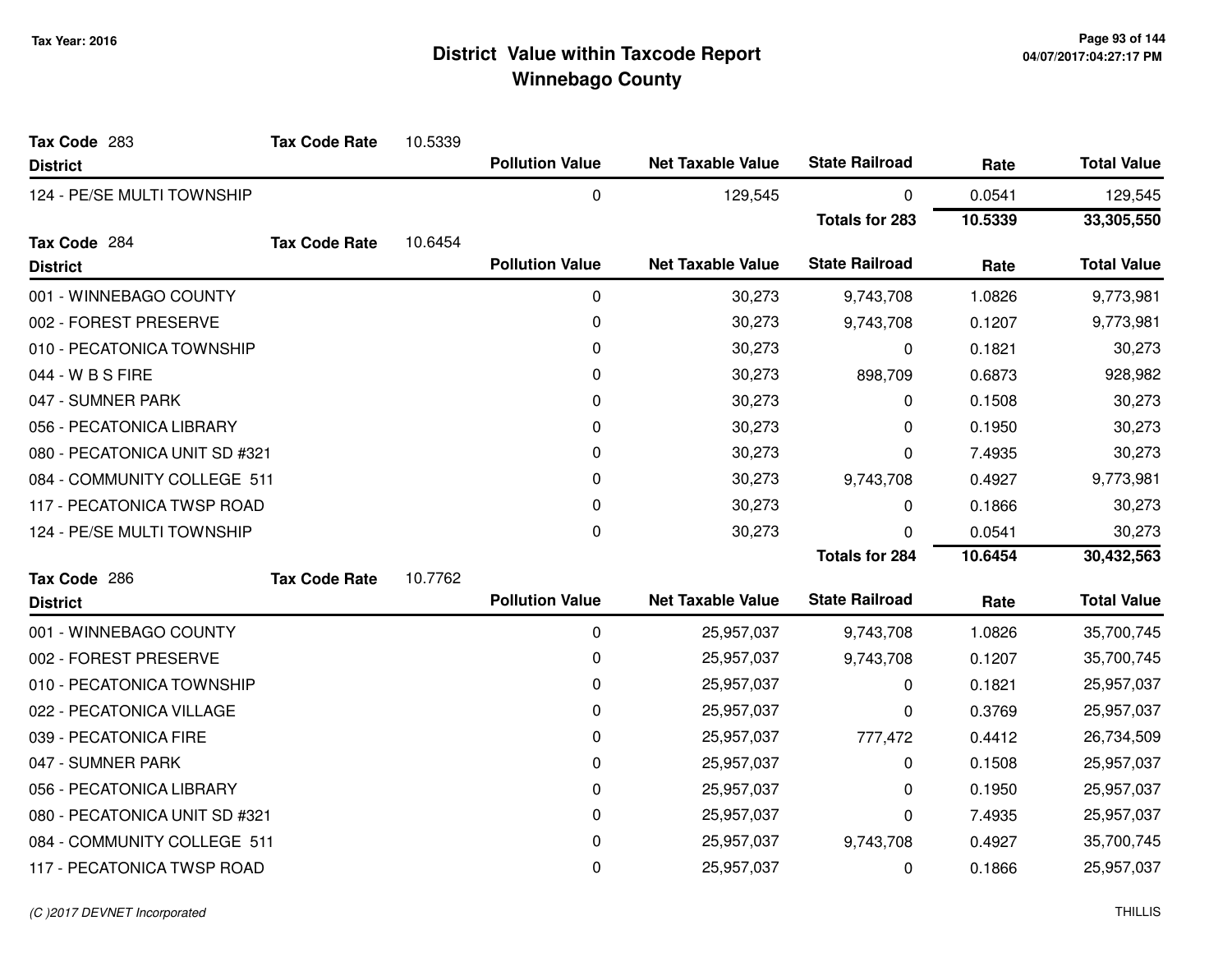| Tax Code 286                    | <b>Tax Code Rate</b> | 10.7762 |                        |                          |                       |         |                    |
|---------------------------------|----------------------|---------|------------------------|--------------------------|-----------------------|---------|--------------------|
| <b>District</b>                 |                      |         | <b>Pollution Value</b> | <b>Net Taxable Value</b> | <b>State Railroad</b> | Rate    | <b>Total Value</b> |
| 124 - PE/SE MULTI TOWNSHIP      |                      |         | 0                      | 25,957,037               | 0                     | 0.0541  | 25,957,037         |
|                                 |                      |         |                        |                          | <b>Totals for 286</b> | 10.7762 | 315,536,003        |
| Tax Code 290                    | <b>Tax Code Rate</b> | 10.4163 |                        |                          |                       |         |                    |
| <b>District</b>                 |                      |         | <b>Pollution Value</b> | <b>Net Taxable Value</b> | <b>State Railroad</b> | Rate    | <b>Total Value</b> |
| 001 - WINNEBAGO COUNTY          |                      |         | 0                      | 0                        | 9,743,708             | 1.0826  | 9,743,708          |
| 002 - FOREST PRESERVE           |                      |         | 0                      | 0                        | 9,743,708             | 0.1207  | 9,743,708          |
| 012 - ROCKTON TOWNSHIP          |                      |         | 0                      | 0                        | 886,269               | 0.2013  | 886,269            |
| 026 - SOUTH BELOIT CITY         |                      |         | 0                      | 0                        | 994,981               | 1.1690  | 994,981            |
| 061 - SOUTH BELOIT CITY LIBRARY |                      |         | 0                      | 0                        | 994,981               | 0.2115  | 994,981            |
| 079 - SOUTH BELOIT SD #320      |                      |         | 0                      | 0                        | 1,080,849             | 6.9791  | 1,080,849          |
| 084 - COMMUNITY COLLEGE 511     |                      |         | 0                      | 0                        | 9,743,708             | 0.4927  | 9,743,708          |
| 119 - ROCKTON TWSP ROAD         |                      |         | 0                      | 0                        | 886,269               | 0.1594  | 886,269            |
| 160 - SOUTH BELOIT SSA 1        |                      |         | 0                      | 0                        | 0                     | 0.0000  | 0                  |
|                                 |                      |         |                        |                          | <b>Totals for 290</b> | 10.4163 | 34,074,473         |
| Tax Code 305                    | <b>Tax Code Rate</b> | 10.9191 |                        |                          |                       |         |                    |
| <b>District</b>                 |                      |         | <b>Pollution Value</b> | <b>Net Taxable Value</b> | <b>State Railroad</b> | Rate    | <b>Total Value</b> |
| 001 - WINNEBAGO COUNTY          |                      |         | 0                      | 248,068                  | 9,743,708             | 1.0826  | 9,991,776          |
| 002 - FOREST PRESERVE           |                      |         | 0                      | 248,068                  | 9,743,708             | 0.1207  | 9,991,776          |
| 014 - SEWARD TOWNSHIP           |                      |         | 0                      | 248,068                  | 901,139               | 0.4483  | 1,149,207          |
| 039 - PECATONICA FIRE           |                      |         | 0                      | 248,068                  | 777,472               | 0.4412  | 1,025,540          |
| 049 - SEWARD PARK DISTRICT      |                      |         | 0                      | 248,068                  | 901,139               | 0.1527  | 1,149,207          |
| 056 - PECATONICA LIBRARY        |                      |         | 0                      | 248,068                  | 0                     | 0.1950  | 248,068            |
| 080 - PECATONICA UNIT SD #321   |                      |         | 0                      | 248,068                  | 0                     | 7.4935  | 248,068            |
| 084 - COMMUNITY COLLEGE 511     |                      |         | 0                      | 248,068                  | 9,743,708             | 0.4927  | 9,991,776          |
| 121 - SEWARD TWSP ROAD          |                      |         | 0                      | 248,068                  | 901,139               | 0.4383  | 1,149,207          |
| 124 - PE/SE MULTI TOWNSHIP      |                      |         | 0                      | 248,068                  | 0                     | 0.0541  | 248,068            |
|                                 |                      |         |                        |                          | <b>Totals for 305</b> | 10.9191 | 35,192,693         |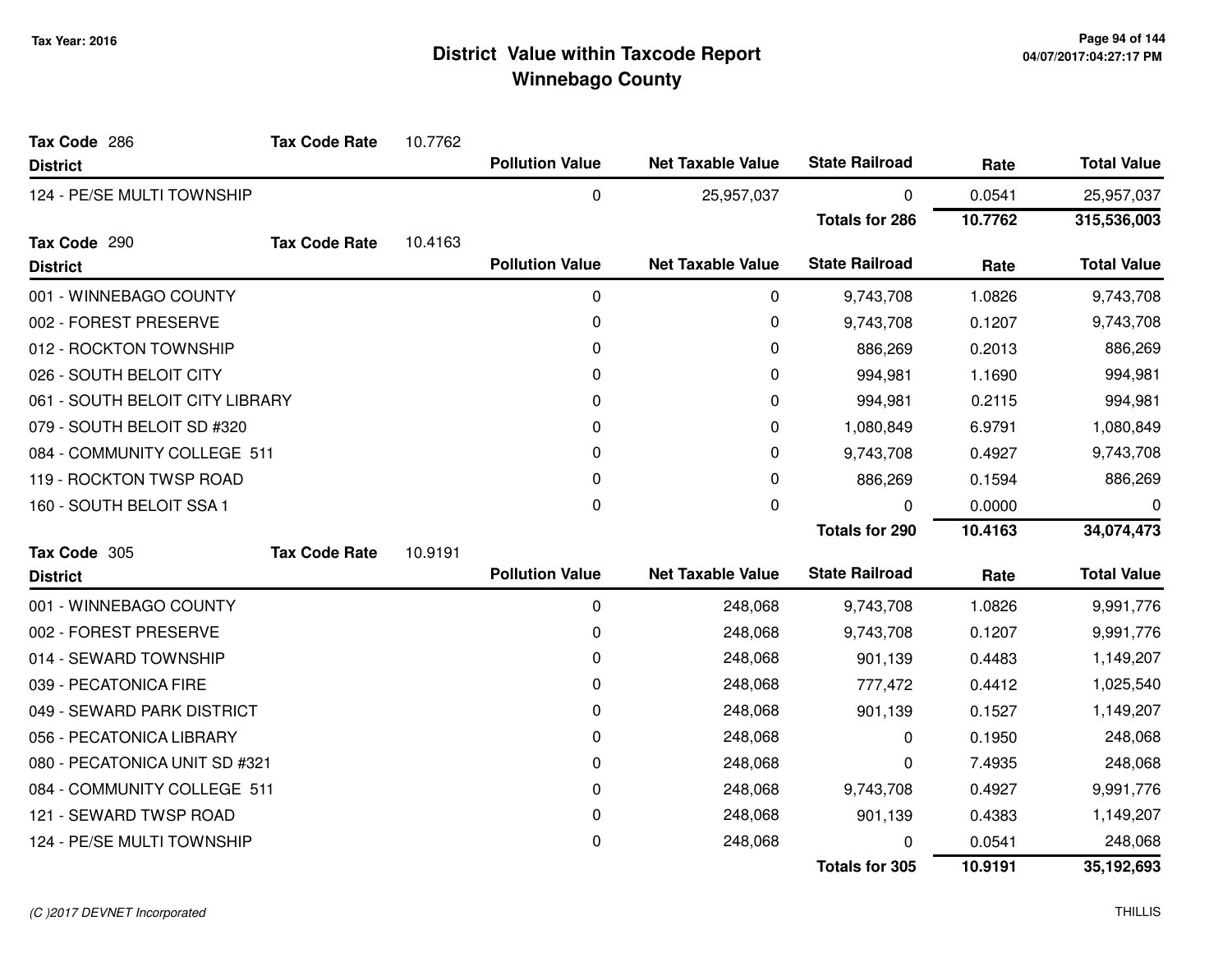| Tax Code 306                 | <b>Tax Code Rate</b> | 11.0745 |                        |                          |                       |         |                    |
|------------------------------|----------------------|---------|------------------------|--------------------------|-----------------------|---------|--------------------|
| <b>District</b>              |                      |         | <b>Pollution Value</b> | <b>Net Taxable Value</b> | <b>State Railroad</b> | Rate    | <b>Total Value</b> |
| 001 - WINNEBAGO COUNTY       |                      |         | $\mathbf 0$            | 340,713                  | 9,743,708             | 1.0826  | 10,084,421         |
| 002 - FOREST PRESERVE        |                      |         | 0                      | 340,713                  | 9,743,708             | 0.1207  | 10,084,421         |
| 014 - SEWARD TOWNSHIP        |                      |         | 0                      | 340,713                  | 901,139               | 0.4483  | 1,241,852          |
| 044 - W B S FIRE             |                      |         | 0                      | 340,713                  | 898,709               | 0.6873  | 1,239,422          |
| 047 - SUMNER PARK            |                      |         | 0                      | 340,713                  | 0                     | 0.1508  | 340,713            |
| 058 - WINNEBAGO LIBRARY      |                      |         | 0                      | 340,713                  | 0                     | 0.2177  | 340,713            |
| 082 - WINNEBAGO UNIT SD #323 |                      |         | 0                      | 340,713                  | 1,880,267             | 7.3820  | 2,220,980          |
| 084 - COMMUNITY COLLEGE 511  |                      |         | 0                      | 340,713                  | 9,743,708             | 0.4927  | 10,084,421         |
| 121 - SEWARD TWSP ROAD       |                      |         | 0                      | 340,713                  | 901,139               | 0.4383  | 1,241,852          |
| 124 - PE/SE MULTI TOWNSHIP   |                      |         | $\pmb{0}$              | 340,713                  | 0                     | 0.0541  | 340,713            |
|                              |                      |         |                        |                          | <b>Totals for 306</b> | 11.0745 | 37,219,508         |
| Tax Code 308                 | <b>Tax Code Rate</b> | 10.8284 |                        |                          |                       |         |                    |
| <b>District</b>              |                      |         | <b>Pollution Value</b> | <b>Net Taxable Value</b> | <b>State Railroad</b> | Rate    | <b>Total Value</b> |
| 001 - WINNEBAGO COUNTY       |                      |         | $\mathbf 0$            | 565,672                  | 9,743,708             | 1.0826  | 10,309,380         |
| 002 - FOREST PRESERVE        |                      |         | $\pmb{0}$              | 565,672                  | 9,743,708             | 0.1207  | 10,309,380         |
| 014 - SEWARD TOWNSHIP        |                      |         | 0                      | 565,672                  | 901,139               | 0.4483  | 1,466,811          |
| 039 - PECATONICA FIRE        |                      |         | 0                      | 565,672                  | 777,472               | 0.4412  | 1,343,144          |
| 047 - SUMNER PARK            |                      |         | 0                      | 565,672                  | 0                     | 0.1508  | 565,672            |
| 058 - WINNEBAGO LIBRARY      |                      |         | 0                      | 565,672                  | 0                     | 0.2177  | 565,672            |
| 082 - WINNEBAGO UNIT SD #323 |                      |         | 0                      | 565,672                  | 1,880,267             | 7.3820  | 2,445,939          |
| 084 - COMMUNITY COLLEGE 511  |                      |         | 0                      | 565,672                  | 9,743,708             | 0.4927  | 10,309,380         |
| 121 - SEWARD TWSP ROAD       |                      |         | 0                      | 565,672                  | 901,139               | 0.4383  | 1,466,811          |
| 124 - PE/SE MULTI TOWNSHIP   |                      |         | 0                      | 565,672                  | 0                     | 0.0541  | 565,672            |
|                              |                      |         |                        |                          | <b>Totals for 308</b> | 10.8284 | 39,347,861         |
| Tax Code 309                 | <b>Tax Code Rate</b> | 10.9172 |                        |                          |                       |         |                    |
| <b>District</b>              |                      |         | <b>Pollution Value</b> | <b>Net Taxable Value</b> | <b>State Railroad</b> | Rate    | <b>Total Value</b> |
| 001 - WINNEBAGO COUNTY       |                      |         | 0                      | 4,981,371                | 9,743,708             | 1.0826  | 14,725,079         |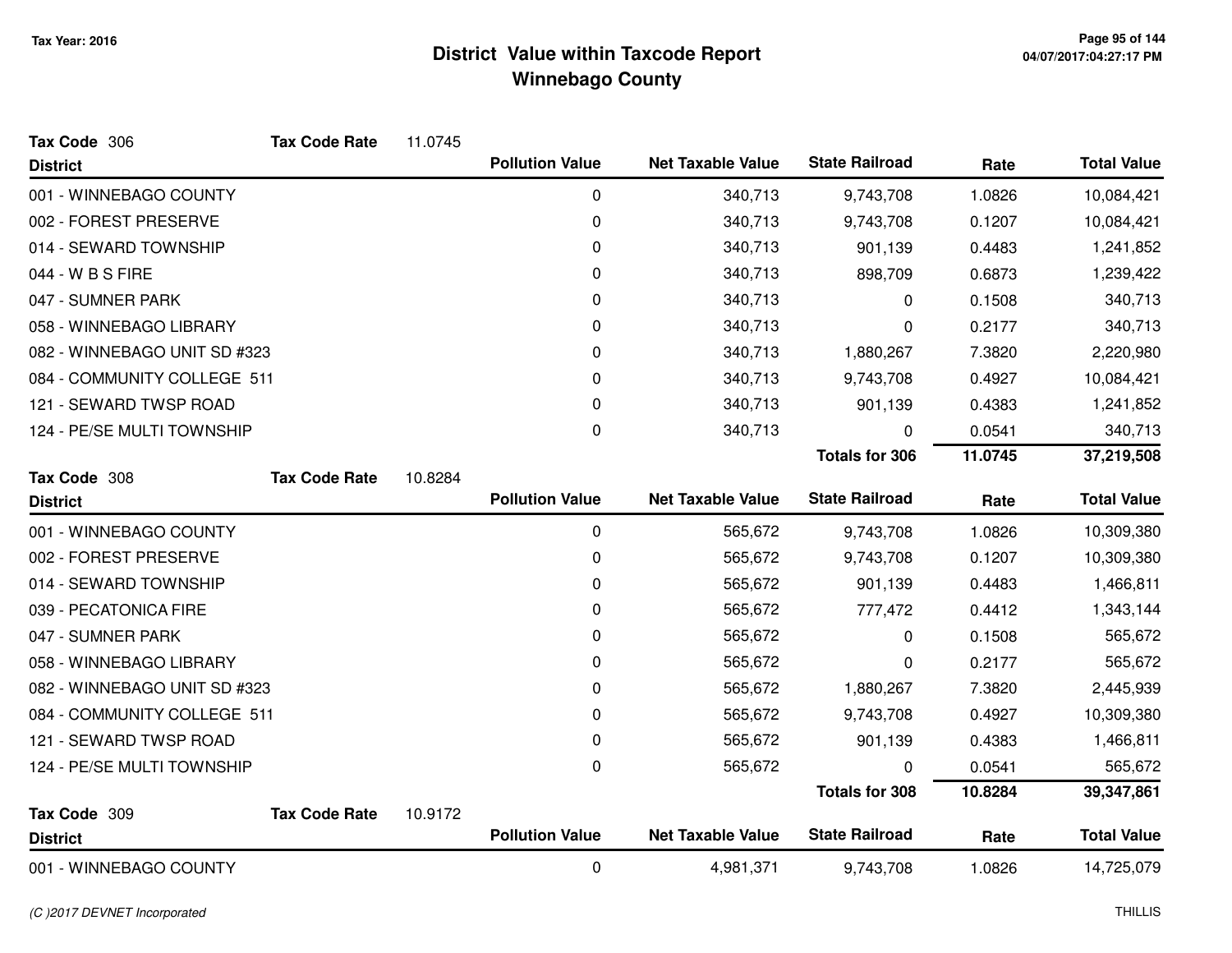| Tax Code 309                  | <b>Tax Code Rate</b> | 10.9172 |                        |                          |                       |         |                    |
|-------------------------------|----------------------|---------|------------------------|--------------------------|-----------------------|---------|--------------------|
| <b>District</b>               |                      |         | <b>Pollution Value</b> | <b>Net Taxable Value</b> | <b>State Railroad</b> | Rate    | <b>Total Value</b> |
| 002 - FOREST PRESERVE         |                      |         | 0                      | 4,981,371                | 9,743,708             | 0.1207  | 14,725,079         |
| 014 - SEWARD TOWNSHIP         |                      |         | 0                      | 4,981,371                | 901,139               | 0.4483  | 5,882,510          |
| 039 - PECATONICA FIRE         |                      |         | 0                      | 4,981,371                | 777,472               | 0.4412  | 5,758,843          |
| 047 - SUMNER PARK             |                      |         | 0                      | 4,981,371                | 0                     | 0.1508  | 4,981,371          |
| 056 - PECATONICA LIBRARY      |                      |         | 0                      | 4,981,371                | 0                     | 0.1950  | 4,981,371          |
| 080 - PECATONICA UNIT SD #321 |                      |         | 0                      | 4,981,371                | 0                     | 7.4935  | 4,981,371          |
| 084 - COMMUNITY COLLEGE 511   |                      |         | 0                      | 4,981,371                | 9,743,708             | 0.4927  | 14,725,079         |
| 121 - SEWARD TWSP ROAD        |                      |         | 0                      | 4,981,371                | 901,139               | 0.4383  | 5,882,510          |
| 124 - PE/SE MULTI TOWNSHIP    |                      |         | $\mathbf{0}$           | 4,981,371                | 0                     | 0.0541  | 4,981,371          |
|                               |                      |         |                        |                          | <b>Totals for 309</b> | 10.9172 | 81,624,584         |
| Tax Code 310                  | <b>Tax Code Rate</b> | 10.8303 |                        |                          |                       |         |                    |
| <b>District</b>               |                      |         | <b>Pollution Value</b> | <b>Net Taxable Value</b> | <b>State Railroad</b> | Rate    | <b>Total Value</b> |
| 001 - WINNEBAGO COUNTY        |                      |         | 0                      | 6,644,153                | 9,743,708             | 1.0826  | 16,387,861         |
| 002 - FOREST PRESERVE         |                      |         | 0                      | 6,644,153                | 9,743,708             | 0.1207  | 16,387,861         |
| 014 - SEWARD TOWNSHIP         |                      |         | 0                      | 6,644,153                | 901,139               | 0.4483  | 7,545,292          |
| 039 - PECATONICA FIRE         |                      |         | 0                      | 6,644,153                | 777,472               | 0.4412  | 7,421,625          |
| 049 - SEWARD PARK DISTRICT    |                      |         | 0                      | 6,644,153                | 901,139               | 0.1527  | 7,545,292          |
| 058 - WINNEBAGO LIBRARY       |                      |         | 0                      | 6,644,153                | 0                     | 0.2177  | 6,644,153          |
| 082 - WINNEBAGO UNIT SD #323  |                      |         | 0                      | 6,644,153                | 1,880,267             | 7.3820  | 8,524,420          |
| 084 - COMMUNITY COLLEGE 511   |                      |         | 0                      | 6,644,153                | 9,743,708             | 0.4927  | 16,387,861         |
| 121 - SEWARD TWSP ROAD        |                      |         | 0                      | 6,644,153                | 901,139               | 0.4383  | 7,545,292          |
| 124 - PE/SE MULTI TOWNSHIP    |                      |         | 0                      | 6,644,153                | 0                     | 0.0541  | 6,644,153          |
|                               |                      |         |                        |                          | <b>Totals for 310</b> | 10.8303 | 101,033,810        |
| Tax Code 311                  | <b>Tax Code Rate</b> | 11.0764 | <b>Pollution Value</b> | <b>Net Taxable Value</b> | <b>State Railroad</b> |         | <b>Total Value</b> |
| <b>District</b>               |                      |         |                        |                          |                       | Rate    |                    |
| 001 - WINNEBAGO COUNTY        |                      |         | $\pmb{0}$              | 3,446,609                | 9,743,708             | 1.0826  | 13,190,317         |
| 002 - FOREST PRESERVE         |                      |         | 0                      | 3,446,609                | 9,743,708             | 0.1207  | 13,190,317         |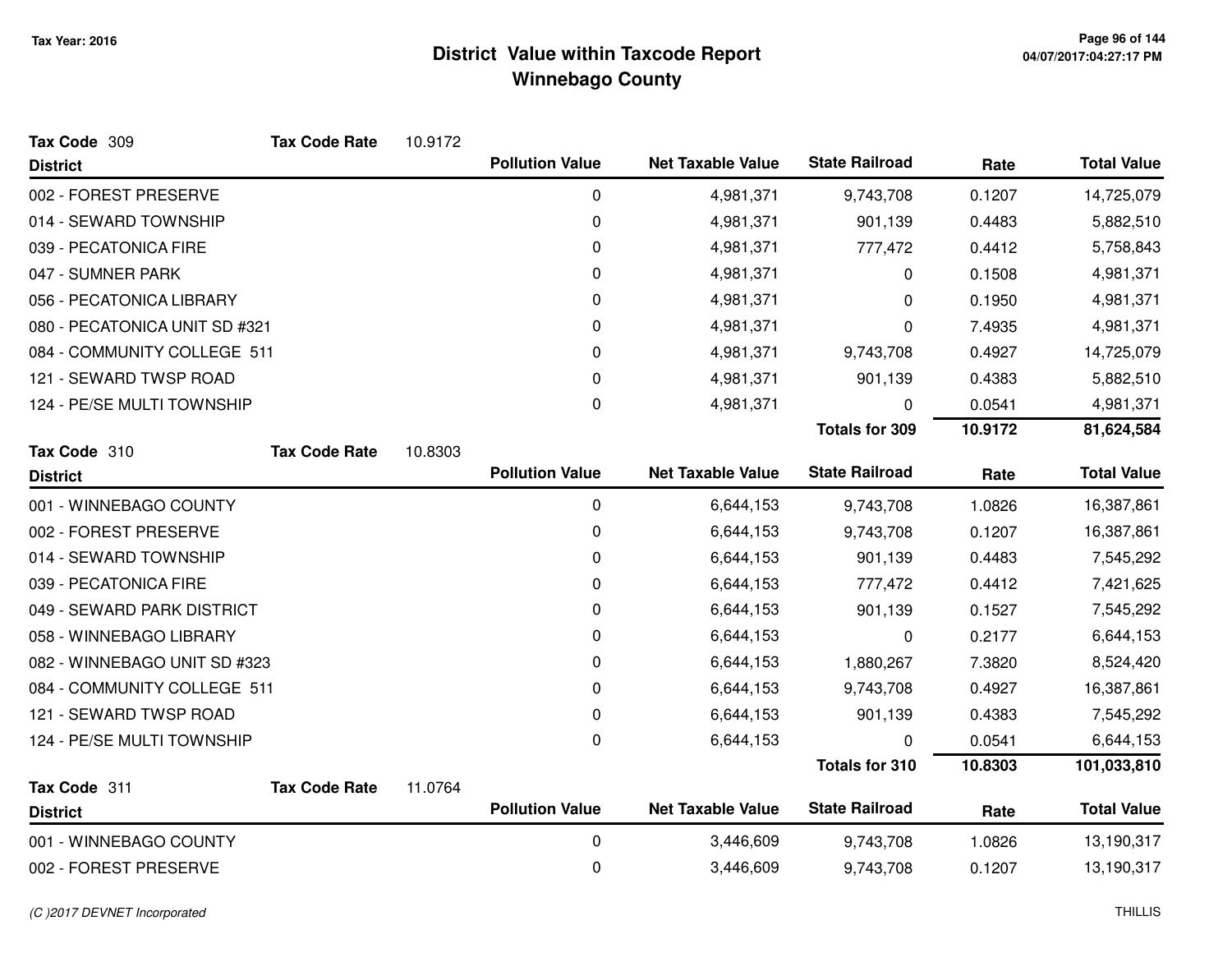| Tax Code 311                 | <b>Tax Code Rate</b> | 11.0764 |                        |                          |                       |         |                    |
|------------------------------|----------------------|---------|------------------------|--------------------------|-----------------------|---------|--------------------|
| <b>District</b>              |                      |         | <b>Pollution Value</b> | <b>Net Taxable Value</b> | <b>State Railroad</b> | Rate    | <b>Total Value</b> |
| 014 - SEWARD TOWNSHIP        |                      |         | 0                      | 3,446,609                | 901,139               | 0.4483  | 4,347,748          |
| 044 - W B S FIRE             |                      |         | 0                      | 3,446,609                | 898,709               | 0.6873  | 4,345,318          |
| 049 - SEWARD PARK DISTRICT   |                      |         | 0                      | 3,446,609                | 901,139               | 0.1527  | 4,347,748          |
| 058 - WINNEBAGO LIBRARY      |                      |         | 0                      | 3,446,609                | 0                     | 0.2177  | 3,446,609          |
| 082 - WINNEBAGO UNIT SD #323 |                      |         | 0                      | 3,446,609                | 1,880,267             | 7.3820  | 5,326,876          |
| 084 - COMMUNITY COLLEGE 511  |                      |         | 0                      | 3,446,609                | 9,743,708             | 0.4927  | 13,190,317         |
| 121 - SEWARD TWSP ROAD       |                      |         | 0                      | 3,446,609                | 901,139               | 0.4383  | 4,347,748          |
| 124 - PE/SE MULTI TOWNSHIP   |                      |         | 0                      | 3,446,609                | 0                     | 0.0541  | 3,446,609          |
|                              |                      |         |                        |                          | <b>Totals for 311</b> | 11.0764 | 69,179,607         |
| Tax Code 312                 | <b>Tax Code Rate</b> | 10.8057 |                        |                          |                       |         |                    |
| <b>District</b>              |                      |         | <b>Pollution Value</b> | <b>Net Taxable Value</b> | <b>State Railroad</b> | Rate    | <b>Total Value</b> |
| 001 - WINNEBAGO COUNTY       |                      |         | 0                      | 1,367,623                | 9,743,708             | 1.0826  | 11, 111, 331       |
| 002 - FOREST PRESERVE        |                      |         | 0                      | 1,367,623                | 9,743,708             | 0.1207  | 11, 111, 331       |
| 014 - SEWARD TOWNSHIP        |                      |         | 0                      | 1,367,623                | 901,139               | 0.4483  | 2,268,762          |
| 039 - PECATONICA FIRE        |                      |         | 0                      | 1,367,623                | 777,472               | 0.4412  | 2,145,095          |
| 047 - SUMNER PARK            |                      |         | 0                      | 1,367,623                | 0                     | 0.1508  | 1,367,623          |
| 056 - PECATONICA LIBRARY     |                      |         | 0                      | 1,367,623                | 0                     | 0.1950  | 1,367,623          |
| 082 - WINNEBAGO UNIT SD #323 |                      |         | 0                      | 1,367,623                | 1,880,267             | 7.3820  | 3,247,890          |
| 084 - COMMUNITY COLLEGE 511  |                      |         | 0                      | 1,367,623                | 9,743,708             | 0.4927  | 11, 111, 331       |
| 121 - SEWARD TWSP ROAD       |                      |         | 0                      | 1,367,623                | 901,139               | 0.4383  | 2,268,762          |
| 124 - PE/SE MULTI TOWNSHIP   |                      |         | 0                      | 1,367,623                | 0                     | 0.0541  | 1,367,623          |
|                              |                      |         |                        |                          | <b>Totals for 312</b> | 10.8057 | 47,367,371         |
| Tax Code 313                 | <b>Tax Code Rate</b> | 11.1756 |                        |                          |                       |         |                    |
| <b>District</b>              |                      |         | <b>Pollution Value</b> | <b>Net Taxable Value</b> | <b>State Railroad</b> | Rate    | <b>Total Value</b> |
| 001 - WINNEBAGO COUNTY       |                      |         | $\pmb{0}$              | 1,432,516                | 9,743,708             | 1.0826  | 11,176,224         |
| 002 - FOREST PRESERVE        |                      |         | 0                      | 1,432,516                | 9,743,708             | 0.1207  | 11,176,224         |
| 014 - SEWARD TOWNSHIP        |                      |         | 0                      | 1,432,516                | 901,139               | 0.4483  | 2,333,655          |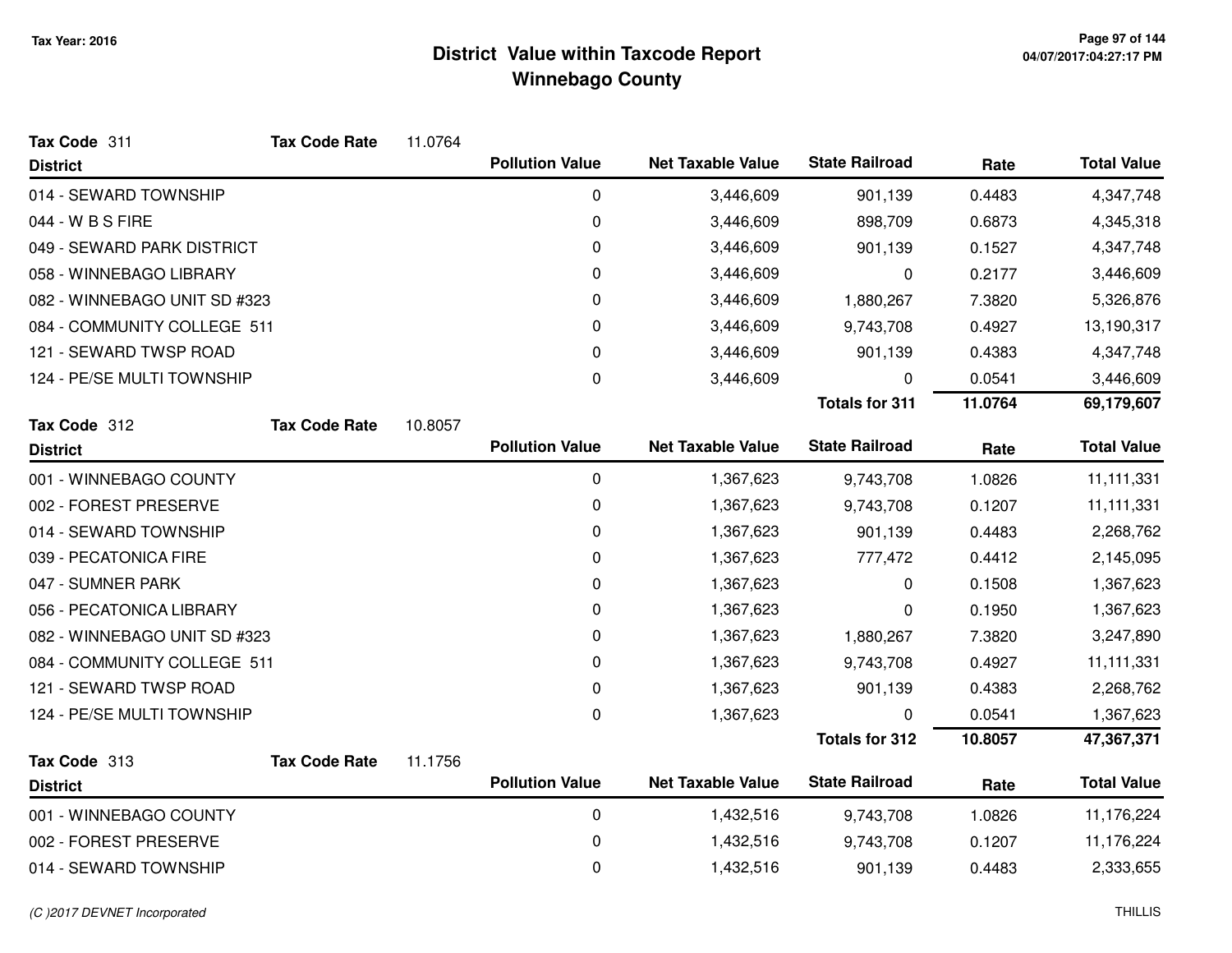| Tax Code 313                 | <b>Tax Code Rate</b> | 11.1756 |                        |                          |                       |         |                    |
|------------------------------|----------------------|---------|------------------------|--------------------------|-----------------------|---------|--------------------|
| <b>District</b>              |                      |         | <b>Pollution Value</b> | <b>Net Taxable Value</b> | <b>State Railroad</b> | Rate    | <b>Total Value</b> |
| 034 - GERMAN VALLEY FIRE     |                      |         | 0                      | 1,432,516                | 0                     | 0.7865  | 1,432,516          |
| 049 - SEWARD PARK DISTRICT   |                      |         | 0                      | 1,432,516                | 901,139               | 0.1527  | 2,333,655          |
| 058 - WINNEBAGO LIBRARY      |                      |         | 0                      | 1,432,516                | 0                     | 0.2177  | 1,432,516          |
| 082 - WINNEBAGO UNIT SD #323 |                      |         | 0                      | 1,432,516                | 1,880,267             | 7.3820  | 3,312,783          |
| 084 - COMMUNITY COLLEGE 511  |                      |         | 0                      | 1,432,516                | 9,743,708             | 0.4927  | 11,176,224         |
| 121 - SEWARD TWSP ROAD       |                      |         | 0                      | 1,432,516                | 901,139               | 0.4383  | 2,333,655          |
| 124 - PE/SE MULTI TOWNSHIP   |                      |         | 0                      | 1,432,516                | 0                     | 0.0541  | 1,432,516          |
|                              |                      |         |                        |                          | <b>Totals for 313</b> | 11.1756 | 48,139,968         |
| Tax Code 314                 | <b>Tax Code Rate</b> | 10.9243 |                        |                          |                       |         |                    |
| <b>District</b>              |                      |         | <b>Pollution Value</b> | <b>Net Taxable Value</b> | <b>State Railroad</b> | Rate    | <b>Total Value</b> |
| 001 - WINNEBAGO COUNTY       |                      |         | 0                      | 4,069,521                | 9,743,708             | 1.0826  | 13,813,229         |
| 002 - FOREST PRESERVE        |                      |         | 0                      | 4,069,521                | 9,743,708             | 0.1207  | 13,813,229         |
| 014 - SEWARD TOWNSHIP        |                      |         | 0                      | 4,069,521                | 901,139               | 0.4483  | 4,970,660          |
| 039 - PECATONICA FIRE        |                      |         | 0                      | 4,069,521                | 777,472               | 0.4412  | 4,846,993          |
| 049 - SEWARD PARK DISTRICT   |                      |         | 0                      | 4,069,521                | 901,139               | 0.1527  | 4,970,660          |
| 053 - SEWARD SANITARY        |                      |         | 0                      | 4,069,521                | 80,177                | 0.0940  | 4,149,698          |
| 058 - WINNEBAGO LIBRARY      |                      |         | 0                      | 4,069,521                | 0                     | 0.2177  | 4,069,521          |
| 082 - WINNEBAGO UNIT SD #323 |                      |         | 0                      | 4,069,521                | 1,880,267             | 7.3820  | 5,949,788          |
| 084 - COMMUNITY COLLEGE 511  |                      |         | 0                      | 4,069,521                | 9,743,708             | 0.4927  | 13,813,229         |
| 121 - SEWARD TWSP ROAD       |                      |         | 0                      | 4,069,521                | 901,139               | 0.4383  | 4,970,660          |
| 124 - PE/SE MULTI TOWNSHIP   |                      |         | 0                      | 4,069,521                | 0                     | 0.0541  | 4,069,521          |
|                              |                      |         |                        |                          | <b>Totals for 314</b> | 10.9243 | 79,437,188         |
| Tax Code 315                 | <b>Tax Code Rate</b> | 13.4215 |                        |                          |                       |         |                    |
| <b>District</b>              |                      |         | <b>Pollution Value</b> | <b>Net Taxable Value</b> | <b>State Railroad</b> | Rate    | <b>Total Value</b> |
| 001 - WINNEBAGO COUNTY       |                      |         | 0                      | 61,570                   | 9,743,708             | 1.0826  | 9,805,278          |
| 002 - FOREST PRESERVE        |                      |         | 0                      | 61,570                   | 9,743,708             | 0.1207  | 9,805,278          |
| 016 - WINNEBAGO TOWNSHIP     |                      |         | 0                      | 61,570                   | 775,042               | 0.1709  | 836,612            |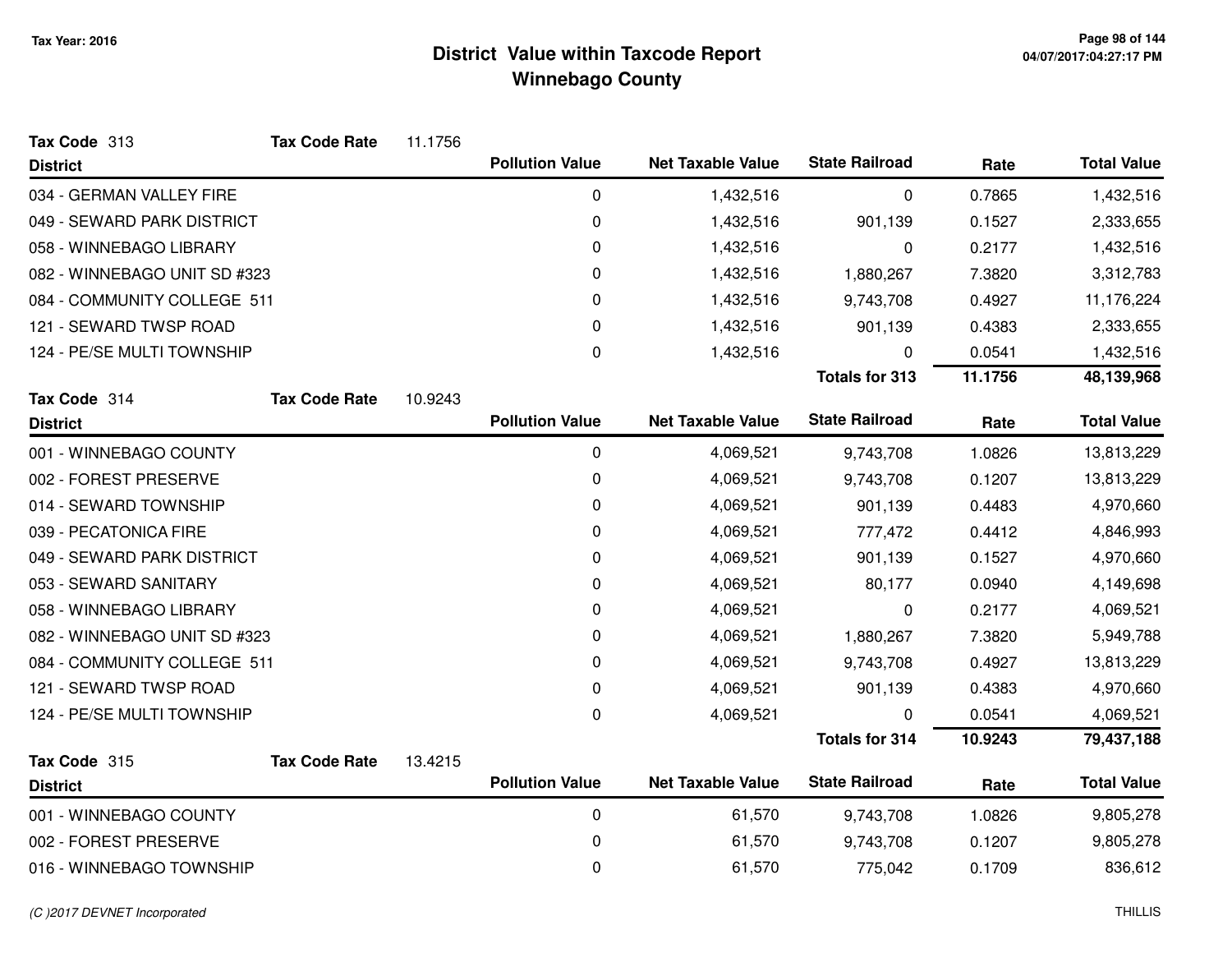| Tax Code 315                  | <b>Tax Code Rate</b> | 13.4215 |                        |                          |                       |         |                    |
|-------------------------------|----------------------|---------|------------------------|--------------------------|-----------------------|---------|--------------------|
| <b>District</b>               |                      |         | <b>Pollution Value</b> | <b>Net Taxable Value</b> | <b>State Railroad</b> | Rate    | <b>Total Value</b> |
| 023 - ROCKFORD CITY           |                      |         | 0                      | 61,570                   | 3,783,711             | 3.3207  | 3,845,281          |
| 048 - WINNEBAGO PARK DISTRICT |                      |         | $\pmb{0}$              | 61,570                   | 775,042               | 0.1328  | 836,612            |
| 059 - ROCKFORD CITY LIBRARY   |                      |         | 0                      | 61,570                   | 3,783,711             | 0.5190  | 3,845,281          |
| 062 - RKFD - WINN DRAINAGE    |                      |         | 0                      | 61,570                   | 0                     | 0.0000  | 61,570             |
| 082 - WINNEBAGO UNIT SD #323  |                      |         | 0                      | 61,570                   | 1,880,267             | 7.3820  | 1,941,837          |
| 084 - COMMUNITY COLLEGE 511   |                      |         | $\Omega$               | 61,570                   | 9,743,708             | 0.4927  | 9,805,278          |
| 123 - WINNEBAGO TWSP ROAD     |                      |         | $\pmb{0}$              | 61,570                   | 775,042               | 0.2001  | 836,612            |
|                               |                      |         |                        |                          | <b>Totals for 315</b> | 13.4215 | 41,619,639         |
| Tax Code 324                  | <b>Tax Code Rate</b> | 10.4868 |                        |                          |                       |         |                    |
| <b>District</b>               |                      |         | <b>Pollution Value</b> | <b>Net Taxable Value</b> | <b>State Railroad</b> | Rate    | <b>Total Value</b> |
| 001 - WINNEBAGO COUNTY        |                      |         | 0                      | 1,633,557                | 9,743,708             | 1.0826  | 11,377,265         |
| 002 - FOREST PRESERVE         |                      |         | 0                      | 1,633,557                | 9,743,708             | 0.1207  | 11,377,265         |
| 016 - WINNEBAGO TOWNSHIP      |                      |         | 0                      | 1,633,557                | 775,042               | 0.1709  | 2,408,599          |
| 044 - W B S FIRE              |                      |         | $\pmb{0}$              | 1,633,557                | 898,709               | 0.6873  | 2,532,266          |
| 048 - WINNEBAGO PARK DISTRICT |                      |         | 0                      | 1,633,557                | 775,042               | 0.1328  | 2,408,599          |
| 058 - WINNEBAGO LIBRARY       |                      |         | 0                      | 1,633,557                | 0                     | 0.2177  | 1,633,557          |
| 062 - RKFD - WINN DRAINAGE    |                      |         | 0                      | 1,633,557                | 0                     | 0.0000  | 1,633,557          |
| 082 - WINNEBAGO UNIT SD #323  |                      |         | 0                      | 1,633,557                | 1,880,267             | 7.3820  | 3,513,824          |
| 084 - COMMUNITY COLLEGE 511   |                      |         | 0                      | 1,633,557                | 9,743,708             | 0.4927  | 11,377,265         |
| 123 - WINNEBAGO TWSP ROAD     |                      |         | 0                      | 1,633,557                | 775,042               | 0.2001  | 2,408,599          |
|                               |                      |         |                        |                          | <b>Totals for 324</b> | 10.4868 | 50,670,796         |
| Tax Code 325                  | <b>Tax Code Rate</b> | 11.4189 |                        |                          |                       |         |                    |
| <b>District</b>               |                      |         | <b>Pollution Value</b> | <b>Net Taxable Value</b> | <b>State Railroad</b> | Rate    | <b>Total Value</b> |
| 001 - WINNEBAGO COUNTY        |                      |         | $\pmb{0}$              | 44,384,130               | 9,743,708             | 1.0826  | 54,127,838         |
| 002 - FOREST PRESERVE         |                      |         | $\pmb{0}$              | 44,384,130               | 9,743,708             | 0.1207  | 54,127,838         |
| 016 - WINNEBAGO TOWNSHIP      |                      |         | 0                      | 44,384,130               | 775,042               | 0.1709  | 45, 159, 172       |
| 027 - WINNEBAGO VILLAGE       |                      |         | 0                      | 44,384,130               | 0                     | 0.9321  | 44,384,130         |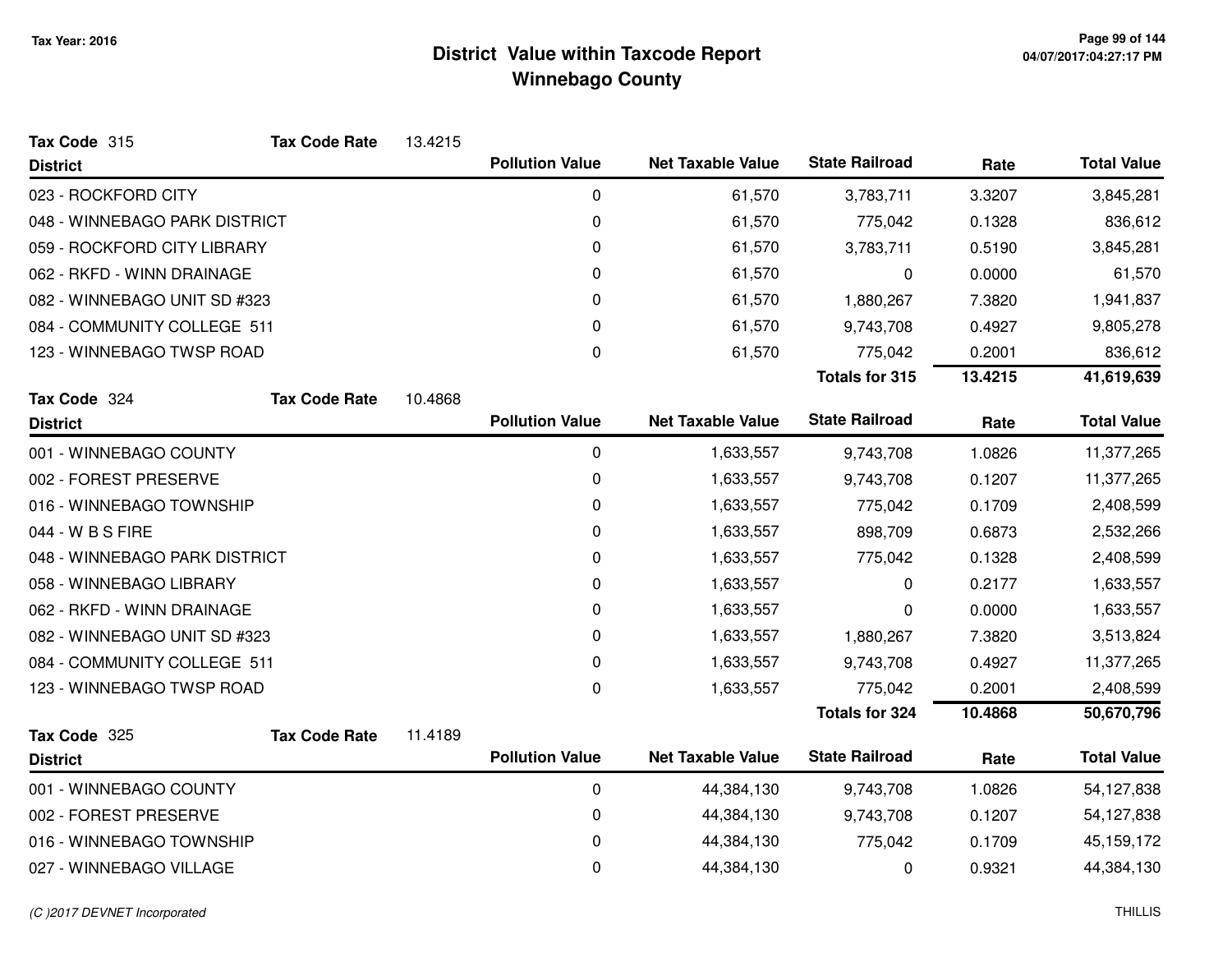| Tax Code 325                  | <b>Tax Code Rate</b> | 11.4189 |                        |                          |                       |         |                    |
|-------------------------------|----------------------|---------|------------------------|--------------------------|-----------------------|---------|--------------------|
| <b>District</b>               |                      |         | <b>Pollution Value</b> | <b>Net Taxable Value</b> | <b>State Railroad</b> | Rate    | <b>Total Value</b> |
| 044 - W B S FIRE              |                      |         | 0                      | 44,384,130               | 898,709               | 0.6873  | 45,282,839         |
| 048 - WINNEBAGO PARK DISTRICT |                      |         | 0                      | 44,384,130               | 775,042               | 0.1328  | 45, 159, 172       |
| 058 - WINNEBAGO LIBRARY       |                      |         | 0                      | 44,384,130               | 0                     | 0.2177  | 44,384,130         |
| 082 - WINNEBAGO UNIT SD #323  |                      |         | 0                      | 44,384,130               | 1,880,267             | 7.3820  | 46,264,397         |
| 084 - COMMUNITY COLLEGE 511   |                      |         | 0                      | 44,384,130               | 9,743,708             | 0.4927  | 54,127,838         |
| 123 - WINNEBAGO TWSP ROAD     |                      |         | 0                      | 44,384,130               | 775,042               | 0.2001  | 45, 159, 172       |
|                               |                      |         |                        |                          | <b>Totals for 325</b> | 11.4189 | 478,176,526        |
| Tax Code 326                  | <b>Tax Code Rate</b> | 10.4868 |                        |                          |                       |         |                    |
| <b>District</b>               |                      |         | <b>Pollution Value</b> | <b>Net Taxable Value</b> | <b>State Railroad</b> | Rate    | <b>Total Value</b> |
| 001 - WINNEBAGO COUNTY        |                      |         | 0                      | 43,201,281               | 9,743,708             | 1.0826  | 52,944,989         |
| 002 - FOREST PRESERVE         |                      |         | 0                      | 43,201,281               | 9,743,708             | 0.1207  | 52,944,989         |
| 016 - WINNEBAGO TOWNSHIP      |                      |         | 0                      | 43,201,281               | 775,042               | 0.1709  | 43,976,323         |
| 044 - W B S FIRE              |                      |         | 0                      | 43,201,281               | 898,709               | 0.6873  | 44,099,990         |
| 048 - WINNEBAGO PARK DISTRICT |                      |         | 0                      | 43,201,281               | 775,042               | 0.1328  | 43,976,323         |
| 058 - WINNEBAGO LIBRARY       |                      |         | 0                      | 43,201,281               | 0                     | 0.2177  | 43,201,281         |
| 082 - WINNEBAGO UNIT SD #323  |                      |         | 0                      | 43,201,281               | 1,880,267             | 7.3820  | 45,081,548         |
| 084 - COMMUNITY COLLEGE 511   |                      |         | 0                      | 43,201,281               | 9,743,708             | 0.4927  | 52,944,989         |
| 123 - WINNEBAGO TWSP ROAD     |                      |         | 0                      | 43,201,281               | 775,042               | 0.2001  | 43,976,323         |
|                               |                      |         |                        |                          | <b>Totals for 326</b> | 10.4868 | 423,146,755        |
| Tax Code 327                  | <b>Tax Code Rate</b> | 13.4215 |                        |                          |                       |         |                    |
| <b>District</b>               |                      |         | <b>Pollution Value</b> | <b>Net Taxable Value</b> | <b>State Railroad</b> | Rate    | <b>Total Value</b> |
| 001 - WINNEBAGO COUNTY        |                      |         | 0                      | 40,550                   | 9,743,708             | 1.0826  | 9,784,258          |
| 002 - FOREST PRESERVE         |                      |         | 0                      | 40,550                   | 9,743,708             | 0.1207  | 9,784,258          |
| 016 - WINNEBAGO TOWNSHIP      |                      |         | 0                      | 40,550                   | 775,042               | 0.1709  | 815,592            |
| 023 - ROCKFORD CITY           |                      |         | 0                      | 40,550                   | 3,783,711             | 3.3207  | 3,824,261          |
| 048 - WINNEBAGO PARK DISTRICT |                      |         | 0                      | 40,550                   | 775,042               | 0.1328  | 815,592            |
| 059 - ROCKFORD CITY LIBRARY   |                      |         | 0                      | 40,550                   | 3,783,711             | 0.5190  | 3,824,261          |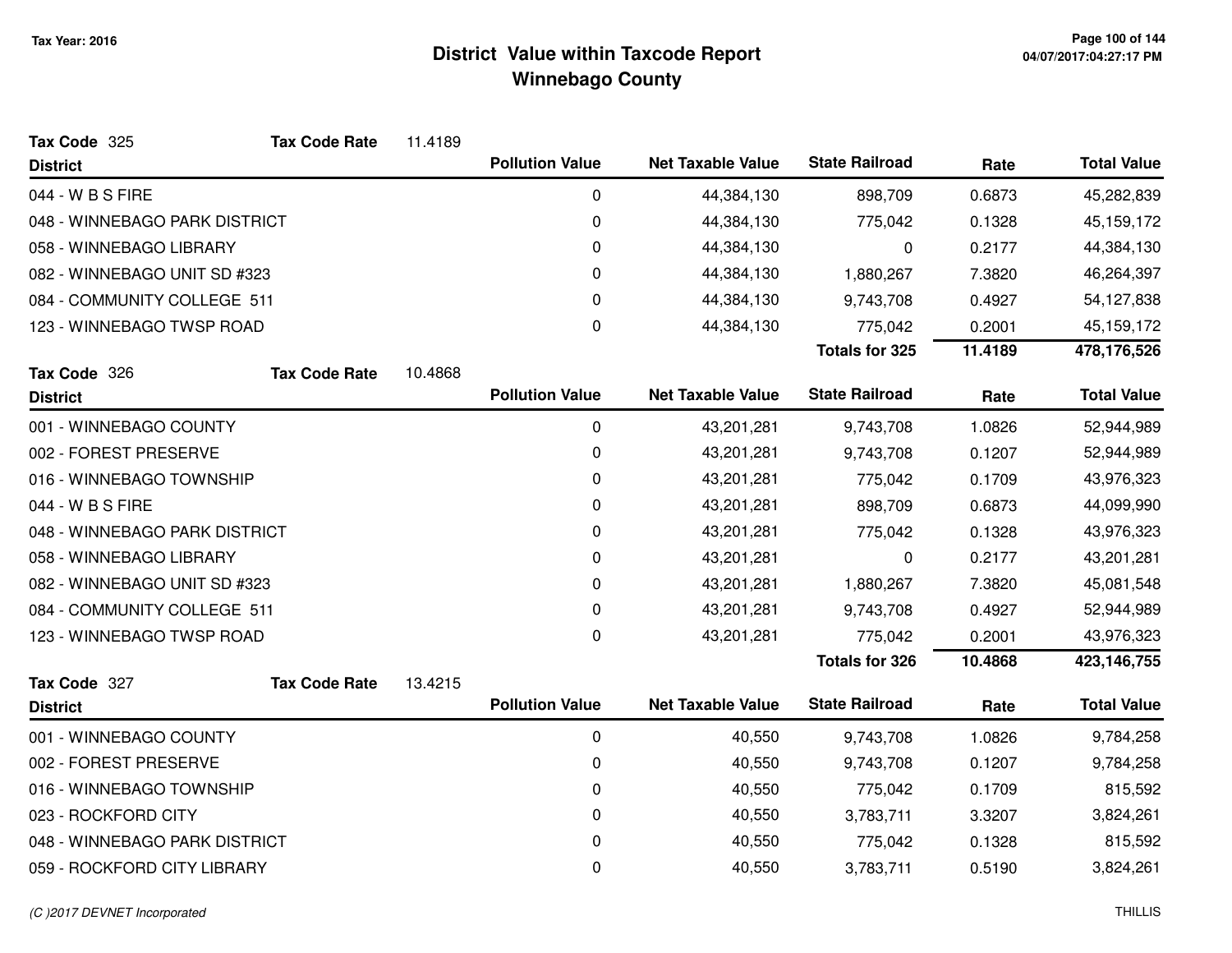| Tax Code 327                   | <b>Tax Code Rate</b> | 13.4215 |                        |                          |                       |         |                    |
|--------------------------------|----------------------|---------|------------------------|--------------------------|-----------------------|---------|--------------------|
| <b>District</b>                |                      |         | <b>Pollution Value</b> | <b>Net Taxable Value</b> | <b>State Railroad</b> | Rate    | <b>Total Value</b> |
| 082 - WINNEBAGO UNIT SD #323   |                      |         | 0                      | 40,550                   | 1,880,267             | 7.3820  | 1,920,817          |
| 084 - COMMUNITY COLLEGE 511    |                      |         | 0                      | 40,550                   | 9,743,708             | 0.4927  | 9,784,258          |
| 123 - WINNEBAGO TWSP ROAD      |                      |         | 0                      | 40,550                   | 775,042               | 0.2001  | 815,592            |
|                                |                      |         |                        |                          | <b>Totals for 327</b> | 13.4215 | 41,368,889         |
| Tax Code 343                   | <b>Tax Code Rate</b> | 12.4035 |                        |                          |                       |         |                    |
| <b>District</b>                |                      |         | <b>Pollution Value</b> | <b>Net Taxable Value</b> | <b>State Railroad</b> | Rate    | <b>Total Value</b> |
| 001 - WINNEBAGO COUNTY         |                      |         | 0                      | 494,017                  | 9,743,708             | 1.0826  | 10,237,725         |
| 002 - FOREST PRESERVE          |                      |         | 0                      | 494,017                  | 9,743,708             | 0.1207  | 10,237,725         |
| 004 - CHERRY VALLEY TOWNSHIP   |                      |         | 0                      | 494,017                  | 1,650,291             | 0.1404  | 2,144,308          |
| 031 - CHERRY VALLEY FIRE       |                      |         | 0                      | 494,017                  | 985,287               | 1.0177  | 1,479,304          |
| 046 - ROCKFORD PARK DISTRICT   |                      |         | 0                      | 494,017                  | 4,783,591             | 1.1544  | 5,277,608          |
| 051 - ROCK RIVER WATER REC     |                      |         | 0                      | 494,017                  | 5,101,328             | 0.2082  | 5,595,345          |
| 060 - GREATER RKFD AIRPORT     |                      |         | 0                      | 494,017                  | 6,552,171             | 0.1103  | 7,046,188          |
| 076 - ROCKFORD SCHOOL DIST 205 |                      |         | 0                      | 494,017                  | 5,792,538             | 7.8031  | 6,286,555          |
| 084 - COMMUNITY COLLEGE 511    |                      |         | 0                      | 494,017                  | 9,743,708             | 0.4927  | 10,237,725         |
| 111 - CHERRY VALLEY TWSP ROAD  |                      |         | 0                      | 494,017                  | 1,650,291             | 0.2734  | 2,144,308          |
|                                |                      |         |                        |                          | <b>Totals for 343</b> | 12.4035 | 60,686,791         |
| Tax Code 351                   | <b>Tax Code Rate</b> | 8.9316  |                        |                          |                       |         |                    |
| <b>District</b>                |                      |         | <b>Pollution Value</b> | <b>Net Taxable Value</b> | <b>State Railroad</b> | Rate    | <b>Total Value</b> |
| 001 - WINNEBAGO COUNTY         |                      |         | 0                      | 743,448                  | 9,743,708             | 1.0826  | 10,487,156         |
| 002 - FOREST PRESERVE          |                      |         | 0                      | 743,448                  | 9,743,708             | 0.1207  | 10,487,156         |
| 011 - ROCKFORD TOWNSHIP        |                      |         | $\Omega$               | 743,448                  | 4,541,778             | 0.1455  | 5,285,226          |
| 036 - NEW MILFORD FIRE         |                      |         | 0                      | 743,448                  | 43,474                | 0.7996  | 786,922            |
| 060 - GREATER RKFD AIRPORT     |                      |         | 0                      | 743,448                  | 6,552,171             | 0.1103  | 7,295,619          |
| 078 - MERIDIAN SCHOOL DIST 223 |                      |         | 0                      | 743,448                  | 11,758                | 6.0315  | 755,206            |
| 084 - COMMUNITY COLLEGE 511    |                      |         | 0                      | 743,448                  | 9,743,708             | 0.4927  | 10,487,156         |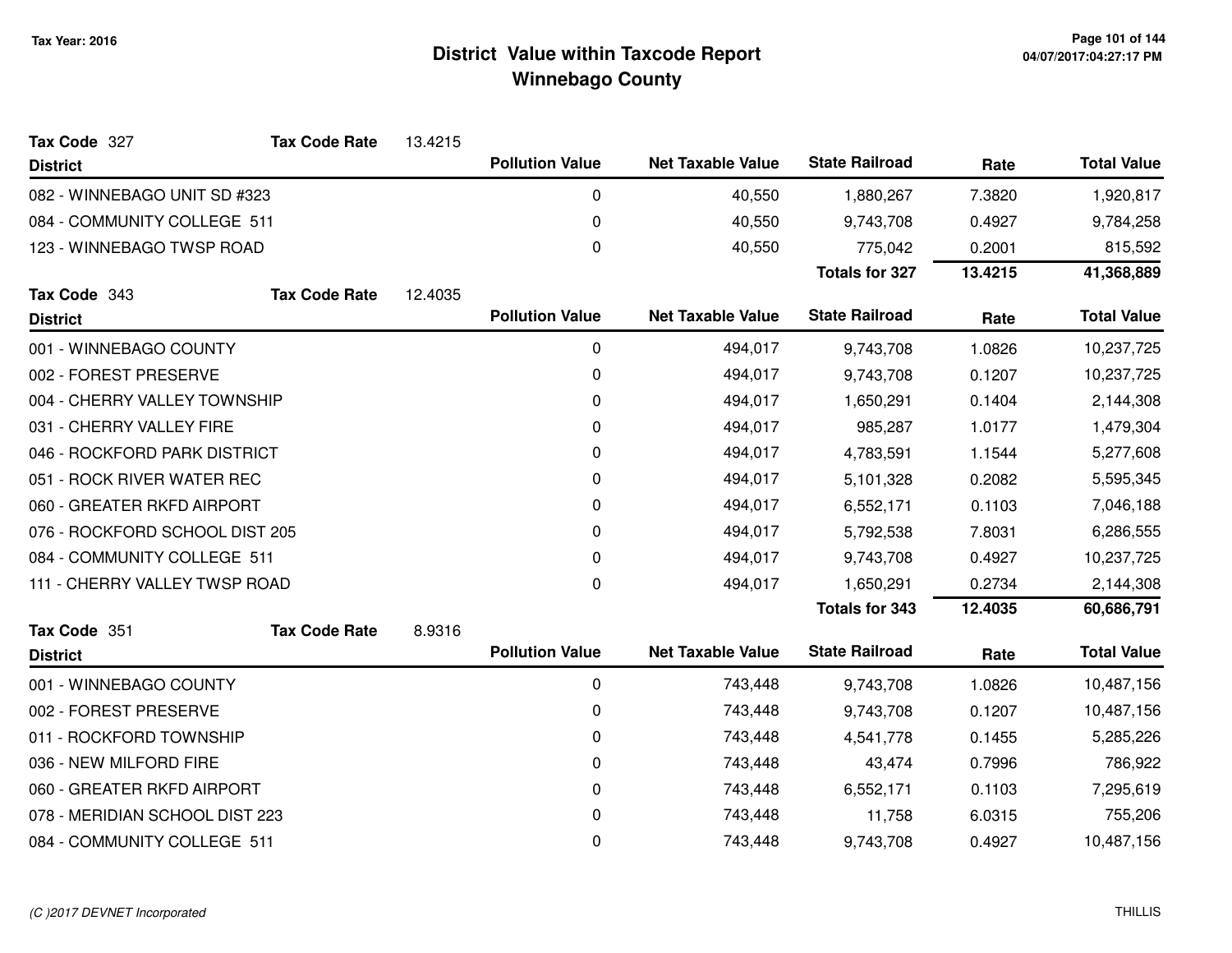| Tax Code 351                      | <b>Tax Code Rate</b> | 8.9316  |                        |                          |                       |         |                    |
|-----------------------------------|----------------------|---------|------------------------|--------------------------|-----------------------|---------|--------------------|
| <b>District</b>                   |                      |         | <b>Pollution Value</b> | <b>Net Taxable Value</b> | <b>State Railroad</b> | Rate    | <b>Total Value</b> |
| 118 - ROCKFORD TWSP ROAD          |                      |         | 0                      | 743,448                  | 4,541,778             | 0.1487  | 5,285,226          |
|                                   |                      |         |                        |                          | <b>Totals for 351</b> | 8.9316  | 50,869,667         |
| Tax Code 358                      | <b>Tax Code Rate</b> | 10.8355 |                        |                          |                       |         |                    |
| <b>District</b>                   |                      |         | <b>Pollution Value</b> | <b>Net Taxable Value</b> | <b>State Railroad</b> | Rate    | <b>Total Value</b> |
| 001 - WINNEBAGO COUNTY            |                      |         | $\pmb{0}$              | 0                        | 9,743,708             | 1.0826  | 9,743,708          |
| 002 - FOREST PRESERVE             |                      |         | 0                      | 0                        | 9,743,708             | 0.1207  | 9,743,708          |
| 009 - OWEN TOWNSHIP               |                      |         | 0                      | 0                        | 360,102               | 0.1460  | 360,102            |
| 020 - MACHESNEY PARK VILLAGE      |                      |         | 0                      | 0                        | 0                     | 0.0000  | 0                  |
| 038 - NORTHWEST FIRE              |                      |         | 0                      | 0                        | 279,809               | 0.5746  | 279,809            |
| 055 - NORTH SUBURBAN LIBRARY      |                      |         | 0                      | 0                        | 826,221               | 0.3002  | 826,221            |
| 060 - GREATER RKFD AIRPORT        |                      |         | 0                      | 0                        | 6,552,171             | 0.1103  | 6,552,171          |
| 076 - ROCKFORD SCHOOL DIST 205    |                      |         | 0                      | 0                        | 5,792,538             | 7.8031  | 5,792,538          |
| 084 - COMMUNITY COLLEGE 511       |                      |         | 0                      | 0                        | 9,743,708             | 0.4927  | 9,743,708          |
| 116 - OWEN TWSP ROAD              |                      |         | 0                      | 0                        | 360,102               | 0.2053  | 360,102            |
| 156 - OLDE RIVER RIDGE PLAT 6 SSA |                      |         | 0                      | 0                        | $\Omega$              | 0.0000  | 0                  |
|                                   |                      |         |                        |                          | <b>Totals for 358</b> | 10.8355 | 43,402,067         |
| Tax Code 359                      | <b>Tax Code Rate</b> | 10.8355 |                        |                          |                       |         |                    |
| <b>District</b>                   |                      |         | <b>Pollution Value</b> | <b>Net Taxable Value</b> | <b>State Railroad</b> | Rate    | <b>Total Value</b> |
| 001 - WINNEBAGO COUNTY            |                      |         | 0                      | 3,365                    | 9,743,708             | 1.0826  | 9,747,073          |
| 002 - FOREST PRESERVE             |                      |         | 0                      | 3,365                    | 9,743,708             | 0.1207  | 9,747,073          |
| 009 - OWEN TOWNSHIP               |                      |         | 0                      | 3,365                    | 360,102               | 0.1460  | 363,467            |
| 020 - MACHESNEY PARK VILLAGE      |                      |         | 0                      | 3,365                    | 0                     | 0.0000  | 3,365              |
| 038 - NORTHWEST FIRE              |                      |         | 0                      | 3,365                    | 279,809               | 0.5746  | 283,174            |
| 055 - NORTH SUBURBAN LIBRARY      |                      |         | 0                      | 3,365                    | 826,221               | 0.3002  | 829,586            |
| 060 - GREATER RKFD AIRPORT        |                      |         | 0                      | 3,365                    | 6,552,171             | 0.1103  | 6,555,536          |
| 076 - ROCKFORD SCHOOL DIST 205    |                      |         | 0                      | 3,365                    | 5,792,538             | 7.8031  | 5,795,903          |
| 084 - COMMUNITY COLLEGE 511       |                      |         | 0                      | 3,365                    | 9,743,708             | 0.4927  | 9,747,073          |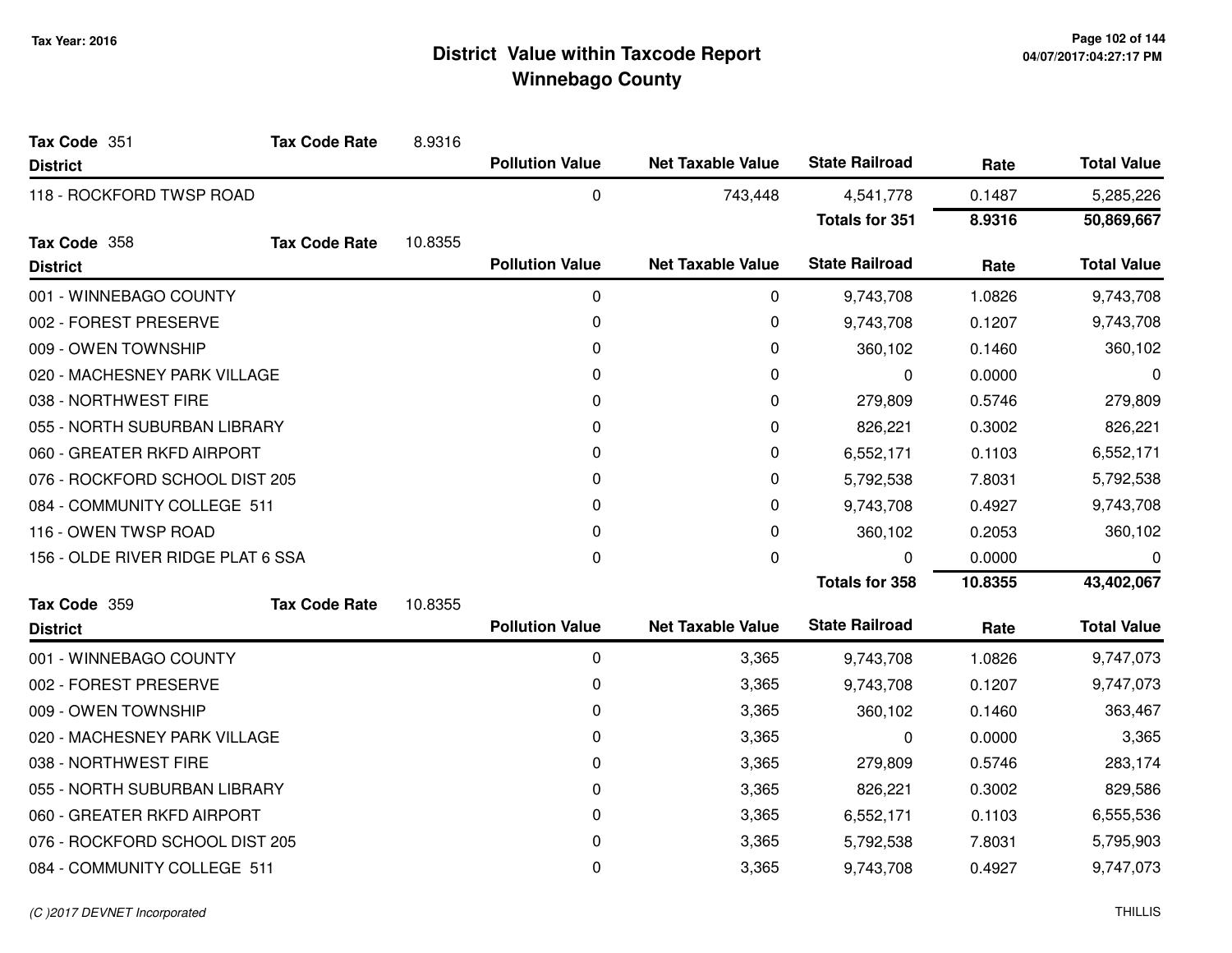| Tax Code 359                      | <b>Tax Code Rate</b> | 10.8355 |                        |                          |                       |         |                    |
|-----------------------------------|----------------------|---------|------------------------|--------------------------|-----------------------|---------|--------------------|
| <b>District</b>                   |                      |         | <b>Pollution Value</b> | <b>Net Taxable Value</b> | <b>State Railroad</b> | Rate    | <b>Total Value</b> |
| 116 - OWEN TWSP ROAD              |                      |         | 0                      | 3,365                    | 360,102               | 0.2053  | 363,467            |
| 156 - OLDE RIVER RIDGE PLAT 6 SSA |                      |         | 0                      | 3,365                    | O                     | 0.0000  | 3,365              |
|                                   |                      |         |                        |                          | <b>Totals for 359</b> | 10.8355 | 43,439,082         |
| Tax Code 360                      | <b>Tax Code Rate</b> | 10.4250 |                        |                          |                       |         |                    |
| <b>District</b>                   |                      |         | <b>Pollution Value</b> | <b>Net Taxable Value</b> | <b>State Railroad</b> | Rate    | <b>Total Value</b> |
| 001 - WINNEBAGO COUNTY            |                      |         | $\pmb{0}$              | 0                        | 9,743,708             | 1.0826  | 9,743,708          |
| 002 - FOREST PRESERVE             |                      |         | 0                      | 0                        | 9,743,708             | 0.1207  | 9,743,708          |
| 009 - OWEN TOWNSHIP               |                      |         | 0                      | 0                        | 360,102               | 0.1460  | 360,102            |
| 038 - NORTHWEST FIRE              |                      |         | 0                      | 0                        | 279,809               | 0.5746  | 279,809            |
| 076 - ROCKFORD SCHOOL DIST 205    |                      |         | $\Omega$               | 0                        | 5,792,538             | 7.8031  | 5,792,538          |
| 084 - COMMUNITY COLLEGE 511       |                      |         | 0                      | 0                        | 9,743,708             | 0.4927  | 9,743,708          |
| 116 - OWEN TWSP ROAD              |                      |         | 0                      | 0                        | 360,102               | 0.2053  | 360,102            |
|                                   |                      |         |                        |                          | <b>Totals for 360</b> | 10.4250 | 36,023,675         |
| Tax Code 361                      | <b>Tax Code Rate</b> | 14.0086 |                        |                          |                       |         |                    |
| <b>District</b>                   |                      |         | <b>Pollution Value</b> | <b>Net Taxable Value</b> | <b>State Railroad</b> | Rate    | <b>Total Value</b> |
| 001 - WINNEBAGO COUNTY            |                      |         | 0                      | 3,166                    | 9,743,708             | 1.0826  | 9,746,874          |
| 002 - FOREST PRESERVE             |                      |         | 0                      | 3,166                    | 9,743,708             | 0.1207  | 9,746,874          |
| 009 - OWEN TOWNSHIP               |                      |         | 0                      | 3,166                    | 360,102               | 0.1460  | 363,268            |
| 023 - ROCKFORD CITY               |                      |         | 0                      | 3,166                    | 3,783,711             | 3.3207  | 3,786,877          |
| 051 - ROCK RIVER WATER REC        |                      |         | 0                      | 3,166                    | 5,101,328             | 0.2082  | 5,104,494          |
| 059 - ROCKFORD CITY LIBRARY       |                      |         | 0                      | 3,166                    | 3,783,711             | 0.5190  | 3,786,877          |
| 060 - GREATER RKFD AIRPORT        |                      |         | 0                      | 3,166                    | 6,552,171             | 0.1103  | 6,555,337          |
| 076 - ROCKFORD SCHOOL DIST 205    |                      |         | 0                      | 3,166                    | 5,792,538             | 7.8031  | 5,795,704          |
| 084 - COMMUNITY COLLEGE 511       |                      |         | 0                      | 3,166                    | 9,743,708             | 0.4927  | 9,746,874          |
| 116 - OWEN TWSP ROAD              |                      |         | 0                      | 3,166                    | 360,102               | 0.2053  | 363,268            |
|                                   |                      |         |                        |                          | <b>Totals for 361</b> | 14.0086 | 54,996,447         |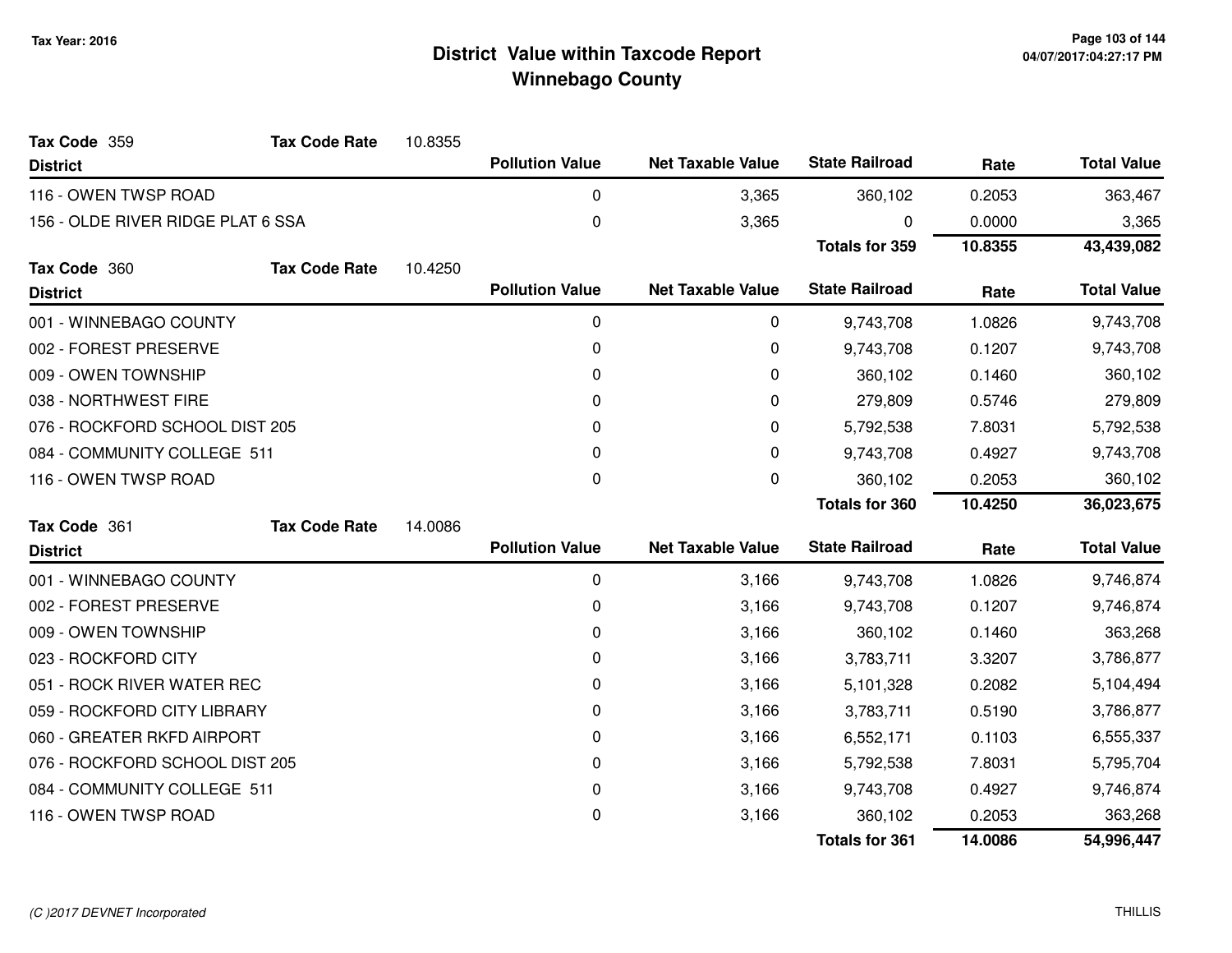| Tax Code 362                  | <b>Tax Code Rate</b> | 9.0113  |                        |                          |                       |         |                    |
|-------------------------------|----------------------|---------|------------------------|--------------------------|-----------------------|---------|--------------------|
| <b>District</b>               |                      |         | <b>Pollution Value</b> | <b>Net Taxable Value</b> | <b>State Railroad</b> | Rate    | <b>Total Value</b> |
| 001 - WINNEBAGO COUNTY        |                      |         | 0                      | 782,171                  | 9,743,708             | 1.0826  | 10,525,879         |
| 002 - FOREST PRESERVE         |                      |         | 0                      | 782,171                  | 9,743,708             | 0.1207  | 10,525,879         |
| 009 - OWEN TOWNSHIP           |                      |         | 0                      | 782,171                  | 360,102               | 0.1460  | 1,142,273          |
| 038 - NORTHWEST FIRE          |                      |         | 0                      | 782,171                  | 279,809               | 0.5746  | 1,061,980          |
| 074 - ROCKTON SCHOOL DIST 140 |                      |         | 0                      | 782,171                  | 388,083               | 3.8383  | 1,170,254          |
| 077 - HONONEGAH HIGH SD #207  |                      |         | 0                      | 782,171                  | 473,437               | 2.5511  | 1,255,608          |
| 084 - COMMUNITY COLLEGE 511   |                      |         | 0                      | 782,171                  | 9,743,708             | 0.4927  | 10,525,879         |
| 116 - OWEN TWSP ROAD          |                      |         | 0                      | 782,171                  | 360,102               | 0.2053  | 1,142,273          |
|                               |                      |         |                        |                          | <b>Totals for 362</b> | 9.0113  | 37,350,025         |
| Tax Code 363                  | <b>Tax Code Rate</b> | 10.2216 |                        |                          |                       |         |                    |
| <b>District</b>               |                      |         | <b>Pollution Value</b> | <b>Net Taxable Value</b> | <b>State Railroad</b> | Rate    | <b>Total Value</b> |
| 001 - WINNEBAGO COUNTY        |                      |         | 0                      | 39,772                   | 9,743,708             | 1.0826  | 9,783,480          |
| 002 - FOREST PRESERVE         |                      |         | 0                      | 39,772                   | 9,743,708             | 0.1207  | 9,783,480          |
| 009 - OWEN TOWNSHIP           |                      |         | 0                      | 39,772                   | 360,102               | 0.1460  | 399,874            |
| 038 - NORTHWEST FIRE          |                      |         | 0                      | 39,772                   | 279,809               | 0.5746  | 319,581            |
| 058 - WINNEBAGO LIBRARY       |                      |         | 0                      | 39,772                   | 0                     | 0.2177  | 39,772             |
| 082 - WINNEBAGO UNIT SD #323  |                      |         | 0                      | 39,772                   | 1,880,267             | 7.3820  | 1,920,039          |
| 084 - COMMUNITY COLLEGE 511   |                      |         | 0                      | 39,772                   | 9,743,708             | 0.4927  | 9,783,480          |
| 116 - OWEN TWSP ROAD          |                      |         | 0                      | 39,772                   | 360,102               | 0.2053  | 399,874            |
|                               |                      |         |                        |                          | <b>Totals for 363</b> | 10.2216 | 32,429,580         |
| Tax Code 364                  | <b>Tax Code Rate</b> | 9.1922  |                        |                          |                       |         |                    |
| <b>District</b>               |                      |         | <b>Pollution Value</b> | <b>Net Taxable Value</b> | <b>State Railroad</b> | Rate    | <b>Total Value</b> |
| 001 - WINNEBAGO COUNTY        |                      |         | 0                      | 197,407                  | 9,743,708             | 1.0826  | 9,941,115          |
| 002 - FOREST PRESERVE         |                      |         | 0                      | 197,407                  | 9,743,708             | 0.1207  | 9,941,115          |
| 009 - OWEN TOWNSHIP           |                      |         | 0                      | 197,407                  | 360,102               | 0.1460  | 557,509            |
| 041 - ROCKTON FIRE            |                      |         | 0                      | 197,407                  | 417,280               | 0.7555  | 614,687            |
| 074 - ROCKTON SCHOOL DIST 140 |                      |         | 0                      | 197,407                  | 388,083               | 3.8383  | 585,490            |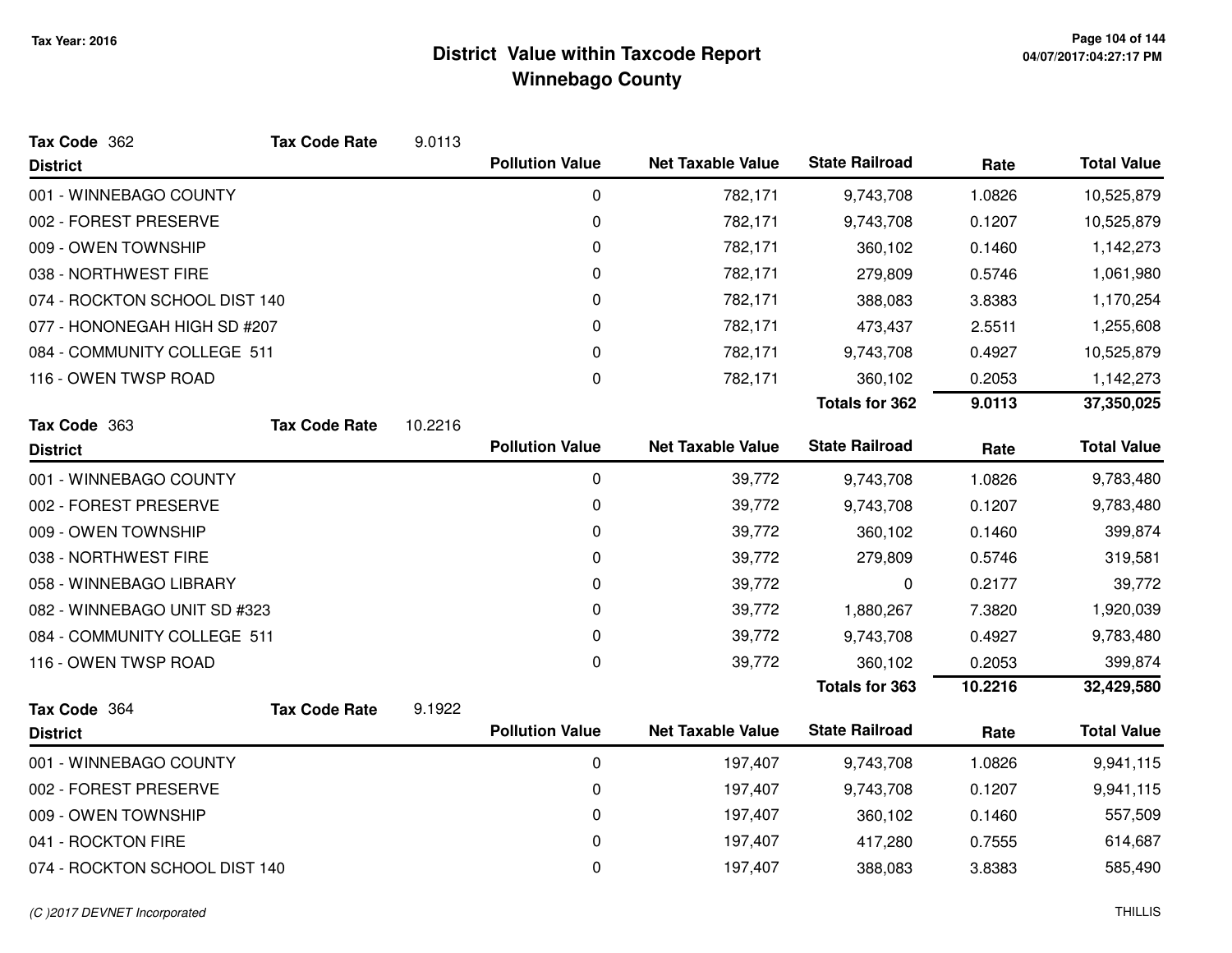| Tax Code 364                   | <b>Tax Code Rate</b> | 9.1922  |                        |                          |                       |         |                    |
|--------------------------------|----------------------|---------|------------------------|--------------------------|-----------------------|---------|--------------------|
| <b>District</b>                |                      |         | <b>Pollution Value</b> | <b>Net Taxable Value</b> | <b>State Railroad</b> | Rate    | <b>Total Value</b> |
| 077 - HONONEGAH HIGH SD #207   |                      |         | 0                      | 197,407                  | 473,437               | 2.5511  | 670,844            |
| 084 - COMMUNITY COLLEGE 511    |                      |         | 0                      | 197,407                  | 9,743,708             | 0.4927  | 9,941,115          |
| 116 - OWEN TWSP ROAD           |                      |         | 0                      | 197,407                  | 360,102               | 0.2053  | 557,509            |
|                                |                      |         |                        |                          | <b>Totals for 364</b> | 9.1922  | 32,809,384         |
| Tax Code 365                   | <b>Tax Code Rate</b> | 11.0437 |                        |                          |                       |         |                    |
| <b>District</b>                |                      |         | <b>Pollution Value</b> | <b>Net Taxable Value</b> | <b>State Railroad</b> | Rate    | <b>Total Value</b> |
| 001 - WINNEBAGO COUNTY         |                      |         | 0                      | 9,866,414                | 9,743,708             | 1.0826  | 19,610,122         |
| 002 - FOREST PRESERVE          |                      |         | 0                      | 9,866,414                | 9,743,708             | 0.1207  | 19,610,122         |
| 009 - OWEN TOWNSHIP            |                      |         | 0                      | 9,866,414                | 360,102               | 0.1460  | 10,226,516         |
| 020 - MACHESNEY PARK VILLAGE   |                      |         | 0                      | 9,866,414                | 0                     | 0.0000  | 9,866,414          |
| 038 - NORTHWEST FIRE           |                      |         | 0                      | 9,866,414                | 279,809               | 0.5746  | 10,146,223         |
| 051 - ROCK RIVER WATER REC     |                      |         | 0                      | 9,866,414                | 5,101,328             | 0.2082  | 14,967,742         |
| 055 - NORTH SUBURBAN LIBRARY   |                      |         | 0                      | 9,866,414                | 826,221               | 0.3002  | 10,692,635         |
| 060 - GREATER RKFD AIRPORT     |                      |         | 0                      | 9,866,414                | 6,552,171             | 0.1103  | 16,418,585         |
| 076 - ROCKFORD SCHOOL DIST 205 |                      |         | 0                      | 9,866,414                | 5,792,538             | 7.8031  | 15,658,952         |
| 084 - COMMUNITY COLLEGE 511    |                      |         | 0                      | 9,866,414                | 9,743,708             | 0.4927  | 19,610,122         |
| 116 - OWEN TWSP ROAD           |                      |         | 0                      | 9,866,414                | 360,102               | 0.2053  | 10,226,516         |
|                                |                      |         |                        |                          | <b>Totals for 365</b> | 11.0437 | 157,033,949        |
| Tax Code 366                   | <b>Tax Code Rate</b> | 11.3279 |                        |                          |                       |         |                    |
| <b>District</b>                |                      |         | <b>Pollution Value</b> | <b>Net Taxable Value</b> | <b>State Railroad</b> | Rate    | <b>Total Value</b> |
| 001 - WINNEBAGO COUNTY         |                      |         | 0                      | 615,908                  | 9,743,708             | 1.0826  | 10,359,616         |
| 002 - FOREST PRESERVE          |                      |         | 0                      | 615,908                  | 9,743,708             | 0.1207  | 10,359,616         |
| 004 - CHERRY VALLEY TOWNSHIP   |                      |         | 0                      | 615,908                  | 1,650,291             | 0.1404  | 2,266,199          |
| 031 - CHERRY VALLEY FIRE       |                      |         | 0                      | 615,908                  | 985,287               | 1.0177  | 1,601,195          |
| 054 - CHERRY VALLEY LIBRARY    |                      |         | 0                      | 615,908                  | 1,049,309             | 0.3973  | 1,665,217          |
| 076 - ROCKFORD SCHOOL DIST 205 |                      |         | 0                      | 615,908                  | 5,792,538             | 7.8031  | 6,408,446          |
| 084 - COMMUNITY COLLEGE 511    |                      |         | 0                      | 615,908                  | 9,743,708             | 0.4927  | 10,359,616         |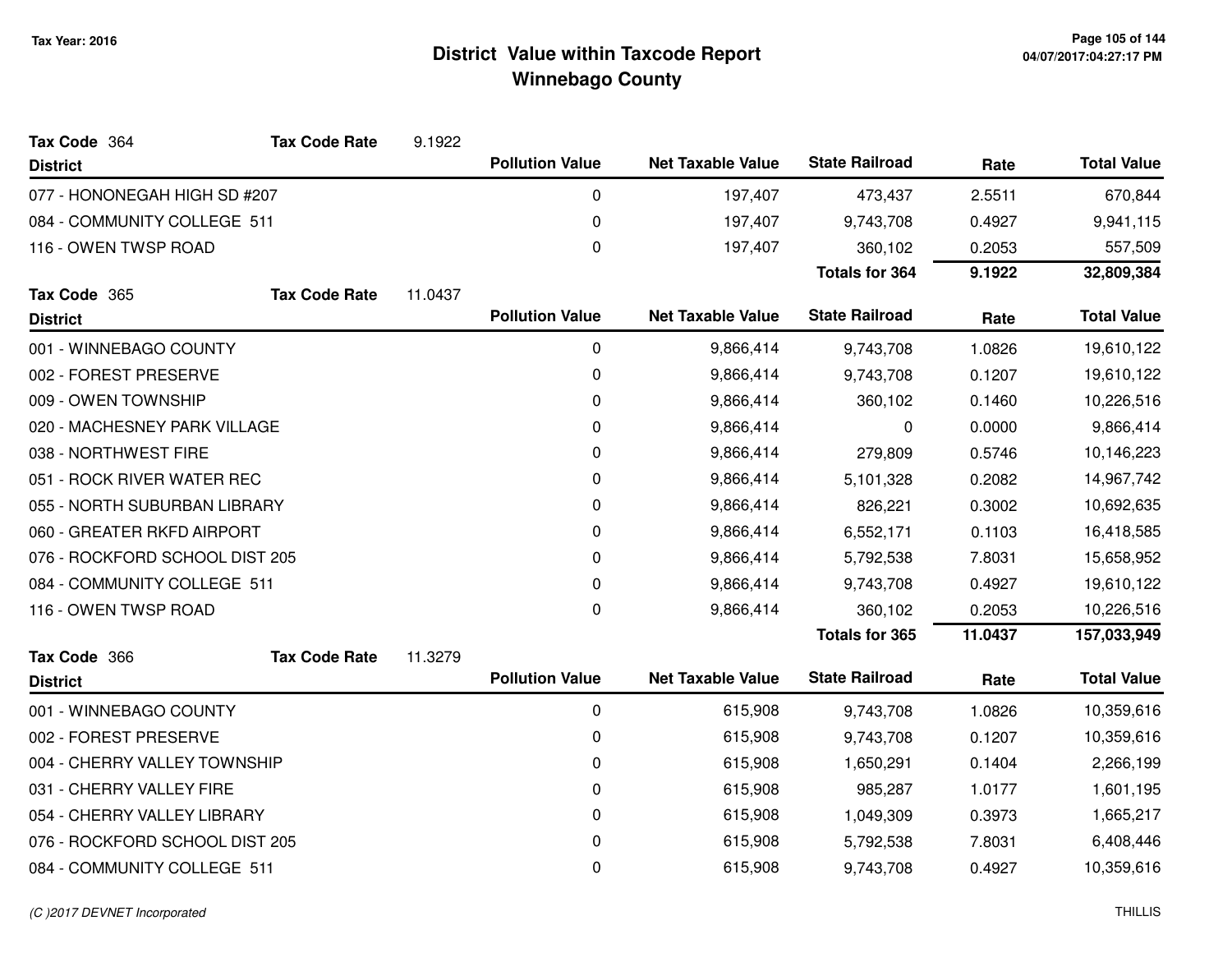| Tax Code 366                   | <b>Tax Code Rate</b> | 11.3279 |                        |                          |                       |         |                    |
|--------------------------------|----------------------|---------|------------------------|--------------------------|-----------------------|---------|--------------------|
| <b>District</b>                |                      |         | <b>Pollution Value</b> | <b>Net Taxable Value</b> | <b>State Railroad</b> | Rate    | <b>Total Value</b> |
| 111 - CHERRY VALLEY TWSP ROAD  |                      |         | 0                      | 615,908                  | 1,650,291             | 0.2734  | 2,266,199          |
|                                |                      |         |                        |                          | <b>Totals for 366</b> | 11.3279 | 45,286,104         |
| Tax Code 367                   | <b>Tax Code Rate</b> | 10.1319 |                        |                          |                       |         |                    |
| <b>District</b>                |                      |         | <b>Pollution Value</b> | <b>Net Taxable Value</b> | <b>State Railroad</b> | Rate    | <b>Total Value</b> |
| 001 - WINNEBAGO COUNTY         |                      |         | $\pmb{0}$              | 96,342                   | 9,743,708             | 1.0826  | 9,840,050          |
| 002 - FOREST PRESERVE          |                      |         | $\pmb{0}$              | 96,342                   | 9,743,708             | 0.1207  | 9,840,050          |
| 004 - CHERRY VALLEY TOWNSHIP   |                      |         | 0                      | 96,342                   | 1,650,291             | 0.1404  | 1,746,633          |
| 031 - CHERRY VALLEY FIRE       |                      |         | 0                      | 96,342                   | 985,287               | 1.0177  | 1,081,629          |
| 054 - CHERRY VALLEY LIBRARY    |                      |         | 0                      | 96,342                   | 1,049,309             | 0.3973  | 1,145,651          |
| 083 - HIAWATHA SCHOOL DIST 426 |                      |         | 0                      | 96,342                   | 0                     | 6.4312  | 96,342             |
| 085 - COMMUNITY COLLEGE 523    |                      |         | 0                      | 96,342                   | 0                     | 0.6686  | 96,342             |
| 111 - CHERRY VALLEY TWSP ROAD  |                      |         | 0                      | 96,342                   | 1,650,291             | 0.2734  | 1,746,633          |
|                                |                      |         |                        |                          | <b>Totals for 367</b> | 10.1319 | 25,593,330         |
| Tax Code 368                   | <b>Tax Code Rate</b> | 10.8355 |                        |                          |                       |         |                    |
| <b>District</b>                |                      |         | <b>Pollution Value</b> | <b>Net Taxable Value</b> | <b>State Railroad</b> | Rate    | <b>Total Value</b> |
| 001 - WINNEBAGO COUNTY         |                      |         | 0                      | 0                        | 9,743,708             | 1.0826  | 9,743,708          |
| 002 - FOREST PRESERVE          |                      |         | 0                      | 0                        | 9,743,708             | 0.1207  | 9,743,708          |
| 009 - OWEN TOWNSHIP            |                      |         | 0                      | 0                        | 360,102               | 0.1460  | 360,102            |
| 020 - MACHESNEY PARK VILLAGE   |                      |         | 0                      | 0                        | 0                     | 0.0000  | 0                  |
| 038 - NORTHWEST FIRE           |                      |         | 0                      | 0                        | 279,809               | 0.5746  | 279,809            |
| 055 - NORTH SUBURBAN LIBRARY   |                      |         | 0                      | 0                        | 826,221               | 0.3002  | 826,221            |
| 060 - GREATER RKFD AIRPORT     |                      |         | 0                      | 0                        | 6,552,171             | 0.1103  | 6,552,171          |
| 076 - ROCKFORD SCHOOL DIST 205 |                      |         | 0                      | 0                        | 5,792,538             | 7.8031  | 5,792,538          |
| 084 - COMMUNITY COLLEGE 511    |                      |         | 0                      | 0                        | 9,743,708             | 0.4927  | 9,743,708          |
| 116 - OWEN TWSP ROAD           |                      |         | 0                      | 0                        | 360,102               | 0.2053  | 360,102            |
|                                |                      |         |                        |                          | <b>Totals for 368</b> | 10.8355 | 43,402,067         |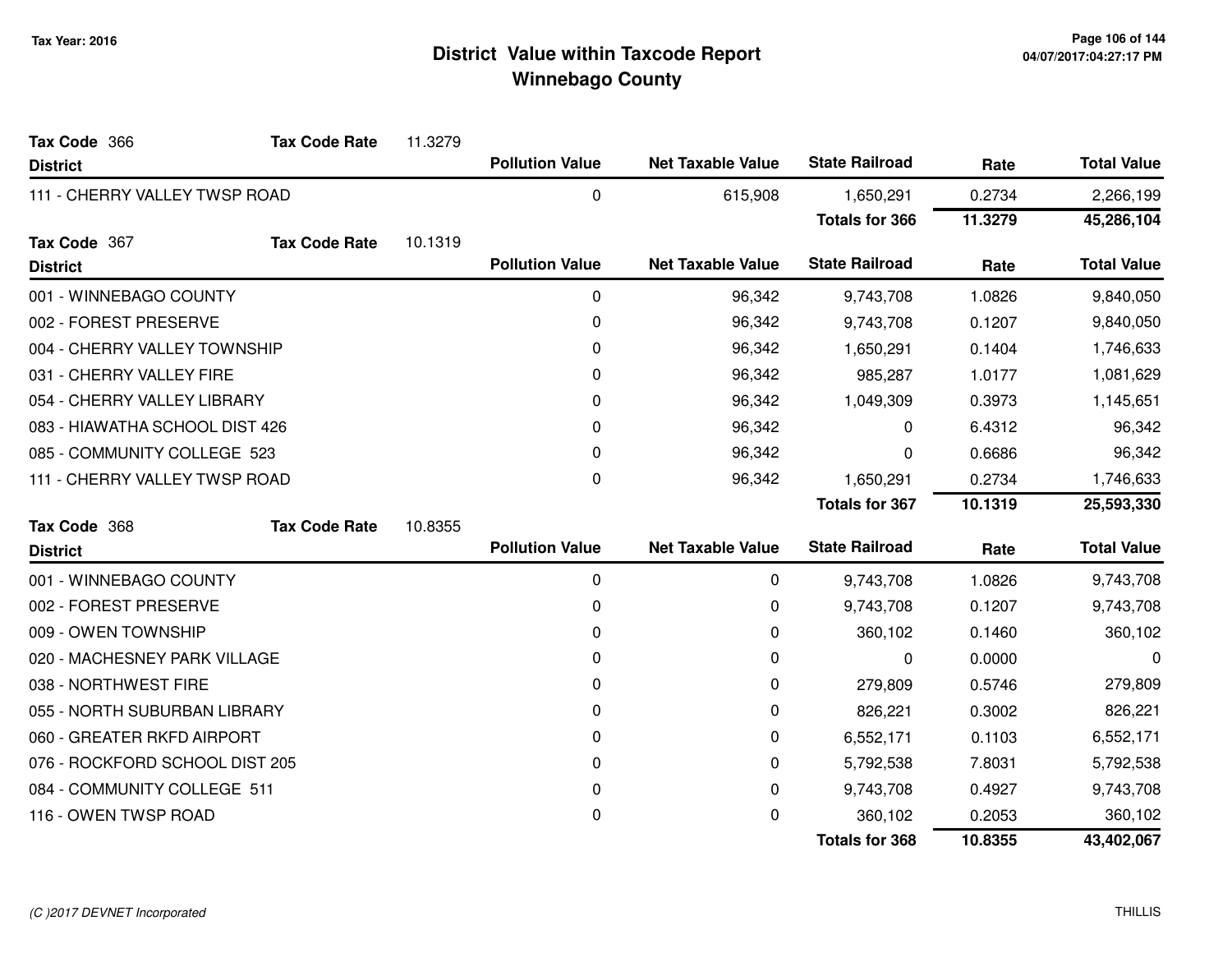| Tax Code 369                   | <b>Tax Code Rate</b> | 11.0437 |                        |                          |                       |         |                    |
|--------------------------------|----------------------|---------|------------------------|--------------------------|-----------------------|---------|--------------------|
| <b>District</b>                |                      |         | <b>Pollution Value</b> | <b>Net Taxable Value</b> | <b>State Railroad</b> | Rate    | <b>Total Value</b> |
| 001 - WINNEBAGO COUNTY         |                      |         | $\pmb{0}$              | 100,063                  | 9,743,708             | 1.0826  | 9,843,771          |
| 002 - FOREST PRESERVE          |                      |         | 0                      | 100,063                  | 9,743,708             | 0.1207  | 9,843,771          |
| 009 - OWEN TOWNSHIP            |                      |         | 0                      | 100,063                  | 360,102               | 0.1460  | 460,165            |
| 038 - NORTHWEST FIRE           |                      |         | 0                      | 100,063                  | 279,809               | 0.5746  | 379,872            |
| 051 - ROCK RIVER WATER REC     |                      |         | 0                      | 100,063                  | 5,101,328             | 0.2082  | 5,201,391          |
| 055 - NORTH SUBURBAN LIBRARY   |                      |         | 0                      | 100,063                  | 826,221               | 0.3002  | 926,284            |
| 060 - GREATER RKFD AIRPORT     |                      |         | 0                      | 100,063                  | 6,552,171             | 0.1103  | 6,652,234          |
| 076 - ROCKFORD SCHOOL DIST 205 |                      |         | 0                      | 100,063                  | 5,792,538             | 7.8031  | 5,892,601          |
| 084 - COMMUNITY COLLEGE 511    |                      |         | 0                      | 100,063                  | 9,743,708             | 0.4927  | 9,843,771          |
| 116 - OWEN TWSP ROAD           |                      |         | 0                      | 100,063                  | 360,102               | 0.2053  | 460,165            |
|                                |                      |         |                        |                          | <b>Totals for 369</b> | 11.0437 | 49,504,025         |
| Tax Code 370                   | <b>Tax Code Rate</b> | 12.2549 |                        |                          |                       |         |                    |
| <b>District</b>                |                      |         | <b>Pollution Value</b> | <b>Net Taxable Value</b> | <b>State Railroad</b> | Rate    | <b>Total Value</b> |
| 001 - WINNEBAGO COUNTY         |                      |         | 0                      | 0                        | 9,743,708             | 1.0826  | 9,743,708          |
| 002 - FOREST PRESERVE          |                      |         | 0                      | 0                        | 9,743,708             | 0.1207  | 9,743,708          |
| 011 - ROCKFORD TOWNSHIP        |                      |         | 0                      | 0                        | 4,541,778             | 0.1455  | 4,541,778          |
| 021 - NEW MILFORD VILLAGE      |                      |         | 0                      | 0                        | 0                     | 0.0000  | 0                  |
| 036 - NEW MILFORD FIRE         |                      |         | 0                      | 0                        | 43,474                | 0.7996  | 43,474             |
| 046 - ROCKFORD PARK DISTRICT   |                      |         | 0                      | 0                        | 4,783,591             | 1.1544  | 4,783,591          |
| 054 - CHERRY VALLEY LIBRARY    |                      |         | 0                      | 0                        | 1,049,309             | 0.3973  | 1,049,309          |
| 060 - GREATER RKFD AIRPORT     |                      |         | 0                      | 0                        | 6,552,171             | 0.1103  | 6,552,171          |
| 076 - ROCKFORD SCHOOL DIST 205 |                      |         | 0                      | 0                        | 5,792,538             | 7.8031  | 5,792,538          |
| 084 - COMMUNITY COLLEGE 511    |                      |         | 0                      | 0                        | 9,743,708             | 0.4927  | 9,743,708          |
| 118 - ROCKFORD TWSP ROAD       |                      |         | 0                      | 0                        | 4,541,778             | 0.1487  | 4,541,778          |
|                                |                      |         |                        |                          | <b>Totals for 370</b> | 12.2549 | 56,535,763         |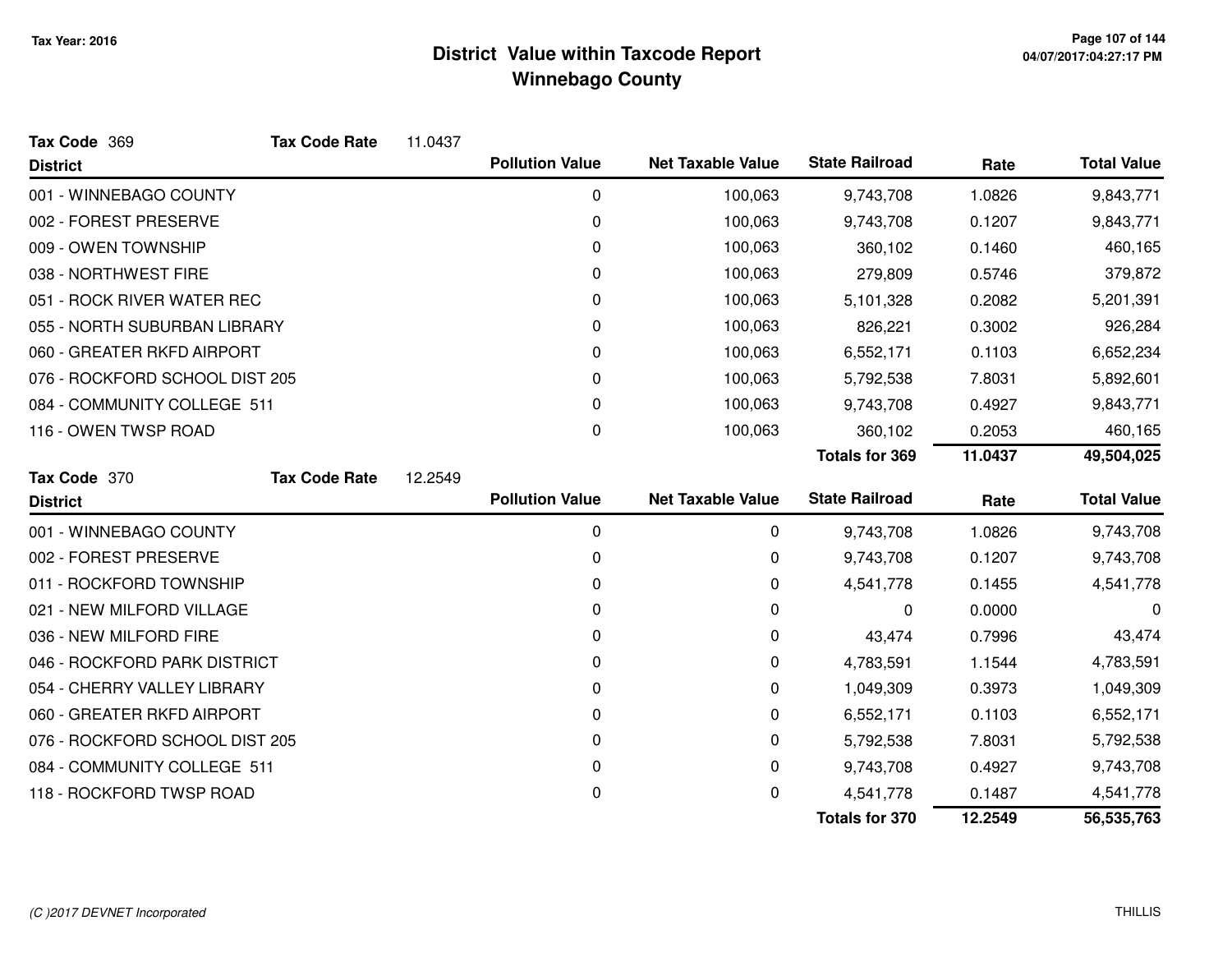| Tax Code 372                   | <b>Tax Code Rate</b> | 12.4631 |                        |                          |                       |         |                    |
|--------------------------------|----------------------|---------|------------------------|--------------------------|-----------------------|---------|--------------------|
| <b>District</b>                |                      |         | <b>Pollution Value</b> | <b>Net Taxable Value</b> | <b>State Railroad</b> | Rate    | <b>Total Value</b> |
| 001 - WINNEBAGO COUNTY         |                      |         | $\mathbf 0$            | 3,430,854                | 9,743,708             | 1.0826  | 13,174,562         |
| 002 - FOREST PRESERVE          |                      |         | 0                      | 3,430,854                | 9,743,708             | 0.1207  | 13,174,562         |
| 011 - ROCKFORD TOWNSHIP        |                      |         | 0                      | 3,430,854                | 4,541,778             | 0.1455  | 7,972,632          |
| 021 - NEW MILFORD VILLAGE      |                      |         | 0                      | 3,430,854                | 0                     | 0.0000  | 3,430,854          |
| 036 - NEW MILFORD FIRE         |                      |         | 0                      | 3,430,854                | 43,474                | 0.7996  | 3,474,328          |
| 046 - ROCKFORD PARK DISTRICT   |                      |         | 0                      | 3,430,854                | 4,783,591             | 1.1544  | 8,214,445          |
| 051 - ROCK RIVER WATER REC     |                      |         | 0                      | 3,430,854                | 5,101,328             | 0.2082  | 8,532,182          |
| 054 - CHERRY VALLEY LIBRARY    |                      |         | 0                      | 3,430,854                | 1,049,309             | 0.3973  | 4,480,163          |
| 060 - GREATER RKFD AIRPORT     |                      |         | 0                      | 3,430,854                | 6,552,171             | 0.1103  | 9,983,025          |
| 076 - ROCKFORD SCHOOL DIST 205 |                      |         | 0                      | 3,430,854                | 5,792,538             | 7.8031  | 9,223,392          |
| 084 - COMMUNITY COLLEGE 511    |                      |         | 0                      | 3,430,854                | 9,743,708             | 0.4927  | 13,174,562         |
| 118 - ROCKFORD TWSP ROAD       |                      |         | 0                      | 3,430,854                | 4,541,778             | 0.1487  | 7,972,632          |
|                                |                      |         |                        |                          | Totals for 372        | 12.4631 | 102,807,339        |
| Tax Code 373                   | <b>Tax Code Rate</b> | 10.9114 |                        |                          |                       |         |                    |
| <b>District</b>                |                      |         | <b>Pollution Value</b> | <b>Net Taxable Value</b> | <b>State Railroad</b> | Rate    | <b>Total Value</b> |
| 001 - WINNEBAGO COUNTY         |                      |         | $\mathbf 0$            | 1,566,939                | 9,743,708             | 1.0826  | 11,310,647         |
| 002 - FOREST PRESERVE          |                      |         | 0                      | 1,566,939                | 9,743,708             | 0.1207  | 11,310,647         |
| 011 - ROCKFORD TOWNSHIP        |                      |         | 0                      | 1,566,939                | 4,541,778             | 0.1455  | 6,108,717          |
| 021 - NEW MILFORD VILLAGE      |                      |         | 0                      | 1,566,939                | 0                     | 0.0000  | 1,566,939          |
| 036 - NEW MILFORD FIRE         |                      |         | 0                      | 1,566,939                | 43,474                | 0.7996  | 1,610,413          |
| 051 - ROCK RIVER WATER REC     |                      |         | 0                      | 1,566,939                | 5,101,328             | 0.2082  | 6,668,267          |
| 060 - GREATER RKFD AIRPORT     |                      |         | 0                      | 1,566,939                | 6,552,171             | 0.1103  | 8,119,110          |
| 076 - ROCKFORD SCHOOL DIST 205 |                      |         | $\mathbf 0$            | 1,566,939                | 5,792,538             | 7.8031  | 7,359,477          |
| 084 - COMMUNITY COLLEGE 511    |                      |         | 0                      | 1,566,939                | 9,743,708             | 0.4927  | 11,310,647         |
| 118 - ROCKFORD TWSP ROAD       |                      |         | 0                      | 1,566,939                | 4,541,778             | 0.1487  | 6,108,717          |
|                                |                      |         |                        |                          | <b>Totals for 373</b> | 10.9114 | 71,473,581         |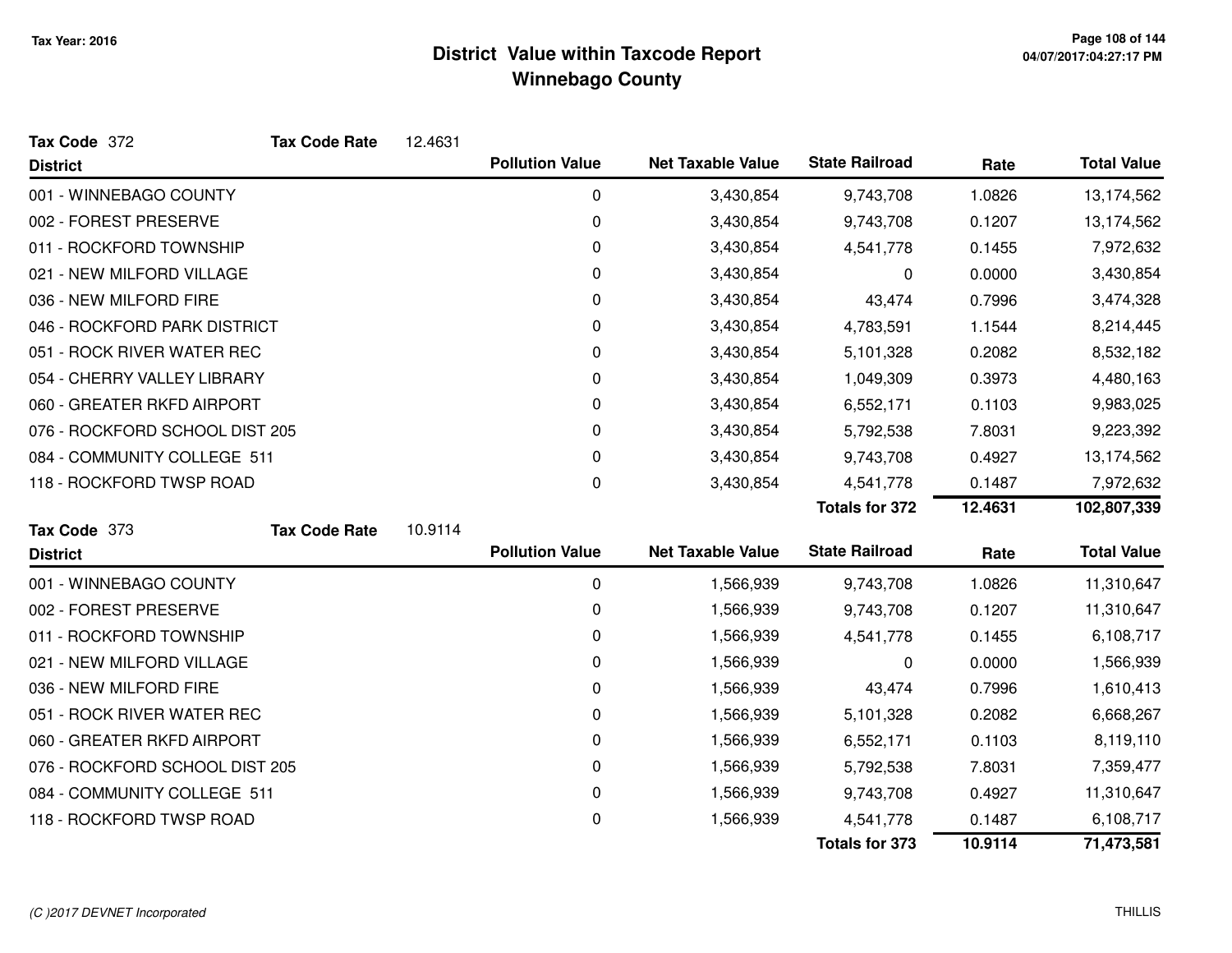| Tax Code 374                   | <b>Tax Code Rate</b> | 12.4730 |                        |                          |                       |         |                    |
|--------------------------------|----------------------|---------|------------------------|--------------------------|-----------------------|---------|--------------------|
| <b>District</b>                |                      |         | <b>Pollution Value</b> | <b>Net Taxable Value</b> | <b>State Railroad</b> | Rate    | <b>Total Value</b> |
| 001 - WINNEBAGO COUNTY         |                      |         | 0                      | 984,963                  | 9,743,708             | 1.0826  | 10,728,671         |
| 002 - FOREST PRESERVE          |                      |         | 0                      | 984,963                  | 9,743,708             | 0.1207  | 10,728,671         |
| 011 - ROCKFORD TOWNSHIP        |                      |         | 0                      | 984,963                  | 4,541,778             | 0.1455  | 5,526,741          |
| 017 - CHERRY VALLEY VILLAGE    |                      |         | 0                      | 984,963                  | 178,660               | 0.0000  | 1,163,623          |
| 031 - CHERRY VALLEY FIRE       |                      |         | 0                      | 984,963                  | 985,287               | 1.0177  | 1,970,250          |
| 046 - ROCKFORD PARK DISTRICT   |                      |         | 0                      | 984,963                  | 4,783,591             | 1.1544  | 5,768,554          |
| 054 - CHERRY VALLEY LIBRARY    |                      |         | 0                      | 984,963                  | 1,049,309             | 0.3973  | 2,034,272          |
| 060 - GREATER RKFD AIRPORT     |                      |         | 0                      | 984,963                  | 6,552,171             | 0.1103  | 7,537,134          |
| 076 - ROCKFORD SCHOOL DIST 205 |                      |         | 0                      | 984,963                  | 5,792,538             | 7.8031  | 6,777,501          |
| 084 - COMMUNITY COLLEGE 511    |                      |         | 0                      | 984,963                  | 9,743,708             | 0.4927  | 10,728,671         |
| 118 - ROCKFORD TWSP ROAD       |                      |         | 0                      | 984,963                  | 4,541,778             | 0.1487  | 5,526,741          |
|                                |                      |         |                        |                          | <b>Totals for 374</b> | 12.4730 | 68,490,829         |
| Tax Code 378                   | <b>Tax Code Rate</b> | 12.6812 |                        |                          |                       |         |                    |
|                                |                      |         |                        |                          |                       |         |                    |
| <b>District</b>                |                      |         | <b>Pollution Value</b> | <b>Net Taxable Value</b> | <b>State Railroad</b> | Rate    | <b>Total Value</b> |
| 001 - WINNEBAGO COUNTY         |                      |         | $\mathbf 0$            | 43,453,511               | 9,743,708             | 1.0826  | 53,197,219         |
| 002 - FOREST PRESERVE          |                      |         | 0                      | 43,453,511               | 9,743,708             | 0.1207  | 53,197,219         |
| 011 - ROCKFORD TOWNSHIP        |                      |         | 0                      | 43,453,511               | 4,541,778             | 0.1455  | 47,995,289         |
| 017 - CHERRY VALLEY VILLAGE    |                      |         | 0                      | 43,453,511               | 178,660               | 0.0000  | 43,632,171         |
| 031 - CHERRY VALLEY FIRE       |                      |         | 0                      | 43,453,511               | 985,287               | 1.0177  | 44,438,798         |
| 046 - ROCKFORD PARK DISTRICT   |                      |         | 0                      | 43,453,511               | 4,783,591             | 1.1544  | 48,237,102         |
| 051 - ROCK RIVER WATER REC     |                      |         | 0                      | 43,453,511               | 5,101,328             | 0.2082  | 48,554,839         |
| 054 - CHERRY VALLEY LIBRARY    |                      |         | 0                      | 43,453,511               | 1,049,309             | 0.3973  | 44,502,820         |
| 060 - GREATER RKFD AIRPORT     |                      |         | 0                      | 43,453,511               | 6,552,171             | 0.1103  | 50,005,682         |
| 076 - ROCKFORD SCHOOL DIST 205 |                      |         | 0                      | 43,453,511               | 5,792,538             | 7.8031  | 49,246,049         |
| 084 - COMMUNITY COLLEGE 511    |                      |         | $\mathbf 0$            | 43,453,511               | 9,743,708             | 0.4927  | 53,197,219         |
| 118 - ROCKFORD TWSP ROAD       |                      |         | 0                      | 43,453,511               | 4,541,778             | 0.1487  | 47,995,289         |

#### (C )2017 DEVNET Incorporated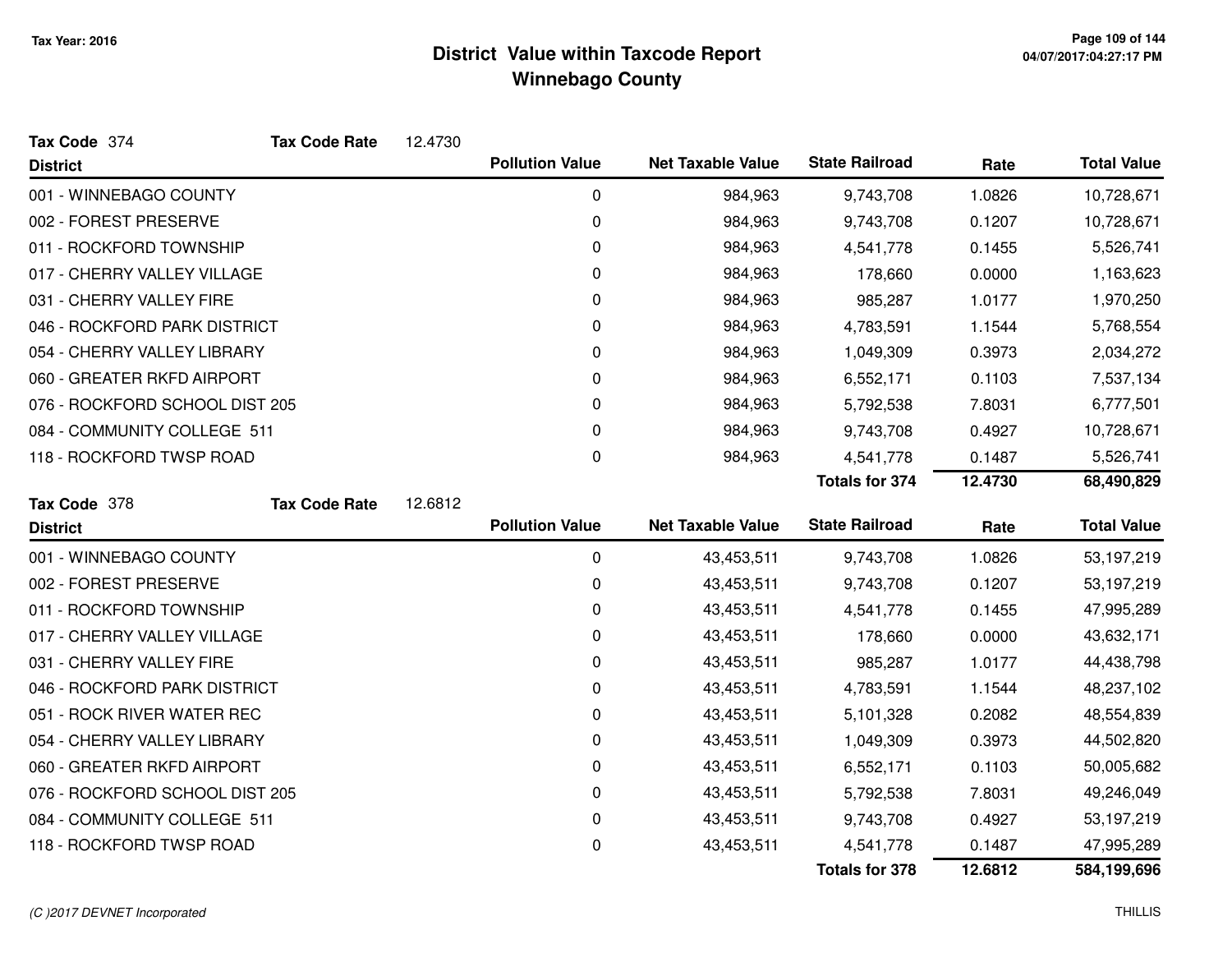| Tax Code 379                    | <b>Tax Code Rate</b> | 10.7032 |                        |                          |                       |         |                    |
|---------------------------------|----------------------|---------|------------------------|--------------------------|-----------------------|---------|--------------------|
| <b>District</b>                 |                      |         | <b>Pollution Value</b> | <b>Net Taxable Value</b> | <b>State Railroad</b> | Rate    | <b>Total Value</b> |
| 001 - WINNEBAGO COUNTY          |                      |         | 0                      | 631,305                  | 9,743,708             | 1.0826  | 10,375,013         |
| 002 - FOREST PRESERVE           |                      |         | 0                      | 631,305                  | 9,743,708             | 0.1207  | 10,375,013         |
| 011 - ROCKFORD TOWNSHIP         |                      |         | 0                      | 631,305                  | 4,541,778             | 0.1455  | 5,173,083          |
| 021 - NEW MILFORD VILLAGE       |                      |         | 0                      | 631,305                  | 0                     | 0.0000  | 631,305            |
| 036 - NEW MILFORD FIRE          |                      |         | 0                      | 631,305                  | 43,474                | 0.7996  | 674,779            |
| 060 - GREATER RKFD AIRPORT      |                      |         | 0                      | 631,305                  | 6,552,171             | 0.1103  | 7,183,476          |
| 076 - ROCKFORD SCHOOL DIST 205  |                      |         | 0                      | 631,305                  | 5,792,538             | 7.8031  | 6,423,843          |
| 084 - COMMUNITY COLLEGE 511     |                      |         | 0                      | 631,305                  | 9,743,708             | 0.4927  | 10,375,013         |
| 118 - ROCKFORD TWSP ROAD        |                      |         | 0                      | 631,305                  | 4,541,778             | 0.1487  | 5,173,083          |
|                                 |                      |         |                        |                          | <b>Totals for 379</b> | 10.7032 | 56,384,608         |
| Tax Code 380                    | <b>Tax Code Rate</b> | 11.8576 |                        |                          |                       |         |                    |
| <b>District</b>                 |                      |         | <b>Pollution Value</b> | <b>Net Taxable Value</b> | <b>State Railroad</b> | Rate    | <b>Total Value</b> |
| 001 - WINNEBAGO COUNTY          |                      |         | 0                      | 636,393                  | 9,743,708             | 1.0826  | 10,380,101         |
| 002 - FOREST PRESERVE           |                      |         | 0                      | 636,393                  | 9,743,708             | 0.1207  | 10,380,101         |
| 011 - ROCKFORD TOWNSHIP         |                      |         | 0                      | 636,393                  | 4,541,778             | 0.1455  | 5,178,171          |
| 021 - NEW MILFORD VILLAGE       |                      |         | 0                      | 636,393                  | 0                     | 0.0000  | 636,393            |
| 036 - NEW MILFORD FIRE          |                      |         | 0                      | 636,393                  | 43,474                | 0.7996  | 679,867            |
| 046 - ROCKFORD PARK DISTRICT    |                      |         | 0                      | 636,393                  | 4,783,591             | 1.1544  | 5,419,984          |
| 060 - GREATER RKFD AIRPORT      |                      |         | 0                      | 636,393                  | 6,552,171             | 0.1103  | 7,188,564          |
| 076 - ROCKFORD SCHOOL DIST 205  |                      |         | 0                      | 636,393                  | 5,792,538             | 7.8031  | 6,428,931          |
| 084 - COMMUNITY COLLEGE 511     |                      |         | 0                      | 636,393                  | 9,743,708             | 0.4927  | 10,380,101         |
| 118 - ROCKFORD TWSP ROAD        |                      |         | 0                      | 636,393                  | 4,541,778             | 0.1487  | 5,178,171          |
|                                 |                      |         |                        |                          | <b>Totals for 380</b> | 11.8576 | 61,850,384         |
| Tax Code 381<br><b>District</b> | <b>Tax Code Rate</b> | 14.6848 | <b>Pollution Value</b> | <b>Net Taxable Value</b> | <b>State Railroad</b> | Rate    | <b>Total Value</b> |
| 001 - WINNEBAGO COUNTY          |                      |         | 0                      | 5,464,916                | 9,743,708             | 1.0826  | 15,208,624         |
| 002 - FOREST PRESERVE           |                      |         | 0                      | 5,464,916                |                       |         | 15,208,624         |
|                                 |                      |         |                        |                          | 9,743,708             | 0.1207  |                    |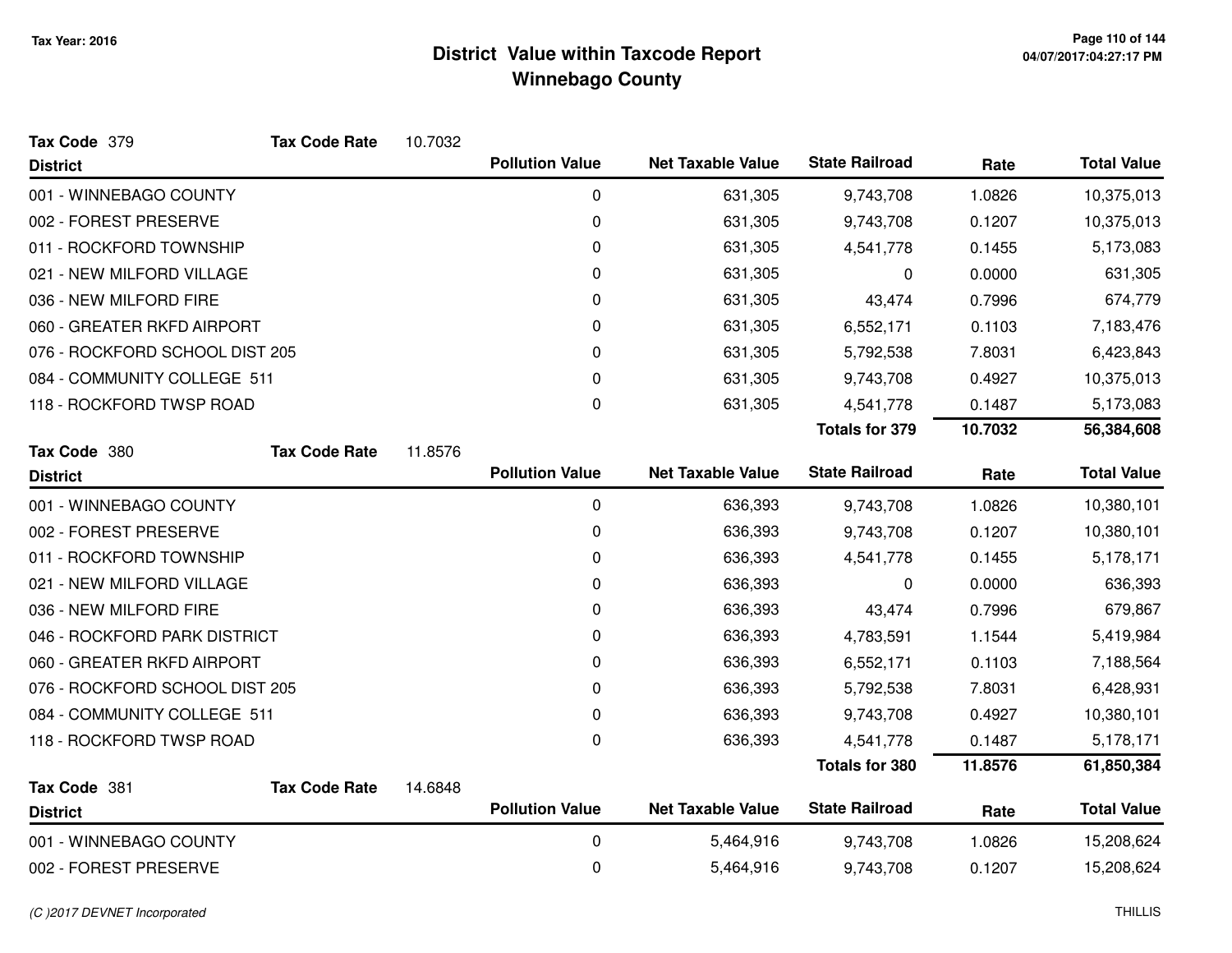| Tax Code 381                 | <b>Tax Code Rate</b> | 14.6848 |                        |                          |                       |         |                    |
|------------------------------|----------------------|---------|------------------------|--------------------------|-----------------------|---------|--------------------|
| <b>District</b>              |                      |         | <b>Pollution Value</b> | <b>Net Taxable Value</b> | <b>State Railroad</b> | Rate    | <b>Total Value</b> |
| 011 - ROCKFORD TOWNSHIP      |                      |         | 0                      | 5,464,916                | 4,541,778             | 0.1455  | 10,006,694         |
| 023 - ROCKFORD CITY          |                      |         | $\pmb{0}$              | 5,464,916                | 3,783,711             | 3.3207  | 9,248,627          |
| 046 - ROCKFORD PARK DISTRICT |                      |         | 0                      | 5,464,916                | 4,783,591             | 1.1544  | 10,248,507         |
| 051 - ROCK RIVER WATER REC   |                      |         | 0                      | 5,464,916                | 5,101,328             | 0.2082  | 10,566,244         |
| 059 - ROCKFORD CITY LIBRARY  |                      |         | 0                      | 5,464,916                | 3,783,711             | 0.5190  | 9,248,627          |
| 060 - GREATER RKFD AIRPORT   |                      |         | 0                      | 5,464,916                | 6,552,171             | 0.1103  | 12,017,087         |
| 082 - WINNEBAGO UNIT SD #323 |                      |         | 0                      | 5,464,916                | 1,880,267             | 7.3820  | 7,345,183          |
| 084 - COMMUNITY COLLEGE 511  |                      |         | 0                      | 5,464,916                | 9,743,708             | 0.4927  | 15,208,624         |
| 118 - ROCKFORD TWSP ROAD     |                      |         | 0                      | 5,464,916                | 4,541,778             | 0.1487  | 10,006,694         |
|                              |                      |         |                        |                          | <b>Totals for 381</b> | 14.6848 | 124,313,535        |
| Tax Code 382                 | <b>Tax Code Rate</b> | 14.4766 |                        |                          |                       |         |                    |
| <b>District</b>              |                      |         | <b>Pollution Value</b> | <b>Net Taxable Value</b> | <b>State Railroad</b> | Rate    | <b>Total Value</b> |
| 001 - WINNEBAGO COUNTY       |                      |         | $\mathbf 0$            | 142,677                  | 9,743,708             | 1.0826  | 9,886,385          |
| 002 - FOREST PRESERVE        |                      |         | $\pmb{0}$              | 142,677                  | 9,743,708             | 0.1207  | 9,886,385          |
| 011 - ROCKFORD TOWNSHIP      |                      |         | 0                      | 142,677                  | 4,541,778             | 0.1455  | 4,684,455          |
| 023 - ROCKFORD CITY          |                      |         | 0                      | 142,677                  | 3,783,711             | 3.3207  | 3,926,388          |
| 046 - ROCKFORD PARK DISTRICT |                      |         | 0                      | 142,677                  | 4,783,591             | 1.1544  | 4,926,268          |
| 059 - ROCKFORD CITY LIBRARY  |                      |         | $\pmb{0}$              | 142,677                  | 3,783,711             | 0.5190  | 3,926,388          |
| 060 - GREATER RKFD AIRPORT   |                      |         | 0                      | 142,677                  | 6,552,171             | 0.1103  | 6,694,848          |
| 082 - WINNEBAGO UNIT SD #323 |                      |         | 0                      | 142,677                  | 1,880,267             | 7.3820  | 2,022,944          |
| 084 - COMMUNITY COLLEGE 511  |                      |         | 0                      | 142,677                  | 9,743,708             | 0.4927  | 9,886,385          |
| 118 - ROCKFORD TWSP ROAD     |                      |         | $\pmb{0}$              | 142,677                  | 4,541,778             | 0.1487  | 4,684,455          |
|                              |                      |         |                        |                          | <b>Totals for 382</b> | 14.4766 | 60,524,901         |
| Tax Code 383                 | <b>Tax Code Rate</b> | 15.0173 | <b>Pollution Value</b> | <b>Net Taxable Value</b> | <b>State Railroad</b> |         | <b>Total Value</b> |
| <b>District</b>              |                      |         |                        |                          |                       | Rate    |                    |
| 001 - WINNEBAGO COUNTY       |                      |         | 0                      | 1,227,567                | 9,743,708             | 1.0826  | 10,971,275         |
| 002 - FOREST PRESERVE        |                      |         | 0                      | 1,227,567                | 9,743,708             | 0.1207  | 10,971,275         |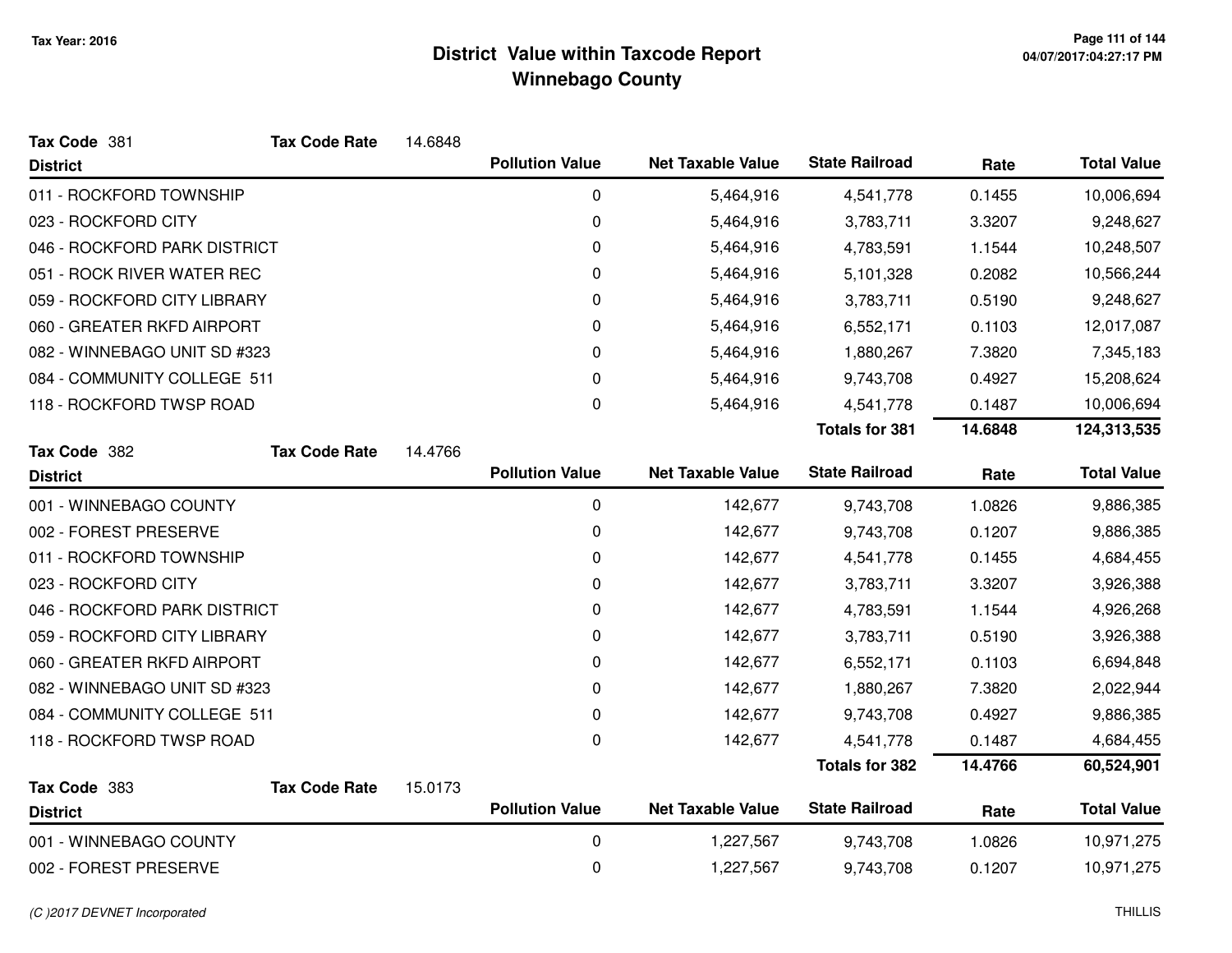| Tax Code 383                    | <b>Tax Code Rate</b> | 15.0173 |                        |                          |                       |         |                    |
|---------------------------------|----------------------|---------|------------------------|--------------------------|-----------------------|---------|--------------------|
| <b>District</b>                 |                      |         | <b>Pollution Value</b> | <b>Net Taxable Value</b> | <b>State Railroad</b> | Rate    | <b>Total Value</b> |
| 004 - CHERRY VALLEY TOWNSHIP    |                      |         | 0                      | 1,227,567                | 1,650,291             | 0.1404  | 2,877,858          |
| 023 - ROCKFORD CITY             |                      |         | 0                      | 1,227,567                | 3,783,711             | 3.3207  | 5,011,278          |
| 046 - ROCKFORD PARK DISTRICT    |                      |         | 0                      | 1,227,567                | 4,783,591             | 1.1544  | 6,011,158          |
| 059 - ROCKFORD CITY LIBRARY     |                      |         | 0                      | 1,227,567                | 3,783,711             | 0.5190  | 5,011,278          |
| 060 - GREATER RKFD AIRPORT      |                      |         | 0                      | 1,227,567                | 6,552,171             | 0.1103  | 7,779,738          |
| 076 - ROCKFORD SCHOOL DIST 205  |                      |         | 0                      | 1,227,567                | 5,792,538             | 7.8031  | 7,020,105          |
| 084 - COMMUNITY COLLEGE 511     |                      |         | 0                      | 1,227,567                | 9,743,708             | 0.4927  | 10,971,275         |
| 111 - CHERRY VALLEY TWSP ROAD   |                      |         | 0                      | 1,227,567                | 1,650,291             | 0.2734  | 2,877,858          |
|                                 |                      |         |                        |                          | <b>Totals for 383</b> | 15.0173 | 69,503,098         |
| Tax Code 385                    | <b>Tax Code Rate</b> | 12.0658 |                        |                          |                       |         |                    |
| <b>District</b>                 |                      |         | <b>Pollution Value</b> | <b>Net Taxable Value</b> | <b>State Railroad</b> | Rate    | <b>Total Value</b> |
| 001 - WINNEBAGO COUNTY          |                      |         | 0                      | 743,734                  | 9,743,708             | 1.0826  | 10,487,442         |
| 002 - FOREST PRESERVE           |                      |         | 0                      | 743,734                  | 9,743,708             | 0.1207  | 10,487,442         |
| 011 - ROCKFORD TOWNSHIP         |                      |         | 0                      | 743,734                  | 4,541,778             | 0.1455  | 5,285,512          |
| 021 - NEW MILFORD VILLAGE       |                      |         | 0                      | 743,734                  | 0                     | 0.0000  | 743,734            |
| 036 - NEW MILFORD FIRE          |                      |         | 0                      | 743,734                  | 43,474                | 0.7996  | 787,208            |
| 046 - ROCKFORD PARK DISTRICT    |                      |         | 0                      | 743,734                  | 4,783,591             | 1.1544  | 5,527,325          |
| 051 - ROCK RIVER WATER REC      |                      |         | 0                      | 743,734                  | 5,101,328             | 0.2082  | 5,845,062          |
| 060 - GREATER RKFD AIRPORT      |                      |         | 0                      | 743,734                  | 6,552,171             | 0.1103  | 7,295,905          |
| 076 - ROCKFORD SCHOOL DIST 205  |                      |         | 0                      | 743,734                  | 5,792,538             | 7.8031  | 6,536,272          |
| 084 - COMMUNITY COLLEGE 511     |                      |         | 0                      | 743,734                  | 9,743,708             | 0.4927  | 10,487,442         |
| 118 - ROCKFORD TWSP ROAD        |                      |         | 0                      | 743,734                  | 4,541,778             | 0.1487  | 5,285,512          |
|                                 |                      |         |                        |                          | <b>Totals for 385</b> | 12.0658 | 68,768,856         |
| Tax Code 386<br><b>District</b> | <b>Tax Code Rate</b> | 12.5926 | <b>Pollution Value</b> | <b>Net Taxable Value</b> | <b>State Railroad</b> | Rate    | <b>Total Value</b> |
| 001 - WINNEBAGO COUNTY          |                      |         | 0                      | 0                        | 9,743,708             | 1.0826  | 9,743,708          |
| 002 - FOREST PRESERVE           |                      |         | 0                      | 0                        | 9,743,708             | 0.1207  | 9,743,708          |
|                                 |                      |         |                        |                          |                       |         |                    |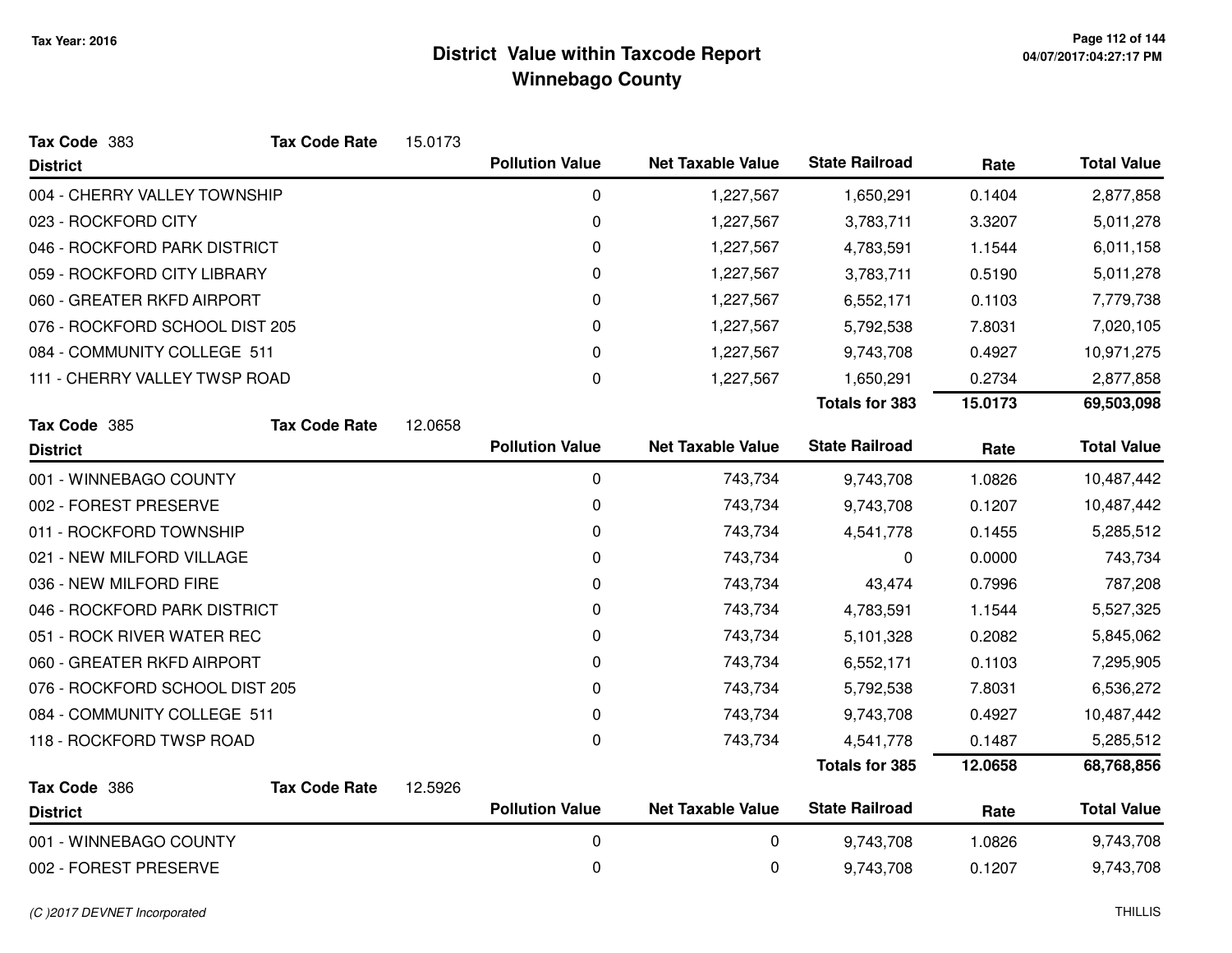| Tax Code 386                   | <b>Tax Code Rate</b> | 12.5926 |                        |                          |                       |         |                    |
|--------------------------------|----------------------|---------|------------------------|--------------------------|-----------------------|---------|--------------------|
| <b>District</b>                |                      |         | <b>Pollution Value</b> | <b>Net Taxable Value</b> | <b>State Railroad</b> | Rate    | <b>Total Value</b> |
| 004 - CHERRY VALLEY TOWNSHIP   |                      |         | $\mathbf 0$            | 0                        | 1,650,291             | 0.1404  | 1,650,291          |
| 021 - NEW MILFORD VILLAGE      |                      |         | $\Omega$               | 0                        | 0                     | 0.0000  | 0                  |
| 031 - CHERRY VALLEY FIRE       |                      |         | 0                      | 0                        | 985,287               | 1.0177  | 985,287            |
| 046 - ROCKFORD PARK DISTRICT   |                      |         | 0                      | 0                        | 4,783,591             | 1.1544  | 4,783,591          |
| 054 - CHERRY VALLEY LIBRARY    |                      |         | 0                      | 0                        | 1,049,309             | 0.3973  | 1,049,309          |
| 060 - GREATER RKFD AIRPORT     |                      |         | 0                      | 0                        | 6,552,171             | 0.1103  | 6,552,171          |
| 076 - ROCKFORD SCHOOL DIST 205 |                      |         | 0                      | 0                        | 5,792,538             | 7.8031  | 5,792,538          |
| 084 - COMMUNITY COLLEGE 511    |                      |         | 0                      | 0                        | 9,743,708             | 0.4927  | 9,743,708          |
| 111 - CHERRY VALLEY TWSP ROAD  |                      |         | $\Omega$               | 0                        | 1,650,291             | 0.2734  | 1,650,291          |
|                                |                      |         |                        |                          | <b>Totals for 386</b> | 12.5926 | 51,694,602         |
| Tax Code 391                   | <b>Tax Code Rate</b> | 15.1059 |                        |                          |                       |         |                    |
| <b>District</b>                |                      |         | <b>Pollution Value</b> | <b>Net Taxable Value</b> | <b>State Railroad</b> | Rate    | <b>Total Value</b> |
| 001 - WINNEBAGO COUNTY         |                      |         | 0                      | 819,358                  | 9,743,708             | 1.0826  | 10,563,066         |
| 002 - FOREST PRESERVE          |                      |         | 0                      | 819,358                  | 9,743,708             | 0.1207  | 10,563,066         |
| 011 - ROCKFORD TOWNSHIP        |                      |         | 0                      | 819,358                  | 4,541,778             | 0.1455  | 5,361,136          |
| 023 - ROCKFORD CITY            |                      |         | $\Omega$               | 819,358                  | 3,783,711             | 3.3207  | 4,603,069          |
| 046 - ROCKFORD PARK DISTRICT   |                      |         | 0                      | 819,358                  | 4,783,591             | 1.1544  | 5,602,949          |
| 051 - ROCK RIVER WATER REC     |                      |         | 0                      | 819,358                  | 5,101,328             | 0.2082  | 5,920,686          |
| 059 - ROCKFORD CITY LIBRARY    |                      |         | $\mathbf 0$            | 819,358                  | 3,783,711             | 0.5190  | 4,603,069          |
| 060 - GREATER RKFD AIRPORT     |                      |         | 0                      | 819,358                  | 6,552,171             | 0.1103  | 7,371,529          |
| 076 - ROCKFORD SCHOOL DIST 205 |                      |         | 0                      | 819,358                  | 5,792,538             | 7.8031  | 6,611,896          |
| 084 - COMMUNITY COLLEGE 511    |                      |         | 0                      | 819,358                  | 9,743,708             | 0.4927  | 10,563,066         |
| 093 - NORTH MAIN TIF           |                      |         | 0                      | 264,584                  | 0                     | 0.0000  | 264,584            |
| 118 - ROCKFORD TWSP ROAD       |                      |         | 0                      | 819,358                  | 4,541,778             | 0.1487  | 5,361,136          |
|                                |                      |         |                        |                          | <b>Totals for 391</b> | 15.1059 | 77,389,252         |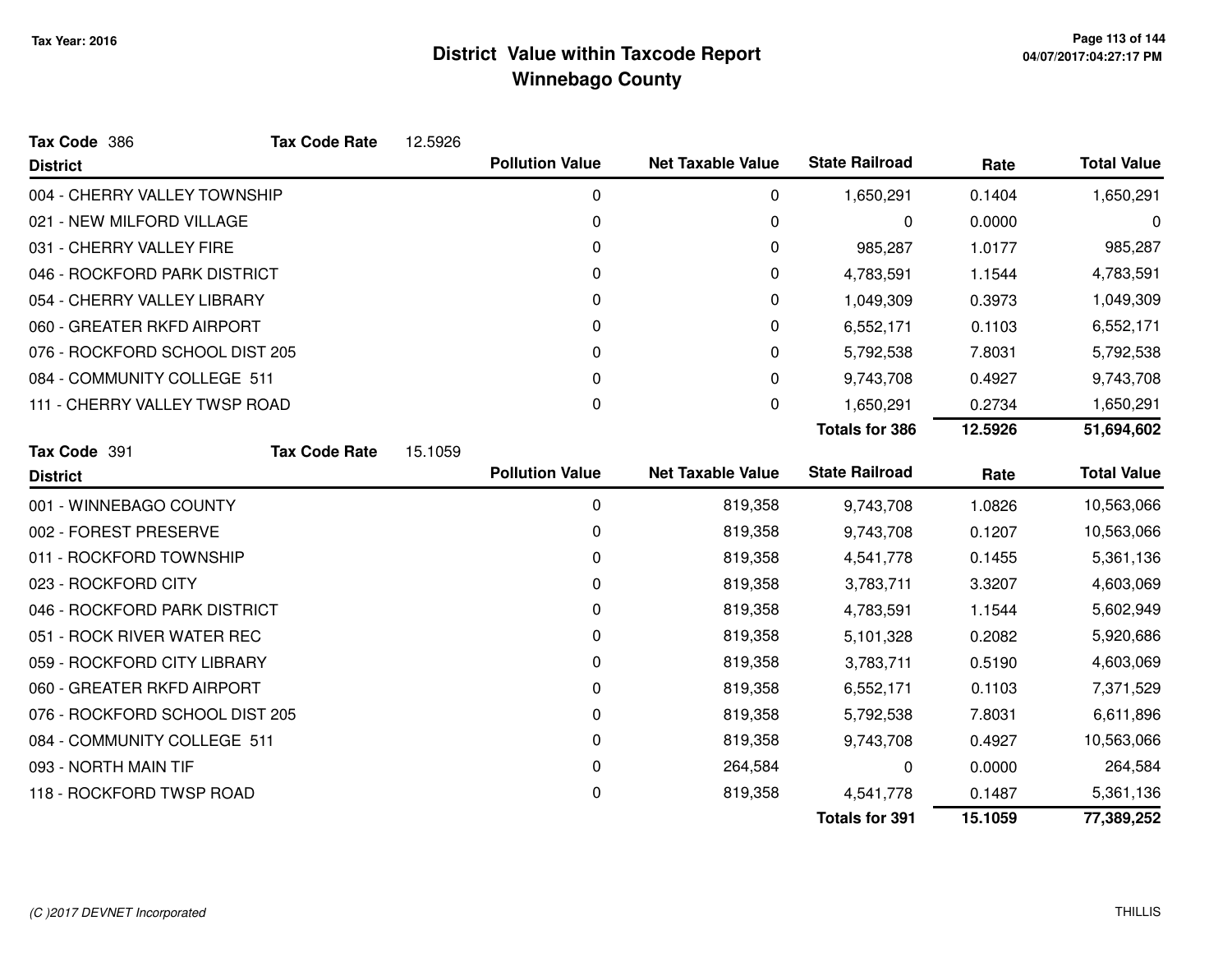| Tax Code 392                   | <b>Tax Code Rate</b> | 15.1059 |                        |                          |                       |         |                    |
|--------------------------------|----------------------|---------|------------------------|--------------------------|-----------------------|---------|--------------------|
| <b>District</b>                |                      |         | <b>Pollution Value</b> | <b>Net Taxable Value</b> | <b>State Railroad</b> | Rate    | <b>Total Value</b> |
| 001 - WINNEBAGO COUNTY         |                      |         | $\mathbf 0$            | 22,063,810               | 9,743,708             | 1.0826  | 31,807,518         |
| 002 - FOREST PRESERVE          |                      |         | 0                      | 22,063,810               | 9,743,708             | 0.1207  | 31,807,518         |
| 011 - ROCKFORD TOWNSHIP        |                      |         | 0                      | 22,063,810               | 4,541,778             | 0.1455  | 26,605,588         |
| 023 - ROCKFORD CITY            |                      |         | 0                      | 22,063,810               | 3,783,711             | 3.3207  | 25,847,521         |
| 046 - ROCKFORD PARK DISTRICT   |                      |         | 0                      | 22,063,810               | 4,783,591             | 1.1544  | 26,847,401         |
| 051 - ROCK RIVER WATER REC     |                      |         | 0                      | 22,063,810               | 5,101,328             | 0.2082  | 27,165,138         |
| 059 - ROCKFORD CITY LIBRARY    |                      |         | 0                      | 22,063,810               | 3,783,711             | 0.5190  | 25,847,521         |
| 060 - GREATER RKFD AIRPORT     |                      |         | 0                      | 22,063,810               | 6,552,171             | 0.1103  | 28,615,981         |
| 076 - ROCKFORD SCHOOL DIST 205 |                      |         | 0                      | 22,063,810               | 5,792,538             | 7.8031  | 27,856,348         |
| 084 - COMMUNITY COLLEGE 511    |                      |         | 0                      | 22,063,810               | 9,743,708             | 0.4927  | 31,807,518         |
| 094 - GLOBAL TRADE TIF #1      |                      |         | 0                      | 5,570,335                | 0                     | 0.0000  | 5,570,335          |
| 118 - ROCKFORD TWSP ROAD       |                      |         | 0                      | 22,063,810               | 4,541,778             | 0.1487  | 26,605,588         |
|                                |                      |         |                        |                          | <b>Totals for 392</b> | 15.1059 | 316,383,975        |
| Tax Code 393                   | <b>Tax Code Rate</b> | 11.1005 |                        |                          |                       |         |                    |
| <b>District</b>                |                      |         | <b>Pollution Value</b> | <b>Net Taxable Value</b> | <b>State Railroad</b> | Rate    | <b>Total Value</b> |
| 001 - WINNEBAGO COUNTY         |                      |         | $\mathbf 0$            | 216,416                  | 9,743,708             | 1.0826  | 9,960,124          |
| 002 - FOREST PRESERVE          |                      |         | 0                      | 216,416                  | 9,743,708             | 0.1207  | 9,960,124          |
| 011 - ROCKFORD TOWNSHIP        |                      |         | 0                      | 216,416                  | 4,541,778             | 0.1455  | 4,758,194          |
| 021 - NEW MILFORD VILLAGE      |                      |         | 0                      | 216,416                  | 0                     | 0.0000  | 216,416            |
| 036 - NEW MILFORD FIRE         |                      |         | 0                      | 216,416                  | 43,474                | 0.7996  | 259,890            |
| 054 - CHERRY VALLEY LIBRARY    |                      |         | 0                      | 216,416                  | 1,049,309             | 0.3973  | 1,265,725          |
| 060 - GREATER RKFD AIRPORT     |                      |         | 0                      | 216,416                  | 6,552,171             | 0.1103  | 6,768,587          |
| 076 - ROCKFORD SCHOOL DIST 205 |                      |         | $\mathbf 0$            | 216,416                  | 5,792,538             | 7.8031  | 6,008,954          |
| 084 - COMMUNITY COLLEGE 511    |                      |         | 0                      | 216,416                  | 9,743,708             | 0.4927  | 9,960,124          |
| 118 - ROCKFORD TWSP ROAD       |                      |         | 0                      | 216,416                  | 4,541,778             | 0.1487  | 4,758,194          |
|                                |                      |         |                        |                          | <b>Totals for 393</b> | 11.1005 | 53,916,332         |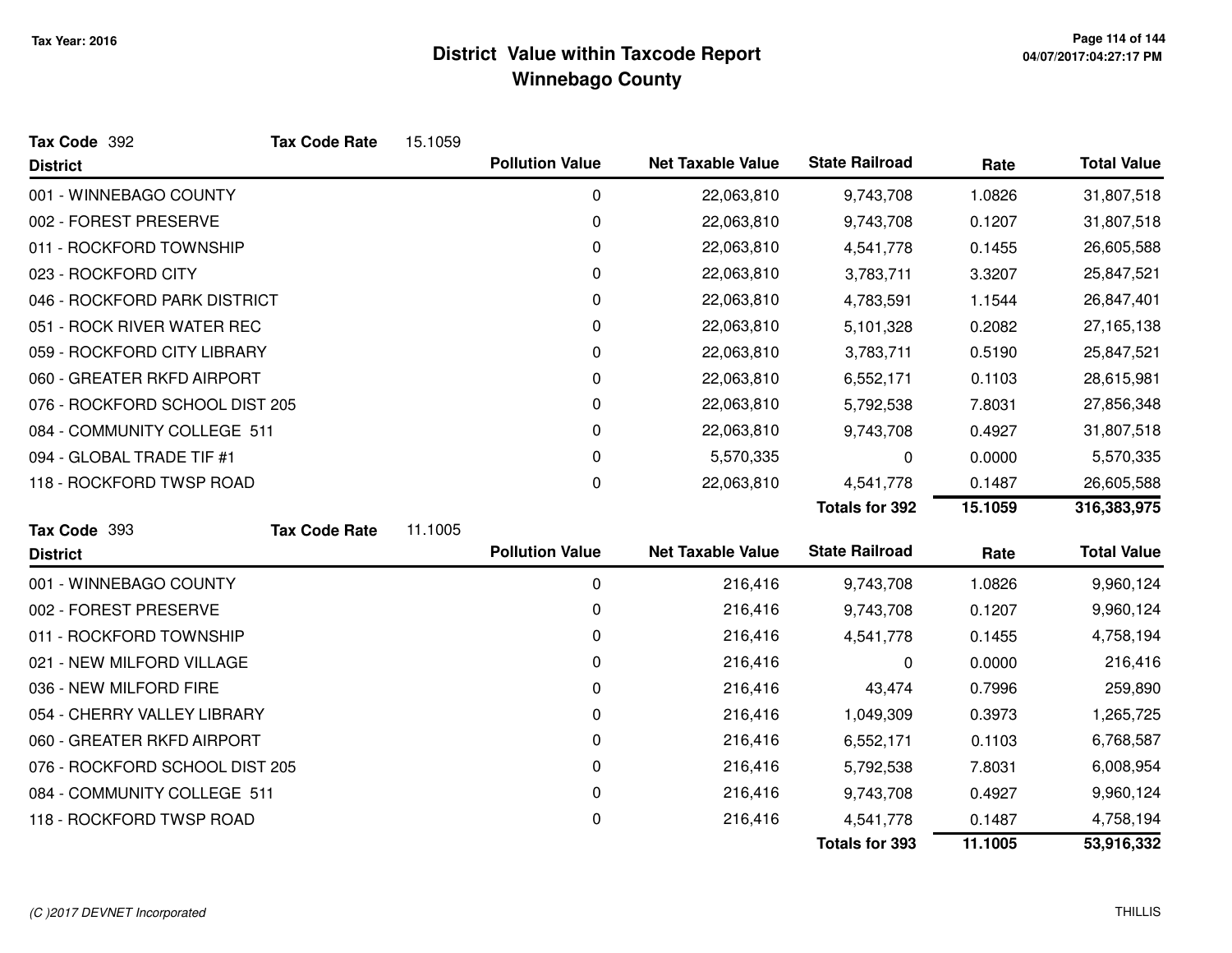| Tax Code 394                   | <b>Tax Code Rate</b> | 11.1005 |                        |                          |                       |         |                    |
|--------------------------------|----------------------|---------|------------------------|--------------------------|-----------------------|---------|--------------------|
| <b>District</b>                |                      |         | <b>Pollution Value</b> | <b>Net Taxable Value</b> | <b>State Railroad</b> | Rate    | <b>Total Value</b> |
| 001 - WINNEBAGO COUNTY         |                      |         | 0                      | 0                        | 9,743,708             | 1.0826  | 9,743,708          |
| 002 - FOREST PRESERVE          |                      |         | 0                      | 0                        | 9,743,708             | 0.1207  | 9,743,708          |
| 011 - ROCKFORD TOWNSHIP        |                      |         | 0                      | 0                        | 4,541,778             | 0.1455  | 4,541,778          |
| 017 - CHERRY VALLEY VILLAGE    |                      |         | 0                      | 0                        | 178,660               | 0.0000  | 178,660            |
| 036 - NEW MILFORD FIRE         |                      |         | 0                      | 0                        | 43,474                | 0.7996  | 43,474             |
| 054 - CHERRY VALLEY LIBRARY    |                      |         | 0                      | 0                        | 1,049,309             | 0.3973  | 1,049,309          |
| 060 - GREATER RKFD AIRPORT     |                      |         | 0                      | 0                        | 6,552,171             | 0.1103  | 6,552,171          |
| 076 - ROCKFORD SCHOOL DIST 205 |                      |         | 0                      | 0                        | 5,792,538             | 7.8031  | 5,792,538          |
| 084 - COMMUNITY COLLEGE 511    |                      |         | 0                      | $\Omega$                 | 9,743,708             | 0.4927  | 9,743,708          |
| 118 - ROCKFORD TWSP ROAD       |                      |         | 0                      | 0                        | 4,541,778             | 0.1487  | 4,541,778          |
|                                |                      |         |                        |                          | <b>Totals for 394</b> | 11.1005 | 51,930,832         |
| Tax Code 396                   | <b>Tax Code Rate</b> | 11.3279 |                        |                          |                       |         |                    |
| <b>District</b>                |                      |         | <b>Pollution Value</b> | <b>Net Taxable Value</b> | <b>State Railroad</b> | Rate    | <b>Total Value</b> |
| 001 - WINNEBAGO COUNTY         |                      |         | 0                      | 0                        | 9,743,708             | 1.0826  | 9,743,708          |
| 002 - FOREST PRESERVE          |                      |         | 0                      | 0                        | 9,743,708             | 0.1207  | 9,743,708          |
| 004 - CHERRY VALLEY TOWNSHIP   |                      |         | 0                      | 0                        | 1,650,291             | 0.1404  | 1,650,291          |
| 017 - CHERRY VALLEY VILLAGE    |                      |         | 0                      | 0                        | 178,660               | 0.0000  | 178,660            |
| 031 - CHERRY VALLEY FIRE       |                      |         | 0                      | 0                        | 985,287               | 1.0177  | 985,287            |
| 054 - CHERRY VALLEY LIBRARY    |                      |         | 0                      | 0                        | 1,049,309             | 0.3973  | 1,049,309          |
| 076 - ROCKFORD SCHOOL DIST 205 |                      |         | 0                      | 0                        | 5,792,538             | 7.8031  | 5,792,538          |
| 084 - COMMUNITY COLLEGE 511    |                      |         | 0                      | 0                        | 9,743,708             | 0.4927  | 9,743,708          |
| 111 - CHERRY VALLEY TWSP ROAD  |                      |         | $\Omega$               | 0                        | 1,650,291             | 0.2734  | 1,650,291          |
|                                |                      |         |                        |                          | <b>Totals for 396</b> | 11.3279 | 40,537,500         |
| Tax Code 397                   | <b>Tax Code Rate</b> | 10.9213 |                        |                          |                       |         |                    |
| <b>District</b>                |                      |         | <b>Pollution Value</b> | <b>Net Taxable Value</b> | <b>State Railroad</b> | Rate    | <b>Total Value</b> |
| 001 - WINNEBAGO COUNTY         |                      |         | 0                      | 0                        | 9,743,708             | 1.0826  | 9,743,708          |
| 002 - FOREST PRESERVE          |                      |         | 0                      | 0                        | 9,743,708             | 0.1207  | 9,743,708          |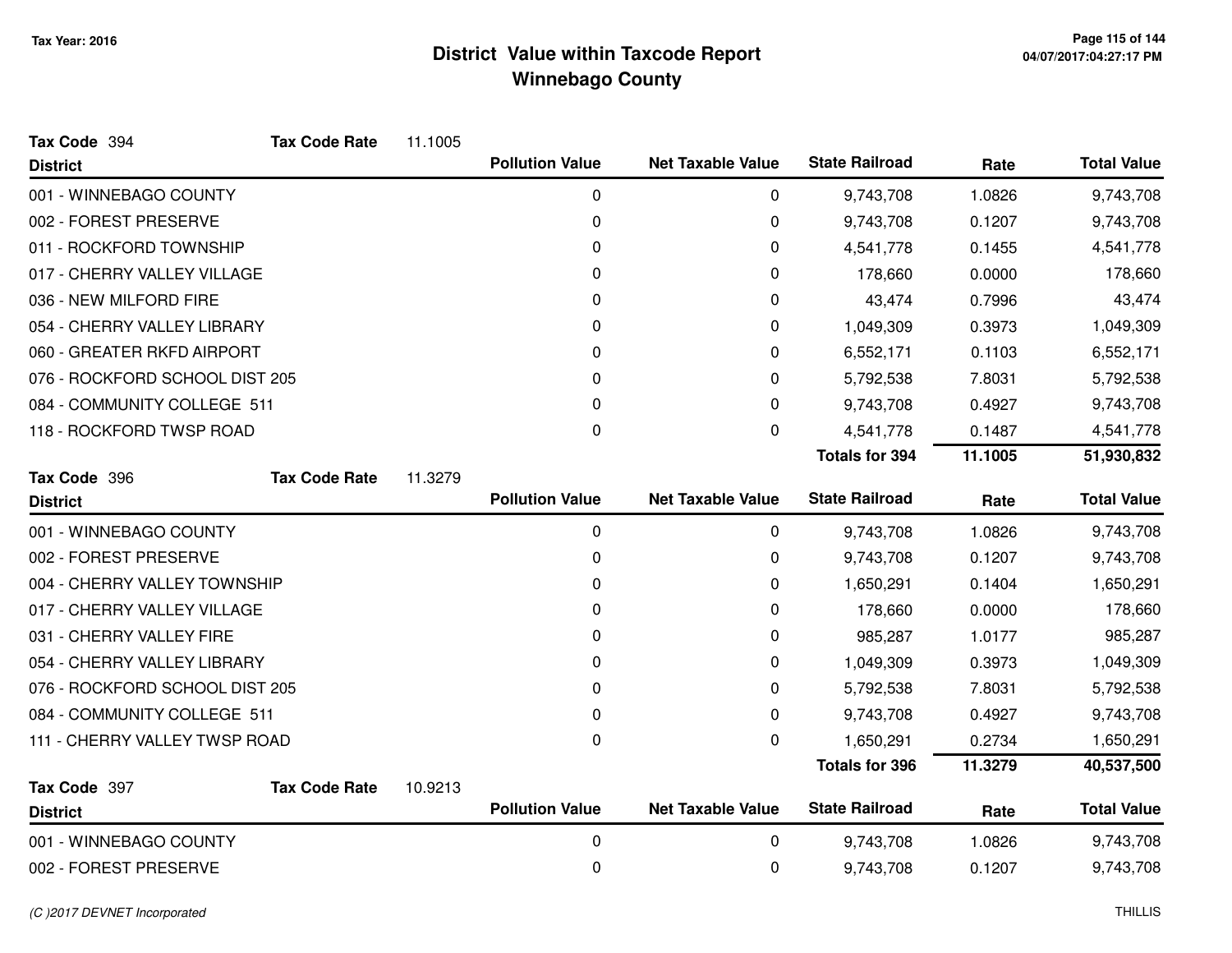| Tax Code 397                   | <b>Tax Code Rate</b> | 10.9213 |                        |                          |                       |         |                    |
|--------------------------------|----------------------|---------|------------------------|--------------------------|-----------------------|---------|--------------------|
| <b>District</b>                |                      |         | <b>Pollution Value</b> | <b>Net Taxable Value</b> | <b>State Railroad</b> | Rate    | <b>Total Value</b> |
| 011 - ROCKFORD TOWNSHIP        |                      |         | 0                      | 0                        | 4,541,778             | 0.1455  | 4,541,778          |
| 017 - CHERRY VALLEY VILLAGE    |                      |         | $\mathbf 0$            | 0                        | 178,660               | 0.0000  | 178,660            |
| 031 - CHERRY VALLEY FIRE       |                      |         | 0                      | 0                        | 985,287               | 1.0177  | 985,287            |
| 060 - GREATER RKFD AIRPORT     |                      |         | $\mathbf 0$            | 0                        | 6,552,171             | 0.1103  | 6,552,171          |
| 076 - ROCKFORD SCHOOL DIST 205 |                      |         | 0                      | 0                        | 5,792,538             | 7.8031  | 5,792,538          |
| 084 - COMMUNITY COLLEGE 511    |                      |         | 0                      | 0                        | 9,743,708             | 0.4927  | 9,743,708          |
| 118 - ROCKFORD TWSP ROAD       |                      |         | $\boldsymbol{0}$       | 0                        | 4,541,778             | 0.1487  | 4,541,778          |
|                                |                      |         |                        |                          | <b>Totals for 397</b> | 10.9213 | 51,823,336         |
| Tax Code 400                   | <b>Tax Code Rate</b> | 15.1059 |                        |                          |                       |         |                    |
| <b>District</b>                |                      |         | <b>Pollution Value</b> | <b>Net Taxable Value</b> | <b>State Railroad</b> | Rate    | <b>Total Value</b> |
| 001 - WINNEBAGO COUNTY         |                      |         | $\pmb{0}$              | 40,501                   | 9,743,708             | 1.0826  | 9,784,209          |
| 002 - FOREST PRESERVE          |                      |         | 0                      | 40,501                   | 9,743,708             | 0.1207  | 9,784,209          |
| 011 - ROCKFORD TOWNSHIP        |                      |         | 0                      | 40,501                   | 4,541,778             | 0.1455  | 4,582,279          |
| 023 - ROCKFORD CITY            |                      |         | 0                      | 40,501                   | 3,783,711             | 3.3207  | 3,824,212          |
| 046 - ROCKFORD PARK DISTRICT   |                      |         | 0                      | 40,501                   | 4,783,591             | 1.1544  | 4,824,092          |
| 051 - ROCK RIVER WATER REC     |                      |         | $\mathbf 0$            | 40,501                   | 5,101,328             | 0.2082  | 5,141,829          |
| 059 - ROCKFORD CITY LIBRARY    |                      |         | 0                      | 40,501                   | 3,783,711             | 0.5190  | 3,824,212          |
| 060 - GREATER RKFD AIRPORT     |                      |         | $\mathbf 0$            | 40,501                   | 6,552,171             | 0.1103  | 6,592,672          |
| 076 - ROCKFORD SCHOOL DIST 205 |                      |         | 0                      | 40,501                   | 5,792,538             | 7.8031  | 5,833,039          |
| 084 - COMMUNITY COLLEGE 511    |                      |         | $\Omega$               | 40,501                   | 9,743,708             | 0.4927  | 9,784,209          |
| 118 - ROCKFORD TWSP ROAD       |                      |         | $\mathbf 0$            | 40,501                   | 4,541,778             | 0.1487  | 4,582,279          |
|                                |                      |         |                        |                          | <b>Totals for 400</b> | 15.1059 | 68,557,241         |
| Tax Code 401                   | <b>Tax Code Rate</b> | 10.0813 |                        |                          |                       |         |                    |
| <b>District</b>                |                      |         | <b>Pollution Value</b> | <b>Net Taxable Value</b> | <b>State Railroad</b> | Rate    | <b>Total Value</b> |
| 001 - WINNEBAGO COUNTY         |                      |         | $\pmb{0}$              | 4,189,798                | 9,743,708             | 1.0826  | 13,933,506         |
| 002 - FOREST PRESERVE          |                      |         | 0                      | 4,189,798                | 9,743,708             | 0.1207  | 13,933,506         |
| 012 - ROCKTON TOWNSHIP         |                      |         | 0                      | 4,189,798                | 886,269               | 0.2013  | 5,076,067          |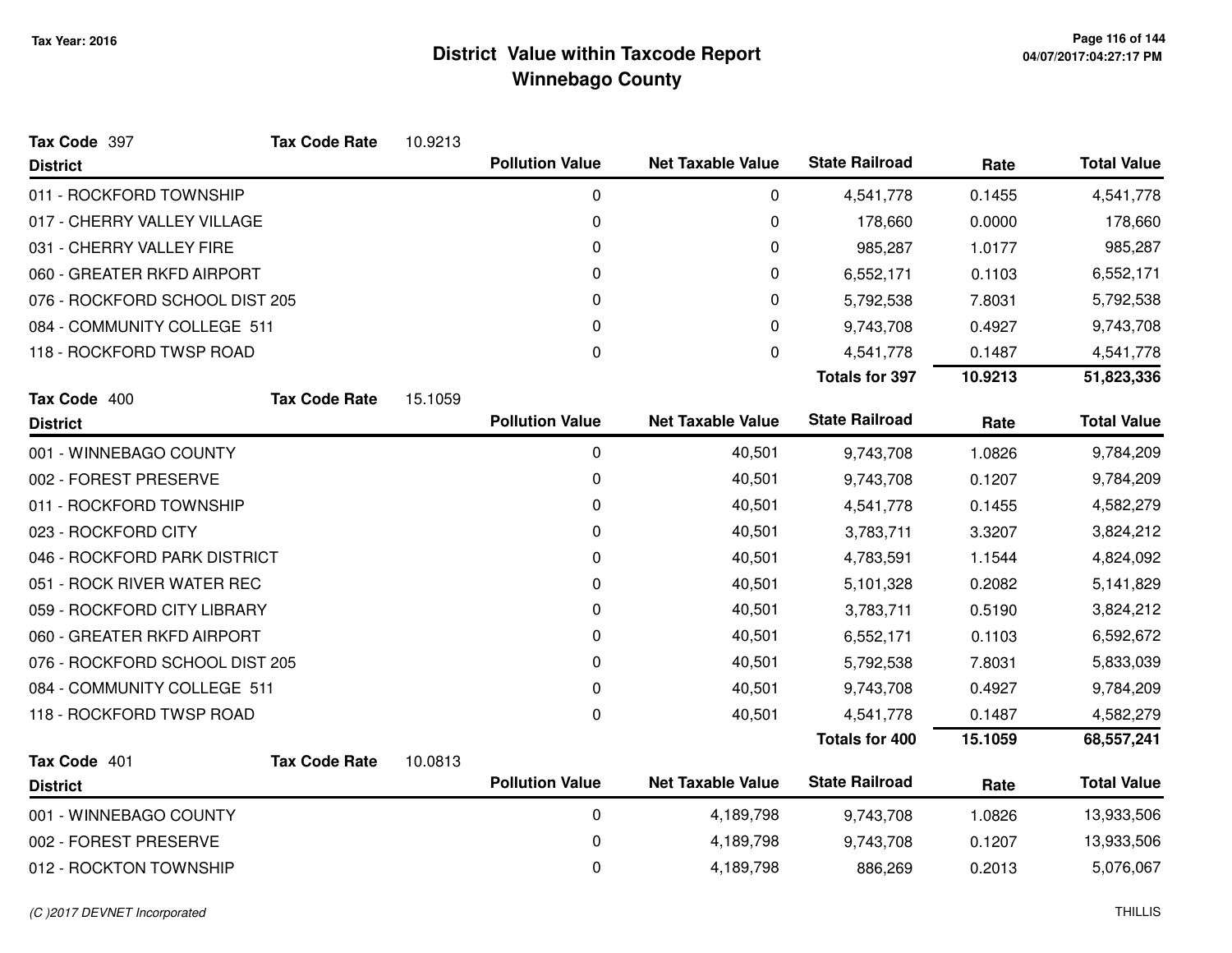| Tax Code 401                          | <b>Tax Code Rate</b> | 10.0813 |                        |                          |                       |         |                    |
|---------------------------------------|----------------------|---------|------------------------|--------------------------|-----------------------|---------|--------------------|
| <b>District</b>                       |                      |         | <b>Pollution Value</b> | <b>Net Taxable Value</b> | <b>State Railroad</b> | Rate    | <b>Total Value</b> |
| 024 - ROCKTON VILLAGE                 |                      |         | 0                      | 4,189,798                | 102,799               | 0.6617  | 4,292,597          |
| 041 - ROCKTON FIRE                    |                      |         | 0                      | 4,189,798                | 417,280               | 0.7555  | 4,607,078          |
| 057 - TALCOTT FREE LIBRARY            |                      |         | 0                      | 4,189,798                | 293,191               | 0.2180  | 4,482,989          |
| 074 - ROCKTON SCHOOL DIST 140         |                      |         | 0                      | 4,189,798                | 388,083               | 3.8383  | 4,577,881          |
| 077 - HONONEGAH HIGH SD #207          |                      |         | 0                      | 4,189,798                | 473,437               | 2.5511  | 4,663,235          |
| 084 - COMMUNITY COLLEGE 511           |                      |         | 0                      | 4,189,798                | 9,743,708             | 0.4927  | 13,933,506         |
| 119 - ROCKTON TWSP ROAD               |                      |         | 0                      | 4,189,798                | 886,269               | 0.1594  | 5,076,067          |
| 167 - VILLAGE OF ROCKTON DOWNTOWN TIF |                      |         | 0                      | 149,490                  | 0                     | 0.0000  | 149,490            |
|                                       |                      |         |                        |                          | <b>Totals for 401</b> | 10.0813 | 74,725,922         |
| Tax Code 402                          | <b>Tax Code Rate</b> | 10.0813 |                        |                          |                       |         |                    |
| <b>District</b>                       |                      |         | <b>Pollution Value</b> | <b>Net Taxable Value</b> | <b>State Railroad</b> | Rate    | <b>Total Value</b> |
| 001 - WINNEBAGO COUNTY                |                      |         | 0                      | 515,962                  | 9,743,708             | 1.0826  | 10,259,670         |
| 002 - FOREST PRESERVE                 |                      |         | 0                      | 515,962                  | 9,743,708             | 0.1207  | 10,259,670         |
| 012 - ROCKTON TOWNSHIP                |                      |         | 0                      | 515,962                  | 886,269               | 0.2013  | 1,402,231          |
| 024 - ROCKTON VILLAGE                 |                      |         | 0                      | 515,962                  | 102,799               | 0.6617  | 618,761            |
| 041 - ROCKTON FIRE                    |                      |         | 0                      | 515,962                  | 417,280               | 0.7555  | 933,242            |
| 057 - TALCOTT FREE LIBRARY            |                      |         | 0                      | 515,962                  | 293,191               | 0.2180  | 809,153            |
| 074 - ROCKTON SCHOOL DIST 140         |                      |         | 0                      | 515,962                  | 388,083               | 3.8383  | 904,045            |
| 077 - HONONEGAH HIGH SD #207          |                      |         | 0                      | 515,962                  | 473,437               | 2.5511  | 989,399            |
| 084 - COMMUNITY COLLEGE 511           |                      |         | 0                      | 515,962                  | 9,743,708             | 0.4927  | 10,259,670         |
| 119 - ROCKTON TWSP ROAD               |                      |         | 0                      | 515,962                  | 886,269               | 0.1594  | 1,402,231          |
| 125 - WAGON WHEEL TIF                 |                      |         | 0                      | 1,045,085                | 0                     | 0.0000  | 1,045,085          |
|                                       |                      |         |                        |                          | <b>Totals for 402</b> | 10.0813 | 38,883,157         |
| Tax Code 403<br><b>District</b>       | <b>Tax Code Rate</b> | 15.1059 | <b>Pollution Value</b> | <b>Net Taxable Value</b> | <b>State Railroad</b> | Rate    | <b>Total Value</b> |
| 001 - WINNEBAGO COUNTY                |                      |         |                        | 69,387                   |                       |         |                    |
|                                       |                      |         | 0<br>0                 |                          | 9,743,708             | 1.0826  | 9,813,095          |
| 002 - FOREST PRESERVE                 |                      |         |                        | 69,387                   | 9,743,708             | 0.1207  | 9,813,095          |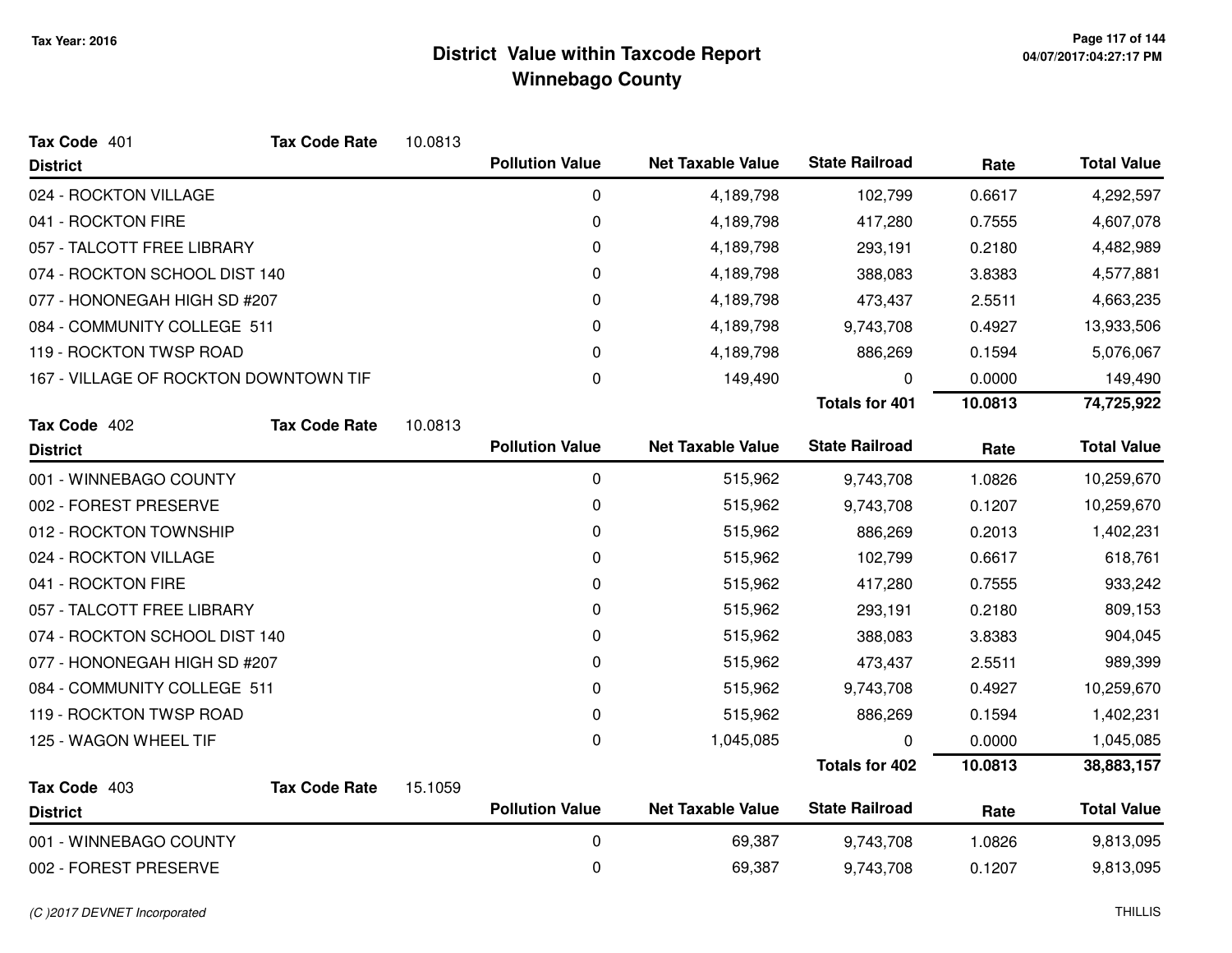| Tax Code 403                   | <b>Tax Code Rate</b> | 15.1059 |                        |                          |                       |         |                    |
|--------------------------------|----------------------|---------|------------------------|--------------------------|-----------------------|---------|--------------------|
| <b>District</b>                |                      |         | <b>Pollution Value</b> | <b>Net Taxable Value</b> | <b>State Railroad</b> | Rate    | <b>Total Value</b> |
| 011 - ROCKFORD TOWNSHIP        |                      |         | $\pmb{0}$              | 69,387                   | 4,541,778             | 0.1455  | 4,611,165          |
| 023 - ROCKFORD CITY            |                      |         | 0                      | 69,387                   | 3,783,711             | 3.3207  | 3,853,098          |
| 046 - ROCKFORD PARK DISTRICT   |                      |         | 0                      | 69,387                   | 4,783,591             | 1.1544  | 4,852,978          |
| 051 - ROCK RIVER WATER REC     |                      |         | 0                      | 69,387                   | 5,101,328             | 0.2082  | 5,170,715          |
| 059 - ROCKFORD CITY LIBRARY    |                      |         | 0                      | 69,387                   | 3,783,711             | 0.5190  | 3,853,098          |
| 060 - GREATER RKFD AIRPORT     |                      |         | 0                      | 69,387                   | 6,552,171             | 0.1103  | 6,621,558          |
| 076 - ROCKFORD SCHOOL DIST 205 |                      |         | 0                      | 69,387                   | 5,792,538             | 7.8031  | 5,861,925          |
| 084 - COMMUNITY COLLEGE 511    |                      |         | 0                      | 69,387                   | 9,743,708             | 0.4927  | 9,813,095          |
| 118 - ROCKFORD TWSP ROAD       |                      |         | 0                      | 69,387                   | 4,541,778             | 0.1487  | 4,611,165          |
| 126 - RIVER OAKS TIF           |                      |         | $\pmb{0}$              | 155,361                  | 0                     | 0.0000  | 155,361            |
|                                |                      |         |                        |                          | <b>Totals for 403</b> | 15.1059 | 69,030,348         |
| Tax Code 404                   | <b>Tax Code Rate</b> | 15.1059 |                        |                          |                       |         |                    |
| <b>District</b>                |                      |         | <b>Pollution Value</b> | <b>Net Taxable Value</b> | <b>State Railroad</b> | Rate    | <b>Total Value</b> |
| 001 - WINNEBAGO COUNTY         |                      |         | 0                      | 1,000,717                | 9,743,708             | 1.0826  | 10,744,425         |
| 002 - FOREST PRESERVE          |                      |         | $\pmb{0}$              | 1,000,717                | 9,743,708             | 0.1207  | 10,744,425         |
| 011 - ROCKFORD TOWNSHIP        |                      |         | 0                      | 1,000,717                | 4,541,778             | 0.1455  | 5,542,495          |
| 023 - ROCKFORD CITY            |                      |         | 0                      | 1,000,717                | 3,783,711             | 3.3207  | 4,784,428          |
| 046 - ROCKFORD PARK DISTRICT   |                      |         | 0                      | 1,000,717                | 4,783,591             | 1.1544  | 5,784,308          |
| 051 - ROCK RIVER WATER REC     |                      |         | 0                      | 1,000,717                | 5,101,328             | 0.2082  | 6,102,045          |
| 059 - ROCKFORD CITY LIBRARY    |                      |         | 0                      | 1,000,717                | 3,783,711             | 0.5190  | 4,784,428          |
| 060 - GREATER RKFD AIRPORT     |                      |         | 0                      | 1,000,717                | 6,552,171             | 0.1103  | 7,552,888          |
| 076 - ROCKFORD SCHOOL DIST 205 |                      |         | 0                      | 1,000,717                | 5,792,538             | 7.8031  | 6,793,255          |
| 084 - COMMUNITY COLLEGE 511    |                      |         | 0                      | 1,000,717                | 9,743,708             | 0.4927  | 10,744,425         |
| 118 - ROCKFORD TWSP ROAD       |                      |         | 0                      | 1,000,717                | 4,541,778             | 0.1487  | 5,542,495          |
| 127 - GARRISON SCHOOL TIF      |                      |         | $\pmb{0}$              | 698,392                  |                       | 0.0000  | 698,392            |
|                                |                      |         |                        |                          | <b>Totals for 404</b> | 15.1059 | 79,818,009         |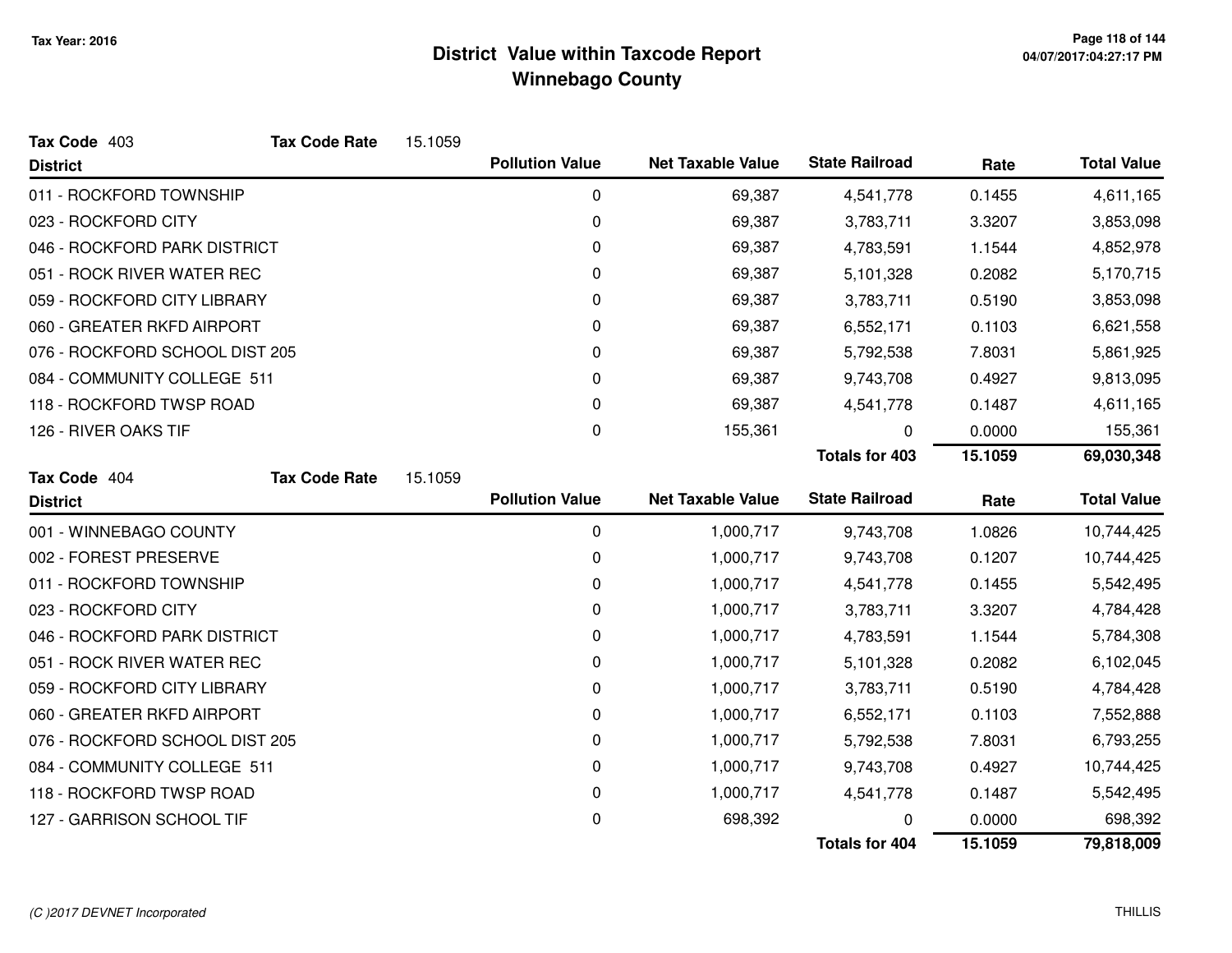| Tax Code 405                    | <b>Tax Code Rate</b> | 15.1059 |                        |                          |                       |         |                    |
|---------------------------------|----------------------|---------|------------------------|--------------------------|-----------------------|---------|--------------------|
| <b>District</b>                 |                      |         | <b>Pollution Value</b> | <b>Net Taxable Value</b> | <b>State Railroad</b> | Rate    | <b>Total Value</b> |
| 001 - WINNEBAGO COUNTY          |                      |         | 0                      | 1,389,929                | 9,743,708             | 1.0826  | 11,133,637         |
| 002 - FOREST PRESERVE           |                      |         | 0                      | 1,389,929                | 9,743,708             | 0.1207  | 11,133,637         |
| 011 - ROCKFORD TOWNSHIP         |                      |         | 0                      | 1,389,929                | 4,541,778             | 0.1455  | 5,931,707          |
| 023 - ROCKFORD CITY             |                      |         | 0                      | 1,389,929                | 3,783,711             | 3.3207  | 5,173,640          |
| 046 - ROCKFORD PARK DISTRICT    |                      |         | 0                      | 1,389,929                | 4,783,591             | 1.1544  | 6,173,520          |
| 051 - ROCK RIVER WATER REC      |                      |         | 0                      | 1,389,929                | 5,101,328             | 0.2082  | 6,491,257          |
| 059 - ROCKFORD CITY LIBRARY     |                      |         | 0                      | 1,389,929                | 3,783,711             | 0.5190  | 5,173,640          |
| 060 - GREATER RKFD AIRPORT      |                      |         | 0                      | 1,389,929                | 6,552,171             | 0.1103  | 7,942,100          |
| 076 - ROCKFORD SCHOOL DIST 205  |                      |         | 0                      | 1,389,929                | 5,792,538             | 7.8031  | 7,182,467          |
| 084 - COMMUNITY COLLEGE 511     |                      |         | 0                      | 1,389,929                | 9,743,708             | 0.4927  | 11,133,637         |
| 118 - ROCKFORD TWSP ROAD        |                      |         | 0                      | 1,389,929                | 4,541,778             | 0.1487  | 5,931,707          |
| 128 - KISHWAUKEE & HARRISON TIF |                      |         | 0                      | 264,257                  | 0                     | 0.0000  | 264,257            |
|                                 |                      |         |                        |                          | <b>Totals for 405</b> | 15.1059 | 83,665,206         |
| Tax Code 406                    | <b>Tax Code Rate</b> | 15.1059 |                        |                          |                       |         |                    |
| <b>District</b>                 |                      |         | <b>Pollution Value</b> | <b>Net Taxable Value</b> | <b>State Railroad</b> | Rate    | <b>Total Value</b> |
| 001 - WINNEBAGO COUNTY          |                      |         | 0                      | 10,548                   | 9,743,708             | 1.0826  | 9,754,256          |
| 002 - FOREST PRESERVE           |                      |         | 0                      | 10,548                   | 9,743,708             | 0.1207  | 9,754,256          |
| 011 - ROCKFORD TOWNSHIP         |                      |         | 0                      | 10,548                   | 4,541,778             | 0.1455  | 4,552,326          |
| 023 - ROCKFORD CITY             |                      |         | 0                      | 10,548                   | 3,783,711             | 3.3207  | 3,794,259          |
| 046 - ROCKFORD PARK DISTRICT    |                      |         | 0                      | 10,548                   | 4,783,591             | 1.1544  | 4,794,139          |
| 051 - ROCK RIVER WATER REC      |                      |         | 0                      | 10,548                   | 5,101,328             | 0.2082  | 5,111,876          |
| 059 - ROCKFORD CITY LIBRARY     |                      |         | 0                      | 10,548                   | 3,783,711             | 0.5190  | 3,794,259          |
| 060 - GREATER RKFD AIRPORT      |                      |         | 0                      | 10,548                   | 6,552,171             | 0.1103  | 6,562,719          |
| 076 - ROCKFORD SCHOOL DIST 205  |                      |         | 0                      | 10,548                   | 5,792,538             | 7.8031  | 5,803,086          |
|                                 |                      |         |                        |                          |                       |         |                    |
| 084 - COMMUNITY COLLEGE 511     |                      |         | 0                      | 10,548                   | 9,743,708             | 0.4927  | 9,754,256          |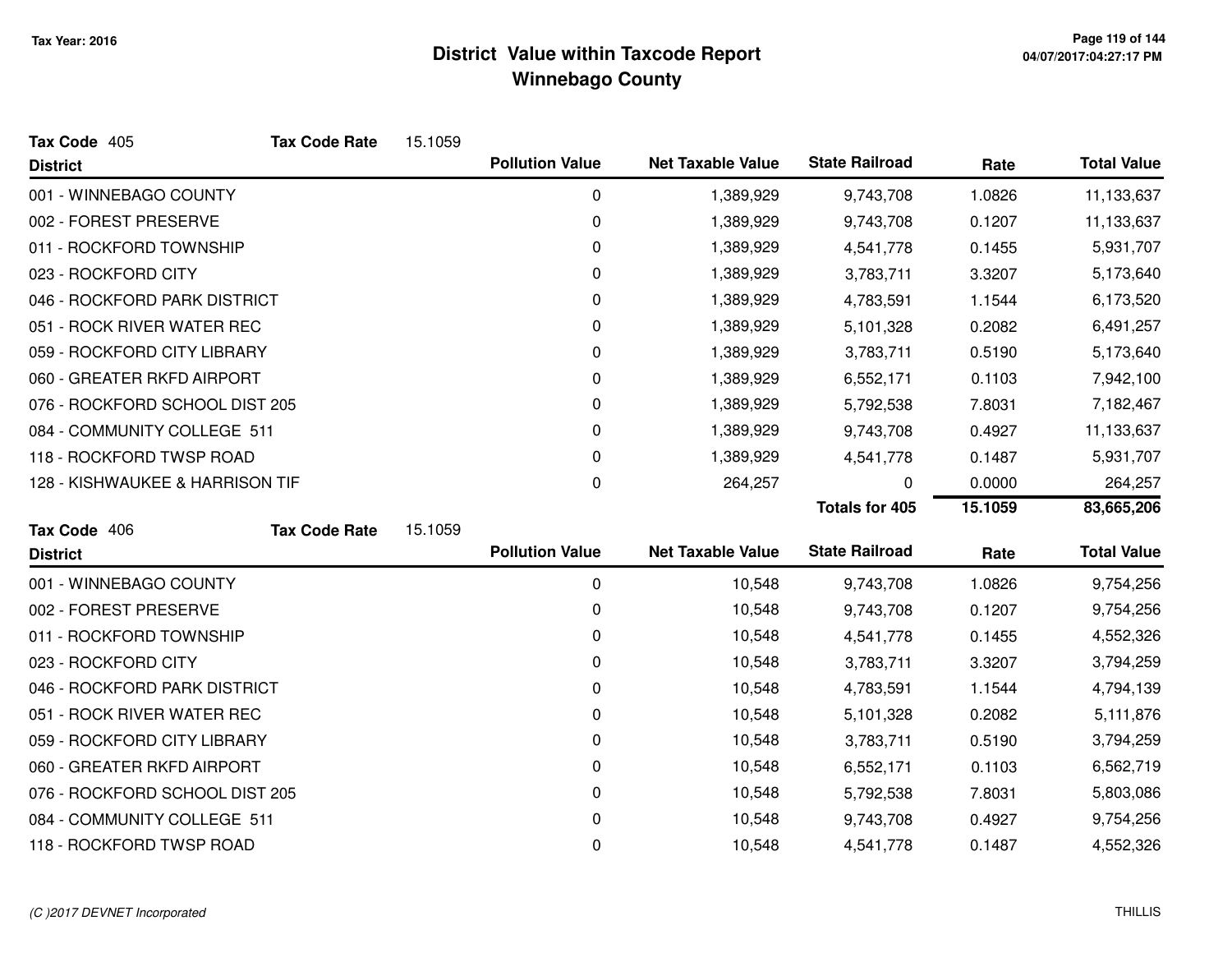| Tax Code 406                   | <b>Tax Code Rate</b> | 15.1059 |                        |                          |                       |         |                    |
|--------------------------------|----------------------|---------|------------------------|--------------------------|-----------------------|---------|--------------------|
| <b>District</b>                |                      |         | <b>Pollution Value</b> | <b>Net Taxable Value</b> | <b>State Railroad</b> | Rate    | <b>Total Value</b> |
| 129 - LINCOLNWOOD TIF #2       |                      |         | 0                      | 268,699                  | 0                     | 0.0000  | 268,699            |
|                                |                      |         |                        |                          | <b>Totals for 406</b> | 15.1059 | 68,496,457         |
| Tax Code 407                   | <b>Tax Code Rate</b> | 15.1059 |                        |                          |                       |         |                    |
| <b>District</b>                |                      |         | <b>Pollution Value</b> | <b>Net Taxable Value</b> | <b>State Railroad</b> | Rate    | <b>Total Value</b> |
| 001 - WINNEBAGO COUNTY         |                      |         | $\mathbf 0$            | 692,077                  | 9,743,708             | 1.0826  | 10,435,785         |
| 002 - FOREST PRESERVE          |                      |         | $\mathbf 0$            | 692,077                  | 9,743,708             | 0.1207  | 10,435,785         |
| 011 - ROCKFORD TOWNSHIP        |                      |         | 0                      | 692,077                  | 4,541,778             | 0.1455  | 5,233,855          |
| 023 - ROCKFORD CITY            |                      |         | 0                      | 692,077                  | 3,783,711             | 3.3207  | 4,475,788          |
| 046 - ROCKFORD PARK DISTRICT   |                      |         | $\mathbf 0$            | 692,077                  | 4,783,591             | 1.1544  | 5,475,668          |
| 051 - ROCK RIVER WATER REC     |                      |         | 0                      | 692,077                  | 5,101,328             | 0.2082  | 5,793,405          |
| 059 - ROCKFORD CITY LIBRARY    |                      |         | $\mathbf 0$            | 692,077                  | 3,783,711             | 0.5190  | 4,475,788          |
| 060 - GREATER RKFD AIRPORT     |                      |         | 0                      | 692,077                  | 6,552,171             | 0.1103  | 7,244,248          |
| 076 - ROCKFORD SCHOOL DIST 205 |                      |         | $\mathbf 0$            | 692,077                  | 5,792,538             | 7.8031  | 6,484,615          |
| 084 - COMMUNITY COLLEGE 511    |                      |         | $\pmb{0}$              | 692,077                  | 9,743,708             | 0.4927  | 10,435,785         |
| 118 - ROCKFORD TWSP ROAD       |                      |         | 0                      | 692,077                  | 4,541,778             | 0.1487  | 5,233,855          |
| 130 - HOPE VI TIF              |                      |         | 0                      | 926,965                  | 0                     | 0.0000  | 926,965            |
|                                |                      |         |                        |                          | <b>Totals for 407</b> | 15.1059 | 76,651,542         |
| Tax Code 409                   | <b>Tax Code Rate</b> | 12.0281 |                        |                          |                       |         |                    |
| <b>District</b>                |                      |         | <b>Pollution Value</b> | <b>Net Taxable Value</b> | <b>State Railroad</b> | Rate    | <b>Total Value</b> |
| 001 - WINNEBAGO COUNTY         |                      |         | $\mathbf 0$            | 10,145,245               | 9,743,708             | 1.0826  | 19,888,953         |
| 002 - FOREST PRESERVE          |                      |         | 0                      | 10,145,245               | 9,743,708             | 0.1207  | 19,888,953         |
| 011 - ROCKFORD TOWNSHIP        |                      |         | 0                      | 10,145,245               | 4,541,778             | 0.1455  | 14,687,023         |
| 019 - LOVES PARK CITY          |                      |         | $\pmb{0}$              | 10,145,245               | 0                     | 0.0000  | 10,145,245         |
| 046 - ROCKFORD PARK DISTRICT   |                      |         | $\mathbf 0$            | 10,145,245               | 4,783,591             | 1.1544  | 14,928,836         |
| 051 - ROCK RIVER WATER REC     |                      |         | $\mathbf 0$            | 10,145,245               | 5,101,328             | 0.2082  | 15,246,573         |
| 055 - NORTH SUBURBAN LIBRARY   |                      |         | 0                      | 10,145,245               | 826,221               | 0.3002  | 10,971,466         |
| 060 - GREATER RKFD AIRPORT     |                      |         | 0                      | 10,145,245               | 6,552,171             | 0.1103  | 16,697,416         |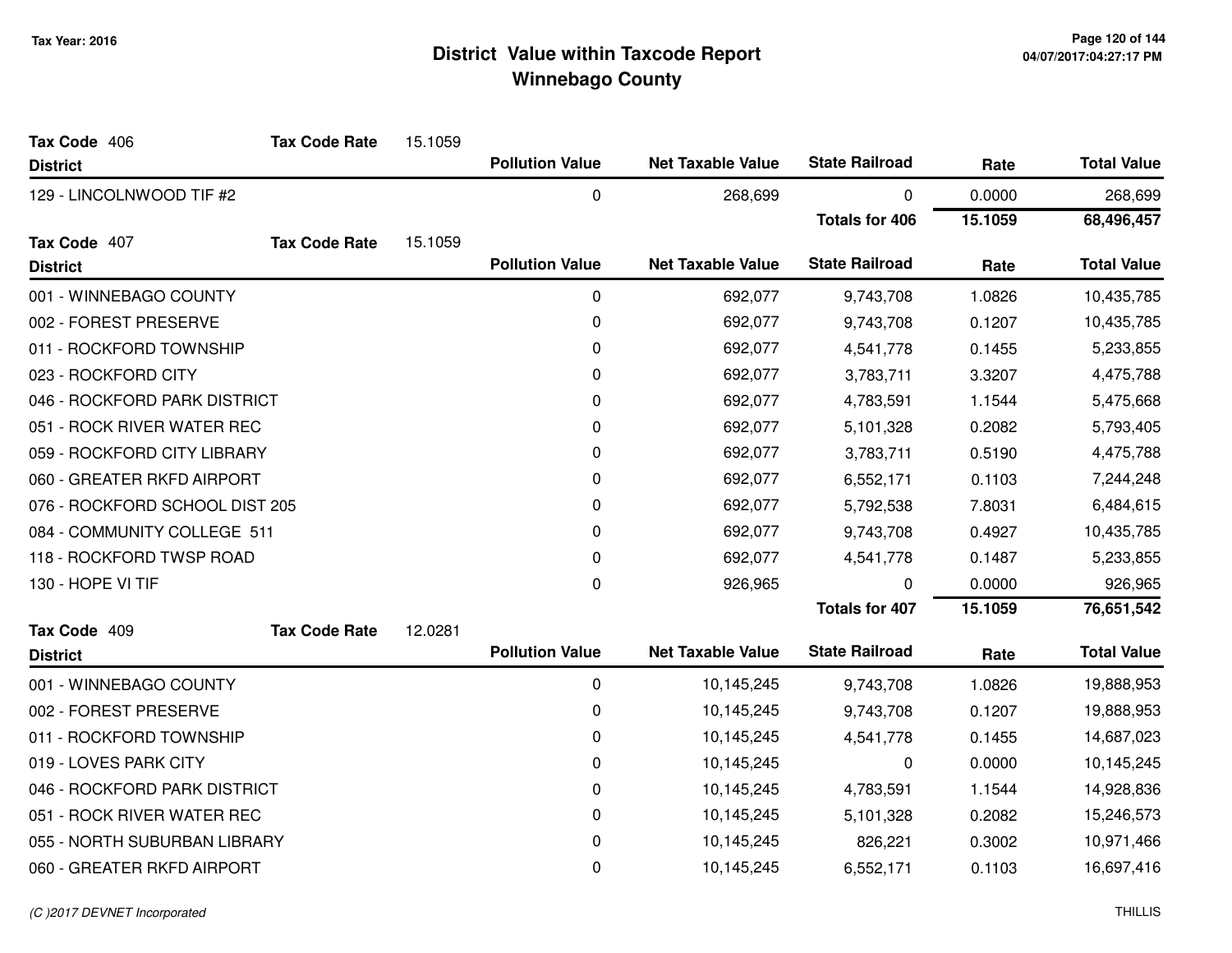| Tax Code 409                   | <b>Tax Code Rate</b> | 12.0281 |                        |                          |                       |         |                    |
|--------------------------------|----------------------|---------|------------------------|--------------------------|-----------------------|---------|--------------------|
| <b>District</b>                |                      |         | <b>Pollution Value</b> | <b>Net Taxable Value</b> | <b>State Railroad</b> | Rate    | <b>Total Value</b> |
| 070 - HARLEM SCHOOL DIST 122   |                      |         | 0                      | 10,145,245               | 504,859               | 8.2648  | 10,650,104         |
| 084 - COMMUNITY COLLEGE 511    |                      |         | 0                      | 10,145,245               | 9,743,708             | 0.4927  | 19,888,953         |
| 118 - ROCKFORD TWSP ROAD       |                      |         | 0                      | 10,145,245               | 4,541,778             | 0.1487  | 14,687,023         |
| 132 - NORTH 2ND TIF LOVES PARK |                      |         | 0                      | 834,190                  | 0                     | 0.0000  | 834,190            |
|                                |                      |         |                        |                          | <b>Totals for 409</b> | 12.0281 | 168,514,735        |
| Tax Code 410                   | <b>Tax Code Rate</b> | 15.1059 |                        |                          |                       |         |                    |
| <b>District</b>                |                      |         | <b>Pollution Value</b> | <b>Net Taxable Value</b> | <b>State Railroad</b> | Rate    | <b>Total Value</b> |
| 001 - WINNEBAGO COUNTY         |                      |         | 0                      | 6,613,034                | 9,743,708             | 1.0826  | 16,356,742         |
| 002 - FOREST PRESERVE          |                      |         | 0                      | 6,613,034                | 9,743,708             | 0.1207  | 16,356,742         |
| 011 - ROCKFORD TOWNSHIP        |                      |         | 0                      | 6,613,034                | 4,541,778             | 0.1455  | 11,154,812         |
| 023 - ROCKFORD CITY            |                      |         | 0                      | 6,613,034                | 3,783,711             | 3.3207  | 10,396,745         |
| 046 - ROCKFORD PARK DISTRICT   |                      |         | 0                      | 6,613,034                | 4,783,591             | 1.1544  | 11,396,625         |
| 051 - ROCK RIVER WATER REC     |                      |         | 0                      | 6,613,034                | 5,101,328             | 0.2082  | 11,714,362         |
| 059 - ROCKFORD CITY LIBRARY    |                      |         | 0                      | 6,613,034                | 3,783,711             | 0.5190  | 10,396,745         |
| 060 - GREATER RKFD AIRPORT     |                      |         | 0                      | 6,613,034                | 6,552,171             | 0.1103  | 13,165,205         |
| 076 - ROCKFORD SCHOOL DIST 205 |                      |         | 0                      | 6,613,034                | 5,792,538             | 7.8031  | 12,405,572         |
| 084 - COMMUNITY COLLEGE 511    |                      |         | 0                      | 6,613,034                | 9,743,708             | 0.4927  | 16,356,742         |
| 118 - ROCKFORD TWSP ROAD       |                      |         | 0                      | 6,613,034                | 4,541,778             | 0.1487  | 11,154,812         |
| 133 - GLOBAL TRADE TIF #2      |                      |         | $\pmb{0}$              | 1,587,757                | $\mathbf 0$           | 0.0000  | 1,587,757          |
|                                |                      |         |                        |                          | <b>Totals for 410</b> | 15.1059 | 142,442,861        |
| Tax Code 411                   | <b>Tax Code Rate</b> | 14.8977 |                        |                          |                       |         |                    |
| <b>District</b>                |                      |         | <b>Pollution Value</b> | <b>Net Taxable Value</b> | <b>State Railroad</b> | Rate    | <b>Total Value</b> |
| 001 - WINNEBAGO COUNTY         |                      |         | $\pmb{0}$              | 391                      | 9,743,708             | 1.0826  | 9,744,099          |
| 002 - FOREST PRESERVE          |                      |         | 0                      | 391                      | 9,743,708             | 0.1207  | 9,744,099          |
| 011 - ROCKFORD TOWNSHIP        |                      |         | 0                      | 391                      | 4,541,778             | 0.1455  | 4,542,169          |
| 023 - ROCKFORD CITY            |                      |         | 0                      | 391                      | 3,783,711             | 3.3207  | 3,784,102          |
| 046 - ROCKFORD PARK DISTRICT   |                      |         | 0                      | 391                      | 4,783,591             | 1.1544  | 4,783,982          |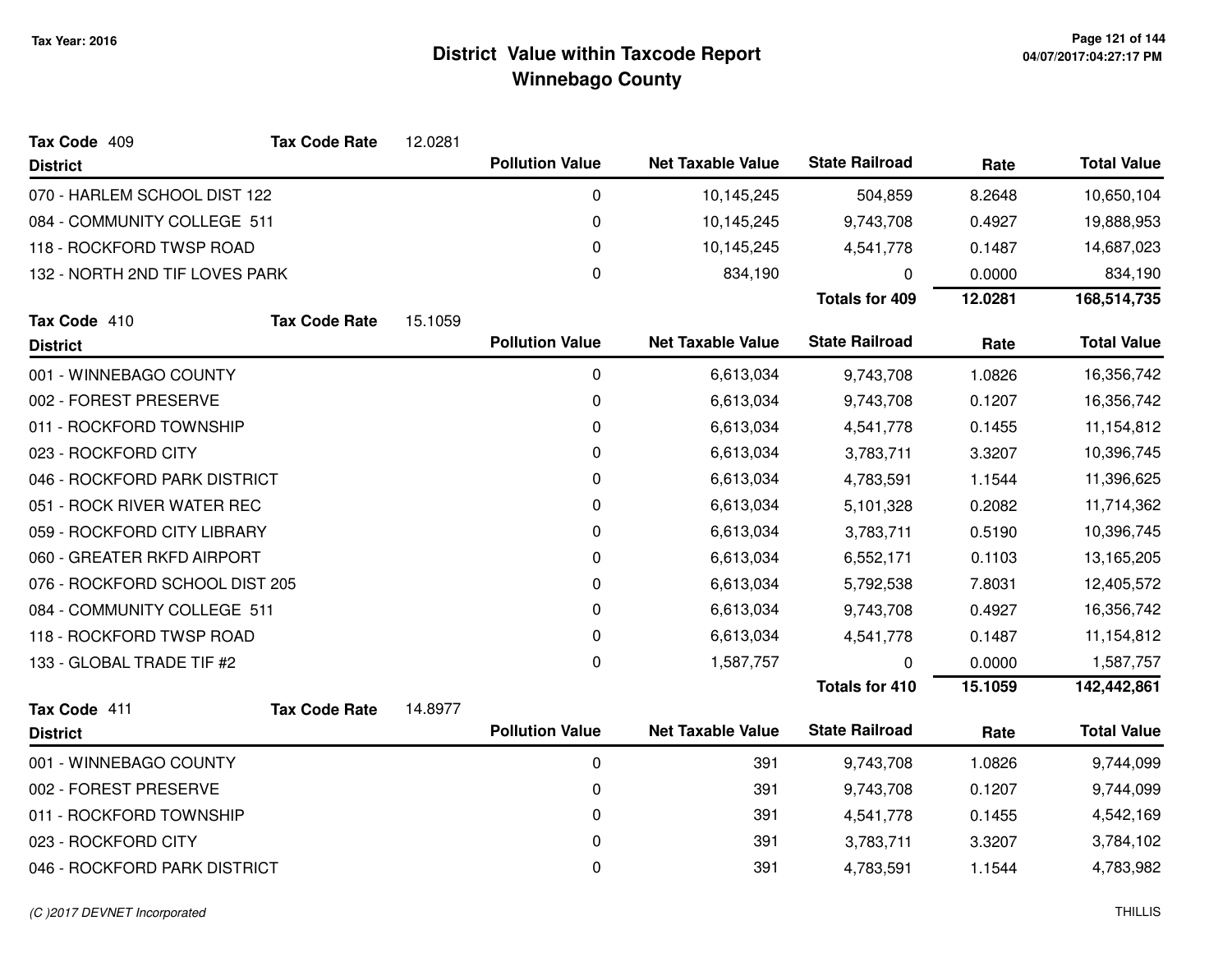| Tax Code 411                             | <b>Tax Code Rate</b> | 14.8977 |                        |                          |                       |         |                    |
|------------------------------------------|----------------------|---------|------------------------|--------------------------|-----------------------|---------|--------------------|
| <b>District</b>                          |                      |         | <b>Pollution Value</b> | <b>Net Taxable Value</b> | <b>State Railroad</b> | Rate    | <b>Total Value</b> |
| 059 - ROCKFORD CITY LIBRARY              |                      |         | 0                      | 391                      | 3,783,711             | 0.5190  | 3,784,102          |
| 060 - GREATER RKFD AIRPORT               |                      |         | $\pmb{0}$              | 391                      | 6,552,171             | 0.1103  | 6,552,562          |
| 076 - ROCKFORD SCHOOL DIST 205           |                      |         | 0                      | 391                      | 5,792,538             | 7.8031  | 5,792,929          |
| 084 - COMMUNITY COLLEGE 511              |                      |         | 0                      | 391                      | 9,743,708             | 0.4927  | 9,744,099          |
| 118 - ROCKFORD TWSP ROAD                 |                      |         | 0                      | 391                      | 4,541,778             | 0.1487  | 4,542,169          |
| 133 - GLOBAL TRADE TIF #2                |                      |         | 0                      | 0                        | 0                     | 0.0000  | 0                  |
|                                          |                      |         |                        |                          | <b>Totals for 411</b> | 14.8977 | 63,014,312         |
| Tax Code 412                             | <b>Tax Code Rate</b> | 15.1059 |                        |                          |                       |         |                    |
| <b>District</b>                          |                      |         | <b>Pollution Value</b> | <b>Net Taxable Value</b> | <b>State Railroad</b> | Rate    | <b>Total Value</b> |
| 001 - WINNEBAGO COUNTY                   |                      |         | 0                      | 82,435                   | 9,743,708             | 1.0826  | 9,826,143          |
| 002 - FOREST PRESERVE                    |                      |         | 0                      | 82,435                   | 9,743,708             | 0.1207  | 9,826,143          |
| 011 - ROCKFORD TOWNSHIP                  |                      |         | 0                      | 82,435                   | 4,541,778             | 0.1455  | 4,624,213          |
| 023 - ROCKFORD CITY                      |                      |         | 0                      | 82,435                   | 3,783,711             | 3.3207  | 3,866,146          |
| 046 - ROCKFORD PARK DISTRICT             |                      |         | $\pmb{0}$              | 82,435                   | 4,783,591             | 1.1544  | 4,866,026          |
| 051 - ROCK RIVER WATER REC               |                      |         | 0                      | 82,435                   | 5,101,328             | 0.2082  | 5,183,763          |
| 059 - ROCKFORD CITY LIBRARY              |                      |         | 0                      | 82,435                   | 3,783,711             | 0.5190  | 3,866,146          |
| 060 - GREATER RKFD AIRPORT               |                      |         | 0                      | 82,435                   | 6,552,171             | 0.1103  | 6,634,606          |
| 076 - ROCKFORD SCHOOL DIST 205           |                      |         | 0                      | 82,435                   | 5,792,538             | 7.8031  | 5,874,973          |
| 084 - COMMUNITY COLLEGE 511              |                      |         | 0                      | 82,435                   | 9,743,708             | 0.4927  | 9,826,143          |
| 118 - ROCKFORD TWSP ROAD                 |                      |         | 0                      | 82,435                   | 4,541,778             | 0.1487  | 4,624,213          |
| 134 - ASSISTED LIVING/ RIVER HOUSING TIF |                      |         | $\pmb{0}$              | 0                        | 0                     | 0.0000  | 0                  |
|                                          |                      |         |                        |                          | <b>Totals for 412</b> | 15.1059 | 69,018,515         |
| Tax Code 413                             | <b>Tax Code Rate</b> | 11.2878 |                        |                          |                       |         |                    |
| <b>District</b>                          |                      |         | <b>Pollution Value</b> | <b>Net Taxable Value</b> | <b>State Railroad</b> | Rate    | <b>Total Value</b> |
| 001 - WINNEBAGO COUNTY                   |                      |         | $\mathbf 0$            | 463,138                  | 9,743,708             | 1.0826  | 10,206,846         |
| 002 - FOREST PRESERVE                    |                      |         | 0                      | 463,138                  | 9,743,708             | 0.1207  | 10,206,846         |
| 006 - HARLEM TOWNSHIP                    |                      |         | 0                      | 463,138                  | 0                     | 0.1116  | 463,138            |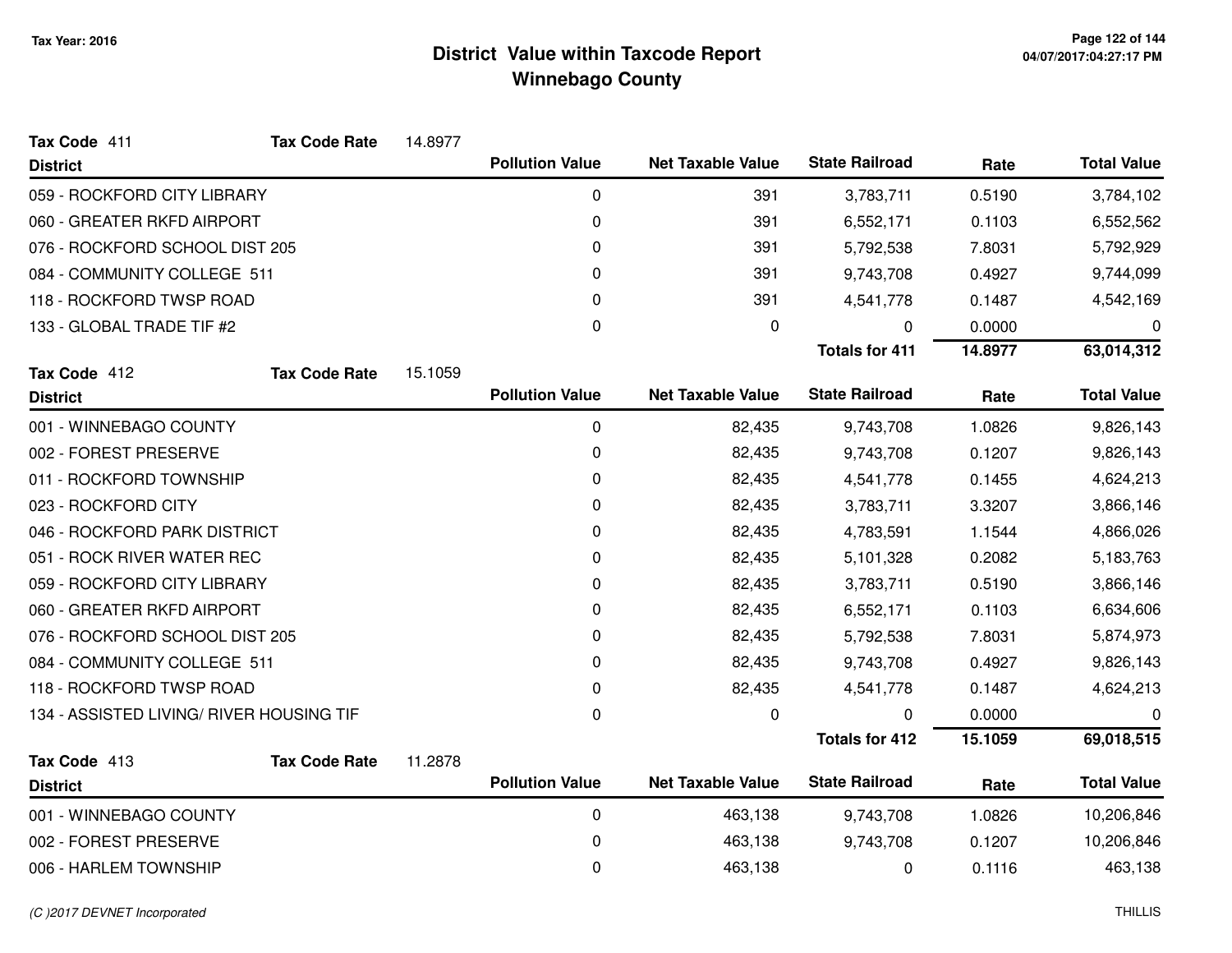| Tax Code 413                       | <b>Tax Code Rate</b> | 11.2878 |                        |                          |                       |         |                    |
|------------------------------------|----------------------|---------|------------------------|--------------------------|-----------------------|---------|--------------------|
| <b>District</b>                    |                      |         | <b>Pollution Value</b> | <b>Net Taxable Value</b> | <b>State Railroad</b> | Rate    | <b>Total Value</b> |
| 020 - MACHESNEY PARK VILLAGE       |                      |         | 0                      | 463,138                  | 0                     | 0.0000  | 463,138            |
| 035 - HARLEM-ROSCOE FIRE           |                      |         | 0                      | 463,138                  | 344,889               | 0.7579  | 808,027            |
| 055 - NORTH SUBURBAN LIBRARY       |                      |         | 0                      | 463,138                  | 826,221               | 0.3002  | 1,289,359          |
| 060 - GREATER RKFD AIRPORT         |                      |         | 0                      | 463,138                  | 6,552,171             | 0.1103  | 7,015,309          |
| 070 - HARLEM SCHOOL DIST 122       |                      |         | 0                      | 463,138                  | 504,859               | 8.2648  | 967,997            |
| 084 - COMMUNITY COLLEGE 511        |                      |         | 0                      | 463,138                  | 9,743,708             | 0.4927  | 10,206,846         |
| 113 - HARLEM TWSP ROAD             |                      |         | 0                      | 463,138                  | 0                     | 0.0470  | 463,138            |
| 135 - NORTH 2ND TIF MACHESNEY PARK |                      |         | $\mathbf 0$            | 169,262                  | 0                     | 0.0000  | 169,262            |
|                                    |                      |         |                        |                          | <b>Totals for 413</b> | 11.2878 | 42,259,906         |
| Tax Code 414                       | <b>Tax Code Rate</b> | 11.4960 |                        |                          |                       |         |                    |
| <b>District</b>                    |                      |         | <b>Pollution Value</b> | <b>Net Taxable Value</b> | <b>State Railroad</b> | Rate    | <b>Total Value</b> |
| 001 - WINNEBAGO COUNTY             |                      |         | 0                      | 994,215                  | 9,743,708             | 1.0826  | 10,737,923         |
| 002 - FOREST PRESERVE              |                      |         | 0                      | 994,215                  | 9,743,708             | 0.1207  | 10,737,923         |
| 006 - HARLEM TOWNSHIP              |                      |         | 0                      | 994,215                  | 0                     | 0.1116  | 994,215            |
| 020 - MACHESNEY PARK VILLAGE       |                      |         | 0                      | 994,215                  | 0                     | 0.0000  | 994,215            |
| 035 - HARLEM-ROSCOE FIRE           |                      |         | 0                      | 994,215                  | 344,889               | 0.7579  | 1,339,104          |
| 051 - ROCK RIVER WATER REC         |                      |         | 0                      | 994,215                  | 5,101,328             | 0.2082  | 6,095,543          |
| 055 - NORTH SUBURBAN LIBRARY       |                      |         | 0                      | 994,215                  | 826,221               | 0.3002  | 1,820,436          |
| 060 - GREATER RKFD AIRPORT         |                      |         | 0                      | 994,215                  | 6,552,171             | 0.1103  | 7,546,386          |
| 070 - HARLEM SCHOOL DIST 122       |                      |         | 0                      | 994,215                  | 504,859               | 8.2648  | 1,499,074          |
| 084 - COMMUNITY COLLEGE 511        |                      |         | 0                      | 994,215                  | 9,743,708             | 0.4927  | 10,737,923         |
| 113 - HARLEM TWSP ROAD             |                      |         | 0                      | 994,215                  | 0                     | 0.0470  | 994,215            |
| 135 - NORTH 2ND TIF MACHESNEY PARK |                      |         | $\mathbf 0$            | 43,172                   | 0                     | 0.0000  | 43,172             |
|                                    |                      |         |                        |                          | <b>Totals for 414</b> | 11.4960 | 53,540,129         |
| Tax Code 416                       | <b>Tax Code Rate</b> | 11.1922 |                        |                          |                       |         |                    |
| <b>District</b>                    |                      |         | <b>Pollution Value</b> | <b>Net Taxable Value</b> | <b>State Railroad</b> | Rate    | <b>Total Value</b> |
| 001 - WINNEBAGO COUNTY             |                      |         | 0                      | 5,596,616                | 9,743,708             | 1.0826  | 15,340,324         |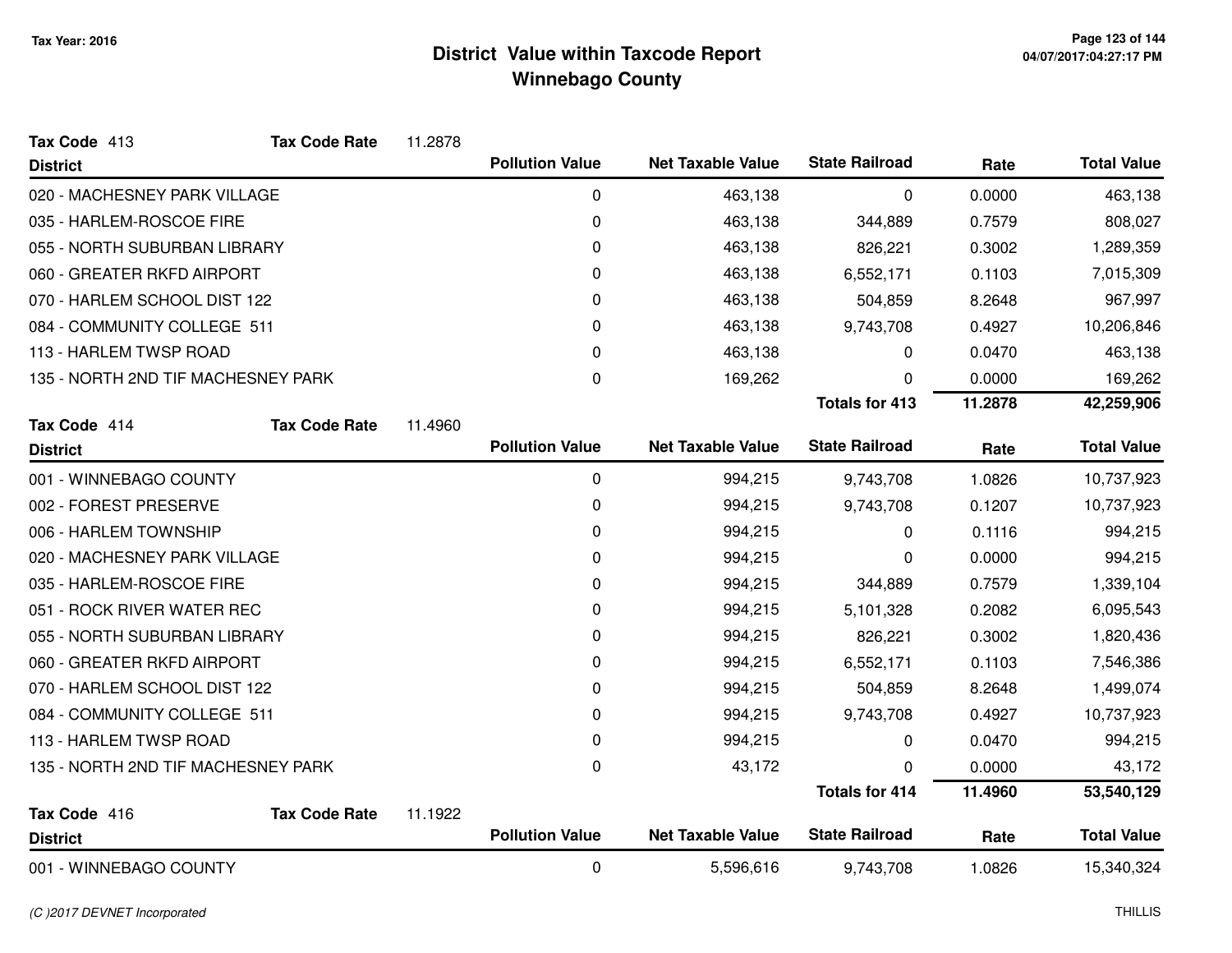| Tax Code 416                       | <b>Tax Code Rate</b> | 11.1922 |                        |                          |                       |         |                    |
|------------------------------------|----------------------|---------|------------------------|--------------------------|-----------------------|---------|--------------------|
| <b>District</b>                    |                      |         | <b>Pollution Value</b> | <b>Net Taxable Value</b> | <b>State Railroad</b> | Rate    | <b>Total Value</b> |
| 002 - FOREST PRESERVE              |                      |         | $\mathbf 0$            | 5,596,616                | 9,743,708             | 0.1207  | 15,340,324         |
| 006 - HARLEM TOWNSHIP              |                      |         | 0                      | 5,596,616                | 0                     | 0.1116  | 5,596,616          |
| 020 - MACHESNEY PARK VILLAGE       |                      |         | 0                      | 5,596,616                | 0                     | 0.0000  | 5,596,616          |
| 037 - NORTH PARK FIRE              |                      |         | 0                      | 5,596,616                | 431,574               | 0.4541  | 6,028,190          |
| 051 - ROCK RIVER WATER REC         |                      |         | 0                      | 5,596,616                | 5,101,328             | 0.2082  | 10,697,944         |
| 055 - NORTH SUBURBAN LIBRARY       |                      |         | 0                      | 5,596,616                | 826,221               | 0.3002  | 6,422,837          |
| 060 - GREATER RKFD AIRPORT         |                      |         | 0                      | 5,596,616                | 6,552,171             | 0.1103  | 12,148,787         |
| 070 - HARLEM SCHOOL DIST 122       |                      |         | 0                      | 5,596,616                | 504,859               | 8.2648  | 6,101,475          |
| 084 - COMMUNITY COLLEGE 511        |                      |         | 0                      | 5,596,616                | 9,743,708             | 0.4927  | 15,340,324         |
| 113 - HARLEM TWSP ROAD             |                      |         | 0                      | 5,596,616                | 0                     | 0.0470  | 5,596,616          |
| 135 - NORTH 2ND TIF MACHESNEY PARK |                      |         | $\Omega$               | 2,611,552                | 0                     | 0.0000  | 2,611,552          |
|                                    |                      |         |                        |                          | <b>Totals for 416</b> | 11.1922 | 106,821,605        |
| Tax Code 417                       | <b>Tax Code Rate</b> | 15.1059 |                        |                          |                       |         |                    |
| <b>District</b>                    |                      |         | <b>Pollution Value</b> | <b>Net Taxable Value</b> | <b>State Railroad</b> | Rate    | <b>Total Value</b> |
| 001 - WINNEBAGO COUNTY             |                      |         | $\mathbf 0$            | 890,661                  | 9,743,708             | 1.0826  | 10,634,369         |
| 002 - FOREST PRESERVE              |                      |         | 0                      | 890,661                  | 9,743,708             | 0.1207  | 10,634,369         |
| 011 - ROCKFORD TOWNSHIP            |                      |         | 0                      | 890,661                  | 4,541,778             | 0.1455  | 5,432,439          |
| 023 - ROCKFORD CITY                |                      |         | 0                      | 890,661                  | 3,783,711             | 3.3207  | 4,674,372          |
| 046 - ROCKFORD PARK DISTRICT       |                      |         | 0                      | 890,661                  | 4,783,591             | 1.1544  | 5,674,252          |
| 051 - ROCK RIVER WATER REC         |                      |         | 0                      | 890,661                  | 5,101,328             | 0.2082  | 5,991,989          |
| 059 - ROCKFORD CITY LIBRARY        |                      |         | 0                      | 890,661                  | 3,783,711             | 0.5190  | 4,674,372          |
| 060 - GREATER RKFD AIRPORT         |                      |         | 0                      | 890,661                  | 6,552,171             | 0.1103  | 7,442,832          |
| 076 - ROCKFORD SCHOOL DIST 205     |                      |         | 0                      | 890,661                  | 5,792,538             | 7.8031  | 6,683,199          |
| 084 - COMMUNITY COLLEGE 511        |                      |         | 0                      | 890,661                  | 9,743,708             | 0.4927  | 10,634,369         |
| 118 - ROCKFORD TWSP ROAD           |                      |         | 0                      | 890,661                  | 4,541,778             | 0.1487  | 5,432,439          |
| 137 - MAIN & WHITMAN TIF           |                      |         |                        |                          |                       |         |                    |
|                                    |                      |         | 0                      | 910,830                  |                       | 0.0000  | 910,830            |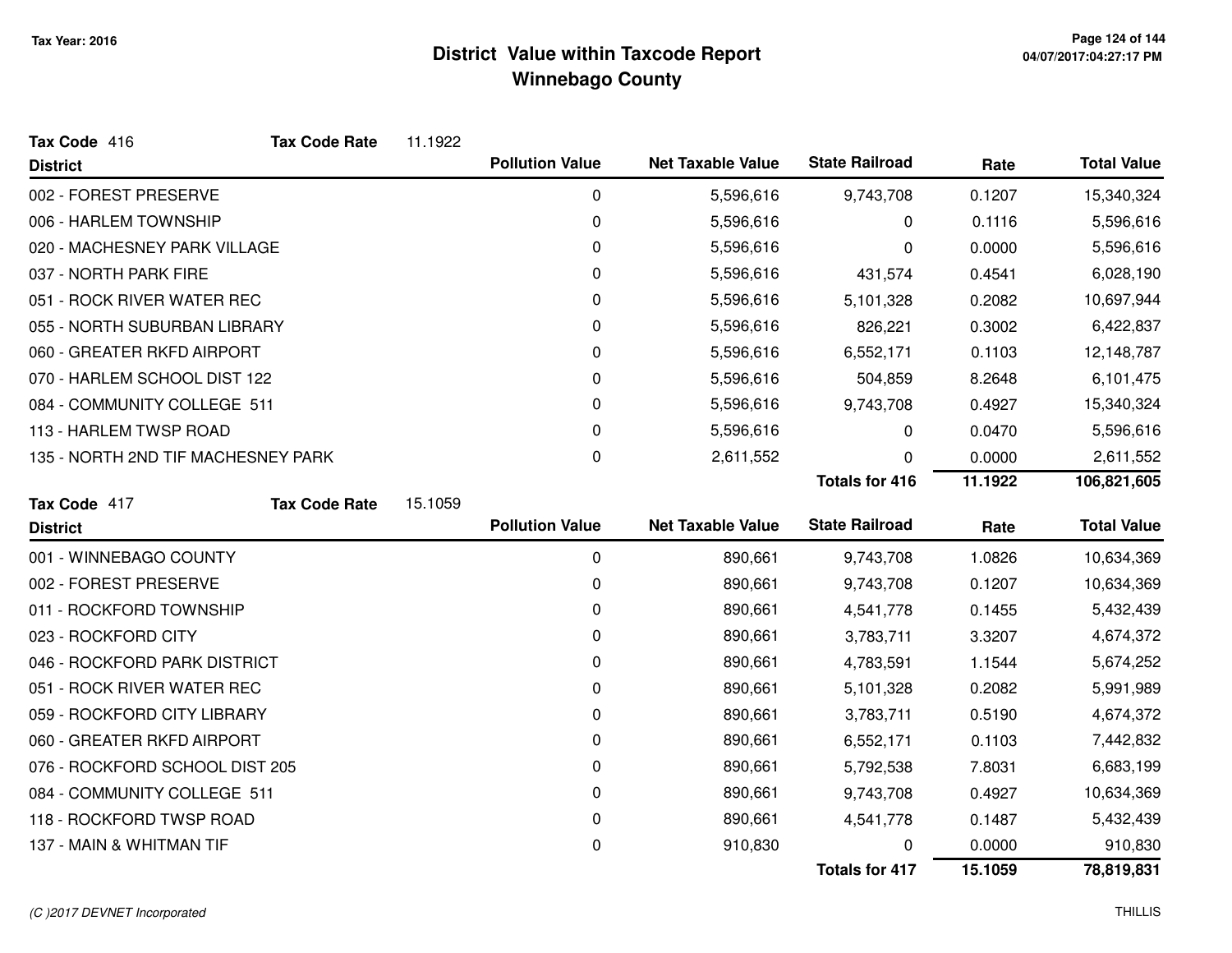| Tax Code 418                   | <b>Tax Code Rate</b> | 15.1059 |                        |                          |                       |         |                    |
|--------------------------------|----------------------|---------|------------------------|--------------------------|-----------------------|---------|--------------------|
| <b>District</b>                |                      |         | <b>Pollution Value</b> | <b>Net Taxable Value</b> | <b>State Railroad</b> | Rate    | <b>Total Value</b> |
| 001 - WINNEBAGO COUNTY         |                      |         | $\mathbf 0$            | 5,399,863                | 9,743,708             | 1.0826  | 15,143,571         |
| 002 - FOREST PRESERVE          |                      |         | 0                      | 5,399,863                | 9,743,708             | 0.1207  | 15,143,571         |
| 011 - ROCKFORD TOWNSHIP        |                      |         | 0                      | 5,399,863                | 4,541,778             | 0.1455  | 9,941,641          |
| 023 - ROCKFORD CITY            |                      |         | 0                      | 5,399,863                | 3,783,711             | 3.3207  | 9,183,574          |
| 046 - ROCKFORD PARK DISTRICT   |                      |         | 0                      | 5,399,863                | 4,783,591             | 1.1544  | 10,183,454         |
| 051 - ROCK RIVER WATER REC     |                      |         | 0                      | 5,399,863                | 5,101,328             | 0.2082  | 10,501,191         |
| 059 - ROCKFORD CITY LIBRARY    |                      |         | 0                      | 5,399,863                | 3,783,711             | 0.5190  | 9,183,574          |
| 060 - GREATER RKFD AIRPORT     |                      |         | 0                      | 5,399,863                | 6,552,171             | 0.1103  | 11,952,034         |
| 076 - ROCKFORD SCHOOL DIST 205 |                      |         | 0                      | 5,399,863                | 5,792,538             | 7.8031  | 11,192,401         |
| 084 - COMMUNITY COLLEGE 511    |                      |         | 0                      | 5,399,863                | 9,743,708             | 0.4927  | 15,143,571         |
| 118 - ROCKFORD TWSP ROAD       |                      |         | 0                      | 5,399,863                | 4,541,778             | 0.1487  | 9,941,641          |
| 138 - MIDTOWN TIF              |                      |         | 0                      | 110,644                  | 0                     | 0.0000  | 110,644            |
|                                |                      |         |                        |                          | <b>Totals for 418</b> | 15.1059 | 127,620,867        |
| Tax Code 419                   | <b>Tax Code Rate</b> | 15.1059 |                        |                          |                       |         |                    |
| <b>District</b>                |                      |         | <b>Pollution Value</b> | <b>Net Taxable Value</b> | <b>State Railroad</b> | Rate    | <b>Total Value</b> |
| 001 - WINNEBAGO COUNTY         |                      |         | 0                      | 386,217                  | 9,743,708             | 1.0826  | 10,129,925         |
| 002 - FOREST PRESERVE          |                      |         | 0                      | 386,217                  | 9,743,708             | 0.1207  | 10,129,925         |
| 011 - ROCKFORD TOWNSHIP        |                      |         | 0                      | 386,217                  | 4,541,778             | 0.1455  | 4,927,995          |
| 023 - ROCKFORD CITY            |                      |         | 0                      | 386,217                  | 3,783,711             | 3.3207  | 4,169,928          |
| 046 - ROCKFORD PARK DISTRICT   |                      |         | 0                      | 386,217                  | 4,783,591             | 1.1544  | 5,169,808          |
| 051 - ROCK RIVER WATER REC     |                      |         |                        |                          |                       |         |                    |
|                                |                      |         | 0                      | 386,217                  | 5,101,328             | 0.2082  | 5,487,545          |
| 059 - ROCKFORD CITY LIBRARY    |                      |         | 0                      | 386,217                  | 3,783,711             | 0.5190  | 4,169,928          |
| 060 - GREATER RKFD AIRPORT     |                      |         | 0                      | 386,217                  | 6,552,171             | 0.1103  | 6,938,388          |
| 076 - ROCKFORD SCHOOL DIST 205 |                      |         | 0                      | 386,217                  | 5,792,538             | 7.8031  | 6,178,755          |
| 084 - COMMUNITY COLLEGE 511    |                      |         | 0                      | 386,217                  | 9,743,708             | 0.4927  | 10,129,925         |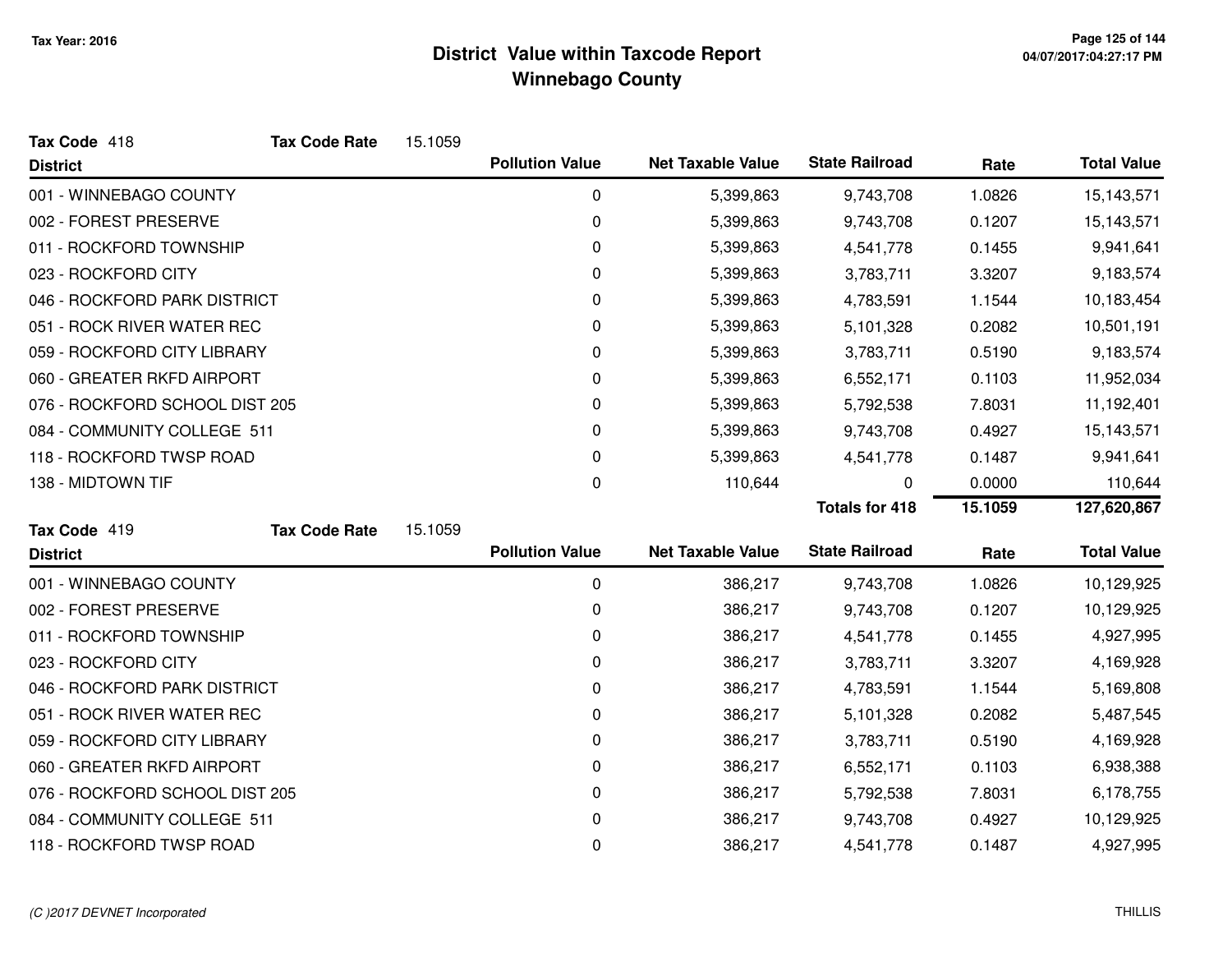| Tax Code 419                       | <b>Tax Code Rate</b> | 15.1059 |                        |                          |                       |         |                    |
|------------------------------------|----------------------|---------|------------------------|--------------------------|-----------------------|---------|--------------------|
| <b>District</b>                    |                      |         | <b>Pollution Value</b> | <b>Net Taxable Value</b> | <b>State Railroad</b> | Rate    | <b>Total Value</b> |
| 139 - KISHWAUKEE & HARRISON TIF #2 |                      |         | 0                      | 0                        | 0                     | 0.0000  | 0                  |
|                                    |                      |         |                        |                          | <b>Totals for 419</b> | 15.1059 | 72,360,117         |
| Tax Code 420                       | <b>Tax Code Rate</b> | 10.0813 |                        |                          |                       |         |                    |
| <b>District</b>                    |                      |         | <b>Pollution Value</b> | <b>Net Taxable Value</b> | <b>State Railroad</b> | Rate    | <b>Total Value</b> |
| 001 - WINNEBAGO COUNTY             |                      |         | 0                      | 1,762,787                | 9,743,708             | 1.0826  | 11,506,495         |
| 002 - FOREST PRESERVE              |                      |         | $\pmb{0}$              | 1,762,787                | 9,743,708             | 0.1207  | 11,506,495         |
| 012 - ROCKTON TOWNSHIP             |                      |         | $\pmb{0}$              | 1,762,787                | 886,269               | 0.2013  | 2,649,056          |
| 024 - ROCKTON VILLAGE              |                      |         | 0                      | 1,762,787                | 102,799               | 0.6617  | 1,865,586          |
| 041 - ROCKTON FIRE                 |                      |         | 0                      | 1,762,787                | 417,280               | 0.7555  | 2,180,067          |
| 057 - TALCOTT FREE LIBRARY         |                      |         | 0                      | 1,762,787                | 293,191               | 0.2180  | 2,055,978          |
| 074 - ROCKTON SCHOOL DIST 140      |                      |         | 0                      | 1,762,787                | 388,083               | 3.8383  | 2,150,870          |
| 077 - HONONEGAH HIGH SD #207       |                      |         | $\pmb{0}$              | 1,762,787                | 473,437               | 2.5511  | 2,236,224          |
| 084 - COMMUNITY COLLEGE 511        |                      |         | 0                      | 1,762,787                | 9,743,708             | 0.4927  | 11,506,495         |
| 119 - ROCKTON TWSP ROAD            |                      |         | 0                      | 1,762,787                | 886,269               | 0.1594  | 2,649,056          |
| 140 - FORMER BELOIT CORP TIF       |                      |         | 0                      | 3,289,469                | 0                     | 0.0000  | 3,289,469          |
|                                    |                      |         |                        |                          | <b>Totals for 420</b> | 10.0813 | 53,595,791         |
| Tax Code 421                       | <b>Tax Code Rate</b> | 15.1059 |                        |                          |                       |         |                    |
| <b>District</b>                    |                      |         | <b>Pollution Value</b> | <b>Net Taxable Value</b> | <b>State Railroad</b> | Rate    | <b>Total Value</b> |
| 001 - WINNEBAGO COUNTY             |                      |         | $\mathbf 0$            | 13,077,000               | 9,743,708             | 1.0826  | 22,820,708         |
| 002 - FOREST PRESERVE              |                      |         | $\pmb{0}$              | 13,077,000               | 9,743,708             | 0.1207  | 22,820,708         |
| 011 - ROCKFORD TOWNSHIP            |                      |         | $\pmb{0}$              | 13,077,000               | 4,541,778             | 0.1455  | 17,618,778         |
| 023 - ROCKFORD CITY                |                      |         | 0                      | 13,077,000               | 3,783,711             | 3.3207  | 16,860,711         |
| 046 - ROCKFORD PARK DISTRICT       |                      |         | 0                      | 13,077,000               | 4,783,591             | 1.1544  | 17,860,591         |
| 051 - ROCK RIVER WATER REC         |                      |         | 0                      | 13,077,000               | 5,101,328             | 0.2082  | 18,178,328         |
| 059 - ROCKFORD CITY LIBRARY        |                      |         | 0                      | 13,077,000               | 3,783,711             | 0.5190  | 16,860,711         |
| 060 - GREATER RKFD AIRPORT         |                      |         | 0                      | 13,077,000               | 6,552,171             | 0.1103  | 19,629,171         |
| 076 - ROCKFORD SCHOOL DIST 205     |                      |         | 0                      | 13,077,000               | 5,792,538             | 7.8031  | 18,869,538         |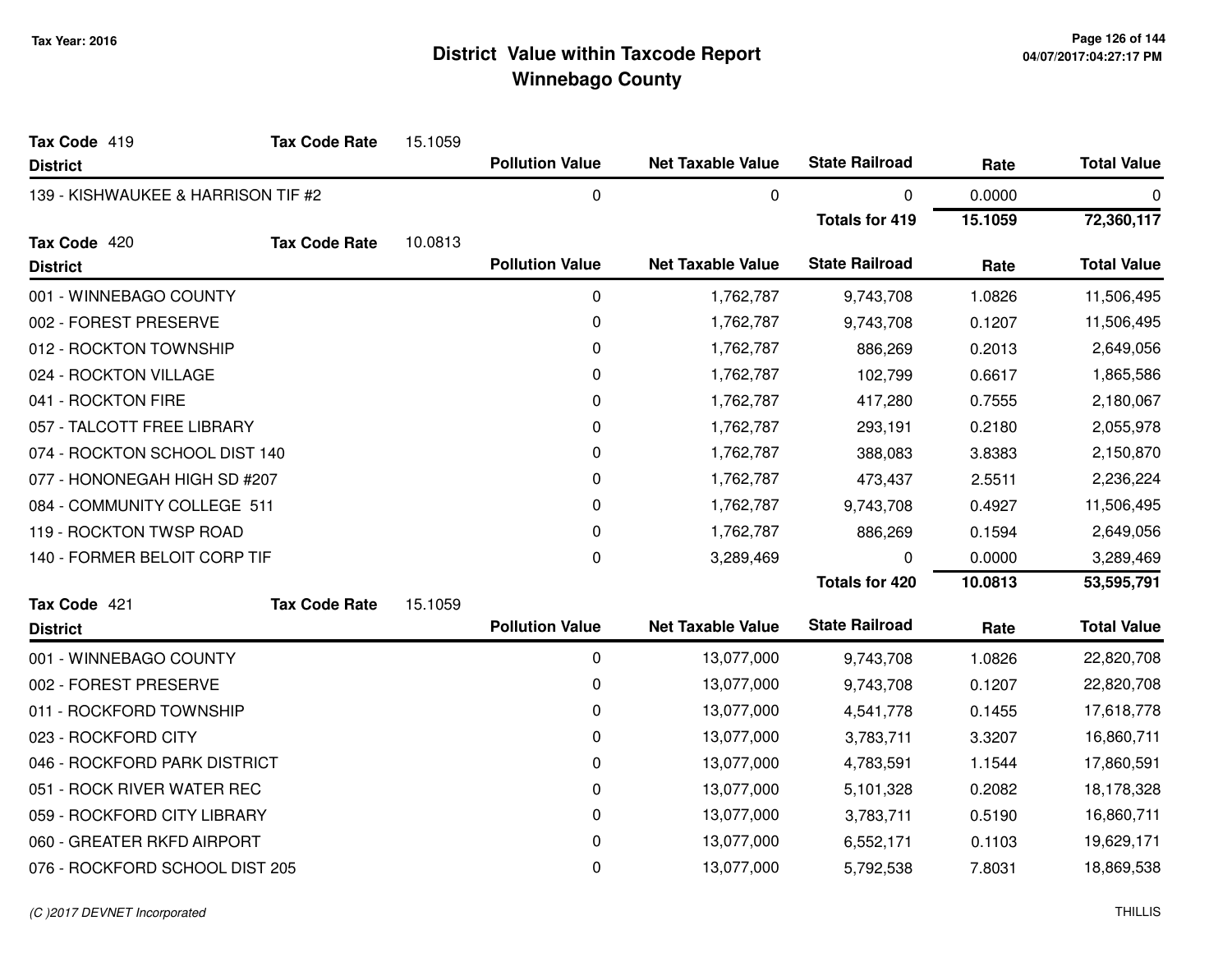| Tax Code 421                   | <b>Tax Code Rate</b> | 15.1059 |                        |                          |                       |            |                    |
|--------------------------------|----------------------|---------|------------------------|--------------------------|-----------------------|------------|--------------------|
| <b>District</b>                |                      |         | <b>Pollution Value</b> | <b>Net Taxable Value</b> | <b>State Railroad</b> | Rate       | <b>Total Value</b> |
| 084 - COMMUNITY COLLEGE 511    |                      |         | 0                      | 13,077,000               | 9,743,708             | 0.4927     | 22,820,708         |
| 118 - ROCKFORD TWSP ROAD       |                      |         | 0                      | 13,077,000               | 4,541,778             | 0.1487     | 17,618,778         |
| 141 - GLOBAL TRADE TIF #3      |                      |         | 0                      | 197,896                  | 0                     | 0.0000     | 197,896            |
|                                |                      |         |                        |                          | <b>Totals for 421</b> | 15.1059    | 212,156,626        |
| Tax Code 422                   | <b>Tax Code Rate</b> | 15.1059 |                        |                          |                       |            |                    |
| <b>District</b>                |                      |         | <b>Pollution Value</b> | <b>Net Taxable Value</b> | <b>State Railroad</b> | Rate       | <b>Total Value</b> |
| 001 - WINNEBAGO COUNTY         |                      |         | 0                      | 8,298,205                | 9,743,708             | 1.0826     | 18,041,913         |
| 002 - FOREST PRESERVE          |                      |         | 0                      | 8,298,205                | 9,743,708             | 0.1207     | 18,041,913         |
| 011 - ROCKFORD TOWNSHIP        |                      |         | 0                      | 8,298,205                | 4,541,778             | 0.1455     | 12,839,983         |
| 023 - ROCKFORD CITY            |                      |         | 0                      | 8,298,205                | 3,783,711             | 3.3207     | 12,081,916         |
| 046 - ROCKFORD PARK DISTRICT   |                      |         | 0                      | 8,298,205                | 4,783,591             | 1.1544     | 13,081,796         |
| 051 - ROCK RIVER WATER REC     |                      | 0       | 8,298,205              | 5,101,328                | 0.2082                | 13,399,533 |                    |
| 059 - ROCKFORD CITY LIBRARY    |                      |         | 0                      | 8,298,205                | 3,783,711             | 0.5190     | 12,081,916         |
| 060 - GREATER RKFD AIRPORT     |                      |         | 0                      | 8,298,205                | 6,552,171             | 0.1103     | 14,850,376         |
| 076 - ROCKFORD SCHOOL DIST 205 |                      |         | 0                      | 8,298,205                | 5,792,538             | 7.8031     | 14,090,743         |
| 084 - COMMUNITY COLLEGE 511    |                      |         | 0                      | 8,298,205                | 9,743,708             | 0.4927     | 18,041,913         |
| 118 - ROCKFORD TWSP ROAD       |                      |         | 0                      | 8,298,205                | 4,541,778             | 0.1487     | 12,839,983         |
| 142 - RIVER DISTRICT NORTH TIF |                      |         | $\pmb{0}$              | 750,534                  | 0                     | 0.0000     | 750,534            |
|                                |                      |         |                        |                          | <b>Totals for 422</b> | 15.1059    | 160,142,519        |
| Tax Code 423                   | <b>Tax Code Rate</b> | 15.1059 |                        |                          |                       |            |                    |
| <b>District</b>                |                      |         | <b>Pollution Value</b> | <b>Net Taxable Value</b> | <b>State Railroad</b> | Rate       | <b>Total Value</b> |
| 001 - WINNEBAGO COUNTY         |                      |         | 0                      | 11,103,723               | 9,743,708             | 1.0826     | 20,847,431         |
| 002 - FOREST PRESERVE          |                      |         | 0                      | 11,103,723               | 9,743,708             | 0.1207     | 20,847,431         |
| 011 - ROCKFORD TOWNSHIP        |                      |         | 0                      | 11,103,723               | 4,541,778             | 0.1455     | 15,645,501         |
| 023 - ROCKFORD CITY            |                      |         | $\pmb{0}$              | 11,103,723               | 3,783,711             | 3.3207     | 14,887,434         |
| 046 - ROCKFORD PARK DISTRICT   |                      |         | 0                      | 11,103,723               | 4,783,591             | 1.1544     | 15,887,314         |
| 051 - ROCK RIVER WATER REC     |                      |         | 0                      | 11,103,723               | 5,101,328             | 0.2082     | 16,205,051         |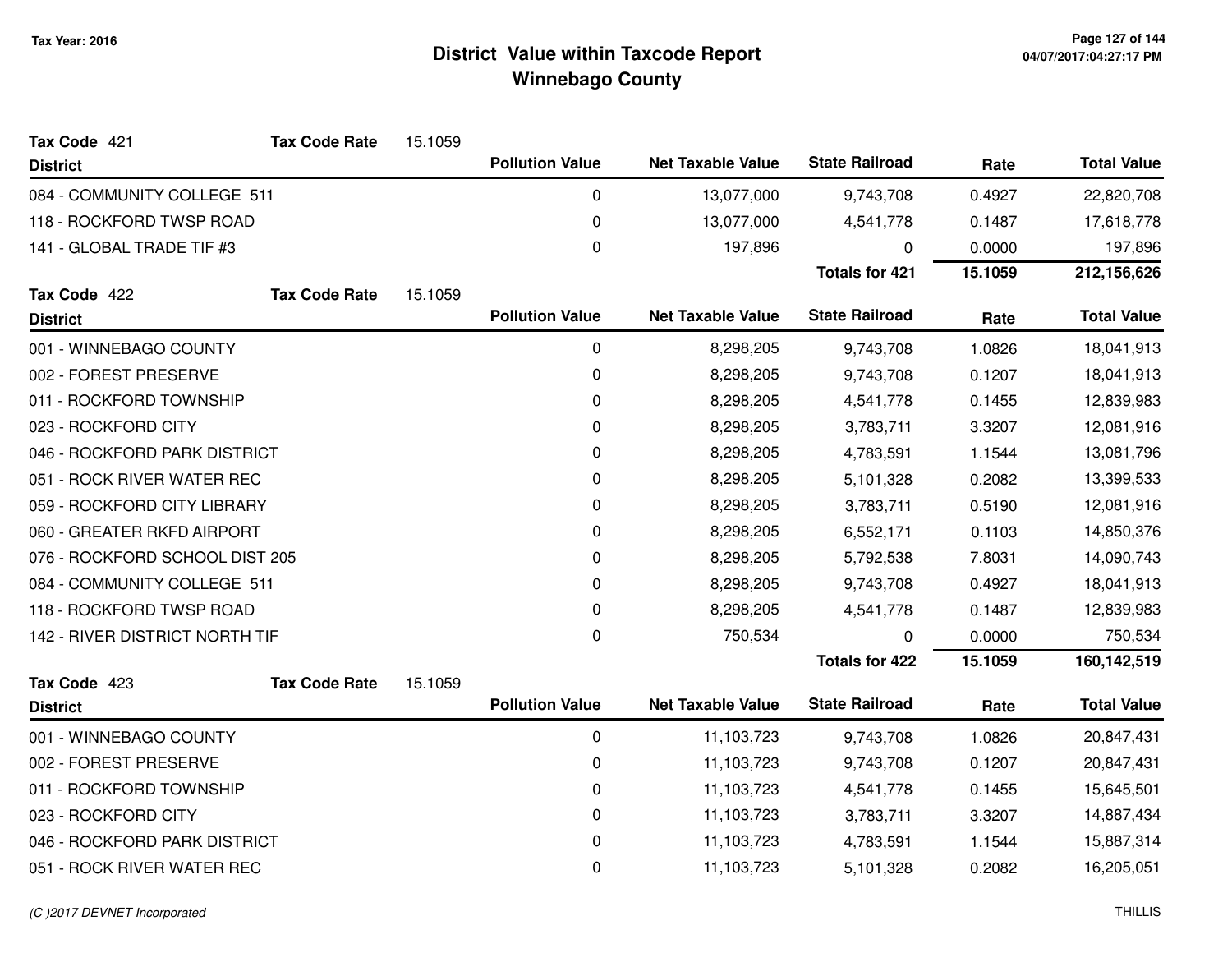| Tax Code 423                   | <b>Tax Code Rate</b> | 15.1059 |                        |                          |                       |         |                    |
|--------------------------------|----------------------|---------|------------------------|--------------------------|-----------------------|---------|--------------------|
| <b>District</b>                |                      |         | <b>Pollution Value</b> | <b>Net Taxable Value</b> | <b>State Railroad</b> | Rate    | <b>Total Value</b> |
| 059 - ROCKFORD CITY LIBRARY    |                      |         | 0                      | 11,103,723               | 3,783,711             | 0.5190  | 14,887,434         |
| 060 - GREATER RKFD AIRPORT     |                      |         | $\pmb{0}$              | 11,103,723               | 6,552,171             | 0.1103  | 17,655,894         |
| 076 - ROCKFORD SCHOOL DIST 205 |                      |         | $\pmb{0}$              | 11,103,723               | 5,792,538             | 7.8031  | 16,896,261         |
| 084 - COMMUNITY COLLEGE 511    |                      |         | 0                      | 11,103,723               | 9,743,708             | 0.4927  | 20,847,431         |
| 118 - ROCKFORD TWSP ROAD       |                      |         | 0                      | 11,103,723               | 4,541,778             | 0.1487  | 15,645,501         |
| 143 - BROADWAY TIF             |                      |         | $\Omega$               | 322,059                  | 0                     | 0.0000  | 322,059            |
|                                |                      |         |                        |                          | <b>Totals for 423</b> | 15.1059 | 190,574,742        |
| Tax Code 424                   | <b>Tax Code Rate</b> | 15.1059 |                        |                          |                       |         |                    |
| <b>District</b>                |                      |         | <b>Pollution Value</b> | <b>Net Taxable Value</b> | <b>State Railroad</b> | Rate    | <b>Total Value</b> |
| 001 - WINNEBAGO COUNTY         |                      |         | $\mathbf 0$            | 8,397,223                | 9,743,708             | 1.0826  | 18,140,931         |
| 002 - FOREST PRESERVE          |                      |         | 0                      | 8,397,223                | 9,743,708             | 0.1207  | 18,140,931         |
| 011 - ROCKFORD TOWNSHIP        |                      |         | 0                      | 8,397,223                | 4,541,778             | 0.1455  | 12,939,001         |
| 023 - ROCKFORD CITY            |                      |         | 0                      | 8,397,223                | 3,783,711             | 3.3207  | 12,180,934         |
| 046 - ROCKFORD PARK DISTRICT   |                      |         | 0                      | 8,397,223                | 4,783,591             | 1.1544  | 13,180,814         |
| 051 - ROCK RIVER WATER REC     |                      |         | 0                      | 8,397,223                | 5,101,328             | 0.2082  | 13,498,551         |
| 059 - ROCKFORD CITY LIBRARY    |                      |         | 0                      | 8,397,223                | 3,783,711             | 0.5190  | 12,180,934         |
| 060 - GREATER RKFD AIRPORT     |                      |         | 0                      | 8,397,223                | 6,552,171             | 0.1103  | 14,949,394         |
| 076 - ROCKFORD SCHOOL DIST 205 |                      |         | $\pmb{0}$              | 8,397,223                | 5,792,538             | 7.8031  | 14,189,761         |
| 084 - COMMUNITY COLLEGE 511    |                      |         | $\pmb{0}$              | 8,397,223                | 9,743,708             | 0.4927  | 18,140,931         |
| 118 - ROCKFORD TWSP ROAD       |                      |         | 0                      | 8,397,223                | 4,541,778             | 0.1487  | 12,939,001         |
| 144 - EAST RIVER TIF           |                      |         | $\mathbf 0$            | 2,249,212                | 0                     | 0.0000  | 2,249,212          |
|                                |                      |         |                        |                          | <b>Totals for 424</b> | 15.1059 | 162,730,395        |
| Tax Code 425                   | <b>Tax Code Rate</b> | 10.7762 |                        |                          |                       |         |                    |
| <b>District</b>                |                      |         | <b>Pollution Value</b> | <b>Net Taxable Value</b> | <b>State Railroad</b> | Rate    | <b>Total Value</b> |
| 001 - WINNEBAGO COUNTY         |                      |         | $\pmb{0}$              | 57,841                   | 9,743,708             | 1.0826  | 9,801,549          |
| 002 - FOREST PRESERVE          |                      |         | 0                      | 57,841                   | 9,743,708             | 0.1207  | 9,801,549          |
| 010 - PECATONICA TOWNSHIP      |                      |         | 0                      | 57,841                   | 0                     | 0.1821  | 57,841             |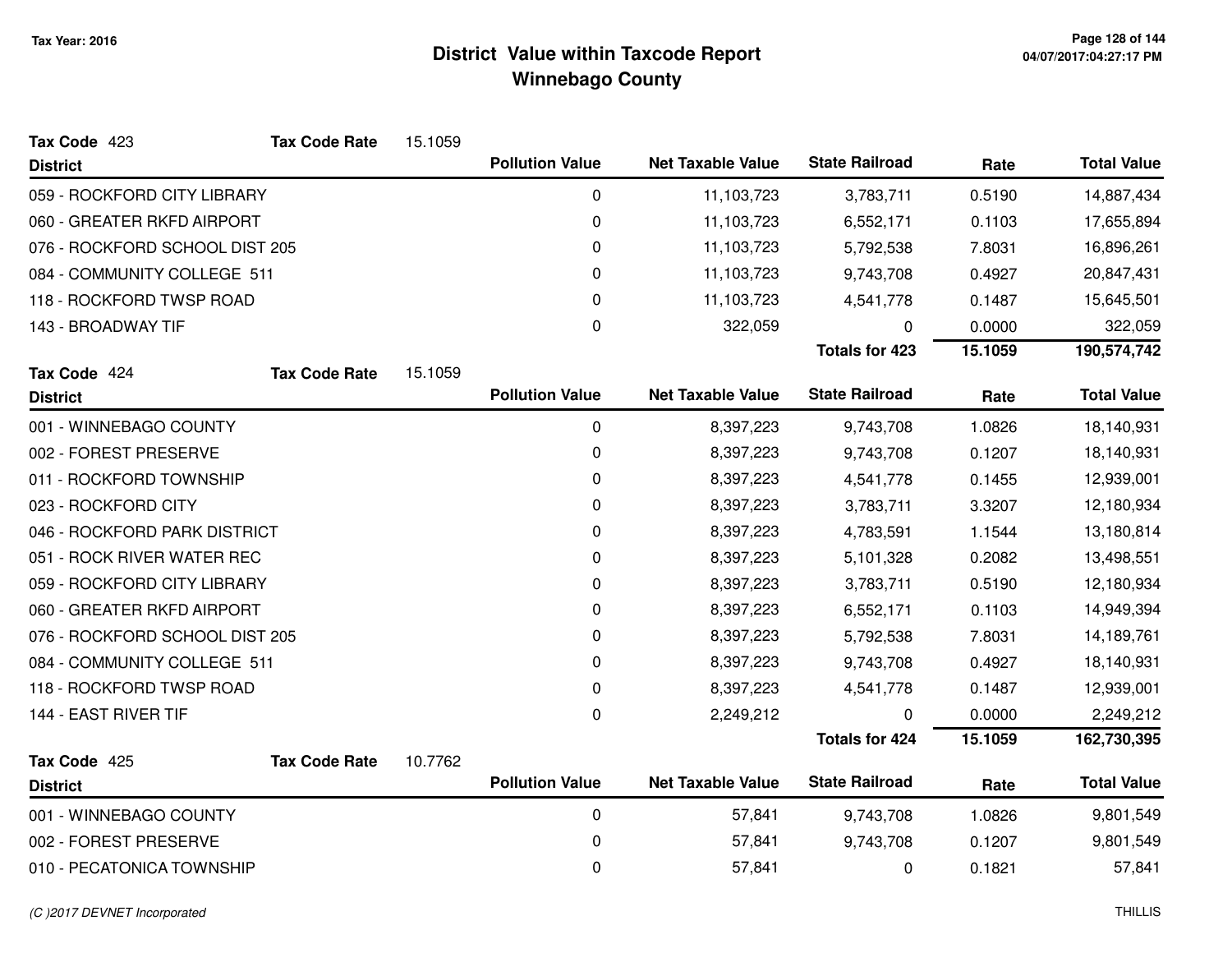| Tax Code 425                     | <b>Tax Code Rate</b> | 10.7762 |                        |                          |                       |         |                    |
|----------------------------------|----------------------|---------|------------------------|--------------------------|-----------------------|---------|--------------------|
| <b>District</b>                  |                      |         | <b>Pollution Value</b> | <b>Net Taxable Value</b> | <b>State Railroad</b> | Rate    | <b>Total Value</b> |
| 022 - PECATONICA VILLAGE         |                      |         | $\mathbf 0$            | 57,841                   | 0                     | 0.3769  | 57,841             |
| 039 - PECATONICA FIRE            |                      |         | 0                      | 57,841                   | 777,472               | 0.4412  | 835,313            |
| 047 - SUMNER PARK                |                      |         | $\Omega$               | 57,841                   | 0                     | 0.1508  | 57,841             |
| 056 - PECATONICA LIBRARY         |                      |         | 0                      | 57,841                   | 0                     | 0.1950  | 57,841             |
| 080 - PECATONICA UNIT SD #321    |                      |         | 0                      | 57,841                   | 0                     | 7.4935  | 57,841             |
| 084 - COMMUNITY COLLEGE 511      |                      |         | 0                      | 57,841                   | 9,743,708             | 0.4927  | 9,801,549          |
| 117 - PECATONICA TWSP ROAD       |                      |         | 0                      | 57,841                   | 0                     | 0.1866  | 57,841             |
| 124 - PE/SE MULTI TOWNSHIP       |                      |         | 0                      | 57,841                   | 0                     | 0.0541  | 57,841             |
| 145 - SUMNER ROAD / GROVE ST TIF |                      |         | 0                      | 0                        | $\Omega$              | 0.0000  | 0                  |
|                                  |                      |         |                        |                          | <b>Totals for 425</b> | 10.7762 | 30,644,847         |
| Tax Code 426                     | <b>Tax Code Rate</b> | 11.5664 |                        |                          |                       |         |                    |
| <b>District</b>                  |                      |         | <b>Pollution Value</b> | <b>Net Taxable Value</b> | <b>State Railroad</b> | Rate    | <b>Total Value</b> |
| 001 - WINNEBAGO COUNTY           |                      |         | 0                      | 2,254,918                | 9,743,708             | 1.0826  | 11,998,626         |
| 002 - FOREST PRESERVE            |                      |         | 0                      | 2,254,918                | 9,743,708             | 0.1207  | 11,998,626         |
| 011 - ROCKFORD TOWNSHIP          |                      |         | 0                      | 2,254,918                | 4,541,778             | 0.1455  | 6,796,696          |
| 019 - LOVES PARK CITY            |                      |         | 0                      | 2,254,918                | 0                     | 0.0000  | 2,254,918          |
| 046 - ROCKFORD PARK DISTRICT     |                      |         | 0                      | 2,254,918                | 4,783,591             | 1.1544  | 7,038,509          |
| 051 - ROCK RIVER WATER REC       |                      |         | 0                      | 2,254,918                | 5,101,328             | 0.2082  | 7,356,246          |
| 055 - NORTH SUBURBAN LIBRARY     |                      |         | 0                      | 2,254,918                | 826,221               | 0.3002  | 3,081,139          |
| 060 - GREATER RKFD AIRPORT       |                      |         | 0                      | 2,254,918                | 6,552,171             | 0.1103  | 8,807,089          |
| 076 - ROCKFORD SCHOOL DIST 205   |                      |         | 0                      | 2,254,918                | 5,792,538             | 7.8031  | 8,047,456          |
| 084 - COMMUNITY COLLEGE 511      |                      |         | 0                      | 2,254,918                | 9,743,708             | 0.4927  | 11,998,626         |
| 118 - ROCKFORD TWSP ROAD         |                      |         | 0                      | 2,254,918                | 4,541,778             | 0.1487  | 6,796,696          |
| 146 - LOVES PARK CORP CENTER TIF |                      |         | 0                      | 19,850                   |                       | 0.0000  | 19,850             |
|                                  |                      |         |                        |                          | <b>Totals for 426</b> | 11.5664 | 86,194,477         |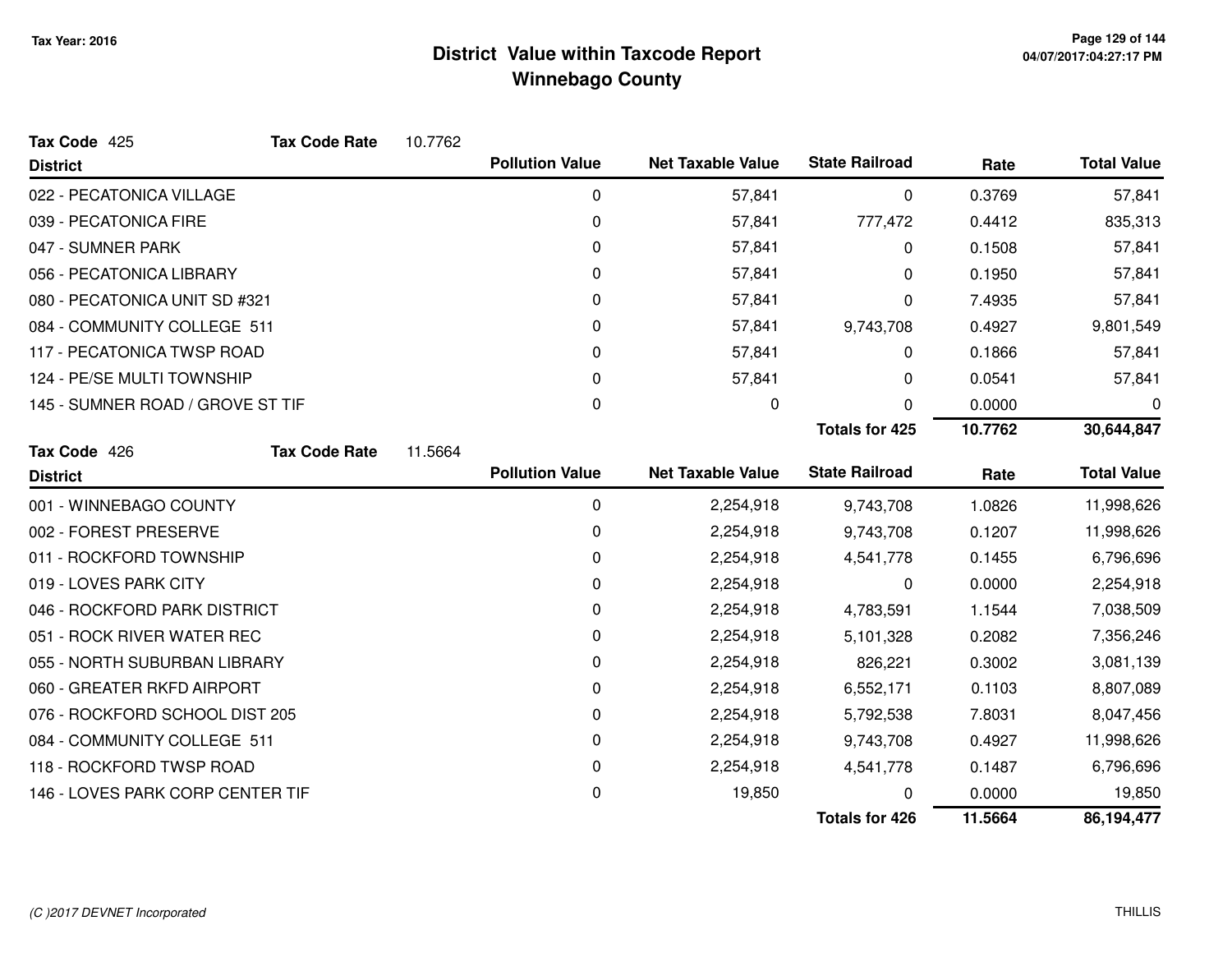| Tax Code 427                     | <b>Tax Code Rate</b> | 11.2226 |                        |                          |                       |         |                    |
|----------------------------------|----------------------|---------|------------------------|--------------------------|-----------------------|---------|--------------------|
| <b>District</b>                  |                      |         | <b>Pollution Value</b> | <b>Net Taxable Value</b> | <b>State Railroad</b> | Rate    | <b>Total Value</b> |
| 001 - WINNEBAGO COUNTY           |                      |         | $\mathbf 0$            | 9,928                    | 9,743,708             | 1.0826  | 9,753,636          |
| 002 - FOREST PRESERVE            |                      |         | 0                      | 9,928                    | 9,743,708             | 0.1207  | 9,753,636          |
| 006 - HARLEM TOWNSHIP            |                      |         | 0                      | 9,928                    | 0                     | 0.1116  | 9,928              |
| 019 - LOVES PARK CITY            |                      |         | 0                      | 9,928                    | 0                     | 0.0000  | 9,928              |
| 046 - ROCKFORD PARK DISTRICT     |                      |         | $\Omega$               | 9,928                    | 4,783,591             | 1.1544  | 4,793,519          |
| 055 - NORTH SUBURBAN LIBRARY     |                      |         | 0                      | 9,928                    | 826,221               | 0.3002  | 836,149            |
| 060 - GREATER RKFD AIRPORT       |                      |         | 0                      | 9,928                    | 6,552,171             | 0.1103  | 6,562,099          |
| 076 - ROCKFORD SCHOOL DIST 205   |                      |         | 0                      | 9,928                    | 5,792,538             | 7.8031  | 5,802,466          |
| 084 - COMMUNITY COLLEGE 511      |                      |         | 0                      | 9,928                    | 9,743,708             | 0.4927  | 9,753,636          |
| 113 - HARLEM TWSP ROAD           |                      |         | 0                      | 9,928                    | 0                     | 0.0470  | 9,928              |
| 146 - LOVES PARK CORP CENTER TIF |                      |         | 0                      | 2,383                    | 0                     | 0.0000  | 2,383              |
|                                  |                      |         |                        |                          | <b>Totals for 427</b> | 11.2226 | 47,287,308         |
| Tax Code 428                     | <b>Tax Code Rate</b> | 11.4308 |                        |                          |                       |         |                    |
| <b>District</b>                  |                      |         | <b>Pollution Value</b> | <b>Net Taxable Value</b> | <b>State Railroad</b> | Rate    | <b>Total Value</b> |
| 001 - WINNEBAGO COUNTY           |                      |         | $\mathbf 0$            | 1,731,753                | 9,743,708             | 1.0826  | 11,475,461         |
| 002 - FOREST PRESERVE            |                      |         | 0                      | 1,731,753                | 9,743,708             | 0.1207  | 11,475,461         |
| 006 - HARLEM TOWNSHIP            |                      |         | 0                      | 1,731,753                | 0                     | 0.1116  | 1,731,753          |
| 019 - LOVES PARK CITY            |                      |         | 0                      |                          |                       |         | 1,731,753          |
| 046 - ROCKFORD PARK DISTRICT     |                      |         |                        | 1,731,753                | 0                     | 0.0000  |                    |
|                                  |                      |         | 0                      | 1,731,753                | 4,783,591             | 1.1544  | 6,515,344          |
| 051 - ROCK RIVER WATER REC       |                      |         | 0                      | 1,731,753                | 5,101,328             | 0.2082  | 6,833,081          |
| 055 - NORTH SUBURBAN LIBRARY     |                      |         | 0                      | 1,731,753                | 826,221               | 0.3002  | 2,557,974          |
| 060 - GREATER RKFD AIRPORT       |                      |         | 0                      | 1,731,753                | 6,552,171             | 0.1103  | 8,283,924          |
| 076 - ROCKFORD SCHOOL DIST 205   |                      |         | 0                      | 1,731,753                | 5,792,538             | 7.8031  | 7,524,291          |
| 084 - COMMUNITY COLLEGE 511      |                      |         | 0                      | 1,731,753                | 9,743,708             | 0.4927  | 11,475,461         |
| 113 - HARLEM TWSP ROAD           |                      |         | 0                      | 1,731,753                | 0                     | 0.0470  | 1,731,753          |
| 146 - LOVES PARK CORP CENTER TIF |                      |         | 0                      | 1,574,389                |                       | 0.0000  | 1,574,389          |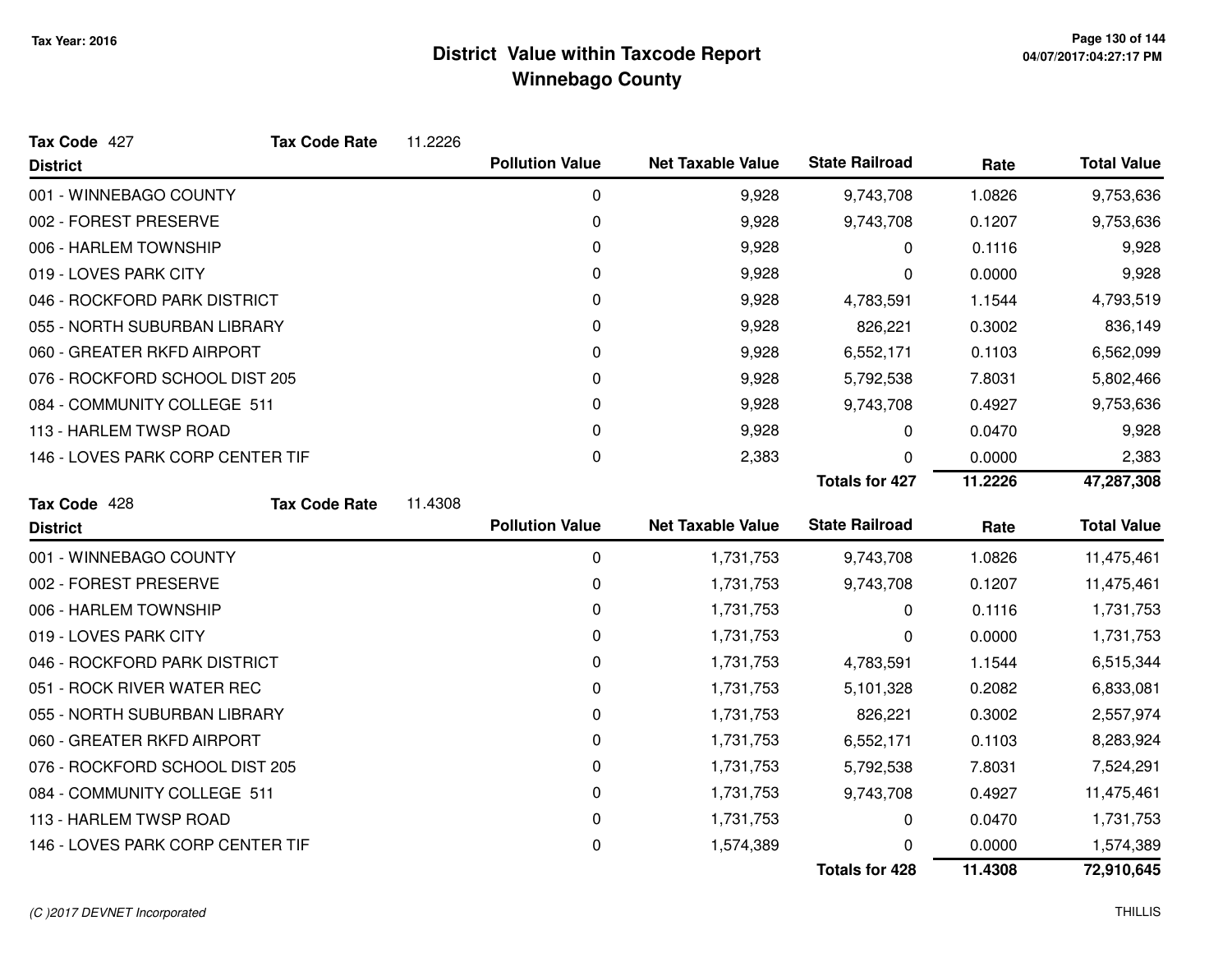| Tax Code 429                   | <b>Tax Code Rate</b> | 10.8261 |                        |                          |                       |         |                    |
|--------------------------------|----------------------|---------|------------------------|--------------------------|-----------------------|---------|--------------------|
| <b>District</b>                |                      |         | <b>Pollution Value</b> | <b>Net Taxable Value</b> | <b>State Railroad</b> | Rate    | <b>Total Value</b> |
| 001 - WINNEBAGO COUNTY         |                      |         | 0                      | 3,334                    | 9,743,708             | 1.0826  | 9,747,042          |
| 002 - FOREST PRESERVE          |                      |         | 0                      | 3,334                    | 9,743,708             | 0.1207  | 9,747,042          |
| 006 - HARLEM TOWNSHIP          |                      |         | 0                      | 3,334                    | 0                     | 0.1116  | 3,334              |
| 020 - MACHESNEY PARK VILLAGE   |                      |         | 0                      | 3,334                    | 0                     | 0.0000  | 3,334              |
| 035 - HARLEM-ROSCOE FIRE       |                      |         | 0                      | 3,334                    | 344,889               | 0.7579  | 348,223            |
| 055 - NORTH SUBURBAN LIBRARY   |                      |         | 0                      | 3,334                    | 826,221               | 0.3002  | 829,555            |
| 060 - GREATER RKFD AIRPORT     |                      |         | 0                      | 3,334                    | 6,552,171             | 0.1103  | 6,555,505          |
| 076 - ROCKFORD SCHOOL DIST 205 |                      |         | 0                      | 3,334                    | 5,792,538             | 7.8031  | 5,795,872          |
| 084 - COMMUNITY COLLEGE 511    |                      |         | 0                      | 3,334                    | 9,743,708             | 0.4927  | 9,747,042          |
| 113 - HARLEM TWSP ROAD         |                      |         | 0                      | 3,334                    | 0                     | 0.0470  | 3,334              |
| 147 - WESTSTONE TIF            |                      |         | 0                      | 4,353                    | 0                     | 0.0000  | 4,353              |
|                                |                      |         |                        |                          | <b>Totals for 429</b> | 10.8261 | 42,784,636         |
| Tax Code 430                   | <b>Tax Code Rate</b> | 11.0343 |                        |                          |                       |         |                    |
| <b>District</b>                |                      |         | <b>Pollution Value</b> | <b>Net Taxable Value</b> | <b>State Railroad</b> | Rate    | <b>Total Value</b> |
|                                |                      |         |                        |                          |                       |         |                    |
| 001 - WINNEBAGO COUNTY         |                      |         | 0                      | 137,697                  | 9,743,708             | 1.0826  | 9,881,405          |
| 002 - FOREST PRESERVE          |                      |         | 0                      | 137,697                  | 9,743,708             | 0.1207  | 9,881,405          |
| 006 - HARLEM TOWNSHIP          |                      |         | 0                      | 137,697                  | 0                     | 0.1116  | 137,697            |
| 020 - MACHESNEY PARK VILLAGE   |                      |         | 0                      | 137,697                  | 0                     | 0.0000  | 137,697            |
| 035 - HARLEM-ROSCOE FIRE       |                      |         | 0                      | 137,697                  | 344,889               | 0.7579  | 482,586            |
| 051 - ROCK RIVER WATER REC     |                      |         | 0                      | 137,697                  | 5,101,328             | 0.2082  | 5,239,025          |
| 055 - NORTH SUBURBAN LIBRARY   |                      |         | 0                      | 137,697                  | 826,221               | 0.3002  | 963,918            |
| 060 - GREATER RKFD AIRPORT     |                      |         | 0                      | 137,697                  | 6,552,171             | 0.1103  | 6,689,868          |
| 076 - ROCKFORD SCHOOL DIST 205 |                      |         | 0                      | 137,697                  | 5,792,538             | 7.8031  | 5,930,235          |
| 084 - COMMUNITY COLLEGE 511    |                      |         | 0                      | 137,697                  | 9,743,708             | 0.4927  | 9,881,405          |
| 113 - HARLEM TWSP ROAD         |                      |         | 0                      | 137,697                  | 0                     | 0.0470  | 137,697            |
| 147 - WESTSTONE TIF            |                      |         | 0                      | 4,128,850                | 0                     | 0.0000  | 4,128,850          |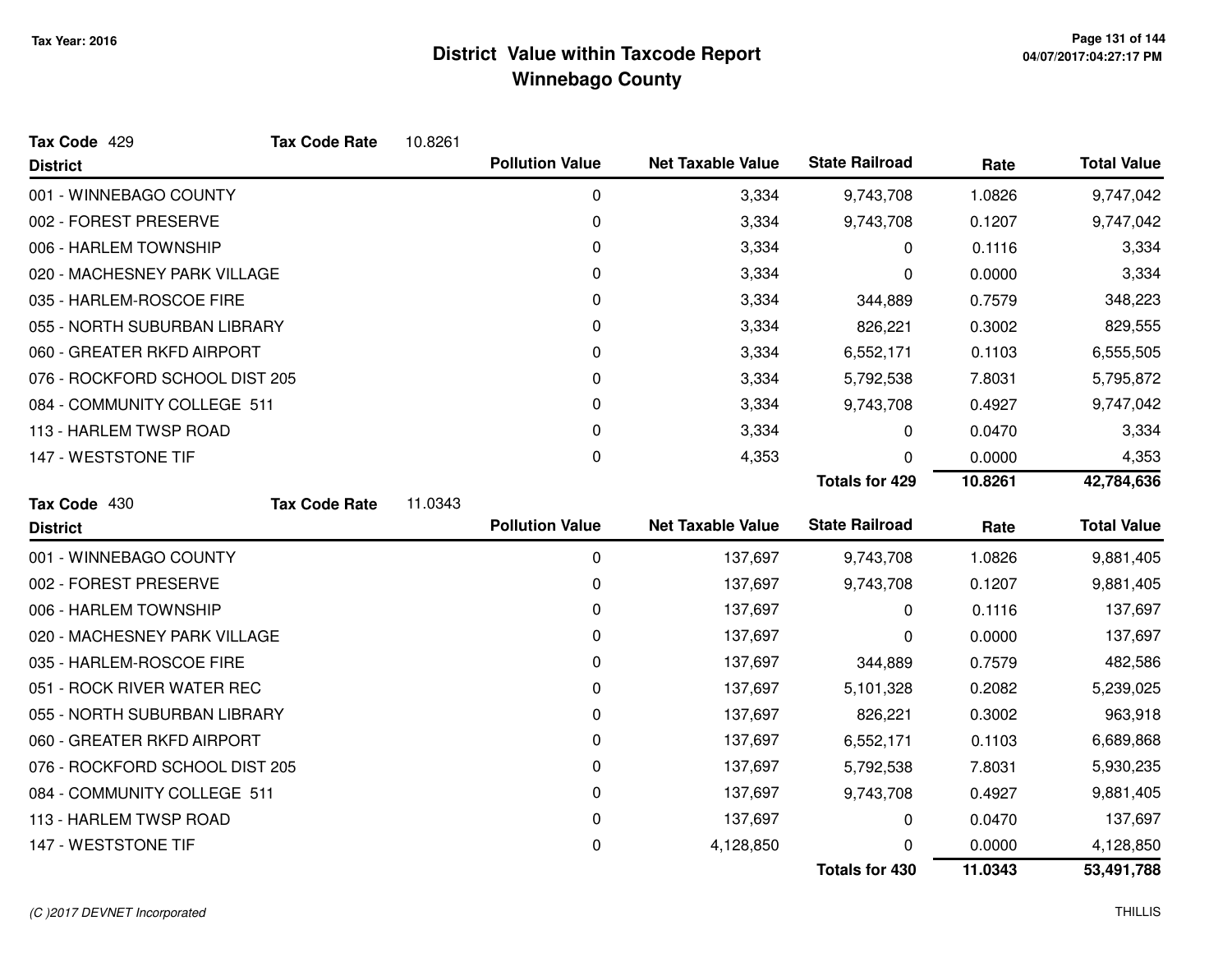| Tax Code 431                   | <b>Tax Code Rate</b> | 11.0343 |                        |                          |                       |         |                    |
|--------------------------------|----------------------|---------|------------------------|--------------------------|-----------------------|---------|--------------------|
| <b>District</b>                |                      |         | <b>Pollution Value</b> | <b>Net Taxable Value</b> | <b>State Railroad</b> | Rate    | <b>Total Value</b> |
| 001 - WINNEBAGO COUNTY         |                      |         | 0                      | 2,135                    | 9,743,708             | 1.0826  | 9,745,843          |
| 002 - FOREST PRESERVE          |                      |         | $\mathbf 0$            | 2,135                    | 9,743,708             | 0.1207  | 9,745,843          |
| 006 - HARLEM TOWNSHIP          |                      |         | 0                      | 2,135                    | 0                     | 0.1116  | 2,135              |
| 035 - HARLEM-ROSCOE FIRE       |                      |         | 0                      | 2,135                    | 344,889               | 0.7579  | 347,024            |
| 051 - ROCK RIVER WATER REC     |                      |         | 0                      | 2,135                    | 5,101,328             | 0.2082  | 5,103,463          |
| 055 - NORTH SUBURBAN LIBRARY   |                      |         | 0                      | 2,135                    | 826,221               | 0.3002  | 828,356            |
| 060 - GREATER RKFD AIRPORT     |                      |         | 0                      | 2,135                    | 6,552,171             | 0.1103  | 6,554,306          |
| 076 - ROCKFORD SCHOOL DIST 205 |                      |         | 0                      | 2,135                    | 5,792,538             | 7.8031  | 5,794,673          |
| 084 - COMMUNITY COLLEGE 511    |                      |         | 0                      | 2,135                    | 9,743,708             | 0.4927  | 9,745,843          |
| 113 - HARLEM TWSP ROAD         |                      |         | 0                      | 2,135                    | 0                     | 0.0470  | 2,135              |
| 147 - WESTSTONE TIF            |                      |         | 0                      | 1,531                    | 0                     | 0.0000  | 1,531              |
|                                |                      |         |                        |                          | <b>Totals for 431</b> | 11.0343 | 47,871,152         |
| Tax Code 432                   | <b>Tax Code Rate</b> | 10.8261 |                        |                          |                       |         |                    |
| <b>District</b>                |                      |         | <b>Pollution Value</b> | <b>Net Taxable Value</b> | <b>State Railroad</b> | Rate    | <b>Total Value</b> |
| 001 - WINNEBAGO COUNTY         |                      |         | $\mathbf 0$            | 1,279                    | 9,743,708             | 1.0826  | 9,744,987          |
| 002 - FOREST PRESERVE          |                      |         | 0                      | 1,279                    | 9,743,708             | 0.1207  | 9,744,987          |
| 006 - HARLEM TOWNSHIP          |                      |         | 0                      | 1,279                    | 0                     | 0.1116  | 1,279              |
| 035 - HARLEM-ROSCOE FIRE       |                      |         | 0                      | 1,279                    | 344,889               | 0.7579  | 346,168            |
| 055 - NORTH SUBURBAN LIBRARY   |                      |         | 0                      | 1,279                    | 826,221               | 0.3002  | 827,500            |
| 060 - GREATER RKFD AIRPORT     |                      |         | 0                      | 1,279                    | 6,552,171             | 0.1103  | 6,553,450          |
| 076 - ROCKFORD SCHOOL DIST 205 |                      |         | 0                      | 1,279                    | 5,792,538             | 7.8031  | 5,793,817          |
| 084 - COMMUNITY COLLEGE 511    |                      |         | 0                      | 1,279                    | 9,743,708             | 0.4927  | 9,744,987          |
| 113 - HARLEM TWSP ROAD         |                      |         | 0                      | 1,279                    | 0                     | 0.0470  | 1,279              |
| 147 - WESTSTONE TIF            |                      |         | 0                      | 1,147                    | 0                     | 0.0000  | 1,147              |
|                                |                      |         |                        |                          | <b>Totals for 432</b> | 10.8261 | 42,759,601         |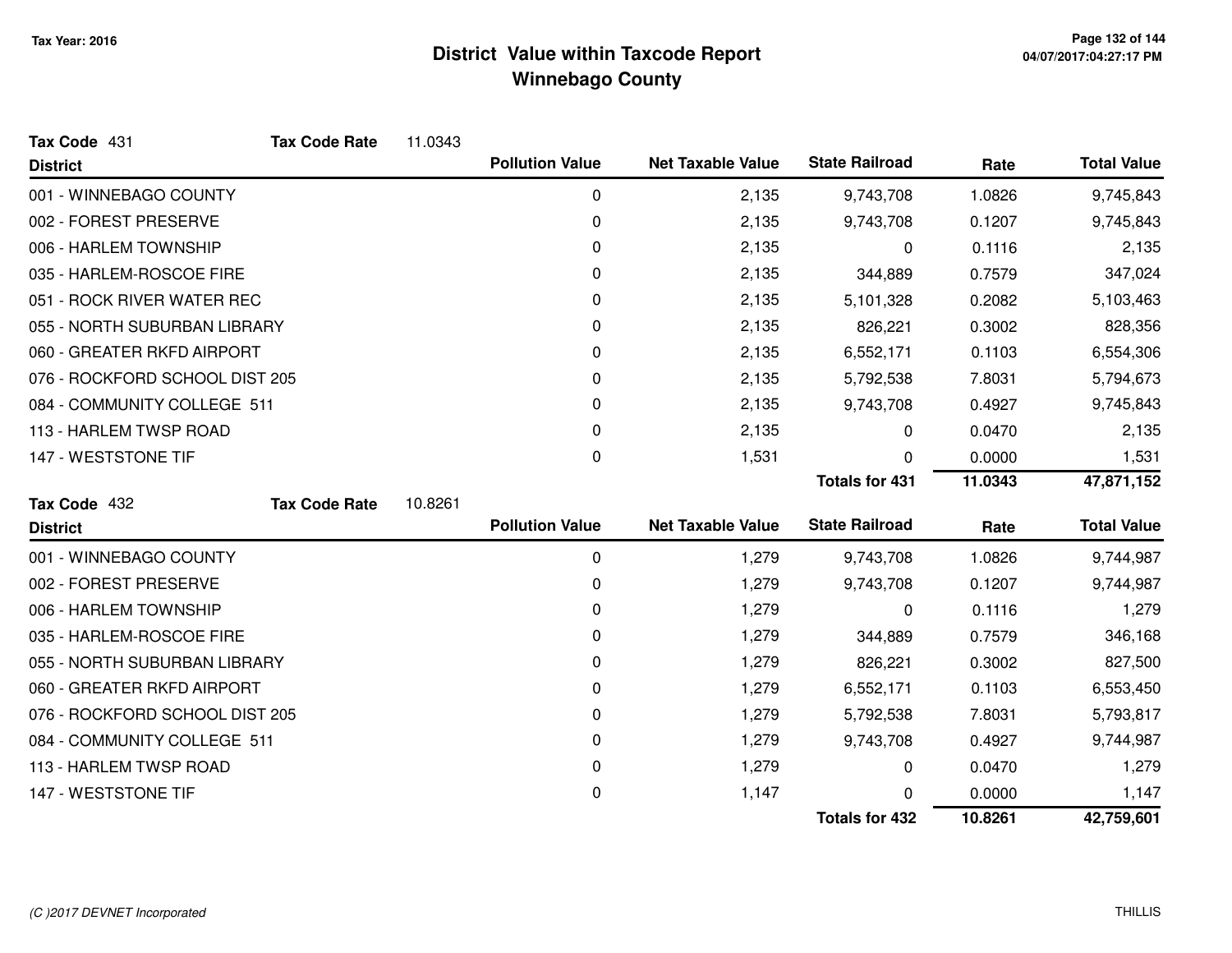| Tax Code 433                 | <b>Tax Code Rate</b> | 11.4960 |                        |                          |                       |         |                    |
|------------------------------|----------------------|---------|------------------------|--------------------------|-----------------------|---------|--------------------|
| <b>District</b>              |                      |         | <b>Pollution Value</b> | <b>Net Taxable Value</b> | <b>State Railroad</b> | Rate    | <b>Total Value</b> |
| 001 - WINNEBAGO COUNTY       |                      |         | 0                      | 1,324,524                | 9,743,708             | 1.0826  | 11,068,232         |
| 002 - FOREST PRESERVE        |                      |         | 0                      | 1,324,524                | 9,743,708             | 0.1207  | 11,068,232         |
| 006 - HARLEM TOWNSHIP        |                      |         | 0                      | 1,324,524                | 0                     | 0.1116  | 1,324,524          |
| 020 - MACHESNEY PARK VILLAGE |                      |         | 0                      | 1,324,524                | 0                     | 0.0000  | 1,324,524          |
| 035 - HARLEM-ROSCOE FIRE     |                      |         | 0                      | 1,324,524                | 344,889               | 0.7579  | 1,669,413          |
| 051 - ROCK RIVER WATER REC   |                      |         | 0                      | 1,324,524                | 5,101,328             | 0.2082  | 6,425,852          |
| 055 - NORTH SUBURBAN LIBRARY |                      |         | 0                      | 1,324,524                | 826,221               | 0.3002  | 2,150,745          |
| 060 - GREATER RKFD AIRPORT   |                      |         | 0                      | 1,324,524                | 6,552,171             | 0.1103  | 7,876,695          |
| 070 - HARLEM SCHOOL DIST 122 |                      |         | 0                      | 1,324,524                | 504,859               | 8.2648  | 1,829,383          |
| 084 - COMMUNITY COLLEGE 511  |                      |         | 0                      | 1,324,524                | 9,743,708             | 0.4927  | 11,068,232         |
| 113 - HARLEM TWSP ROAD       |                      |         | 0                      | 1,324,524                | 0                     | 0.0470  | 1,324,524          |
| 148 - NORTH WILLOW CREEK TIF |                      |         | 0                      | 127,482                  | $\Omega$              | 0.0000  | 127,482            |
|                              |                      |         |                        |                          | <b>Totals for 433</b> | 11.4960 | 57,257,838         |
| Tax Code 434                 | <b>Tax Code Rate</b> | 11.4960 |                        |                          |                       |         |                    |
| <b>District</b>              |                      |         | <b>Pollution Value</b> | <b>Net Taxable Value</b> | <b>State Railroad</b> | Rate    | <b>Total Value</b> |
| 001 - WINNEBAGO COUNTY       |                      |         | 0                      | 190,578                  | 9,743,708             | 1.0826  | 9,934,286          |
| 002 - FOREST PRESERVE        |                      |         | 0                      | 190,578                  | 9,743,708             | 0.1207  | 9,934,286          |
| 006 - HARLEM TOWNSHIP        |                      |         | 0                      | 190,578                  | 0                     | 0.1116  | 190,578            |
| 035 - HARLEM-ROSCOE FIRE     |                      |         | 0                      | 190,578                  | 344,889               | 0.7579  | 535,467            |
| 051 - ROCK RIVER WATER REC   |                      |         | 0                      | 190,578                  | 5,101,328             | 0.2082  | 5,291,906          |
| 055 - NORTH SUBURBAN LIBRARY |                      |         | 0                      | 190,578                  | 826,221               | 0.3002  | 1,016,799          |
| 060 - GREATER RKFD AIRPORT   |                      |         | 0                      | 190,578                  | 6,552,171             | 0.1103  | 6,742,749          |
| 070 - HARLEM SCHOOL DIST 122 |                      |         | 0                      | 190,578                  | 504,859               | 8.2648  | 695,437            |
| 084 - COMMUNITY COLLEGE 511  |                      |         | 0                      | 190,578                  | 9,743,708             | 0.4927  | 9,934,286          |
| 113 - HARLEM TWSP ROAD       |                      |         | 0                      | 190,578                  | 0                     | 0.0470  | 190,578            |
| 149 - SOUTH WILLOW CREEK TIF |                      |         | 0                      | 0                        | 0                     | 0.0000  | 0                  |
|                              |                      |         |                        |                          | <b>Totals for 434</b> | 11.4960 | 44,466,372         |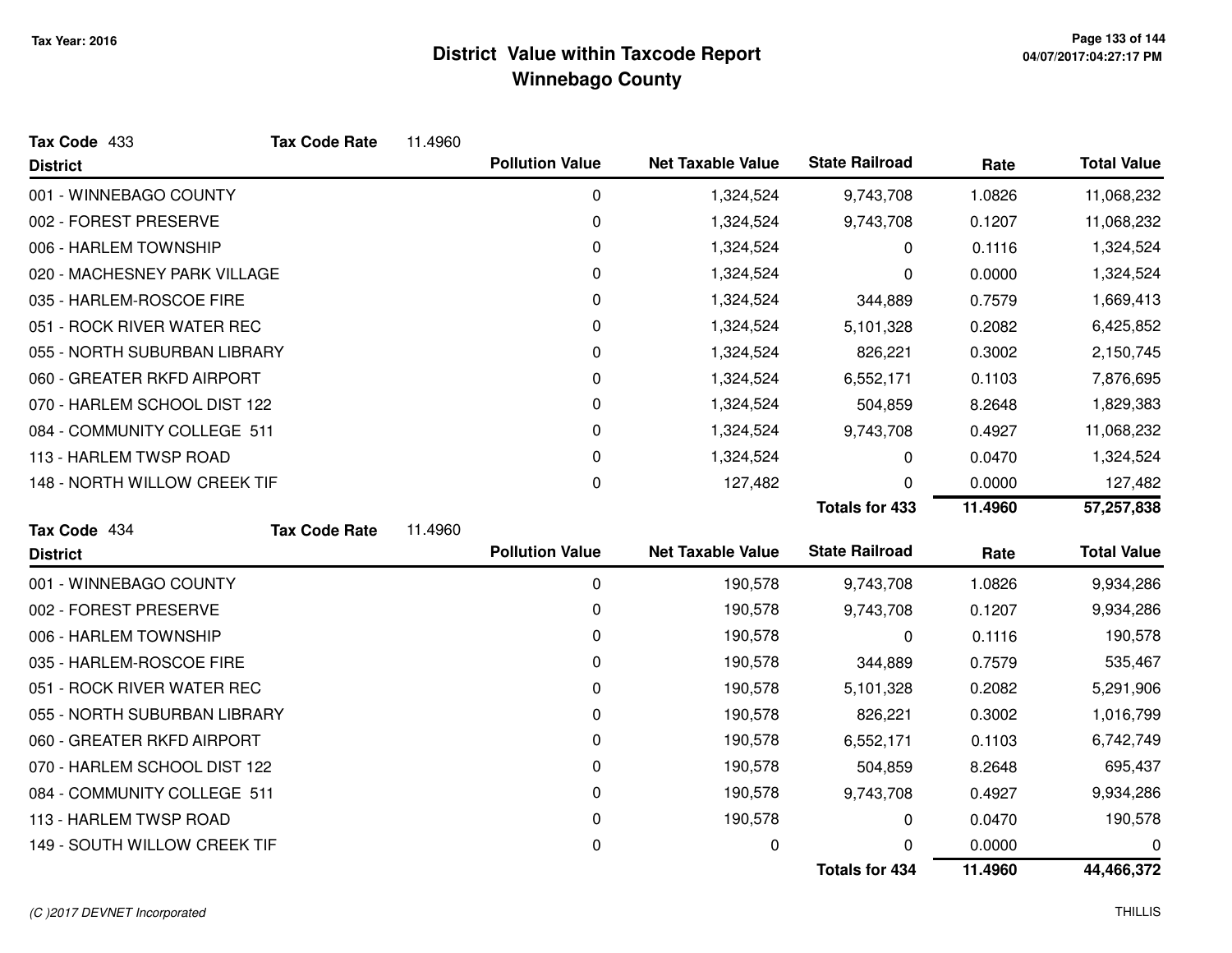| Tax Code 435                   | <b>Tax Code Rate</b> | 11.4960 |                        |                          |                       |         |                    |
|--------------------------------|----------------------|---------|------------------------|--------------------------|-----------------------|---------|--------------------|
| <b>District</b>                |                      |         | <b>Pollution Value</b> | <b>Net Taxable Value</b> | <b>State Railroad</b> | Rate    | <b>Total Value</b> |
| 001 - WINNEBAGO COUNTY         |                      |         | 0                      | 5,775,192                | 9,743,708             | 1.0826  | 15,518,900         |
| 002 - FOREST PRESERVE          |                      |         | 0                      | 5,775,192                | 9,743,708             | 0.1207  | 15,518,900         |
| 006 - HARLEM TOWNSHIP          |                      |         | 0                      | 5,775,192                | 0                     | 0.1116  | 5,775,192          |
| 020 - MACHESNEY PARK VILLAGE   |                      |         | 0                      | 5,775,192                | 0                     | 0.0000  | 5,775,192          |
| 035 - HARLEM-ROSCOE FIRE       |                      |         | 0                      | 5,775,192                | 344,889               | 0.7579  | 6,120,081          |
| 051 - ROCK RIVER WATER REC     |                      |         | 0                      | 5,775,192                | 5,101,328             | 0.2082  | 10,876,520         |
| 055 - NORTH SUBURBAN LIBRARY   |                      |         | 0                      | 5,775,192                | 826,221               | 0.3002  | 6,601,413          |
| 060 - GREATER RKFD AIRPORT     |                      |         | 0                      | 5,775,192                | 6,552,171             | 0.1103  | 12,327,363         |
| 070 - HARLEM SCHOOL DIST 122   |                      |         | 0                      | 5,775,192                | 504,859               | 8.2648  | 6,280,051          |
| 084 - COMMUNITY COLLEGE 511    |                      |         | 0                      | 5,775,192                | 9,743,708             | 0.4927  | 15,518,900         |
| 113 - HARLEM TWSP ROAD         |                      |         | 0                      | 5,775,192                | 0                     | 0.0470  | 5,775,192          |
| 149 - SOUTH WILLOW CREEK TIF   |                      |         | 0                      | 2,096,510                | 0                     | 0.0000  | 2,096,510          |
|                                |                      |         |                        |                          | <b>Totals for 435</b> | 11.4960 | 108,184,214        |
| Tax Code 438                   | <b>Tax Code Rate</b> | 11.1005 |                        |                          |                       |         |                    |
| <b>District</b>                |                      |         | <b>Pollution Value</b> | <b>Net Taxable Value</b> | <b>State Railroad</b> | Rate    | <b>Total Value</b> |
| 001 - WINNEBAGO COUNTY         |                      |         | $\mathbf 0$            | 476,606                  | 9,743,708             | 1.0826  | 10,220,314         |
| 002 - FOREST PRESERVE          |                      |         | 0                      | 476,606                  | 9,743,708             | 0.1207  | 10,220,314         |
| 011 - ROCKFORD TOWNSHIP        |                      |         | 0                      | 476,606                  | 4,541,778             | 0.1455  | 5,018,384          |
| 036 - NEW MILFORD FIRE         |                      |         | 0                      | 476,606                  | 43,474                | 0.7996  | 520,080            |
| 054 - CHERRY VALLEY LIBRARY    |                      |         | 0                      | 476,606                  | 1,049,309             | 0.3973  | 1,525,915          |
| 060 - GREATER RKFD AIRPORT     |                      |         | 0                      | 476,606                  | 6,552,171             | 0.1103  | 7,028,777          |
| 076 - ROCKFORD SCHOOL DIST 205 |                      |         | 0                      | 476,606                  | 5,792,538             | 7.8031  | 6,269,144          |
| 084 - COMMUNITY COLLEGE 511    |                      |         | 0                      | 476,606                  | 9,743,708             | 0.4927  | 10,220,314         |
| 118 - ROCKFORD TWSP ROAD       |                      |         | 0                      | 476,606                  | 4,541,778             | 0.1487  | 5,018,384          |
| 151 - I-39 / BAXTER ROAD TIF   |                      |         | 0                      | 40,349                   | ∩                     | 0.0000  | 40,349             |
|                                |                      |         |                        |                          | <b>Totals for 438</b> | 11.1005 | 56,081,975         |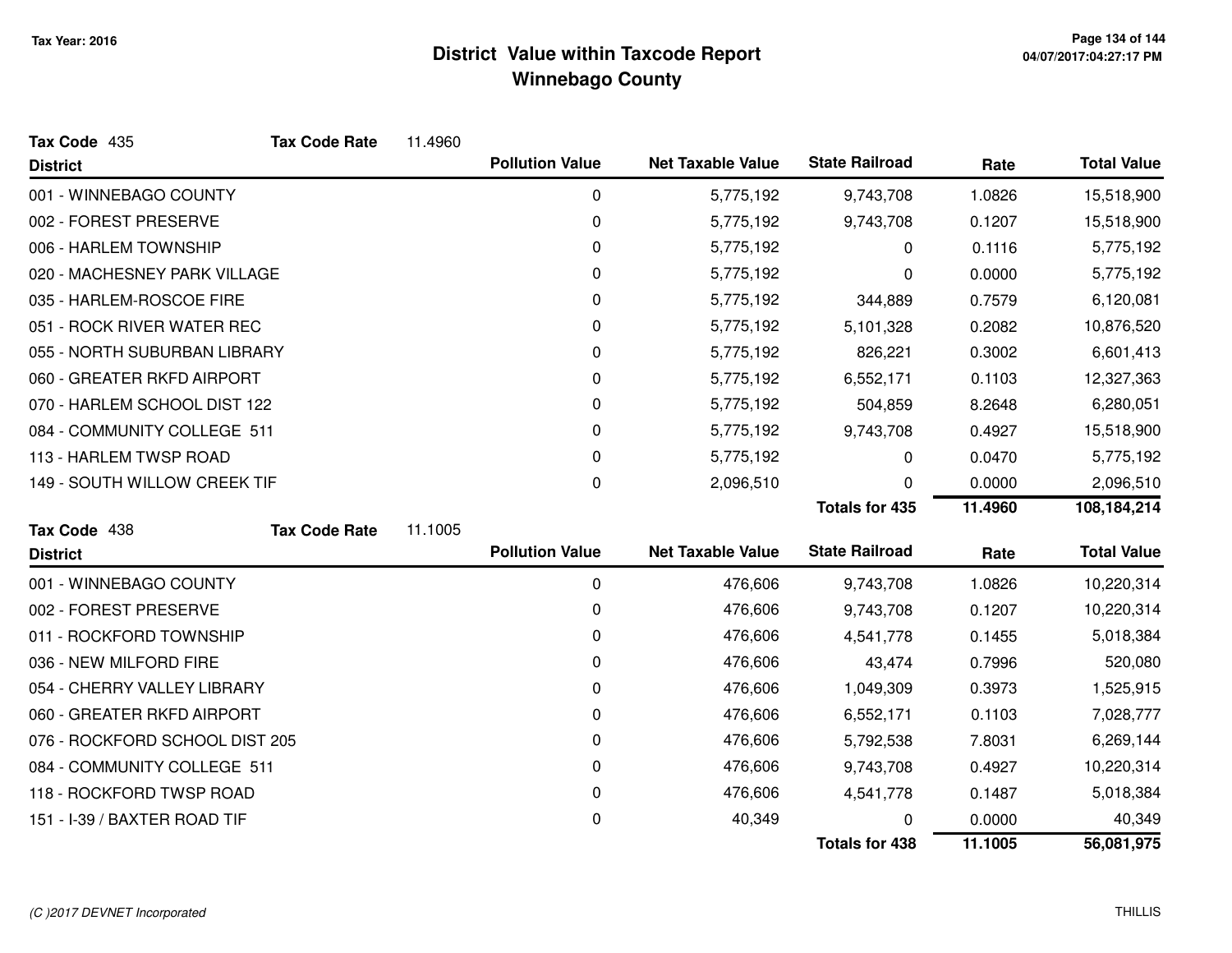| Tax Code 439                   | <b>Tax Code Rate</b> | 11.3186 |                        |                          |                       |         |                    |
|--------------------------------|----------------------|---------|------------------------|--------------------------|-----------------------|---------|--------------------|
| <b>District</b>                |                      |         | <b>Pollution Value</b> | <b>Net Taxable Value</b> | <b>State Railroad</b> | Rate    | <b>Total Value</b> |
| 001 - WINNEBAGO COUNTY         |                      |         | 0                      | 414,312                  | 9,743,708             | 1.0826  | 10,158,020         |
| 002 - FOREST PRESERVE          |                      |         | 0                      | 414,312                  | 9,743,708             | 0.1207  | 10,158,020         |
| 011 - ROCKFORD TOWNSHIP        |                      |         | 0                      | 414,312                  | 4,541,778             | 0.1455  | 4,956,090          |
| 017 - CHERRY VALLEY VILLAGE    |                      |         | 0                      | 414,312                  | 178,660               | 0.0000  | 592,972            |
| 031 - CHERRY VALLEY FIRE       |                      |         | 0                      | 414,312                  | 985,287               | 1.0177  | 1,399,599          |
| 054 - CHERRY VALLEY LIBRARY    |                      |         | 0                      | 414,312                  | 1,049,309             | 0.3973  | 1,463,621          |
| 060 - GREATER RKFD AIRPORT     |                      |         | 0                      | 414,312                  | 6,552,171             | 0.1103  | 6,966,483          |
| 076 - ROCKFORD SCHOOL DIST 205 |                      |         | 0                      | 414,312                  | 5,792,538             | 7.8031  | 6,206,850          |
| 084 - COMMUNITY COLLEGE 511    |                      |         | 0                      | 414,312                  | 9,743,708             | 0.4927  | 10,158,020         |
| 118 - ROCKFORD TWSP ROAD       |                      |         | 0                      | 414,312                  | 4,541,778             | 0.1487  | 4,956,090          |
| 151 - I-39 / BAXTER ROAD TIF   |                      |         | 0                      | 22,937                   | 0                     | 0.0000  | 22,937             |
|                                |                      |         |                        |                          | <b>Totals for 439</b> | 11.3186 | 57,038,702         |
| Tax Code 440                   | <b>Tax Code Rate</b> | 11.4382 |                        |                          |                       |         |                    |
| <b>District</b>                |                      |         | <b>Pollution Value</b> | <b>Net Taxable Value</b> | <b>State Railroad</b> | Rate    | <b>Total Value</b> |
| 001 - WINNEBAGO COUNTY         |                      |         | 0                      | 26,046                   | 9,743,708             | 1.0826  | 9,769,754          |
| 002 - FOREST PRESERVE          |                      |         | 0                      | 26,046                   | 9,743,708             | 0.1207  | 9,769,754          |
| 004 - CHERRY VALLEY TOWNSHIP   |                      |         | 0                      | 26,046                   | 1,650,291             | 0.1404  | 1,676,337          |
| 017 - CHERRY VALLEY VILLAGE    |                      |         | 0                      | 26,046                   | 178,660               | 0.0000  | 204,706            |
| 031 - CHERRY VALLEY FIRE       |                      |         | 0                      | 26,046                   | 985,287               | 1.0177  | 1,011,333          |
| 054 - CHERRY VALLEY LIBRARY    |                      |         | 0                      | 26,046                   | 1,049,309             | 0.3973  | 1,075,355          |
| 060 - GREATER RKFD AIRPORT     |                      |         | 0                      | 26,046                   | 6,552,171             | 0.1103  | 6,578,217          |
| 076 - ROCKFORD SCHOOL DIST 205 |                      |         | 0                      | 26,046                   | 5,792,538             | 7.8031  | 5,818,584          |
| 084 - COMMUNITY COLLEGE 511    |                      |         | 0                      | 26,046                   | 9,743,708             | 0.4927  | 9,769,754          |
| 111 - CHERRY VALLEY TWSP ROAD  |                      |         | 0                      | 26,046                   | 1,650,291             | 0.2734  | 1,676,337          |
| 151 - I-39 / BAXTER ROAD TIF   |                      |         | 0                      | 2,505,500                |                       | 0.0000  | 2,505,500          |
|                                |                      |         |                        |                          | <b>Totals for 440</b> | 11.4382 | 49,855,631         |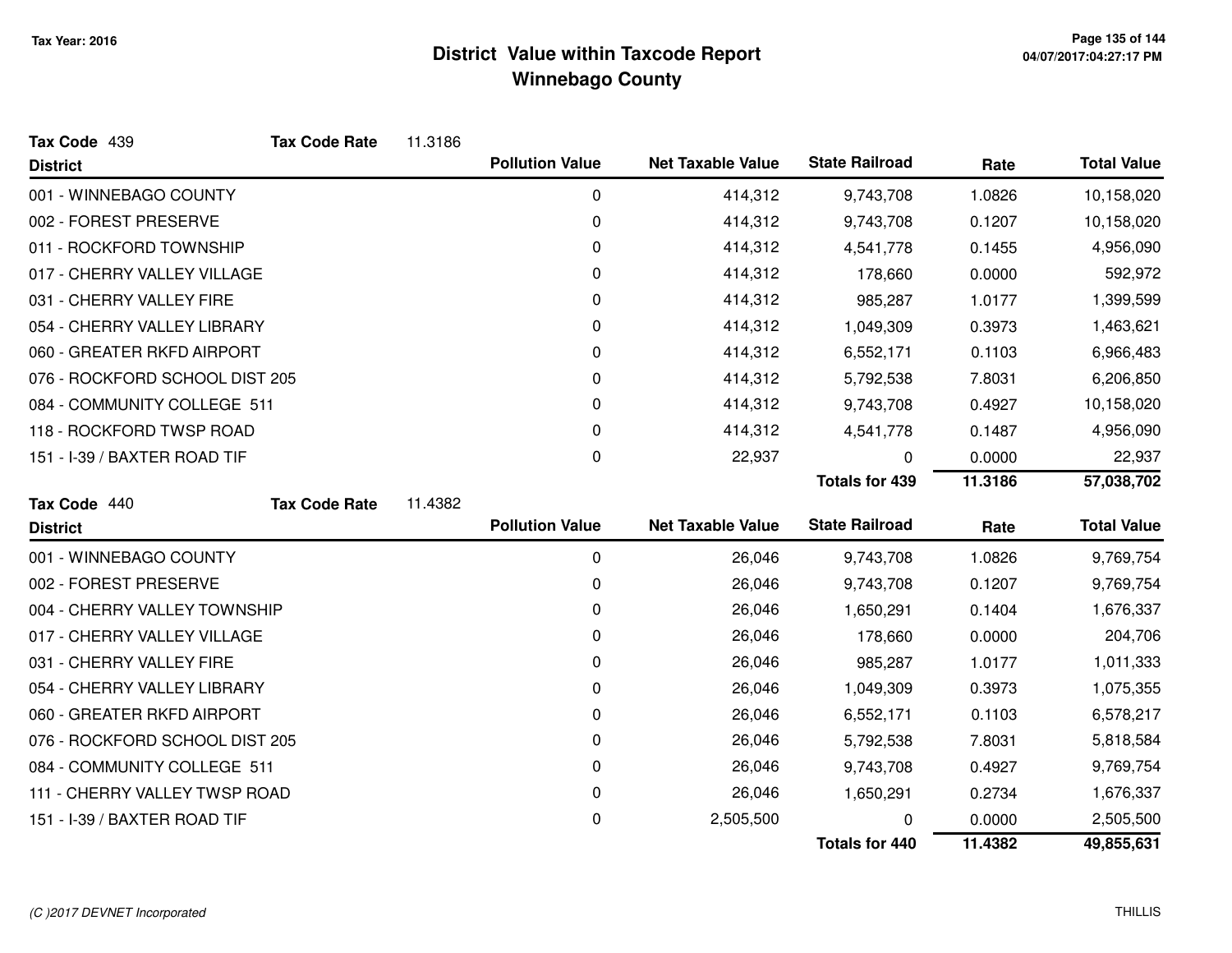| Tax Code 441                   | <b>Tax Code Rate</b> | 11.1005 |                        |                          |                       |         |                    |
|--------------------------------|----------------------|---------|------------------------|--------------------------|-----------------------|---------|--------------------|
| <b>District</b>                |                      |         | <b>Pollution Value</b> | <b>Net Taxable Value</b> | <b>State Railroad</b> | Rate    | <b>Total Value</b> |
| 001 - WINNEBAGO COUNTY         |                      |         | $\mathbf 0$            | 371,955                  | 9,743,708             | 1.0826  | 10,115,663         |
| 002 - FOREST PRESERVE          |                      |         | 0                      | 371,955                  | 9,743,708             | 0.1207  | 10,115,663         |
| 011 - ROCKFORD TOWNSHIP        |                      |         | 0                      | 371,955                  | 4,541,778             | 0.1455  | 4,913,733          |
| 021 - NEW MILFORD VILLAGE      |                      |         | 0                      | 371,955                  | 0                     | 0.0000  | 371,955            |
| 036 - NEW MILFORD FIRE         |                      |         | 0                      | 371,955                  | 43,474                | 0.7996  | 415,429            |
| 054 - CHERRY VALLEY LIBRARY    |                      |         | 0                      | 371,955                  | 1,049,309             | 0.3973  | 1,421,264          |
| 060 - GREATER RKFD AIRPORT     |                      |         | 0                      | 371,955                  | 6,552,171             | 0.1103  | 6,924,126          |
| 076 - ROCKFORD SCHOOL DIST 205 |                      |         | 0                      | 371,955                  | 5,792,538             | 7.8031  | 6,164,493          |
| 084 - COMMUNITY COLLEGE 511    |                      |         | 0                      | 371,955                  | 9,743,708             | 0.4927  | 10,115,663         |
| 118 - ROCKFORD TWSP ROAD       |                      |         | 0                      | 371,955                  | 4,541,778             | 0.1487  | 4,913,733          |
| 151 - I-39 / BAXTER ROAD TIF   |                      |         | 0                      | 18,081                   | 0                     | 0.0000  | 18,081             |
|                                |                      |         |                        |                          | <b>Totals for 441</b> | 11.1005 | 55,489,803         |
| Tax Code 442                   | <b>Tax Code Rate</b> | 11.8925 |                        |                          |                       |         |                    |
| <b>District</b>                |                      |         | <b>Pollution Value</b> | <b>Net Taxable Value</b> | <b>State Railroad</b> | Rate    | <b>Total Value</b> |
|                                |                      |         |                        |                          |                       |         |                    |
| 001 - WINNEBAGO COUNTY         |                      |         | $\mathbf 0$            | 971,120                  | 9,743,708             | 1.0826  | 10,714,828         |
| 002 - FOREST PRESERVE          |                      |         | 0                      | 971,120                  | 9,743,708             | 0.1207  | 10,714,828         |
| 006 - HARLEM TOWNSHIP          |                      |         | 0                      | 971,120                  | 0                     | 0.1116  | 971,120            |
| 019 - LOVES PARK CITY          |                      |         | 0                      | 971,120                  | 0                     | 0.0000  | 971,120            |
| 046 - ROCKFORD PARK DISTRICT   |                      |         | 0                      | 971,120                  | 4,783,591             | 1.1544  | 5,754,711          |
| 051 - ROCK RIVER WATER REC     |                      |         | 0                      | 971,120                  | 5,101,328             | 0.2082  | 6,072,448          |
| 055 - NORTH SUBURBAN LIBRARY   |                      |         | 0                      | 971,120                  | 826,221               | 0.3002  | 1,797,341          |
| 060 - GREATER RKFD AIRPORT     |                      |         | 0                      | 971,120                  | 6,552,171             | 0.1103  | 7,523,291          |
| 070 - HARLEM SCHOOL DIST 122   |                      |         | 0                      | 971,120                  | 504,859               | 8.2648  | 1,475,979          |
| 084 - COMMUNITY COLLEGE 511    |                      |         | 0                      | 971,120                  | 9,743,708             | 0.4927  | 10,714,828         |
| 113 - HARLEM TWSP ROAD         |                      |         | 0                      | 971,120                  | 0                     | 0.0470  | 971,120            |
| 152 - ZENITH CUTTER TIF        |                      |         | 0                      | 9,633,508                | O                     | 0.0000  | 9,633,508          |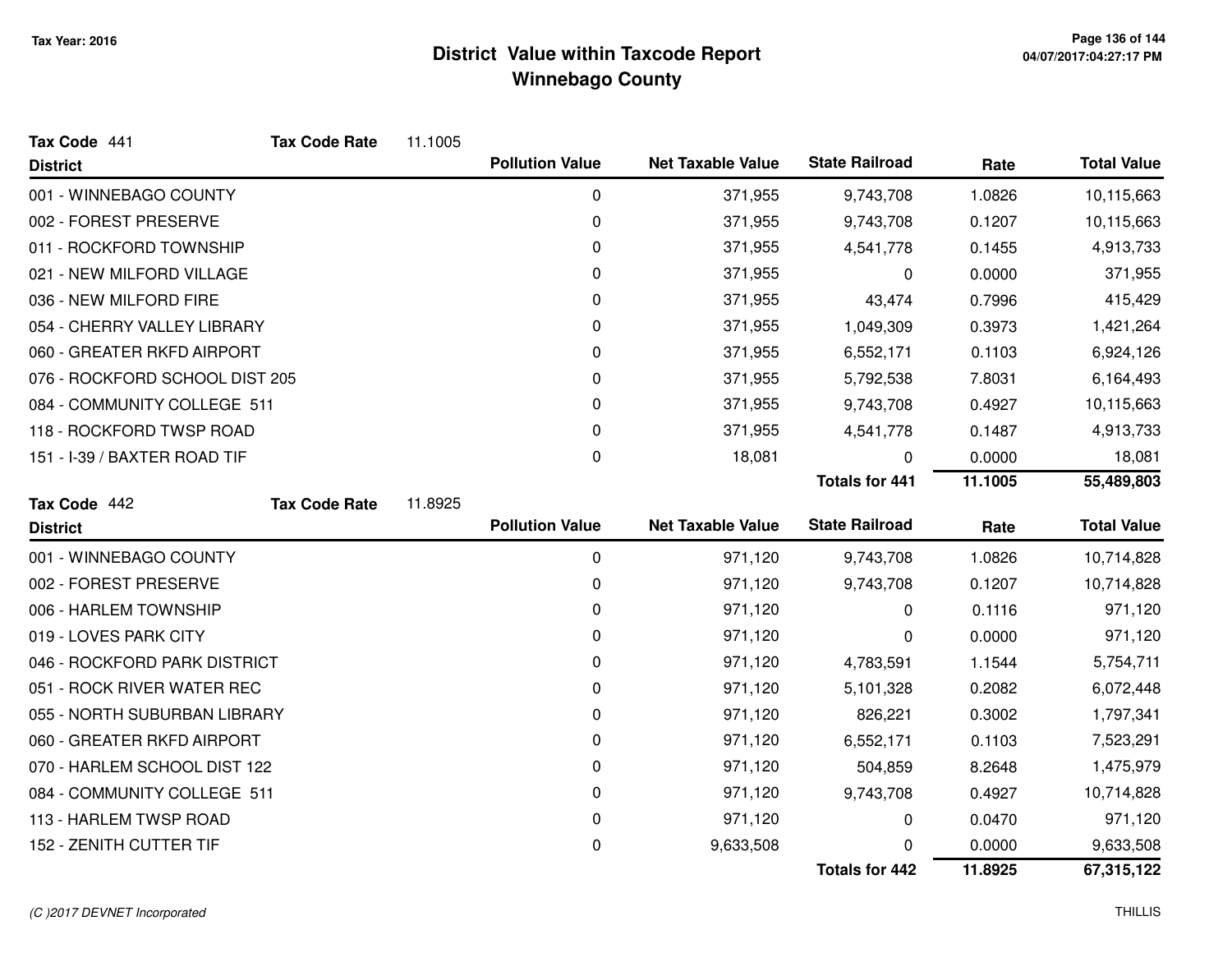| Tax Code 443                   | <b>Tax Code Rate</b> | 10.0682 |                        |                          |                       |         |                    |
|--------------------------------|----------------------|---------|------------------------|--------------------------|-----------------------|---------|--------------------|
| <b>District</b>                |                      |         | <b>Pollution Value</b> | <b>Net Taxable Value</b> | <b>State Railroad</b> | Rate    | <b>Total Value</b> |
| 001 - WINNEBAGO COUNTY         |                      |         | 0                      | 53,848                   | 9,743,708             | 1.0826  | 9,797,556          |
| 002 - FOREST PRESERVE          |                      |         | $\mathbf 0$            | 53,848                   | 9,743,708             | 0.1207  | 9,797,556          |
| 006 - HARLEM TOWNSHIP          |                      |         | 0                      | 53,848                   | 0                     | 0.1116  | 53,848             |
| 019 - LOVES PARK CITY          |                      |         | $\Omega$               | 53,848                   | 0                     | 0.0000  | 53,848             |
| 055 - NORTH SUBURBAN LIBRARY   |                      |         | 0                      | 53,848                   | 826,221               | 0.3002  | 880,069            |
| 060 - GREATER RKFD AIRPORT     |                      |         | 0                      | 53,848                   | 6,552,171             | 0.1103  | 6,606,019          |
| 076 - ROCKFORD SCHOOL DIST 205 |                      |         | 0                      | 53,848                   | 5,792,538             | 7.8031  | 5,846,386          |
| 084 - COMMUNITY COLLEGE 511    |                      |         | $\mathbf 0$            | 53,848                   | 9,743,708             | 0.4927  | 9,797,556          |
| 113 - HARLEM TWSP ROAD         |                      |         | 0                      | 53,848                   | 0                     | 0.0470  | 53,848             |
| 153 - SPRING CREEK LAKES TIF   |                      |         | $\mathbf 0$            | 35,049                   | 0                     | 0.0000  | 35,049             |
|                                |                      |         |                        |                          | <b>Totals for 443</b> | 10.0682 | 42,921,735         |
| Tax Code 444                   | <b>Tax Code Rate</b> | 11.4308 |                        |                          |                       |         |                    |
| <b>District</b>                |                      |         | <b>Pollution Value</b> | <b>Net Taxable Value</b> | <b>State Railroad</b> | Rate    | <b>Total Value</b> |
| 001 - WINNEBAGO COUNTY         |                      |         | 0                      | 13,449                   | 9,743,708             | 1.0826  | 9,757,157          |
| 002 - FOREST PRESERVE          |                      |         | $\mathbf 0$            | 13,449                   | 9,743,708             | 0.1207  | 9,757,157          |
| 006 - HARLEM TOWNSHIP          |                      |         | 0                      | 13,449                   | 0                     | 0.1116  | 13,449             |
| 019 - LOVES PARK CITY          |                      |         | $\mathbf 0$            | 13,449                   | 0                     | 0.0000  | 13,449             |
| 046 - ROCKFORD PARK DISTRICT   |                      |         | 0                      | 13,449                   | 4,783,591             | 1.1544  | 4,797,040          |
| 051 - ROCK RIVER WATER REC     |                      |         | 0                      | 13,449                   | 5,101,328             | 0.2082  | 5,114,777          |
| 055 - NORTH SUBURBAN LIBRARY   |                      |         | $\mathbf 0$            | 13,449                   | 826,221               | 0.3002  | 839,670            |
| 060 - GREATER RKFD AIRPORT     |                      |         | 0                      | 13,449                   | 6,552,171             | 0.1103  | 6,565,620          |
| 076 - ROCKFORD SCHOOL DIST 205 |                      |         | 0                      | 13,449                   | 5,792,538             | 7.8031  | 5,805,987          |
| 084 - COMMUNITY COLLEGE 511    |                      |         | $\mathbf 0$            | 13,449                   | 9,743,708             | 0.4927  | 9,757,157          |
| 113 - HARLEM TWSP ROAD         |                      |         | 0                      | 13,449                   | 0                     | 0.0470  | 13,449             |
| 153 - SPRING CREEK LAKES TIF   |                      |         | $\mathbf 0$            | 53,658                   | ∩                     | 0.0000  | 53,658             |
|                                |                      |         |                        |                          | <b>Totals for 444</b> | 11.4308 | 52,488,570         |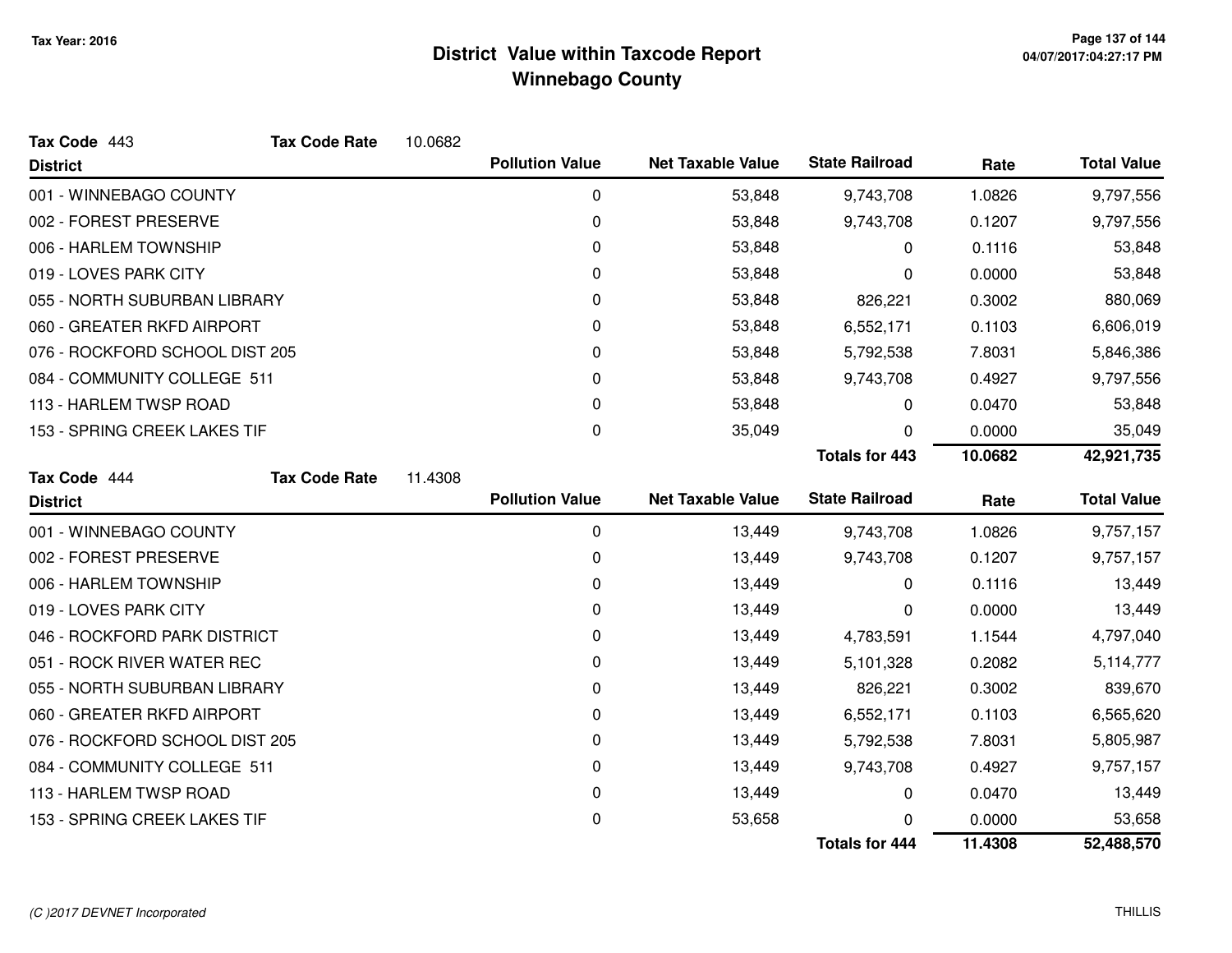| Tax Code 447                     | <b>Tax Code Rate</b> | 10.5617 |                        |                          |                       |         |                    |
|----------------------------------|----------------------|---------|------------------------|--------------------------|-----------------------|---------|--------------------|
| <b>District</b>                  |                      |         | <b>Pollution Value</b> | <b>Net Taxable Value</b> | <b>State Railroad</b> | Rate    | <b>Total Value</b> |
| 001 - WINNEBAGO COUNTY           |                      |         | 0                      | 390,181                  | 9,743,708             | 1.0826  | 10,133,889         |
| 002 - FOREST PRESERVE            |                      |         | 0                      | 390,181                  | 9,743,708             | 0.1207  | 10,133,889         |
| 013 - ROSCOE TOWNSHIP            |                      |         | 0                      | 390,181                  | 629,087               | 0.1472  | 1,019,268          |
| 025 - ROSCOE VILLAGE             |                      |         | 0                      | 390,181                  | 0                     | 0.6578  | 390,181            |
| 035 - HARLEM-ROSCOE FIRE         |                      |         | 0                      | 390,181                  | 344,889               | 0.7579  | 735,070            |
| 055 - NORTH SUBURBAN LIBRARY     |                      |         | 0                      | 390,181                  | 826,221               | 0.3002  | 1,216,402          |
| 071 - KINNIKINNICK SD #131       |                      |         | 0                      | 390,181                  | 85,354                | 4.2703  | 475,535            |
| 077 - HONONEGAH HIGH SD #207     |                      |         | 0                      | 390,181                  | 473,437               | 2.5511  | 863,618            |
| 084 - COMMUNITY COLLEGE 511      |                      |         | 0                      | 390,181                  | 9,743,708             | 0.4927  | 10,133,889         |
| 120 - ROSCOE TWSP ROAD           |                      |         | 0                      | 390,181                  | 629,087               | 0.1812  | 1,019,268          |
| 154 - FORMER WARNER ELECTRIC TIF |                      |         | 0                      | 70,160                   | 0                     | 0.0000  | 70,160             |
|                                  |                      |         |                        |                          | <b>Totals for 447</b> | 10.5617 | 36,191,169         |
| Tax Code 448                     | <b>Tax Code Rate</b> | 11.5664 |                        |                          |                       |         |                    |
| <b>District</b>                  |                      |         | <b>Pollution Value</b> | <b>Net Taxable Value</b> | <b>State Railroad</b> | Rate    | <b>Total Value</b> |
| 001 - WINNEBAGO COUNTY           |                      |         | $\mathbf 0$            | 11,686                   | 9,743,708             | 1.0826  | 9,755,394          |
| 002 - FOREST PRESERVE            |                      |         | 0                      | 11,686                   | 9,743,708             | 0.1207  | 9,755,394          |
| 011 - ROCKFORD TOWNSHIP          |                      |         | 0                      | 11,686                   | 4,541,778             | 0.1455  | 4,553,464          |
| 019 - LOVES PARK CITY            |                      |         | 0                      | 11,686                   | 0                     | 0.0000  | 11,686             |
| 046 - ROCKFORD PARK DISTRICT     |                      |         | 0                      | 11,686                   | 4,783,591             | 1.1544  | 4,795,277          |
| 051 - ROCK RIVER WATER REC       |                      |         | 0                      | 11,686                   | 5,101,328             | 0.2082  | 5,113,014          |
| 055 - NORTH SUBURBAN LIBRARY     |                      |         | 0                      | 11,686                   | 826,221               | 0.3002  | 837,907            |
|                                  |                      |         |                        |                          |                       |         |                    |
| 060 - GREATER RKFD AIRPORT       |                      |         | 0                      | 11,686                   | 6,552,171             | 0.1103  | 6,563,857          |
| 076 - ROCKFORD SCHOOL DIST 205   |                      |         | 0                      | 11,686                   | 5,792,538             | 7.8031  | 5,804,224          |
| 084 - COMMUNITY COLLEGE 511      |                      |         | 0                      | 11,686                   | 9,743,708             | 0.4927  | 9,755,394          |
| 118 - ROCKFORD TWSP ROAD         |                      |         | 0                      | 11,686                   | 4,541,778             | 0.1487  | 4,553,464          |
| 153 - SPRING CREEK LAKES TIF     |                      |         | 0                      | 107,190                  |                       | 0.0000  | 107,190            |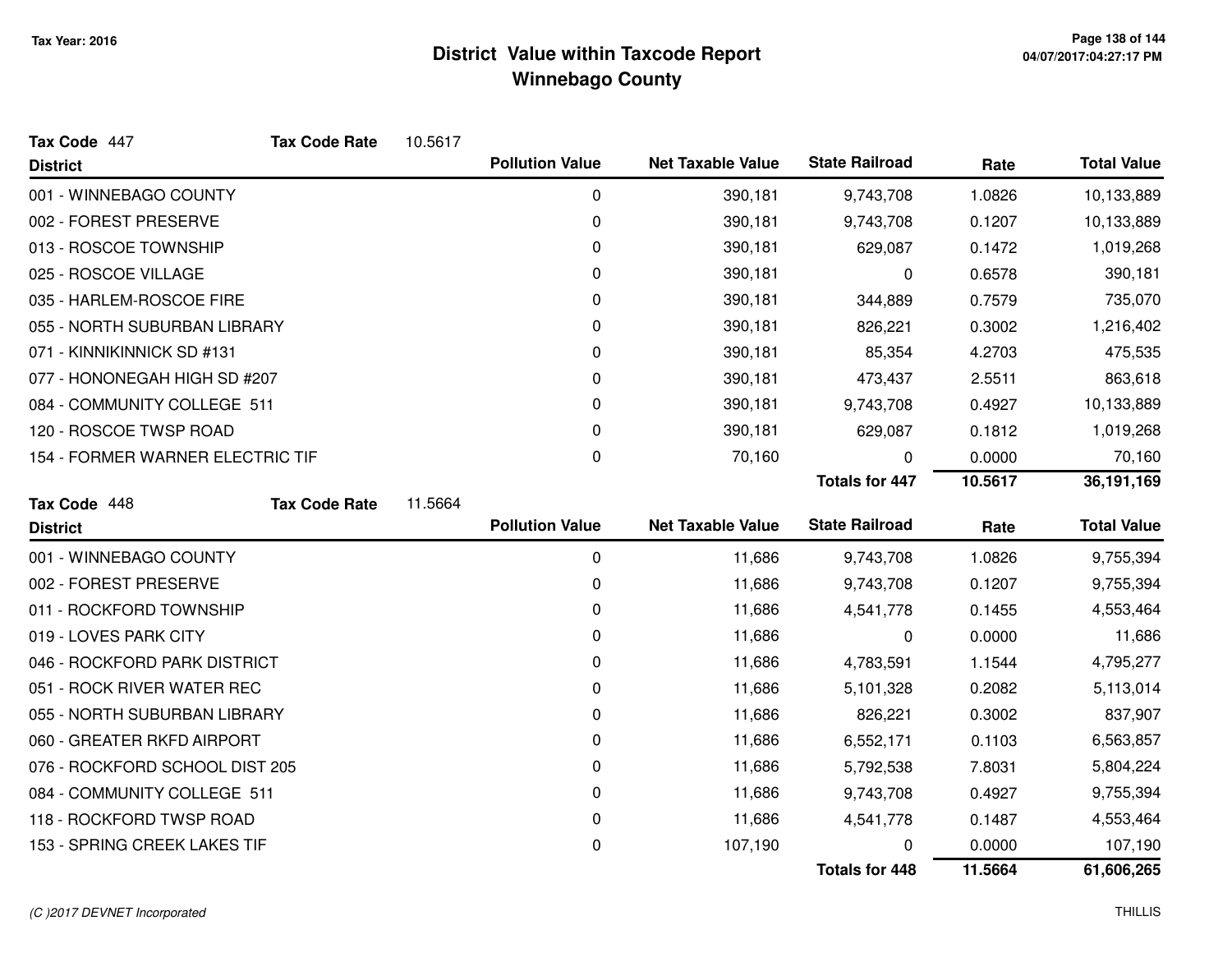| Tax Code 450                       | <b>Tax Code Rate</b> | 15.1059 |                        |                          |                       |         |                    |
|------------------------------------|----------------------|---------|------------------------|--------------------------|-----------------------|---------|--------------------|
| <b>District</b>                    |                      |         | <b>Pollution Value</b> | <b>Net Taxable Value</b> | <b>State Railroad</b> | Rate    | <b>Total Value</b> |
| 001 - WINNEBAGO COUNTY             |                      |         | 0                      | 194,318                  | 9,743,708             | 1.0826  | 9,938,026          |
| 002 - FOREST PRESERVE              |                      |         | 0                      | 194,318                  | 9,743,708             | 0.1207  | 9,938,026          |
| 011 - ROCKFORD TOWNSHIP            |                      |         | 0                      | 194,318                  | 4,541,778             | 0.1455  | 4,736,096          |
| 023 - ROCKFORD CITY                |                      |         | 0                      | 194,318                  | 3,783,711             | 3.3207  | 3,978,029          |
| 046 - ROCKFORD PARK DISTRICT       |                      |         | 0                      | 194,318                  | 4,783,591             | 1.1544  | 4,977,909          |
| 051 - ROCK RIVER WATER REC         |                      |         | 0                      | 194,318                  | 5,101,328             | 0.2082  | 5,295,646          |
| 059 - ROCKFORD CITY LIBRARY        |                      |         | 0                      | 194,318                  | 3,783,711             | 0.5190  | 3,978,029          |
| 060 - GREATER RKFD AIRPORT         |                      |         | 0                      | 194,318                  | 6,552,171             | 0.1103  | 6,746,489          |
| 076 - ROCKFORD SCHOOL DIST 205     |                      |         | 0                      | 194,318                  | 5,792,538             | 7.8031  | 5,986,856          |
| 084 - COMMUNITY COLLEGE 511        |                      |         | 0                      | 194,318                  | 9,743,708             | 0.4927  | 9,938,026          |
| 118 - ROCKFORD TWSP ROAD           |                      |         | 0                      | 194,318                  | 4,541,778             | 0.1487  | 4,736,096          |
| 157 - JEFFERSON / NORTH 3RD ST TIF |                      |         | 0                      | 104,817                  | 0                     | 0.0000  | 104,817            |
|                                    |                      |         |                        |                          | <b>Totals for 450</b> | 15.1059 | 70,354,045         |
| Tax Code 451                       | <b>Tax Code Rate</b> | 15.1059 |                        |                          |                       |         |                    |
| <b>District</b>                    |                      |         | <b>Pollution Value</b> | <b>Net Taxable Value</b> | <b>State Railroad</b> | Rate    | <b>Total Value</b> |
| 001 - WINNEBAGO COUNTY             |                      |         | 0                      | 37,067,532               | 9,743,708             | 1.0826  | 46,811,240         |
| 002 - FOREST PRESERVE              |                      |         | 0                      | 37,067,532               | 9,743,708             | 0.1207  | 46,811,240         |
| 011 - ROCKFORD TOWNSHIP            |                      |         | 0                      | 37,067,532               | 4,541,778             | 0.1455  | 41,609,310         |
| 023 - ROCKFORD CITY                |                      |         | 0                      | 37,067,532               | 3,783,711             | 3.3207  | 40,851,243         |
| 046 - ROCKFORD PARK DISTRICT       |                      |         | 0                      | 37,067,532               | 4,783,591             | 1.1544  | 41,851,123         |
| 051 - ROCK RIVER WATER REC         |                      |         | 0                      | 37,067,532               | 5,101,328             | 0.2082  | 42,168,860         |
| 059 - ROCKFORD CITY LIBRARY        |                      |         | 0                      | 37,067,532               | 3,783,711             | 0.5190  | 40,851,243         |
| 060 - GREATER RKFD AIRPORT         |                      |         | 0                      | 37,067,532               | 6,552,171             | 0.1103  | 43,619,703         |
| 076 - ROCKFORD SCHOOL DIST 205     |                      |         | 0                      | 37,067,532               | 5,792,538             | 7.8031  | 42,860,070         |
| 084 - COMMUNITY COLLEGE 511        |                      |         | 0                      | 37,067,532               | 9,743,708             | 0.4927  | 46,811,240         |
| 118 - ROCKFORD TWSP ROAD           |                      |         | 0                      | 37,067,532               | 4,541,778             | 0.1487  | 41,609,310         |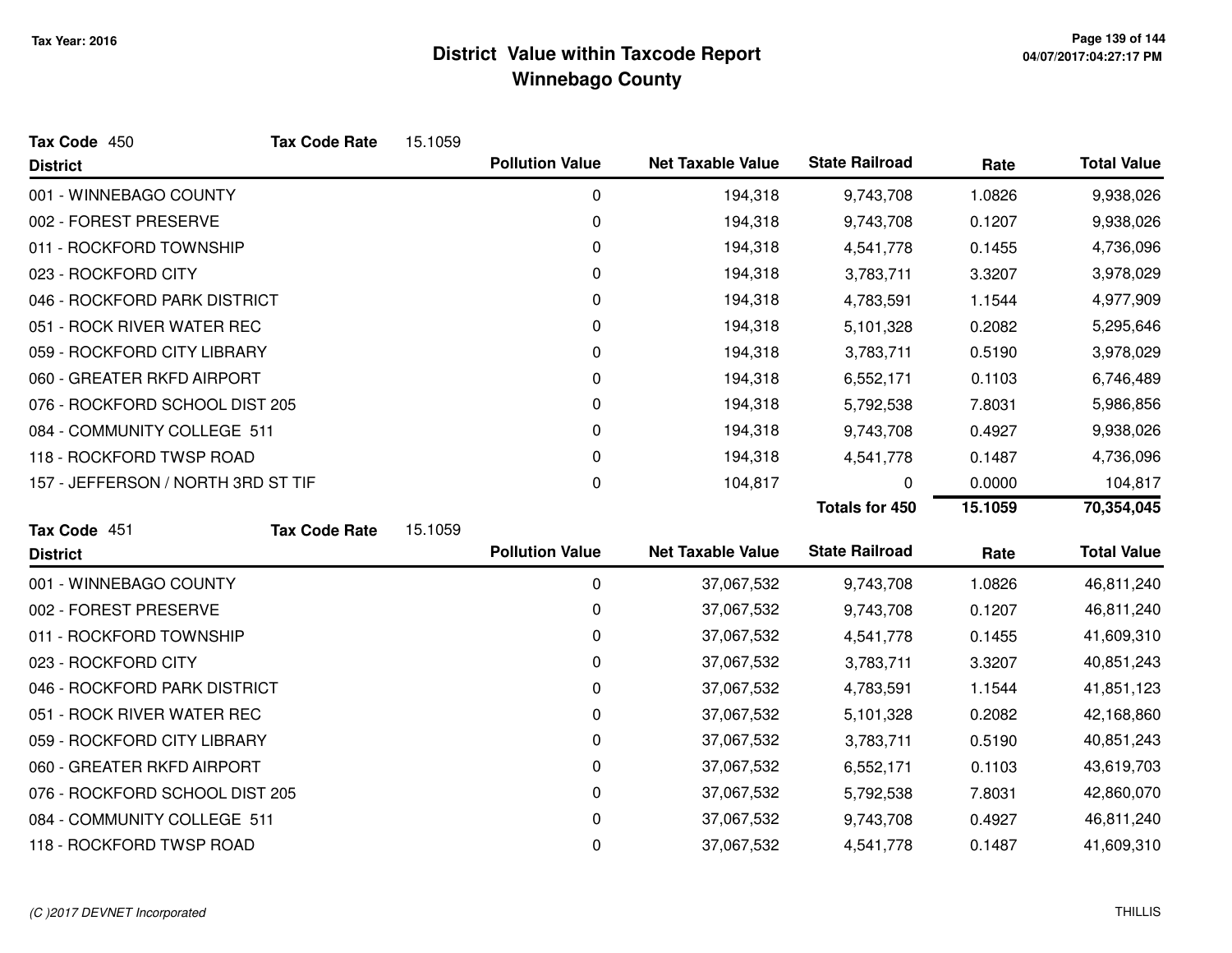| Tax Code 451                          | <b>Tax Code Rate</b> | 15.1059 |                        |                          |                       |         |                    |
|---------------------------------------|----------------------|---------|------------------------|--------------------------|-----------------------|---------|--------------------|
| <b>District</b>                       |                      |         | <b>Pollution Value</b> | <b>Net Taxable Value</b> | <b>State Railroad</b> | Rate    | <b>Total Value</b> |
| 159 - MULFORD & EAST STATE STREET TIF |                      |         | 0                      | 1,574,102                | $\pmb{0}$             | 0.0000  | 1,574,102          |
|                                       |                      |         |                        |                          | <b>Totals for 451</b> | 15.1059 | 477,428,684        |
| Tax Code 452                          | <b>Tax Code Rate</b> | 11.1005 |                        |                          |                       |         |                    |
| <b>District</b>                       |                      |         | <b>Pollution Value</b> | <b>Net Taxable Value</b> | <b>State Railroad</b> | Rate    | <b>Total Value</b> |
| 001 - WINNEBAGO COUNTY                |                      |         | $\pmb{0}$              | 23,899                   | 9,743,708             | 1.0826  | 9,767,607          |
| 002 - FOREST PRESERVE                 |                      |         | 0                      | 23,899                   | 9,743,708             | 0.1207  | 9,767,607          |
| 011 - ROCKFORD TOWNSHIP               |                      |         | 0                      | 23,899                   | 4,541,778             | 0.1455  | 4,565,677          |
| 017 - CHERRY VALLEY VILLAGE           |                      |         | 0                      | 23,899                   | 178,660               | 0.0000  | 202,559            |
| 036 - NEW MILFORD FIRE                |                      |         | 0                      | 23,899                   | 43,474                | 0.7996  | 67,373             |
| 054 - CHERRY VALLEY LIBRARY           |                      |         | 0                      | 23,899                   | 1,049,309             | 0.3973  | 1,073,208          |
| 060 - GREATER RKFD AIRPORT            |                      |         | 0                      | 23,899                   | 6,552,171             | 0.1103  | 6,576,070          |
| 076 - ROCKFORD SCHOOL DIST 205        |                      |         | 0                      | 23,899                   | 5,792,538             | 7.8031  | 5,816,437          |
| 084 - COMMUNITY COLLEGE 511           |                      |         | 0                      | 23,899                   | 9,743,708             | 0.4927  | 9,767,607          |
| 118 - ROCKFORD TWSP ROAD              |                      |         | 0                      | 23,899                   | 4,541,778             | 0.1487  | 4,565,677          |
| 151 - I-39 / BAXTER ROAD TIF          |                      |         | 0                      | 2,893                    | 0                     | 0.0000  | 2,893              |
|                                       |                      |         |                        |                          | <b>Totals for 452</b> | 11.1005 | 52,172,715         |
| Tax Code 453                          | <b>Tax Code Rate</b> | 13.1261 |                        |                          |                       |         |                    |
| <b>District</b>                       |                      |         | <b>Pollution Value</b> | <b>Net Taxable Value</b> | <b>State Railroad</b> | Rate    | <b>Total Value</b> |
| 001 - WINNEBAGO COUNTY                |                      |         | 0                      | 179,841                  | 9,743,708             | 1.0826  | 9,923,549          |
| 002 - FOREST PRESERVE                 |                      |         | 0                      | 179,841                  | 9,743,708             | 0.1207  | 9,923,549          |
| 011 - ROCKFORD TOWNSHIP               |                      |         | 0                      | 179,841                  | 4,541,778             | 0.1455  | 4,721,619          |
| 023 - ROCKFORD CITY                   |                      |         | 0                      | 179,841                  | 3,783,711             | 3.3207  | 3,963,552          |
| 046 - ROCKFORD PARK DISTRICT          |                      |         | 0                      | 179,841                  | 4,783,591             | 1.1544  | 4,963,432          |
| 059 - ROCKFORD CITY LIBRARY           |                      |         | 0                      | 179,841                  | 3,783,711             | 0.5190  | 3,963,552          |
| 060 - GREATER RKFD AIRPORT            |                      |         | 0                      | 179,841                  | 6,552,171             | 0.1103  | 6,732,012          |
| 078 - MERIDIAN SCHOOL DIST 223        |                      |         | 0                      | 179,841                  | 11,758                | 6.0315  | 191,599            |
| 084 - COMMUNITY COLLEGE 511           |                      |         | 0                      | 179,841                  | 9,743,708             | 0.4927  | 9,923,549          |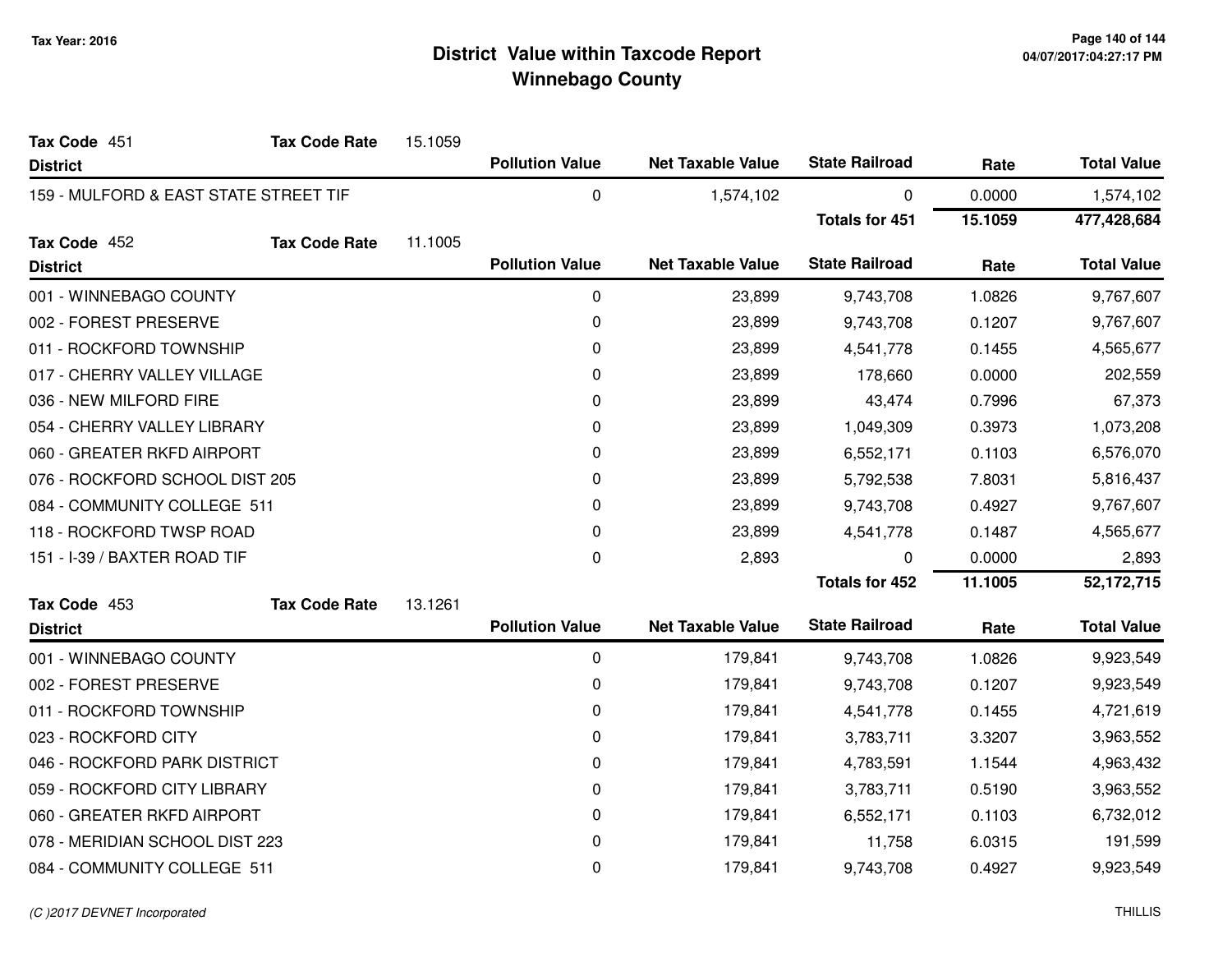| Tax Code 453                     | <b>Tax Code Rate</b> | 13.1261 |                        |                          |                       |         |                    |
|----------------------------------|----------------------|---------|------------------------|--------------------------|-----------------------|---------|--------------------|
| <b>District</b>                  |                      |         | <b>Pollution Value</b> | <b>Net Taxable Value</b> | <b>State Railroad</b> | Rate    | <b>Total Value</b> |
| 118 - ROCKFORD TWSP ROAD         |                      |         | 0                      | 179,841                  | 4,541,778             | 0.1487  | 4,721,619          |
| 150 - GLOBAL TRADEPARK SOUTH TIF |                      |         | $\pmb{0}$              | 129,763                  | 0                     | 0.0000  | 129,763            |
|                                  |                      |         |                        |                          | <b>Totals for 453</b> | 13.1261 | 59, 157, 795       |
| Tax Code 454                     | <b>Tax Code Rate</b> | 11.2226 |                        |                          |                       |         |                    |
| <b>District</b>                  |                      |         | <b>Pollution Value</b> | <b>Net Taxable Value</b> | <b>State Railroad</b> | Rate    | <b>Total Value</b> |
| 001 - WINNEBAGO COUNTY           |                      |         | 0                      | 30,306                   | 9,743,708             | 1.0826  | 9,774,014          |
| 002 - FOREST PRESERVE            |                      |         | 0                      | 30,306                   | 9,743,708             | 0.1207  | 9,774,014          |
| 006 - HARLEM TOWNSHIP            |                      |         | 0                      | 30,306                   | 0                     | 0.1116  | 30,306             |
| 019 - LOVES PARK CITY            |                      |         | 0                      | 30,306                   | 0                     | 0.0000  | 30,306             |
| 046 - ROCKFORD PARK DISTRICT     |                      |         | 0                      | 30,306                   | 4,783,591             | 1.1544  | 4,813,897          |
| 055 - NORTH SUBURBAN LIBRARY     |                      |         | 0                      | 30,306                   | 826,221               | 0.3002  | 856,527            |
| 060 - GREATER RKFD AIRPORT       |                      |         | 0                      | 30,306                   | 6,552,171             | 0.1103  | 6,582,477          |
| 076 - ROCKFORD SCHOOL DIST 205   |                      |         | 0                      | 30,306                   | 5,792,538             | 7.8031  | 5,822,844          |
| 084 - COMMUNITY COLLEGE 511      |                      |         | 0                      | 30,306                   | 9,743,708             | 0.4927  | 9,774,014          |
| 113 - HARLEM TWSP ROAD           |                      |         | 0                      | 30,306                   | 0                     | 0.0470  | 30,306             |
| 153 - SPRING CREEK LAKES TIF     |                      |         | 0                      | 2,147,677                | O                     | 0.0000  | 2,147,677          |
|                                  |                      |         |                        |                          | <b>Totals for 454</b> | 11.2226 | 49,636,382         |
| Tax Code 455                     | <b>Tax Code Rate</b> | 15.1059 |                        |                          |                       |         |                    |
| <b>District</b>                  |                      |         | <b>Pollution Value</b> | <b>Net Taxable Value</b> | <b>State Railroad</b> | Rate    | <b>Total Value</b> |
| 001 - WINNEBAGO COUNTY           |                      |         | 0                      | 6,343,386                | 9,743,708             | 1.0826  | 16,087,094         |
| 002 - FOREST PRESERVE            |                      |         | 0                      | 6,343,386                | 9,743,708             | 0.1207  | 16,087,094         |
| 011 - ROCKFORD TOWNSHIP          |                      |         | 0                      | 6,343,386                | 4,541,778             | 0.1455  | 10,885,164         |
| 023 - ROCKFORD CITY              |                      |         | 0                      | 6,343,386                | 3,783,711             | 3.3207  | 10,127,097         |
| 046 - ROCKFORD PARK DISTRICT     |                      |         | 0                      | 6,343,386                | 4,783,591             | 1.1544  | 11,126,977         |
| 051 - ROCK RIVER WATER REC       |                      |         | 0                      | 6,343,386                | 5,101,328             | 0.2082  | 11,444,714         |
| 059 - ROCKFORD CITY LIBRARY      |                      |         | 0                      | 6,343,386                | 3,783,711             | 0.5190  | 10,127,097         |
| 060 - GREATER RKFD AIRPORT       |                      |         | 0                      | 6,343,386                | 6,552,171             | 0.1103  | 12,895,557         |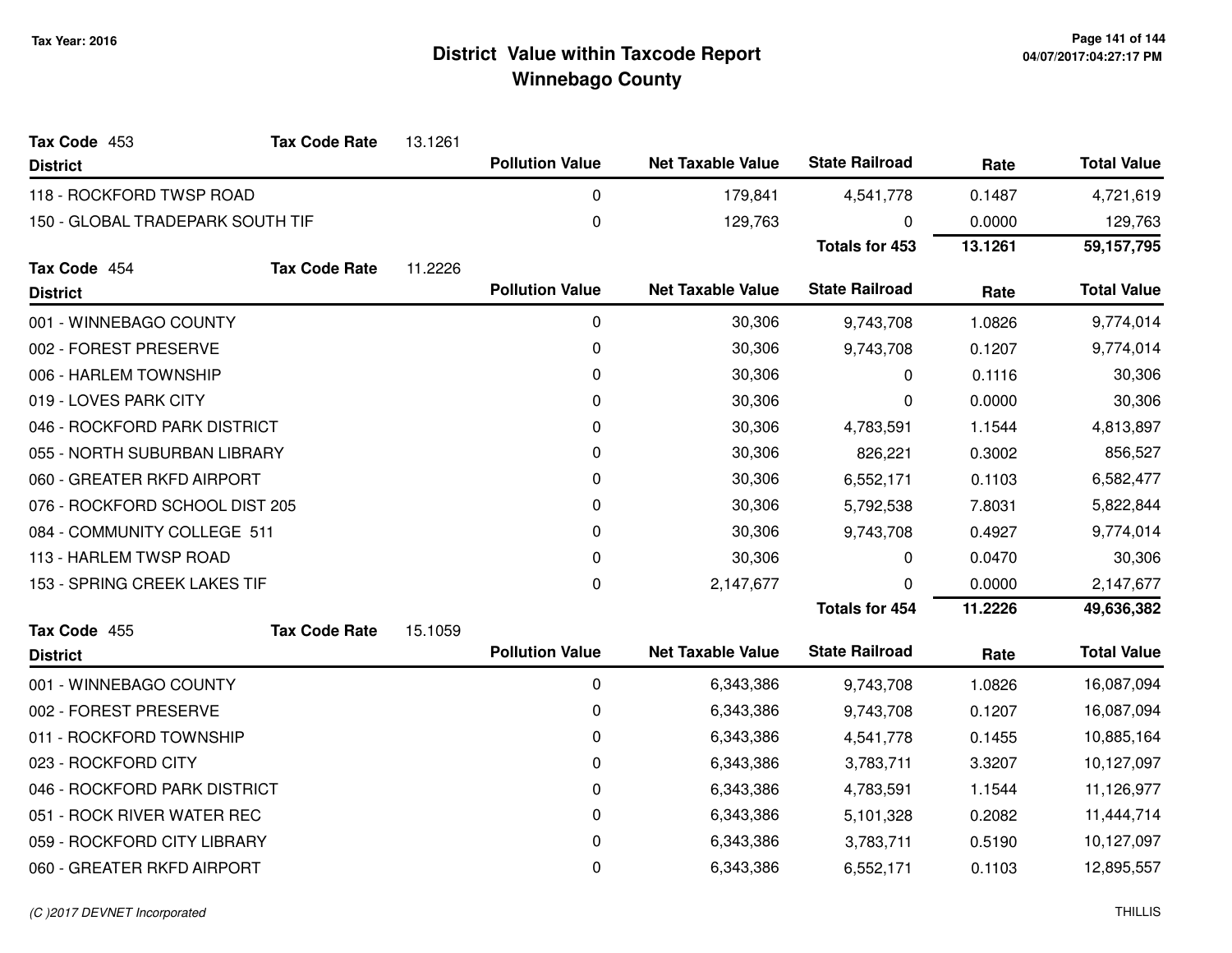| Tax Code 455                    | <b>Tax Code Rate</b> | 15.1059 |                        |                          |                       |         |                    |
|---------------------------------|----------------------|---------|------------------------|--------------------------|-----------------------|---------|--------------------|
| <b>District</b>                 |                      |         | <b>Pollution Value</b> | <b>Net Taxable Value</b> | <b>State Railroad</b> | Rate    | <b>Total Value</b> |
| 076 - ROCKFORD SCHOOL DIST 205  |                      |         | 0                      | 6,343,386                | 5,792,538             | 7.8031  | 12,135,924         |
| 084 - COMMUNITY COLLEGE 511     |                      |         | 0                      | 6,343,386                | 9,743,708             | 0.4927  | 16,087,094         |
| 118 - ROCKFORD TWSP ROAD        |                      |         | 0                      | 6,343,386                | 4,541,778             | 0.1487  | 10,885,164         |
| 164 - AUBURN STREET TIF         |                      |         | 0                      | 132,851                  | 0                     | 0.0000  | 132,851            |
|                                 |                      |         |                        |                          | <b>Totals for 455</b> | 15.1059 | 138,021,827        |
| Tax Code 456                    | <b>Tax Code Rate</b> | 12.0281 |                        |                          |                       |         |                    |
| <b>District</b>                 |                      |         | <b>Pollution Value</b> | <b>Net Taxable Value</b> | <b>State Railroad</b> | Rate    | <b>Total Value</b> |
| 001 - WINNEBAGO COUNTY          |                      |         | 0                      | 4,211,474                | 9,743,708             | 1.0826  | 13,955,182         |
| 002 - FOREST PRESERVE           |                      |         | 0                      | 4,211,474                | 9,743,708             | 0.1207  | 13,955,182         |
| 011 - ROCKFORD TOWNSHIP         |                      |         | 0                      | 4,211,474                | 4,541,778             | 0.1455  | 8,753,252          |
| 019 - LOVES PARK CITY           |                      |         | 0                      | 4,211,474                | 0                     | 0.0000  | 4,211,474          |
| 046 - ROCKFORD PARK DISTRICT    |                      |         | 0                      | 4,211,474                | 4,783,591             | 1.1544  | 8,995,065          |
| 051 - ROCK RIVER WATER REC      |                      |         | 0                      | 4,211,474                | 5,101,328             | 0.2082  | 9,312,802          |
| 055 - NORTH SUBURBAN LIBRARY    |                      |         | 0                      | 4,211,474                | 826,221               | 0.3002  | 5,037,695          |
| 060 - GREATER RKFD AIRPORT      |                      |         | 0                      | 4,211,474                | 6,552,171             | 0.1103  | 10,763,645         |
| 070 - HARLEM SCHOOL DIST 122    |                      |         | 0                      | 4,211,474                | 504,859               | 8.2648  | 4,716,333          |
| 084 - COMMUNITY COLLEGE 511     |                      |         | 0                      | 4,211,474                | 9,743,708             | 0.4927  | 13,955,182         |
| 118 - ROCKFORD TWSP ROAD        |                      |         | 0                      | 4,211,474                | 4,541,778             | 0.1487  | 8,753,252          |
| 165 - FOREST HILLS ROAD TIF     |                      |         | 0                      | 20,057                   | $\mathbf 0$           | 0.0000  | 20,057             |
|                                 |                      |         |                        |                          | <b>Totals for 456</b> | 12.0281 | 102,429,121        |
| Tax Code 457                    | <b>Tax Code Rate</b> | 10.3840 | <b>Pollution Value</b> |                          | <b>State Railroad</b> |         |                    |
| <b>District</b>                 |                      |         |                        | <b>Net Taxable Value</b> |                       | Rate    | <b>Total Value</b> |
| 001 - WINNEBAGO COUNTY          |                      |         | 0                      | 1,964,659                | 9,743,708             | 1.0826  | 11,708,367         |
| 002 - FOREST PRESERVE           |                      |         | 0                      | 1,964,659                | 9,743,708             | 0.1207  | 11,708,367         |
| 013 - ROSCOE TOWNSHIP           |                      |         | 0                      | 1,964,659                | 629,087               | 0.1472  | 2,593,746          |
| 026 - SOUTH BELOIT CITY         |                      |         | 0                      | 1,964,659                | 994,981               | 1.1690  | 2,959,640          |
| 061 - SOUTH BELOIT CITY LIBRARY |                      |         | 0                      | 1,964,659                | 994,981               | 0.2115  | 2,959,640          |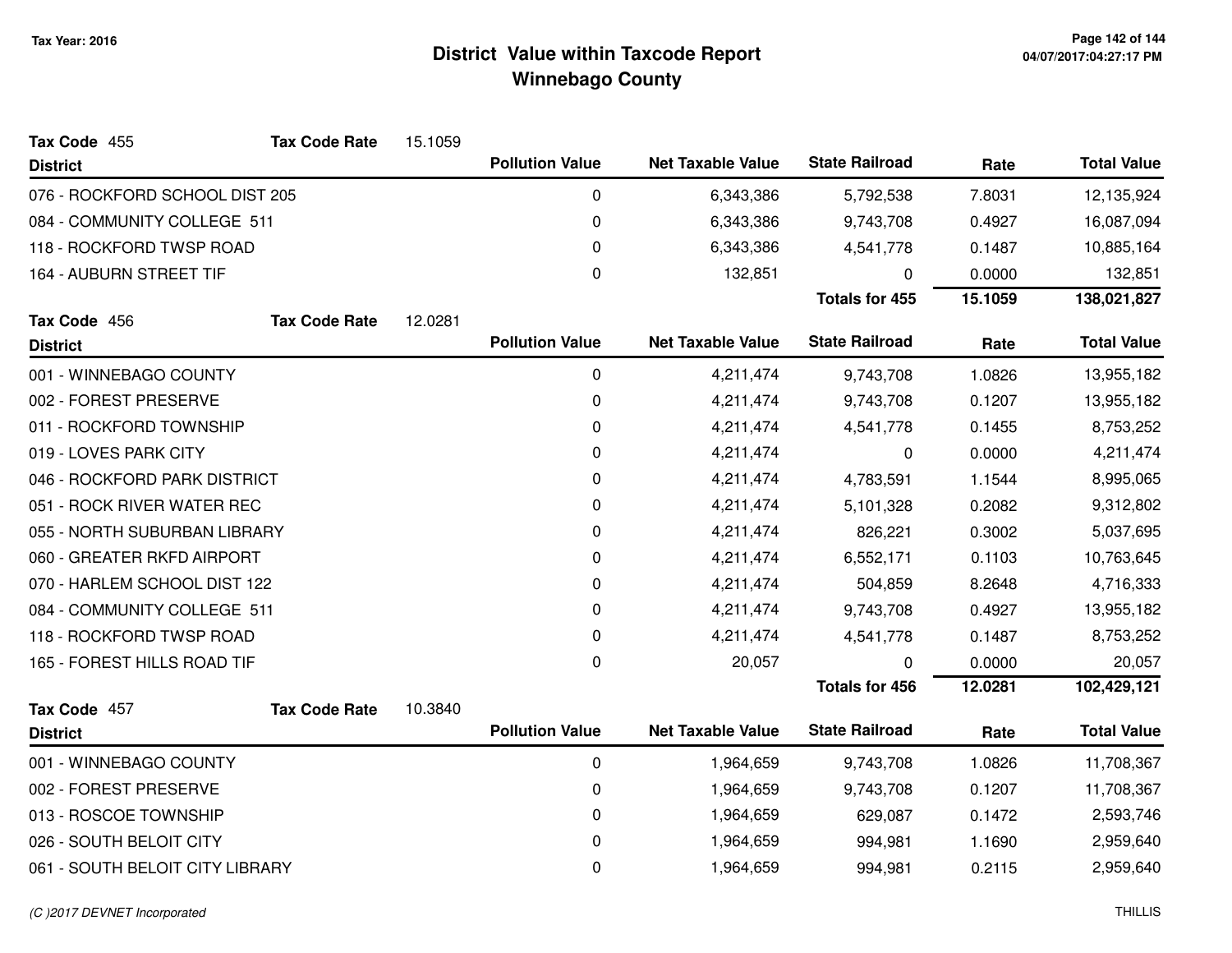| Tax Code 457                    | <b>Tax Code Rate</b> | 10.3840 |                        |                          |                       |         |                    |
|---------------------------------|----------------------|---------|------------------------|--------------------------|-----------------------|---------|--------------------|
| <b>District</b>                 |                      |         | <b>Pollution Value</b> | <b>Net Taxable Value</b> | <b>State Railroad</b> | Rate    | <b>Total Value</b> |
| 079 - SOUTH BELOIT SD #320      |                      |         | 0                      | 1,964,659                | 1,080,849             | 6.9791  | 3,045,508          |
| 084 - COMMUNITY COLLEGE 511     |                      |         | 0                      | 1,964,659                | 9,743,708             | 0.4927  | 11,708,367         |
| 120 - ROSCOE TWSP ROAD          |                      |         | 0                      | 1,964,659                | 629,087               | 0.1812  | 2,593,746          |
| 166 - GARDNER / BLACKHAWK TIF   |                      |         | 0                      | 174,345                  | 0                     | 0.0000  | 174,345            |
|                                 |                      |         |                        |                          | <b>Totals for 457</b> | 10.3840 | 49,451,726         |
| Tax Code 458                    | <b>Tax Code Rate</b> | 10.4163 |                        |                          |                       |         |                    |
| <b>District</b>                 |                      |         | <b>Pollution Value</b> | <b>Net Taxable Value</b> | <b>State Railroad</b> | Rate    | <b>Total Value</b> |
| 001 - WINNEBAGO COUNTY          |                      |         | 0                      | 5,283,310                | 9,743,708             | 1.0826  | 15,027,018         |
| 002 - FOREST PRESERVE           |                      |         | 0                      | 5,283,310                | 9,743,708             | 0.1207  | 15,027,018         |
| 012 - ROCKTON TOWNSHIP          |                      |         | 0                      | 5,283,310                | 886,269               | 0.2013  | 6,169,579          |
| 026 - SOUTH BELOIT CITY         |                      |         | 0                      | 5,283,310                | 994,981               | 1.1690  | 6,278,291          |
| 061 - SOUTH BELOIT CITY LIBRARY |                      |         | 0                      | 5,283,310                | 994,981               | 0.2115  | 6,278,291          |
| 079 - SOUTH BELOIT SD #320      |                      |         | 0                      | 5,283,310                | 1,080,849             | 6.9791  | 6,364,159          |
| 084 - COMMUNITY COLLEGE 511     |                      |         | 0                      | 5,283,310                | 9,743,708             | 0.4927  | 15,027,018         |
| 119 - ROCKTON TWSP ROAD         |                      |         | 0                      | 5,283,310                | 886,269               | 0.1594  | 6,169,579          |
| 166 - GARDNER / BLACKHAWK TIF   |                      |         | $\mathbf 0$            | 215,041                  | 0                     | 0.0000  | 215,041            |
|                                 |                      |         |                        |                          | <b>Totals for 458</b> | 10.4163 | 76,555,994         |
| Tax Code 459                    | <b>Tax Code Rate</b> | 10.4163 |                        |                          |                       |         |                    |
| <b>District</b>                 |                      |         | <b>Pollution Value</b> | <b>Net Taxable Value</b> | <b>State Railroad</b> | Rate    | <b>Total Value</b> |
| 001 - WINNEBAGO COUNTY          |                      |         | 0                      | 11,080                   | 9,743,708             | 1.0826  | 9,754,788          |
| 002 - FOREST PRESERVE           |                      |         | 0                      | 11,080                   | 9,743,708             | 0.1207  | 9,754,788          |
| 012 - ROCKTON TOWNSHIP          |                      |         | 0                      | 11,080                   | 886,269               | 0.2013  | 897,349            |
| 026 - SOUTH BELOIT CITY         |                      |         | 0                      | 11,080                   | 994,981               | 1.1690  | 1,006,061          |
| 061 - SOUTH BELOIT CITY LIBRARY |                      |         | 0                      | 11,080                   | 994,981               | 0.2115  | 1,006,061          |
| 079 - SOUTH BELOIT SD #320      |                      |         | 0                      | 11,080                   | 1,080,849             | 6.9791  | 1,091,929          |
| 084 - COMMUNITY COLLEGE 511     |                      |         | 0                      | 11,080                   | 9,743,708             | 0.4927  | 9,754,788          |
| 119 - ROCKTON TWSP ROAD         |                      |         | 0                      | 11,080                   | 886,269               | 0.1594  | 897,349            |